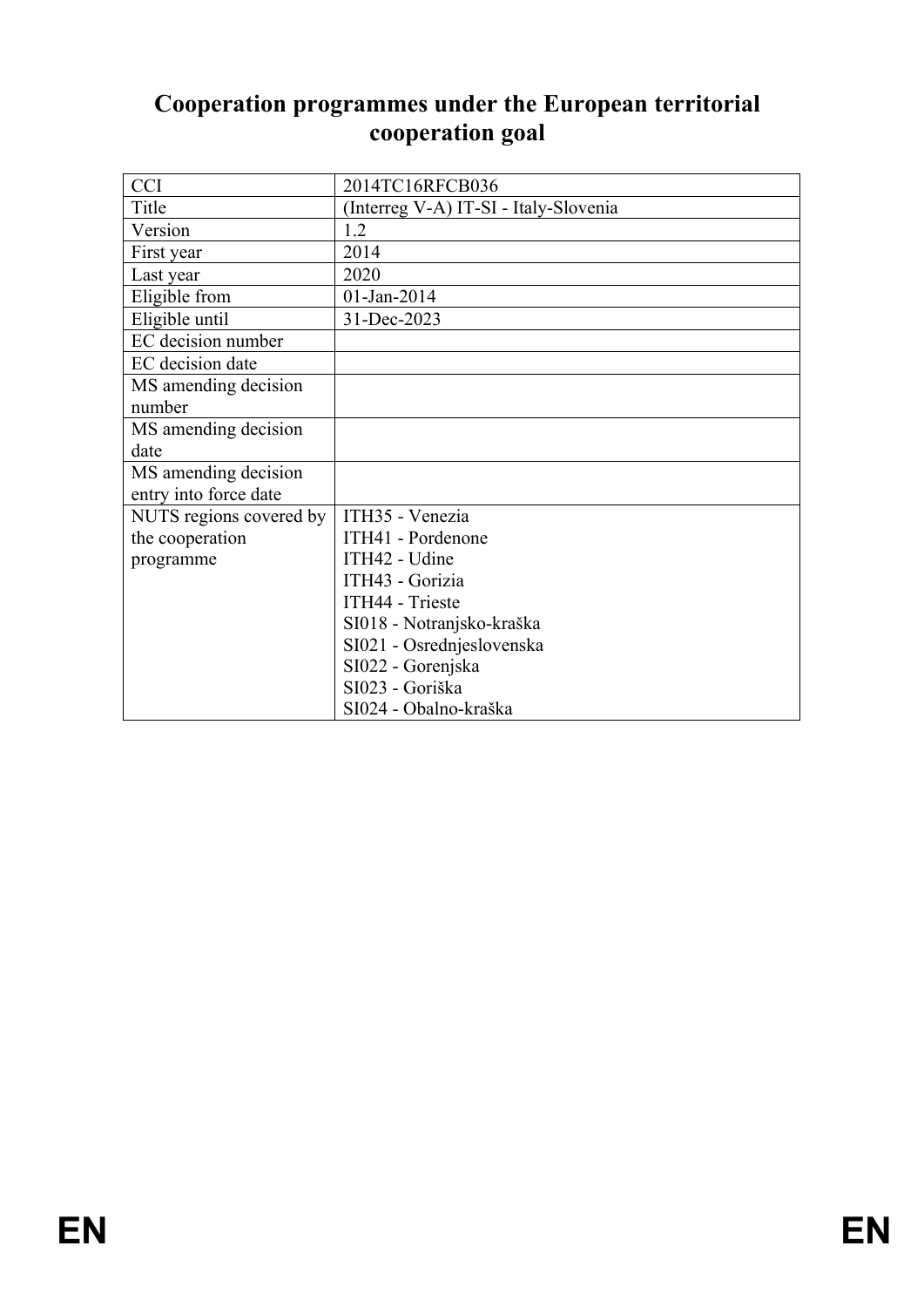#### **1. STRATEGY FOR THE COOPERATION PROGRAMME'S CONTRIBUTION TO THE UNION STRATEGY FOR SMART, SUSTAINABLE AND INCLUSIVE GROWTH AND THE ACHIEVEMENT OF ECONOMIC, SOCIAL AND TERRITORIAL COHESION**

**1.1 Strategy for the cooperation programme's contribution to the Union strategy for smart, sustainable and inclusive growth and to the achievement of economic, social and territorial cohesion**

1.1.1 Description of the cooperation programme's strategy for contributing to the delivery of the Union strategy for smart, sustainable and inclusive growth and for achieving economic, social and territorial cohesion.

### **1.1.1.1. Geographical coverage**

The Programme area extends over a total surface of 19,841 km² and has a total population of approximately 3 million inhabitants. The entire Programme area includes 5 Italian NUTS 3 level regions (provinces of Venice, Udine, Pordenone, Gorizia and Trieste) and 5 Slovenian statistical regions (statistical regions of Primorsko-notranjska, Osrednjeslovenska, Gorenjska, Obalno-kraška and Goriška). Overall, on NUTS 2 level on the Italian side, the regions involved are those of Veneto and Friuli Venezia Giulia, while for the Slovenian side, Vzhodna Slovenija and Zahodna Slovenija.

Hereafter the whole Programme area – including the above-mentioned NUTS 3 level regions - will be identified as "cross-border area**"[1].**

For the purpose of the Programme all areas outside urban settlements are considered rural or peripheral areas.

The Programme area comprises urban areas as Trieste, Udine, Gorizia, Ljubljana, Pordenone, Venice, conurbation Koper-Izola-Piran, Nova Gorica, Kranj and Postojna. It also includes several urban centers located in relatively short distances from each other. In this regard, it should be noted that less than a mile separates Gorizia and Nova Gorica cities, while the two coastal cities of Trieste and Koper are less than 15 Km away. In a EU perspective, the Programme area is mainly comprised by intermediate regions and rural regions, furthermore, the Programme area has an above average number of border crossings per 100 km border which offers potentials to further support the development of polycentric cross-border regions**[2]**. On the border between Italy and Slovenia, it is situated the functional urban region of Gorizia, Nova Gorica and Šempeter where, drawing on the experiences achieved through several European cross-border projects, an EGTC (European Group for Territorial Cooperation) has been established in 2011. The EGTC, considered the most advanced form of cross-border territorial cooperation, shares goals relating to common management and modernization in health, environment and infrastructural sector, urban transport, logistics, energy and economic development initiatives.

Stretching over 232 km, the Italian-Slovenian border begins in the north at the tripoint formed by the Austro-Italian and Austro-Slovenian borders. It then turns southwards and ends to the south of Trieste, in a village near the Adriatic Sea**[3].**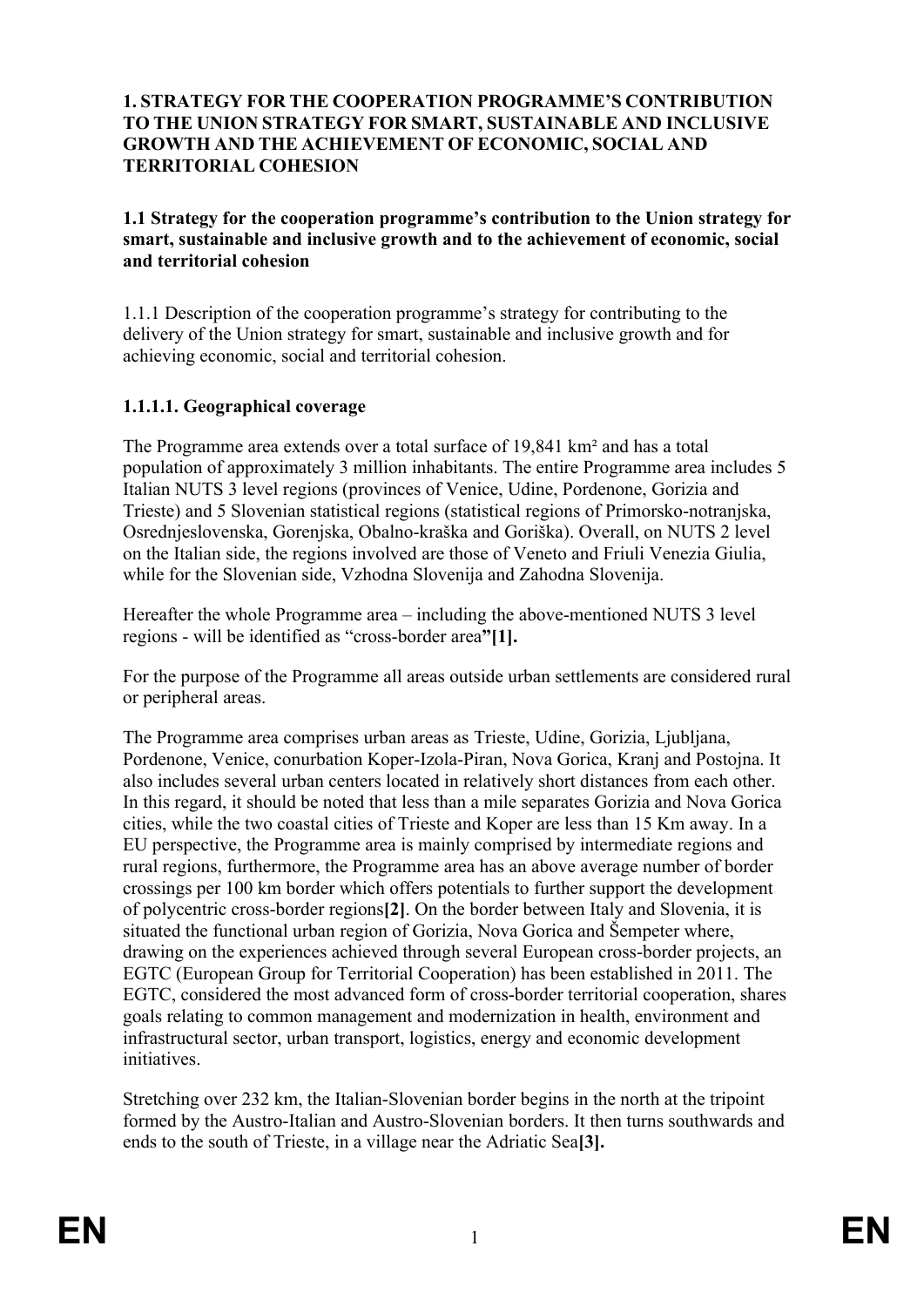The Programme area comprises more than 320 Km of coast on the Adriatic Sea, which represents a crucial resource both from an environmental and an economic point of view. Moreover all rivers on the Programme area flow into the Adriatic sea.

During the preliminary programming phase, both involved countries – Italy and Slovenia - agreed on the fact that unbalanced configuration of the geographic area was one of the critic factors that affected the implementation of the programme during 2007-2013 period.

This position was expressed on the occasion of the different Task Force meetings and formally presented to the European Commission during the negotiation phase with Member States for the definition and adoption of Commission Implementing Decision No. 2014/388/EU of 16 June 2014 setting up the list of regions and areas eligible for funding from the European Regional Development Fund under the cross-border and transnational components of the European territorial cooperation goal for the period 2014 to 2020.

For this reason Italian side area was limited to NUTS 3 regions including Venice, Trieste, Gorizia, Udine and Pordenone and excluding the former eligible areas of Padova, Rovigo, Ferrara and Ravenna. On the Slovenian side, the eligible NUTS 3 areas include Gorenjska, Goriška, Obalno-kraška, Osrednjeslovenska and Primorsko-notranjska.

The reduction of the Programme area brings the Programme to its previous INTERREG II and INTERREG III geographic configuration.

The new territorial dimension could help to **strengthen the cohesion level of the Programme area** and better focus strategic approaches and actions on the three pillars of concentration, territorial connection and administrative cooperation.

Moreover the need to contribute to the new-born macro-regional strategy (EUSAIR) imposes more specific attention to coordination and demarcation of activities among all ETC Programmes concerning the interested area. The Programme area takes part to two macro-regional strategies: the EU Strategy for Adriatic-Ionian Region (Eusair) and the EU strategy for the Alpine Region (EUSALP), moreover the Danubian Strategy (EUSDR) affects the Programme in the Slovenian side of the Programme area. The contributions of the Programme to the above mentioned strategies are explained in Section 4.

# **1.1.1.2. Lessons learnt**

After assessing the experience of territorial cooperation policy conducted in 2007-2013 as resulted by Mid-term Evaluation Report, some lessons that help defining the strategy for the programming period 2014-2020 have been drawn.

The 2007-2013 programme has funded activities aimed at enhancing the attractiveness and competitiveness of the Programme area. To achieve this overall objective, the Programme has pursued four Specific Objectives**[4]** supported by four Axis**[5].**

Despite the global financial and economic crisis the 2007-2013 programme, while facing the difficulty by the cooperation area to counteract the actual trend, has confirmed the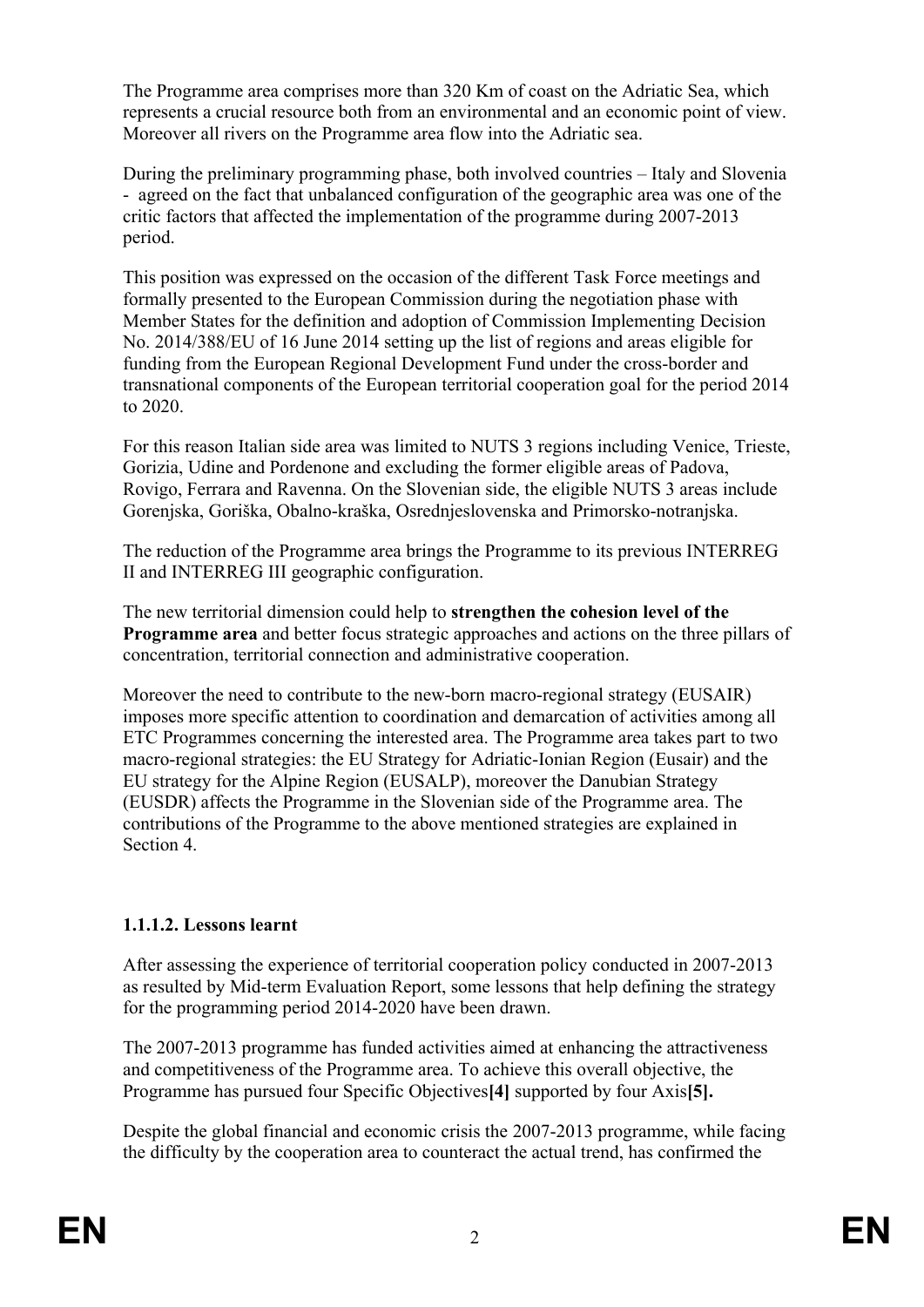validity of its strategic choices, the identified actions and the funded projects, which have proved to be consistent both with the previous framework and with the latest guidelines, also considering the available financial allocations. In fact, the economic crisis has further amplified some of the threats identified in the 2007-2013 SWOT analysis, and in particular, those related to the "Research and Development" and the "Environment" topics, which proved to be the primary issues, which most of the funded projects and financial resources have focused on. In 2007-2013, the 87 funded projects concentration on specific axes/priorities has indeed anticipated some of the central themes of Europe 2020 and confirmed the 2014-2020 strategic choices as a response of the eligible area to public finding. Overall, the 2007-2013 programme has allocated 136 million Euros of public expenditure and 914 partners were involved in projects implementation: the programme has generated large partnerships (most of the projects have from 5 to 14 partners) and consequently the single beneficiaries have handled low financing shares (median value  $\in$  80,000).

The 2007-2013 programme featured two types of projects, the standard and the strategic ones. The involvement of the whole Programme area on more ambitious projects, which could also capitalize on previous experiences, is still worth to be pursued in the new programme period due to their capacity of concentrating resources on some "core" issues. Still, the past experience teaches that strategic projects cannot differentiate merely on the base of the amount of resources allocated: while the financial size of a strategic project will be necessarily bigger than the one of standard operation, a different selection method based on a top-down approach is needed in order to guarantee an effective and efficient implementation of a wide area initiative. At the same time, the usual bottom-up approach appears more apt for encouraging the presentation of spontaneous ideas from the territories.

On the basis of project applications 2007-2013 monitoring proved to be often higher than the pre-determined targets, with high performances in particular for the general cooperation indicators: over 70% of the projects has promoted the joint use of infrastructure, developed collaborations in the field of public services, promoted and improved environmental protection and joint management. Almost 50% of the projects have aimed at reducing isolation through improved access to transport, ICT networks and services.

The 2007-2013 experience has highlighted, in relation to the indicators, the need for the new programming period to pay attention to the relevance of the targets and to the detection methodologies to be adopted. It appears appropriate, in addition, the establishment of a system that can monitor the effects of the financed projects on equal opportunities and non-discrimination and on the environment. It could be useful, finally, the compulsory recognition of the effects required, within the limits of the phenomena reasonably quantifiable.

The process of implementation of the 2007-2013 programme has been affected by some issues that have characterized the start-up phase (difficulty in implementing the regular meetings of the Monitoring Committee due to consensus making rule, documentation drafting and translation due to delayed JTS establishment) and the implementation phase, with procedures for selecting projects often proved too slow (requiring from 7 months to over a year) and late payments, which all led to the 2014 decommittment. These aspects have highlighted, as for the 2014-2020 programming period, in general, the need to act on streamlining and simplification of decision-making processes, ensuring the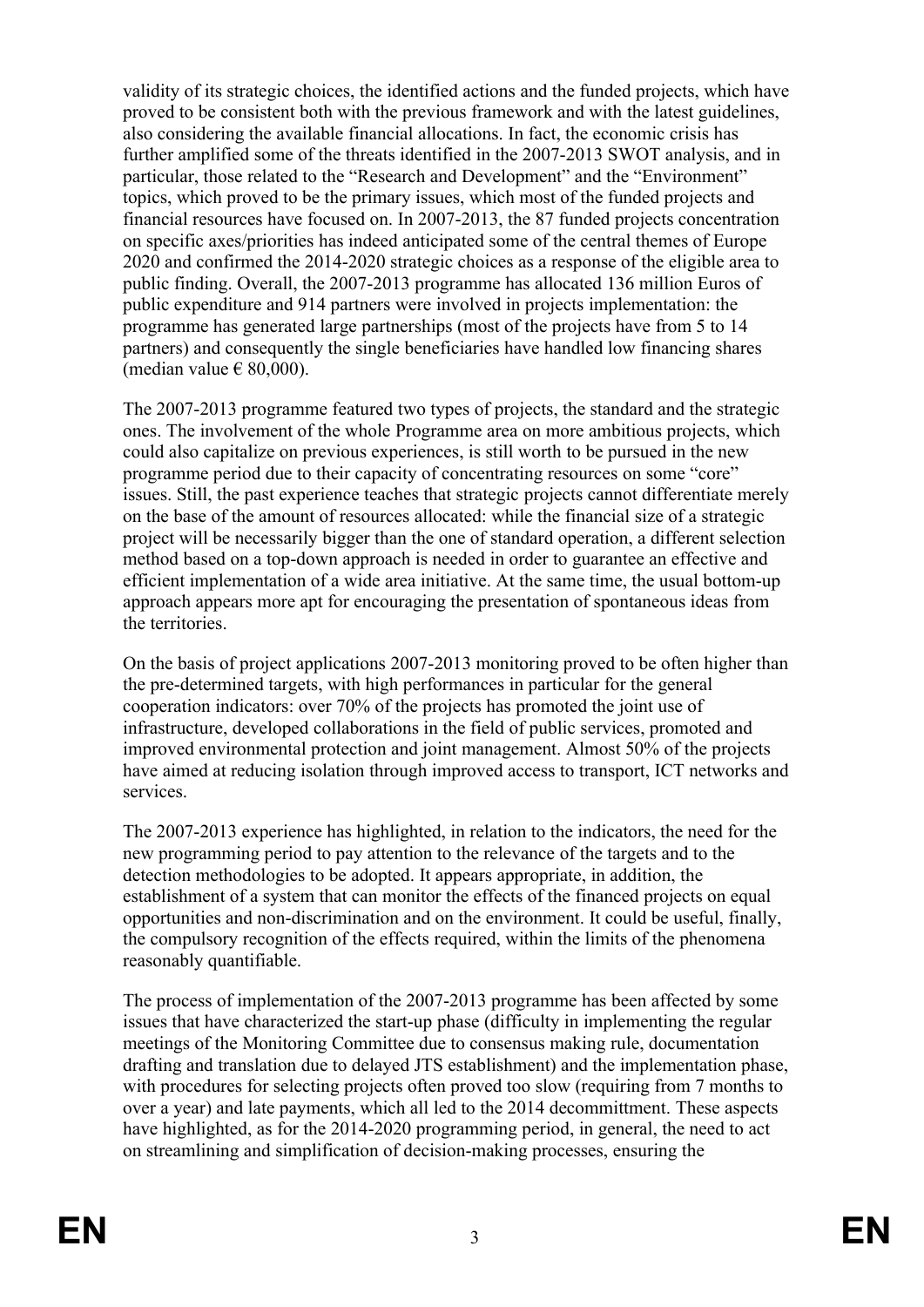programme good governance, also in order to speed up the performance of the realizations and, therefore, expenditure reporting and payments. More specifically:

- establish and implement the JTS at the initial stage of programming period;
- use flowing rules for selection of project proposals (containing the number of external experts and creating a mechanism for greater comparison among them);
- encourage the participation of non-voting members of the MC and in particular of the Environmental Authorities;
- have personal numerically adapted to the needs and tasks of the MA.

Finally, with reference to the activities of dissemination of 2007-2013 programme results, great interest has arisen towards the events related to results capitalization, which, by comparison with the project partners, enabled to identify development opportunities to pursue for specific thematic areas (tourism, cross-border healthcare, research, development and innovation).

# **1.1.1.3. Analysis of the situation of the Programme area**

The Programme area presents a large number of connected relevant aspects, analysed in the following main topics.

# **Natural and Cultural resources**

From a morphological point of view, geographical coverage of the Programme area is characterized by an internal diversity with the presence of coastal areas, mountain ranges and flat parts, which involve needs and different attraction points based on the morphology of the territory itself. The orography and the morphological characteristics of the area, on the one hand offer elements of great environmental and naturalistic attraction and lend themselves to important actions in the development of tourism, while on the other hand they also represent significant natural hazards, such as hydrogeological and seismic risks, as well as the risk of subsidence and coastal erosion, the latter especially on Italian side.

For each physical environment there is a corresponding wide diversity of landscapes that can be summarily classified as follows:

- Alpine landscapes
- Alpine Foothills landscapes
- Hilly landscapes
- High and low plain landscapes
- River basins landscapes
- Littoral Lagoon landscapes
- Coastal landscapes
- Karst landscapes

The entire area looks like a single mosaic of biodiversity and is particularly rich in both animal and plant species and habitat types, including the Adriatic Sea. The numerous protected areas all follow the IUCN classification system and are divided into National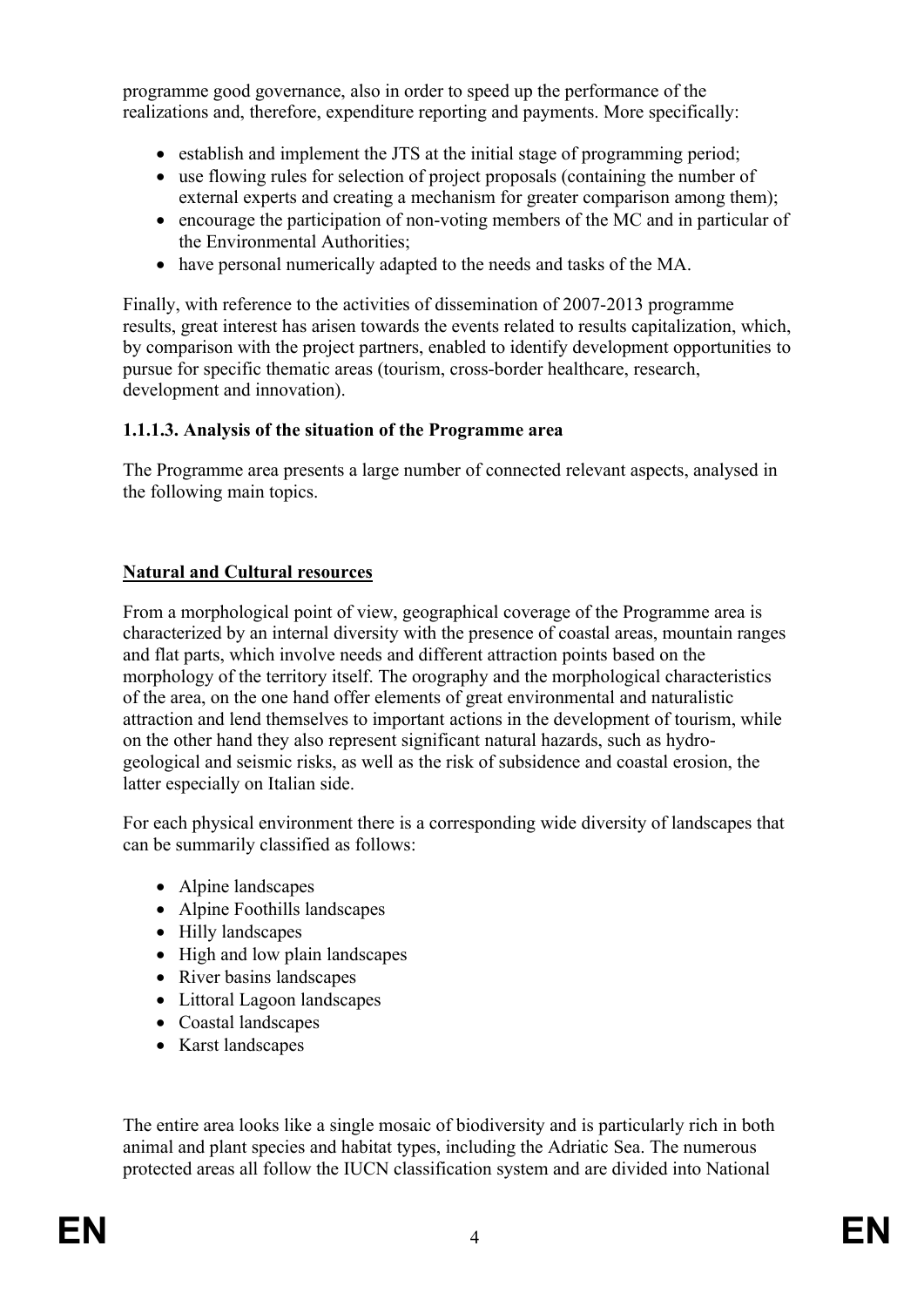Parks, Regional Parks, Marine protected areas, Nature (State and Regional) Reserves as Natural Regional Reserve Bosco Nordio (113,54 ha) situated in Venezia Province or State Reserve of Cucco and Rio Bianco belonging to Province of Udine.

Also in consideration of the opportunities of protection and enhancement for tourism purposes, it should be noted the presence of the Triglav National Park, located in the statistical regions of Gorenjska and Goriška, which includes a large part of the Julian Alps on the borders with Austria and Italy. The Triglav National Park is one of the best preserved in Europe; here, Mediterranean, alpine and continental types of flora prosper, in which rare plants stand out, like the white poppy, the yellow gentian and the Zois' bellflower. Very important and worthy of note are the Marine Protected Area of Miramare and Strunjan in the Gulf of Trieste and the six Regional Parks in the Programme area, the Friuli Dolomites, the Julian Prealps (Friuli Venezia Giulia) and Sile River (province of Venice) on the Italian side and the Sečovlje salina nature park, the Škocjanske jame park and the Notranjska Regional Park on the Slovenian side, characterized by the Slovenian karst landscape and considered an island of biodiversity. The area of Classical Karst, which is considered of international importance, is very rich with natural, mostly karst phenomena and cultural heritage.

As referred above, from Italian side, it should be mentioned the Natural Park of Sile River: it lies 4152 hectare (16 sq miles) within 11 municipalities in the provinces of Padua, Treviso and Venice. Friuli Dolomiti Regional Park is part of the western mountain area dominating the upper plain of Friuli, between the rivers Tagliamento and Piave.

Equally important for biodiversity issues is Prealps Giulie Regional Park that presents a mountain chain characterized from steep slopes in the South.

The Classical Karst is also an integrated part of the Dinaric Karst, which is one of the most celebrated karst regions in the world. Therefore, the State Parties in the area (Albania, Bosnia and Herzegovina, Croatia, Montenegro, Italy, Slovenia and Serbia) are working on the preparation of the nomination to inscribe the Dinaric Karst on the UNESCO World Heritage List as a transnational serial nomination. Škocjan Caves, which take part of the UNESCO World Heritage List as well as Ramsar Convention List of wetlands of international importance, are used to be one of the largest underground passages in the world; other Ramsar sites are the Sečovlje salina nature park, the northernmost salt pans in the Mediterranean; Lipica as a cradle Stud Farm has a long tradition in breeding the Lipizzaner horses; Štanjel is a picturesque medieval village with castle, art gallery and other important attractions. From Italian side, it should be mentioned the Natural Reserve of Forra del Cellina (304,00ha), inside the province of Pordenone. The Nature Reserve includes the most significant section of the valley dug by the stream Cellina in the Cretaceous limestones, which forms the mountains situated between Barcis and Montereale Valcellina, in the Province of Pordenone. Among UNESCO World Heritage Sites in Slovenia since 2012, there is Idrija, located in the traditional region of Goriška. Also the prehistoric pile dwellings in the area of Ljubljansko barje is part of World's cultural heritage together with Palù di Livenza (Italy), one of the oldest Palaeolithic sites in northern Italy, both listed in the "Prehistoric pile-dwelling sites in the Alps", which extend from France to Slovenia, passing through Switzerland, Germany, Austria and Italy. Regarding other UNESCO heritage of Italian Programme area, besides Aquileia and the Dolomites (listed as UNESCO World Heritage Sites since 2011) now Friuli Venezia Giulia can boast another place included in the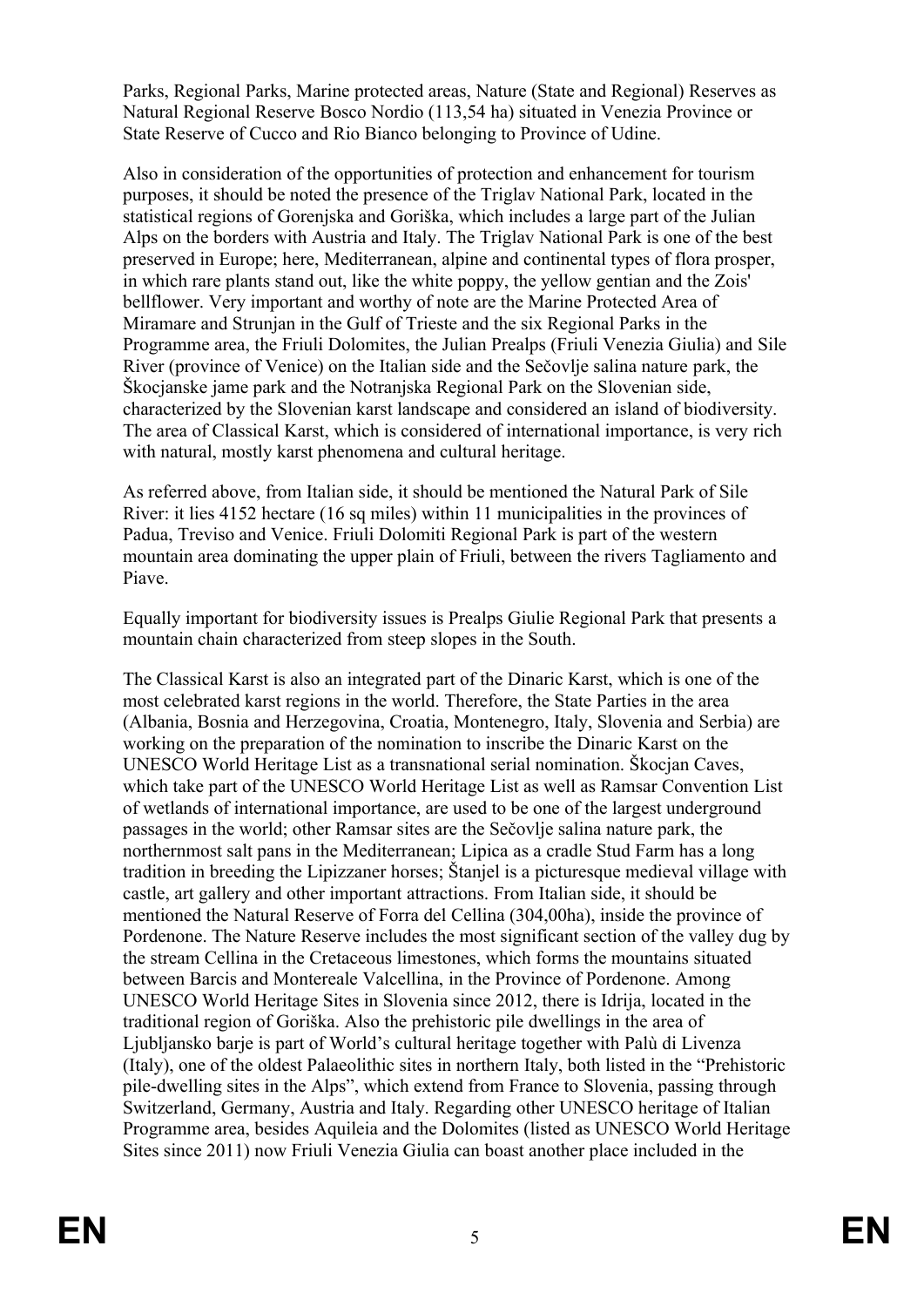World Heritage Sites: Cividale del Friuli (one of the most representative symbols of the Lombard power in Italy), that is a town full of art treasures immersed in enchanting valleys rich in age-old traditions.

Last but not least, Venice lagoon (in UNESCO list since 1987), enclosed bay of the Adriatic Sea in which Venice city is situated. Founded in 5th century and spread over 118 small islands, Venice became a major maritime power in the 10th century. The whole city is an extraordinary architectural masterpiece in which even the smallest building contains works by some of the world's greatest artists.

The whole territory also shares some rivers such as the River Isonzo-Soca, rising in Slovenia, in the Triglav National Park, passing through Posočje and the urban area of the GECT GO/EZTS GO to Italy and finally to the nature reserve of the Isonzo estuary and, often creating problems of joint water management and enhancement of the river basin. The subterranean course of Reka river (means river in Slovenia) is situated in southwestern part of Slovenia. It is a 50 kilometers long river with karstic features. Its main characteristic is that disappears underground and has the longest (30 kilometers) underground path of all Slovenian rivers. After that it springs as the river Timavo in Italy, near village Duino between Trieste and Monfalcone and outflows in the gulf of Trieste.

As for water management, it is worth to be mentioned the permanent Slovenian-Italian Water Management Commission and the joint River Basin Management Plans on river Isonzo-Soça: in the context of support of WFD, crossborder harmonization of the two basin management plans and planning to share crossborder cooperation projects on water management are currently pursued; in the context of the Flood Directive, it is under way the coordination and harmonization of the maps for flood risk and of plans aimed at reducing flood risks as well as it is planned cooperation in actions in case of floods. Also data sharing and sharing of methodologies are under way in order to draft a common plan for reducing flood risks.

The geomorphological and climatic diversity of the Programme area and also the junction between Mediterranean bio-geographical areas, alpine areas and Illyrian Balkan areas lead to the presence of plant and animal biodiversity among the most elevated in Europe. There is also a strong presence of forest and woodland areas, especially on the Slovenian side..

The percentage of Natura 2000 sites in the Programme area is 30.9%"as data regarding the whole Programme area.

### **Socio-demographic aspects**

With a population of 3,098,865 inhabitants, the Programme area has a population density of 161 inhabitants/km² and is deeply inhomogeneous among the various provinces and regions. The population growth is +3.8% between 2003 and 2012, in line with the European trend. Four of the 10 provinces / regions involved collect more than 70% of the population. The phenomenon of an aging population, with important social and economic effects, is an emerging factor. It is more pronounced in Italian side, than in Slovenian one. The situation about migration, which balances the aging of the population, is inhomogeneous between territories and between the two Members States.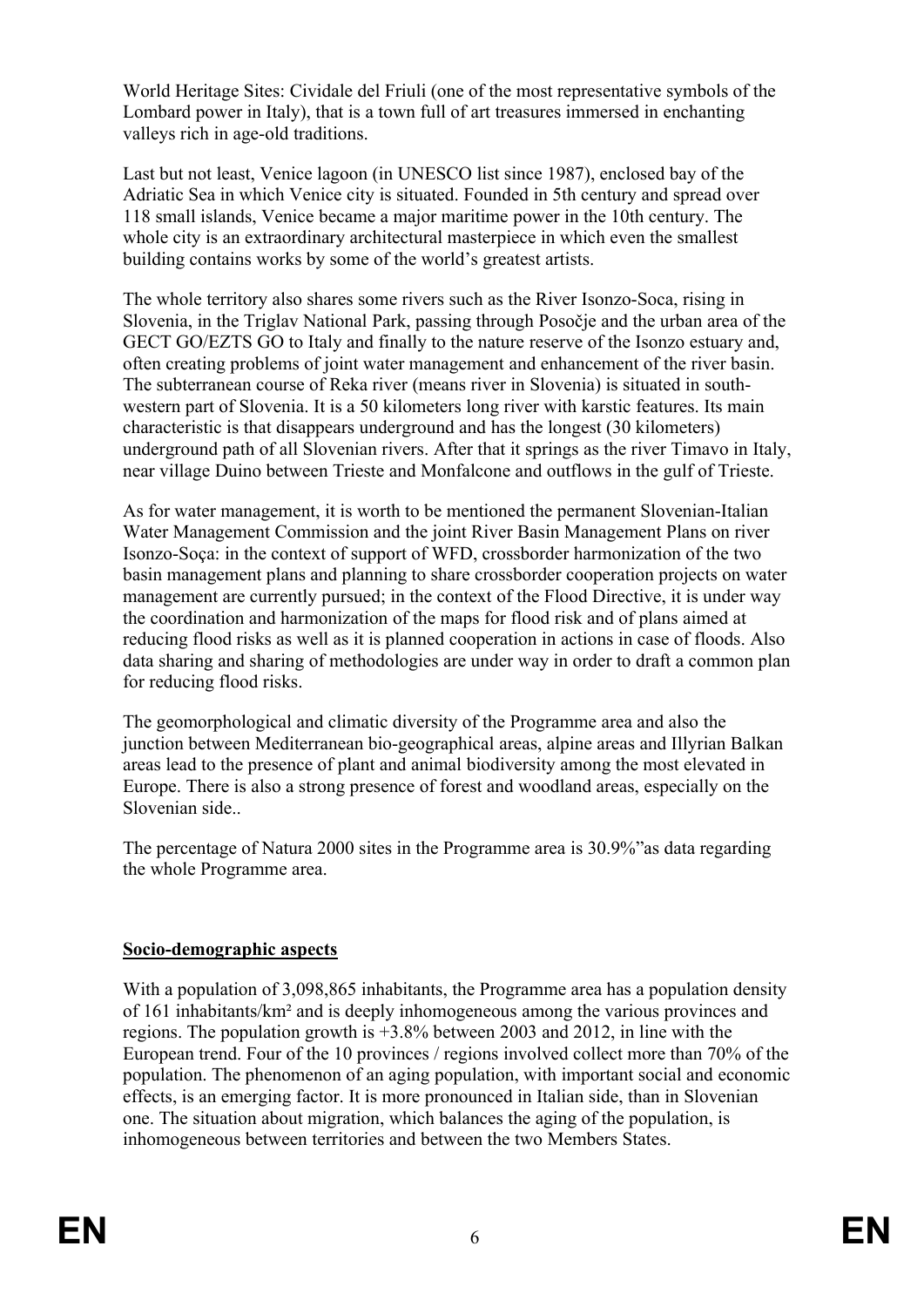Among the Italian provinces, Trieste has the highest population density (1,116 inhabitants/km² in 2011) even though this figure has decreased compared to 2005. The lowest value on the Italian side was recorded in 2011 in Udine, i.e. 110 inhabitants/km², with a positive balance relative to the figures from 2005 equal to 1.85%. The population density in the statistical region of Goriška remained almost unchanged (-0,4%) between 2005 and 2011, as did, generally speaking, the other statistical regions involved in the Programme area (variation between 2,4% and 2,6%) with the exception relative to the statistical region of Osrednjeslovenska (+7.36%), which proved to be the most densely populated of the Slovenian areas.

The age structure of the aforesaid Italian regions showed the composition of the population aged from zero to 14 years with a national average of 14 percent; also in Slovenia data for this age group was similar (14.2 percent). The active population, from 15 to 64 years of age, varied from

64 percent in Friuli Venezia Giulia to 65.9 percent in Veneto, while the Italian average was 65.7 percent. For the same age group in Slovenia, the average was much higher, reaching 69.3 percent. The figure for the over 65 age group varied from 19.9 percent in Veneto to 23.4 percent in Friuli Venezia Giulia; in Italy the average was 20.3 percent and was lower in Slovenia, at 16.5 percent. The analysis of the age structure of the population in the Slovenian statistics regions involved in the programme has a trend similar to the whole Slovenia. In the Slovenian regions of the Programme area the active population in the 15-64 age class is slightly lower than the whole of Slovenia (-0.4%).

As regards the Slovenian regions involved in the programme we notice in the period between 2008 and 2014 a progressive reduction in the age group between 15 and 64 years for the youngest age group  $(+1\%)$  and the oldest  $(+0.8\%)$ . As far as the Italian areas are concerned, in 2011, Trieste recorded the highest national old-age index (243), although the data was improving compared to that of 2005, which was 251.5. The Italian province with the lowest old-age index was Pordenone, with 146.9.

As far as the Slovenian regions are concerned, the figure is more homogenous; in particular, it varies from a minimum of 105.8 in Osrednjeslovenska to a maximum of 134.3 for Obalno-kraška. In other words, the Slovenian population has a greater number of people aged under 15 years compared to people aged over 65.

The migratory balance per 1000 inhabitants in the Programme area between 2006 and 2010 showed a decrease (passing from 4.87 to 2.71 per 1000), although in 2007 and in 2008 this same indicator doubled.

With reference to the percentage of population at risk of poverty or social exclusion, the Programme area ranks significantly lower than the European average of areas at risk of poverty and social exclusion, but over the last few years these territories have seen an increase in these phenomena.

Finally, the Programme area is characterized by some unbalances in different territories, in particular in terms of services related to social inclusion and welfare systems. The process of aging of the population, which covers the entire area, albeit with uneven character, is a factor that, in the medium term will have a significant impact on health policy and social inclusion. This aspect is aggravated by the effects produced by the economic crisis in terms of an increase in the unemployment rate, even against older workers. The specific expected result is the strengthening of institutional and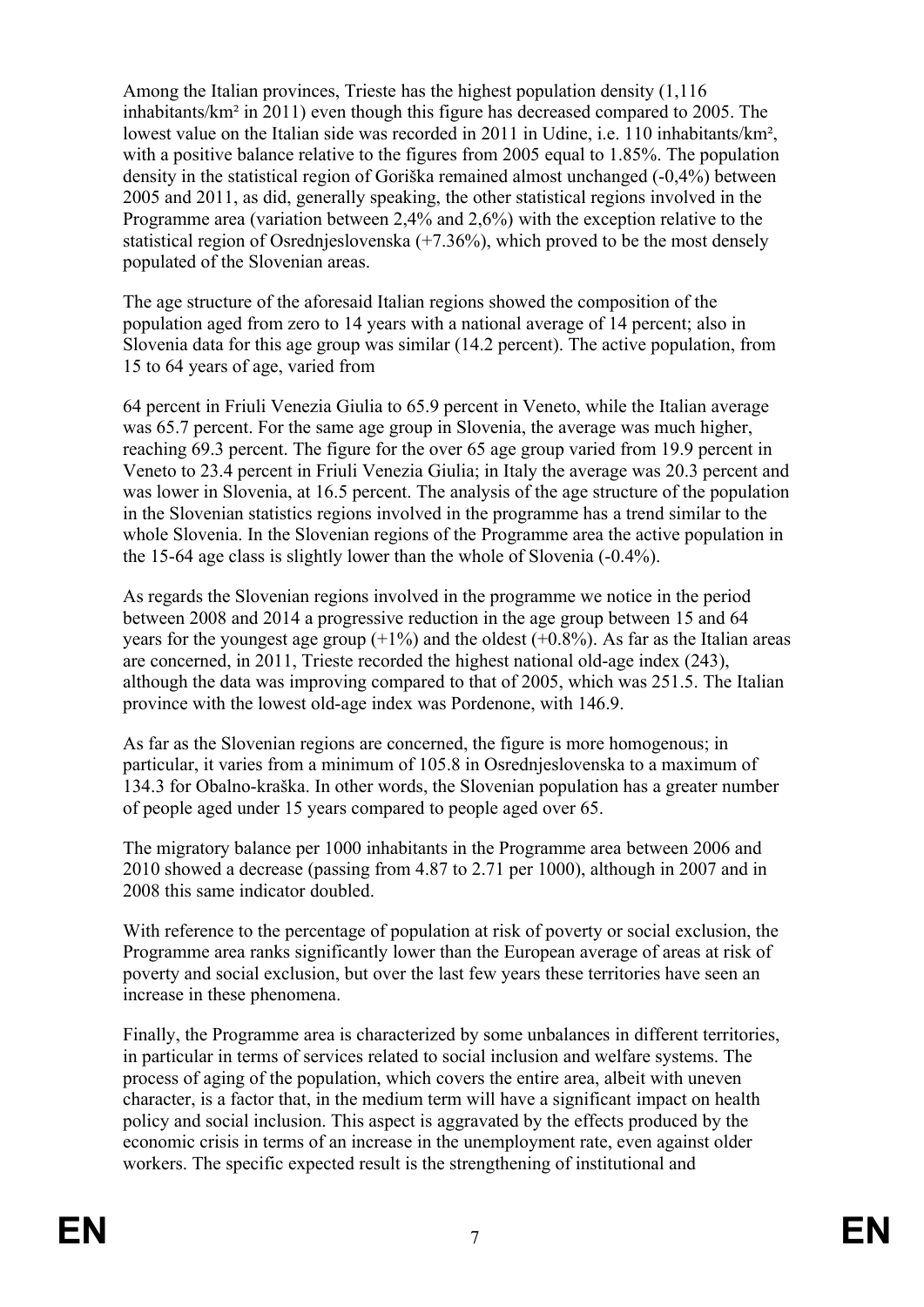administrative capacity in the implementation of services addressing social needs and health and that through active aging can be socially cohesive and economically competitive.

# **Cultural and national minorities**

The Programme area can be considered the meeting place of the Latin, Slavic and German cultural and linguistic identities; among those, Italian minority living in Obalnokraška region in Slovenia and Slovene minority living along the state border.

Regarding Italian Programme area, it should be noted that Friuli Venezia Giulia constitutes a space of complex-linguistic contact. The basis of the current situation can be attributed to the historical events of immigration and settlement that have placed side-byside Romans, Germans, Slavs. There are used four official languages: besides Italian, Slovene, Friulan and German (Germanic-speaking communities can be found along the alpine areas of Friuli). Italian national legislation and several regional laws were issued in the past decades to safeguard the autochthonous minority languages, most notably in the autonomous border regions. Friulan language, spoken currently by almost 600,000 of people, is one of the historic minorities included in the Italian law 482/1999. In particular, it shows strong and compact in the province of Udine and in mountainous and hilly areas of the provinces of Pordenone and Gorizia. Native communities living along the eastern border of Italy mainly speak Slovenian language. Slovenians are an autochthonous minority with an historical presence protected by London Memorandum (1954) and Treaty of Osimo (1975), which is one of the historic minorities included in the Italian law 482/1999, it is protected by the Law for the protection of Slovene minority (Law 38/2001) and it is subject of protection even by regional norms (Friuli Venezia Giulia Regional law 205/2007). It lives in the provinces of Trieste, Gorizia and Udine.

Minorities are an integral element of the European Union and are an important factor in achieving the cohesion policy, which is one of Europe's basic strategies. Cooperation between Slovenia and Italy is a natural result of efforts demonstrated by both countries ratifying the Framework Convention for the Protection of National Minorities and the European Charter for Regional or Minority Languages. The Slovenian minority in Friuli Venezia Giulia and the Italian minority in Slovenia present a paradigm of positive engagement. With their participation both minorities have played an important role in creating cohesion policy and social integration of cross-border and broader programming area, thus in the new programming period it can be expected to upgrade the systematic and successful integration between majority and minority entities.

# **Labour, Economic and Productive Context**

Labour market situation in the Programme area has been characterized, in the recent period, by the strong impact of the crisis and especially by its persistence, which has worsened unemployment data that, until 2007/2008, were extremely favourable. The employment rate is slightly worse than EU figures, but it signals a pejorative trend, particularly for the Italian side of the programme. This situation affects the most vulnerable groups, such as in particular low skilled workers, with a particular aggravation of young people and women. Macroeconomic analysis of the area highlights decidedly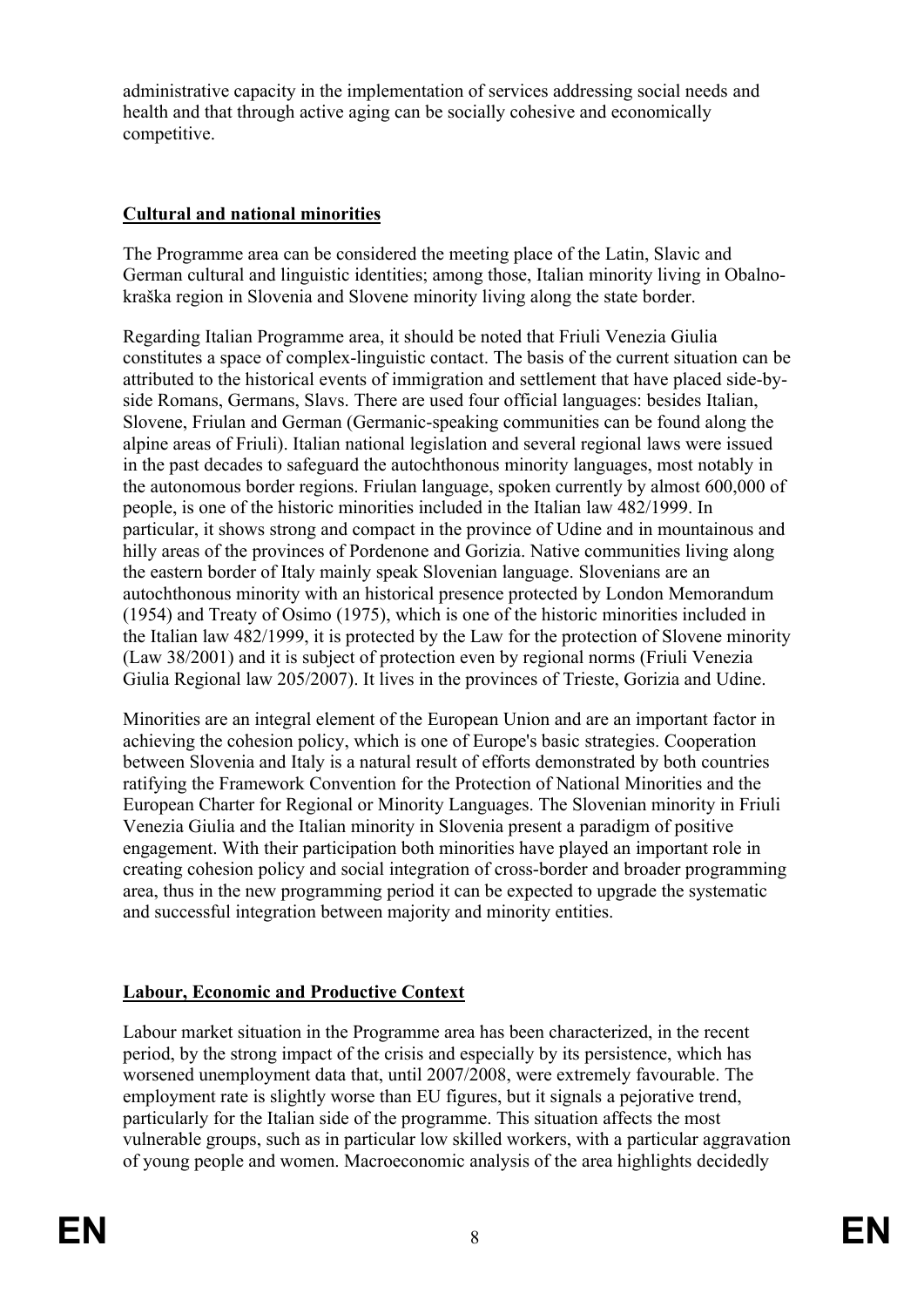marked disparities in terms of gross domestic product per capita. In general terms, the average GDP per capita for the entire area in 2011 amounted to  $\epsilon$  23.082, against  $\epsilon$ 29,900 of the Italian provinces and  $\epsilon$  17,360 of the Slovenian context. In 2010 equivalent figures were slightly lower, both relative to the figure for the entire area and also for the two territorial sides. The production system of the Programme area is generally characterized by structural conditions of weakness and by a medium-small size companies, effected by elements of undercapitalization and of difficult access to credit.

# **Tourism**

According to UNWTO figures on future trends in the tourism industry, the number of international tourists in Europe will grow at an average annual rate of 3.3% between 2010 and 2030. This will bring about an increase of 43 million arrivals every year and a total of 1.8 billion tourists in 2030 from all around the world. The main destination area in the world continues to be Europe, but its market share will be reduced progressively in favor of the areas with highest growth, namely the Far East and Asia-Pacific.

In 2013 are registered 414,192 Italian tourists in Slovenia with an amount of 929,327 overnight stays. Thanks to its natural conditions, the country for several decades is the favourite place for the athletic training from the best teams. Recently, hiking, mountaineering, sightseeing and cycling are more popular activities. Regarding Italian Regions of the Programme area, 2,060,824 of tourists in 2013 are registered in Friuli Venezia Giulia (1,027,545 foreign, 1,033,279 Italian) and 15,984,972 in Veneto Region (10,471,034 foreign, 5,513,938 Italian). The highest affluence has been registered in Venezia (amount 8,240,596 tourists) for Veneto Region and Trieste (383,696) for Friuli Venezia Giulia Region.

The absence of direct public transport connections between Slovenia and Italy, either railway or airplane, penalizes the central and southern Regions of Italy. Especially a rail link connecting the airport of Ronchi dei Legionari, Venezia and Ljubljana, passing through the urban area of the GECT GO/EZTS GO, connecting the urban centres. Slovenian tourists in Italy generally prefer to stay in hotels and guesthouses, while they show no preference for the use of apartments or camp-sites. For "mini-holidays" in Italy, they usually prefer cities of art and shopping locations. Most Slovenian tourists organize their trips to Italy on their own and only a quarter of them use a travel agency or a tour operator, especially for trips to smaller locations in central and southern Italy, where the most popular type of holiday is one of "relaxation", followed by recreational activities and sightseeing.

The Programme area has high tourism potential on the basis of its natural and cultural assets. There are existing developed tourist products (gastronomy, active tourism, cultural, leisure, historic…), which need to be upgraded in line with quality and sustainability standards, including also eco-friendly mobility.

# **Climate Change and Energy**

The Programme area is affected simultaneously by the impact of the continental, Alpine and Mediterranean climates. The average winter temperatures are harsh in the mountain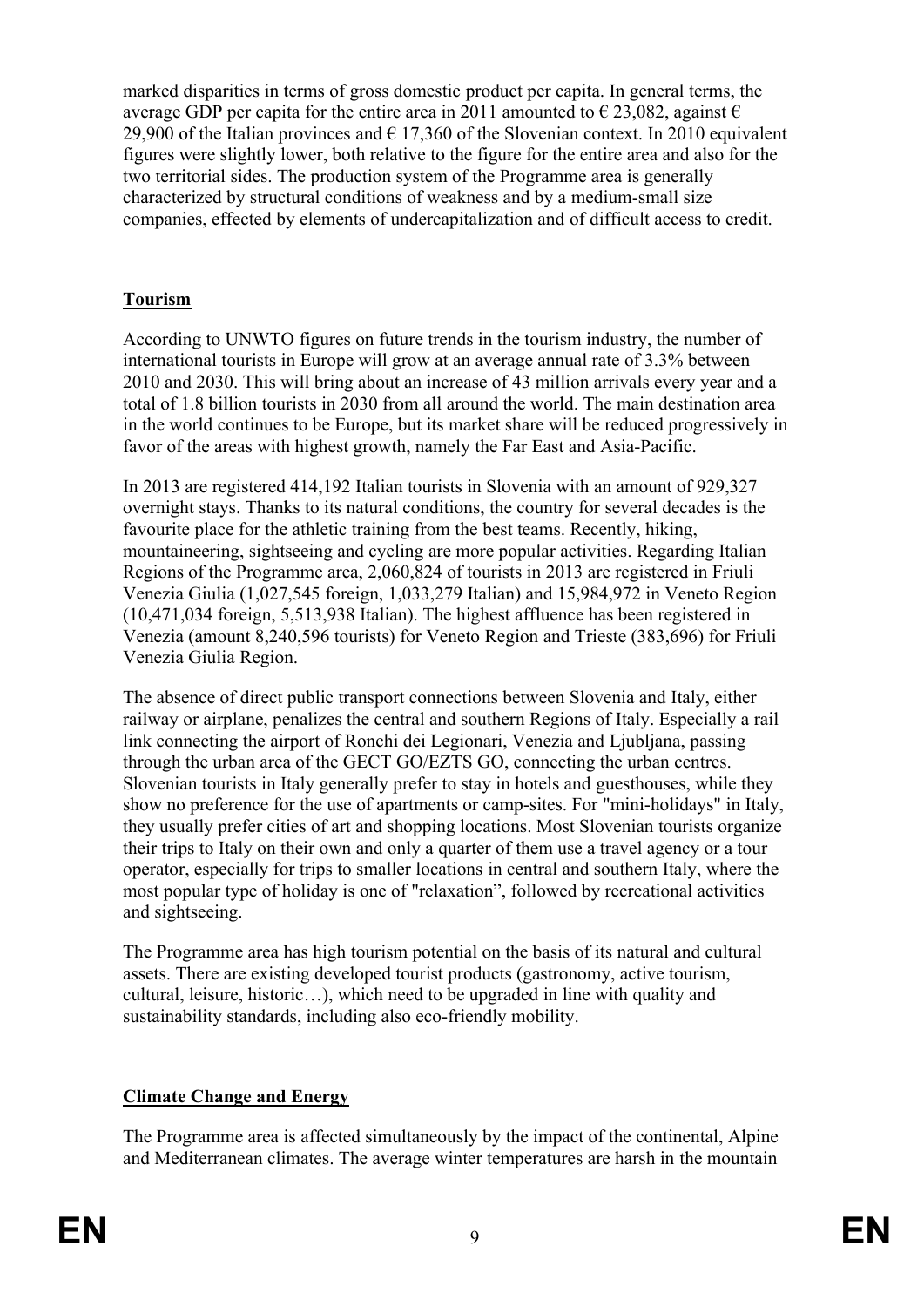zone while along the coast, thanks to the mitigating effect of the marine breezes, they rarely go below zero. Still, climate change affects the cross-border area, which will have to deal with increasing average temperature and growing vulnerability of territories to natural disasters (in particular floods).

Adapting to climate change and reducing the effects of global warming asks for overarching efforts in many sub systems like the energy, transport, water management, soil consumption, forest management and natural risks prevention, in a long term perspective. The European Union has responded to the challenge of climate change by setting ambitious mitigation goals (GHG reduction/renewable energy production/energy efficiency). Both Italy and Slovenia failed in closing the gap between their 2008-to-2012 emissions and Kyoto Target and 2020 emissions will be higher than the 2020 target**[6].** As consequence, additional measures are needed to further reduce GHG emissions.

The poor efficiency recorded relative to the final use of the energy, in particular in transport, both private and collective, in residential and public building, increases the economic returns from structural requalification operations aimed at pursuing energy saving goals. The increase in the use of energy produced from renewable sources, with a view to achieving the goals set by the European Union by 2020 and (with the Energy Roadmap 2050) by 2050, also requires investments in the connection systems and in the local electricity distribution network, avoiding destabilizing feedbacks on networks due to the greater unpredictability of electricity generation using such sources. Italy consumes less energy than the average EU27, but it is behind Slovenia for coverage of electrical consumption using renewable energy sources. In Italy the gross production of electricity records figures of 50.3 GWh per ten thousand inhabitants, with a very slight fluctuation compared to 2011 (51.0), below the EU27 average  $(65.3)$ .

### **Research and Development**

The topic of Research & development is a key factor for the competitiveness of a territory and the development of synergies between enterprises, research and development centres and the higher education sector is key to the achievement of most of the Europe 2020 targets.

At European level, every year the public European Commission publishes the annual Innovation Union Scoreboard that compares the results obtained in the field of the research and innovation by the EU Member States, bringing to light the relative strengths and weaknesses of their systems of research and innovation. Slovenia is in 13th position inside the "innovative followers" group, while Italy records a slight drop in growth compared to the previous year (and to the European average) taking 16th the position, in the group of the "moderate innovators".

The Slovenian Innovation System consists of a collection of institutions that collaborate closely with each other and with European and international counterparts, thanks also to factors such as the small size of the country, the quality of the educational system and international culture. The role of the various organizations in the Innovation System and the quality and intensity of their relationships are fundamental for economic growth. Interactions with Italy are numerous, particularly with the organizations of the innovation system in FriuliVenezia Giulia and Veneto, thanks also to the availability of community programmes of cross-border cooperation.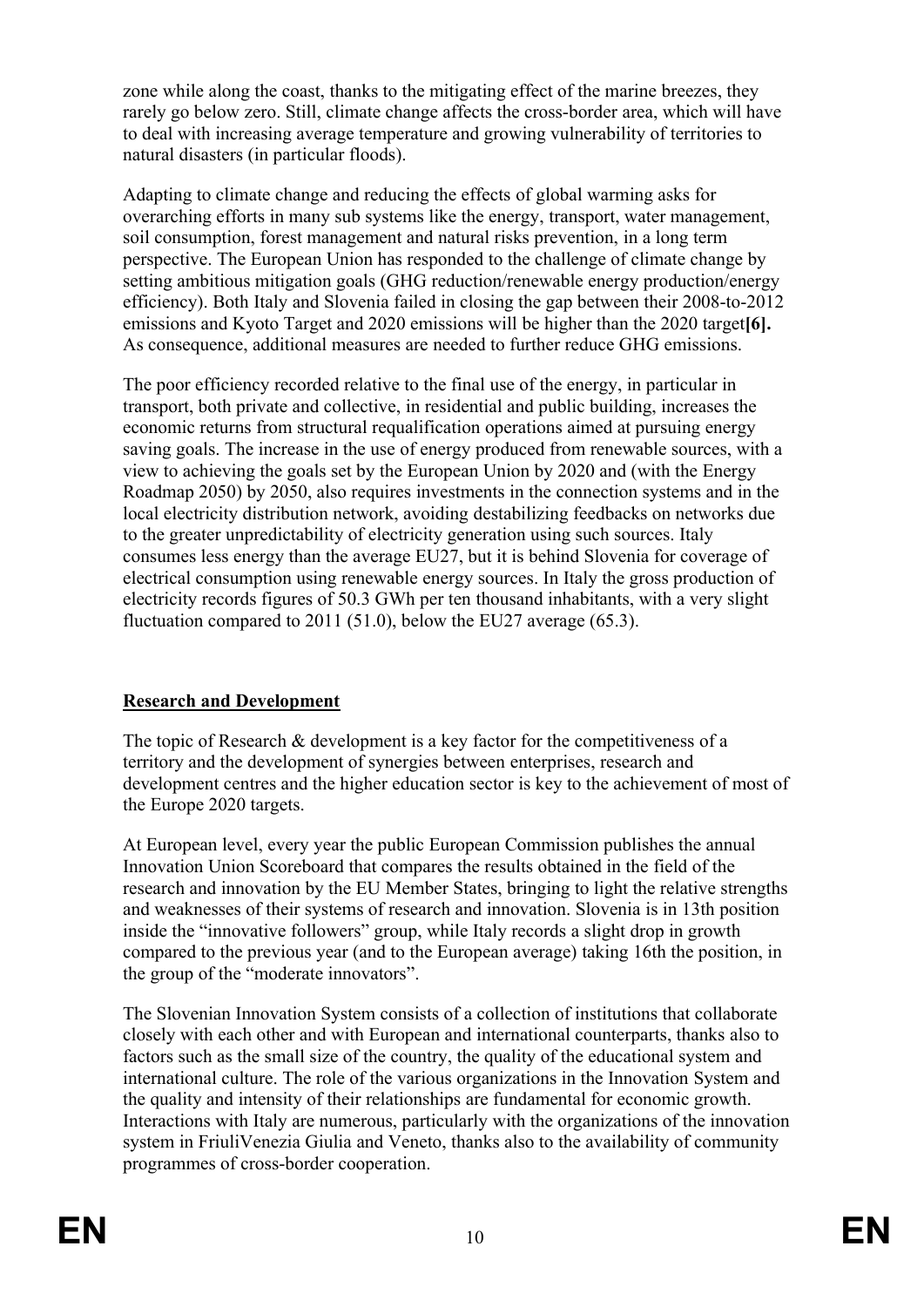Lastly, it is worth underlining the presence of Technical-Scientific Parks and centres dedicated to technical and scientific research that operate in order to satisfy the requirements of competitiveness in the economic and productive system and, at the same time, favour the establishment and reinforcement of virtuous networks between all the players in the industry and in research located in the Programme area.

In the Slovenian side, there are currently several regional R&D agencies, and many actors primarily involved in providing consultancy services to local entities (SMEs). Regarding public research performance main actors comprise five Universities, various autonomous higher education institutions and 47 government research institutes (among them 15 public PROs).

In Friuli Venezia Giulia Region there are two Universities and four research centres as well as some Technological Districts of High Specialization.

In the NUTS3 of Venice there are two universities as well as the Venice International University, an international center for higher education and research including a total of sixteen institutions from several countries. Furthermore the NUTS3 of Venice hosts several other research institutions and foundations whose activities embrace numerous disciplines.

A key role in the development of the Programme area is the introduction of the regional Smart Specialisation Strategies (RIS3). These have been developed in order to set priorities that build on the regional competitive advantages. The existence of the regional smart specialisation strategy (RIS3) is the key element for planning investments under TO1 "Strengthening research, technological development and innovation".

# **Transport and Logistics**

Both of the Position Papers of the DG REGIO services reveal the need for Italy and Slovenia to strengthen the network of railway infrastructures and to invest in more sustainable methods of transport. According to the European Environment Agency, the reduction in polluting emissions in 2012 was in part due to a reduction in the economic activity, while the emissions caused by means of transport continue to grow.

The challenge, therefore, is to successfully reduce emissions from transport vehicles and to support energy savings, by promoting the passage from road transport to rail and maritime transport, while at the same time responding to the need to improve public transport networks.

### **Railway infrastructures**

Considering railway density, both Slovenia, with its 6 km of railway network per hundred km<sup>2</sup> of territorial surface, and Italy, with 5.6 km, rank in an intermediate position in Europe (EU 5.0 km, 2011). With regard to passenger traffic, the Italian network transported 45,944 million passengers per km in 2011, recording an important increase compared to figures from the previous year (43,349), while Slovenia, with 689 million passengers, continues to record a decreasing trend (729 in 2010, 689 in 2011 and 659 in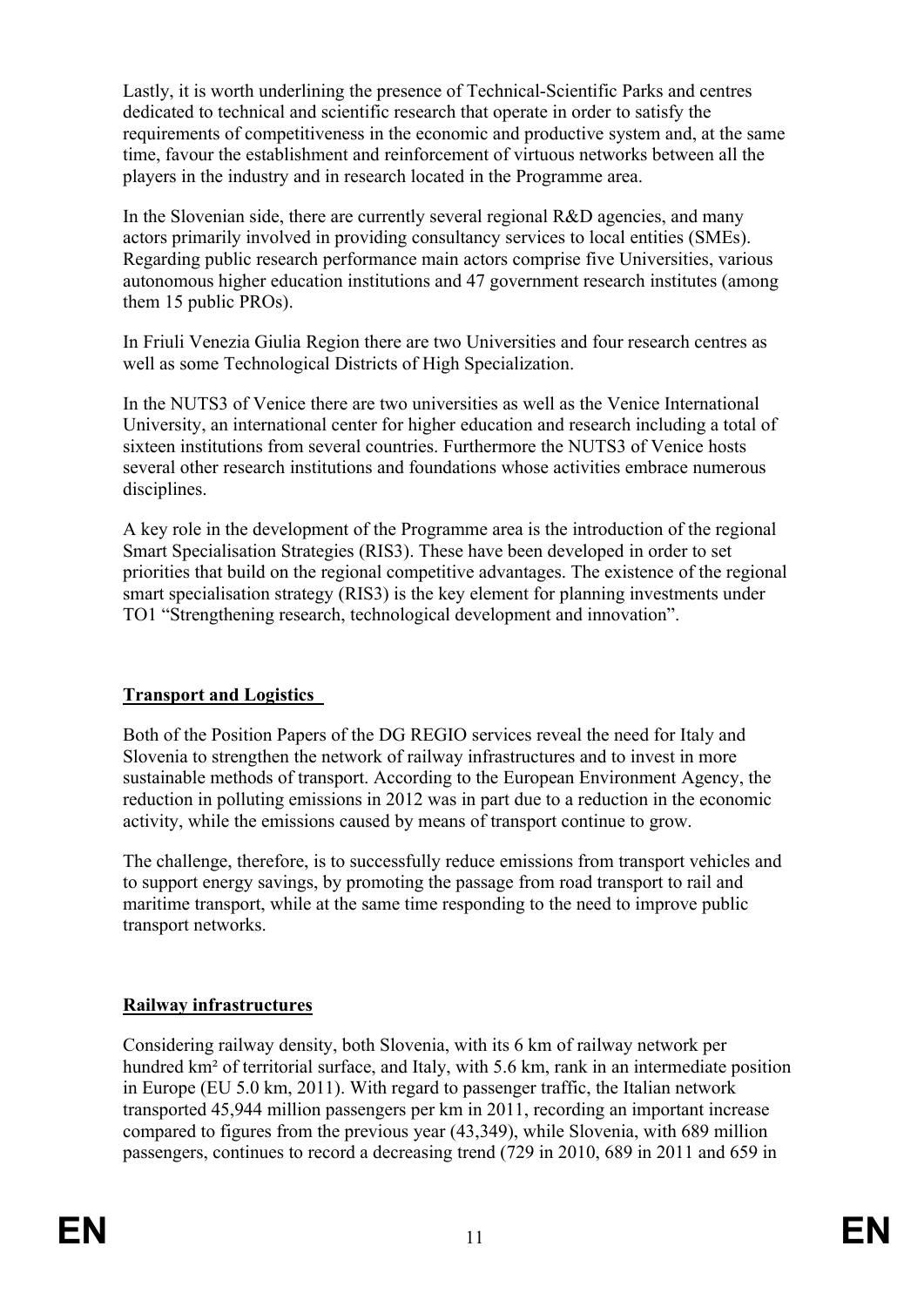2012). The exact opposite is true of freight transport via rail, where Slovenia records a significant increase in the movement of tonnes per kilometer. There is a huge potential and need for developing environment-friendly and low-carbon transport systems and promoting sustainable urban mobility.

# **Road network**

The two Italian eligible NUTS 2 regions present extremely different road length, with Veneto Region presenting a value three times higher (9,612 Km) than that registered by Friuli Venetia Giulia (3,929 Km). Slovenian road network extends for a total of 38,985 Km (2012), with a substantial equity between the two cohesion regions for the motorways length, but with Vzhodna Slovenija presenting for other roads a higher value of 10,000 km respect Zahodna Slovenija. Slovenia possesses a motorway network of 769 km with an increase of about 10% in the period 2008-2012. Moreover Slovenia has the maximum figure for density in Europe (7.20 km per 10,000 motor vehicles; the main reason being the transit traffic) compared to the EU average (2.89 km) and to the Italian density (1.8 km). For the Italian side, Veneto has the same number as the national level, while Friuli Venezia Giulia has a higher motorway density (2.7 km). For both sides, freight transport by road continues to be preferred to the rail and maritime modes of transport, with repercussions on traffic congestion of the roads. It is necessary to find valid and efficient alternatives, like the use of combined road-rail transport.

# **Ports**

The maritime ports will need to be the main interfaces of the land transport networks, in particular rail transport, by improving the intermodal connections and become places of commercial trade with strong potential. The area boasts three port hubs, considered core ports in the TEN-T Network: Venice, Trieste and Koper, the most oriented port in the North Adriatic area. Its efficient connection and integration to the TEN-T multimodal corridors has to be fully supported. In the Italian Programme area, the ports of Venice (2,000,000 sqm) and Trieste (1,725,000 sqm) have the greatest surface areas dedicated to freight storage. As well as this aspect, in particular for the Port of Venice, there is also the considerable increase in cruise traffic, which is doubtless able to stimulate tourist activities in the ports concerned.

The Koper port as one of the most important logistics-distribution centres has the leading role with the biggest market share in the North Adriatic from 2010 onwards.

In 2013 the port handled a record of 18 million tons and 600,000 TEUs of containers (which represents an increase of 75% from 2009). At the same time, the Port of Koper gained also the second position for car volumes in Mediterranean - immediately after Barcelona.

# **Logistics**

Together with the infrastructural problems coexist other weaknesses due to administrative obstacles, lack of technologic integration among transport systems and of logistic related services. The two countries boasts great potential for the development of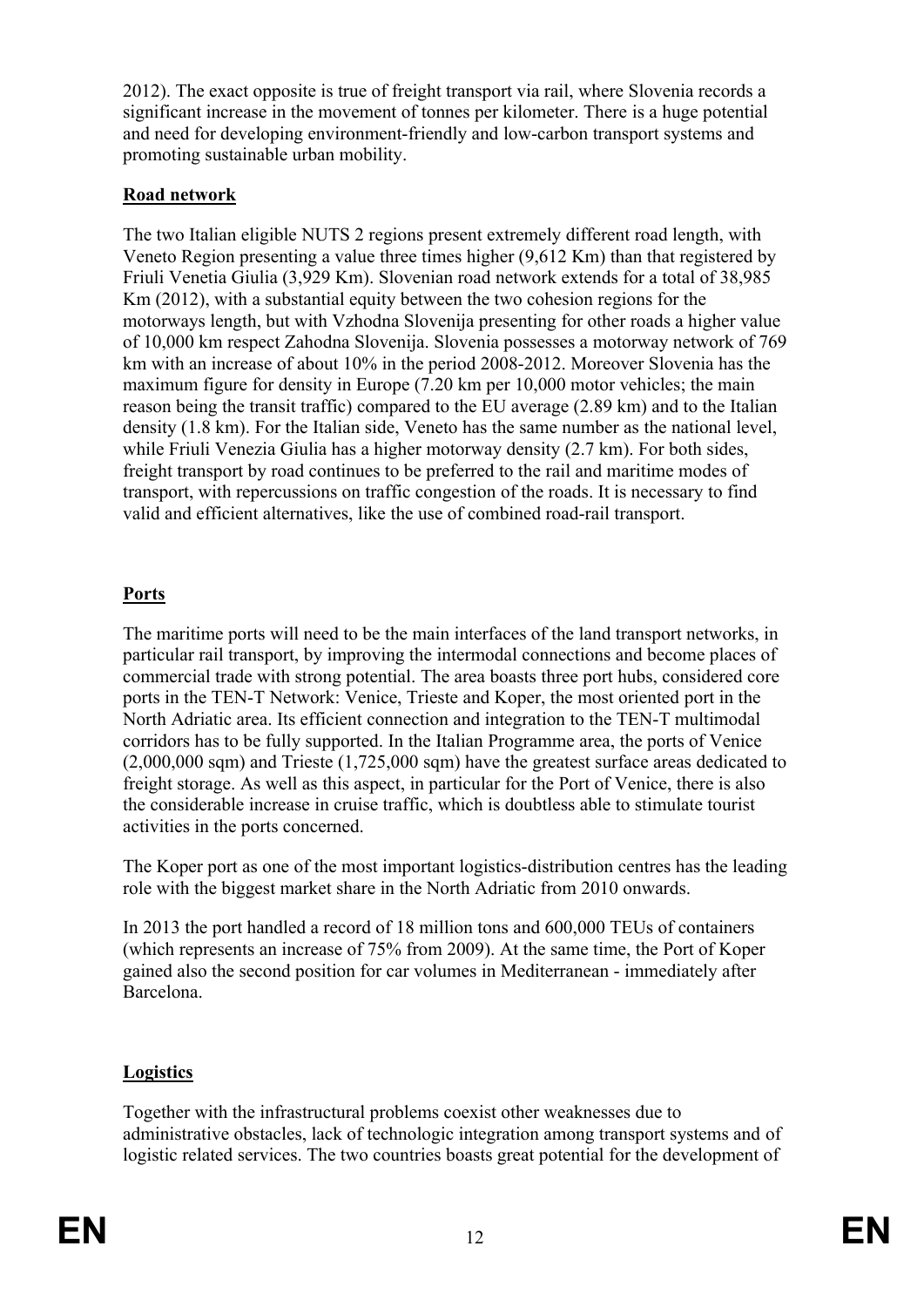transport logistics branch: for the Italian side, logistic network railway nodes (Mestre and Trieste), motorways (A4) and ports (Trieste, Monfalcone), interports (Cervignano) and Ronchi dei Legionari Airport and its Intermodal Pole; for the Slovenian area, motorways of the sea, the port of Koper and its logistics infrastructure, the international airport of Ljubljana and the whole road/railway/maritime network.

Moreover the area constitutes the meeting point between two of the 9 European Core Network Corridors: the Baltic-Adriatic Corridor and that of the Mediterranean.

On both sides, all the investments in the infrastructures must be based on a transports policy to be able in catching these flows and transforming the negative effects (pollution, traffic, soil consumption) into positive assets, in terms of growth. In this context, it would be important to improve cross-border connections, capitalizing what have been done with the co-funded projects under 2007-2013 programme (ADRIA A, TIP projects and with the GECT GO/EZTS GO -GO) for the implementation of a cross-border logistic platform Gorizia - Nova Gorica. An important role could be assumed by potential cross-border intermodal hubs within the Programme area, such as the pre-existing management authorities of the services to be converted because of the fall of the borders (e.g. the potential railway junction between Gorizia and Nova Gorica Vrtojba Sezana). On the maritime border a good example of cooperation in the logistics is the institution of the North Adriatic Ports Association (NAPA)– among Trieste, Venezia, Koper and Rijeka.

### **Education**

The educational systems of the two countries get different results. The OECD-PISA 2012 data indicate, on both side of the Programme, valid school systems in terms of quality and quantitative data are consistent with the relevant age groups.

From the viewpoint of upper secondary education, in terms of duration of school cycles, various discrepancies were found, relative to age groups, which have a significant impact on the statistical basis of reference, although the two different cycles are nevertheless comparable in terms of teaching and education.

In this context, in the various second grade educational channels there are 115,401 students studying, of which 33.15% in the Slovenian area and 66.85% in the Italian area. Relative to the resident population based on NUTS 3, the statistical region of Gorenjska is the one with the highest number of students enrolled in the advanced educational cycle, while Trieste is the province with the lowest number of enrolled students.

Regarding the impact of the educational system, investigations OECD-PISA 2012 show that students in Slovenia reach an average result of 481 in reading, 501 in math and 514 in science. Data for Italy are reading 490,485 in math and 494 in science. Slovenian students exceeding the OECD average in mathematics and science. Italian students are below the OECD average in all three parameters. In addition, the weakness of higher technical education in Italy (IFTS/ITS), a phenomenon also recently decreases the impact of tertiary education even in regions involved in the Programme.

# **SWOT analysis**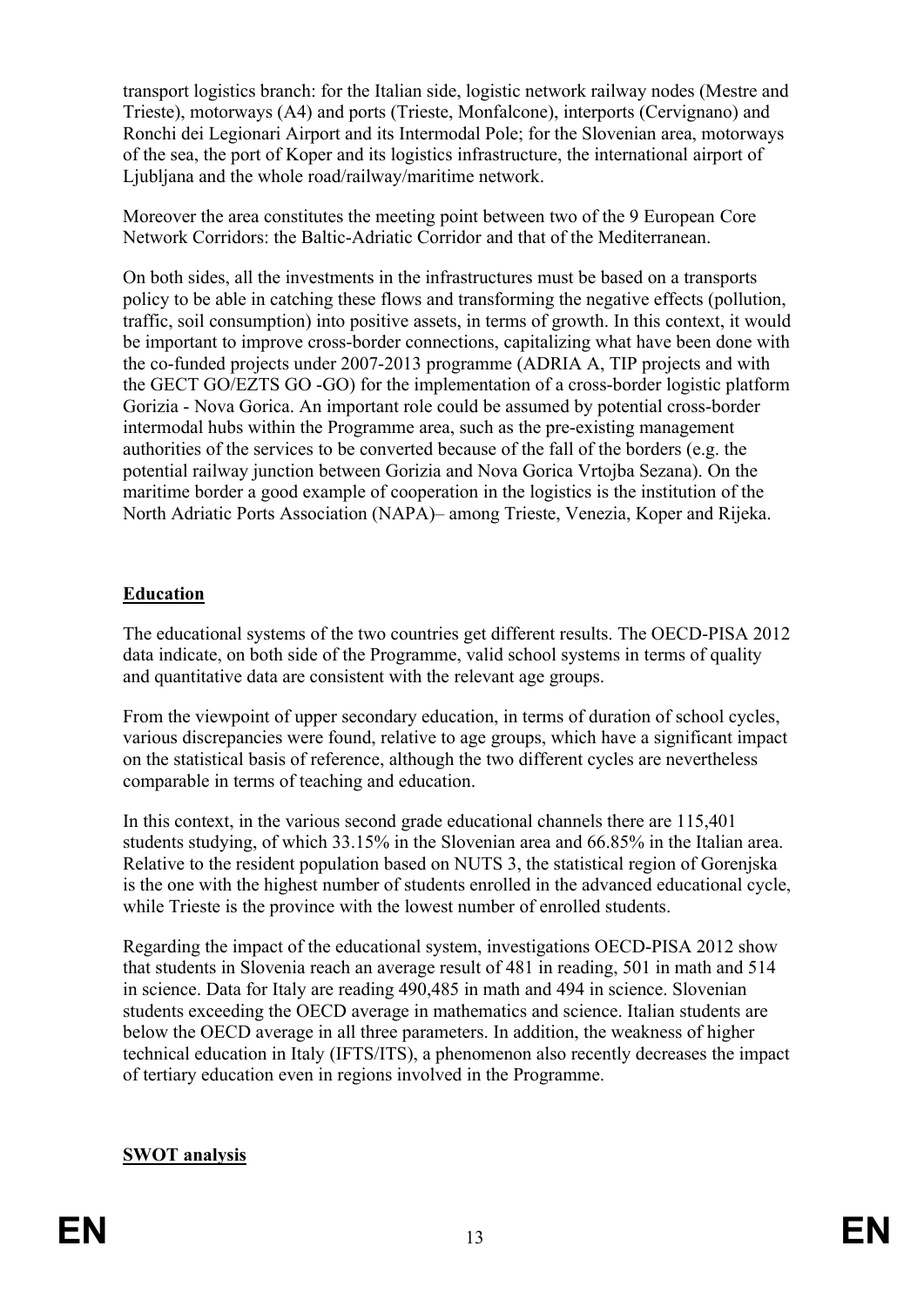The following SWOT analysis presents internal strengths and weaknesses as well as external opportunities and threats of the area, for each goal of Europe 2020 Strategy and each Thematic Objective. In this way, a comprehensive analysis of the whole territory is provided with reference to all 11 TO, which has represented the fundamental basis for the identification of the needs and challenges to be addressed through the present Programme. It combines the situation analysis of the Programme area with an analysis of strategic documents on European, national and regional level (e.g. programming documents and policy papers).

#### *Smart Growth*

#### **TO 1**

#### **Strengths:**

Clusters of excellence in academic and industrial research and virtual network between research institutions and competence centres

Natural and cultural assets as a solid basis to develop innovative activities and projects

Skilled human capital

#### **Weaknesses:**

Low level of R&D in several (rural) regions/insufficient technology transfer and previous difficulties to follow research and innovation priorities

Concentration of services activities in main urban areas

Capitalization of research outcomes and knowledge diffusion should be strengthened

### **Opportunities:**

Cross-border connections can additionally contribute to strengthening capacities and knowledge in the sector of innovative services and products, encouraging the link between high-technology companies and research institutions

Enhance the ability of SMEs to use the results of research and innovation produced by innovation and research poles

R&D specializations in bio-sector (Biomed, Biotech), agri-food sector, eco-construction, civil engineering and energy

#### **Threats:**

Inability to convert the productive system to innovative sectors due to insufficiently integrated platforms for Technology transfer

Presence of marginalized areas and brain drain

Reduction of returns on investments in R&D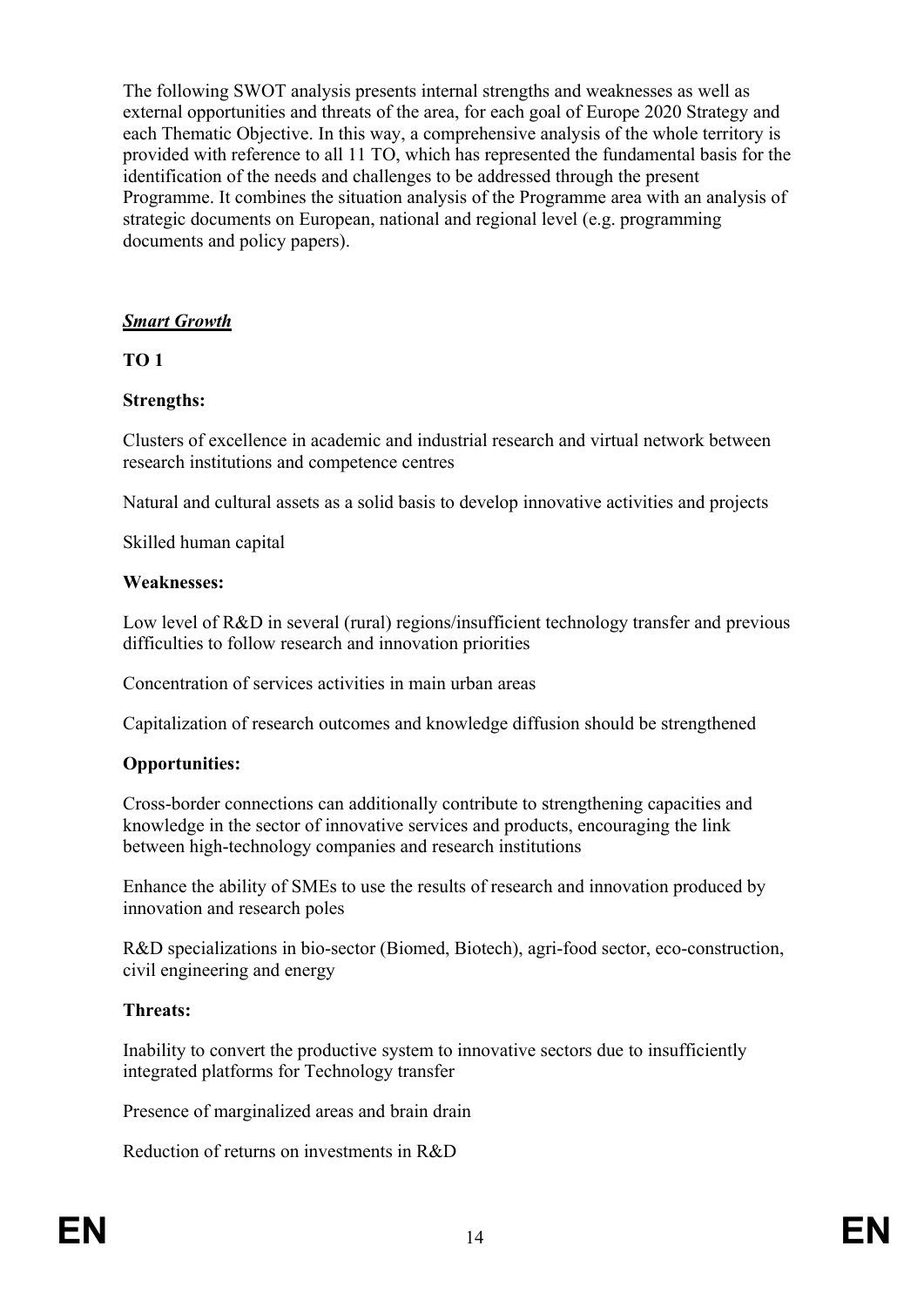# **TO 2**

# **Strengths:**

Good level of ICT use

# **Weaknesses:**

Lower level of broadband coverage respect other developed regions

# **Opportunities:**

Diffusion of e-services, in particular for tourism, culture, social inclusion and e-health

# **Threats:**

Reduction of competitiveness for not digitalized SME

Digital services are less developed in remote areas

# **TO 3**

# **Strengths:**

Tertiary sector provides employment to the majority of the workforce

Presence of Leader enterprises in the area due also to policy support for business

# **Weaknesses:**

Asymmetric competitive ability and uneven access to financial sources of the area

Unbalanced model of regional development

# **Opportunities:**

Policy support for cooperative economic activities, development of clusters and networks.

Development of new business model of marketing in the area of sustainable tourism and innovative sectors.

# **Threats:**

Inability to convert the productive system to innovative sectors

Concentration of firms and competencies in a few urban centres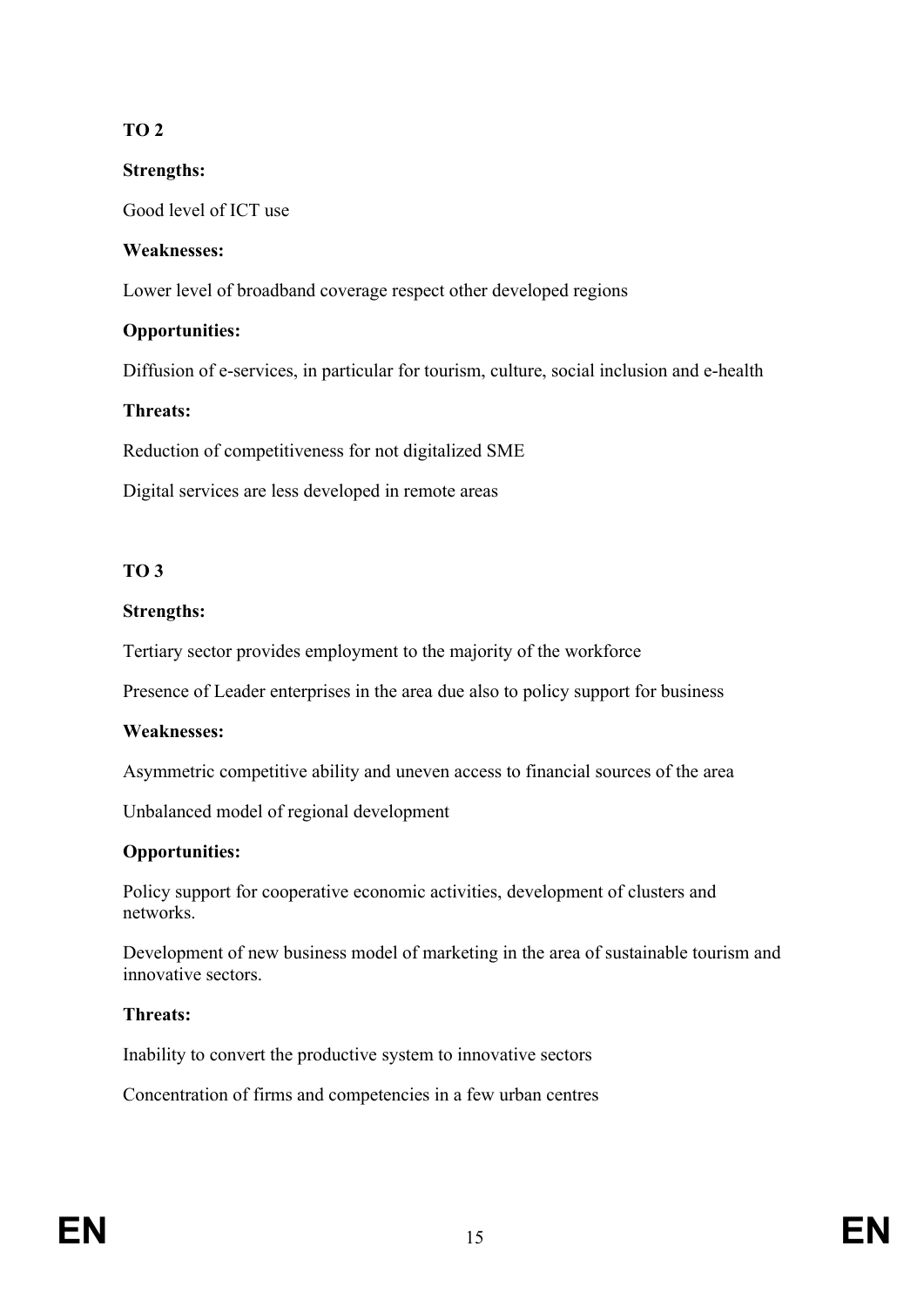# *Sustainable growth*

#### **TO 4**

#### **Strengths:**

Increasing level of renewable energy access (biomass, wind, solar, hydroelectric and - geo-thermal)

Large number of sustainable urban mobility plans

#### **Weaknesses:**

Poor Energy efficiency

Need of investments in Smart Grids in order to better exploit the potentials of renewable energy sources

#### **Opportunities:**

Opportunities provided by integrated planning for sustainable mobility

Development and Employment Opportunities provided by Green Growth

Action Plan for Sustainable Energy

Use of alternative renewable energy resources and new technologies in the field of energy storage

#### **Threats:**

Failure in getting EU 2020 targets

Negative Energy balance and increase of energy dependence from external market

Investments in RES discouraged by economic crisis

### **TO 5**

### **Strengths:**

High level of investments in this field during 2007-2013 programming period

#### **Weaknesses:**

Geophysical characteristics of the territory, sensitive to hydro-geologic natural risk

### **Opportunities:**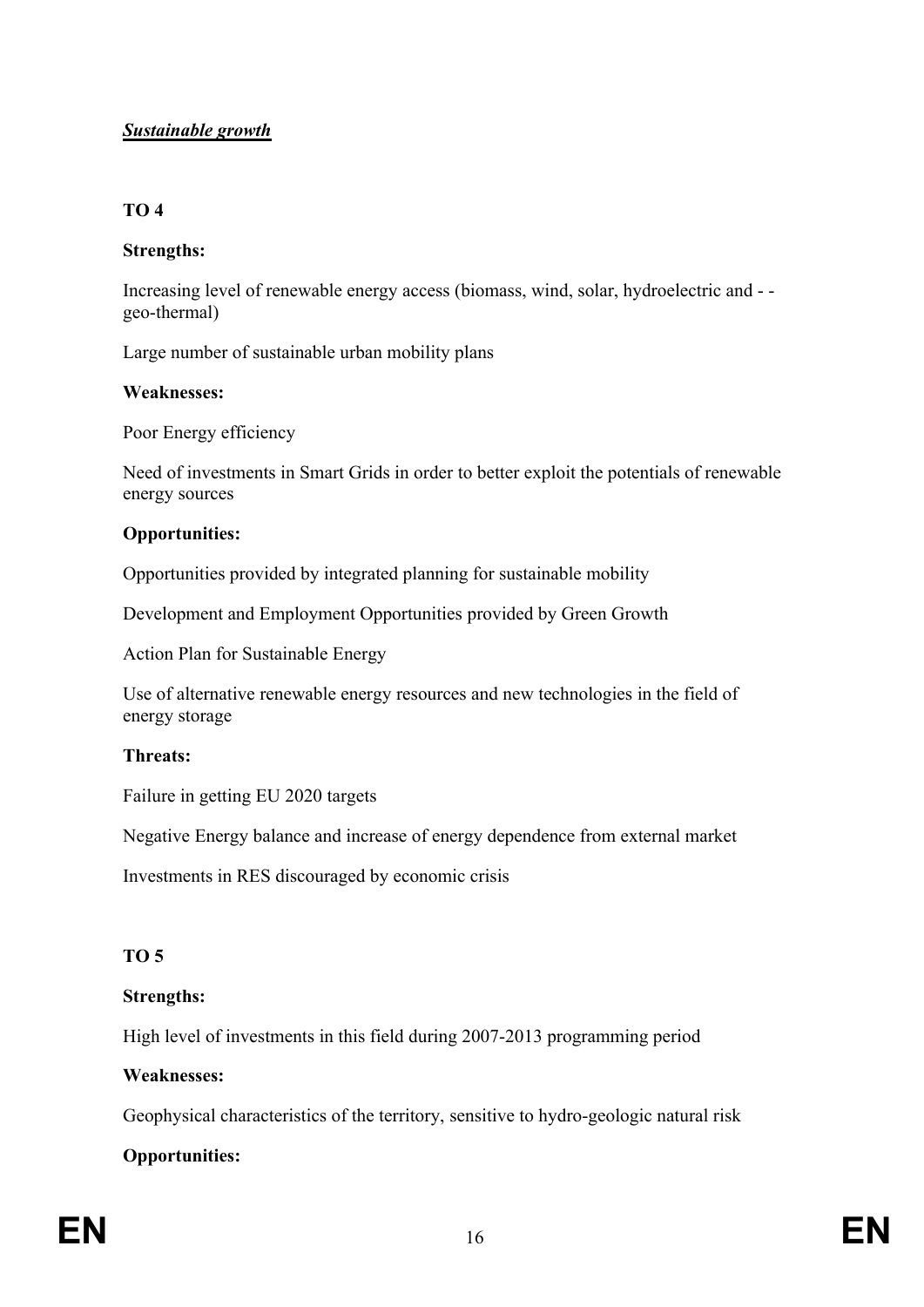Enhancement of alert and monitoring systems and promotion of disaster resilience

# **Threats:**

Development of hydrogeological instability

Increase of temperature average due to climate change that can compromise biodiversity

# **TO 6**

# **Strengths:**

Existence of attractive natural, historical and cultural sites

Great potential to use natural and cultural heritage as development driver

Outstanding mobile heritage

# **Weaknesses:**

Increase of polluted areas and bad status of water resources

Weak coordination and lack of systemic approach among territories

Need to enhance integration of promotion and valorization activities at CBC level

# **Opportunities:**

Increase of sustainable and naturalistic tourism demand that can also provide opportunities in cross-border cooperation and ecologic management

Take advantage from green technologies to foster both economic growth and environment management

Valorization of "mobile" heritage as important component of the cultural heritage

# **Threats:**

Increase of pollution and of unsustainable use of natural resources

Degradation of conservation status of habitats and protected areas

Reduction of public investments for environment and cultural heritage protection and restoration

# **TO 7**

# **Strengths:**

Good level in transport infrastructures, in particular road infrastructures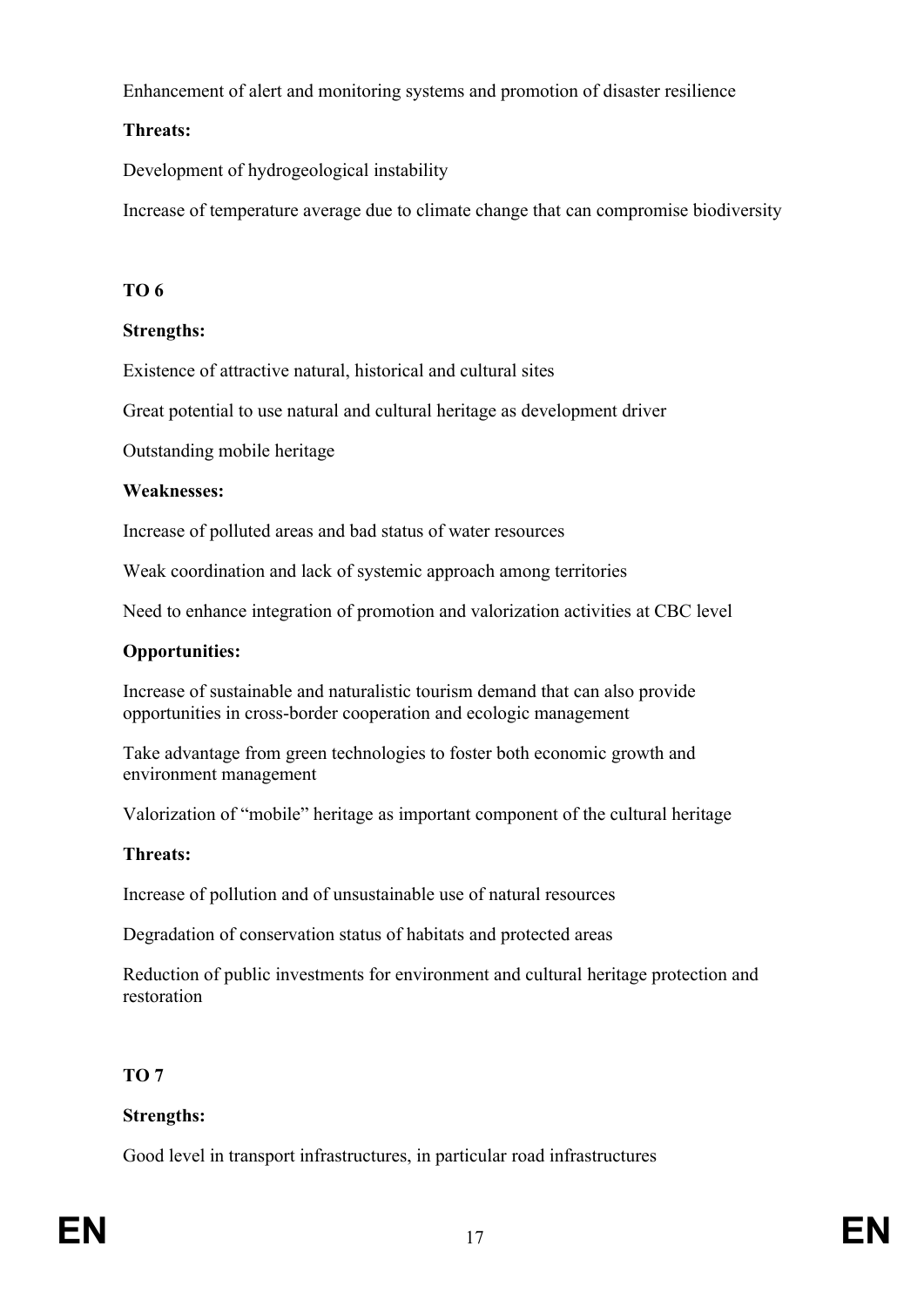Core Ports (Trieste, Venezia and Koper) in the Core Network of TEN-T Network and NAPA associates

Improvement of electrified railway network

#### **Weaknesses:**

Insufficient development of cross-border connections, in particular for railway infrastructures and need to further support the development of polycentric cross-border regions

Bad accessibility of peripheral and remote and mountain areas and disparities in railway infrastructures and services

#### **Opportunities:**

Inclusion of priority projects involving the area in the Core Network of TEN-T for Corridor Adriatic-Baltic and Mediterranean in the period 2014-2020 in order to improve cooperation activities

Improvement in innovative services supply for maritime and public transports

#### **Threats:**

Risk of delay in TEN-T projects

Risk of marginalization of the area from freight movements

### *Inclusive growth*

#### **TO 8**

#### **Strengths:**

High level of competences and scholarship of human capital

#### **Weaknesses:**

Low rate of productivity, even on female rate

Different level of unemployment rate in the Programme area

### **Opportunities:**

Priority level assigned at EU level to Youth Employment (Youth Employment Initiative) active ageing and social inclusion policies

### **Threats:**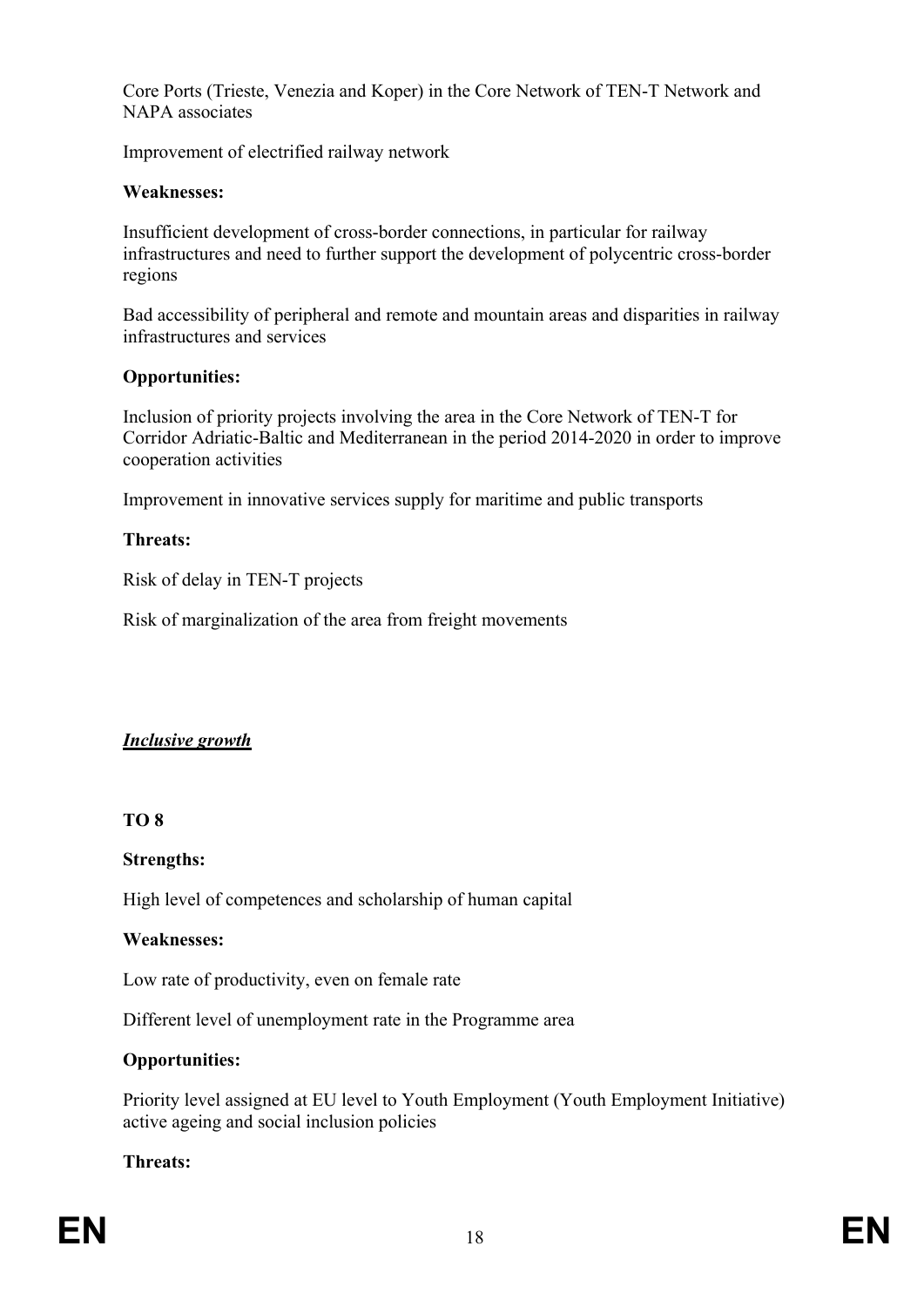Growth of the unemployment rate, particularly for low skilled workers Progressive aging of the population

### **TO 9**

# **Strengths:**

Coherent dimension of migrations compared to demographic data

### **Weaknesses:**

Elderly heavily exposed to the risk of poverty

# **Opportunities:**

Cross-border improvement of modernization for the social and health systems

Integration between urban and rural areas to reduce the isolation of some regions

# **Threats:**

Negative trend of the indicator on population living in poverty risk or social exclusion

Progressive reduction of levels of health care

# **TO 10**

# **Strengths:**

High level of attendance in the educational system

### **Weaknesses:**

Weak link between high level education and labour market and increasing number of **NEET** 

# **Opportunities:**

Opportunities provided by the better link to productive system and by cross-border labour mobility

Better integration with life-long learning system

# **Threats:**

Efficiency reduction in educational processes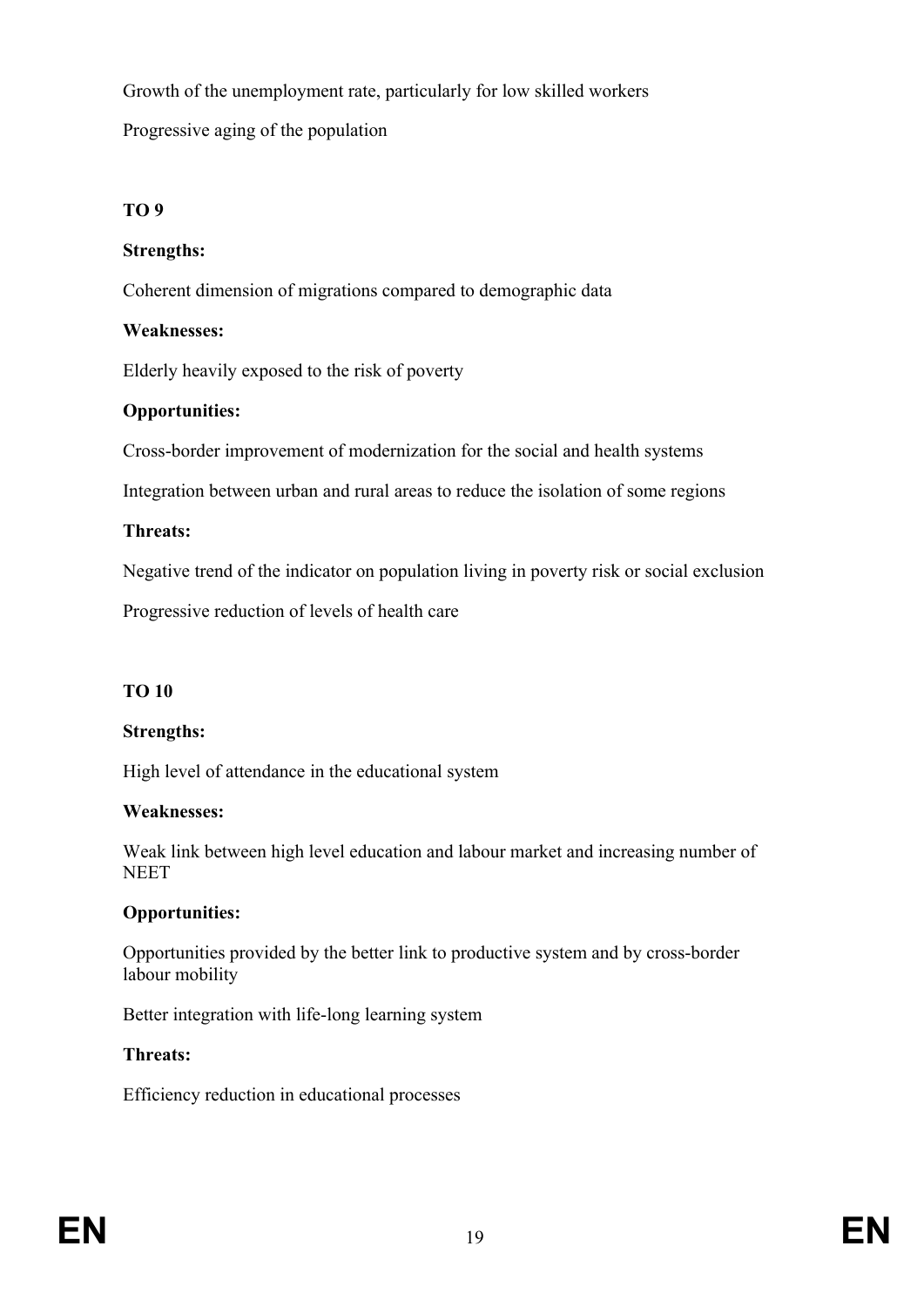# **TO 11**

# **Strengths:**

High level of participation to ETC Programs for both the two sides of the area

### **Weaknesses:**

Need for better innovation and efficiency in the Public Administration, in particular trough the reduction of administrative burden on citizens and business sector and enhancement of cross-border projects in order to strength capacity building

# **Opportunities:**

Conception and realization of common solutions and services in key areas like risk management and health.

Increase in PA transparency and Open Data accessibility

Increased multilevel governance in the cross-border area

Improved cooperation among stakeholders on key issues like education and energy.

### **Threats:**

Difficulties of cooperation to take action due to an incoherent legislation (at national and regional level) and lack of improvement in PA competences

### **Challenges and needs**

Following the results raised from the analysis of the situation of the Programme area and from the SWOT Analysis, several challenges and needs have been identified for their relevance in terms of EU2020 contribution and for their possibility to be effectively be addressed by the cooperation strategy. These elements represent the basis for the selection of the Thematic Objectives and Investment Priorities and for the definition of the Programme Specific Objectives and types of actions realizing its thematic concentration.

# *EU 2020: Smart Growth*

### **Challenges:**

Better exploit innovation and skills levels in the key and most competitive sectors

Technological transfer of research results to business sector and improve investments in applied research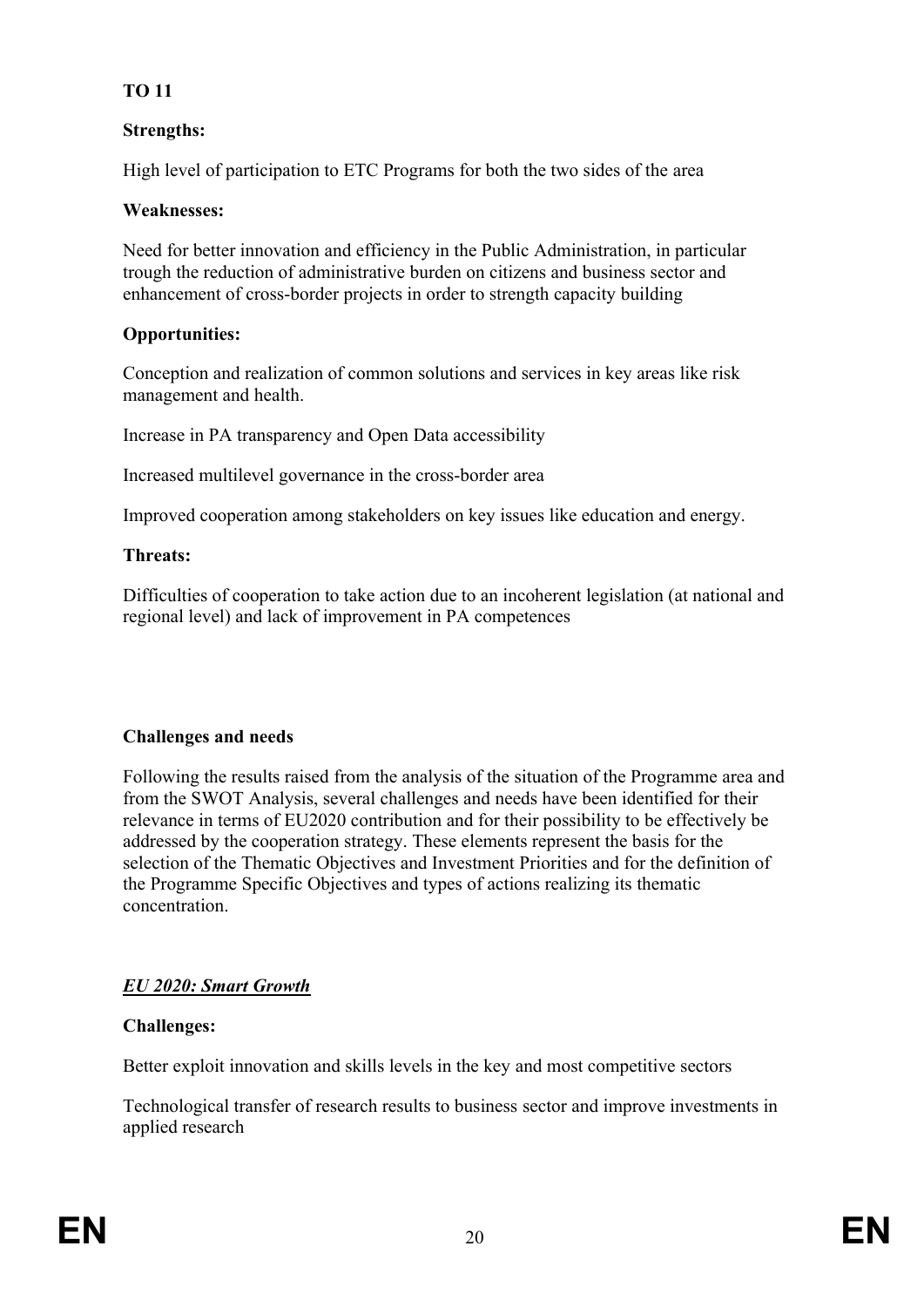Ability to act as a collective system for the development and spread of new technologies and for the creation and growth of businesses with high added value projected towards the global markets

Enhance the ability of SMEs to use the results research and innovation produced by large research and innovation poles

#### **Needs:**

Increase investments in R&D within the common smart specialization priorities

Improve cooperation between research centers/academia, public administration and private sector according to quadruple helix approach

Push on integration between research centers

Capitalization of research outcomes and knowledge diffusion should be strengthened

To develop a cross border institutional platform in order to share know-how and best practices

# *EU 2020: Sustainable Growth*

#### **Challenges:**

Discourage car users and improve accessibility, quality and innovation of public transport

Avoid marginalization of less accessible areas from main functional urban areas and services

Increase multimodality exploiting proximity among different transport system

Reduce road traffic and congestion, air pollution and energy consumption

Decrease CO2 emissions caused by transport

Revitalize ports as important nodes for passengers and freight mobility

Capitalize relevant experiences and initiatives in the field of energy and mobility planning

Utilisation of geothermal energy and energy from the sea

Explore the possibility of using alternative renewable energy sources

Reduce pressure and usage conflicts affecting environment and natural and cultural heritage

Exploit the endogenous natural and cultural potential as important impulse to green growth and green jobs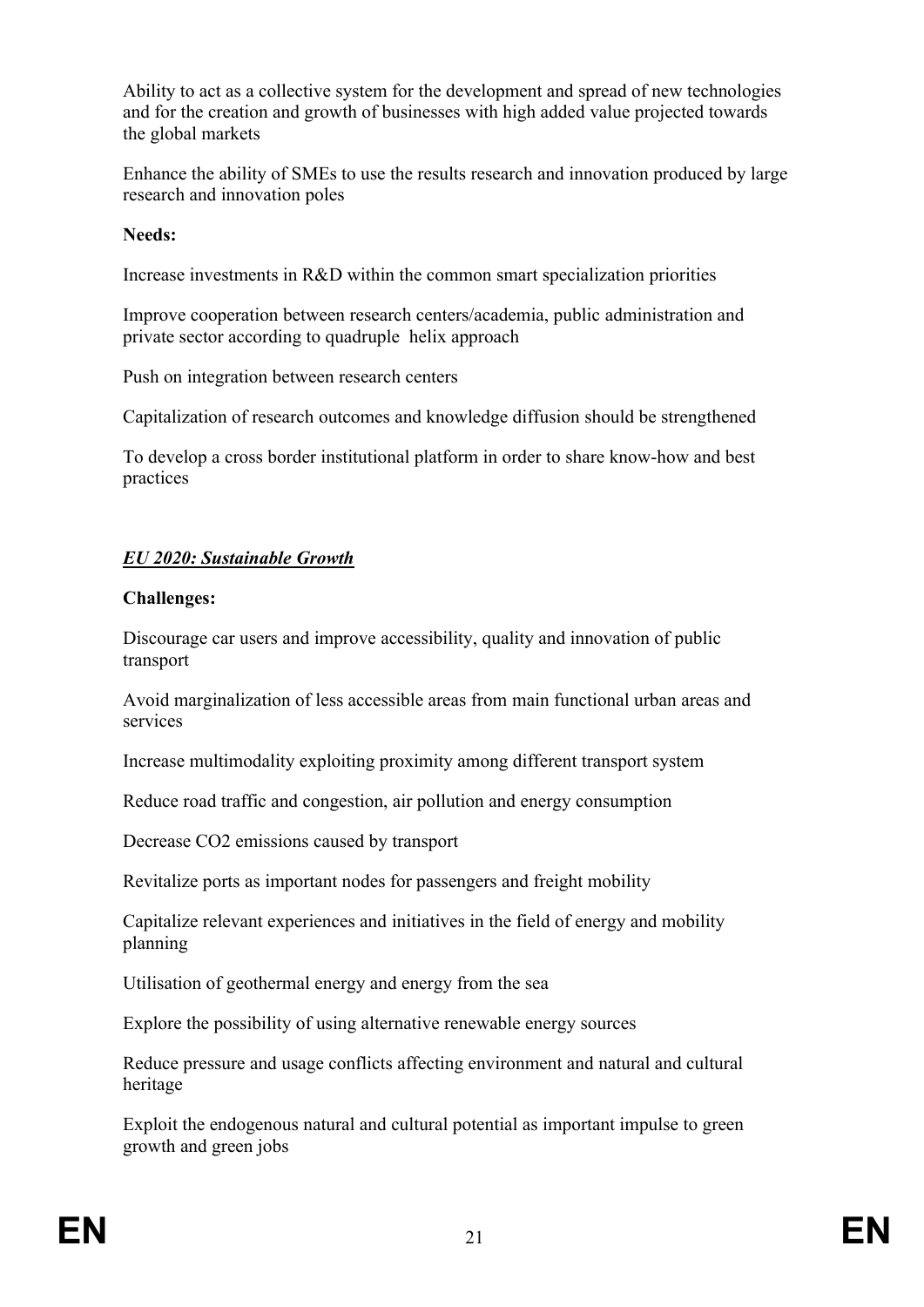Avoid the risk of biodiversity fragmentation, reduction and loss

Fight against degradation and pollution of natural and cultural sites due to human behaviors and activities

Promote the natural and cultural sites of the area in a better integrated and coordinated manner

Provide new services and products through the development of green technologies in order to answer to market demand raising by the incoming needs

Stimulate economic activity within the concept of sustainable development

Reduce the threats posed by climate changes

#### **Needs:**

Raise air quality level promoting integrated low carbon strategies

Improve integrated planning for transport systems between the two borders in line with TEN-T Comprehensive/Core network

Develop more sustainable mobility systems in urban and local areas, leading to livelihood, air quality and human health

Encourage the shift from road transport to rail and maritime transports also investing in multimodality and ITS

Better connections between coastal areas and hinterland

Improve networking and cooperation among the three core ports of the area (Trieste, Venice, Koper)

Explore the possibility of using alternative energy sources

Action Plan for Sustainable Energy in the cross-border area

Define cross-border solutions improving natural and cultural resources management, contrasting negative effects (pollution, natural risks, loss of biodiversity, etc.) and promoting their potential as development factor

Develop knowledge, accessibility and attractiveness and enhance the state of conservation of the natural and cultural heritage also favoring territorial and touristic marketing shared strategies

Improve the conservative status of the most damaged protected areas and ensure their protection through joint interventions Stimulate eco-friendly behaviors of citizens and tourists

Share better knowledge on ecosystems and improve capacities in their management and protection

Foster the diffusion of ICT tools and innovative approaches and skills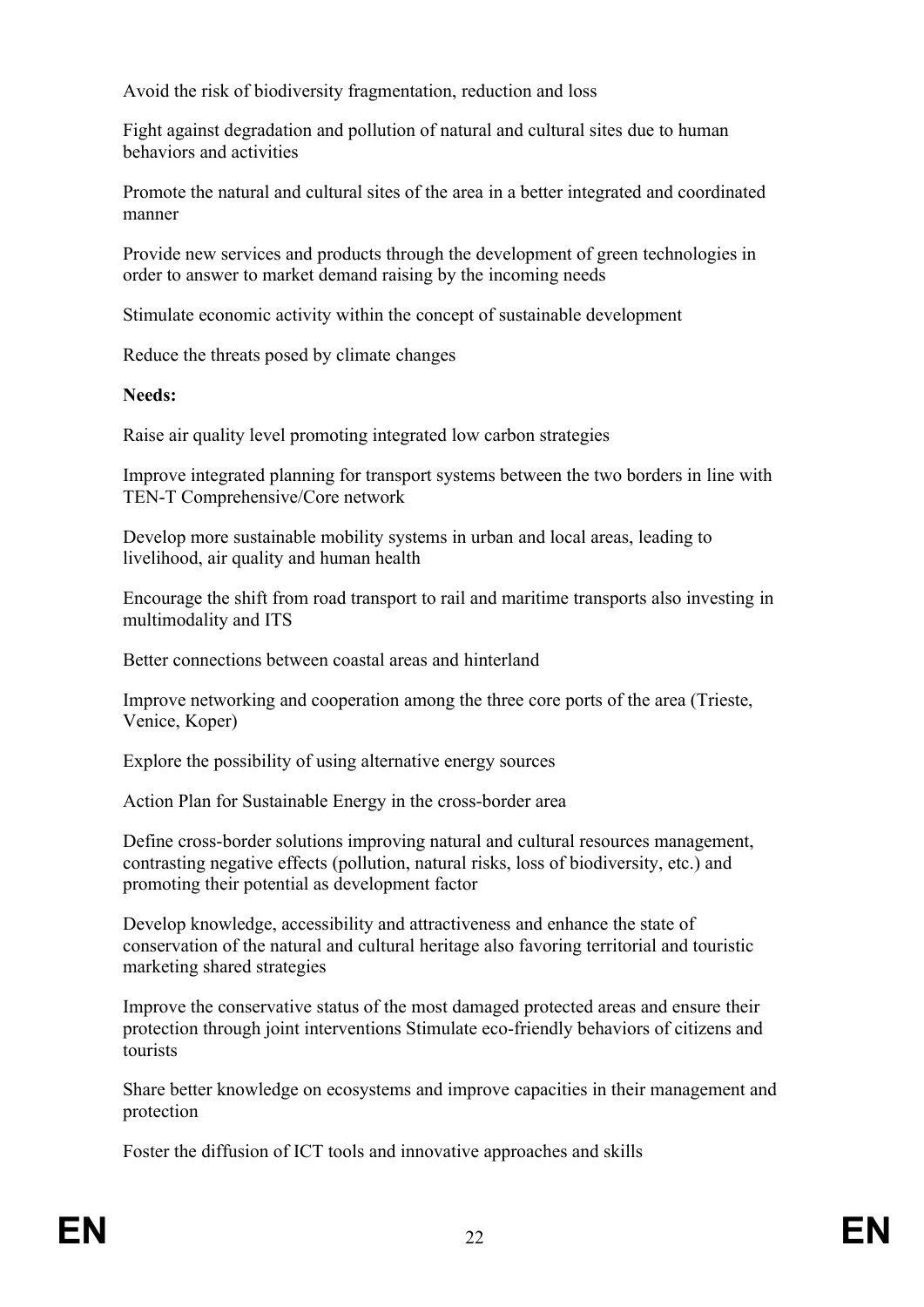Water, river basins and/or integrated coastal management

# *EU 2020: Inclusive Growth*

### **Challenges:**

Answer adequately to raising demand of citizens and enterprises for simplification and digitalization

Develop new models, tools networks increasing coordination and cooperation in order to equilibrate development disparities and unbalances and improve territorial cohesion of the area

Decrease percentage of the population at risk of poverty and social exclusion

### **Needs:**

Provide efficient and innovative public services, improving e-government and edemocracy

Encourage cross-border cooperation at different level (institutional, political and administrative) to converge decision makers' attention on common issues

Improve e-health and better quality of social services for most vulnerable categories

Promote new job opportunities for target groups particularly affected by economic crisis (elderly workers, youngs)

# **1.1.1.4 Cooperation Programme Strategy**

All programmes under cohesion policy should contribute to the European Union strategy for smart, sustainable and inclusive growth and to the achievement of economic, social and territorial cohesion.

The full range of EU policies and instruments (including the Regional Development Fund) should be used more effectively to reach these goals. For this reason the Cohesion Policy Legislative package has strengthened the strategic synergies between EU policies, mainly through:

- the adoption of the Common Strategic Framework (as annex to the Regulation (EU) No 1303/2013) containing the guiding principle for all ESI Funds;
- the identification of 11 Thematic Objectives directly linked to the priorities of Europe 2020 Strategy.

In each programme it should be selected the appropriate Thematic Objectives and investment priorities out of the full thematic set established in Art. 9 of the CPR (for Thematic Objectives) and in the Fund -specific rules (for investment priorities). For the Cooperation Programmes, the selection set of investment priorities is composed of those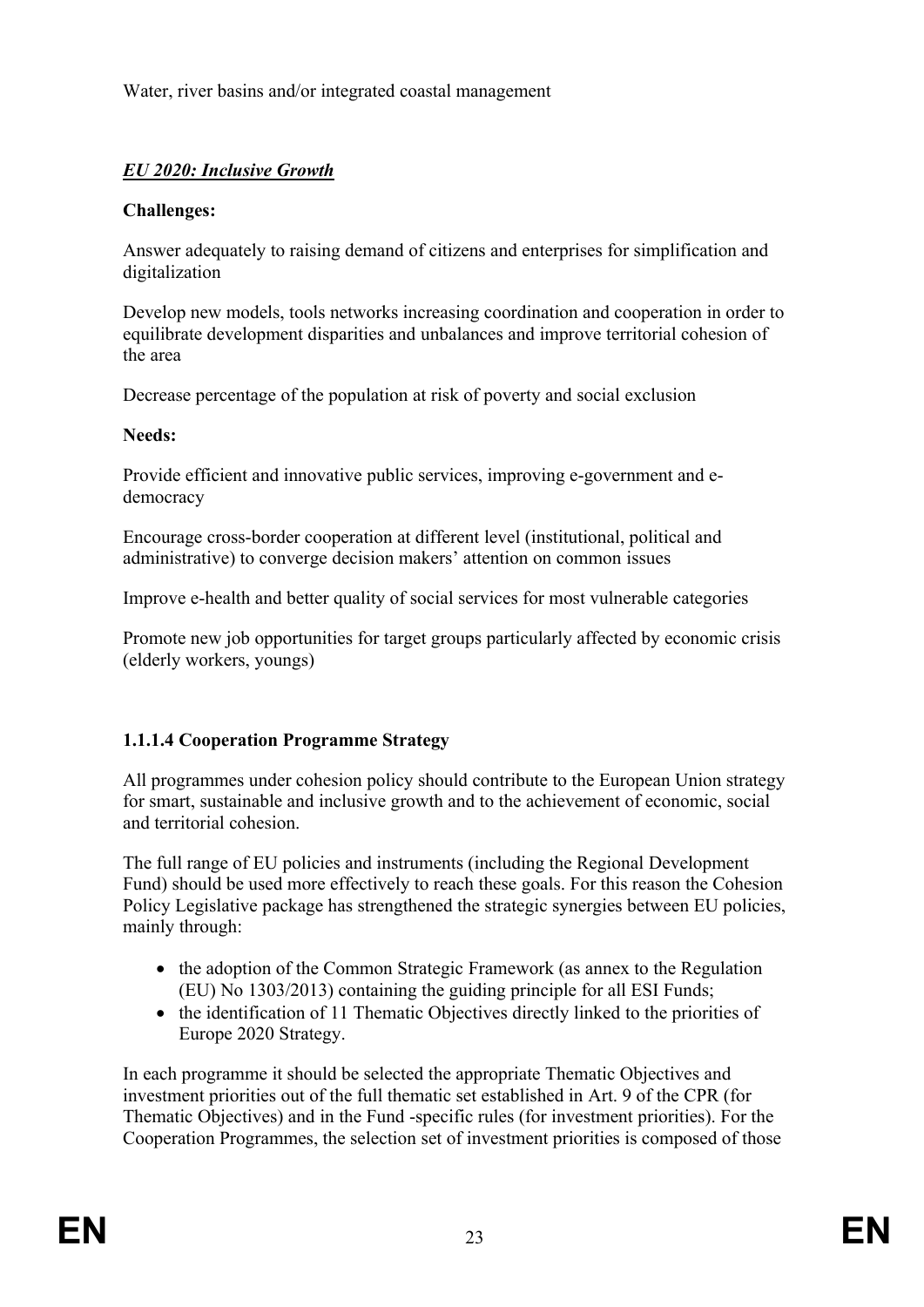listed at the Art. 5 of the ERDF Regulation as integrated by Art. 6 of Regulation (EU) No 1299/2013.

This selection and resulting allocation of funds must be consistent with thematic concentration requirements (Art. 4 of Regulation (EU) No 1299/2013 in the case of ETC). By doing this programmes are clearly linked to the Europe 2020 strategy enabling the assessment of the contribution of the ESI Funds to objectives of this strategy agreed at the EU level.

In the Programme Strategy the following 4 Thematic Objectives and 6 Investment Priorities have been selected<sup>.</sup>

# **EU 2020: Smart Growth**

**Thematic Objectives:** (1) strengthening research, technological development and innovation

**Investment priorities ERDF (art. 5 Reg. No. 1301/2013**): b) promoting business investment in R&I, developing links and synergies between enterprises, research and development centres and the higher education sector, in particular promoting investment in product and service development, technology transfer, social innovation, ecoinnovation, public service applications, demand stimulation, networking, clusters and open innovation through smart specialisation, and supporting technological and applied research, pilot lines, early product validation actions, advanced manufacturing capabilities and first production, in particular in key enabling technologies and diffusion of general purpose technologies.

# **EU 2020:** Sustainable Growth

**Thematic Objectives:** *(4) supporting the shift towards a low-carbon economy in all sectors;*

**Investment priorities ERDF (art. 5 Reg. No. 1301/2013**): (e) promoting low-carbon strategies for all types of territories, in particular for urban areas, including the promotion of sustainable multimodal urban mobility and mitigation-relevant adaptation measures.

**Thematic Objectives:** (6) protecting the environment and promoting resource efficiency;

# **Investment priorities ERDF (art. 5 Reg. No. 1301/2013**):

c) conserving, protecting, promoting and developing natural and cultural heritage;

(d) protecting and restoring biodiversity and soil and promoting ecosystem services, including through Natura 2000, and green infrastructure;

f) promoting innovative technologies to improve environmental protection and resource efficiency in the waste sector, water sector and with regard to soil, or to reduce air pollution.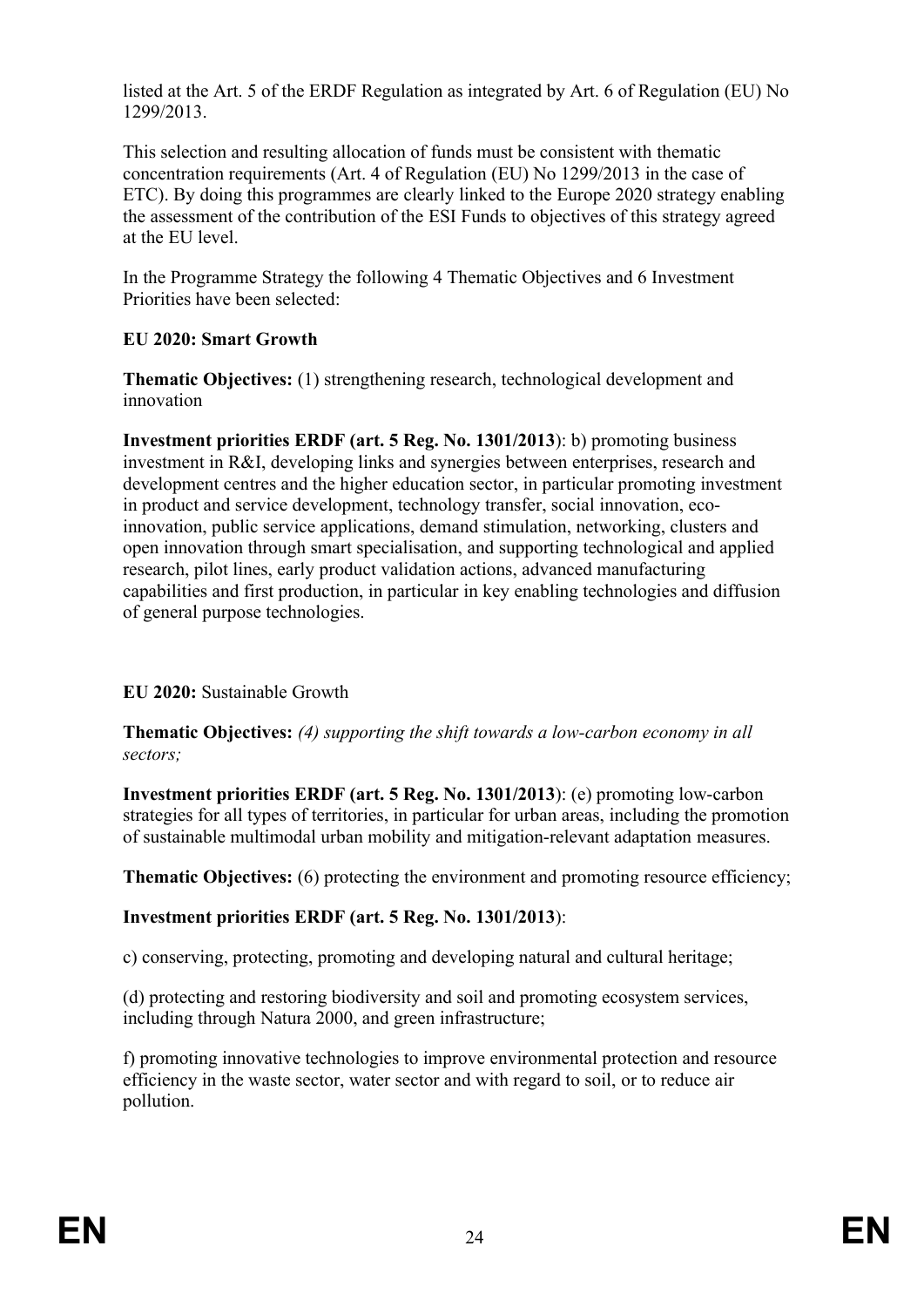### **EU 2020:** Inclusive Growth

**Thematic Objectives:** 11) enhancing institutional capacity of public authorities and stakeholders and an efficient public administration

**Investment priorities ERDF (art. 5 Reg. No. 1301/2013**): (iv) enhancing institutional capacity of public authorities and stakeholders and efficient public administration by promoting legal and administrative cooperation and cooperation between citizens and institutions

The Programme strategic choices and the definition of its Intervention Logic have been done taking into account:

- Context analysis of the cooperation area and the emerging territorial needs and challenges;
- Consistency with EU, national and regional priorities;
- Lessons learnt from the past programming period, taking into account also midterm evaluation results:
- The results of the consultation process.

The overall Objective of the Programme is: **"Promote innovation, sustainability and cross-border governance to create a more competitive, cohesive and livable area".**

The following 4 Priority Axes have been identified to answer to the existent needs and challenges.

# **Priority Axis 1: Promoting innovation capacities for a more competitive area (TO 1 – IP 1.b)**

The strategy of Priority Axis 1 aims to promote more effective investments in research, innovation and education and targets the strengthening of existing innovation potentials in all sectors – which attract foreign investment and capital flows –through a better cooperation among public and private actors of the R&D system. Actions defined within the Priority Axis 1 represent a concrete response to challenges and needs of the Programme area and will be implemented in a territorial context characterized by a strong potential of R&D and innovation and affected by the lack of successful connections between research Centres, business and institutional actors. As underlined in the SWOT Analysis, the Programme area reveals a strong R&D base and the presence of public and private actors committed in research and innovation activities. At the same time these actors still create weak linkages and short-term cooperation with the business sector, whose role is fundamental for the competitiveness and the growth of the productive system and for an innovation-friendly context. For this reason the Programme will develop and implement strategies and actions contributing to increase the competitiveness on international market creating common comparative advantages for SMEs operating in the eligible area. The Programme will realize a deep integration with the guidelines contained in smart specialization documents of the three territories involved, promoting and multiplying business opportunities provided by "regional specialization areas" especially in the overlapping fields - sustainable living and working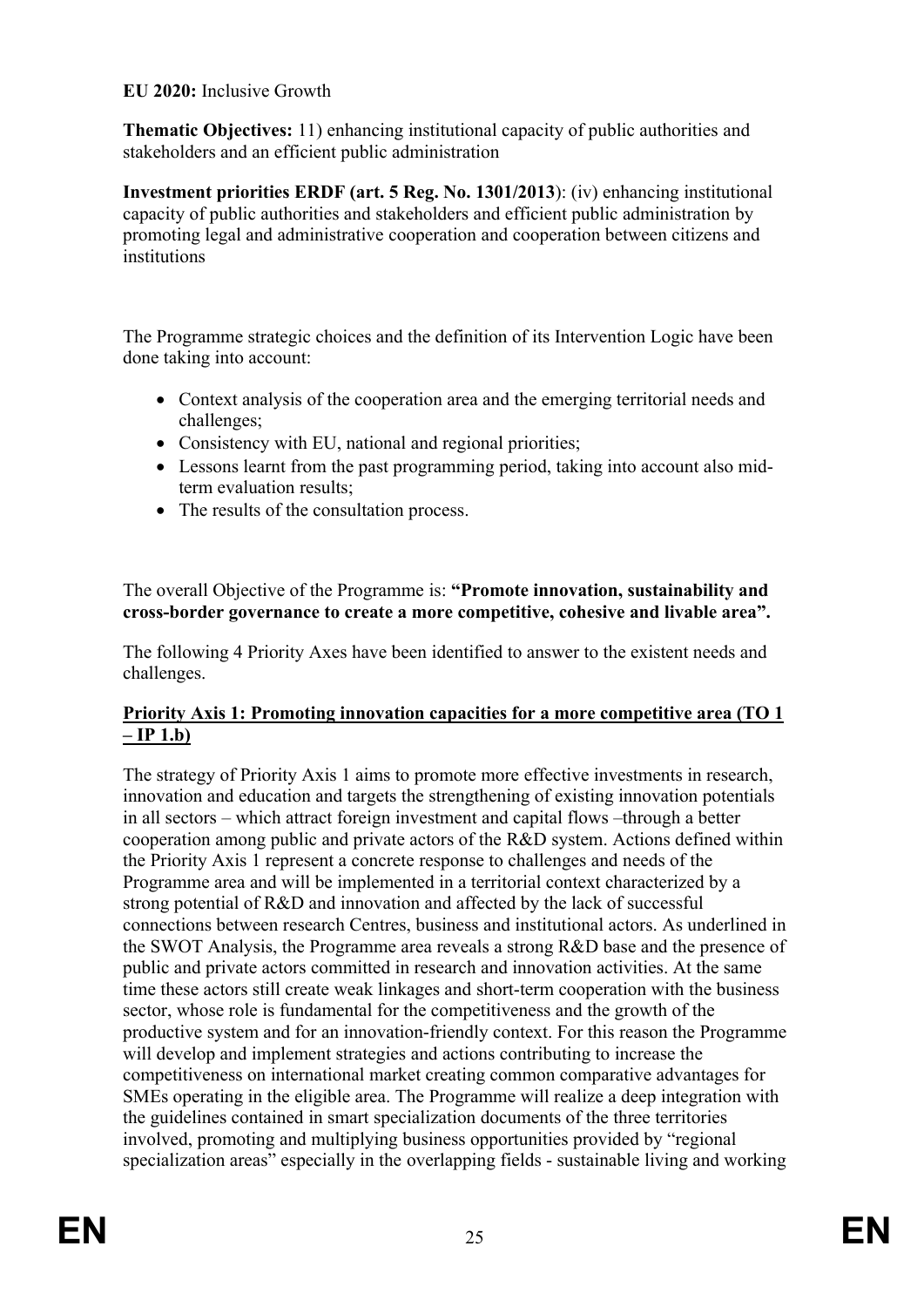environment, smart and integrated approach to natural resources and traditional productions (e.g. Smart Agrifood, cross border circular chains) and smart factories . In addition, through the selected operations, it will be possible to meet the need of competences and knowledge sharing, starting progressing and increasing innovation capacities of all engaged actors. Capitalizing projects and actions already implemented in this field, it will be possible improving local actors' capacities and introducing innovative solutions and approaches. The Programme will realize a deep integration with the guidelines contained in smart specialization documents promoting and multiplying business opportunity provided by "regional specialization areas" .

### **Priority Axis 2: Cooperating for low carbon strategies (TO 4 – IP 4.e)**

A lower carbon society is possible promoting emissions cutting in an integrated manner in all involved sectors and life attitudes. The Programme will face these challenges and needs developing and implementing place based low-carbon energy and mobility strategies contributing to reduce GHG emissions and to achieve EU energy targets.

By capitalizing projects and past experiences it will be possible to improve local actors' – especially public ones – capacities of implementing established solutions (e.g. energy efficiency of public buildings); moreover it will be possible to introduce innovative solutions for energy saving, resources efficiency, better exploitation of local sources for renewable energy production, smart grids, etc. To find new strategic models and approaches transforming weaknesses (energy dependency, pollution, greenhouse emissions, increasing energy costs, etc.) into new growth opportunities, investing in green jobs and green economy, green technologies and production methods. Transport is among the principal source of emissions. New solutions for urban smart mobility will be defined, fostering their sustainability, better quality, accessibility and innovation.

### **Priority Axis 3: Protecting and promoting natural and cultural resources (TO 6 – IP 6.c / 6.d / 6.f)**

Priority Axis 3 responds to the need for better protecting natural and cultural heritage and resources, also by promoting their sustainable use as a development asset of the area.

The valorization and promotion of natural and cultural sites as an attractive touristic destination will be pursued, also fostering the diffusion of ICT tools, new skills and competences, territorial marketing, branding and communication strategies, social media. Encouraging tourism as a development factor, great attention will be paid on its overall sustainability. This means, on the one hand, the diversification of the tourism supply focusing on naturalistic and ecologic activities, sport, history, local products, customs, food, traditions, unique identity etc. On the other hand, the diffusion of a responsible tourism, inspiring eco-friendly behaviors and reducing negative impacts of touristic flows on natural and cultural heritage. There is a huge potential of promotion of UNESCO sites.

Moreover, new jobs and growth may be created stimulating green technologies, capturing new demand for more sustainable products and services and at the same time improving environment quality with the help of innovative tools.

The link between natural assets, managed by the several parks, cultural heritage and tourism will be developed in a sustainable, environment friendly and resource efficient way.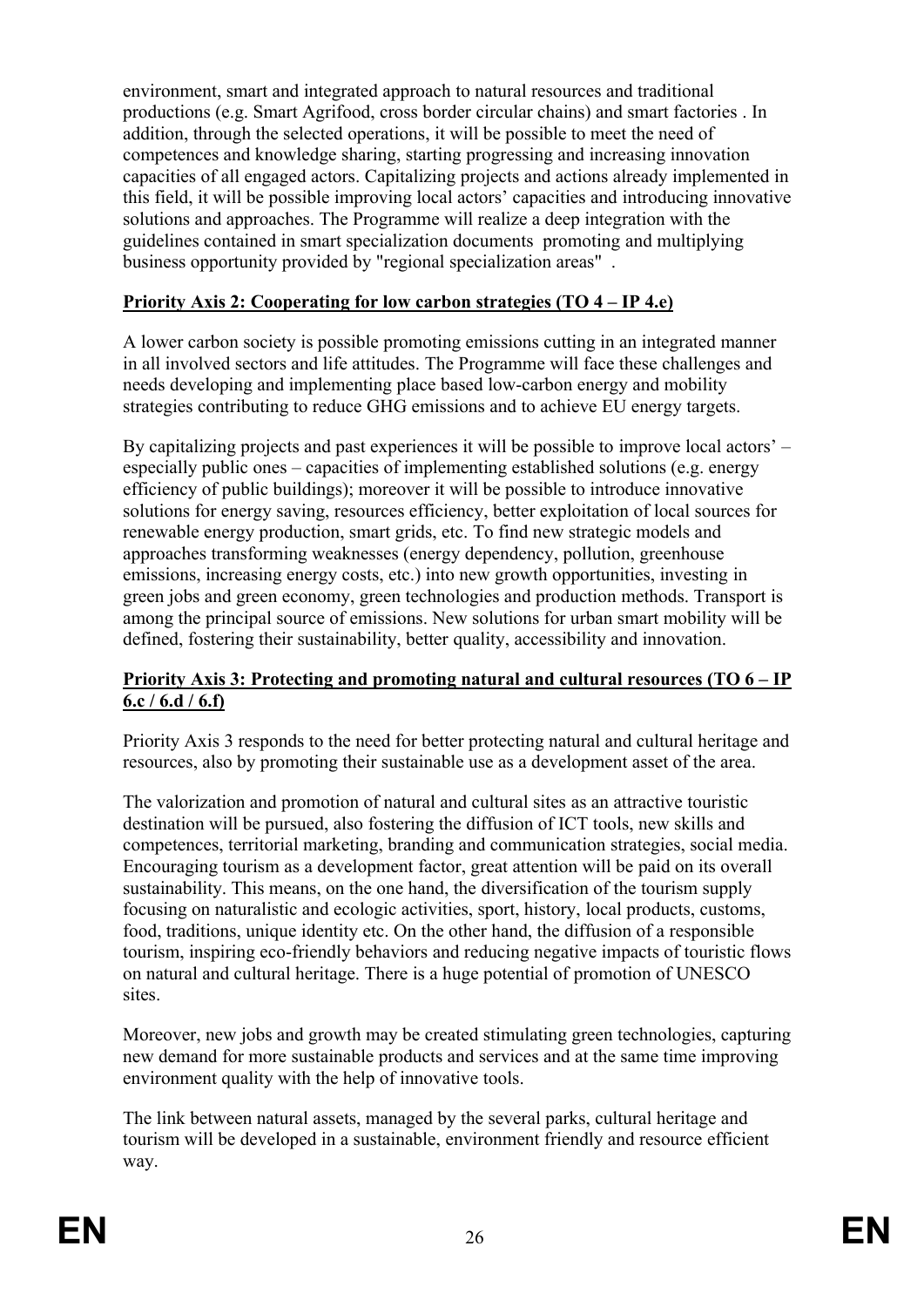The survival and enhancement of natural and cultural heritage is a value per se and therefore it is not necessarily related to its touristic exploitation. Projects in this Priority Axis will also aim at the conservation, protection, attractiveness and valorization of material and immaterial cultural heritage.

The Programme recognizes the importance to preserve biodiversity finding common approaches and sharing visions and tools for the protection of the habitats. Actions under this Priority Axis will be implemented in line with the common framework to safeguard natural assets and the most relevant policy instruments to achieve the EU biodiversity objectives, also considering the relevant number of Natura 2000 sites in the Programme area.

Waste and water management represent a challenge and opportunity for the whole Programme area thus the development and testing of innovative environmental friendly technologies in these fields will be part of the programme activities.

### **Priority Axis 4: Enhancing capacity building and crossborder governance (TO 11 – IP 11 ETC)**

The Priority Axis 4 will enhance modernization and quality of public administrations and services benefitting from mutual experiences, shared knowledge and harmonized and coordinated practices among the population of the two borders The two main focuses will be:

- 1. on operations addressing the enhancement institutional and operational capacity building on some key issues (e.g. natural disasters, energy, pollutions, etc.);
- 2. on operations addressing human potential and needs (e.g. education, employment, public health, health and social care, cultural diversity, etc.)

The Programme will also foster the cooperation between public and private sectors on some of the above mentioned key issues (e.g. vocational education, energy, health technologies, etc.)

Public administrations should put together available resources, even immaterial ones (competences, knowledge, open-data, technical support, etc.), to gain critical mass and achieve common results and targets.

The priority also aims at bringing together citizens, public bodies, NGOs, minorities, companies and any other entities, in any combination needed for strenghtening cooperation.

The intent is to define common frameworks, joint strategies, networking tools concerning the aspects that are particularly sensitive to a more cooperative and cohesive approach between two borders.

# **Cross-cutting issues**

Besides the thematic concentration on the selected Thematic Objectives, further **crosscutting issues** have been identified and will be addressed in a transversal way through specific actions into the different Priority Axes: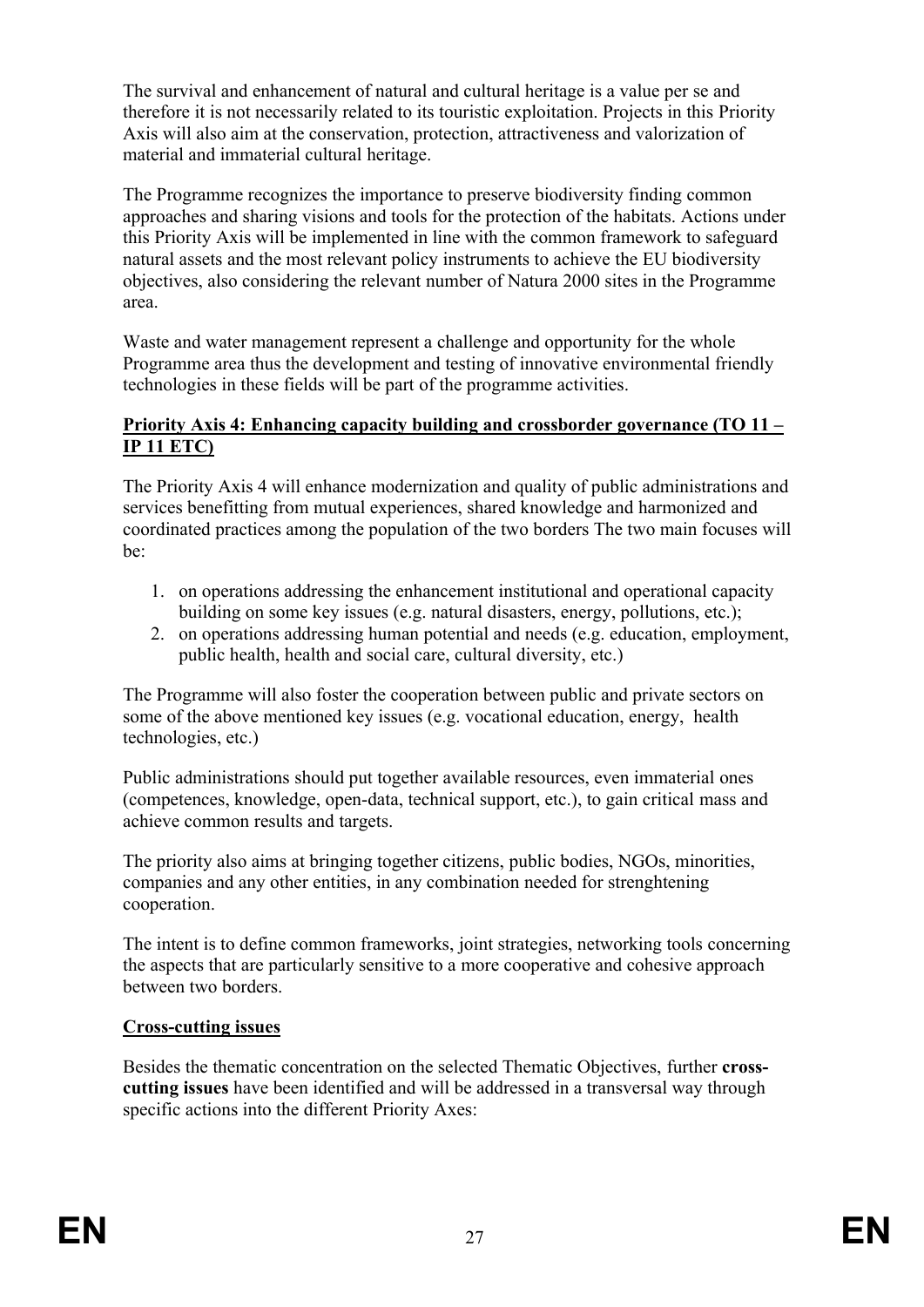**Information and Communication Technologies:** they represent a fundamental tool for the development of innovation, for knowledge sharing and for pursuing competitiveness in the different sectors included in the Programme strategy;

**SME:** considering the productive system of the cooperation area,SME are a special target whose performance and behavior have a deep impact on the cooperation strategy. For this reason they should be carefully considered with specific actions devoted to them and to the business sector. In priority axes which foresee actions related to ICT, the SMEs, when appropriate, could have the possibility to use ICT innovation Vouchers, in line with the Commission's guidance on ICT Innovation Voucher Schemes;

**Education:** it is not possible producing a visible change without intervening on human capital skills and competencies. Some actions in this field are complementary and necessary for achieving the intended results.

**Social inclusion:** the programme will apply the principles of equal opportunities and non-discrimination and thus will contribute to a more inclusive and cohesive development by means of stimulating activities addressing needs of disadvantaged groups in order to allow them to better integrate into the society.

**Employment:** unemployment – especially but not exclusively among young people - is a serious and common issue for the Programme area. An added value of projects will be therefore their aptitude to contribute to inclusive growth by promoting more and better jobs.

[1] Art. 3.1 of the ETC Regulation and Commission Implementing Decision No. 2014/388/EU.

[2] Source: ESPON Project TERREVI, Nov. 2012

[3] Source: http://www.espaces-transfrontaliers.org/en/bddborders/frontiers/frontier/show/italie-slovenie/

[4] Ensure sustainable territorial integration; Increase competitiveness and the development of a knowledge-based society; Improving communication and social and cultural cooperation, in order to remove persistent barriers; Improve the Programme efficiency and effectiveness.

[5] Environment, Transport and sustainable territorial integration; Competitiveness and knowledge-based society; Social integration; Technical assistance.

[6] European Environment Agency

1.1.2 Justification for the choice of thematic objectives and corresponding investment priorities, having regard to the Common Strategic Framework, based on an analysis of the needs within the programme area as a whole and the strategy chosen in response to such needs, addressing, where appropriate, missing links in cross-border infrastructure, taking into account the results of the ex-ante evaluation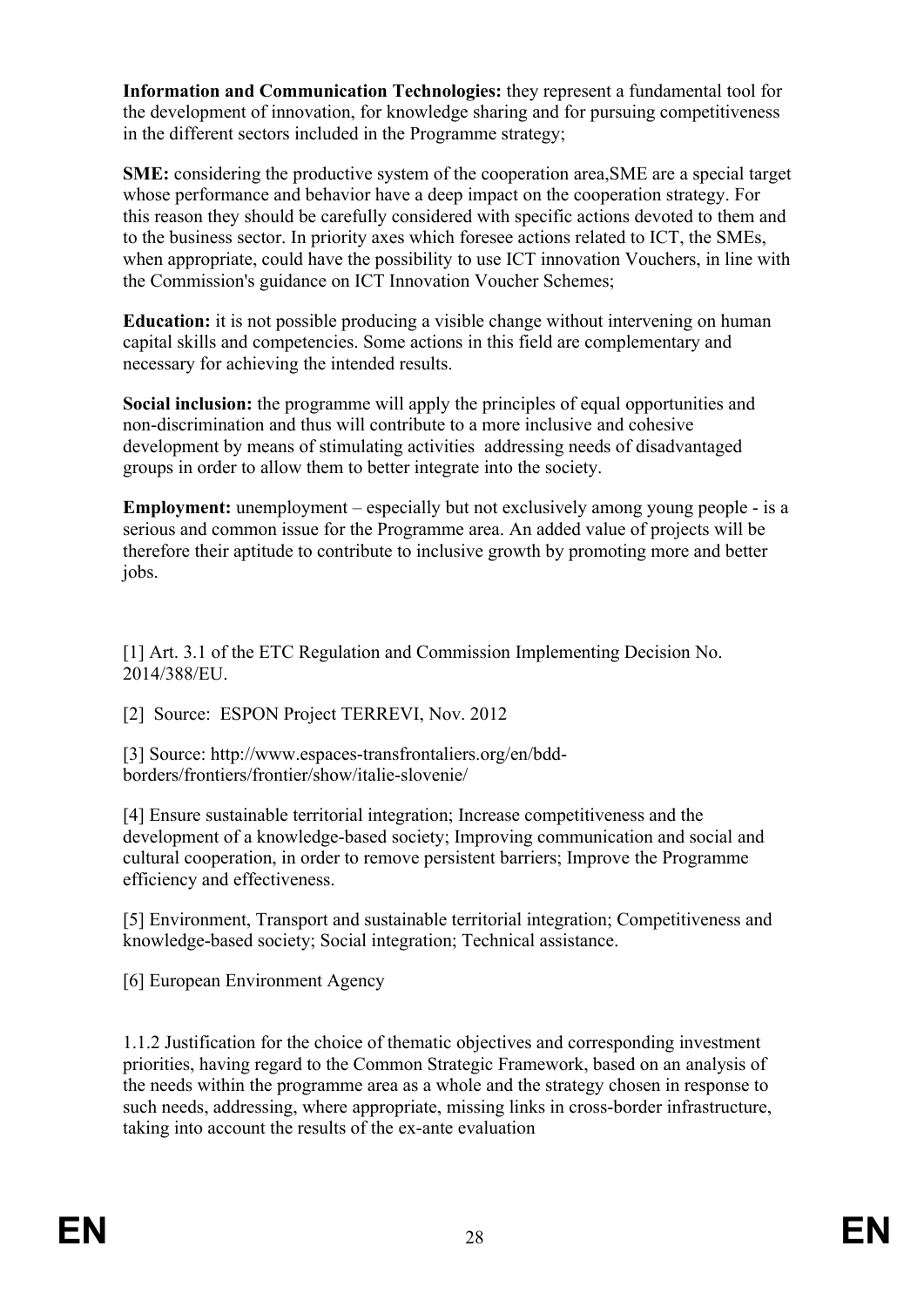| <b>Selected thematic</b><br>objective                                             | <b>Selected investment</b><br>priority                                                                                                                                                                                                                                                                                                                                                                                                                                                                                                                                                                                                                                                                                                                               | <b>Justification for selection</b>                                                                                                                                                                                                                                                                                                                                                                                                                                                                                                                                                                                                                                                                                                                                                                                                                                                                                                                                                                                                                          |
|-----------------------------------------------------------------------------------|----------------------------------------------------------------------------------------------------------------------------------------------------------------------------------------------------------------------------------------------------------------------------------------------------------------------------------------------------------------------------------------------------------------------------------------------------------------------------------------------------------------------------------------------------------------------------------------------------------------------------------------------------------------------------------------------------------------------------------------------------------------------|-------------------------------------------------------------------------------------------------------------------------------------------------------------------------------------------------------------------------------------------------------------------------------------------------------------------------------------------------------------------------------------------------------------------------------------------------------------------------------------------------------------------------------------------------------------------------------------------------------------------------------------------------------------------------------------------------------------------------------------------------------------------------------------------------------------------------------------------------------------------------------------------------------------------------------------------------------------------------------------------------------------------------------------------------------------|
| 01 - Strengthening<br>research,<br>technological<br>development and<br>innovation | 1b - Promoting business<br>investment in R&I,<br>developing links and<br>synergies between<br>enterprises, research and<br>development centres and<br>the higher education<br>sector, in particular<br>promoting investment in<br>product and service<br>development, technology<br>transfer, social<br>innovation, eco-<br>innovation, public<br>service applications,<br>demand stimulation,<br>networking, clusters and<br>open innovation through<br>smart specialisation, and<br>supporting technological<br>and applied research,<br>pilot lines, early product<br>validation actions,<br>advanced manufacturing<br>capabilities and first<br>production, in particular<br>in key enabling<br>technologies and<br>diffusion of general<br>purpose technologies | • Need to stimulate the adoption of<br>innovation approaches and<br>technologies by the SME of the<br>Programme area;<br>High potential for mobilising<br>synergies between business and<br>research and investments in product<br>and process innovations;<br>Need to supports Europe 2020<br>objective of "Smart Growth" and to<br>strengthen the regional impact of<br>smart specialization strategies;<br>Need to improve competitiveness<br>and internationalization of SMEs<br>confronted to worldwide<br>competition;<br>Need to improve cooperation<br>between actors of the R&D system<br>and to support networking, clusters<br>and open innovation;<br>There is an uneven distribution of<br>R&D activities across the<br>programme area;<br>Potentials of cross-border and<br>regional clusters remain unused;<br>Forge R&D specialisations in<br>traditional areas such as agri-food<br>sector, eco-construction, civil<br>engineering and energy;<br>Need to promote innovation<br>community clusters in academic and<br>industrial research. |
| 04 - Supporting the<br>shift towards a low-<br>carbon economy in<br>all sectors   | 4e - Promoting low-<br>carbon strategies for all<br>types of territories, in<br>particular for urban<br>areas, including the<br>promotion of sustainable<br>multimodal urban<br>mobility and mitigation-<br>relevant adaptation<br>measures                                                                                                                                                                                                                                                                                                                                                                                                                                                                                                                          | Increasing trend in GHG emissions<br>$\bullet$<br>due to transport;<br>Need to promote local actors'<br>capacities in energy planning<br>focusing on energy savings,<br>emissions reduction and exploitation<br>of local RES potential;<br>Sustainability of urban and local<br>mobility and lower dependence<br>from energy external markets;<br>Still inadequate cross-border<br>connections for sustaining the                                                                                                                                                                                                                                                                                                                                                                                                                                                                                                                                                                                                                                           |

# **Table 1: Justification for the selection of thematic objectives and investment priorities**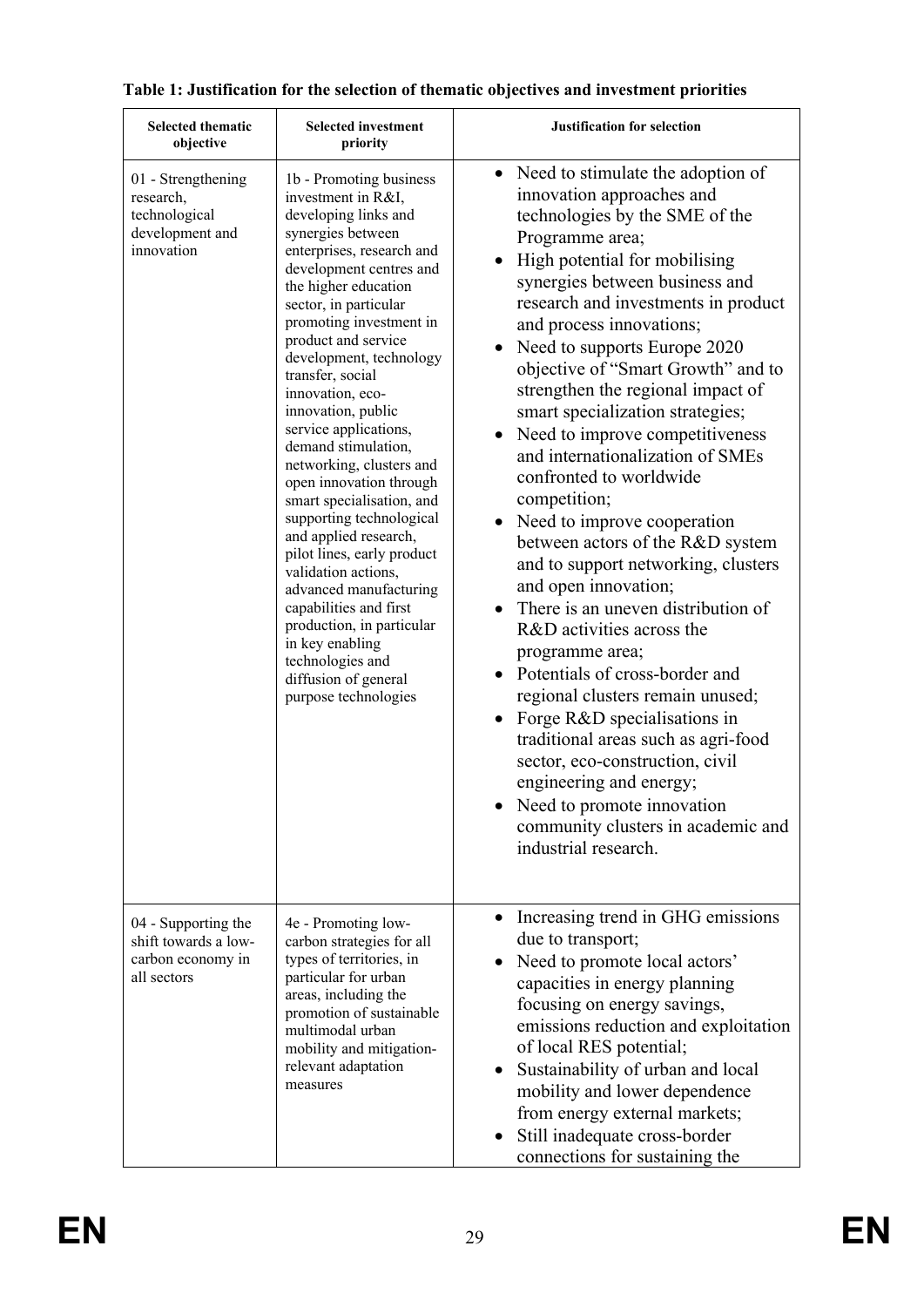| <b>Selected thematic</b><br>objective                                                        | <b>Selected investment</b><br>priority                                                       | <b>Justification for selection</b>                                                                                                                                                                                                                                                                                                                                                                                                                                                                                                                                                                                                                                                                                                                                                                                                 |
|----------------------------------------------------------------------------------------------|----------------------------------------------------------------------------------------------|------------------------------------------------------------------------------------------------------------------------------------------------------------------------------------------------------------------------------------------------------------------------------------------------------------------------------------------------------------------------------------------------------------------------------------------------------------------------------------------------------------------------------------------------------------------------------------------------------------------------------------------------------------------------------------------------------------------------------------------------------------------------------------------------------------------------------------|
|                                                                                              |                                                                                              | potential traffic of passengers<br>(particularly tourists) and freight;<br>Environment-friendly modes of<br>transport generate positive effects<br>on livelihood in urban areas, better<br>air quality, safeguarding of human<br>health;<br>• Difficult access to services and<br>infrastructure for mountain and<br>remote areas<br>• Excessive share of goods<br>transported by road and traffic<br>congestion;<br>• 40% of emissions are produced by<br>in buildings;<br>Exploit the potential of the ports<br>infrastructures, improving their<br>networking, innovative services and<br>coastal-hinterland connections;<br>Exploit the potential of the<br>renewable energy sources                                                                                                                                           |
| 06 - Preserving and<br>protecting the<br>environment and<br>promoting resource<br>efficiency | 6c - Conserving,<br>protecting, promoting<br>and developing natural<br>and cultural heritage | High value natural and cultural<br>heritage sites;<br>Considerable resources to be<br>protected or valorised;<br>Coordination of development plans<br>and common orientation of cross-<br>border offers in the field of tourism,<br>leisure and culture still need to be<br>improved;<br>Need to increase the sustainable use<br>of natural and cultural resources, in<br>order to preserve their integrity;<br>Increased pressure on natural and<br>cultural heritage due to human<br>activities and climate change;<br>Capitalize past experiences and<br>improved competencies concerning<br>environmental protection and<br>cultural heritage valorisation;<br>Increase of private-public<br>partnership for natural and cultural<br>sites management;<br>New opportunities deriving from<br>ICT adoption in the management of |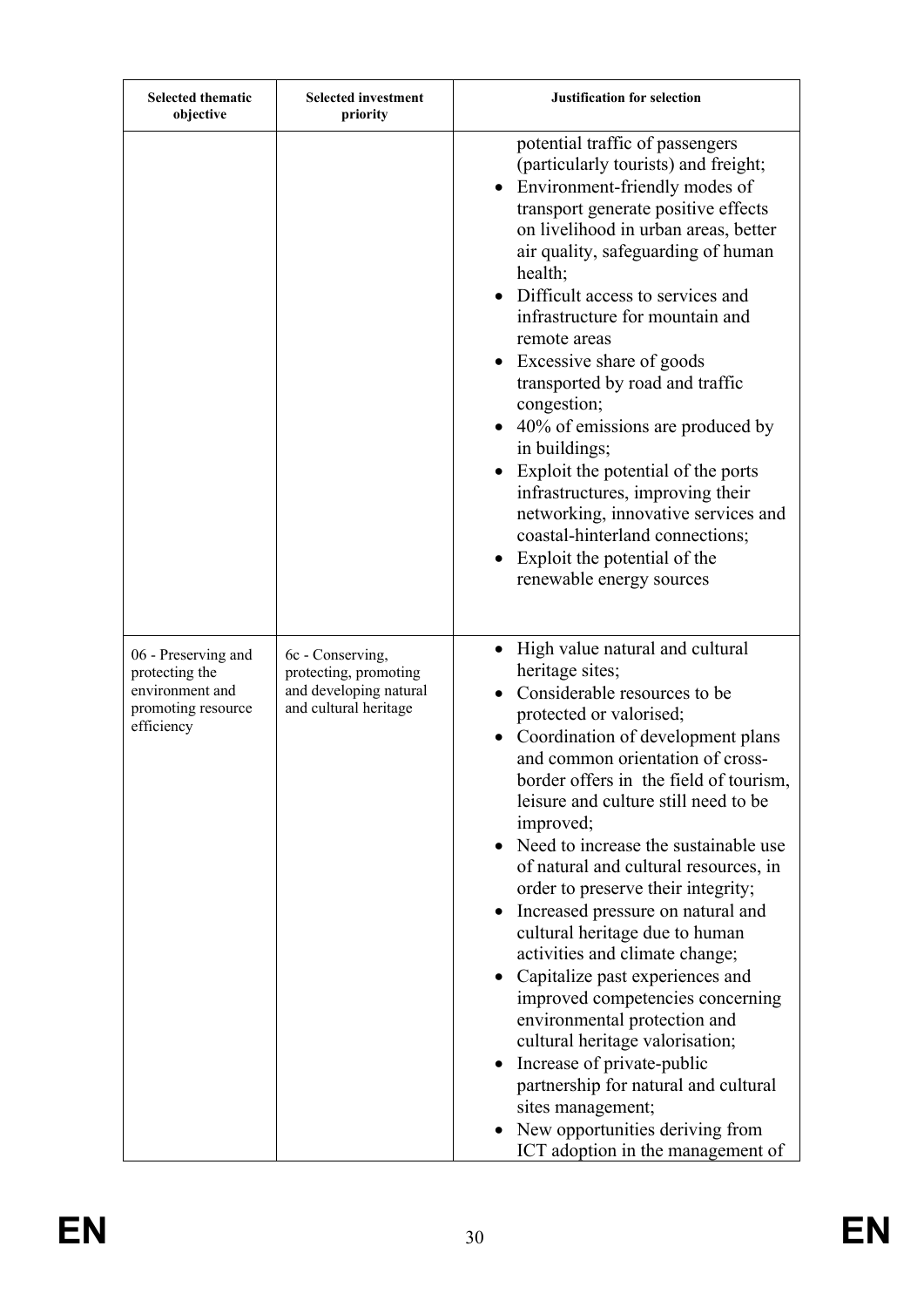| <b>Selected thematic</b><br>objective                                                        | <b>Selected investment</b><br>priority                                                                                                                                                                           | <b>Justification for selection</b>                                                                                                                                                                                                                                                                                                                                                                                                                                                                                                                                                                                                                                                                                                                                                                                                                                                                                                                                                                                                                        |
|----------------------------------------------------------------------------------------------|------------------------------------------------------------------------------------------------------------------------------------------------------------------------------------------------------------------|-----------------------------------------------------------------------------------------------------------------------------------------------------------------------------------------------------------------------------------------------------------------------------------------------------------------------------------------------------------------------------------------------------------------------------------------------------------------------------------------------------------------------------------------------------------------------------------------------------------------------------------------------------------------------------------------------------------------------------------------------------------------------------------------------------------------------------------------------------------------------------------------------------------------------------------------------------------------------------------------------------------------------------------------------------------|
|                                                                                              |                                                                                                                                                                                                                  | natural and cultural resources, even<br>for touristic purpose;<br>Decrease of public investments in<br>this sector.                                                                                                                                                                                                                                                                                                                                                                                                                                                                                                                                                                                                                                                                                                                                                                                                                                                                                                                                       |
| 06 - Preserving and<br>protecting the<br>environment and<br>promoting resource<br>efficiency | 6d - Protecting and<br>restoring biodiversity<br>and soil and promoting<br>ecosystem services,<br>including through Natura<br>2000, and green<br>infrastructure                                                  | Need to develop environmental<br>$\bullet$<br>protection measures and to<br>maximize the results of the previous<br>programming period;<br>Support in Natura 2000 sites will be<br>given to construction of green<br>infrastructure with the objective of<br>preserving and restoring ecosystems<br>that provide key ecosystem services;<br>Need to develop the integrated<br>$\bullet$<br>management of marine and river<br>ecosystems and to protect<br>biodiversity against pollution, soil<br>consumption and natural risk;<br>High environmental resources in the<br>CB area threatened by human<br>activities;<br>Crucial role of the environment in<br>the attractiveness and economic<br>development of the entire area;<br>The area features parks, Natura<br>2000 sites, valuable landscapes and<br>biodiversity providing quality of life<br>and global attractiveness; these<br>natural assets are suitable for a<br>strong interaction among local<br>actors affected by the issue and for<br>mechanisms of cooperation and<br>coordination. |
| 06 - Preserving and<br>protecting the<br>environment and<br>promoting resource<br>efficiency | 6f - Promoting<br>innovative technologies<br>to improve<br>environmental protection<br>and resource efficiency<br>in the waste sector, water<br>sector and with regard to<br>soil, or to reduce air<br>pollution | Need to increase the<br>$\bullet$<br>competitiveness of the area through<br>the development of the green<br>economy;<br>Increase cooperation between public<br>$\bullet$<br>and private administrations for the<br>construction of models and the<br>promotion of investments on<br>innovative environmentally friendly<br>technologies for waste and water<br>management and building a shared                                                                                                                                                                                                                                                                                                                                                                                                                                                                                                                                                                                                                                                           |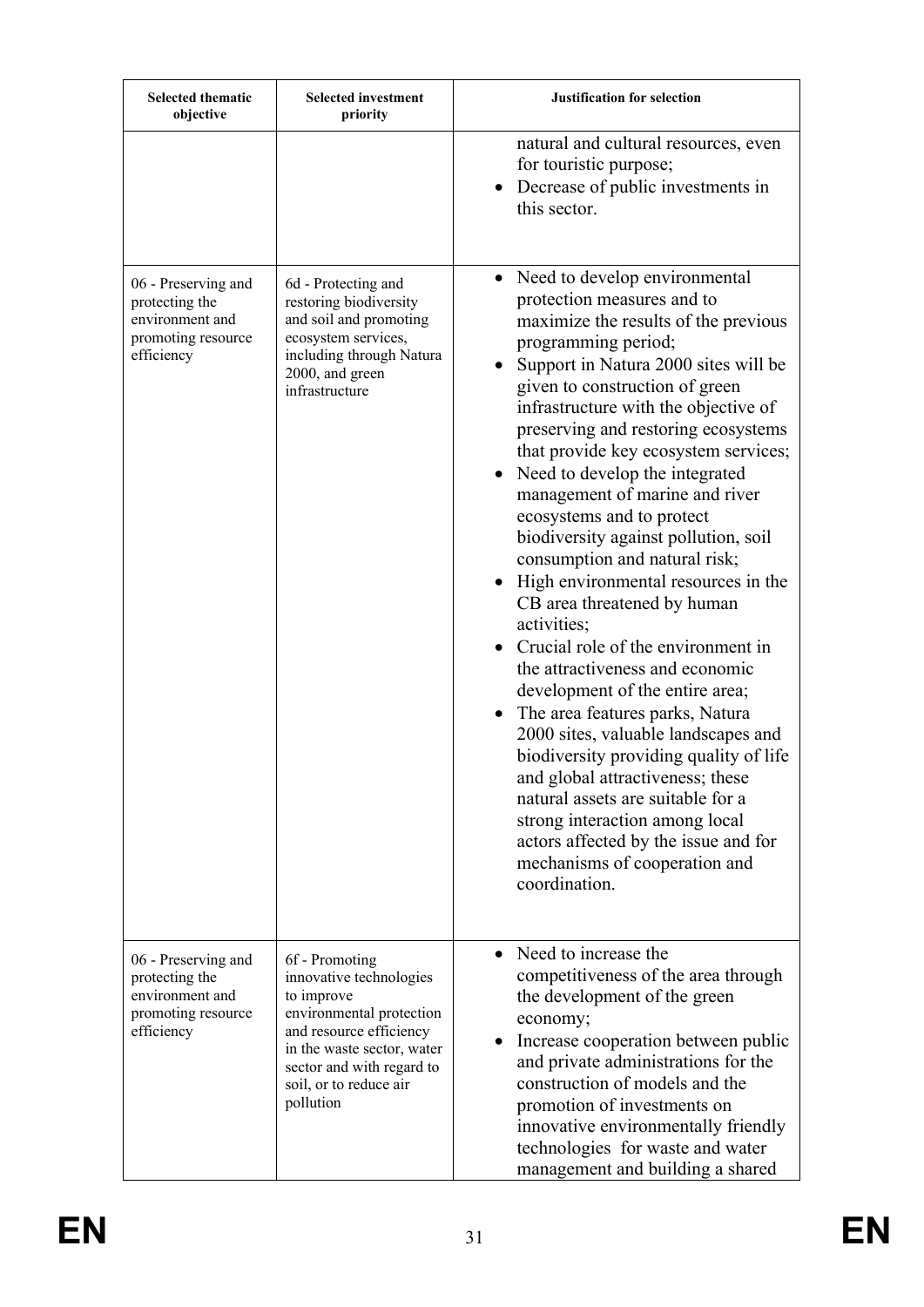| <b>Selected thematic</b><br>objective                                                                                              | <b>Selected investment</b><br>priority                                                                                                                                                                                                                                                                                                                                                                                                                                 | <b>Justification for selection</b>                                                                                                                                                                                                                                                                                                                                                                                                                                                                                                                                                                                                                                                                                                                                                                                                                                                                                                                                                                             |
|------------------------------------------------------------------------------------------------------------------------------------|------------------------------------------------------------------------------------------------------------------------------------------------------------------------------------------------------------------------------------------------------------------------------------------------------------------------------------------------------------------------------------------------------------------------------------------------------------------------|----------------------------------------------------------------------------------------------------------------------------------------------------------------------------------------------------------------------------------------------------------------------------------------------------------------------------------------------------------------------------------------------------------------------------------------------------------------------------------------------------------------------------------------------------------------------------------------------------------------------------------------------------------------------------------------------------------------------------------------------------------------------------------------------------------------------------------------------------------------------------------------------------------------------------------------------------------------------------------------------------------------|
|                                                                                                                                    |                                                                                                                                                                                                                                                                                                                                                                                                                                                                        | system for monitoring natural<br>resources and environmental risks;<br>Strengthen cooperation between the<br>two countries to determine models<br>for the efficient and innovative<br>water and waste cycle management;<br>Ensure in level efficient<br>management of water resources,<br>increased water quality;<br>Increase hydrogeological security of<br>the territories involved and reduce<br>the flood risk;<br>Strengthen the competitiveness of<br>companies operating in the field of<br>natural resource management<br>through innovation.                                                                                                                                                                                                                                                                                                                                                                                                                                                         |
| 11 - Enhancing<br>institutional capacity<br>of public authorities<br>and stakeholders and<br>an efficient public<br>administration | 11a - Enhancing<br>institutional capacity of<br>public authorities and<br>stakeholders and<br>efficient public<br>administration through<br>actions to strengthen the<br>institutional capacity and<br>the efficiency of public<br>administrations and<br>public services related to<br>the implementation of<br>the ERDF, and in support<br>of actions under the ESF<br>to strengthen the<br>institutional capacity and<br>the efficiency of public<br>administration | To strengthen cooperation between<br>the different institutions involved in<br>the Programme;<br>to foster the cooperation among<br>stakeholders to tackle common key<br>issues of Programme area (e.g.<br>energy and education);<br>Improve the efficiency of public<br>administrations involved through<br>innovative operational models;<br>Addressing the impact of population<br>aging on welfare, health, and<br>institutional systems;<br>Increase capacity of public<br>administration to meet the<br>challenges of climate changes and<br>energy needs;<br>Allow the public administration to<br>$\bullet$<br>be an active player for tackling<br>social exclusion,<br>Enable a shared policy between the<br>$\bullet$<br>two countries for monitoring and<br>managing the risk of emergencies;<br>Improvement of human potential by<br>$\bullet$<br>promoting the culture diversity and<br>language of the neighbouring<br>country;<br>Strengthening the quality of<br>educational services strongly |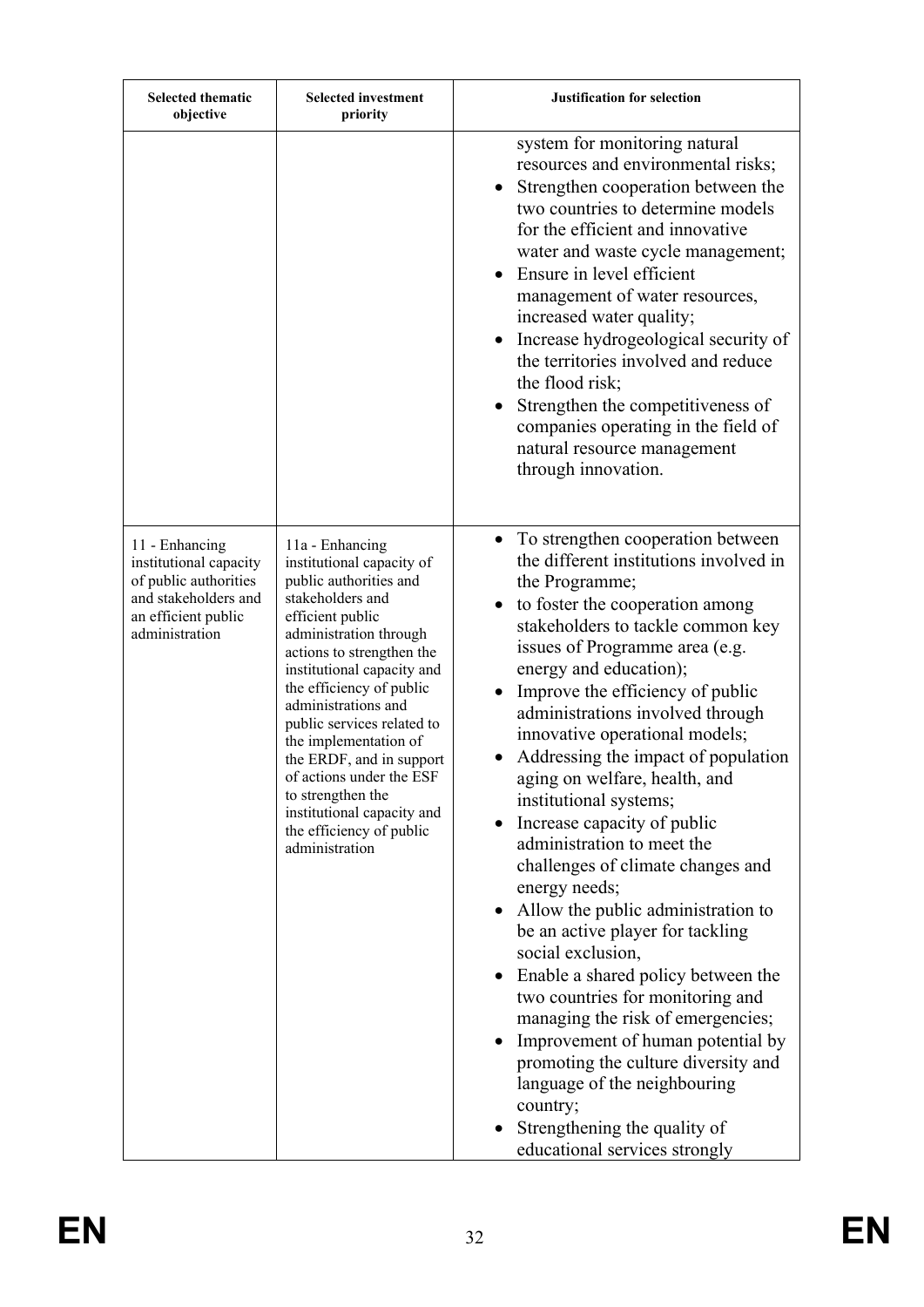| <b>Selected thematic</b><br>objective | <b>Selected investment</b><br>priority | Justification for selection                                             |
|---------------------------------------|----------------------------------------|-------------------------------------------------------------------------|
|                                       |                                        | associated with the economic<br>system to improve the human<br>capital. |

# **1.2 Justification for the financial allocation**

Justification for the financial allocation (i.e. Union support) to each thematic objective and, where appropriate, investment priority, in accordance with the thematic concentration requirements, taking into account the ex-ante evaluation.

The overall programme budget is  $\in$  91.682.300,00, with an ERDF contribution of  $\in$ **77.929.954,00** (85%) and a national co-financing of € **13.752.346,00**, as detailed in the Section 3.

The allocation of resources expresses the decisions that led to the definition of the Programme strategy. In particular, the financial allocation reflects the relevance assigned to the different strategic options on the basis of the following elements:

- the social and economic analysis, which defined the challenges and the needs for the Programme area;
- the estimated financial size of the projects foreseen in each Priority Axis based on the experience of the 2007-2013 period;
- the opinions expressed during the consultation rounds by stakeholders;
- the number and the consistency of the identified investment priorities and the financial absorption capacity of the foreseen actions.

The funds allocated to Priority Axes 1, 2, 3 and 4 (corresponding to the selected Thematic Objectives 1, 4, 6 and 11 ETC) amount to 94% of the Programme financial resources; the remaining 6% is allocated to Technical Assistance. The Programme respects therefore the thematic concentration requirements (Art. 6 of the Regulation (EU) No 1299/2013), assigning at least 80% of the programme resources on up to 4 Thematic Objectives.

The largest amount of funding will support operations under Priority Axis 3 "**Protecting and promoting natural and cultural resources**" with 35% of the total ERDF allocation, while the remaining resources have been distributed between the others, as indicated:

- Priority Axis 1: Promoting innovation capacities for a more competitive area -24% of the ERDF contribution;
- Priority Axis 2: Cooperating for implementation of low carbon strategies and action plans - 15% of the ERDF contribution;
- Priority Axis 3: Protecting and promoting natural and cultural resources 35% of the ERDF contribution;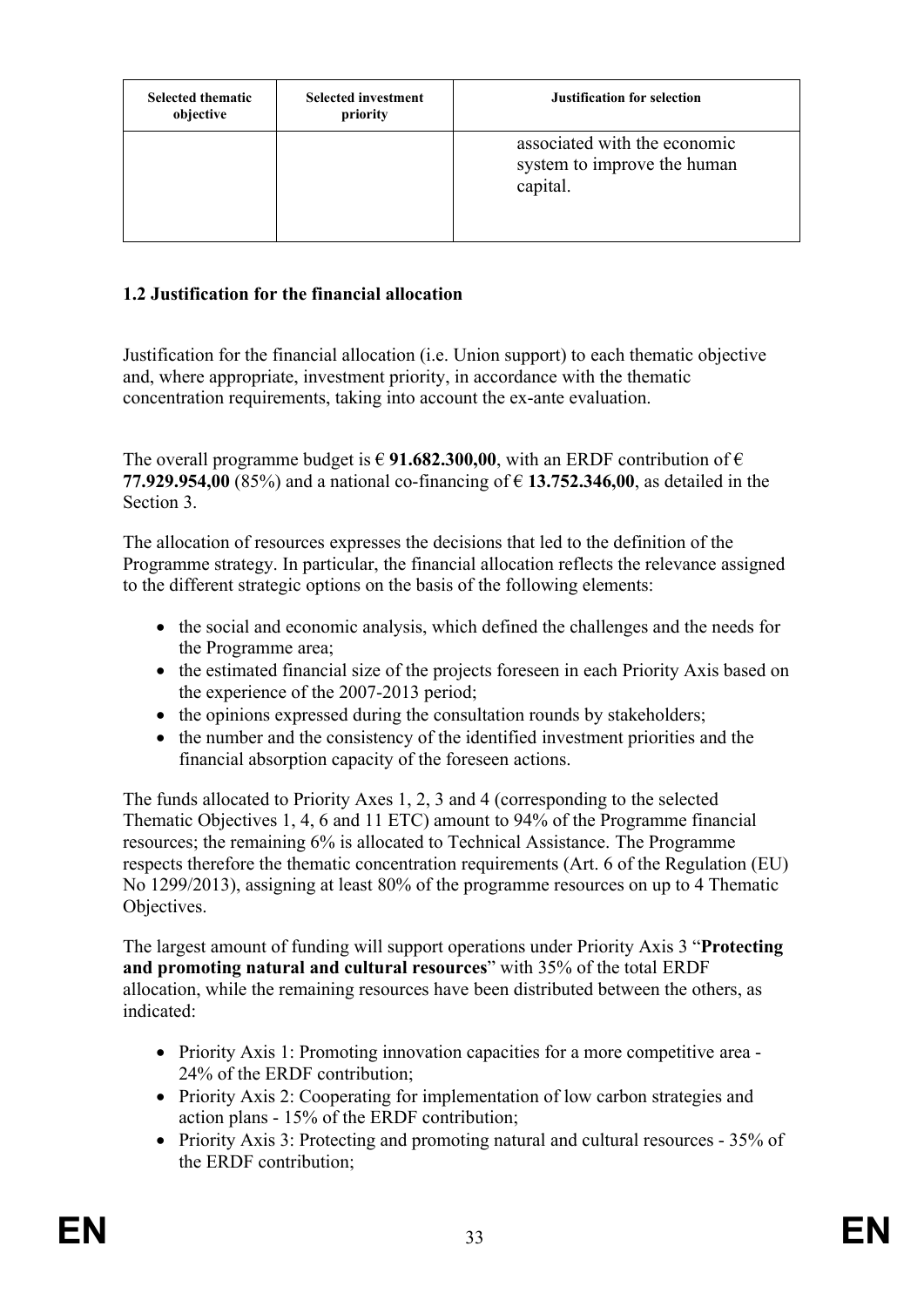- Priority Axis 4: Enhancing capacity building and cross-border governance 20% of the ERDF contribution;
- Priority Axis 5: Technical Assistance 6% of the ERDF contribution.

The choice to allocate 24% of ERDF support, amounting to  $\epsilon$  18.703.189,00, to the activities under the **Priority Axis 1** (Investment Priority 1b) answers to the need of providing an adequate investment to revitalize the local economy, to increase access to research results for SME's and to contribute to both the economic as well as the social innovation transfer. The processes of internationalization, clustering and construction of long chains passes through qualification and innovation in product, process and context. Just the elements of innovation are enabling factors for the inclusion of the local economic system in the context of international competition. For this reason, it is believed that, in order to strengthen the cooperation among the key actors and to promote the knowledge transfer and innovative activities, it is necessary to allocate about a quarter of the resources available.

As underlined in the situation analysis, the issue of climate change is one of the most significant challenges to be faced. It is a challenge that requires an integrated approach between the different territories of the cross-border area, asking for an increased support in the reduction of the ecological footprint produced by human activity inside the area. It runs through the whole Programme transversally, as specified in the Section 8 of this Programme, but it is directly tackled by the Priority Axes 2 and 3.

With regard to the **Priority Axis 2**, which is related to Investment Priority 4e, it is believed that the promotion of low carbon strategies and the will to actively contribute to the achievement of the goals set by the European Union by 2020 and by 2050 for the reduction of polluting emissions, the allocation of 15% of the total financial allocation of the Programme, which amounts to **€ 11.689.493,00,** is appropriate. Under this Priority Axis, the indicative amount of support to be used for climate change objectives is 4.675.797,20  $\epsilon$ , corresponding to the 6% of the total available resources.

The **Priority Axis 3**, with the allocation of 35% of the available resources, amounting to **€ 27.275.484,00,** is the Priority Axis receiving the highest investment by the Programme. The strategy for the protection and promotion of natural and cultural resources is divided into multiple specific objectives such as "conserving, protecting, restoring, and developing natural and cultural heritage", "enhance the integrated management of ecosystems for a sustainable development of the territory", and, finally, "development and testing of innovative environmental friendly technologies for the improvement of waste and water management". This articulation of objectives (corresponding to the Thematic Objective 6, Investment Priorities 6c, 6d and 6f) motivates a more significant investment in order to avoid dispersion of investments and resources.

The challenges identified need to be addressed first by the public administration. In a very difficult phase faced by all relevant social actors (enterprises, financial services, workers and their representatives, citizens) mainly caused by the economic crisis, public administration can play the role of facilitator and enabler of processes involving the complex economic and social context of the two borders. The leading role of the public sector can be assumed more effectively in a logic of exchange and dialogue between the institutional bodies of two different countries. Both the processes of smart and inclusive development, as well as support for environmental sustainability can benefit from an added value produced by the combined and consistent efforts of government and of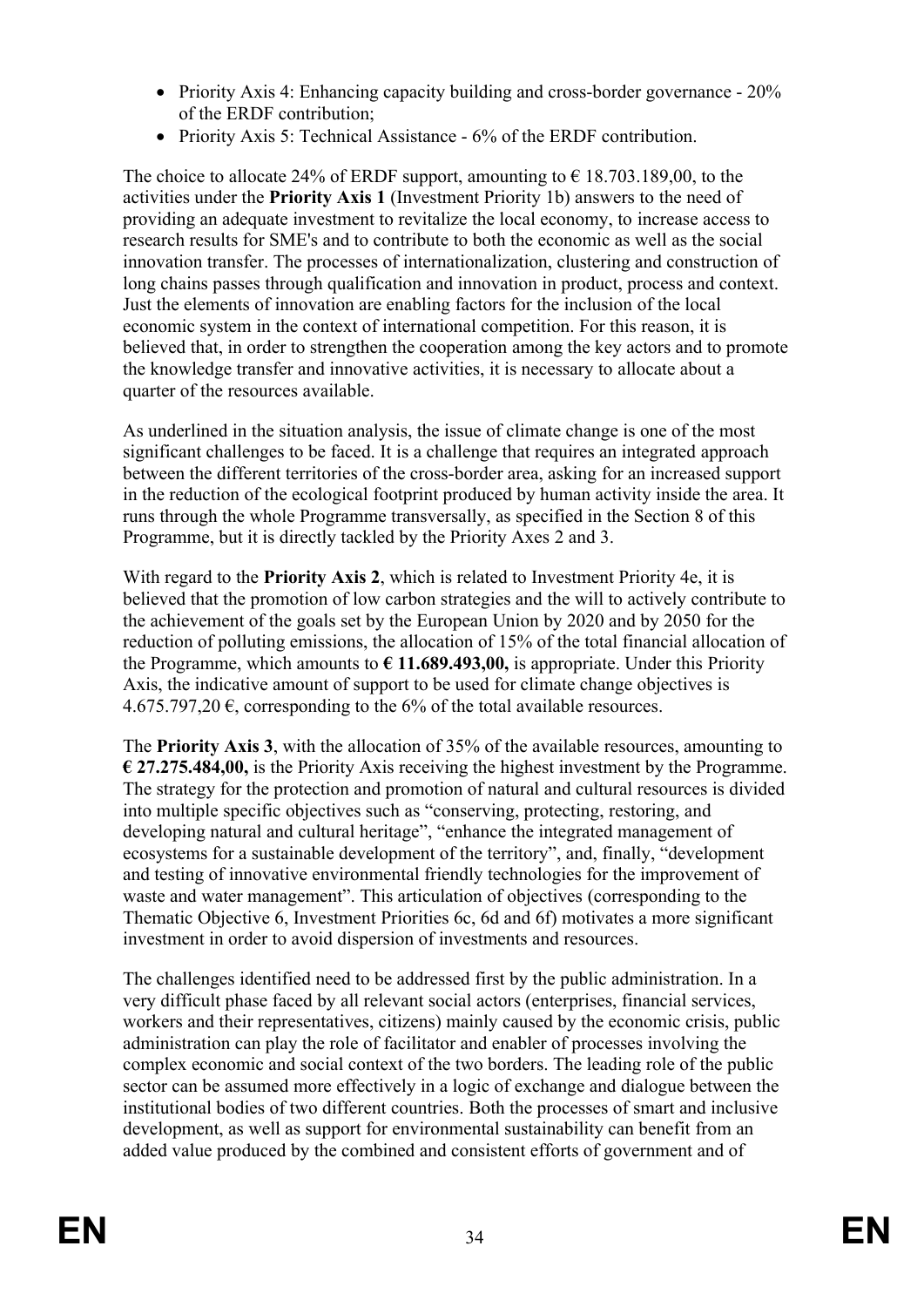public Authorities. For this reason, it is believed to invest, as part of the Programme, **€ 15.585.991,00** equal to 20% of the total financial allocation for the Priority Axis 4. The Priority Axis will meet the specific aim to strengthen the institutional capacity through cooperation mobilizing public authorities and key actors of the Programme area planning joint solutions for common challenges, consistent with the provisions of Thematic Objective 11.

In order to ensure the full effectiveness and efficiency in the management of the Programme and to maximize the impact in the local context, it is expected to allocate 6% of the total ERDF budget to Technical Assistance, equal to **€ 4.675.797,00**.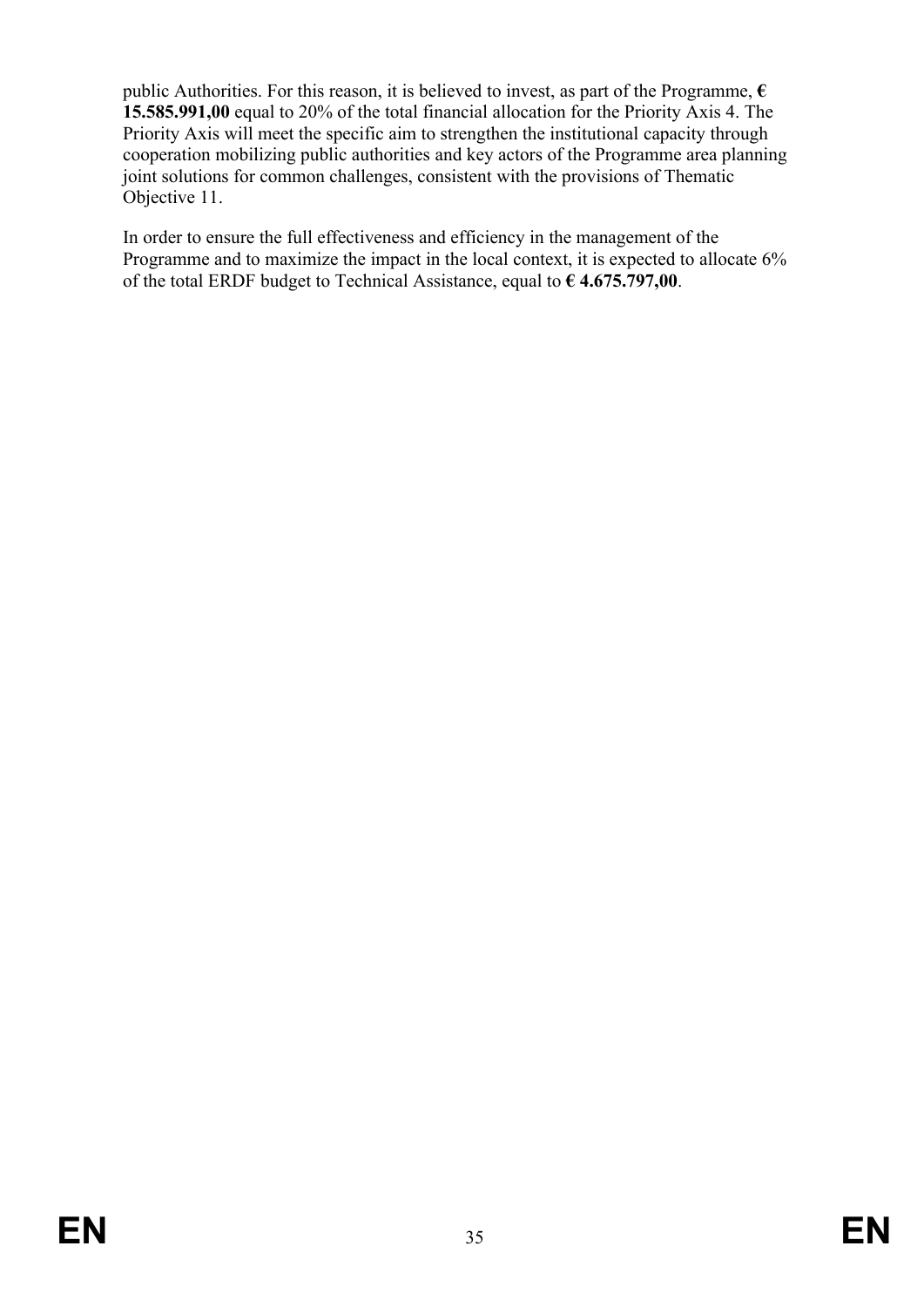| Priority<br>axis | ERDF support $(\epsilon)$ | Proportion (%) of the total Union support for<br>the cooperation programme (by Fund) |                                  |                                  | Thematic objective / Investment priority / Specific objective                                                                                                                                                                                                                                                                                                                                                                                                                                                                                                                                                                                                                                                                                                                                                                                                                                                                                           | Result indicators corresponding to<br>the specific indicator |
|------------------|---------------------------|--------------------------------------------------------------------------------------|----------------------------------|----------------------------------|---------------------------------------------------------------------------------------------------------------------------------------------------------------------------------------------------------------------------------------------------------------------------------------------------------------------------------------------------------------------------------------------------------------------------------------------------------------------------------------------------------------------------------------------------------------------------------------------------------------------------------------------------------------------------------------------------------------------------------------------------------------------------------------------------------------------------------------------------------------------------------------------------------------------------------------------------------|--------------------------------------------------------------|
|                  |                           | <b>ERDF</b>                                                                          | <b>ENI</b> (where<br>applicable) | <b>IPA</b> (where<br>applicable) |                                                                                                                                                                                                                                                                                                                                                                                                                                                                                                                                                                                                                                                                                                                                                                                                                                                                                                                                                         |                                                              |
|                  | 18,703,189.00             | 24.00%                                                                               | $0.00\%$                         | $0.00\%$                         | $\bullet$ 01 - Strengthening research, technological development and innovation<br>$\bullet$ 1b - Promoting business investment in R&I, developing links and synergies between<br>enterprises, research and development centres and the higher education sector, in particular<br>promoting investment in product and service development, technology transfer, social<br>innovation, eco-innovation, public service applications, demand stimulation, networking,<br>clusters and open innovation through smart specialisation, and supporting technological and<br>applied research, pilot lines, early product validation actions, advanced manufacturing<br>capabilities and first production, in particular in key enabling technologies and diffusion of<br>general purpose technologies<br>$\bullet$ 1.1 - Strengthen the cooperation among key actors to promote the knowledge transfer and<br>innovative activities in key sectors of the area | $[1.1]$                                                      |
| 2                | 11,689,493.00             | 15.00%                                                                               | $0.00\%$                         | $0.00\%$                         | $\bullet$ 04 - Supporting the shift towards a low-carbon economy in all sectors<br>▼ 4e - Promoting low-carbon strategies for all types of territories, in particular for urban areas,<br>including the promotion of sustainable multimodal urban mobility and mitigation-relevant<br>adaptation measures<br>$\bullet$ 2.1 - Promotion of implementation of strategies and action plans to promote energy<br>efficiency and to improve territorial capacities for joint low-carbon mobility planning.                                                                                                                                                                                                                                                                                                                                                                                                                                                   | $[2.1]$                                                      |
|                  | 27,275,484.00             | 35.00%                                                                               | $0.00\%$                         | $0.00\%$                         | $\blacktriangleright$ 06 - Preserving and protecting the environment and promoting resource efficiency<br>▼ 6c - Conserving, protecting, promoting and developing natural and cultural heritage<br>$\bullet$ 3.1 - Conserving, protecting, restoring, and developing natural and cultural heritage<br>▼ 6d - Protecting and restoring biodiversity and soil and promoting ecosystem services,<br>including through Natura 2000, and green infrastructure<br>$\bullet$ 3.2 - Enhance the integrated management of ecosystems for a sustainable development of<br>the territory<br>• 6f - Promoting innovative technologies to improve environmental protection and resource<br>efficiency in the waste sector, water sector and with regard to soil, or to reduce air pollution<br>$\blacktriangleright$ 3.3 - Development and the testing of innovative environmental friendly technologies for<br>the improvement of waste and water management        | [3.1, 3.2.A, 3.2.B, 3.3]                                     |

# **Table 2: Overview of the investment strategy of the cooperation programme**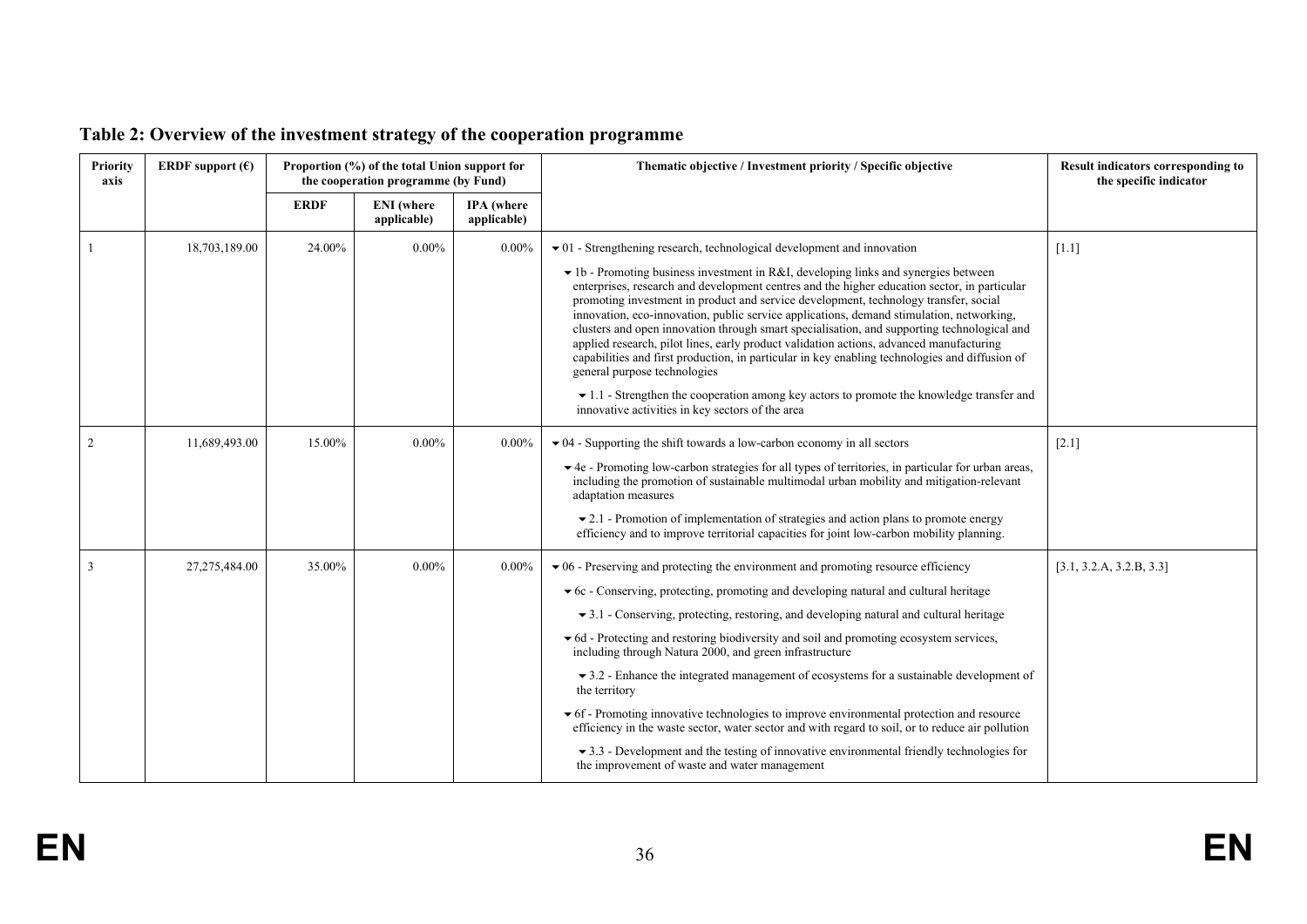| Priority<br>axis | ERDF support $(\epsilon)$ | Proportion (%) of the total Union support for<br>the cooperation programme (by Fund) |                                  |                                  | Thematic objective / Investment priority / Specific objective                                                                                                                                                                                                                                                                                                                                                                                                                                                                                        | Result indicators corresponding to<br>the specific indicator |
|------------------|---------------------------|--------------------------------------------------------------------------------------|----------------------------------|----------------------------------|------------------------------------------------------------------------------------------------------------------------------------------------------------------------------------------------------------------------------------------------------------------------------------------------------------------------------------------------------------------------------------------------------------------------------------------------------------------------------------------------------------------------------------------------------|--------------------------------------------------------------|
|                  |                           | <b>ERDF</b>                                                                          | <b>ENI</b> (where<br>applicable) | <b>IPA</b> (where<br>applicable) |                                                                                                                                                                                                                                                                                                                                                                                                                                                                                                                                                      |                                                              |
|                  | 15,585,991.00             | 20.00%                                                                               | $0.00\%$                         | $0.00\%$                         | $\bullet$ 11 - Enhancing institutional capacity of public authorities and stakeholders and an efficient<br>public administration                                                                                                                                                                                                                                                                                                                                                                                                                     | $[4.1]$                                                      |
|                  |                           |                                                                                      |                                  |                                  | $\bullet$ 11a - Enhancing institutional capacity of public authorities and stakeholders and efficient<br>public administration through actions to strengthen the institutional capacity and the<br>efficiency of public administrations and public services related to the implementation of the<br>ERDF, and in support of actions under the ESF to strengthen the institutional capacity and<br>the efficiency of public administration<br>$\blacktriangleright$ 4.1 - Strengthen the institutional cooperation capacity through mobilizing public |                                                              |
|                  |                           |                                                                                      |                                  |                                  | authorities and key actors of the Programme area for planning joint solutions to common<br>challenges                                                                                                                                                                                                                                                                                                                                                                                                                                                |                                                              |
|                  | 4,675,797.00              | $6.00\%$                                                                             | $0.00\%$                         | $0.00\%$                         | 5.1 - To ensure the efficient management and implementation of the Programme                                                                                                                                                                                                                                                                                                                                                                                                                                                                         |                                                              |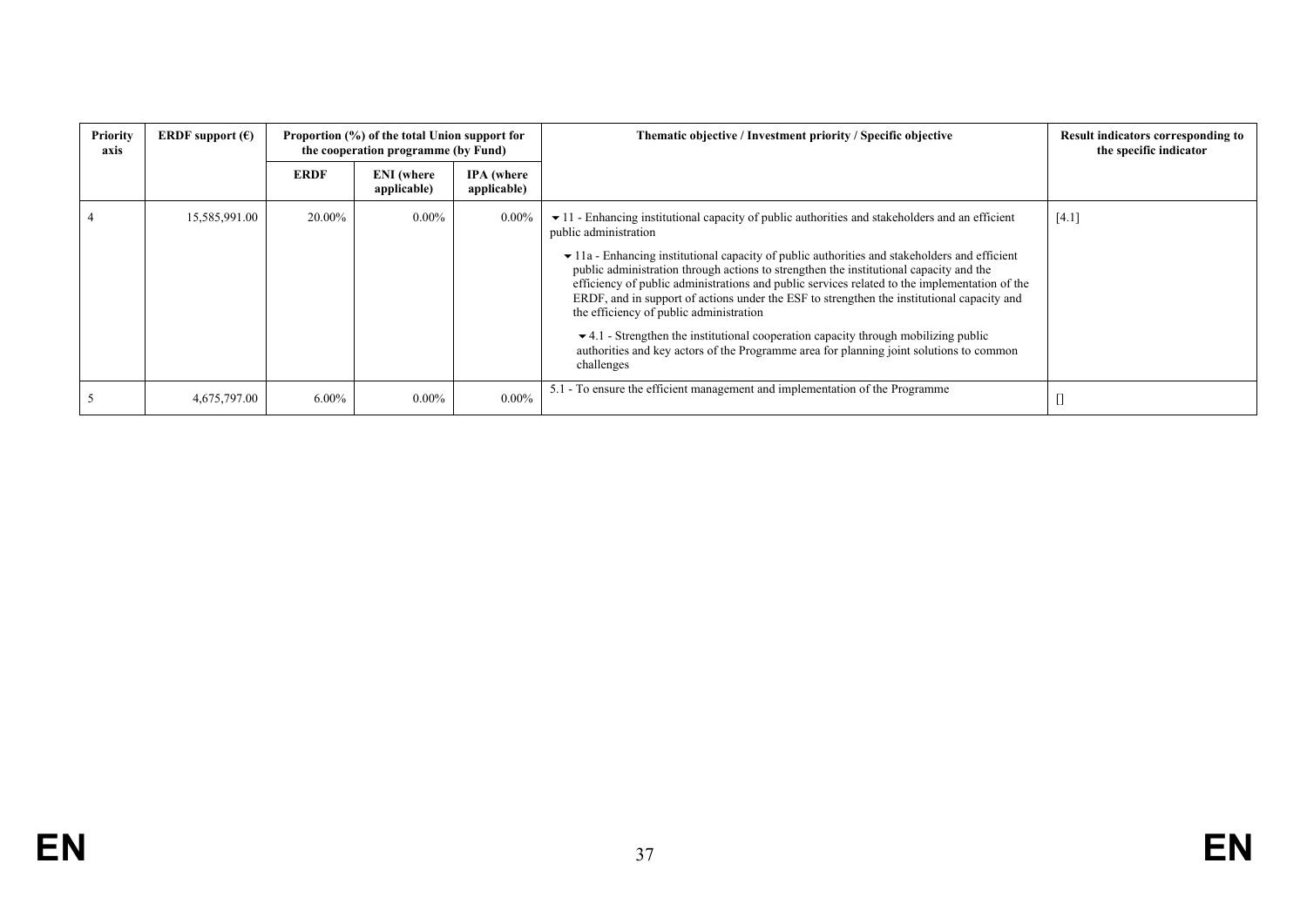## **2. PRIORITY AXES**

#### **2.A DESCRIPTION OF THE PRIORITY AXES OTHER THAN TECHNICAL ASSISTANCE**

#### **2.A.1 Priority axis**

| ID of the priority axis              |                                                                           |
|--------------------------------------|---------------------------------------------------------------------------|
| Title<br>e of the<br>e priority axis | a more competitive area<br>Promoting innova<br>tion capacities<br>s tor a |

 $\Box$  The entire priority axis will be implemented solely through financial instruments

 $\Box$  The entire priority axis will be implemented solely through financial instruments set up at Union level

 $\Box$  The entire priority axis will be implemented through community-led local development

#### 2.A.2 Justification for the establishment of a priority axis covering more than one thematic objective (where applicable)

Not applicable

## **2.A.3 Fund and calculation basis for Union support**

| Fund | Calculation basis (total eligible expenditure or eligible<br>public expenditure) |  |
|------|----------------------------------------------------------------------------------|--|
| ERDF | Total                                                                            |  |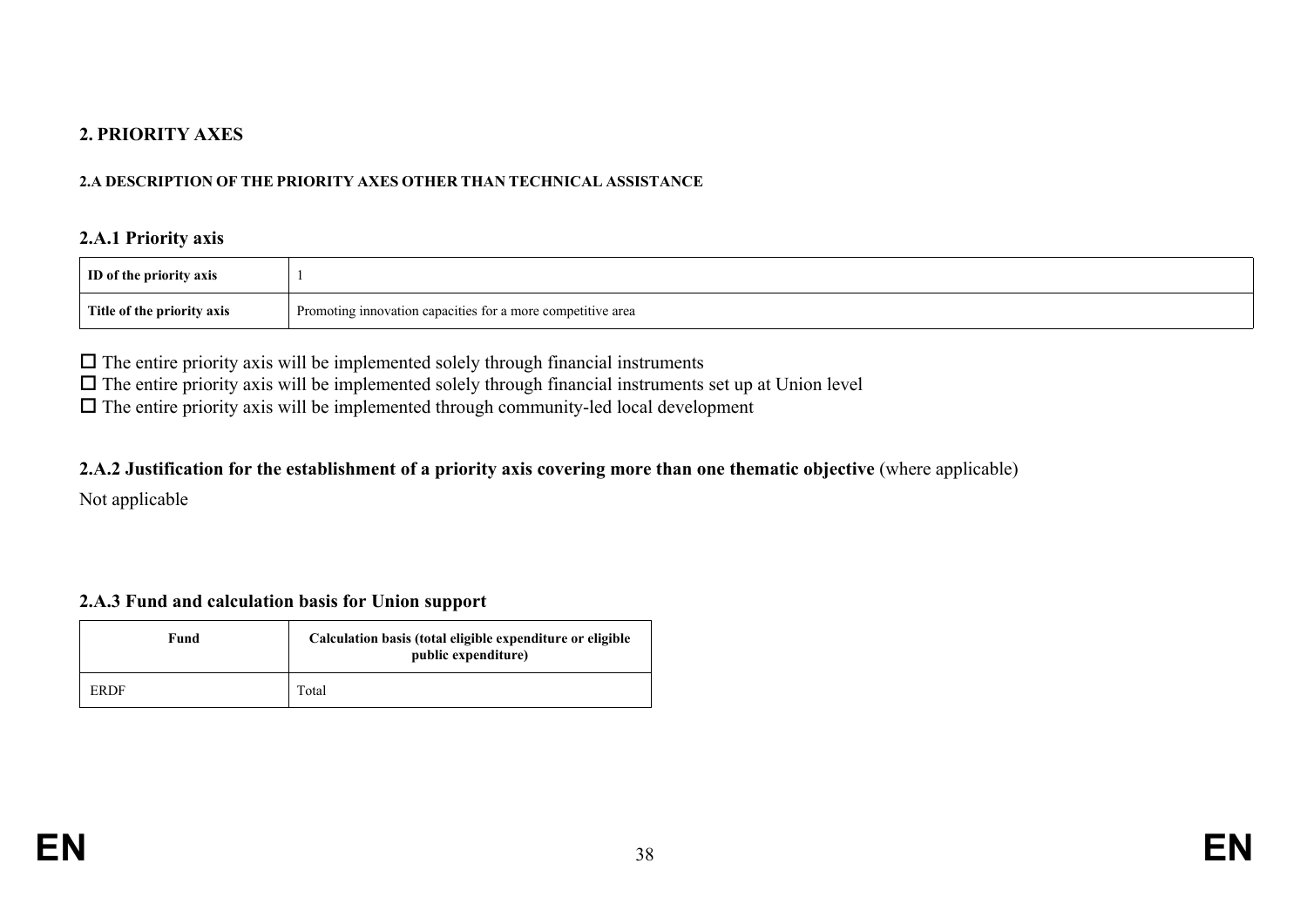# **2.A.4 Investment priority**

| ID of the investment priority    | 1b                                                                                                                                                                                                                                                                                                                                                                                                                                                                                                                                                                                                                                                                               |
|----------------------------------|----------------------------------------------------------------------------------------------------------------------------------------------------------------------------------------------------------------------------------------------------------------------------------------------------------------------------------------------------------------------------------------------------------------------------------------------------------------------------------------------------------------------------------------------------------------------------------------------------------------------------------------------------------------------------------|
| Title of the investment priority | Promoting business investment in R&I, developing links and synergies between enterprises, research and development centres and the higher education sector, in<br>particular promoting investment in product and service development, technology transfer, social innovation, eco-innovation, public service applications, demand<br>stimulation, networking, clusters and open innovation through smart specialisation, and supporting technological and applied research, pilot lines, early product<br>validation actions, advanced manufacturing capabilities and first production, in particular in key enabling technologies and diffusion of general purpose technologies |

# **2.A.5 Specific objectives corresponding to the investment priority and expected results**

| ID of the specific objective                                                   | 1.1                                                                                                                                                                                                                                                                                                                                                                                                                                                                                                                                                                                                                                                                                                                                                                                                                                                                                                         |  |  |
|--------------------------------------------------------------------------------|-------------------------------------------------------------------------------------------------------------------------------------------------------------------------------------------------------------------------------------------------------------------------------------------------------------------------------------------------------------------------------------------------------------------------------------------------------------------------------------------------------------------------------------------------------------------------------------------------------------------------------------------------------------------------------------------------------------------------------------------------------------------------------------------------------------------------------------------------------------------------------------------------------------|--|--|
| Title of the specific objective                                                | Strengthen the cooperation among key actors to promote the knowledge transfer and innovative activities in key sectors of the area                                                                                                                                                                                                                                                                                                                                                                                                                                                                                                                                                                                                                                                                                                                                                                          |  |  |
| <b>Results that the Member States</b><br>seek to achieve with Union<br>support | Since innovation and technology development are the result of a complex set of relationships among actors in the innovation<br>system, stronger links within the territory as well as a critical mass of innovative actors are required for improving the general<br>innovation capacity of the area.                                                                                                                                                                                                                                                                                                                                                                                                                                                                                                                                                                                                       |  |  |
|                                                                                | For this reason, the Specific Objective 1.1 intends to accelerate result oriented cooperation among actors of the innovation<br>system - especially among private and public R&I actors, to improve the framework conditions for stakeholders, to increase<br>access to research results for SMEs and to contribute to both the economic as well as the social innovation transfer.                                                                                                                                                                                                                                                                                                                                                                                                                                                                                                                         |  |  |
|                                                                                | The promotion of business investment in R&I and the development of synergies between enterprises, research centres and the<br>higher education sector play a key role in order to achieve most of the Europe 2020 targets. Research and Innovation are key<br>factors for the competitiveness of a territory and are considered crucial elements to improve the ability of local SMEs to face<br>the challenges posed by global competition. In the CBC programming, strong focus is given to the field of research and<br>innovation as well as promotion of development of joint smart specialisation approaches and partnerships among different<br>actors. Moreover the added value of the CBC cooperation is to give emphasis to best practices exchange concerning both<br>technological transfer and innovation methodologies (open innovation, living lab, pre-commercial public procurement, etc). |  |  |
|                                                                                | All these challenges are even intensified by the impact of the persistent financial and economic crisis which requires structural<br>and significant changes. The economic crisis has, in fact, reinforced the need to develop new organization processes and                                                                                                                                                                                                                                                                                                                                                                                                                                                                                                                                                                                                                                               |  |  |
|                                                                                | knowledge based competitiveness, encouraging clusters among innovation players and the creation of innovative business                                                                                                                                                                                                                                                                                                                                                                                                                                                                                                                                                                                                                                                                                                                                                                                      |  |  |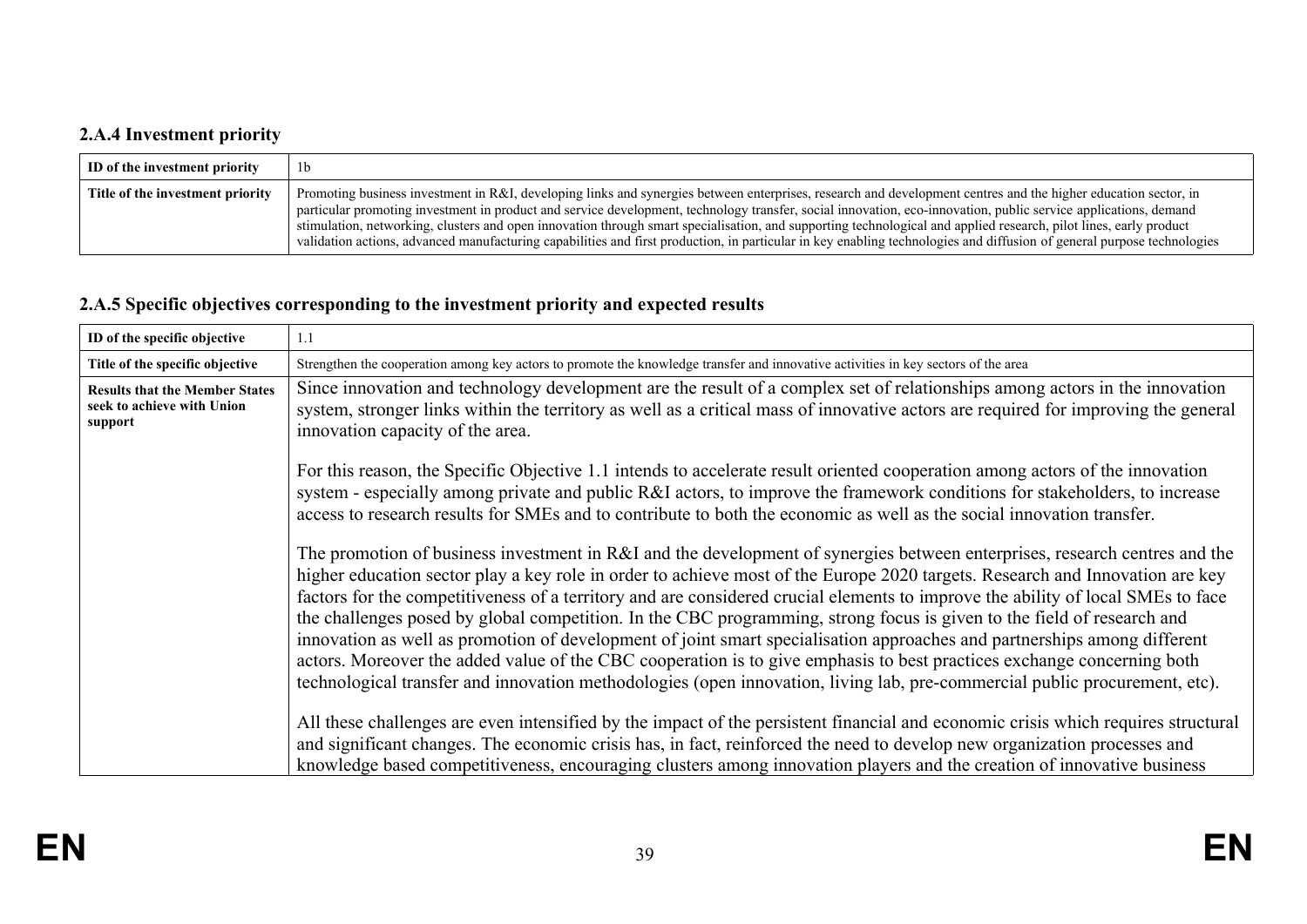| ID of the specific objective    | 1.1                                                                                                                                                                                                                                                                                                                                                                                                                                                                                                                                                                                                                   |
|---------------------------------|-----------------------------------------------------------------------------------------------------------------------------------------------------------------------------------------------------------------------------------------------------------------------------------------------------------------------------------------------------------------------------------------------------------------------------------------------------------------------------------------------------------------------------------------------------------------------------------------------------------------------|
| Title of the specific objective | Strengthen the cooperation among key actors to promote the knowledge transfer and innovative activities in key sectors of the area                                                                                                                                                                                                                                                                                                                                                                                                                                                                                    |
|                                 | models across the complete value chains related to concrete products and/or services development. In particular, the diffusion<br>of entrepreneurial networks and culture funded on creativity, open innovation, flexibility, knowledge, is envisaged as an<br>important development driver.                                                                                                                                                                                                                                                                                                                          |
|                                 | For the Specific Objective 1.1, the main change sought is to improve the innovation system of the eligible area and strengthen<br>the innovation profile of clusters and networks, in particular in their cross-border dimension, in the field of smart and green<br>growth. A specific attention will be paid to the promotion of eco-innovation services aiming to promote sustainable<br>development models and to develop effective European standards. The main sectors to be supported shall include priority<br>areas defined by the regional smart specialization strategies (traditional sectors and KET's). |
|                                 | All projects shall ensure coherence and synergy with ERDF regional and national programmes and/or other relevant<br>regional/local financial instruments.                                                                                                                                                                                                                                                                                                                                                                                                                                                             |
|                                 | <b>Expected result</b><br>Increased cooperation among key actors of the innovation system, reinforced CB innovation clusters and durable networks in<br>the key sectors of the eligible area, reflected on a tangible results level (jointly developed products and/or services).                                                                                                                                                                                                                                                                                                                                     |

#### **Table 3: Programme-specific result indicators** (by specific objective)

| <b>Specific objective</b> |                                 | 1.1 - Strengthen the cooperation among key actors to promote the knowledge transfer and innovative activities in key sectors of the area |                       |                         |                     |                       |                               |
|---------------------------|---------------------------------|------------------------------------------------------------------------------------------------------------------------------------------|-----------------------|-------------------------|---------------------|-----------------------|-------------------------------|
| ID                        | Indicator                       | <b>Measurement unit</b>                                                                                                                  | <b>Baseline value</b> | <b>Baseline</b><br>year | Target value (2023) | <b>Source of data</b> | <b>Frequency of reporting</b> |
|                           | Increased level of cross-border | Gross value added                                                                                                                        | 6.519.11              | 2014                    | 7.758.86            | Eurostat              | 2018-2020-2023                |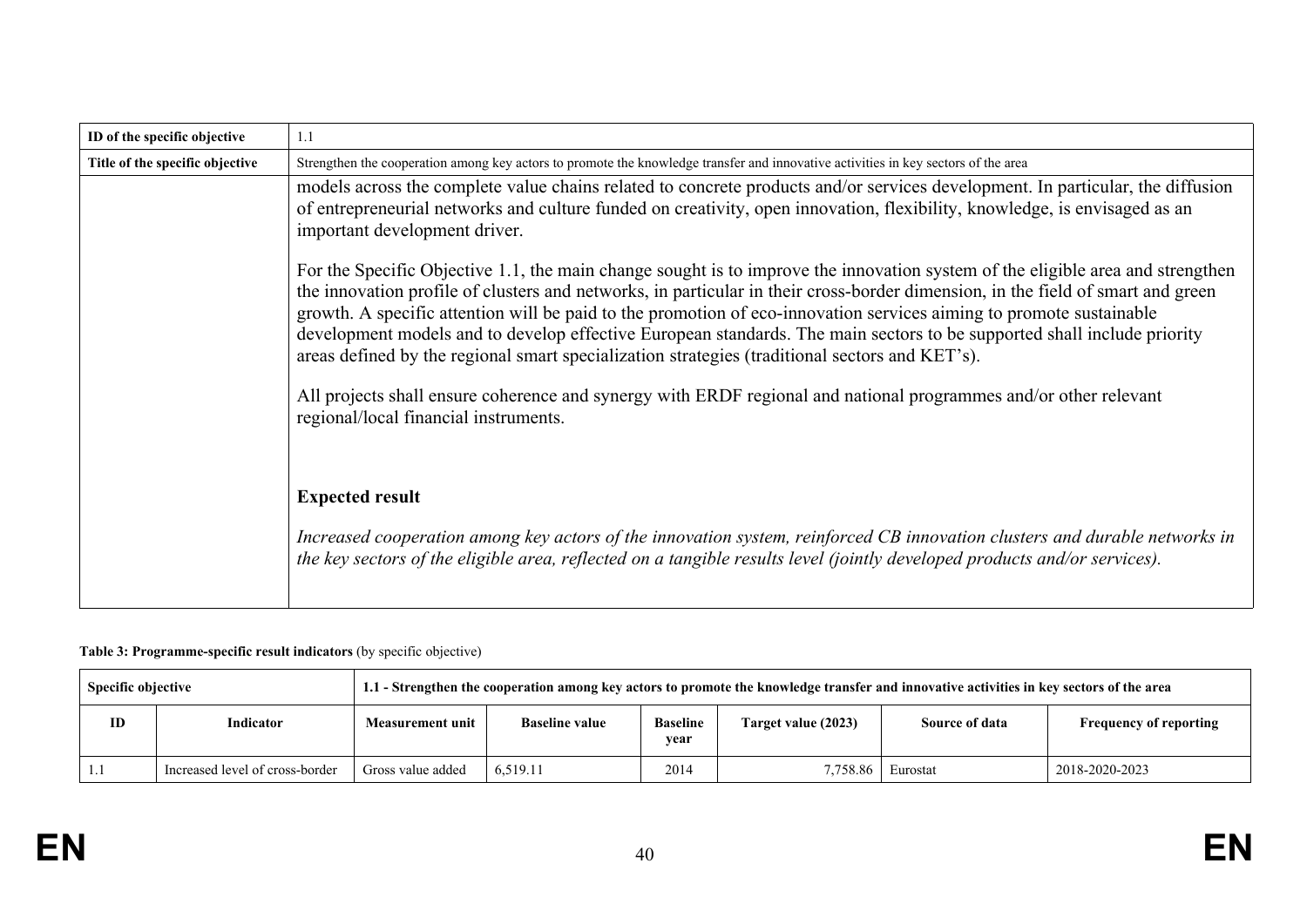| <b>Specific objective</b> |                                                       | 1.1 - Strengthen the cooperation among key actors to promote the knowledge transfer and innovative activities in key sectors of the area |                       |                         |                     |                |                               |  |
|---------------------------|-------------------------------------------------------|------------------------------------------------------------------------------------------------------------------------------------------|-----------------------|-------------------------|---------------------|----------------|-------------------------------|--|
| ID                        | Indicator                                             | <b>Measurement unit</b>                                                                                                                  | <b>Baseline value</b> | <b>Baseline</b><br>year | Target value (2023) | Source of data | <b>Frequency of reporting</b> |  |
|                           | cooperation among key actors<br>of the Programme area | at basic prices in<br>millions of Euro                                                                                                   |                       |                         |                     |                |                               |  |

## **2.A.6 Actions to be supported under the investment priority** (by investment priority)

### 2.A.6.1 A description of the type and examples of actions to be supported and their expected contribution to the specific objectives, including, where *appropriate, identification of the main target groups, specific territories targeted and types of beneficiaries*

| <b>Investment priority</b> | 1b - Promoting business investment in R&I, developing links and synergies between enterprises, research and development centres and the higher education sector, in<br>particular promoting investment in product and service development, technology transfer, social innovation, eco-innovation, public service applications, demand stimulation,<br>networking, clusters and open innovation through smart specialisation, and supporting technological and applied research, pilot lines, early product validation actions,<br>advanced manufacturing capabilities and first production, in particular in key enabling technologies and diffusion of general purpose technologies |
|----------------------------|---------------------------------------------------------------------------------------------------------------------------------------------------------------------------------------------------------------------------------------------------------------------------------------------------------------------------------------------------------------------------------------------------------------------------------------------------------------------------------------------------------------------------------------------------------------------------------------------------------------------------------------------------------------------------------------|
|                            | According to the Specific Objective 1.1 within Investment Priority 1(b), the following types and examples of actions will be supported.                                                                                                                                                                                                                                                                                                                                                                                                                                                                                                                                               |
| Types of Actions           |                                                                                                                                                                                                                                                                                                                                                                                                                                                                                                                                                                                                                                                                                       |
|                            | Awareness raising, knowledge transfer and capitalization activities, development of tools and services (analytical tools, strategies, management<br>tools, capacity building etc.) in relation to jointly developed innovative products and/or services                                                                                                                                                                                                                                                                                                                                                                                                                               |
|                            | implementation of innovative activities and investments in key sectors of the Programme area, taking into account KET and FET                                                                                                                                                                                                                                                                                                                                                                                                                                                                                                                                                         |
|                            |                                                                                                                                                                                                                                                                                                                                                                                                                                                                                                                                                                                                                                                                                       |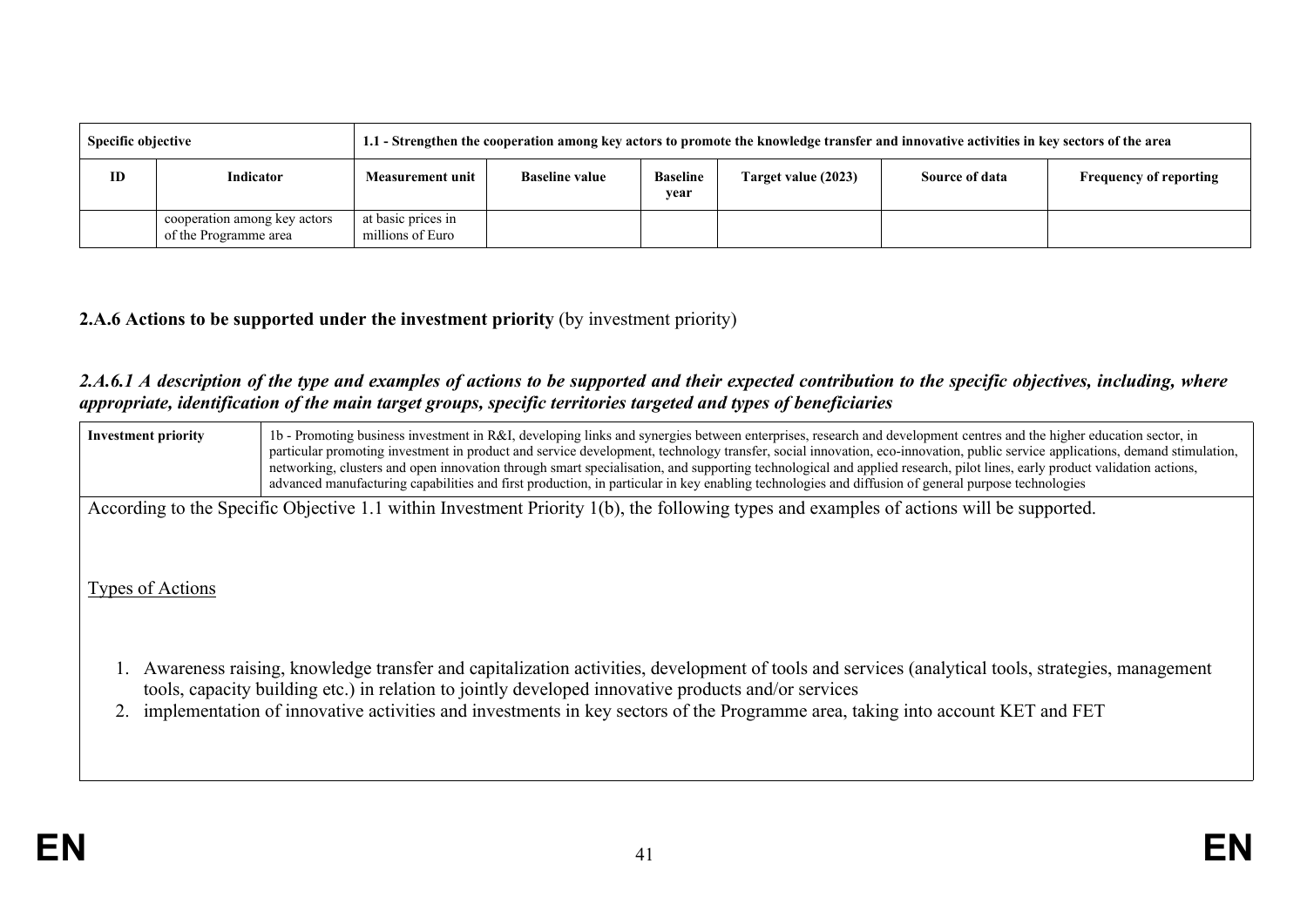| <b>Investment priority</b> | 1b - Promoting business investment in R&I, developing links and synergies between enterprises, research and development centres and the higher education sector, in<br>particular promoting investment in product and service development, technology transfer, social innovation, eco-innovation, public service applications, demand stimulation,<br>networking, clusters and open innovation through smart specialisation, and supporting technological and applied research, pilot lines, early product validation actions,<br>advanced manufacturing capabilities and first production, in particular in key enabling technologies and diffusion of general purpose technologies |  |  |  |  |
|----------------------------|---------------------------------------------------------------------------------------------------------------------------------------------------------------------------------------------------------------------------------------------------------------------------------------------------------------------------------------------------------------------------------------------------------------------------------------------------------------------------------------------------------------------------------------------------------------------------------------------------------------------------------------------------------------------------------------|--|--|--|--|
| Example of actions         | <b>Following examples of actions are not an exhaustive list</b> and may be integrated with others aiming at contributing to the achievement of selected                                                                                                                                                                                                                                                                                                                                                                                                                                                                                                                               |  |  |  |  |
| objectives and results.    |                                                                                                                                                                                                                                                                                                                                                                                                                                                                                                                                                                                                                                                                                       |  |  |  |  |
| skills                     | Knowledge transfer, cooperation and sharing between Research Centres, Universities and higher education institutions, incubators, clusters and<br>SMEs, aimed at fostering the awareness of business opportunities in the Programme area and improving marketing and innovation management                                                                                                                                                                                                                                                                                                                                                                                            |  |  |  |  |
|                            | Enhancing cooperation among enterprises and R&D private and public bodies for the development of joint services and innovative practices to<br>support the starting up, the strengthening and better exploitation of innovative and creative new businesses and commercialization of joint<br>products/services, also in the traditional areas                                                                                                                                                                                                                                                                                                                                        |  |  |  |  |
| areas                      | Support the creation and development of technology platforms related to smart specialization strategies and European platforms within the priority                                                                                                                                                                                                                                                                                                                                                                                                                                                                                                                                    |  |  |  |  |
|                            | Promoting innovative environmental technologies and common resource efficiency standards especially in field of renewable energy sources in<br>order to improve environmental protection and resource efficiency towards "Smart Regions Concept"                                                                                                                                                                                                                                                                                                                                                                                                                                      |  |  |  |  |
|                            | Supporting RDI also into renewable energy technologies                                                                                                                                                                                                                                                                                                                                                                                                                                                                                                                                                                                                                                |  |  |  |  |
|                            | • Promoting joint applied research and pilot projects for supporting environmentally sustainable growth and the social innovation to the Programme<br>area in the sectors in line with the regional smart specialization strategies                                                                                                                                                                                                                                                                                                                                                                                                                                                   |  |  |  |  |
|                            | Promoting organizational innovation in SMEs<br>Facilitating the diffusion and the transfer of R&D results from research institutions to the business sector for the development of innovative<br>processes, services and products                                                                                                                                                                                                                                                                                                                                                                                                                                                     |  |  |  |  |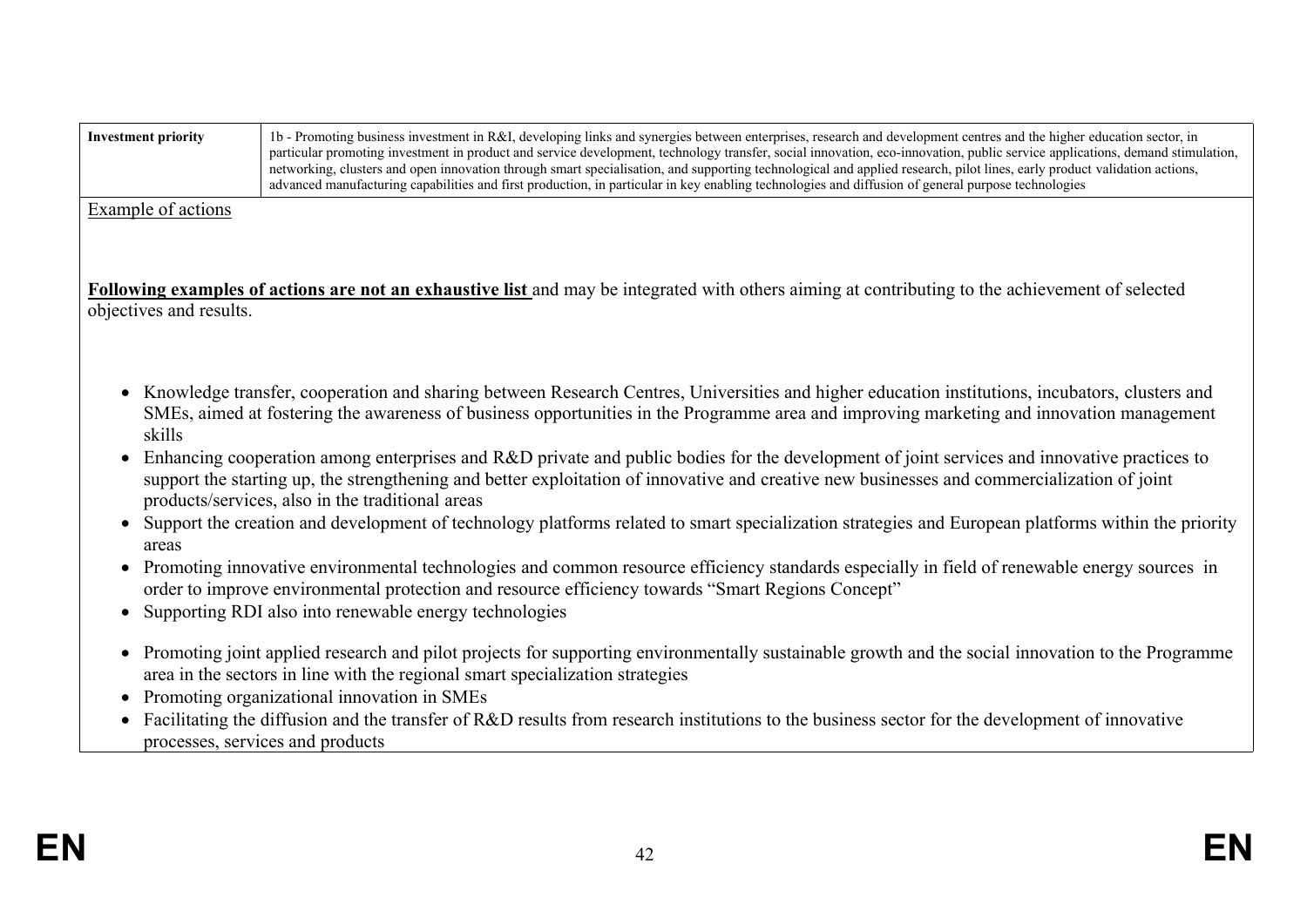| <b>Investment priority</b>                                                                                                                                                                                                                                                                                                                                                                                                    | 1b - Promoting business investment in R&I, developing links and synergies between enterprises, research and development centres and the higher education sector, in<br>particular promoting investment in product and service development, technology transfer, social innovation, eco-innovation, public service applications, demand stimulation,<br>networking, clusters and open innovation through smart specialisation, and supporting technological and applied research, pilot lines, early product validation actions,<br>advanced manufacturing capabilities and first production, in particular in key enabling technologies and diffusion of general purpose technologies |  |  |  |  |  |
|-------------------------------------------------------------------------------------------------------------------------------------------------------------------------------------------------------------------------------------------------------------------------------------------------------------------------------------------------------------------------------------------------------------------------------|---------------------------------------------------------------------------------------------------------------------------------------------------------------------------------------------------------------------------------------------------------------------------------------------------------------------------------------------------------------------------------------------------------------------------------------------------------------------------------------------------------------------------------------------------------------------------------------------------------------------------------------------------------------------------------------|--|--|--|--|--|
|                                                                                                                                                                                                                                                                                                                                                                                                                               | • Joint cross-border university study programmes, exchange initiatives for students, researches and professors for enhance knowledge transfer                                                                                                                                                                                                                                                                                                                                                                                                                                                                                                                                         |  |  |  |  |  |
|                                                                                                                                                                                                                                                                                                                                                                                                                               |                                                                                                                                                                                                                                                                                                                                                                                                                                                                                                                                                                                                                                                                                       |  |  |  |  |  |
|                                                                                                                                                                                                                                                                                                                                                                                                                               |                                                                                                                                                                                                                                                                                                                                                                                                                                                                                                                                                                                                                                                                                       |  |  |  |  |  |
|                                                                                                                                                                                                                                                                                                                                                                                                                               |                                                                                                                                                                                                                                                                                                                                                                                                                                                                                                                                                                                                                                                                                       |  |  |  |  |  |
|                                                                                                                                                                                                                                                                                                                                                                                                                               |                                                                                                                                                                                                                                                                                                                                                                                                                                                                                                                                                                                                                                                                                       |  |  |  |  |  |
| <b>Target groups</b>                                                                                                                                                                                                                                                                                                                                                                                                          |                                                                                                                                                                                                                                                                                                                                                                                                                                                                                                                                                                                                                                                                                       |  |  |  |  |  |
| Beside those defined as beneficiaries, the main target groups are public and private organizations dealing with social and economic innovation. In<br>particular, beside those already mentioned as beneficiaries, target groups include enterprises (specially SMEs), their employees, researchers, students,<br>start-ups/spin-offs. Additionally all individuals and/or population groups which are affected by the issue. |                                                                                                                                                                                                                                                                                                                                                                                                                                                                                                                                                                                                                                                                                       |  |  |  |  |  |
| Beneficiaries                                                                                                                                                                                                                                                                                                                                                                                                                 |                                                                                                                                                                                                                                                                                                                                                                                                                                                                                                                                                                                                                                                                                       |  |  |  |  |  |
| objective at stake can be selected:                                                                                                                                                                                                                                                                                                                                                                                           | The following list contains mere examples of possible beneficiaries and is therefore not exhaustive since other actors whose activities are coherent with the                                                                                                                                                                                                                                                                                                                                                                                                                                                                                                                         |  |  |  |  |  |
|                                                                                                                                                                                                                                                                                                                                                                                                                               | Universities, Research and Development Institutions                                                                                                                                                                                                                                                                                                                                                                                                                                                                                                                                                                                                                                   |  |  |  |  |  |
| $\bullet$                                                                                                                                                                                                                                                                                                                                                                                                                     | National, regional and local authorities                                                                                                                                                                                                                                                                                                                                                                                                                                                                                                                                                                                                                                              |  |  |  |  |  |
|                                                                                                                                                                                                                                                                                                                                                                                                                               | Public and private bodies dealing with sustainable growth and social innovation;<br>Business support organization (e.g. Chambers of Commerce, Regional Development agencies, BICs)                                                                                                                                                                                                                                                                                                                                                                                                                                                                                                    |  |  |  |  |  |
|                                                                                                                                                                                                                                                                                                                                                                                                                               | Clusters, intermediaries (agencies, innovation networks, incubators, etc.)                                                                                                                                                                                                                                                                                                                                                                                                                                                                                                                                                                                                            |  |  |  |  |  |
| <b>EGTC</b><br>$\bullet$                                                                                                                                                                                                                                                                                                                                                                                                      |                                                                                                                                                                                                                                                                                                                                                                                                                                                                                                                                                                                                                                                                                       |  |  |  |  |  |
|                                                                                                                                                                                                                                                                                                                                                                                                                               | • Companies, intermediaries (e.g. innovation agencies, innovation networks, technology and innovation parks), RTOs, polytechnics                                                                                                                                                                                                                                                                                                                                                                                                                                                                                                                                                      |  |  |  |  |  |
|                                                                                                                                                                                                                                                                                                                                                                                                                               |                                                                                                                                                                                                                                                                                                                                                                                                                                                                                                                                                                                                                                                                                       |  |  |  |  |  |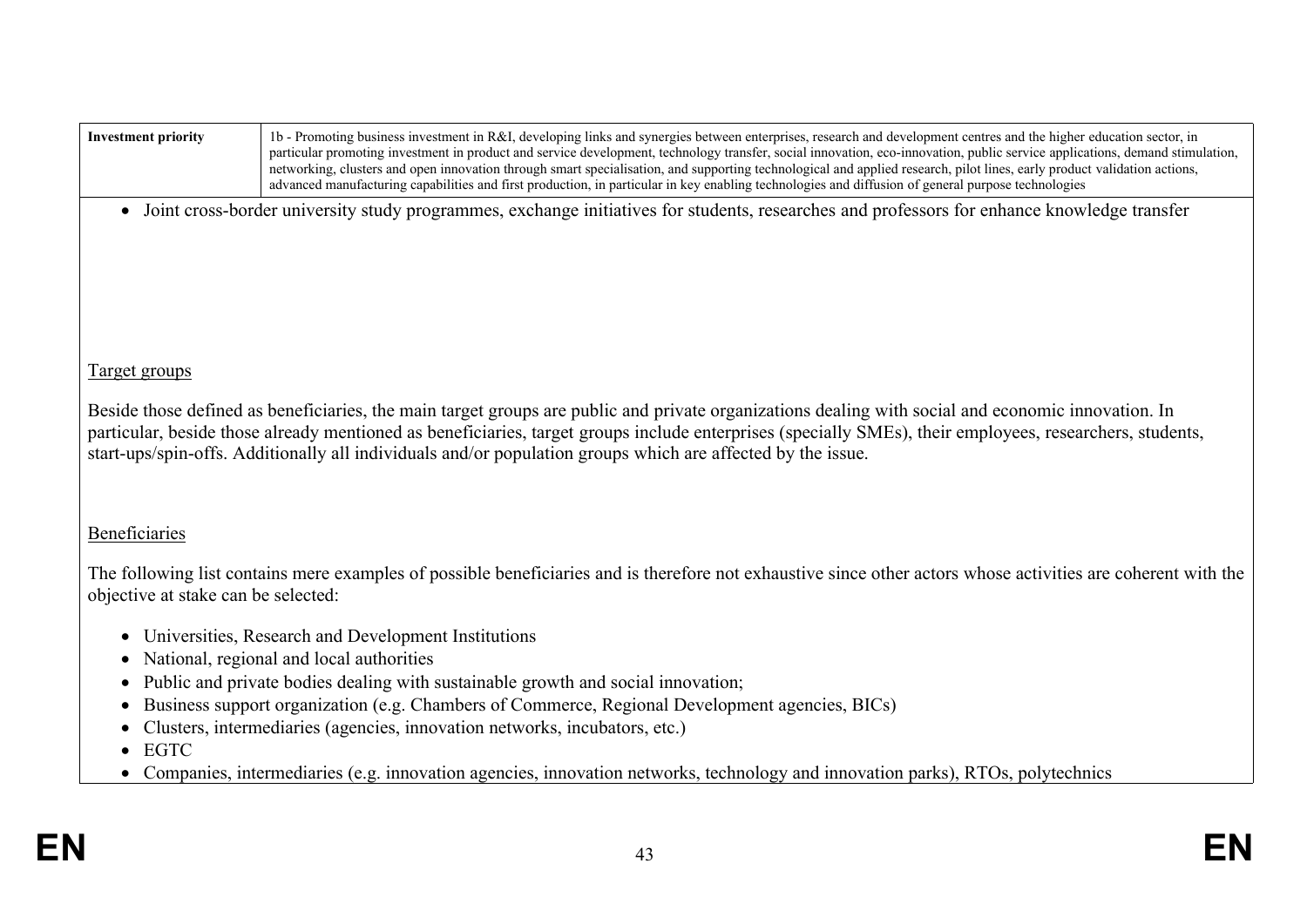| advanced manufacturing capabilities and first production, in particular in key enabling technologies and diffusion of general purpose technologies | <b>Investment priority</b> | 1b - Promoting business investment in R&I, developing links and synergies between enterprises, research and development centres and the higher education sector, in<br>particular promoting investment in product and service development, technology transfer, social innovation, eco-innovation, public service applications, demand stimulation,<br>networking, clusters and open innovation through smart specialisation, and supporting technological and applied research, pilot lines, early product validation actions, |
|----------------------------------------------------------------------------------------------------------------------------------------------------|----------------------------|---------------------------------------------------------------------------------------------------------------------------------------------------------------------------------------------------------------------------------------------------------------------------------------------------------------------------------------------------------------------------------------------------------------------------------------------------------------------------------------------------------------------------------|
| • Private and public institutions<br>• Enterprises, including SME<br>Non-profit actors                                                             |                            |                                                                                                                                                                                                                                                                                                                                                                                                                                                                                                                                 |

# *2.A.6.2 Guiding principles for the selection of operations*

| 1b - Promoting business investment in R&I, developing links and synergies between enterprises, research and development centres and the higher education sector, in<br><b>Investment priority</b><br>particular promoting investment in product and service development, technology transfer, social innovation, eco-innovation, public service applications, demand stimulation,<br>networking, clusters and open innovation through smart specialisation, and supporting technological and applied research, pilot lines, early product validation actions,<br>advanced manufacturing capabilities and first production, in particular in key enabling technologies and diffusion of general purpose technologies<br>General guiding principles for the selection of operations common to every priority investments are described on Section 5.<br>Both strategic and standard projects are feasible under this IP according to the financial allocation described in section 5.3.g.<br>Specific selection principles for projects under this Investment Priority may include:<br>proved aptitude to develop outcomes and results deriving from capitalization of successful experiences in 2007-2013 period;<br>aptitude to create new lasting collaboration networks as well as strengthen and widen exiting ones;<br>focus on practical applications and on readiness of implementation of transferred knowledge;<br>synergy with Smart Specialization Strategies;<br>probable trickle-down effects on the whole Programme area;<br>priority shall be granted to projects dealing with topics belonging to overlapping S3. |  |
|----------------------------------------------------------------------------------------------------------------------------------------------------------------------------------------------------------------------------------------------------------------------------------------------------------------------------------------------------------------------------------------------------------------------------------------------------------------------------------------------------------------------------------------------------------------------------------------------------------------------------------------------------------------------------------------------------------------------------------------------------------------------------------------------------------------------------------------------------------------------------------------------------------------------------------------------------------------------------------------------------------------------------------------------------------------------------------------------------------------------------------------------------------------------------------------------------------------------------------------------------------------------------------------------------------------------------------------------------------------------------------------------------------------------------------------------------------------------------------------------------------------------------------------------------------------------------------------------------------------------------------|--|
|                                                                                                                                                                                                                                                                                                                                                                                                                                                                                                                                                                                                                                                                                                                                                                                                                                                                                                                                                                                                                                                                                                                                                                                                                                                                                                                                                                                                                                                                                                                                                                                                                                  |  |
|                                                                                                                                                                                                                                                                                                                                                                                                                                                                                                                                                                                                                                                                                                                                                                                                                                                                                                                                                                                                                                                                                                                                                                                                                                                                                                                                                                                                                                                                                                                                                                                                                                  |  |
|                                                                                                                                                                                                                                                                                                                                                                                                                                                                                                                                                                                                                                                                                                                                                                                                                                                                                                                                                                                                                                                                                                                                                                                                                                                                                                                                                                                                                                                                                                                                                                                                                                  |  |
|                                                                                                                                                                                                                                                                                                                                                                                                                                                                                                                                                                                                                                                                                                                                                                                                                                                                                                                                                                                                                                                                                                                                                                                                                                                                                                                                                                                                                                                                                                                                                                                                                                  |  |
|                                                                                                                                                                                                                                                                                                                                                                                                                                                                                                                                                                                                                                                                                                                                                                                                                                                                                                                                                                                                                                                                                                                                                                                                                                                                                                                                                                                                                                                                                                                                                                                                                                  |  |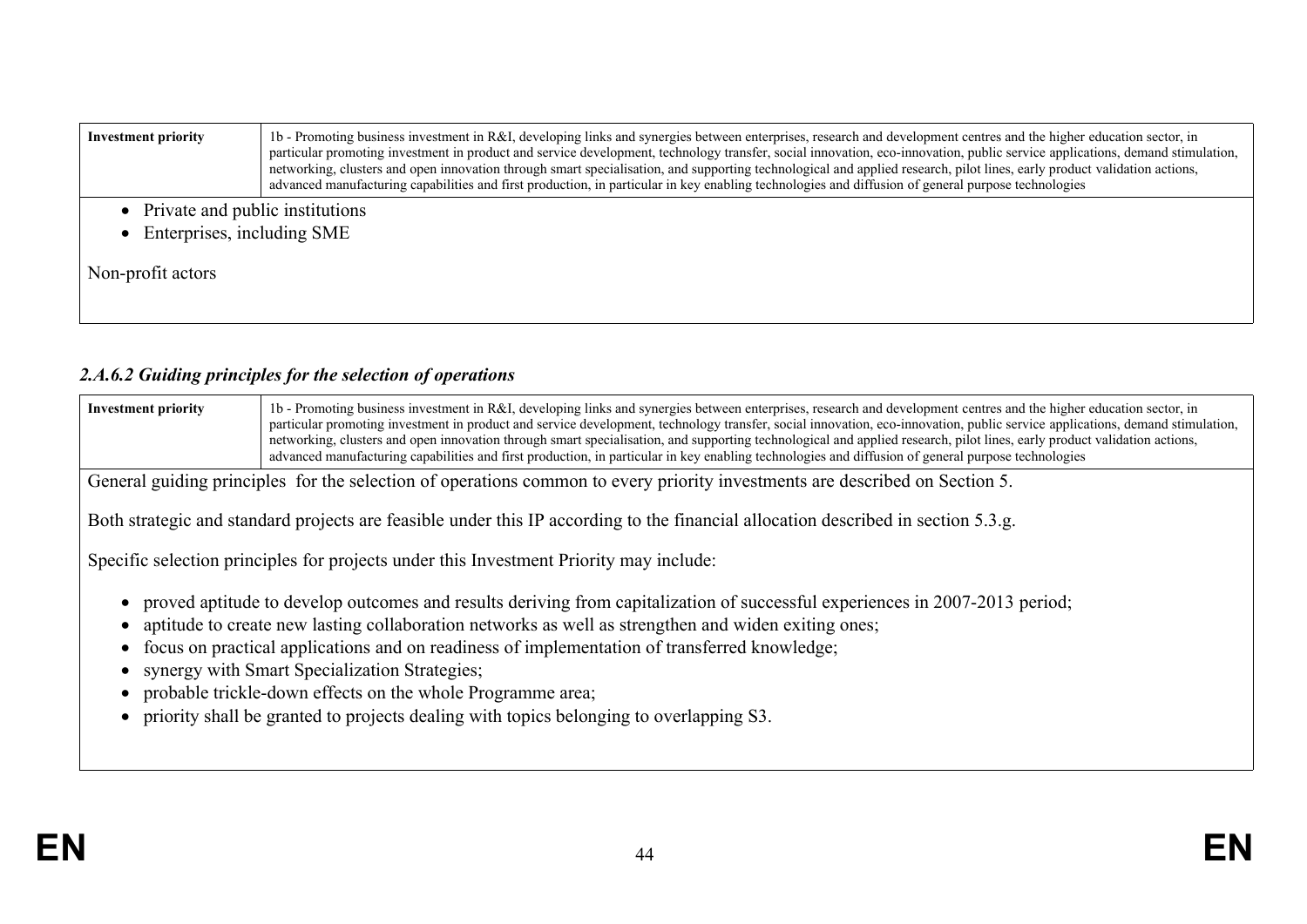## *2.A.6.3 Planned use of financial instruments* **(where appropriate)**

| <b>Investment priority</b> | 1b - Promoting business investment in R&I, developing links and synergies between enterprises, research and development centres and the higher education sector, in<br>particular promoting investment in product and service development, technology transfer, social innovation, eco-innovation, public service applications, demand stimulation,<br>networking, clusters and open innovation through smart specialisation, and supporting technological and applied research, pilot lines, early product validation actions,<br>advanced manufacturing capabilities and first production, in particular in key enabling technologies and diffusion of general purpose technologies |
|----------------------------|---------------------------------------------------------------------------------------------------------------------------------------------------------------------------------------------------------------------------------------------------------------------------------------------------------------------------------------------------------------------------------------------------------------------------------------------------------------------------------------------------------------------------------------------------------------------------------------------------------------------------------------------------------------------------------------|
|                            | The opportunity of the elaboration and implementation of financial instruments will be debated during the implementation of the Cooperation programme.                                                                                                                                                                                                                                                                                                                                                                                                                                                                                                                                |

## *2.A.6.4 Planned use of major projects* **(where appropriate)**

| <b>Investment priority</b> | 1b - Promoting business investment in R&I, developing links and synergies between enterprises, research and development centres and the higher education sector, in<br>particular promoting investment in product and service development, technology transfer, social innovation, eco-innovation, public service applications, demand stimulation,<br>networking, clusters and open innovation through smart specialisation, and supporting technological and applied research, pilot lines, early product validation actions,<br>advanced manufacturing capabilities and first production, in particular in key enabling technologies and diffusion of general purpose technologies |
|----------------------------|---------------------------------------------------------------------------------------------------------------------------------------------------------------------------------------------------------------------------------------------------------------------------------------------------------------------------------------------------------------------------------------------------------------------------------------------------------------------------------------------------------------------------------------------------------------------------------------------------------------------------------------------------------------------------------------|
| Not applicable             |                                                                                                                                                                                                                                                                                                                                                                                                                                                                                                                                                                                                                                                                                       |

## *2.A.6.5 Output indicators* **(by investment priority)**

# **Table 4: Common and programme-specific output indicators**

| <b>Investment priority</b> | 1b - Promoting business investment in R&I, developing links and synergies between enterprises, research and development centres and the higher education sector, in particular promoting<br>investment in product and service development, technology transfer, social innovation, eco-innovation, public service applications, demand stimulation, networking, clusters and open innovation<br>through smart specialisation, and supporting technological and applied research, pilot lines, early product validation actions, advanced manufacturing capabilities and first production, in particular<br>in key enabling technologies and diffusion of general purpose technologies |  |  |  |                |                               |
|----------------------------|---------------------------------------------------------------------------------------------------------------------------------------------------------------------------------------------------------------------------------------------------------------------------------------------------------------------------------------------------------------------------------------------------------------------------------------------------------------------------------------------------------------------------------------------------------------------------------------------------------------------------------------------------------------------------------------|--|--|--|----------------|-------------------------------|
| ID                         | Target value (2023)<br>Indicator<br><b>Measurement unit</b>                                                                                                                                                                                                                                                                                                                                                                                                                                                                                                                                                                                                                           |  |  |  | Source of data | <b>Frequency of reporting</b> |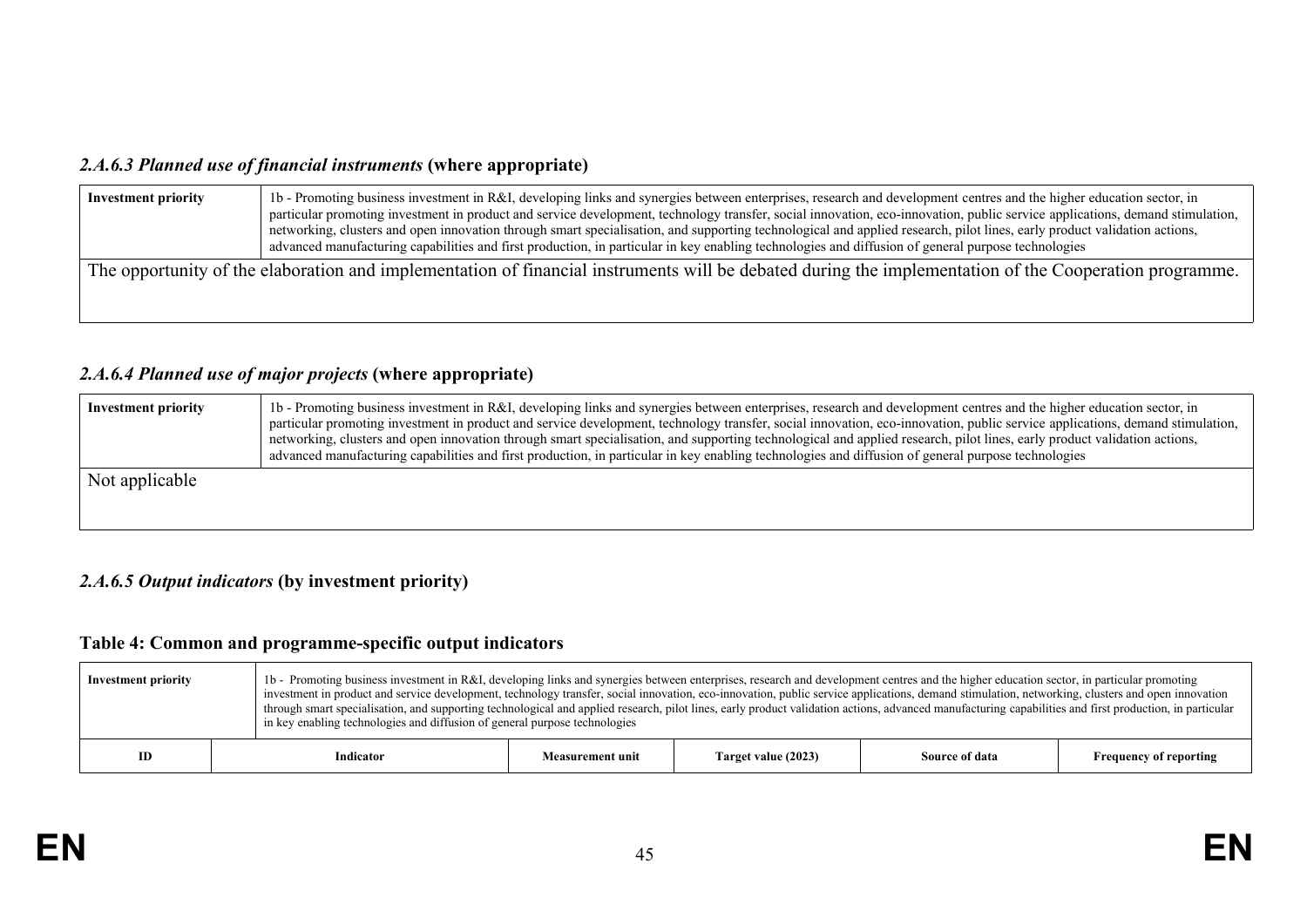| <b>Investment priority</b> |                                                                                                                                              | in key enabling technologies and diffusion of general purpose technologies | 1b - Promoting business investment in R&I, developing links and synergies between enterprises, research and development centres and the higher education sector, in particular promoting<br>investment in product and service development, technology transfer, social innovation, eco-innovation, public service applications, demand stimulation, networking, clusters and open innovation<br>through smart specialisation, and supporting technological and applied research, pilot lines, early product validation actions, advanced manufacturing capabilities and first production, in particular |                     |                      |                               |  |
|----------------------------|----------------------------------------------------------------------------------------------------------------------------------------------|----------------------------------------------------------------------------|---------------------------------------------------------------------------------------------------------------------------------------------------------------------------------------------------------------------------------------------------------------------------------------------------------------------------------------------------------------------------------------------------------------------------------------------------------------------------------------------------------------------------------------------------------------------------------------------------------|---------------------|----------------------|-------------------------------|--|
| ID                         |                                                                                                                                              | Indicator                                                                  | <b>Measurement unit</b>                                                                                                                                                                                                                                                                                                                                                                                                                                                                                                                                                                                 | Target value (2023) | Source of data       | <b>Frequency of reporting</b> |  |
| CO <sub>26</sub>           | Research, Innovation: Number of enterprises<br>cooperating with research institutions                                                        |                                                                            | Enterprises                                                                                                                                                                                                                                                                                                                                                                                                                                                                                                                                                                                             | 38.00               | Programme monitoring | Annually                      |  |
| CO <sub>42</sub>           | Productive investment: Number of research institutions<br>participating in cross-border, transnational or<br>interregional research projects |                                                                            | Organisations                                                                                                                                                                                                                                                                                                                                                                                                                                                                                                                                                                                           | 27.00               | Programme monitoring | Annually                      |  |
| 1.1.1                      | Number of innovative services, products and tools<br>transferred to enterprises                                                              |                                                                            | Number                                                                                                                                                                                                                                                                                                                                                                                                                                                                                                                                                                                                  | 10.00               | Programme monitoring | Annually                      |  |

## **2.A.7 Performance framework**

# **Table 5: Performance framework of the priority axis**

| <b>Priority axis</b><br>1 - Promoting innovation capacities for a more competitive area |                   |                                         |                                                                                                                     |                                        |                              |                     |                         |                                                                    |
|-----------------------------------------------------------------------------------------|-------------------|-----------------------------------------|---------------------------------------------------------------------------------------------------------------------|----------------------------------------|------------------------------|---------------------|-------------------------|--------------------------------------------------------------------|
| ID                                                                                      | Indicator<br>type | Indicator or key<br>implementation step |                                                                                                                     | Measurement unit, where<br>appropriate | <b>Milestone for</b><br>2018 | Final target (2023) | Source of<br>data       | <b>Explanation of relevance of indicator, where</b><br>appropriate |
| CO <sub>42</sub>                                                                        | $\Omega$          | Number of research<br>projects          | Productive investment:<br>institutions participating in<br>cross-border, transnational<br>or interregional research | Organisations                          | 23                           | 27.00               | Programme<br>monitoring | NA                                                                 |
| F1                                                                                      |                   |                                         | Payment certified and<br>declared to the EC (Priority                                                               | <b>EUR</b>                             | 2.594.680,41                 | 22,003,752.00       | Programme<br>monitoring | <b>NA</b>                                                          |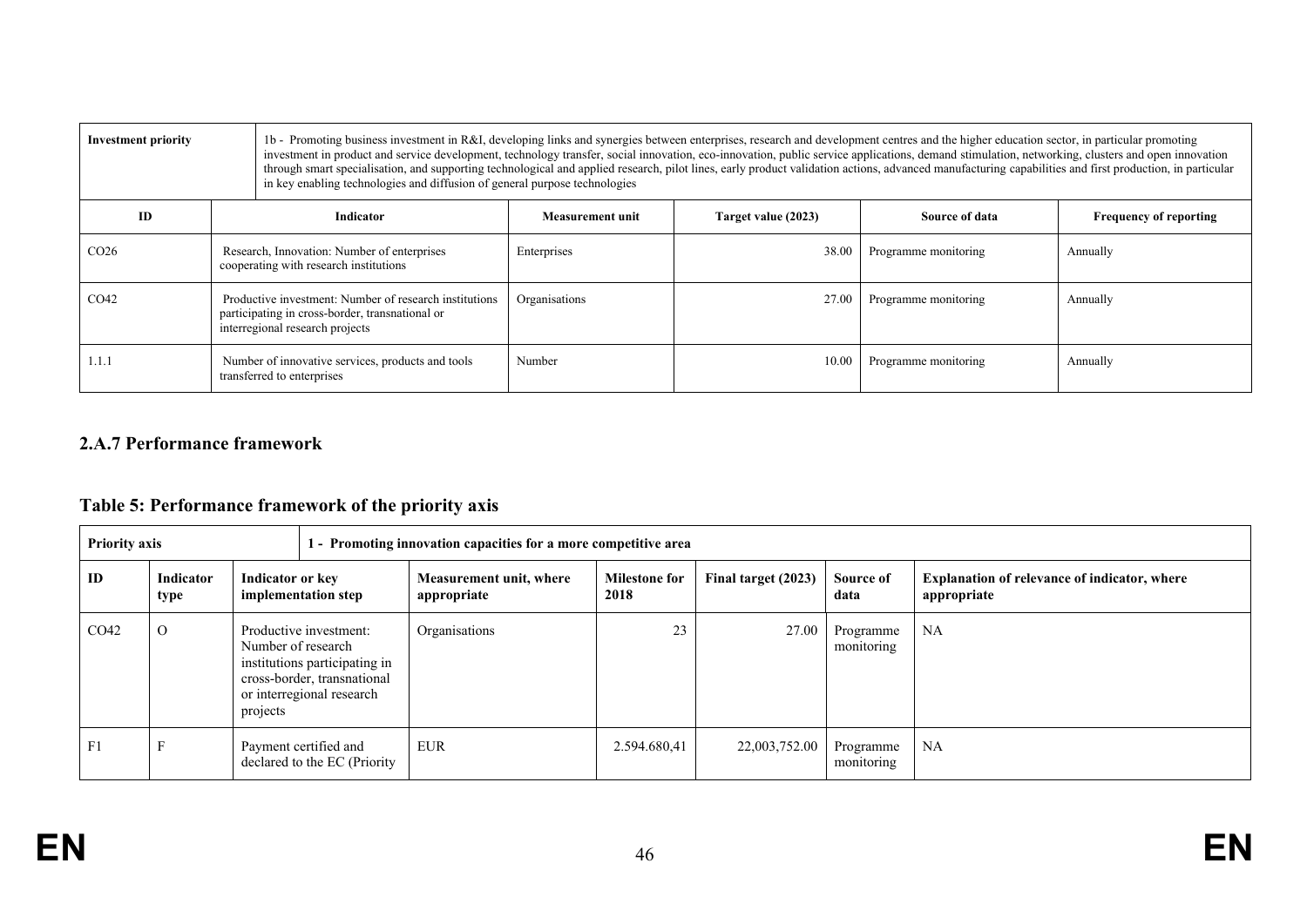| 1 - Promoting innovation capacities for a more competitive area<br><b>Priority axis</b> |                   |                                         |  |                                        |                              |                     |                   |                                                                    |
|-----------------------------------------------------------------------------------------|-------------------|-----------------------------------------|--|----------------------------------------|------------------------------|---------------------|-------------------|--------------------------------------------------------------------|
| ID                                                                                      | Indicator<br>type | Indicator or key<br>implementation step |  | Measurement unit, where<br>appropriate | <b>Milestone for</b><br>2018 | Final target (2023) | Source of<br>data | <b>Explanation of relevance of indicator, where</b><br>appropriate |
|                                                                                         |                   | Axis $1)$                               |  |                                        |                              |                     |                   |                                                                    |

### **Additional qualitative information on the establishment of the performance framework**

## **2.A.8 Categories of intervention**

Categories of intervention corresponding to the content of the priority axis, based on a nomenclature adopted by the Commission, and indicative breakdown of Union support

### **Tables 6-9: Categories of intervention**

#### **Table 6: Dimension 1 Intervention field**

| <b>Priority axis</b>                                                                                                                    | 1 - Promoting innovation capacities for a more competitive area                                     |                     |  |  |  |  |
|-----------------------------------------------------------------------------------------------------------------------------------------|-----------------------------------------------------------------------------------------------------|---------------------|--|--|--|--|
|                                                                                                                                         | Code                                                                                                | Amount $(\epsilon)$ |  |  |  |  |
| innovation activities                                                                                                                   | 056. Investment in infrastructure, capacities and equipment in SMEs directly linked to research and | 935,159.45          |  |  |  |  |
| 057. Investment in infrastructure, capacities and equipment in large companies directly linked to research<br>and innovation activities |                                                                                                     | 935,159.45          |  |  |  |  |
| 060. Research and innovation activities in public research centres and centres of competence including<br>networking                    |                                                                                                     | 935,159.45          |  |  |  |  |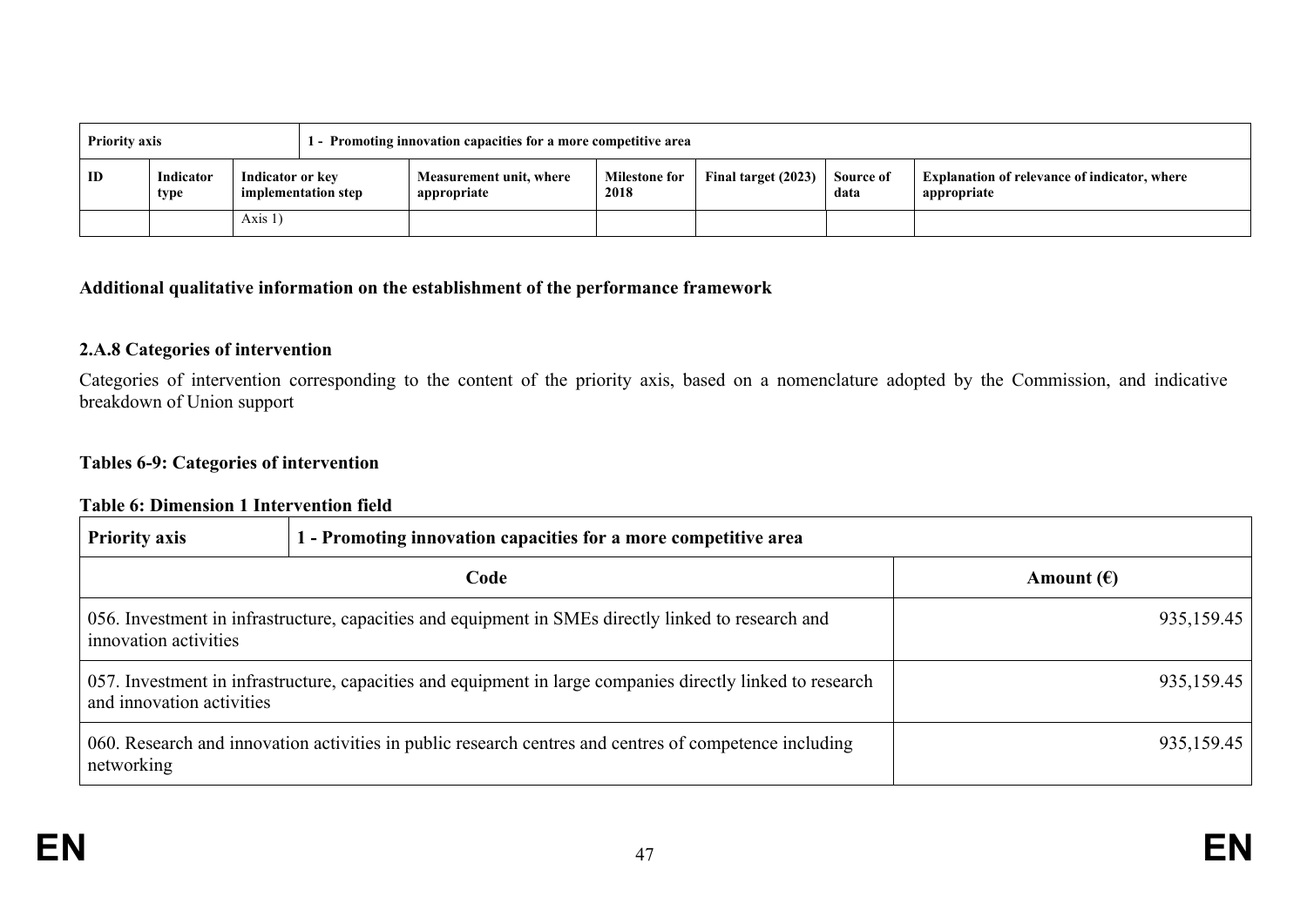| <b>Priority axis</b>                                                                                                                                                                  | 1 - Promoting innovation capacities for a more competitive area                                                                                                                                    |              |  |  |  |
|---------------------------------------------------------------------------------------------------------------------------------------------------------------------------------------|----------------------------------------------------------------------------------------------------------------------------------------------------------------------------------------------------|--------------|--|--|--|
|                                                                                                                                                                                       | 935,159.45<br>061. Research and innovation activities in private research centres including networking                                                                                             |              |  |  |  |
|                                                                                                                                                                                       | 062. Technology transfer and university-enterprise cooperation primarily benefiting SMEs                                                                                                           | 1,309,223.23 |  |  |  |
|                                                                                                                                                                                       | 063. Cluster support and business networks primarily benefiting SMEs                                                                                                                               | 935,159.45   |  |  |  |
| social innovation)                                                                                                                                                                    | 064. Research and innovation processes in SMEs (including voucher schemes, process, design, service and                                                                                            | 2,805,478.35 |  |  |  |
|                                                                                                                                                                                       | 374,063.78<br>065. Research and innovation infrastructure, processes, technology transfer and cooperation in enterprises<br>focusing on the low carbon economy and on resilience to climate change |              |  |  |  |
| 935,159.45<br>066. Advanced support services for SMEs and groups of SMEs (including management, marketing and<br>design services)                                                     |                                                                                                                                                                                                    |              |  |  |  |
| 935,159.45<br>067. SME business development, support to entrepreneurship and incubation (including support to spin<br>offs and spin outs)                                             |                                                                                                                                                                                                    |              |  |  |  |
|                                                                                                                                                                                       | 080. e-Inclusion, e-Accessibility, e-Learning and e-Education services and applications, digital literacy                                                                                          | 1,870,318.90 |  |  |  |
| 081. ICT solutions addressing the healthy active ageing challenge and e-Health services and applications<br>2,805,478.35<br>(including e-Care and ambient assisted living)            |                                                                                                                                                                                                    |              |  |  |  |
| 1,870,318.90<br>082. ICT Services and applications for SMEs (including e-Commerce, e-Business, networked business<br>processes), living labs, web entrepreneurs, ICT start-ups, etc.) |                                                                                                                                                                                                    |              |  |  |  |
| 104. Self-employment, entrepreneurship and business creation including innovative micro, small and<br>1,122,191.34<br>medium sized enterprises                                        |                                                                                                                                                                                                    |              |  |  |  |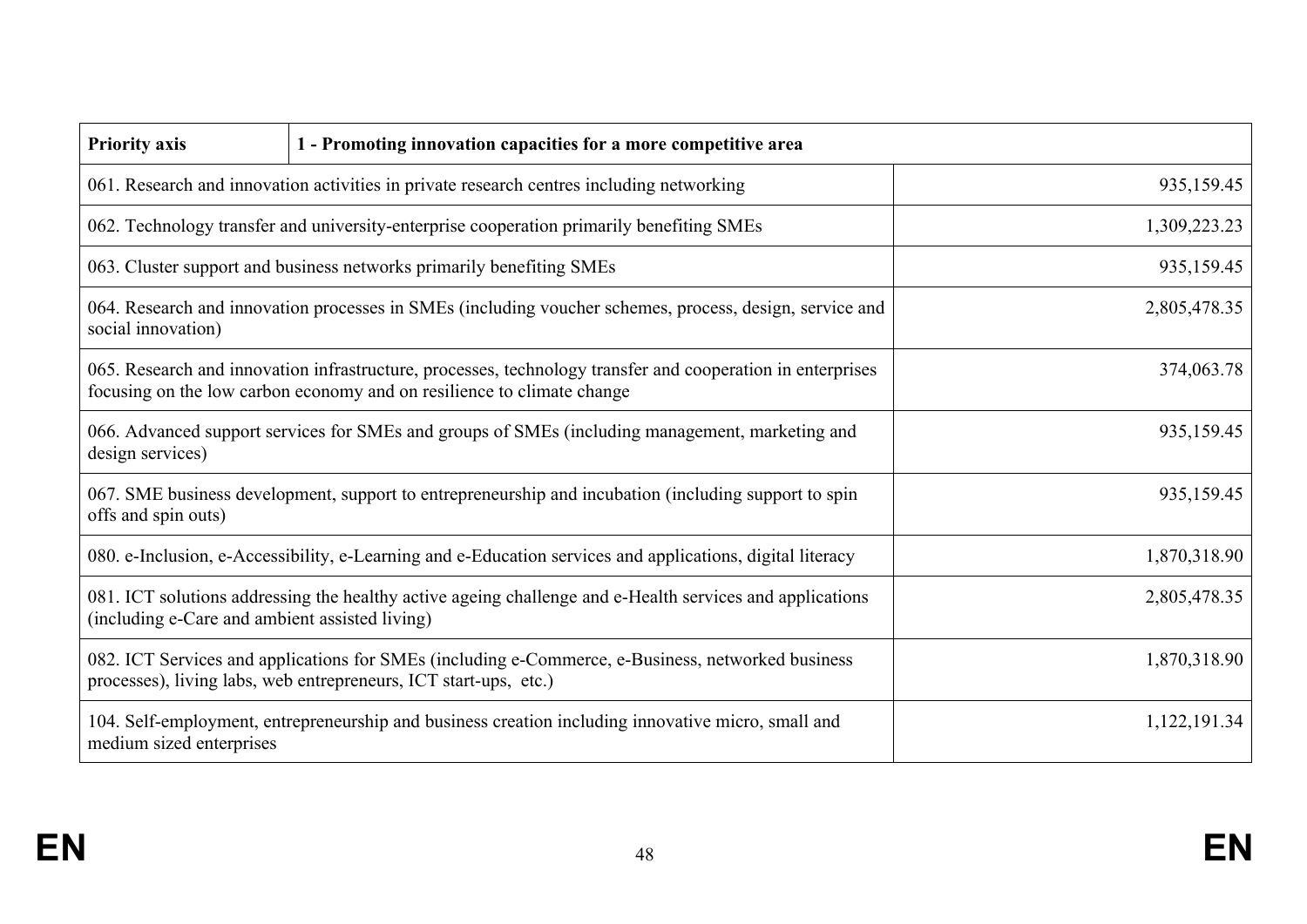### **Table 7: Dimension 2 Form of finance**

| <b>Priority axis</b>            | 1 - Promoting innovation capacities for a more competitive area |                     |  |
|---------------------------------|-----------------------------------------------------------------|---------------------|--|
|                                 | Code                                                            | Amount $(\epsilon)$ |  |
| $\vert$ 01. Non-repayable grant |                                                                 | 18,703,189.00       |  |

#### **Table 8: Dimension 3 Territory type**

| <b>Priority axis</b>       | 1 - Promoting innovation capacities for a more competitive area |                     |  |  |
|----------------------------|-----------------------------------------------------------------|---------------------|--|--|
|                            | Code                                                            | Amount $(\epsilon)$ |  |  |
| $\vert$ 07. Not applicable |                                                                 | 18,703,189.00       |  |  |

### **Table 9: Dimension 6 Territorial delivery mechanisms**

| <b>Priority axis</b>       | 1 - Promoting innovation capacities for a more competitive area |                     |  |  |
|----------------------------|-----------------------------------------------------------------|---------------------|--|--|
|                            | Code                                                            | Amount $(\epsilon)$ |  |  |
| $\vert$ 07. Not applicable |                                                                 | 18,703,189.00       |  |  |

2.A.9 A summary of the planned use of technical assistance including, where necessary, actions to reinforce the administrative capacity of authorities involved in the management and control of the programmes and beneficiaries and, where necessary, actions to enhance the **administrative capacity of relevant partners to participate in the implementation of programmes** (where appropriate)

| $P_{\rm T10}$<br>аліз. | area<br><b>Innovation capacities</b><br>. more<br>- 10 r<br>: comnet<br>romoı |
|------------------------|-------------------------------------------------------------------------------|
|------------------------|-------------------------------------------------------------------------------|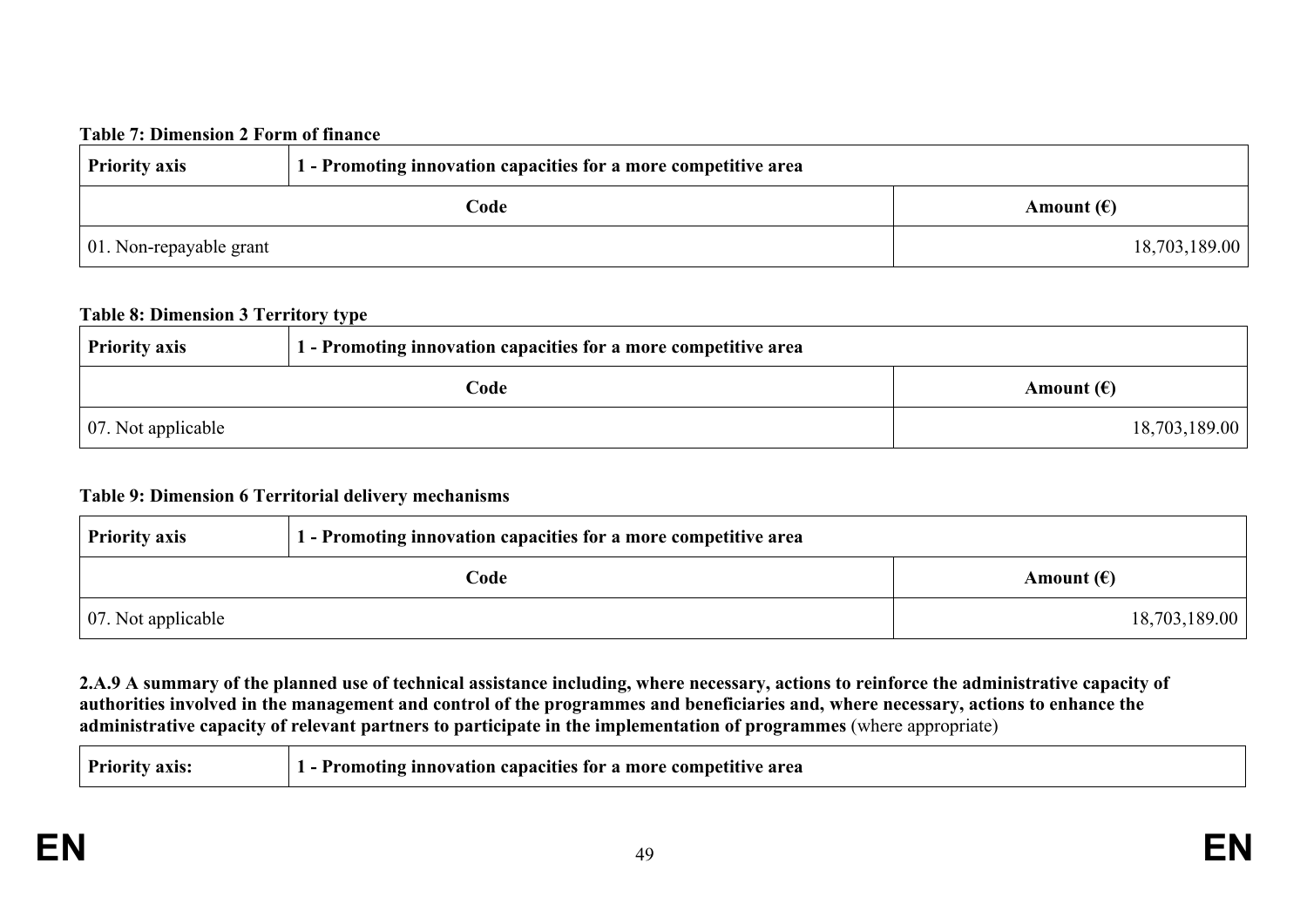| <b>Priority axis:</b> | 1 - Promoting innovation capacities for a more competitive area |
|-----------------------|-----------------------------------------------------------------|
|                       |                                                                 |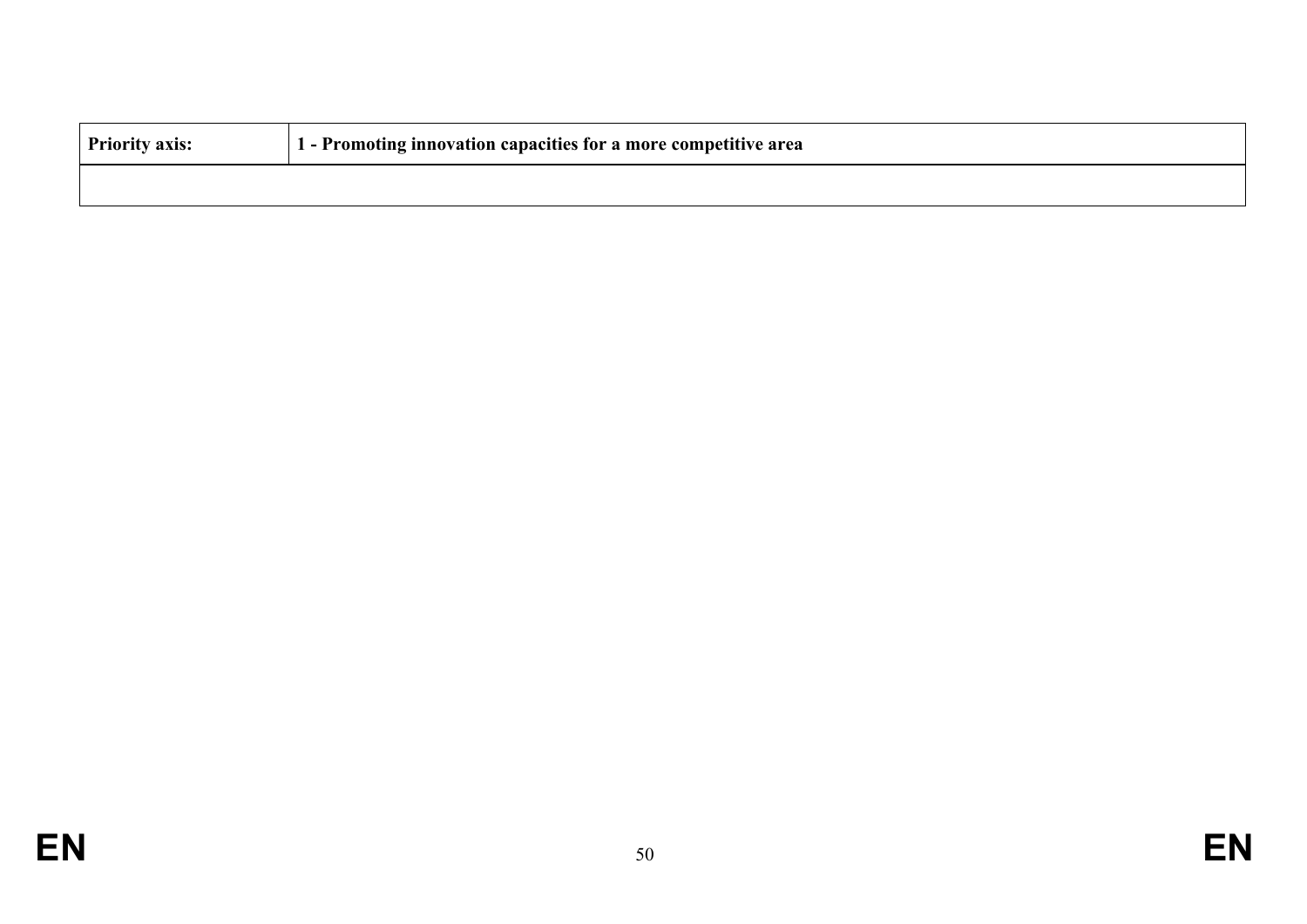## **2.A.1 Priority axis**

| <b>ID</b> of the priority axis |                                                                          |
|--------------------------------|--------------------------------------------------------------------------|
| Title of the priority axis     | Cooperating for implementation of low carbon strategies and action plans |

 $\Box$  <br> The entire priority axis will be implemented solely through financial instruments

 $\Box$  The entire priority axis will be implemented solely through financial instruments set up at Union level

 $\Box$  The entire priority axis will be implemented through community-led local development

### 2.A.2 Justification for the establishment of a priority axis covering more than one thematic objective (where applicable)

Not applicable

## **2.A.3 Fund and calculation basis for Union support**

| Fund        | Calculation basis (total eligible expenditure or eligible<br>public expenditure) |
|-------------|----------------------------------------------------------------------------------|
| <b>ERDF</b> | Total                                                                            |

### **2.A.4 Investment priority**

| ID of the investment priority    | 4e                                                                                                                                                                                                           |
|----------------------------------|--------------------------------------------------------------------------------------------------------------------------------------------------------------------------------------------------------------|
| Title of the investment priority | Promoting low-carbon strategies for all types of territories, in particular for urban areas, including the promotion of sustainable multimodal urban mobility and<br>mitigation-relevant adaptation measures |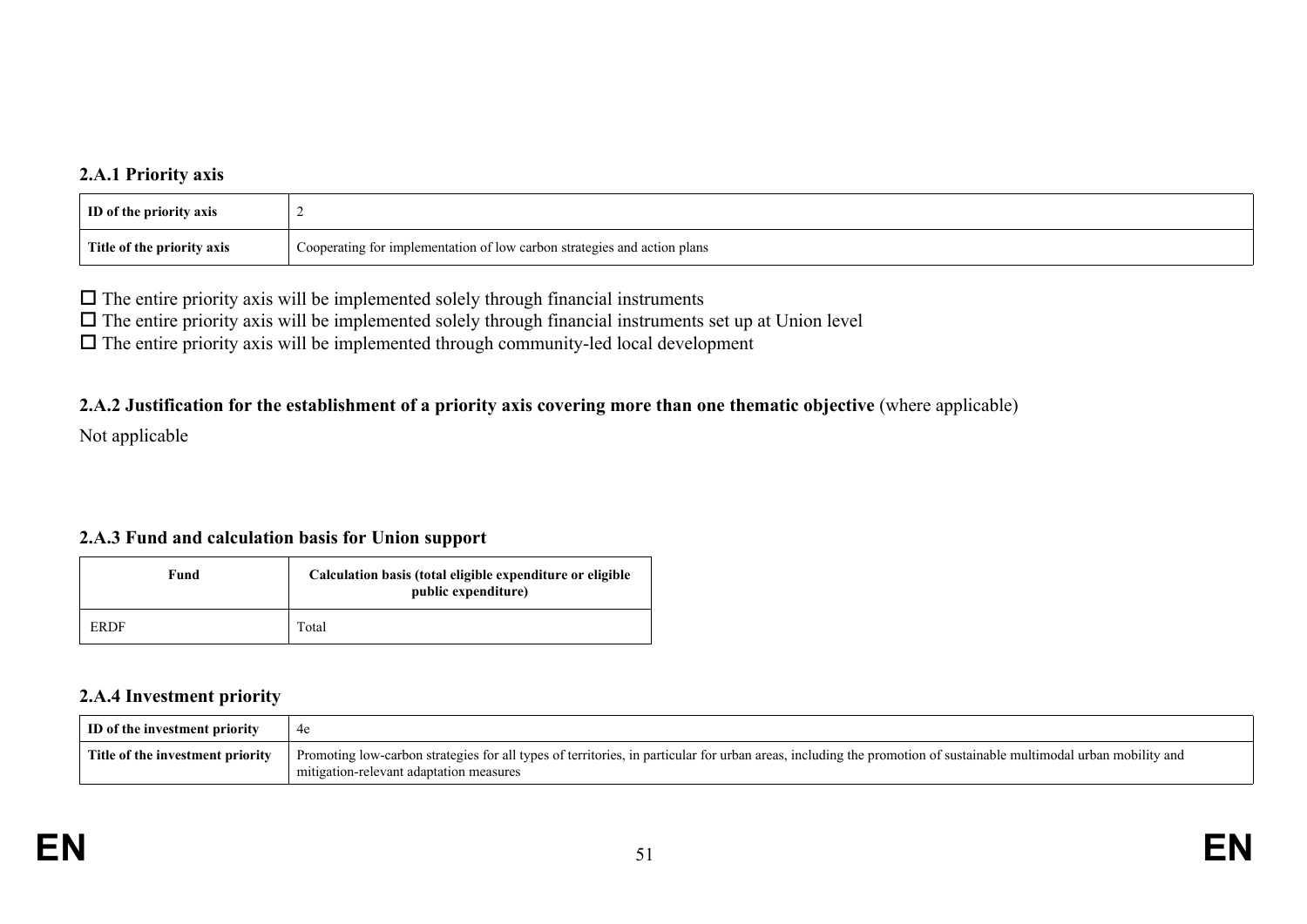# **2.A.5 Specific objectives corresponding to the investment priority and expected results**

| ID of the specific objective                                                   | 2.1                                                                                                                                                                                                                                                                                                                                                                                                                                                                                                                                                                                                                                                                                                                                                                                                                                                                                                                             |  |
|--------------------------------------------------------------------------------|---------------------------------------------------------------------------------------------------------------------------------------------------------------------------------------------------------------------------------------------------------------------------------------------------------------------------------------------------------------------------------------------------------------------------------------------------------------------------------------------------------------------------------------------------------------------------------------------------------------------------------------------------------------------------------------------------------------------------------------------------------------------------------------------------------------------------------------------------------------------------------------------------------------------------------|--|
| Title of the specific objective                                                | Promotion of implementation of strategies and action plans to promote energy efficiency and to improve territorial capacities for joint low-carbon mobility planning.                                                                                                                                                                                                                                                                                                                                                                                                                                                                                                                                                                                                                                                                                                                                                           |  |
| <b>Results that the Member States</b><br>seek to achieve with Union<br>support | The increase of CO2 emissions and the use of transports with a high environmental impact contribute to the worsening of air<br>quality especially in urban areas and produce heavy consequences on climate change                                                                                                                                                                                                                                                                                                                                                                                                                                                                                                                                                                                                                                                                                                               |  |
|                                                                                | The challenge, therefore, is to successfully reduce emissions from transport vehicles and to support energy savings and<br>establish the conditions for higher utilization of energy produced from renewable energy sources in order to achieve the goals<br>set by the European Union by 2020 and (with the Energy Roadmap 2050) by 2050.                                                                                                                                                                                                                                                                                                                                                                                                                                                                                                                                                                                      |  |
|                                                                                | To face these issues it is necessary to increase the local actors' efforts for the development and implementation of low carbon<br>strategies and action plans. Low carbon strategies should contain policies and measures to protect the climate system against<br>human-induced change, including objectives aiming at GHG emissions reduction or resilience or climate change adaptation<br>and mitigation measures. These strategies, owned by local and regional government bodies should become, new reference<br>models for territorial development planning. The intent is also to capitalize what have been already done at local level through<br>the Covenant of Mayors EU Initiative -that supports local and regional authorities in achieving the European 2020 climate and<br>energy policy objectives – and with the implementation of Sustainable Urban Mobility Plans (SUMP) in the Programme area<br>cities. |  |
|                                                                                | On the one hand, there is the need to improve place-based energy planning for optimizing resource consumption, exploiting<br>local renewable energy potentials, mobilizing private investments, developing energy neutral communities.                                                                                                                                                                                                                                                                                                                                                                                                                                                                                                                                                                                                                                                                                          |  |
|                                                                                | CBC cooperation will be promoted to enhance exchanging knowledge and experiences concerning the planning, financing and<br>implementing of concrete actions to deliver sustainable energy measures and reduce their CO2 emissions.                                                                                                                                                                                                                                                                                                                                                                                                                                                                                                                                                                                                                                                                                              |  |
|                                                                                | On the other hand, the existent model of mobility is strongly unbalanced towards the road transport and the progressive<br>increase of private mobility to the detriment of the use of public transport provokes road traffic congestion.                                                                                                                                                                                                                                                                                                                                                                                                                                                                                                                                                                                                                                                                                       |  |
|                                                                                | The diffusion of sustainable public transport systems could significantly contribute to reducing the negative impacts of                                                                                                                                                                                                                                                                                                                                                                                                                                                                                                                                                                                                                                                                                                                                                                                                        |  |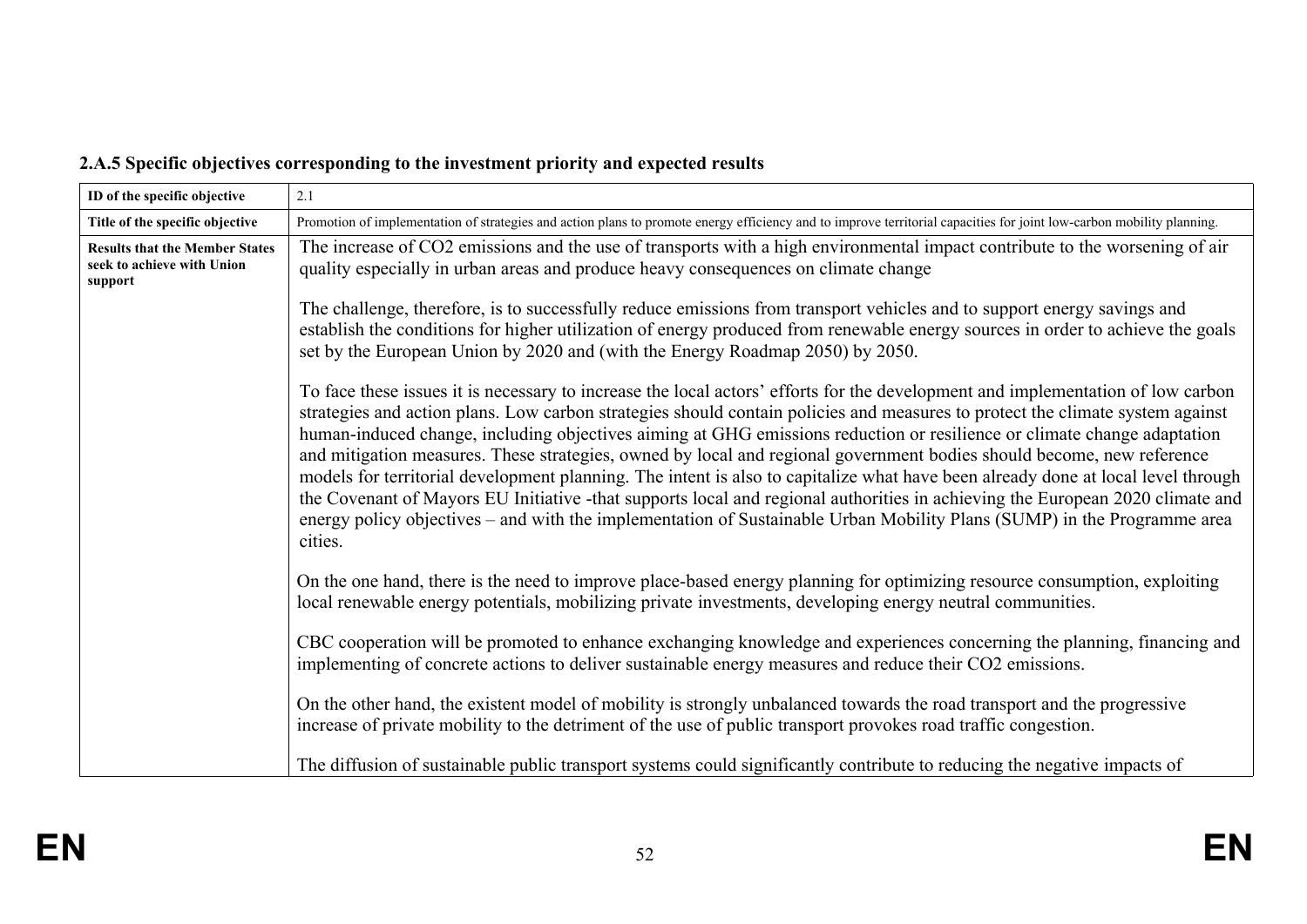| ID of the specific objective    | 2.1                                                                                                                                                                                                                                                                                                                       |  |  |  |
|---------------------------------|---------------------------------------------------------------------------------------------------------------------------------------------------------------------------------------------------------------------------------------------------------------------------------------------------------------------------|--|--|--|
| Title of the specific objective | Promotion of implementation of strategies and action plans to promote energy efficiency and to improve territorial capacities for joint low-carbon mobility planning.                                                                                                                                                     |  |  |  |
|                                 | transport on the environment, improving the quality of life, health, road safety, accessibility of internal areas and touristic<br>attractiveness by intense greening.                                                                                                                                                    |  |  |  |
|                                 | It is necessary to adopt new integrated, sustainable and accessible urban mobility concepts, fostering environment-friendly<br>modes of transport, developing multimodality and smart services both for passengers and for freight transport, facilitating use<br>of public transport, cycling and walking.               |  |  |  |
|                                 | The Programme will thus help increasing planning capacities of the public sector and involved actors for low-carbon energy<br>and mobility planning. This will allow for the development and implementation of integrated approaches, coordinated<br>management structures and the deployment of innovative technologies. |  |  |  |
|                                 | <b>Expected result</b><br>Adoption and implementation of low carbon strategies encouraging energy savings and fostering the use of alternative<br>transportation systems and the use of alternative energy sources.                                                                                                       |  |  |  |

#### **Table 3: Programme-specific result indicators** (by specific objective)

| <b>Specific objective</b> |                                                                                       | 2.1 - Promotion of implementation of strategies and action plans to promote energy efficiency and to improve territorial capacities for joint low-<br>carbon mobility planning. |                       |                         |                     |                |                               |
|---------------------------|---------------------------------------------------------------------------------------|---------------------------------------------------------------------------------------------------------------------------------------------------------------------------------|-----------------------|-------------------------|---------------------|----------------|-------------------------------|
| ID                        | Indicator                                                                             | Measurement unit                                                                                                                                                                | <b>Baseline value</b> | <b>Baseline</b><br>year | Target value (2023) | Source of data | <b>Frequency of reporting</b> |
| 2.1                       | Level of capacities of the public<br>sectormunicipalities in<br>decreasing energy use | Municipalities in<br><b>SEAP</b>                                                                                                                                                | 23.00                 | 2014                    | 47.00               | <b>SEAP</b>    | 2018-2020-2013                |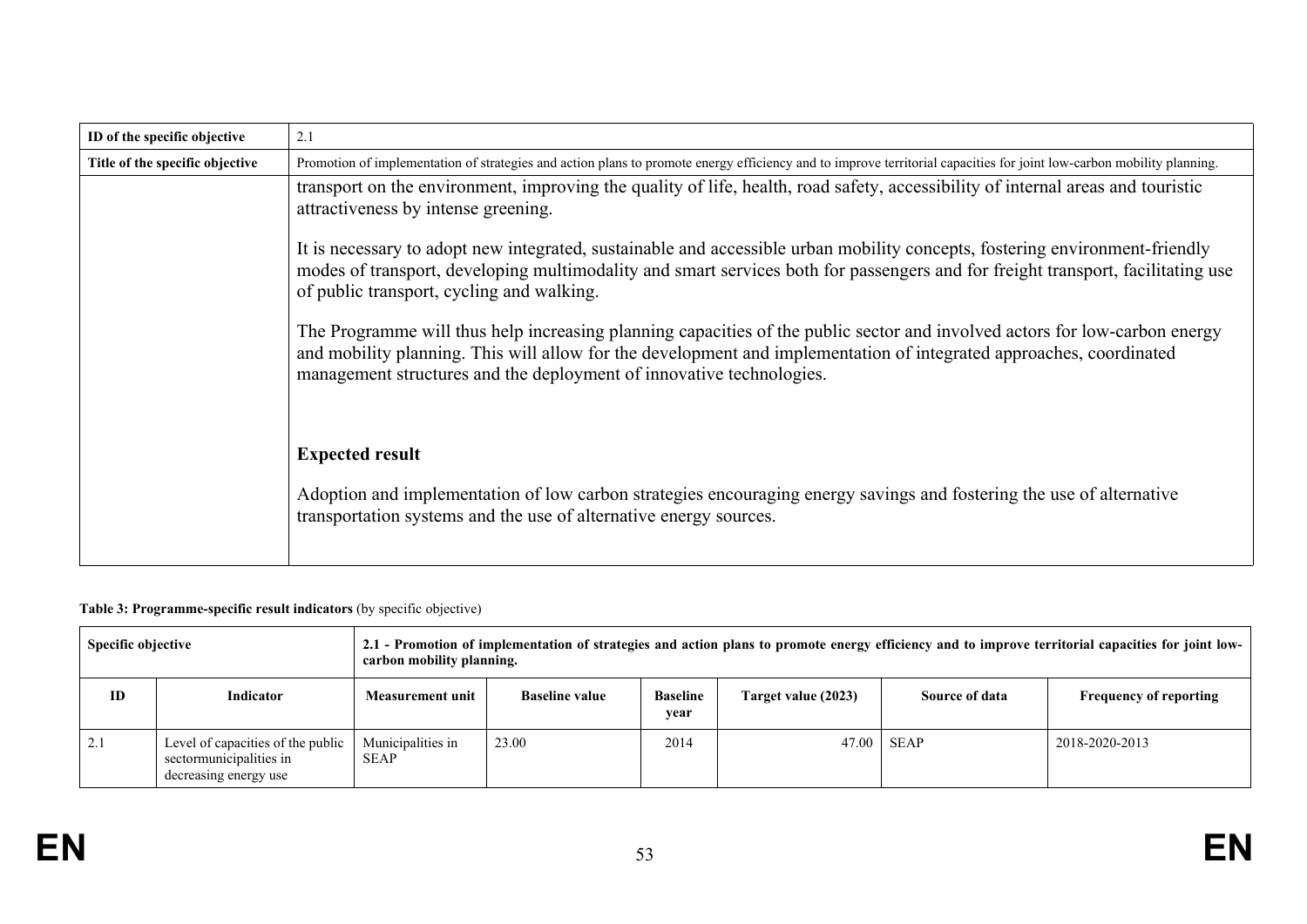## **2.A.6 Actions to be supported under the investment priority** (by investment priority)

## 2.A.6.1 A description of the type and examples of actions to be supported and their expected contribution to the specific objectives, including, where *appropriate, identification of the main target groups, specific territories targeted and types of beneficiaries*

| <b>Investment priority</b> | 4e - Promoting low-carbon strategies for all types of territories, in particular for urban areas, including the promotion of sustainable multimodal urban mobility and<br>mitigation-relevant adaptation measures |
|----------------------------|-------------------------------------------------------------------------------------------------------------------------------------------------------------------------------------------------------------------|
|                            | According to the Specific Objective 2.1 within Investment Priority 4(e), the following types and examples of actions will be supported.                                                                           |
|                            |                                                                                                                                                                                                                   |
| <b>Types of Actions</b>    |                                                                                                                                                                                                                   |
|                            |                                                                                                                                                                                                                   |
|                            | Fostering the reduction of energy consumption also by promoting the implementation of energy saving strategies and action plans                                                                                   |
| renewable ones)            | Decreasing emissions level, also by piloting the use of alternative transportation systems and the general use of alternative energy sources (only                                                                |
|                            |                                                                                                                                                                                                                   |
| Example of actions         |                                                                                                                                                                                                                   |
|                            | Following examples of actions are not an exhaustive list and may be integrated with others aiming at contributing to the achievement of selected                                                                  |
| objectives and results.    |                                                                                                                                                                                                                   |
|                            |                                                                                                                                                                                                                   |
|                            | Development of joint place-based low-carbon strategies and Pilot Projects to reduce CO2 emissions and optimize resource consumption (public                                                                       |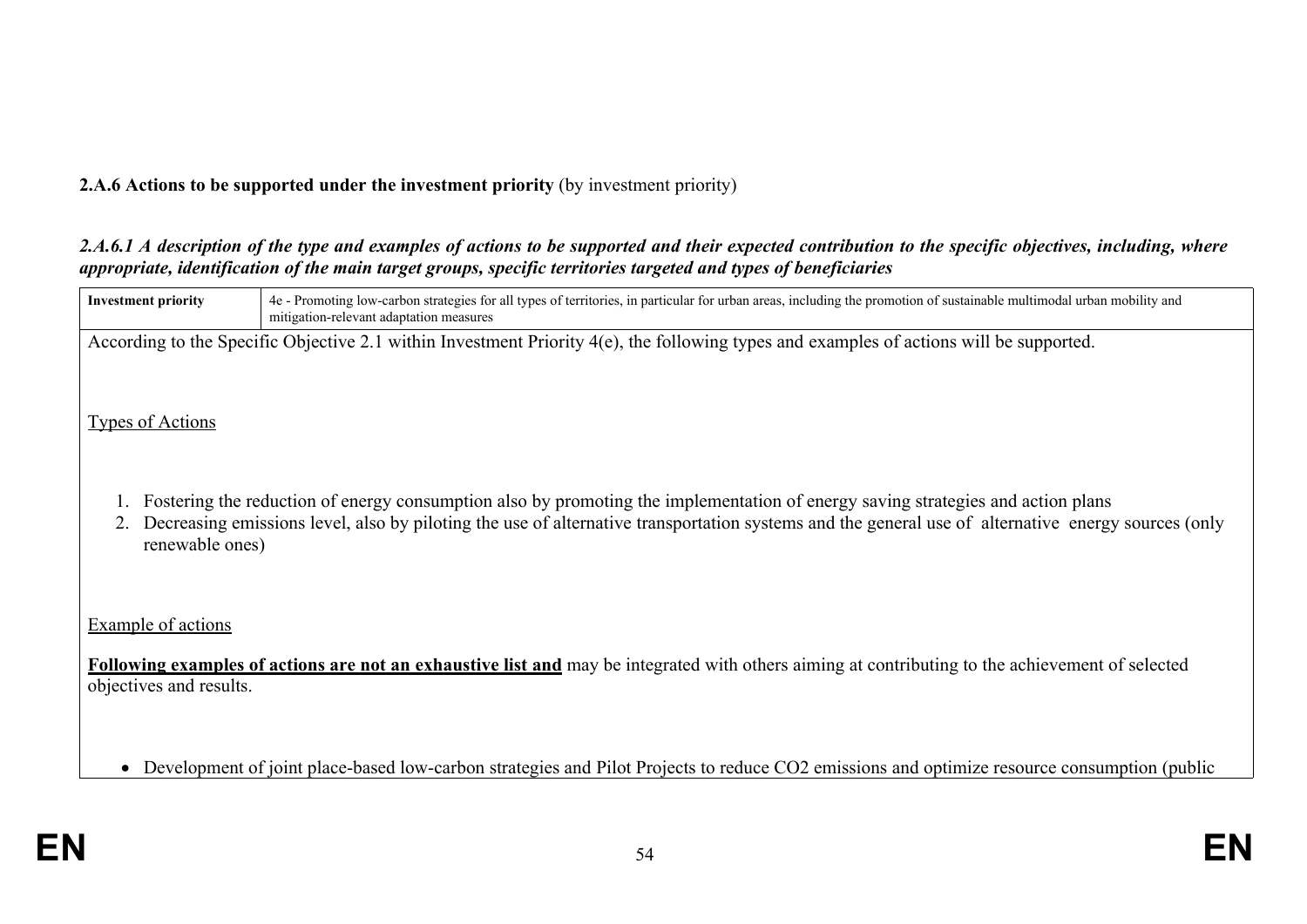| <b>Investment priority</b>                                                                                                                                                                                                                                                                                                                                                                                                                                                                                                                                                                                                                                                                                                                                                                                                                                                                                                                                                                                                                                                                                                                                                                                                                                                                                                             | 4e - Promoting low-carbon strategies for all types of territories, in particular for urban areas, including the promotion of sustainable multimodal urban mobility and<br>mitigation-relevant adaptation measures |  |  |  |
|----------------------------------------------------------------------------------------------------------------------------------------------------------------------------------------------------------------------------------------------------------------------------------------------------------------------------------------------------------------------------------------------------------------------------------------------------------------------------------------------------------------------------------------------------------------------------------------------------------------------------------------------------------------------------------------------------------------------------------------------------------------------------------------------------------------------------------------------------------------------------------------------------------------------------------------------------------------------------------------------------------------------------------------------------------------------------------------------------------------------------------------------------------------------------------------------------------------------------------------------------------------------------------------------------------------------------------------|-------------------------------------------------------------------------------------------------------------------------------------------------------------------------------------------------------------------|--|--|--|
| lighting, heat pumps and panels, smart grids, etc.)<br>Promote cross-border networks of energy neutral communities to share new solutions and alternative approaches by adopting common stricter<br>energy performance standards and through pilot investments<br>• Development of solutions in order to increase the environmentally friendly accessibility of tourist destinations (eg: introduction of multimodality<br>between airports, cycling paths, fisherman ports and marinas etc.)<br>Development of joint solutions for urban intelligent mobility services and promotion of integrated low carbon solutions to improve linkages<br>between rural and urban settlements (park-ride systems, cycling/walking paths, smart ticketing, passenger rail services on existing infrastructure,<br>experimental maritime services, etc.)<br>Analysis of potential utilizable renewable energy sources, e.g. geothermal energy and sea energy for heating / cooling and explore options for<br>$\bullet$<br>geothermal electrical switchboard<br>Investments in energy efficiency in transport and other fields of intervention and investments aimed at the reduction of greenhouse gas using<br>$\bullet$<br>alternative energy sources (only renewable ones)<br>Exchanges of best practices in the field of resource efficiency. |                                                                                                                                                                                                                   |  |  |  |
| Target groups                                                                                                                                                                                                                                                                                                                                                                                                                                                                                                                                                                                                                                                                                                                                                                                                                                                                                                                                                                                                                                                                                                                                                                                                                                                                                                                          |                                                                                                                                                                                                                   |  |  |  |
|                                                                                                                                                                                                                                                                                                                                                                                                                                                                                                                                                                                                                                                                                                                                                                                                                                                                                                                                                                                                                                                                                                                                                                                                                                                                                                                                        | Beside those defined as beneficiaries, target groups are:                                                                                                                                                         |  |  |  |
| • End users of public transport<br>Tourists<br>Citizens involved in low-carbon mobility or energy saving actions<br>People with reduced mobility<br>People living in less accessible/rural areas<br>$\bullet$ SMEs                                                                                                                                                                                                                                                                                                                                                                                                                                                                                                                                                                                                                                                                                                                                                                                                                                                                                                                                                                                                                                                                                                                     |                                                                                                                                                                                                                   |  |  |  |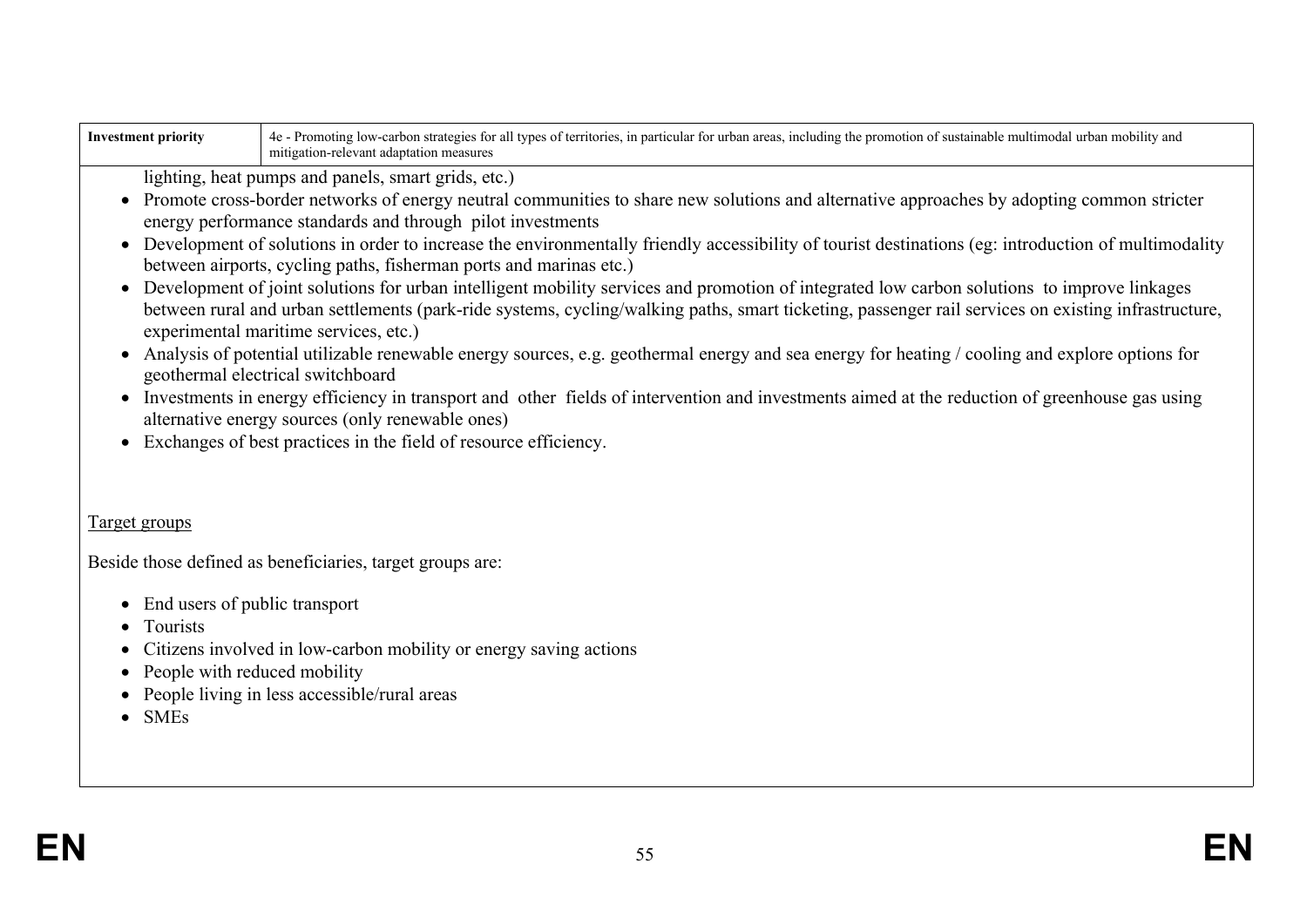| <b>Investment priority</b>                                                                                                                                                                           | 4e - Promoting low-carbon strategies for all types of territories, in particular for urban areas, including the promotion of sustainable multimodal urban mobility and<br>mitigation-relevant adaptation measures |  |  |
|------------------------------------------------------------------------------------------------------------------------------------------------------------------------------------------------------|-------------------------------------------------------------------------------------------------------------------------------------------------------------------------------------------------------------------|--|--|
| Beneficiaries                                                                                                                                                                                        |                                                                                                                                                                                                                   |  |  |
| The following list contains mere examples of possible beneficiaries and is therefore not exhaustive since other actors whose activities are coherent with the<br>objective at stake can be selected: |                                                                                                                                                                                                                   |  |  |
|                                                                                                                                                                                                      | National, regional and local authorities                                                                                                                                                                          |  |  |
|                                                                                                                                                                                                      | Energy operators, Energy management institutions, ESCO                                                                                                                                                            |  |  |
|                                                                                                                                                                                                      | • Public transport operators; Mobility agencies and institutions                                                                                                                                                  |  |  |
|                                                                                                                                                                                                      | • Public and private bodies dealing with energy and climate change, environment, natural resources                                                                                                                |  |  |
|                                                                                                                                                                                                      | • Regional and Local Development Agencies                                                                                                                                                                         |  |  |
|                                                                                                                                                                                                      | Associations and Institutions specialized in people awareness and communication                                                                                                                                   |  |  |
| resources                                                                                                                                                                                            | • Non-Profit-Organizations and other professional and civil society associations dealing with energy, climate change, environmental, natural                                                                      |  |  |
|                                                                                                                                                                                                      | Chambers of Commerce, business collective organizations and associations, private enterprises and clusters<br>Enterprises, SME                                                                                    |  |  |
| Universities, Scientific and Technology Parks, Innovation Incubators and Institutions specialized in research, education, training and capacity building                                             |                                                                                                                                                                                                                   |  |  |

# *2.A.6.2 Guiding principles for the selection of operations*

| 4e - Promoting low-carbon strategies for all types of territories, in particular for urban areas, including the promotion of sustainable multimodal urban mobility and<br><b>Investment priority</b><br>mitigation-relevant adaptation measures |                                                                                                                                   |  |  |
|-------------------------------------------------------------------------------------------------------------------------------------------------------------------------------------------------------------------------------------------------|-----------------------------------------------------------------------------------------------------------------------------------|--|--|
|                                                                                                                                                                                                                                                 | General guiding principles for the selection of operations common to every priority investments are described on Section 5.       |  |  |
|                                                                                                                                                                                                                                                 | Both strategic and standard projects are feasible under this IP according to the financial allocation described in section 5.3.g. |  |  |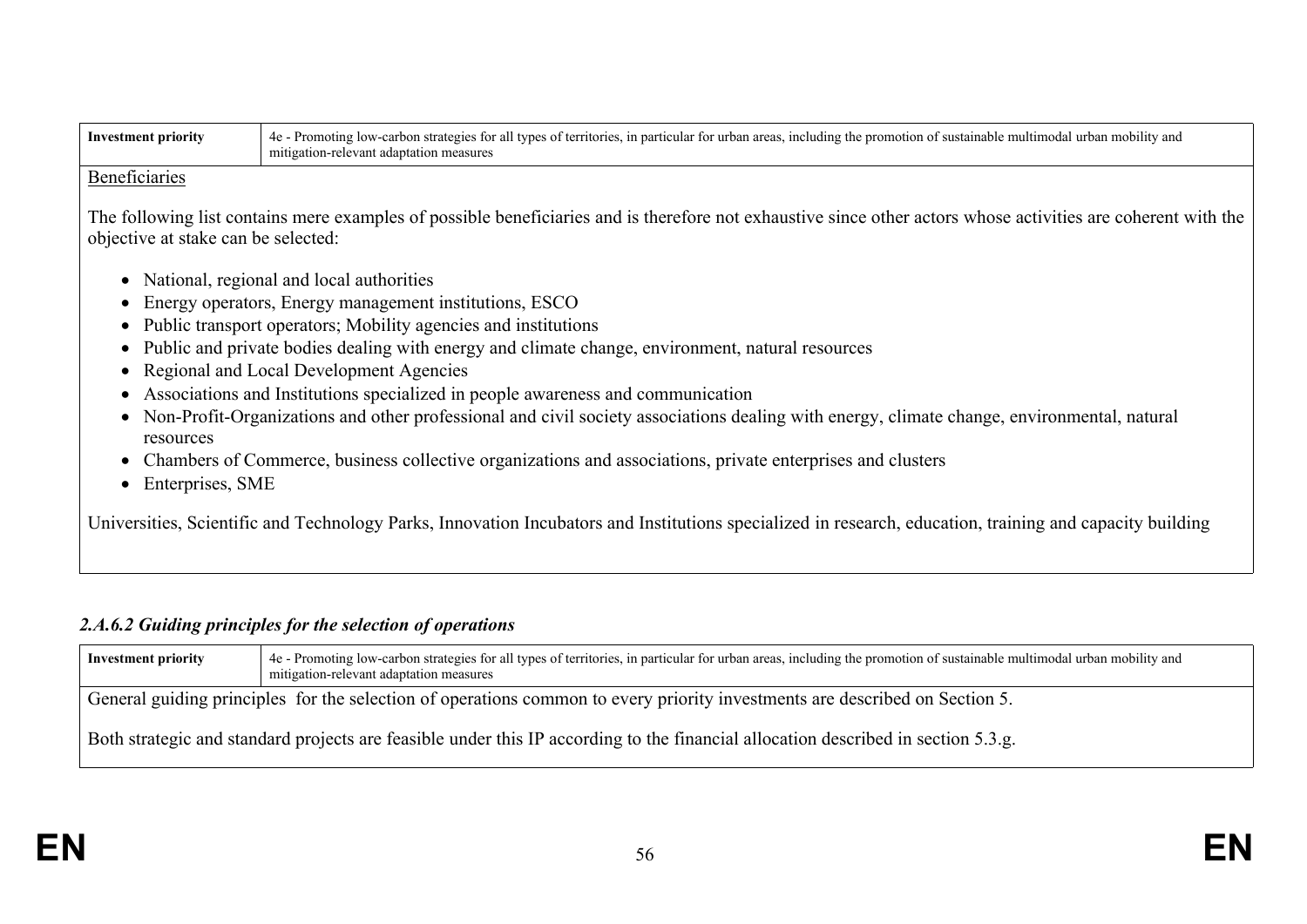| 4e - Promoting low-carbon strategies for all types of territories, in particular for urban areas, including the promotion of sustainable multimodal urban mobility and<br><b>Investment priority</b><br>mitigation-relevant adaptation measures |                                                                                                                                                                                                |  |
|-------------------------------------------------------------------------------------------------------------------------------------------------------------------------------------------------------------------------------------------------|------------------------------------------------------------------------------------------------------------------------------------------------------------------------------------------------|--|
| Specific selection principles for projects under this Investment Priority should:                                                                                                                                                               |                                                                                                                                                                                                |  |
|                                                                                                                                                                                                                                                 | contribute to at least one of three types of changes: substitutions of unsustainable with sustainable flows, more efficient use of materials and energy<br>and development of circular chains. |  |

## *2.A.6.3 Planned use of financial instruments* **(where appropriate)**

| Investment priority                                                                                                                           | 4e - Promoting low-carbon strategies for all types of territories, in particular for urban areas, including the promotion of sustainable multimodal urban mobility and<br>mitigation-relevant adaptation measures |
|-----------------------------------------------------------------------------------------------------------------------------------------------|-------------------------------------------------------------------------------------------------------------------------------------------------------------------------------------------------------------------|
| The opportunity of the elaboration and implementation of financial instruments will be discussed during the implementation of the Cooperation |                                                                                                                                                                                                                   |
| programme.                                                                                                                                    |                                                                                                                                                                                                                   |
|                                                                                                                                               |                                                                                                                                                                                                                   |

## *2.A.6.4 Planned use of major projects* **(where appropriate)**

| Investment priority | 4e - Promoting low-carbon strategies for all types of territories, in particular for urban areas, including the promotion of sustainable multimodal urban mobility and<br>mitigation-relevant adaptation measures |
|---------------------|-------------------------------------------------------------------------------------------------------------------------------------------------------------------------------------------------------------------|
| Not applicable      |                                                                                                                                                                                                                   |

### *2.A.6.5 Output indicators* **(by investment priority)**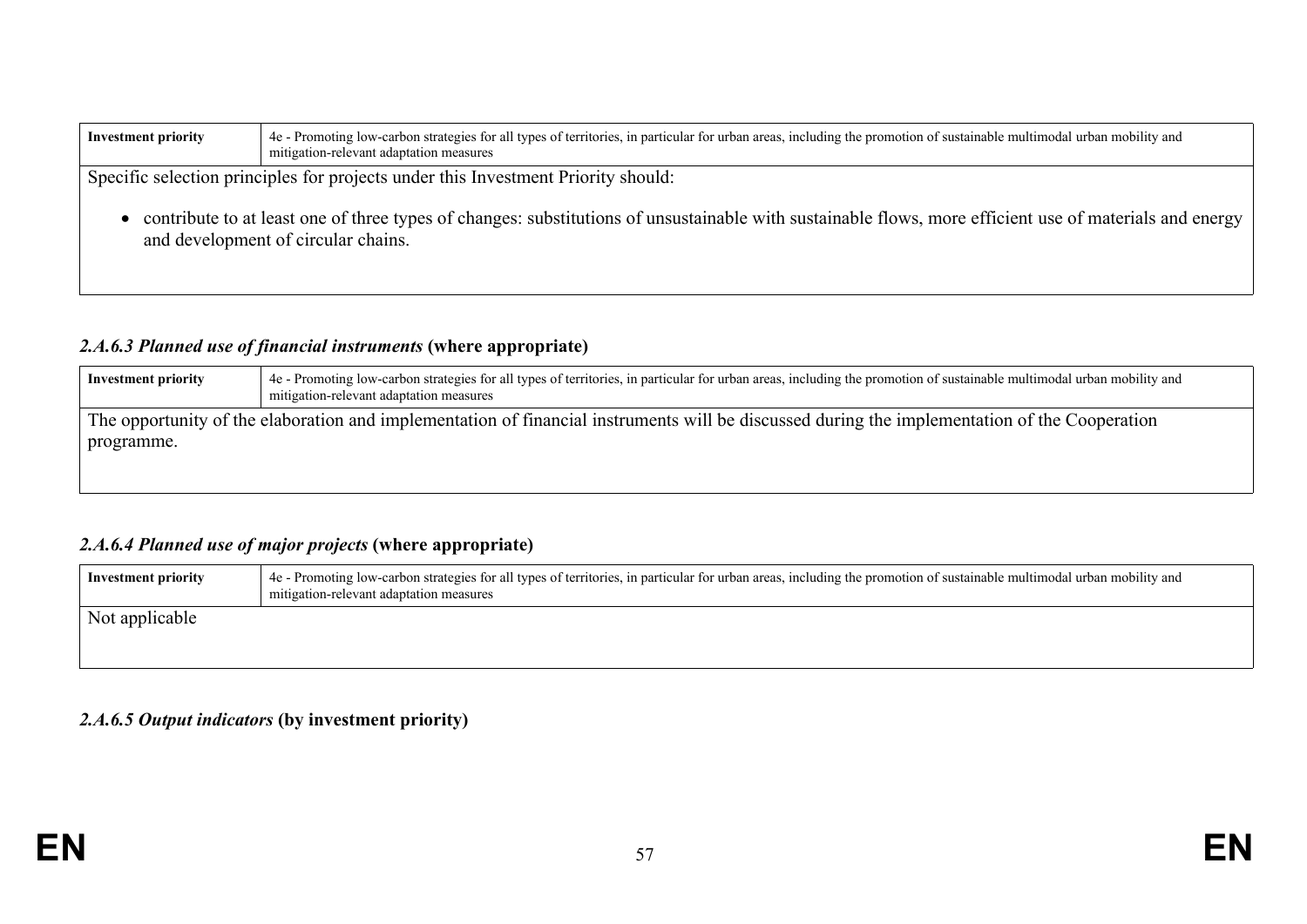|  |  |  | Table 4: Common and programme-specific output indicators |  |
|--|--|--|----------------------------------------------------------|--|
|--|--|--|----------------------------------------------------------|--|

| Investment priority | 4e - Promoting low-carbon strategies for all types of territories, in particular for urban areas, including the promotion of sustainable multimodal urban mobility and mitigation-relevant adaptation<br>measures |                  |                     |                      |                               |  |  |
|---------------------|-------------------------------------------------------------------------------------------------------------------------------------------------------------------------------------------------------------------|------------------|---------------------|----------------------|-------------------------------|--|--|
| ID                  | <b>Indicator</b>                                                                                                                                                                                                  | Measurement unit | Target value (2023) | Source of data       | <b>Frequency of reporting</b> |  |  |
| 2.1.1               | Number of implemented actions towards the decrease<br>of annual primary energy consumption in existing<br>public buildings                                                                                        | Number           | 25.00               | Programme monitoring | Annually                      |  |  |
| 2.1.2               | Pilot implementation of innovative services for smart<br>low carbon mobility                                                                                                                                      | Number           | 5.00                | Programme monitoring | Annually                      |  |  |

## **2.A.7 Performance framework**

# **Table 5: Performance framework of the priority axis**

| <b>Priority axis</b> |                   |                     |                                                                                                           | 2 - Cooperating for implementation of low carbon strategies and action plans |                              |                     |                         |                                                                    |
|----------------------|-------------------|---------------------|-----------------------------------------------------------------------------------------------------------|------------------------------------------------------------------------------|------------------------------|---------------------|-------------------------|--------------------------------------------------------------------|
| ID                   | Indicator<br>type | Indicator or key    | implementation step                                                                                       | Measurement unit, where<br>appropriate                                       | <b>Milestone for</b><br>2018 | Final target (2023) | Source of<br>data       | <b>Explanation of relevance of indicator, where</b><br>appropriate |
| 2.1.1                | $\Omega$          | actions towards the | Number of implemented<br>decrease of annual primary<br>energy consumption in<br>existing public buildings | Number                                                                       |                              | 25.00               | Programme<br>monitoring | NA                                                                 |
| F <sub>2</sub>       |                   | declared to the EC  | Payment certified and                                                                                     | <b>EUR</b>                                                                   | .356.969,35                  | 13,752,345.00       | Programme<br>monitoring | NA                                                                 |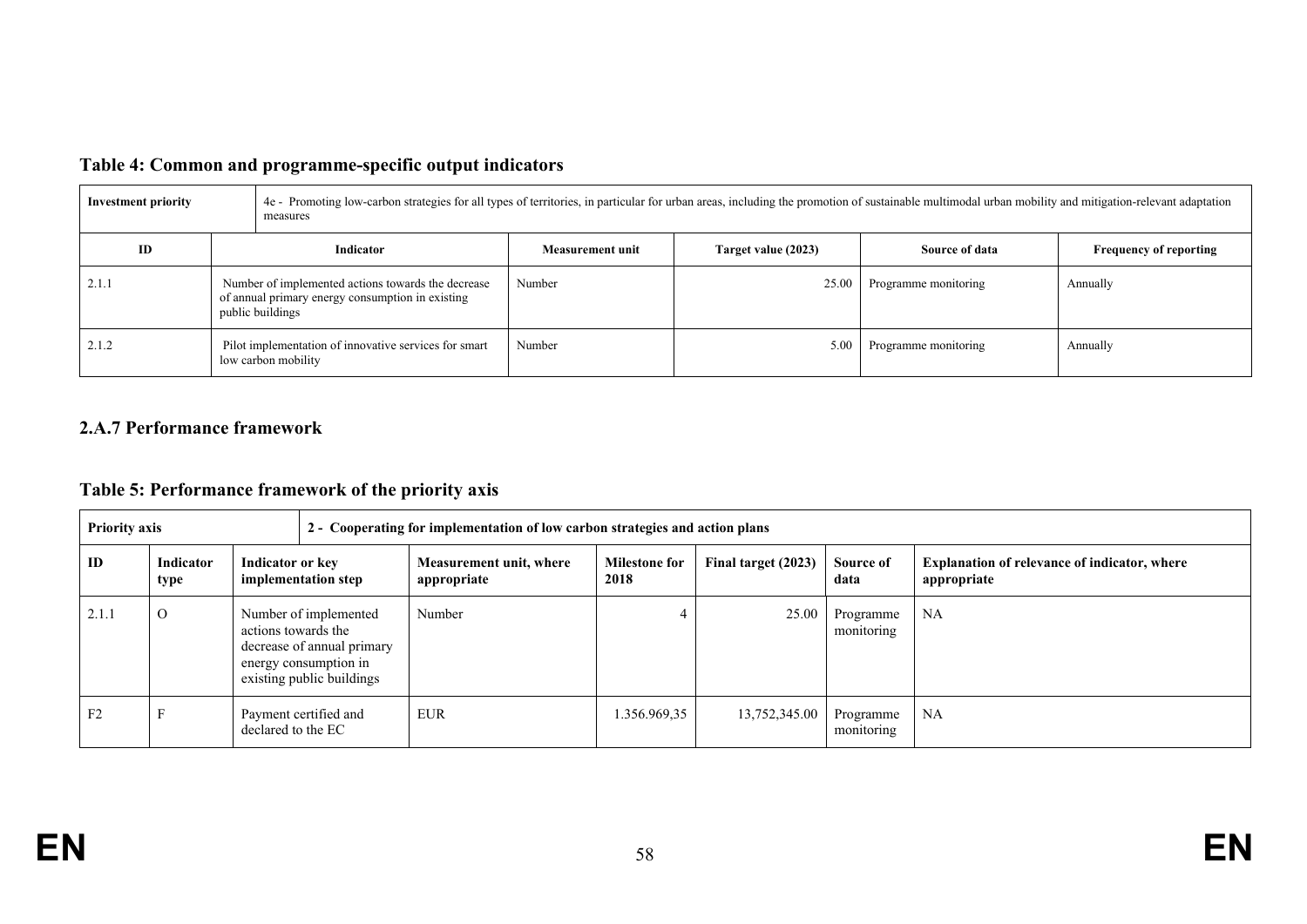## **Additional qualitative information on the establishment of the performance framework**

## **2.A.8 Categories of intervention**

Categories of intervention corresponding to the content of the priority axis, based on a nomenclature adopted by the Commission, and indicative breakdown of Union support

## **Tables 6-9: Categories of intervention**

### **Table 6: Dimension 1 Intervention field**

| <b>Priority axis</b>                                                                                                                                                                            | 2 - Cooperating for implementation of low carbon strategies and action plans                       |                     |
|-------------------------------------------------------------------------------------------------------------------------------------------------------------------------------------------------|----------------------------------------------------------------------------------------------------|---------------------|
|                                                                                                                                                                                                 | Code                                                                                               | Amount $(\epsilon)$ |
| 009. Renewable energy: wind                                                                                                                                                                     |                                                                                                    | 1,193,949.30        |
| 1,193,949.30<br>010. Renewable energy: solar                                                                                                                                                    |                                                                                                    |                     |
| 1,193,949.30<br>011. Renewable energy: biomass                                                                                                                                                  |                                                                                                    |                     |
| 012. Other renewable energy (including hydroelectric, geothermal and marine energy) and renewable<br>energy integration (Including storage, power to gas and renewable hydrogen infrastructure) | 1,544,634.09                                                                                       |                     |
| 013. Energy efficiency renovation of public infrastructure, demonstration projects and supporting<br>1,193,949.30<br>measures                                                                   |                                                                                                    |                     |
| measures                                                                                                                                                                                        | 014. Energy efficiency renovation of existing housing stock, demonstration projects and supporting | 1,193,949.30        |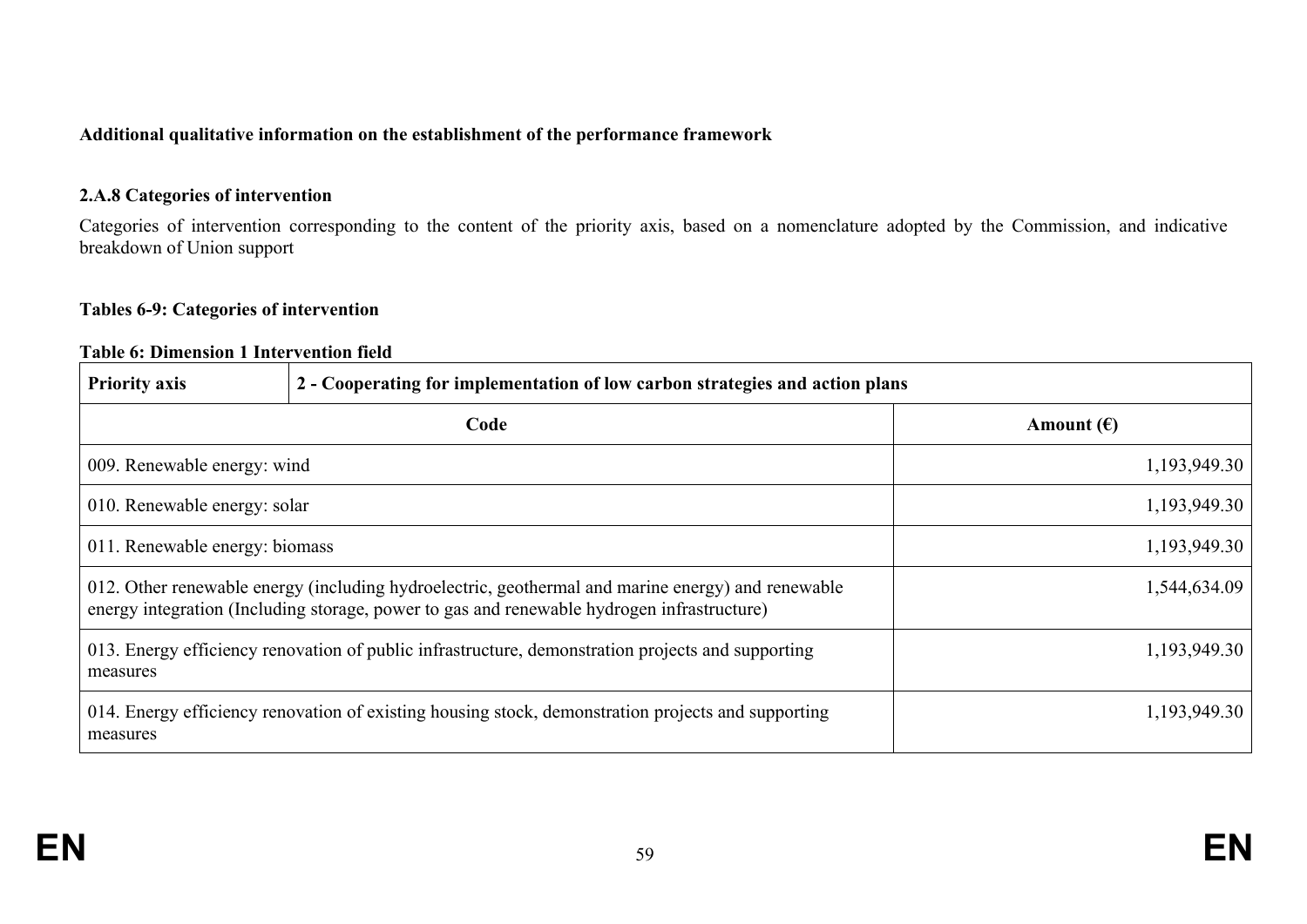| <b>Priority axis</b>                                                                                                                                    | 2 - Cooperating for implementation of low carbon strategies and action plans |              |
|---------------------------------------------------------------------------------------------------------------------------------------------------------|------------------------------------------------------------------------------|--------------|
| 015. Intelligent Energy Distribution Systems at medium and low voltage levels (including smart grids and<br>1,193,949.30<br>ICT systems)                |                                                                              |              |
| 043. Clean urban transport infrastructure and promotion (including equipment and rolling stock)                                                         |                                                                              | 1,068,949.30 |
| 044. Intelligent transport systems (including the introduction of demand management, tolling systems, IT<br>monitoring control and information systems) |                                                                              | 1,653,423.95 |
| 090. Cycle tracks and footpaths                                                                                                                         |                                                                              | 258,789.86   |

## **Table 7: Dimension 2 Form of finance**

| $\frac{1}{2}$ - Cooperating for implementation of low carbon strategies and action plans<br><b>Priority axis</b> |  |                     |
|------------------------------------------------------------------------------------------------------------------|--|---------------------|
| Code                                                                                                             |  | Amount $(\epsilon)$ |
| $\vert$ 01. Non-repayable grant                                                                                  |  | 11,689,493.00       |

# **Table 8: Dimension 3 Territory type**

| 2 - Cooperating for implementation of low carbon strategies and action plans<br><b>Priority axis</b> |  |                     |
|------------------------------------------------------------------------------------------------------|--|---------------------|
| Code                                                                                                 |  | Amount $(\epsilon)$ |
| $\vert$ 07. Not applicable                                                                           |  | 11,689,493.00       |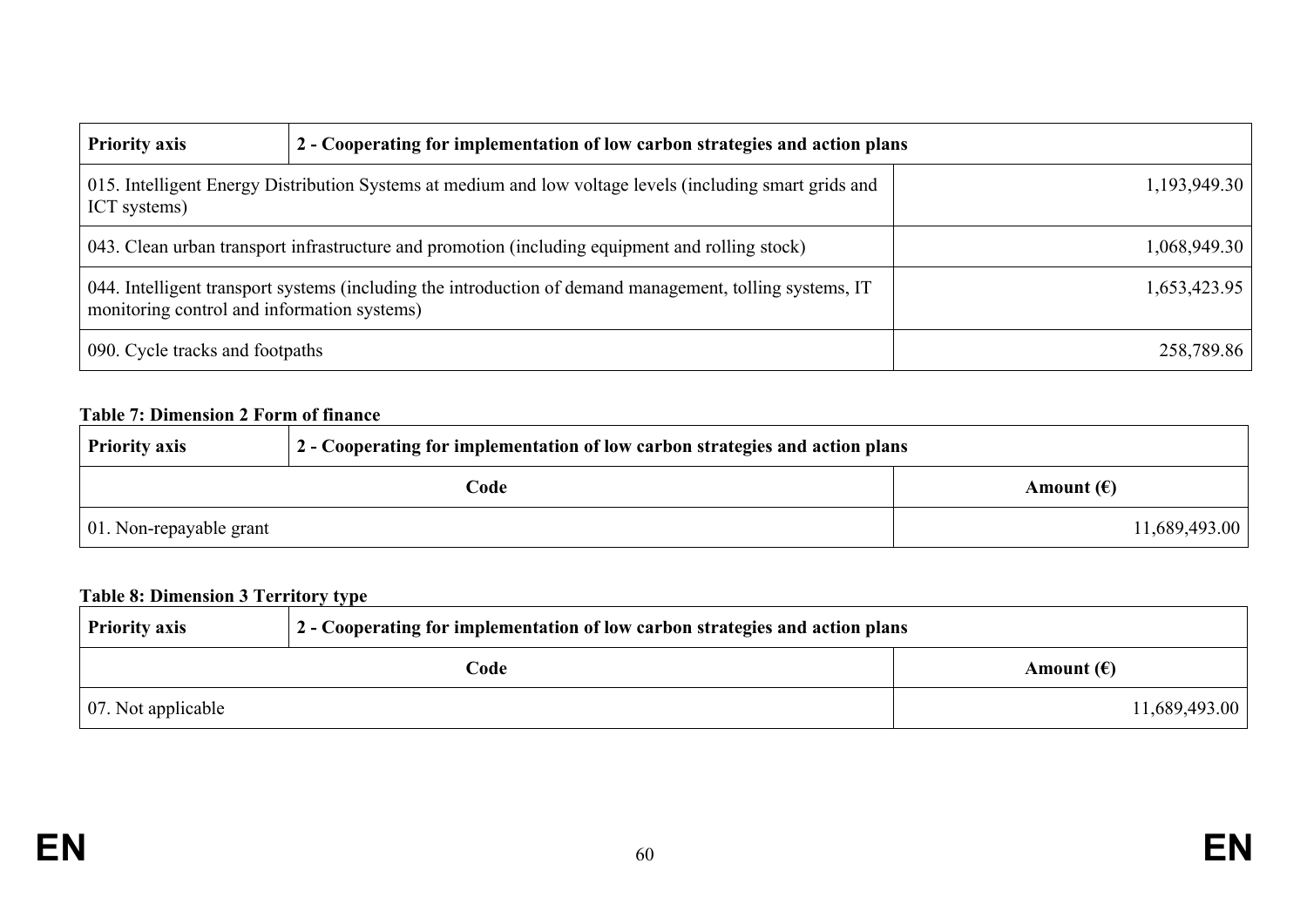### **Table 9: Dimension 6 Territorial delivery mechanisms**

| <b>Priority axis</b>       | 2 - Cooperating for implementation of low carbon strategies and action plans |                     |  |
|----------------------------|------------------------------------------------------------------------------|---------------------|--|
| Code                       |                                                                              | Amount $(\epsilon)$ |  |
| $\vert$ 07. Not applicable |                                                                              | 11,689,493.00       |  |

### 2.A.9 A summary of the planned use of technical assistance including, where necessary, actions to reinforce the administrative capacity of authorities involved in the management and control of the programmes and beneficiaries and, where necessary, actions to enhance the **administrative capacity of relevant partners to participate in the implementation of programmes** (where appropriate)

| <b>Priority axis:</b> | 2 - Cooperating for implementation of low carbon strategies and action plans |
|-----------------------|------------------------------------------------------------------------------|
|                       |                                                                              |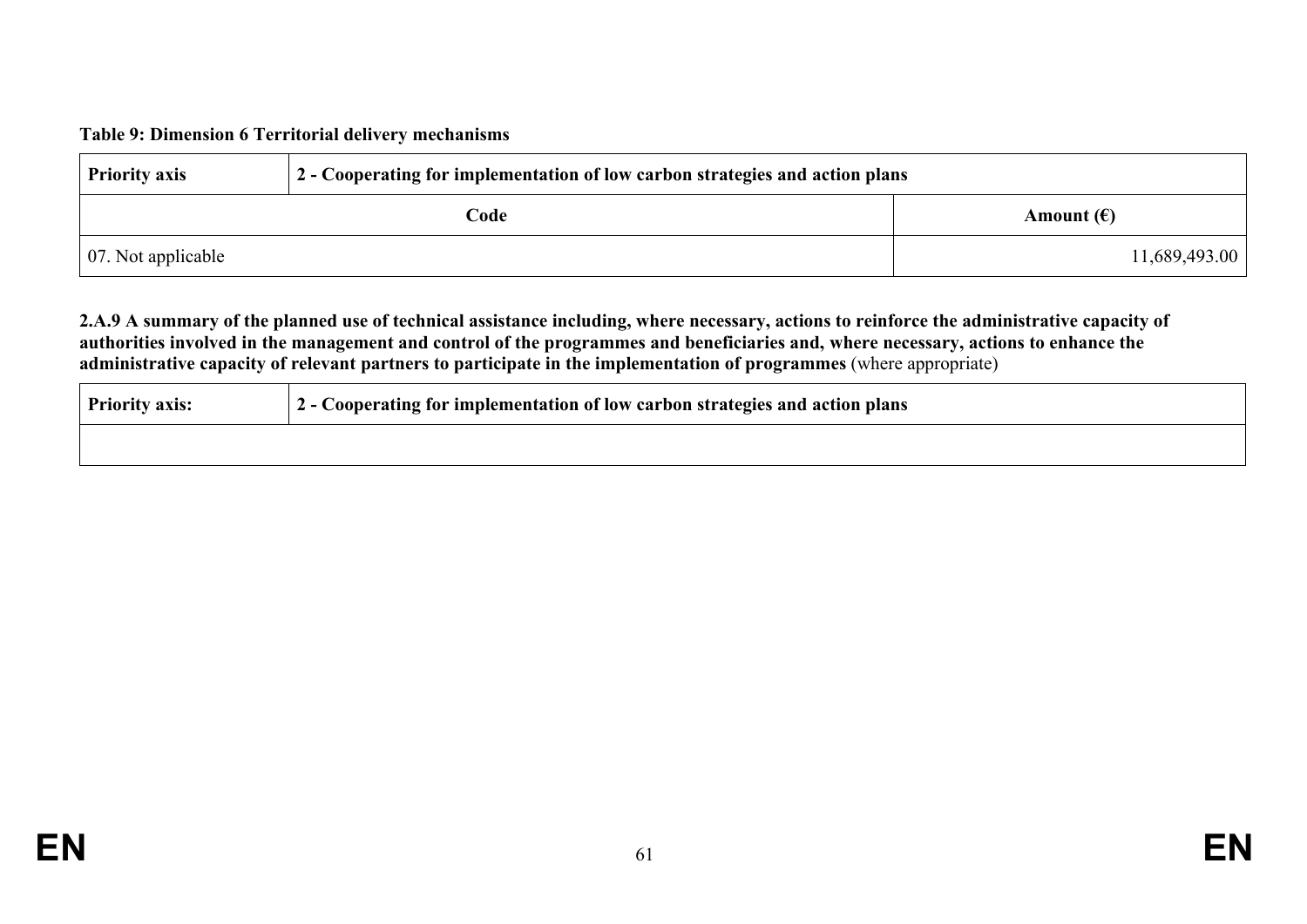## **2.A.1 Priority axis**

| <b>ID</b> of the priority axis |                                                         |
|--------------------------------|---------------------------------------------------------|
| Title of the priority axis     | Protecting and promoting natural and cultural resources |

 $\Box$  The entire priority axis will be implemented solely through financial instruments

 $\Box$  The entire priority axis will be implemented solely through financial instruments set up at Union level

 $\Box$  The entire priority axis will be implemented through community-led local development

### 2.A.2 Justification for the establishment of a priority axis covering more than one thematic objective (where applicable)

Not applicable

### **2.A.3 Fund and calculation basis for Union support**

| Fund        | Calculation basis (total eligible expenditure or eligible<br>public expenditure) |
|-------------|----------------------------------------------------------------------------------|
| <b>ERDF</b> | Total                                                                            |

### **2.A.4 Investment priority**

| m<br>`^nt prìorit<br>m                  | <sub>0</sub> c                                                                                                                               |
|-----------------------------------------|----------------------------------------------------------------------------------------------------------------------------------------------|
| Title of the .<br>e investment priority | cultura<br>' heritage<br>Conserving.<br>, protecting<br>iatural and<br>iting and<br>$d$ $\alpha$<br>. promo<br>∠elonino -<br><br>້<br>$\sim$ |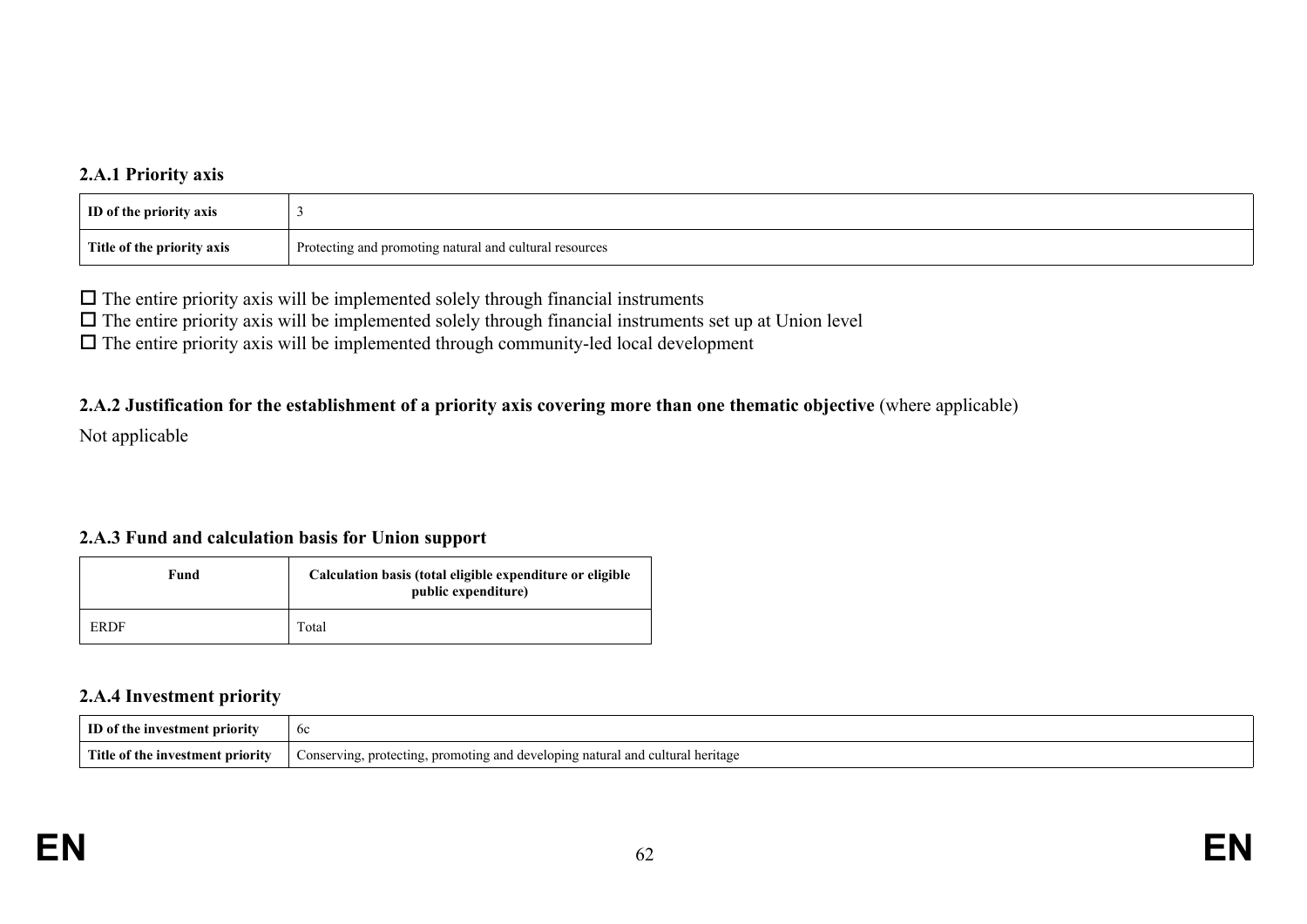|  |  |  | 2.A.5 Specific objectives corresponding to the investment priority and expected results |
|--|--|--|-----------------------------------------------------------------------------------------|
|  |  |  |                                                                                         |

| ID of the specific objective                                                   | 3.1                                                                                                                                                                                                                                                                                                                                                                                                                                                                                                                                                                                                                                                                                                                                                                                                                                                                                                                                                                                                                              |
|--------------------------------------------------------------------------------|----------------------------------------------------------------------------------------------------------------------------------------------------------------------------------------------------------------------------------------------------------------------------------------------------------------------------------------------------------------------------------------------------------------------------------------------------------------------------------------------------------------------------------------------------------------------------------------------------------------------------------------------------------------------------------------------------------------------------------------------------------------------------------------------------------------------------------------------------------------------------------------------------------------------------------------------------------------------------------------------------------------------------------|
| Title of the specific objective                                                | Conserving, protecting, restoring, and developing natural and cultural heritage                                                                                                                                                                                                                                                                                                                                                                                                                                                                                                                                                                                                                                                                                                                                                                                                                                                                                                                                                  |
| <b>Results that the Member States</b><br>seek to achieve with Union<br>support | Interreg V-A Italy-Slovenia Programme area boasts of a huge cultural heritage and a wide diffusion of protected areas and<br>naturalistic sites. These assets represent an important factor for the attractiveness of the territory and at the same time should<br>be considered as significant development drivers.<br>The main change sought consists of a greater diversification and valorization of the numerous cultural and natural sites built<br>on a more sustainable concept. The envisaged result is to merge, through sustainable tourism, environmental protection and<br>green growth.<br>This specific objective invests both the need to preserve the integrity of natural and cultural resources whose surviving is                                                                                                                                                                                                                                                                                            |
|                                                                                | continuously threatened by economic and social activities (in particular tourism) and to promote their sustainable use to<br>increase economic development, job opportunities and wellbeing of living population.<br>For Italy-Slovenia cooperation area this kind of cooperation is very important. Let's think in fact to the management of water<br>resources and to maritime and coastal areas, where a common approach and a shared strategy are fundamental for the<br>achieving of each others' objectives.<br>With regard to the valorization policies a systemic approach at a cross-border level is more effective, involving all the private<br>and public subjects in the adoption of action strategies for cultural and landscape identity of the area.<br>The Programme aims contributing capitalization of past experiences during precedent programming period, increasing best<br>practices exchange on this issue. Further efforts could be done for a more comprehensive approach and better coordination and |
|                                                                                | interaction among involved stakeholders.                                                                                                                                                                                                                                                                                                                                                                                                                                                                                                                                                                                                                                                                                                                                                                                                                                                                                                                                                                                         |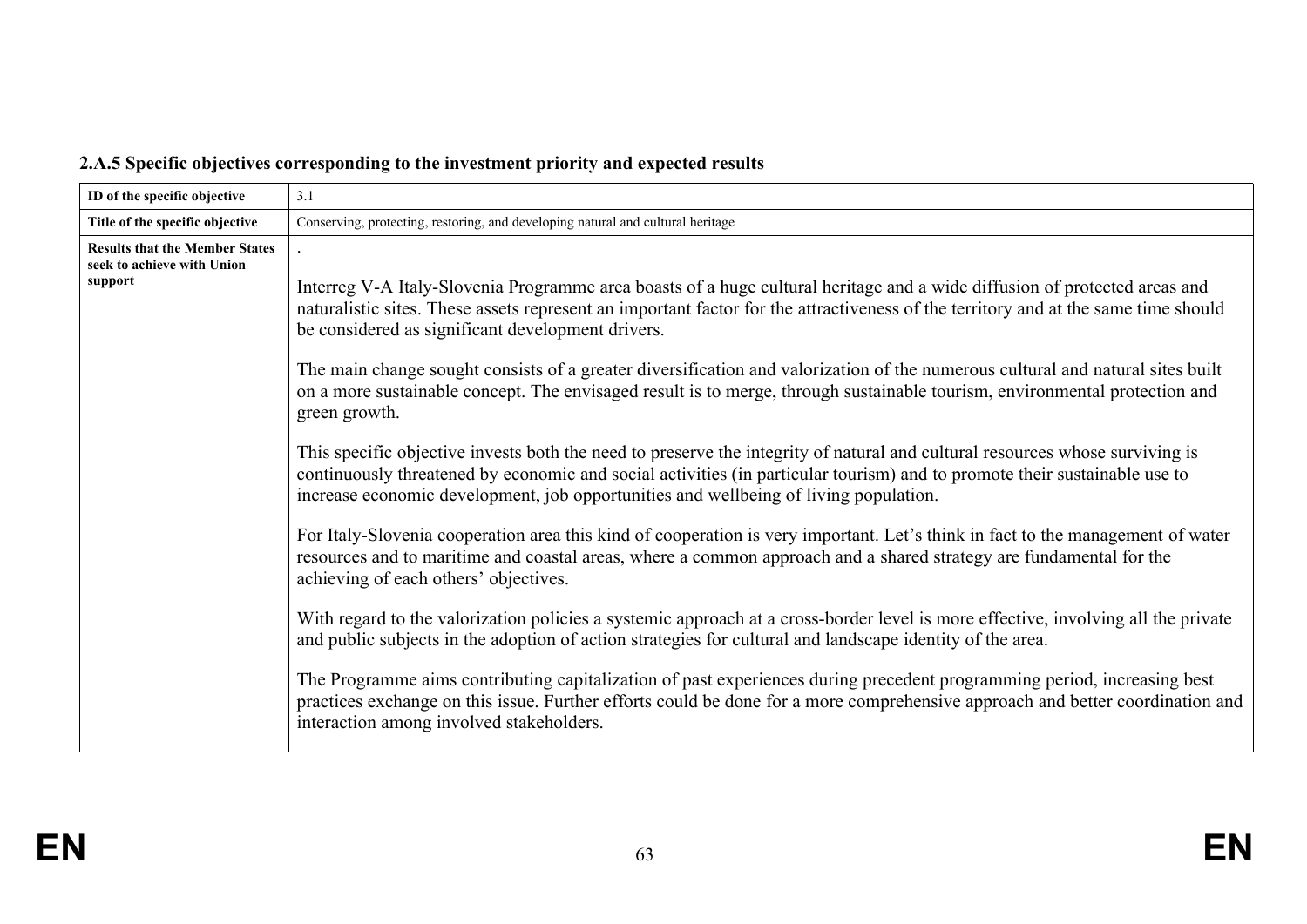| ID of the specific objective    | 3.1                                                                                                                                                                                                                                                                                                          |
|---------------------------------|--------------------------------------------------------------------------------------------------------------------------------------------------------------------------------------------------------------------------------------------------------------------------------------------------------------|
| Title of the specific objective | Conserving, protecting, restoring, and developing natural and cultural heritage                                                                                                                                                                                                                              |
|                                 | It will also stimulate innovative initiatives (ICT, mobile cultural heritage, creative industries, smart tools, services for target<br>group carrying special needs, etc.) that are able to generate added value in the sustainable management of natural and cultural<br>resources of the entire territory. |
|                                 | <b>Expected result</b><br>Valorization and promotion of natural and cultural assets of the cooperation area in order to attract sustainable tourism<br>demand.                                                                                                                                               |

#### **Table 3: Programme-specific result indicators** (by specific objective)

| Specific objective |                                                                                                             | 3.1 - Conserving, protecting, restoring, and developing natural and cultural heritage |                       |                         |                     |                           |                               |
|--------------------|-------------------------------------------------------------------------------------------------------------|---------------------------------------------------------------------------------------|-----------------------|-------------------------|---------------------|---------------------------|-------------------------------|
| ID                 | Indicator                                                                                                   | Measurement unit                                                                      | <b>Baseline value</b> | <b>Baseline</b><br>year | Target value (2023) | Source of data            | <b>Frequency of reporting</b> |
| 3.1                | Level of Cross-border<br>cooperation in the sustainable<br>valorization of cultural and<br>natural heritage | Number of visitors                                                                    | 4,012,237.00          | 2014                    | 5,793,754.00        | Nation/Regional statistic | 2018-2020-2023                |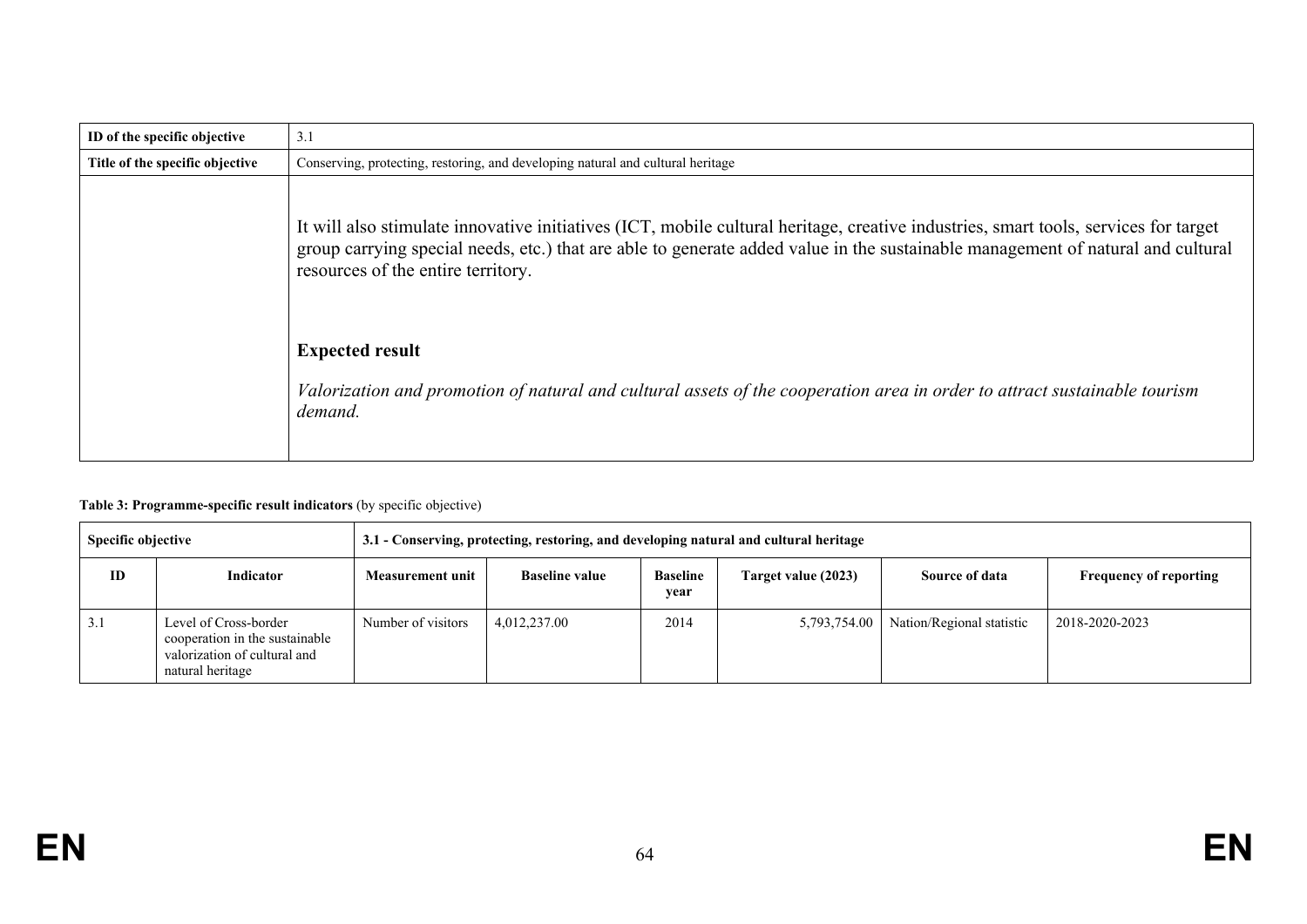## **2.A.6 Actions to be supported under the investment priority** (by investment priority)

## 2.A.6.1 A description of the type and examples of actions to be supported and their expected contribution to the specific objectives, including, where *appropriate, identification of the main target groups, specific territories targeted and types of beneficiaries*

| <b>Investment priority</b> | 6c - Conserving, protecting, promoting and developing natural and cultural heritage                                                                                                                                                                                                                                                                                  |
|----------------------------|----------------------------------------------------------------------------------------------------------------------------------------------------------------------------------------------------------------------------------------------------------------------------------------------------------------------------------------------------------------------|
|                            | According to the Specific Objective 3.1 within Investment Priority 6(c), the following types and examples of actions will be supported.                                                                                                                                                                                                                              |
| <b>Types of Actions</b>    |                                                                                                                                                                                                                                                                                                                                                                      |
| 3.                         | Developing common strategies, plans and tools related to conservation and protection of natural resources<br>Developing and practical implementation of common strategies, plans and tools related to conservation, protection, attractiveness and valorization<br>of material and immaterial cultural heritage<br>Implementation of small investments and trainings |
| Example of actions         |                                                                                                                                                                                                                                                                                                                                                                      |
| objectives and results.    | Following examples of actions are not an exhaustive list and may be integrated with others aiming at contributing to the achievement of selected                                                                                                                                                                                                                     |
|                            | $\lambda$ if $\lambda$ if $\lambda$ if $\lambda$ if $\lambda$ if $\lambda$ if $\lambda$ if $\lambda$ if $\lambda$ if $\lambda$ if $\lambda$ if $\lambda$ if $\lambda$ if $\lambda$                                                                                                                                                                                   |

 Actions aimed at reducing and preventing all possible kinds of pollution (taking into consideration Directive 2008/50/EC on Air Quality Plan and other instruments/plans available) deriving from transport, port activities and eutrophication etc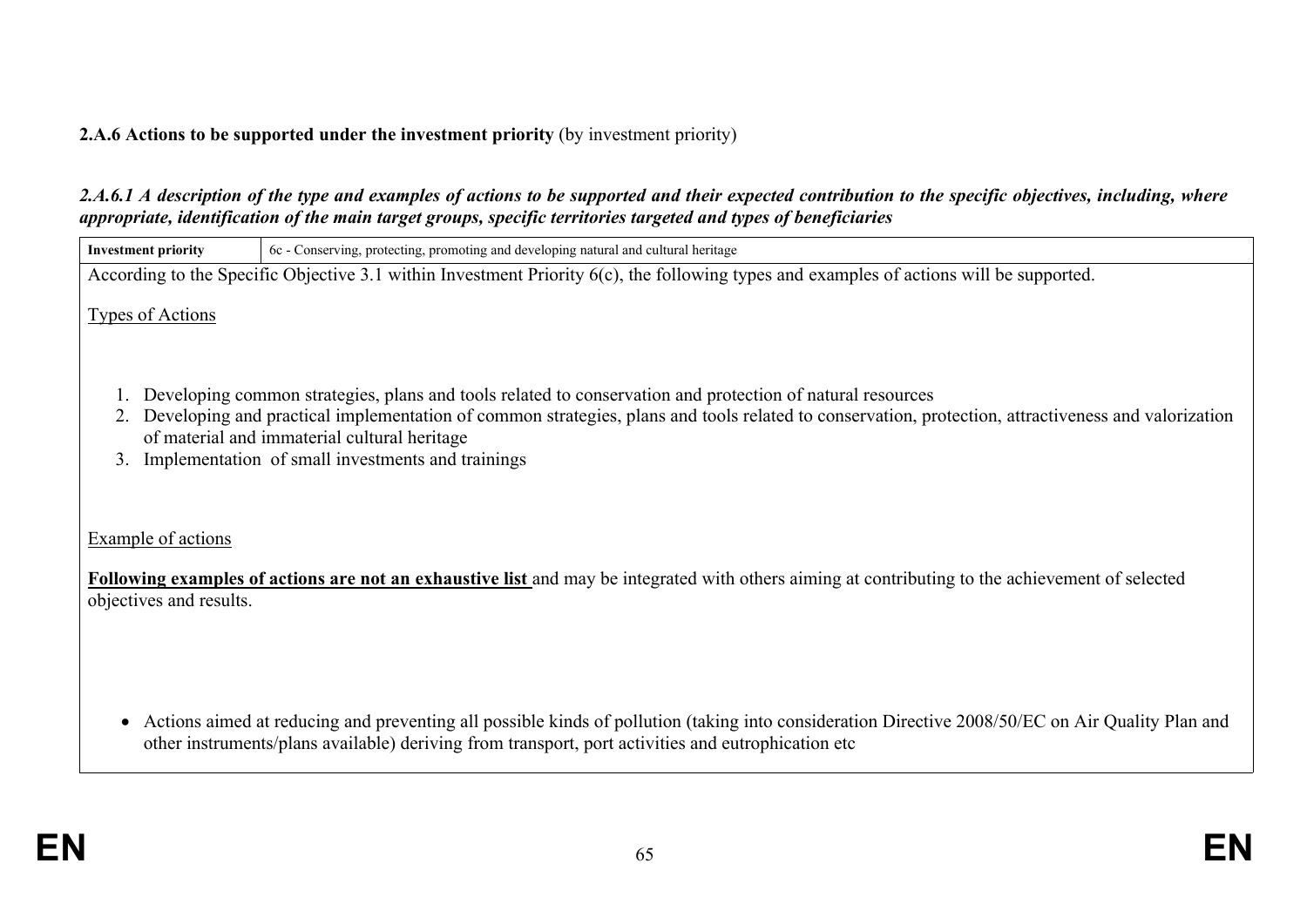| - Investment priority | z, promoting and developing natural and cultural<br>heritage<br>protecting.<br>- 6c<br>Conserving |
|-----------------------|---------------------------------------------------------------------------------------------------|
|-----------------------|---------------------------------------------------------------------------------------------------|

- Establish the needed small-scale infrastructure to improve/guide accessibility so as to bring direct positive impact on Nature 2000 and other species and habitat types relevant for CB area
- Guide tourism and recreation flows (traffic/visitors) in order to ensure nature and cultural heritage protection (e.g. elaboration and implementation of visitor management plans, visitor monitoring and channeling,)
- Activities aimed at fostering protection and promotion of natural heritage
- Small scale investments in visitor infrastructure and equipment improving visitor experience
- research studies and pilot investments aiming at preservation and restoration of Programme area cultural heritage, including also common mobile cultural heritage
- Initiatives for the valorization and promotion of cultural heritage of Programme area
- Enhancing networking, knowledge platforms and exchange of innovative practices for the management of cultural heritage
- Designing joint innovative approach, models and tools for the improvement of natural and cultural sites promotion (Natural Reserve, National and Regional Parks, UNESCO sites, geo-parks, etc.) as a network
- Valorization of the endogenous potential of the area in all sub-regional types from Alps to the sea and rural areas in order to foster sustainable tourism growth
- Coordination of land use and promotion of maritime spatial planning in order to minimize conflicts between nature conservation and tourism
- Initiatives and investments aimed at fostering the accessibility to natural and cultural sites and to develop touristic attractiveness of the CBC functional areas and promotion of local quality products, such as: museum networks; common branding; green labelling; thematic & touristic routes, bike path, initiatives to promote autochthonous productions, event, joint festivals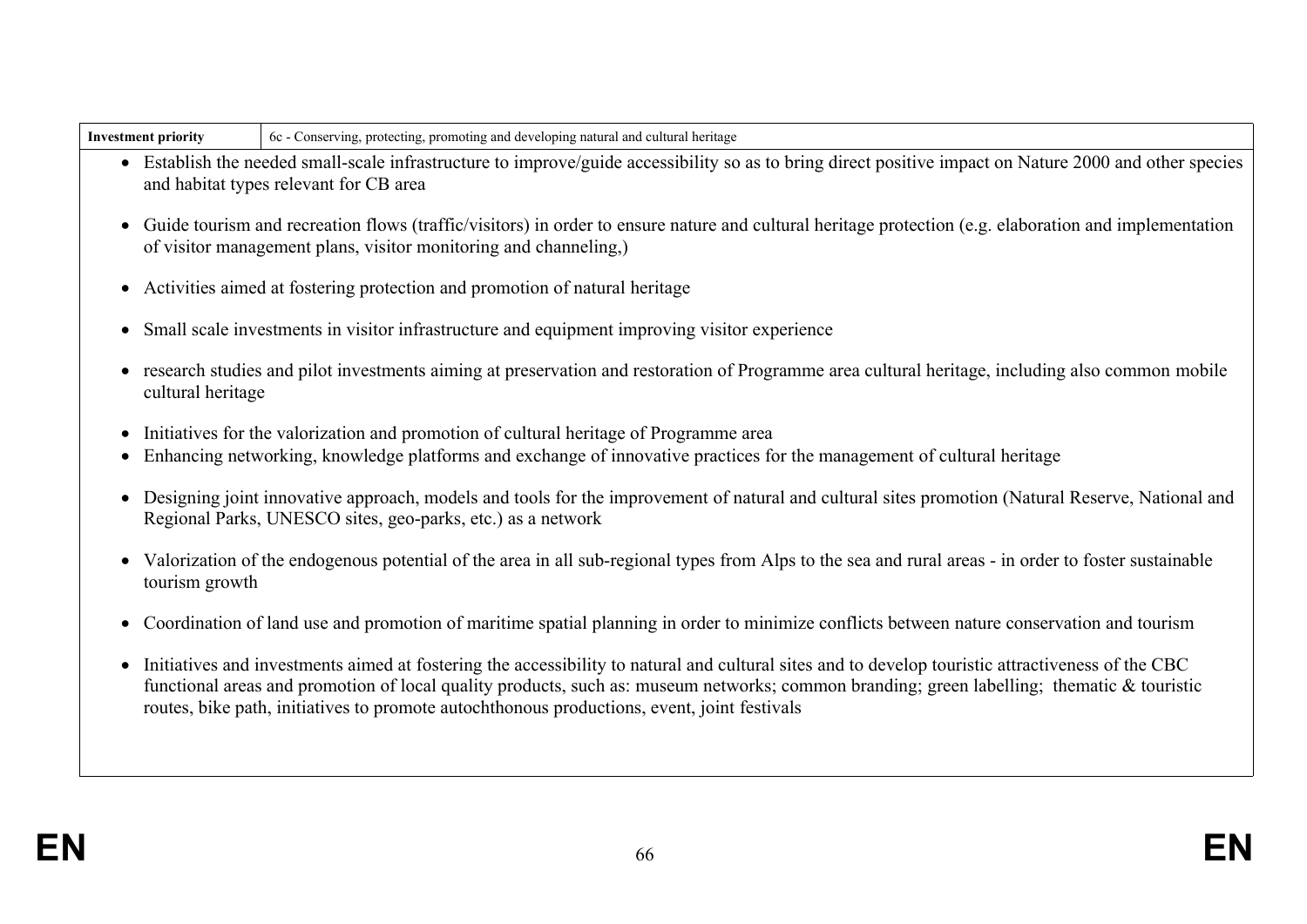| <b>Investment priority</b>                                                                                                                                                                                                                                                                                                                       | 6c - Conserving, protecting, promoting and developing natural and cultural heritage                                                                                                                  |  |  |
|--------------------------------------------------------------------------------------------------------------------------------------------------------------------------------------------------------------------------------------------------------------------------------------------------------------------------------------------------|------------------------------------------------------------------------------------------------------------------------------------------------------------------------------------------------------|--|--|
| Target groups                                                                                                                                                                                                                                                                                                                                    |                                                                                                                                                                                                      |  |  |
| Beside the beneficiaries, mainly consisting of public and private subjects dealing with the management and valorization of natural and cultural assets of<br>the area, the target groups will include potential visitors (citizens, tourists, students), structures providing touristic hospitality or services, SME and<br>creative industries. |                                                                                                                                                                                                      |  |  |
| Beneficiaries                                                                                                                                                                                                                                                                                                                                    |                                                                                                                                                                                                      |  |  |
|                                                                                                                                                                                                                                                                                                                                                  | The following list contains mere examples of possible beneficiaries and is therefore not exhaustive since other actors whose activities are coherent with the<br>objective at stake can be selected: |  |  |
|                                                                                                                                                                                                                                                                                                                                                  | National, regional and local authorities                                                                                                                                                             |  |  |
|                                                                                                                                                                                                                                                                                                                                                  | Public and private bodies dealing with environment, natural and cultural heritage                                                                                                                    |  |  |
| Developing, territorial marketing and touristic Agencies                                                                                                                                                                                                                                                                                         |                                                                                                                                                                                                      |  |  |
|                                                                                                                                                                                                                                                                                                                                                  | Protected areas, natural and cultural sites management organizations                                                                                                                                 |  |  |
| $\bullet$<br>cultural issues                                                                                                                                                                                                                                                                                                                     | NGOs, Non-Profit-Organizations and other professional and civil society associations dealing with environmental, natural resources, social and                                                       |  |  |
|                                                                                                                                                                                                                                                                                                                                                  | Chambers of Commerce, business collective organizations and associations, enterprises                                                                                                                |  |  |
|                                                                                                                                                                                                                                                                                                                                                  | Enterprises, SME                                                                                                                                                                                     |  |  |
|                                                                                                                                                                                                                                                                                                                                                  | Universities and Institutions specialized in research, education, training and capacity building                                                                                                     |  |  |
|                                                                                                                                                                                                                                                                                                                                                  |                                                                                                                                                                                                      |  |  |

## *2.A.6.2 Guiding principles for the selection of operations*

**Investment priority** 6c - Conserving, protecting, promoting and developing natural and cultural heritage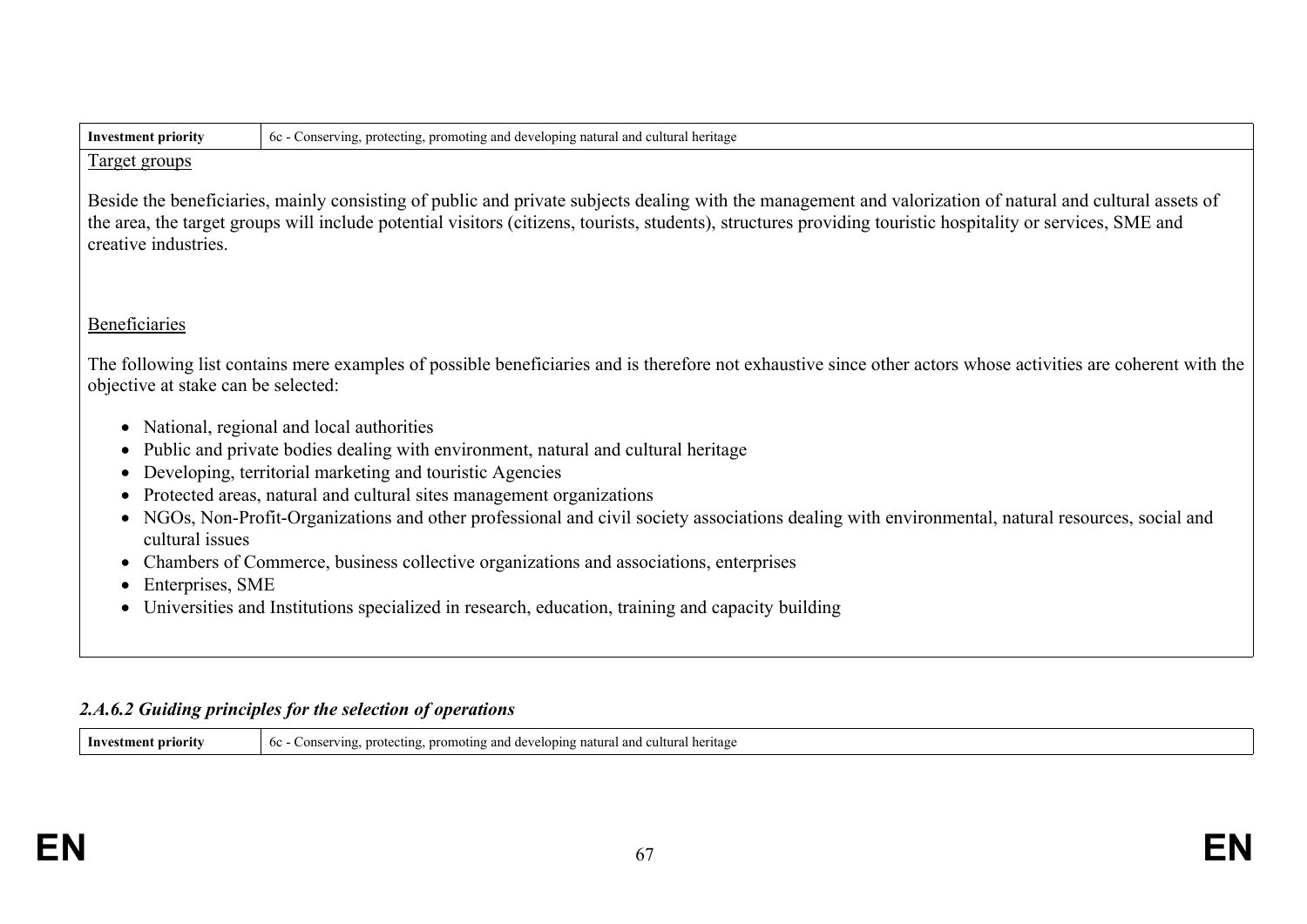| <b>Investment priority</b> | 6c - Conserving, protecting, promoting and developing natural and cultural heritage                                                                                                                                                                                                                                                                                                                                                                                                                                                                                                                                                                                                                                                                                                                                     |  |  |
|----------------------------|-------------------------------------------------------------------------------------------------------------------------------------------------------------------------------------------------------------------------------------------------------------------------------------------------------------------------------------------------------------------------------------------------------------------------------------------------------------------------------------------------------------------------------------------------------------------------------------------------------------------------------------------------------------------------------------------------------------------------------------------------------------------------------------------------------------------------|--|--|
|                            | General guiding principles for the selection of operations common to every priority investments are described on Section 5.                                                                                                                                                                                                                                                                                                                                                                                                                                                                                                                                                                                                                                                                                             |  |  |
|                            | Both strategic and standard projects are feasible under this IP according to the financial allocation described in section 5.3.g.                                                                                                                                                                                                                                                                                                                                                                                                                                                                                                                                                                                                                                                                                       |  |  |
|                            | Specific selection principles for projects under this Investment Priority may include:                                                                                                                                                                                                                                                                                                                                                                                                                                                                                                                                                                                                                                                                                                                                  |  |  |
| as GHG emissions"          | • Focus on innovative and sustainable ways for capitalizing on cultural and natural resources<br>capacity to express the growth potential of under-exploited sites.<br>capacity to compensate economic valorization of natural and cultural resources with their conservation, protection, and restoration for future<br>generations, with clear indication of foreseen counter-measures aimed at not increasing tourism pressure on natural and cultural resources as well<br>capacity to preserve and build a common natural and cultural heritage regardless of its immediate economic return.<br>• Any heritage site or small scale investment receiving Programme support should be publicly accessible.<br>Any heritage site or small scale investment receiving Programme support should be publicly accessible. |  |  |

## *2.A.6.3 Planned use of financial instruments* **(where appropriate)**

**Investment priority** 6c - Conserving, protecting, promoting and developing natural and cultural heritage The opportunity of the elaboration and implementation of financial instruments will be debated during the implementation of the Cooperation programme.

## *2.A.6.4 Planned use of major projects* **(where appropriate)**

| Investm<br>† nrıorıtv | eveloping natural<br>and<br>I heritage<br>noting and de<br>pror<br>- profecting<br><sub>60</sub><br>71 n o<br>∴onser |
|-----------------------|----------------------------------------------------------------------------------------------------------------------|
|-----------------------|----------------------------------------------------------------------------------------------------------------------|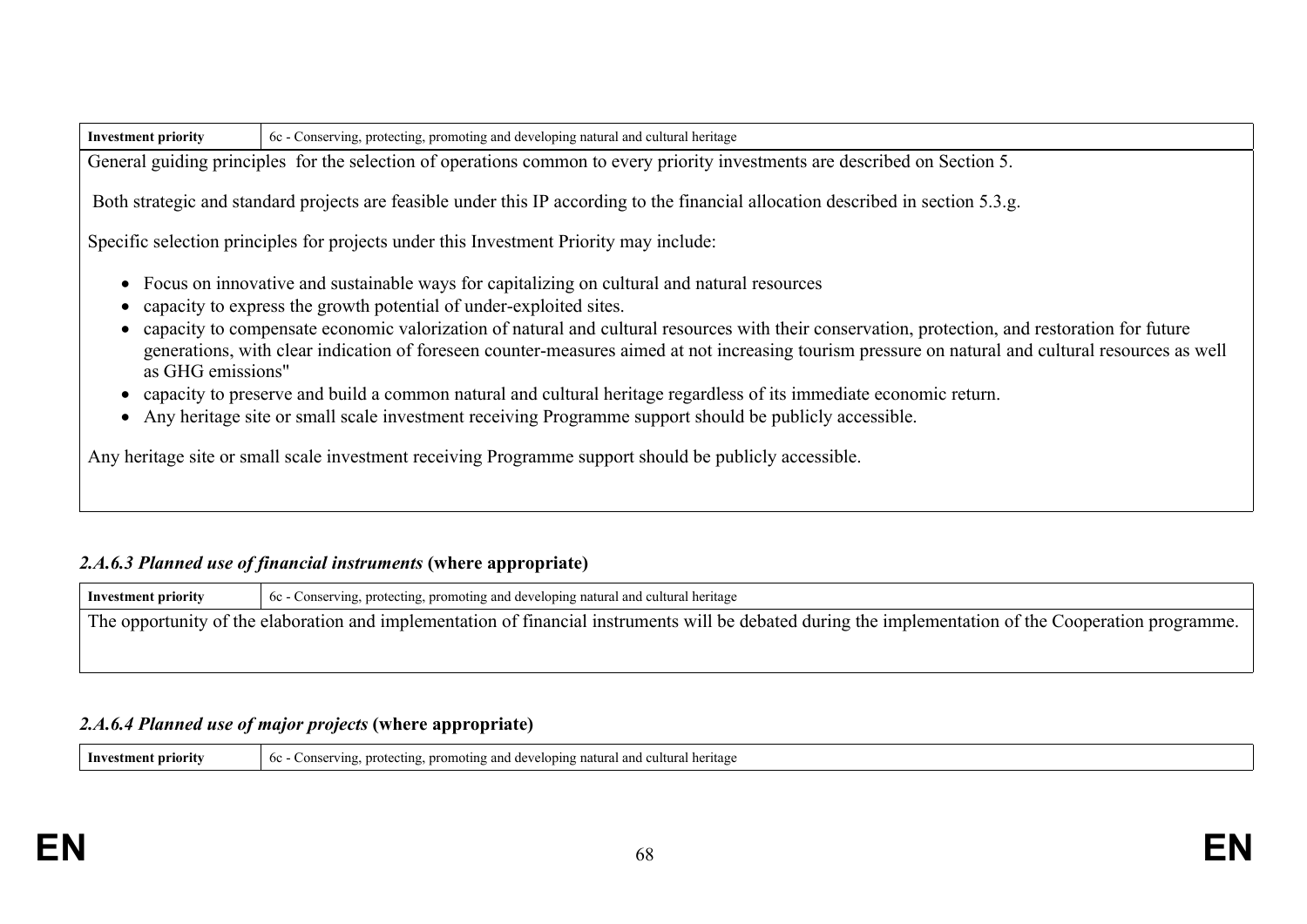| <b>Investment priority</b> | 6c - Conserving, protecting, promoting and developing natural and cultural heritage |  |
|----------------------------|-------------------------------------------------------------------------------------|--|
| Not applicable             |                                                                                     |  |
|                            |                                                                                     |  |

## *2.A.6.5 Output indicators* **(by investment priority)**

## **Table 4: Common and programme-specific output indicators**

| <b>Investment priority</b> |                                                                                                                                           |                                | 6c - Conserving, protecting, promoting and developing natural and cultural heritage |                     |                      |                               |  |
|----------------------------|-------------------------------------------------------------------------------------------------------------------------------------------|--------------------------------|-------------------------------------------------------------------------------------|---------------------|----------------------|-------------------------------|--|
| ID                         | Indicator                                                                                                                                 |                                | Measurement unit                                                                    | Target value (2023) | Source of data       | <b>Frequency of reporting</b> |  |
| CO <sub>09</sub>           | Sustainable Tourism: Increase in expected number of<br>visits to supported sites of cultural and natural heritage<br>and attractions      |                                | Visits/year                                                                         | 20,000.00           | Programme monitoring | Annually                      |  |
| 3.1.1                      | Number of investments implemented or<br>services/products created supporting<br>preservation/restoration of natural and cultural heritage |                                | Number                                                                              | 30.00               | Programme monitoring | Annually                      |  |
| 3.1.2                      |                                                                                                                                           | Km bicycle path/lane completed | Km                                                                                  | 12.00               | Programme monitoring |                               |  |

## **2.A.4 Investment priority**

| ID of the investment priority    | bd                                                                                                                                       |
|----------------------------------|------------------------------------------------------------------------------------------------------------------------------------------|
| Title of the investment priority | Protecting and restoring biodiversity and soil and promoting ecosystem services, including through Natura 2000, and green infrastructure |

## **2.A.5 Specific objectives corresponding to the investment priority and expected results**

**ID of the specific objective** 3.2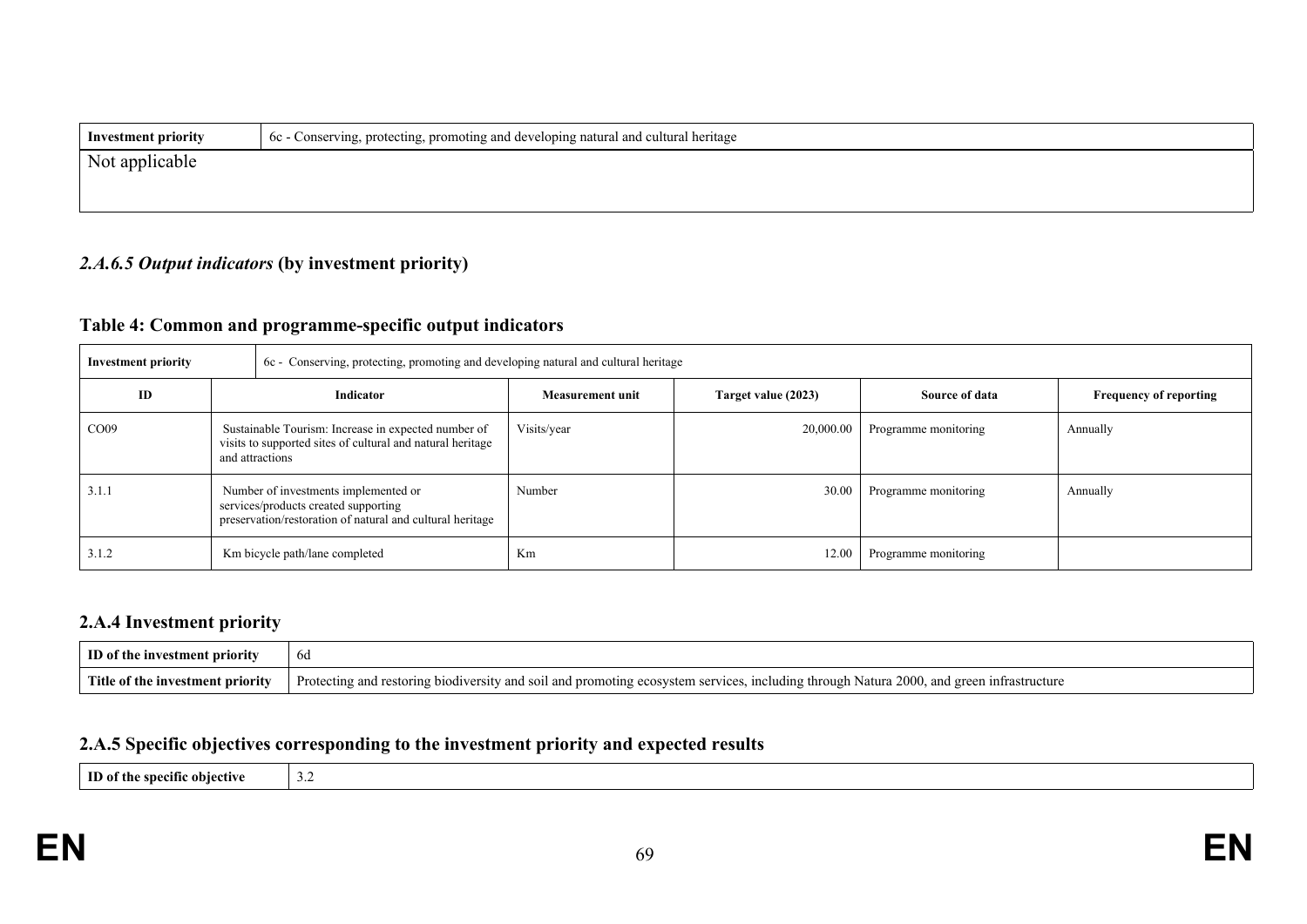| Title of the specific objective                                                | Enhance the integrated management of ecosystems for a sustainable development of the territory                                                                                                                                                                                                                                                                                                                                                                                                                                                                                                                                                                                                                                     |  |
|--------------------------------------------------------------------------------|------------------------------------------------------------------------------------------------------------------------------------------------------------------------------------------------------------------------------------------------------------------------------------------------------------------------------------------------------------------------------------------------------------------------------------------------------------------------------------------------------------------------------------------------------------------------------------------------------------------------------------------------------------------------------------------------------------------------------------|--|
| <b>Results that the Member States</b><br>seek to achieve with Union<br>support | In the CBC area ecosystems, natural resources and biodiversity represent a key dimension of the quality of life and the<br>territorial attractiveness and constitute an important driver for a sustainable economic development. They are however<br>confronted conflicts of use due to the urbanization process and human activities.                                                                                                                                                                                                                                                                                                                                                                                             |  |
|                                                                                | The experience shows how an appropriate ecosystem-based management can help achieve multiple environmental benefits<br>(biodiversity conservation, climate change mitigation and adaptation, resilience and protection of common water resources<br>from pollution) and a positive indirect impact in terms of energy savings and increased use of renewable energies. Projects<br>under IP 6d shall try to decrease threats to valuable protected areas and river/marine ecosystems, through a dynamic protection<br>and risk management (protection, conservation and connectivity of "ecosystems"), and the sustainable use and risk prevention<br>(integration of ecosystem services). In particular, actions should focus on: |  |
|                                                                                | Natura 2000 sites, joint cross-border activities;                                                                                                                                                                                                                                                                                                                                                                                                                                                                                                                                                                                                                                                                                  |  |
|                                                                                | Green corridors even outside Natura 2000 network, preventing and monitoring activities: identification, planning and<br>implementation;                                                                                                                                                                                                                                                                                                                                                                                                                                                                                                                                                                                            |  |
|                                                                                | damaged areas requiring preservation and restoration interventions for habitat and species;<br>$\overline{\phantom{a}}$                                                                                                                                                                                                                                                                                                                                                                                                                                                                                                                                                                                                            |  |
|                                                                                | preserved areas needing protection measures for a better conservation;<br>$\blacksquare$                                                                                                                                                                                                                                                                                                                                                                                                                                                                                                                                                                                                                                           |  |
|                                                                                | Integrated water resource management and promotion of ecosystem-based approaches;<br>$\blacksquare$                                                                                                                                                                                                                                                                                                                                                                                                                                                                                                                                                                                                                                |  |
|                                                                                | Green infrastructures aimed at connecting habitats;<br>$\overline{\phantom{a}}$                                                                                                                                                                                                                                                                                                                                                                                                                                                                                                                                                                                                                                                    |  |
|                                                                                | Cross border approaches for ecosystem services.<br>$\blacksquare$                                                                                                                                                                                                                                                                                                                                                                                                                                                                                                                                                                                                                                                                  |  |
|                                                                                | Interventions can contribute to the EU Biodiversity Strategy and to the 2020 biodiversity target.                                                                                                                                                                                                                                                                                                                                                                                                                                                                                                                                                                                                                                  |  |
|                                                                                | Linked in a transversal way to the IP 6d, is the awareness raising and cooperation among all stakeholders, both key elements<br>as evidenced by past CBC experience.                                                                                                                                                                                                                                                                                                                                                                                                                                                                                                                                                               |  |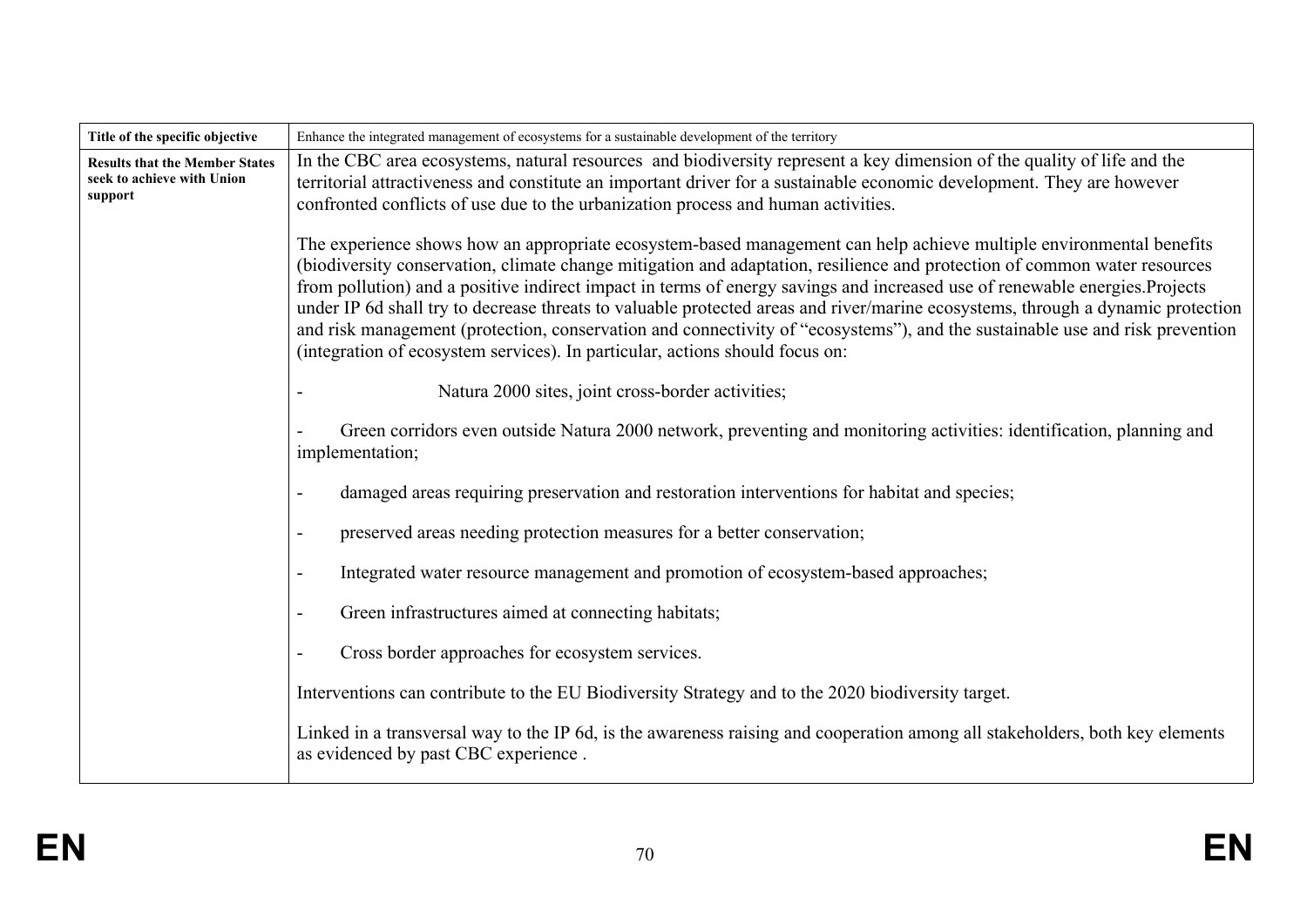| The effective implementation of actions defined under the SO 3.2 depends on the full support of local stakeholders as well as<br>on education, awareness raising and training. in order to increase people's awareness about the environment and associated<br>challenges, to develop the necessary expertise, fostering informed decisions and responsible actions for a positive behavioral<br>changes in a large part of the target public. Awareness raising is important also within the academic sector responsible for<br>training and research on IP-related issues. |
|------------------------------------------------------------------------------------------------------------------------------------------------------------------------------------------------------------------------------------------------------------------------------------------------------------------------------------------------------------------------------------------------------------------------------------------------------------------------------------------------------------------------------------------------------------------------------|
| Responsible behaviors and cross border awareness raising campaigns need to be addressed to both the professional sector and<br>the general public and should provide information about the direct and indirect impacts of sustainable tourism avoiding<br>negative impacts on biodiversity and cultural heritage.                                                                                                                                                                                                                                                            |
| For this Specific Objective 3.2, the main change sought is a strengthening of the management of ecosystems and the<br>cooperation between protected areas in order to increase environmental benefits and to provide economic and employment<br>opportunities.                                                                                                                                                                                                                                                                                                               |
| The CBC Programme will support cooperation among various local stakeholders and managers of protected sites, focus on<br>river basins, coastal, marine and wetland areas. Cross border Cooperation should be improved to a better share of knowledge<br>and synergies.                                                                                                                                                                                                                                                                                                       |
| Projects shall ensure coherence and synergy with ERDF/EARFD regional and national programmes and/or other relevant<br>regional/local plans                                                                                                                                                                                                                                                                                                                                                                                                                                   |
| <b>Expected result</b>                                                                                                                                                                                                                                                                                                                                                                                                                                                                                                                                                       |
| Enhanced management of ecosystems and promoted restoration of biodiversity through green infrastructures and ecosystem<br>services.                                                                                                                                                                                                                                                                                                                                                                                                                                          |
|                                                                                                                                                                                                                                                                                                                                                                                                                                                                                                                                                                              |

#### **Table 3: Programme-specific result indicators** (by specific objective)

| - Snecifi. | $\sim$ e integrated management of ecosystems for a sustainable development $\sigma$ .<br>∠ot th<br>: ferritor<br>the<br>т п<br>шиг<br>ے ت |
|------------|-------------------------------------------------------------------------------------------------------------------------------------------|
|------------|-------------------------------------------------------------------------------------------------------------------------------------------|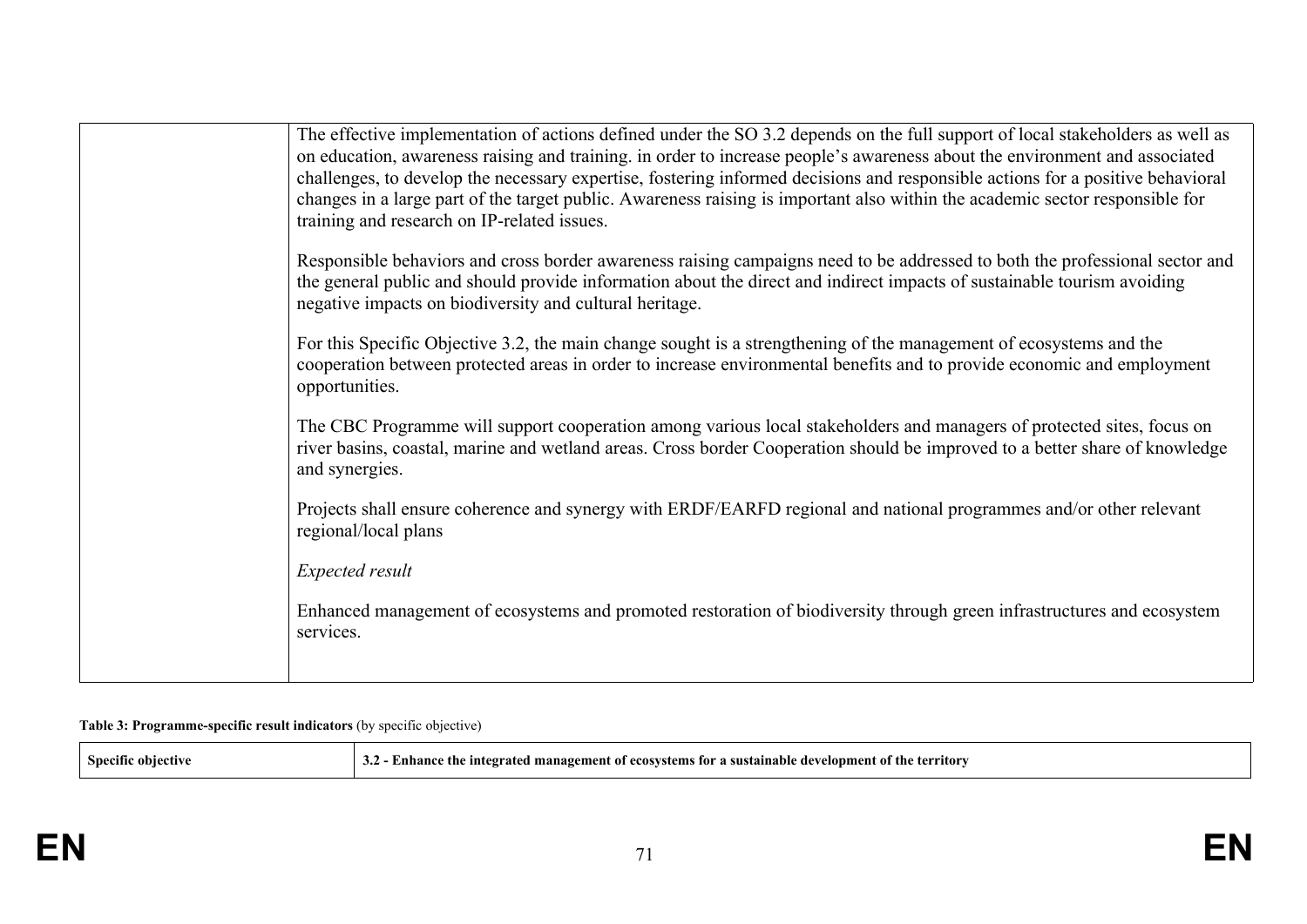| <b>ID</b> | Indicator                                      | <b>Measurement unit</b>                 | <b>Baseline value</b> | <b>Baseline</b><br>year | Target value (2023) | Source of data                                                                                                           | <b>Frequency of reporting</b> |
|-----------|------------------------------------------------|-----------------------------------------|-----------------------|-------------------------|---------------------|--------------------------------------------------------------------------------------------------------------------------|-------------------------------|
| 3.2.A     | Level of preservation of status<br>of habitats | Status of<br>conservation<br>(Habitats) | 1,986.00              | 2014                    | 1,999.00            | Managing Authority of<br>Natura 2000 (see Annex<br>IX Methodological Note<br>on Result and Output<br>Indicators $p.11$ ) | 2018-2020-2023                |
| 3.2.B     | Level of preservation of status<br>of species  | Status of<br>conservation<br>(Species)  | 1,851.00              | 2014                    | 1,869.00            | Managing Authority of<br>Natura 2000 (see Annex<br>IX Methodological Note<br>on Result and Output<br>Indicators $p.11$ ) | 2018-2020-2023                |

## **2.A.6 Actions to be supported under the investment priority** (by investment priority)

### 2.A.6.1 A description of the type and examples of actions to be supported and their expected contribution to the specific objectives, including, where *appropriate, identification of the main target groups, specific territories targeted and types of beneficiaries*

| <b>Investment priority</b>    | 6d - Protecting and restoring biodiversity and soil and promoting ecosystem services, including through Natura 2000, and green infrastructure |  |  |  |  |
|-------------------------------|-----------------------------------------------------------------------------------------------------------------------------------------------|--|--|--|--|
| <b>Specific Objective 3.2</b> |                                                                                                                                               |  |  |  |  |
|                               |                                                                                                                                               |  |  |  |  |
|                               |                                                                                                                                               |  |  |  |  |
|                               |                                                                                                                                               |  |  |  |  |
|                               | According to the Specific Objective 3.2 within Investment Priority 6(d), the following types and examples of actions will be supported.       |  |  |  |  |
|                               |                                                                                                                                               |  |  |  |  |
|                               |                                                                                                                                               |  |  |  |  |
| Types of Actions              |                                                                                                                                               |  |  |  |  |
|                               |                                                                                                                                               |  |  |  |  |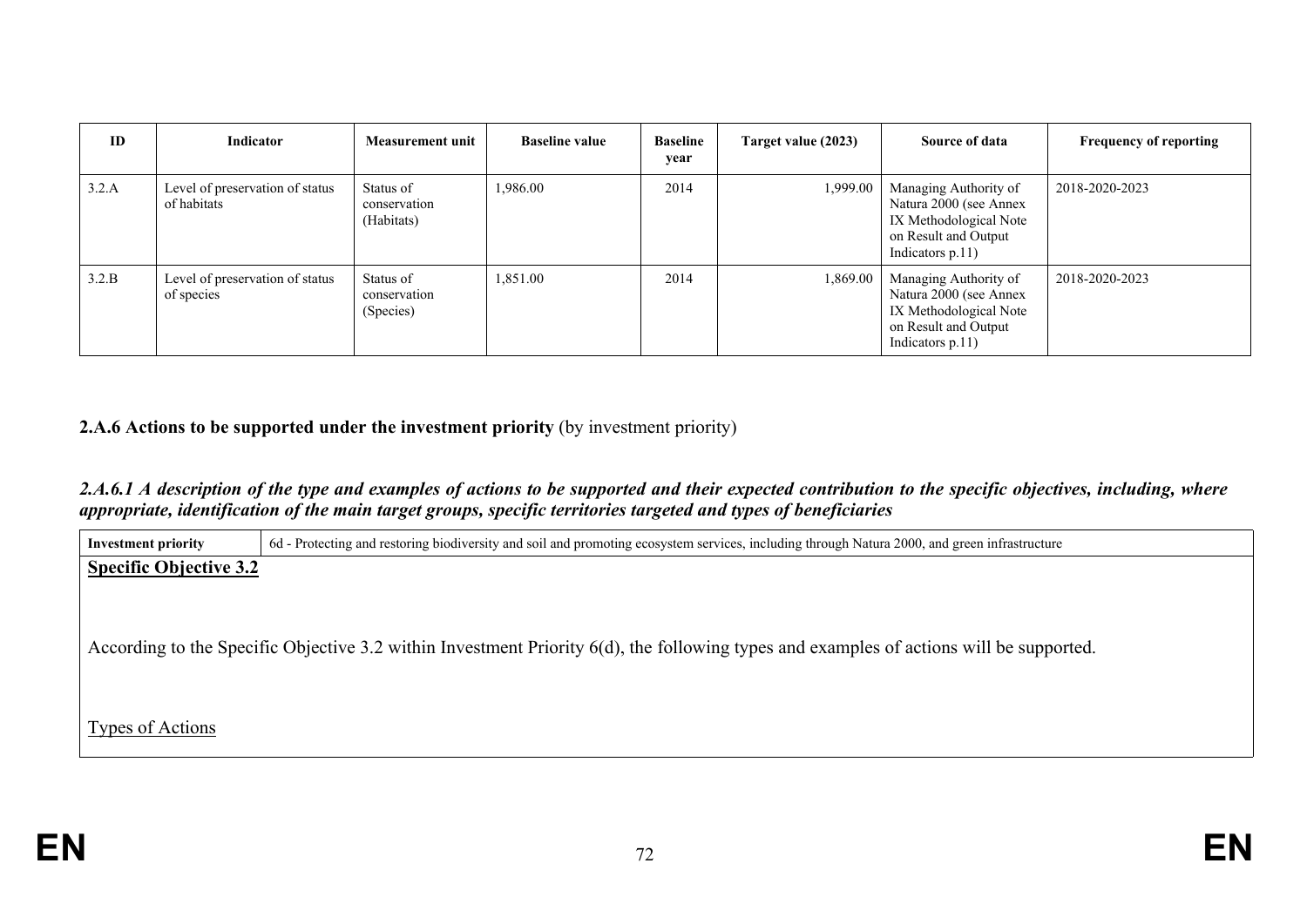| <b>Investment priority</b>                                                                      | 6d - Protecting and restoring biodiversity and soil and promoting ecosystem services, including through Natura 2000, and green infrastructure                                                                                                                                                                                                                                                                                                                                                                                                                                                                                                                                                                                                                 |
|-------------------------------------------------------------------------------------------------|---------------------------------------------------------------------------------------------------------------------------------------------------------------------------------------------------------------------------------------------------------------------------------------------------------------------------------------------------------------------------------------------------------------------------------------------------------------------------------------------------------------------------------------------------------------------------------------------------------------------------------------------------------------------------------------------------------------------------------------------------------------|
|                                                                                                 | 1. Definition of common tools, protocols and plans concerning protecting and restoring biodiversity and ecosystems                                                                                                                                                                                                                                                                                                                                                                                                                                                                                                                                                                                                                                            |
| including Natura 2000 sites                                                                     | Testing and implementing integrated strategies, tools and green infrastructure addressing protected and environmentally highly valuable areas,                                                                                                                                                                                                                                                                                                                                                                                                                                                                                                                                                                                                                |
|                                                                                                 | 1. Promotion of sustainable and responsible awareness and behaviors, in particular inside the protected and nature value areas                                                                                                                                                                                                                                                                                                                                                                                                                                                                                                                                                                                                                                |
| Example of actions<br>objectives and results.                                                   | Following examples of actions are not an exhaustive list and may be integrated with others aiming at contributing to the achievement of selected                                                                                                                                                                                                                                                                                                                                                                                                                                                                                                                                                                                                              |
| $\bullet$<br>٠<br>$\bullet$<br>$\bullet$<br>new joint protected areas<br>$\bullet$<br>$\bullet$ | Reducing and preventing the introduction of alien species and actions aimed at their eradication/control<br>Preservation and restoration of biodiversity and habitats<br>Management and the improved management of Natura 2000 sites<br>Developing integrated management of Northern Adriatic Sea ecosystem and implementation of analysis on the possibilities of establishment of<br>Promoting actions against the standardization of agricultural species and products;<br>Support of the actions contained in the Prioritized Action Framework (PAFs) and the management plans of Natura 2000, favoring harmonized<br>approaches and in line with Habitat and Bird Directive also in order to better coordinate measures in cross-border functional areas |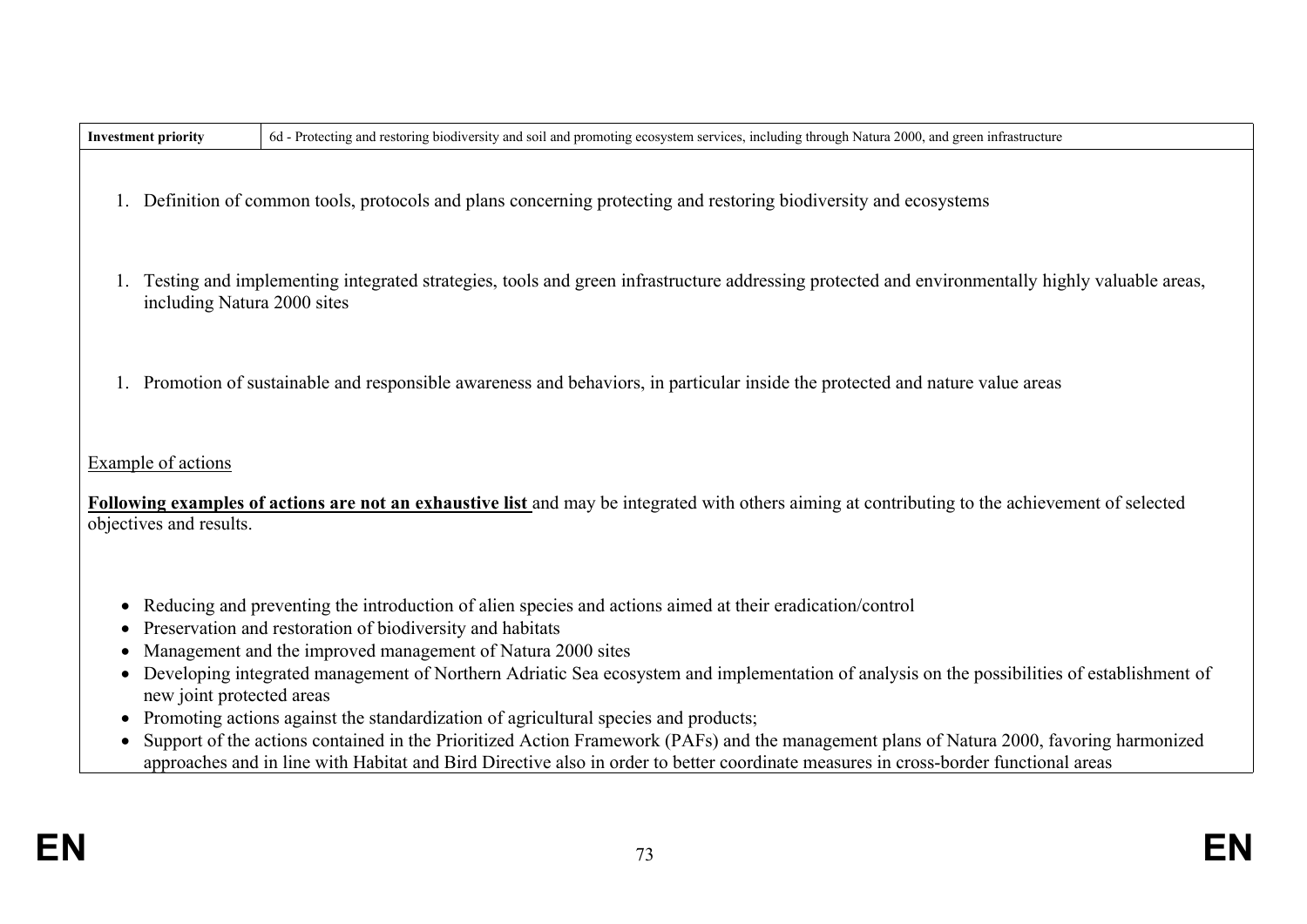| <b>Investment priority</b>                                                                                                                                                                                                                         | 6d - Protecting and restoring biodiversity and soil and promoting ecosystem services, including through Natura 2000, and green infrastructure                                                                                                                                                                                                                                                          |  |  |  |
|----------------------------------------------------------------------------------------------------------------------------------------------------------------------------------------------------------------------------------------------------|--------------------------------------------------------------------------------------------------------------------------------------------------------------------------------------------------------------------------------------------------------------------------------------------------------------------------------------------------------------------------------------------------------|--|--|--|
| habitats                                                                                                                                                                                                                                           | • Implementation of green infrastructures (e.g. natural water retention), and establishment of ecological corridors connecting fragmented Natura2000                                                                                                                                                                                                                                                   |  |  |  |
| $\bullet$                                                                                                                                                                                                                                          | Identification, mapping, evaluation and enhancement of (multiple) ecosystems services                                                                                                                                                                                                                                                                                                                  |  |  |  |
| $\bullet$                                                                                                                                                                                                                                          | Common approaches and tools to achieve good environmental status of marine waters in line with Marine Strategy Framework Directive and to<br>achieve good conservation status of species and habitats of European importance (Sites of Community Importance and Special protection Areas) in<br>the Programme area endeavoring to minimize the conflicts between urbanization, traffic and environment |  |  |  |
| $\bullet$                                                                                                                                                                                                                                          | Enhancing environmental responsibility and behaviors of tourists, visitors, students, workers, local population                                                                                                                                                                                                                                                                                        |  |  |  |
| Awareness raising and environmental education initiatives, addressing in particular the knowledge gap as regards CBC Programme area<br>$\bullet$<br>biodiversity, ecosystems and Nature2000 sites and need of sustainable use of natural resources |                                                                                                                                                                                                                                                                                                                                                                                                        |  |  |  |
| $\bullet$                                                                                                                                                                                                                                          | Promoting social participation in the definition of strategies, policies and plans concerning environment, natural resources, landscapes,<br>biodiversity, ecosystem services also contributing to the resolution of conflicts generating from diverging interests of territorial stakeholders                                                                                                         |  |  |  |
| Target groups                                                                                                                                                                                                                                      |                                                                                                                                                                                                                                                                                                                                                                                                        |  |  |  |
|                                                                                                                                                                                                                                                    |                                                                                                                                                                                                                                                                                                                                                                                                        |  |  |  |
|                                                                                                                                                                                                                                                    | Beside those defined as beneficiaries, target groups are:                                                                                                                                                                                                                                                                                                                                              |  |  |  |
| $\bullet$<br>• Environment agencies                                                                                                                                                                                                                | Decision makers, environment department, economic development departments of local, regional and national authorities                                                                                                                                                                                                                                                                                  |  |  |  |

- Protected areas management organisations
- Land owners and land users
- Economic operators
- Citizens/ end consumers

**Beneficiaries** 

The following list contains mere examples of possible beneficiaries and is therefore not exhaustive since other actors whose activities are coherent with the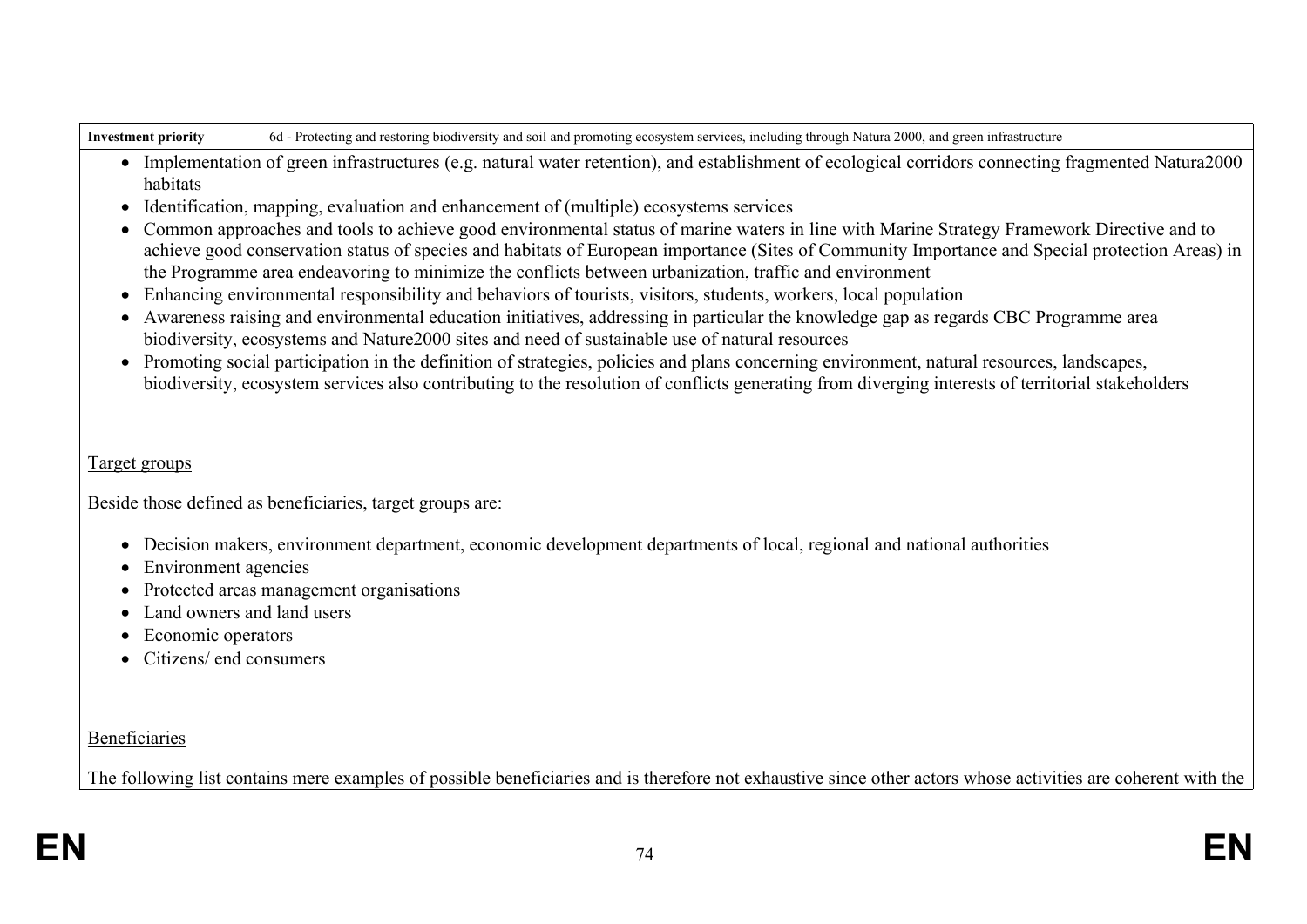| objective at stake can be selected:<br>• National, regional and local authorities<br>Public and private bodies dealing with environment, biodiversity, waste and water management, natural resources<br>$\bullet$<br>Protected areas, natural and cultural sites management organizations<br>$\bullet$<br>Associations and Institutions specialized in people awareness and communication<br>$\bullet$<br>• NGOs, Non-Profit-Organizations and other professional and civil society associations dealing with environmental, natural resources, social and<br>cultural issues |  |
|-------------------------------------------------------------------------------------------------------------------------------------------------------------------------------------------------------------------------------------------------------------------------------------------------------------------------------------------------------------------------------------------------------------------------------------------------------------------------------------------------------------------------------------------------------------------------------|--|
|                                                                                                                                                                                                                                                                                                                                                                                                                                                                                                                                                                               |  |
|                                                                                                                                                                                                                                                                                                                                                                                                                                                                                                                                                                               |  |
|                                                                                                                                                                                                                                                                                                                                                                                                                                                                                                                                                                               |  |
|                                                                                                                                                                                                                                                                                                                                                                                                                                                                                                                                                                               |  |
|                                                                                                                                                                                                                                                                                                                                                                                                                                                                                                                                                                               |  |
|                                                                                                                                                                                                                                                                                                                                                                                                                                                                                                                                                                               |  |
| • Chambers of Commerce, business collective organizations and associations, private enterprises and clusters                                                                                                                                                                                                                                                                                                                                                                                                                                                                  |  |
| Enterprises, SME<br>$\bullet$                                                                                                                                                                                                                                                                                                                                                                                                                                                                                                                                                 |  |
| • Universities and Institutions specialized in research, education, training and capacity building                                                                                                                                                                                                                                                                                                                                                                                                                                                                            |  |

# *2.A.6.2 Guiding principles for the selection of operations*

| <b>Investment priority</b>                                                                                                                                                                                                                                                               | 6d - Protecting and restoring biodiversity and soil and promoting ecosystem services, including through Natura 2000, and green infrastructure |  |  |  |  |
|------------------------------------------------------------------------------------------------------------------------------------------------------------------------------------------------------------------------------------------------------------------------------------------|-----------------------------------------------------------------------------------------------------------------------------------------------|--|--|--|--|
| General guiding principles for the selection of operations common to every priority investments are described on Section 5.                                                                                                                                                              |                                                                                                                                               |  |  |  |  |
| Both strategic and standard projects are feasible under this IP according to the financial allocation described in section 5.3.g.                                                                                                                                                        |                                                                                                                                               |  |  |  |  |
| Specific selection principles for projects under this Investment Priority may include:                                                                                                                                                                                                   |                                                                                                                                               |  |  |  |  |
| • Clear description of the expected positive effects on environment and biodiversity.<br>Priority will be given to actions capitalizing on previous successful experiences on the relevant fields and/or with expected lasting results and<br>possibility of further future developments |                                                                                                                                               |  |  |  |  |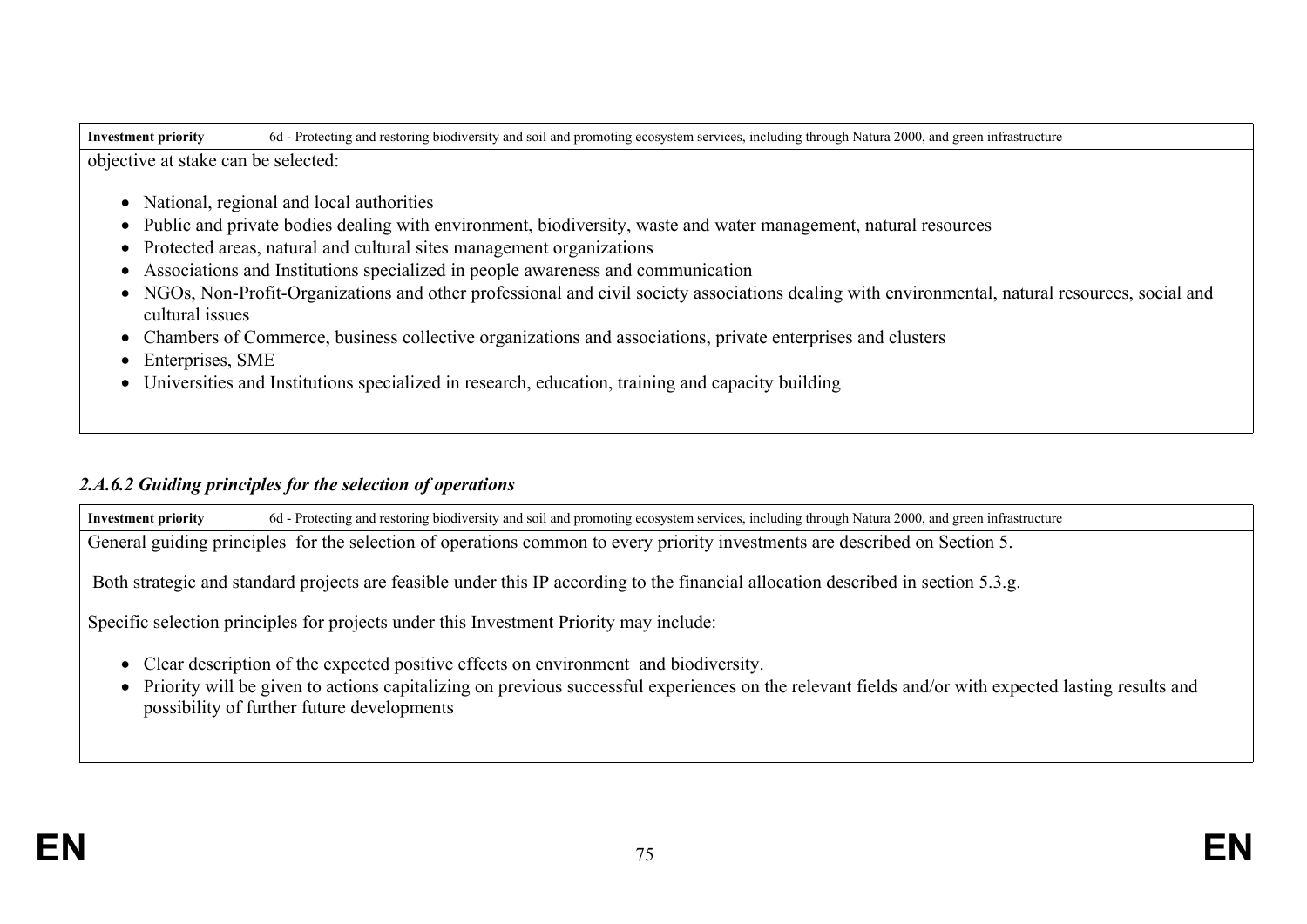## *2.A.6.3 Planned use of financial instruments* **(where appropriate)**

| Investment priority | 6d - Protecting and restoring biodiversity and soil and promoting ecosystem services, including through Natura 2000, and green infrastructure |
|---------------------|-----------------------------------------------------------------------------------------------------------------------------------------------|
| Not applicable      |                                                                                                                                               |
|                     |                                                                                                                                               |

#### *2.A.6.4 Planned use of major projects* **(where appropriate)**

| Investment priority | 6d - Protecting and restoring biodiversity and soil and promoting ecosystem services, including through Natura 2000, and green infrastructure |
|---------------------|-----------------------------------------------------------------------------------------------------------------------------------------------|
| Not applicable      |                                                                                                                                               |
|                     |                                                                                                                                               |
|                     |                                                                                                                                               |

## *2.A.6.5 Output indicators* **(by investment priority)**

## **Table 4: Common and programme-specific output indicators**

| Investment priority |                  | 6d - Protecting and restoring biodiversity and soil and promoting ecosystem services, including through Natura 2000, and green infrastructure |                         |                     |                      |                               |  |
|---------------------|------------------|-----------------------------------------------------------------------------------------------------------------------------------------------|-------------------------|---------------------|----------------------|-------------------------------|--|
|                     | ID               | Indicator                                                                                                                                     | <b>Measurement unit</b> | Target value (2023) | Source of data       | <b>Frequency of reporting</b> |  |
|                     | CO <sub>23</sub> | Nature and biodiversity: Surface area of habitats<br>supported to attain a better conservation status                                         | Hectares                | 56,000.00           | Programme monitoring | Annually                      |  |
|                     | 3.2.1            | Tools and services developed for assessing and<br>promoting ecosystem services                                                                | Number                  | 7.00                | Programme monitoring | Annually                      |  |
|                     | 3.2.2            | Cross-border pilot actions to support biodiversity                                                                                            | Number                  | 48.00               | Programme monitoring | Annually                      |  |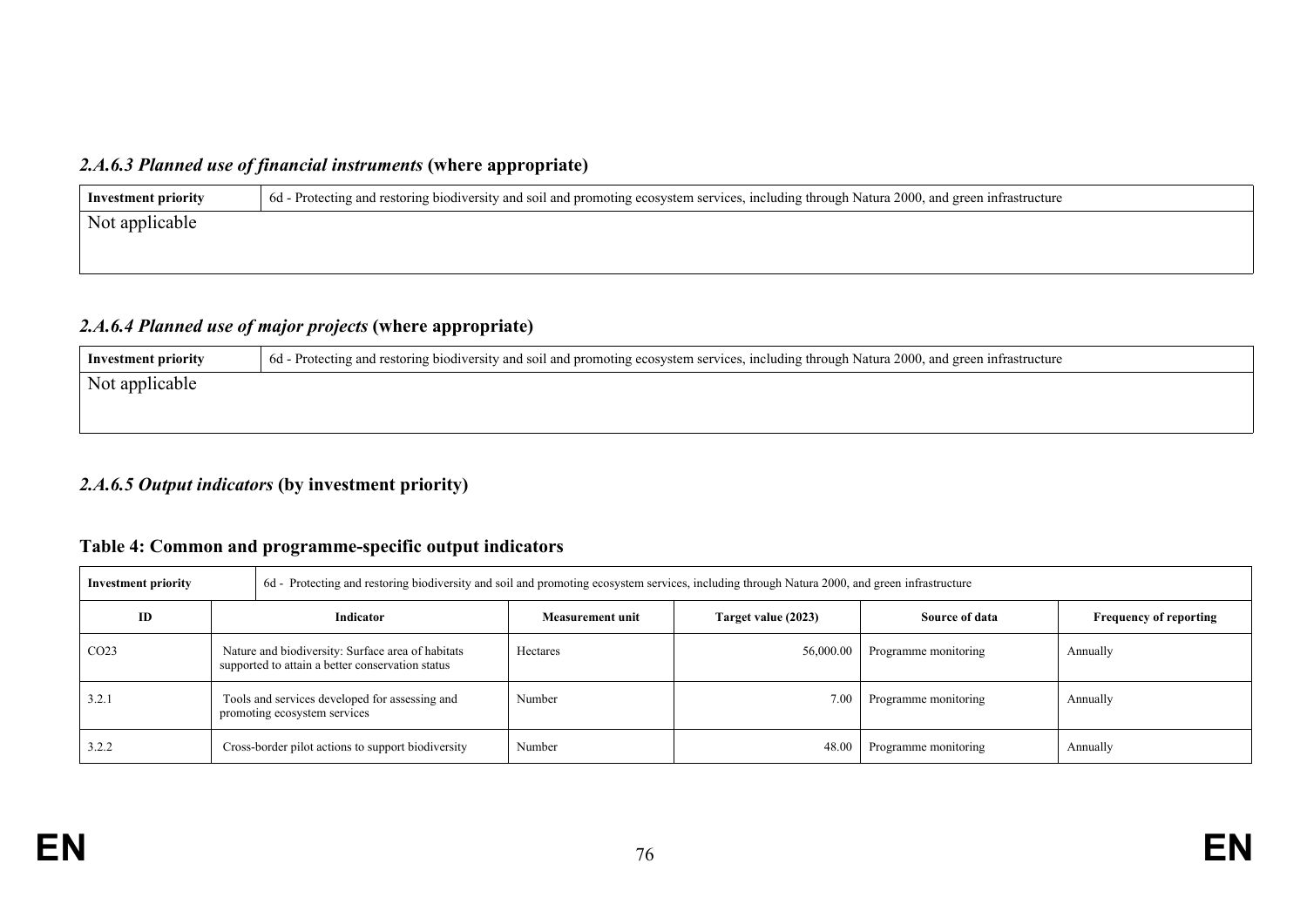| Investment priority |                                                    |        | 6d - Protecting and restoring biodiversity and soil and promoting ecosystem services, including through Natura 2000, and green infrastructure |                     |                      |                               |
|---------------------|----------------------------------------------------|--------|-----------------------------------------------------------------------------------------------------------------------------------------------|---------------------|----------------------|-------------------------------|
| ID                  | Indicator                                          |        | <b>Measurement unit</b>                                                                                                                       | Target value (2023) | Source of data       | <b>Frequency of reporting</b> |
| 3.2.3               | Participants to educational and divulgative events | Number |                                                                                                                                               | 8,500.00            | Programme monitoring | Annually                      |

## **2.A.4 Investment priority**

| ID of the investment priority    | -01                                                                                                                                                                                    |
|----------------------------------|----------------------------------------------------------------------------------------------------------------------------------------------------------------------------------------|
| Title of the investment priority | Promoting innovative technologies to improve environmental protection and resource efficiency in the waste sector, water sector and with regard to soil, or to reduce air<br>pollution |

## **2.A.5 Specific objectives corresponding to the investment priority and expected results**

| ID of the specific objective                                                   | 3.3                                                                                                                                                                                                                                                                                                                                                                                                                               |
|--------------------------------------------------------------------------------|-----------------------------------------------------------------------------------------------------------------------------------------------------------------------------------------------------------------------------------------------------------------------------------------------------------------------------------------------------------------------------------------------------------------------------------|
| Title of the specific objective                                                | Development and the testing of innovative environmental friendly technologies for the improvement of waste and water management                                                                                                                                                                                                                                                                                                   |
| <b>Results that the Member States</b><br>seek to achieve with Union<br>support | Growth of the green economy can offer the possibility to face the new environmental challenges posed by climate change and<br>simultaneously provide new economic opportunities for the development of the Programme area.                                                                                                                                                                                                        |
|                                                                                | The main expected result is to improve environmental quality and ensure efficient management of the waste and water cycles<br>through the development and diffusion of green technologies and of innovative management tools, models, and services.                                                                                                                                                                               |
|                                                                                | Crossborder approach ensures the construction of a consistent framework for the monitoring and the management of<br>environmental cycles. It allows analysis of the life cycle of products and services as a tool to improve resources efficiency and<br>allows sharing between the two countries of collaborative practices among individuals and organizations to use waste, energy<br>and materials in a more sustainable way. |
|                                                                                | Management of the waste cycle based on the expected hierarchy (waste prevention, re-use, recycling, recovery and disposal)<br>allows integration of efficient resources management actions with labor-intensive industrial policies.                                                                                                                                                                                              |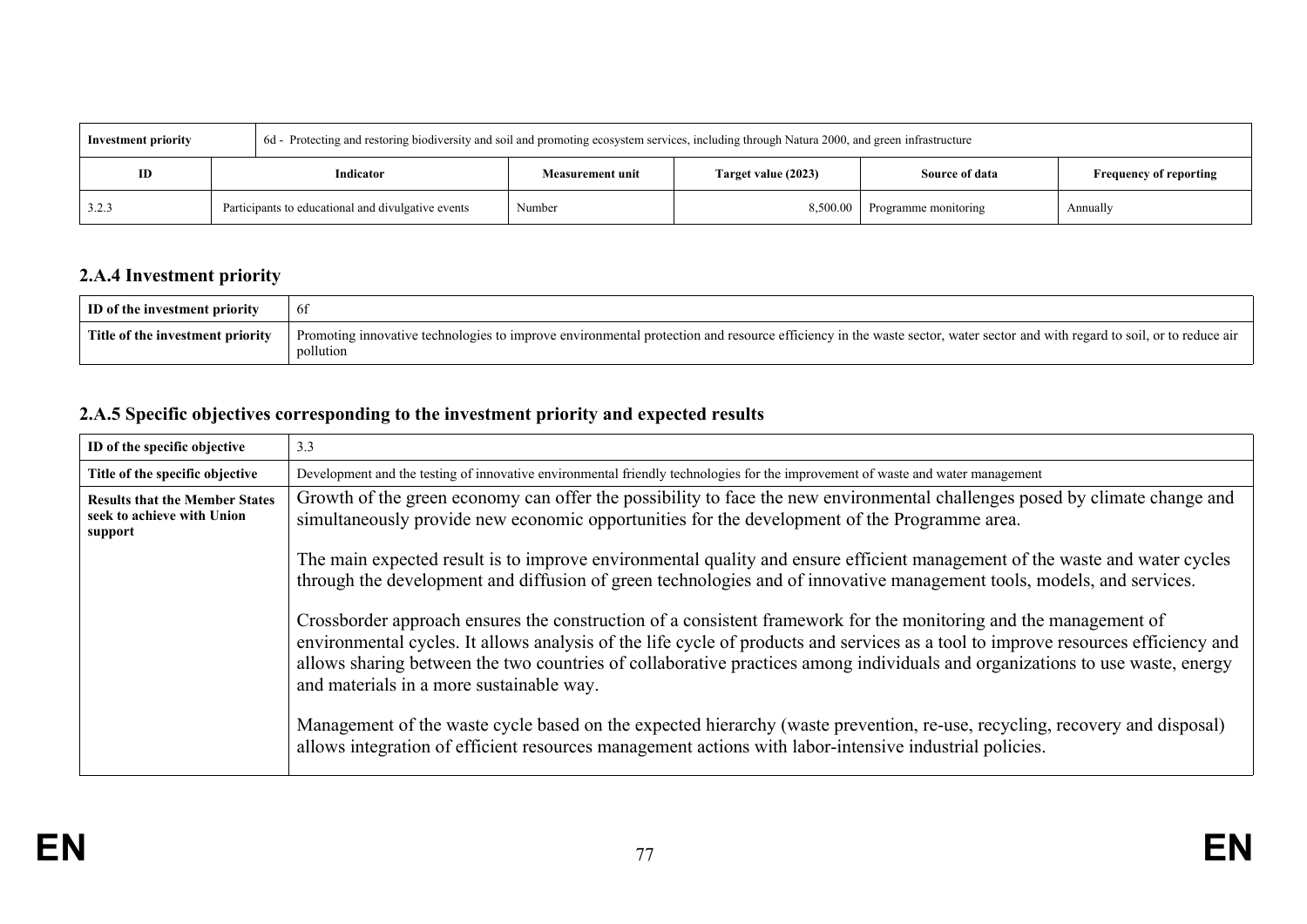| ID of the specific objective    | 3.3                                                                                                                                                                                                                                                                                                                                                                                                      |
|---------------------------------|----------------------------------------------------------------------------------------------------------------------------------------------------------------------------------------------------------------------------------------------------------------------------------------------------------------------------------------------------------------------------------------------------------|
| Title of the specific objective | Development and the testing of innovative environmental friendly technologies for the improvement of waste and water management                                                                                                                                                                                                                                                                          |
|                                 | A management strategy that is able to reduce the waste fraction deposited at the end of the products life cycle also produces an<br>innovative approach to waste management. It enables a positive economic effect in terms of reducing costs, creating new job<br>opportunities and GHG emissions reduction.                                                                                            |
|                                 | An example is given by the regulatory framework related to waste management and traceability systems that impacts<br>significantly on the cross-border context. From this point of view the creation of highly integrated actions with the regulations<br>and operational practices taking place in the territory is a determining factor.                                                               |
|                                 | Another relevant sector is represented by water resources management, in which innovation and new technologies may<br>contribute in terms of reducing inefficiency and losses and of improving access to water and its quality.                                                                                                                                                                          |
|                                 | The increase in the number of inhabitants who have access to quality public water and the reduction of pollution of water<br>resources are strategic objectives. The expected results, are therefore directed to the quality and quantity of water available in a<br>cross-border perspective, able to upgrade the quality of public services and to ensure efficient management and economic<br>models. |
|                                 | <b>Expected result</b><br>Improved innovation in water and waste management and in through the experimentation and the implementation of green<br>technologies                                                                                                                                                                                                                                           |

#### **Table 3: Programme-specific result indicators** (by specific objective)

| $\tilde{\phantom{a}}$<br>Sneo<br>etiv<br>. | ≅ment<br>ımnı<br>men<br>nm.<br>VΩTΔ<br>ano<br>. .<br>- INNOV<br>rec n no<br>ш<br>wasu<br>VV 21 I<br>ັ້ |
|--------------------------------------------|--------------------------------------------------------------------------------------------------------|
|--------------------------------------------|--------------------------------------------------------------------------------------------------------|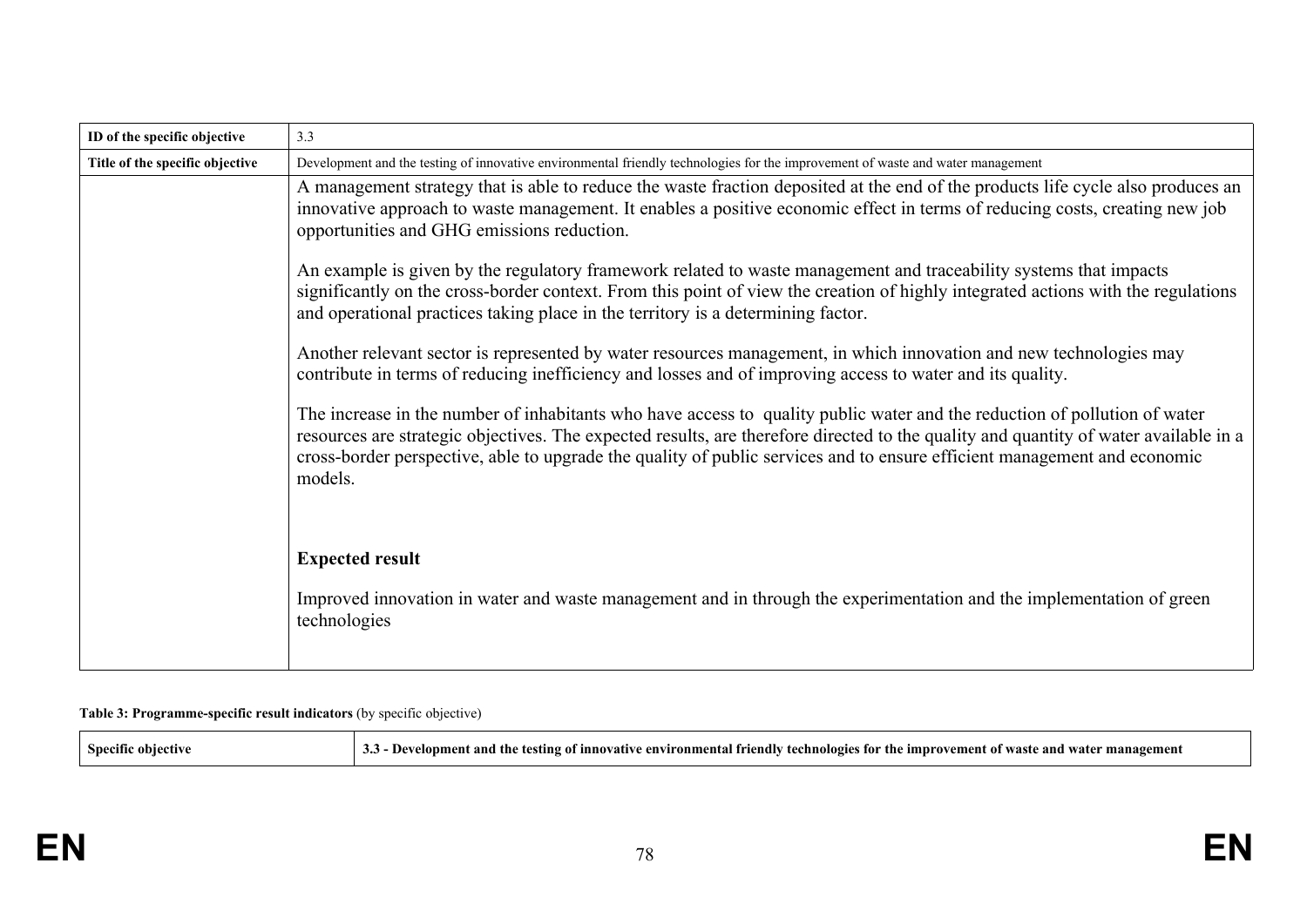| ID  | Indicator                                                                  | <b>Measurement unit</b>        | <b>Baseline value</b> | <b>Baseline</b><br>year | Target value (2023) | <b>Source of data</b> | <b>Frequency of reporting</b> |
|-----|----------------------------------------------------------------------------|--------------------------------|-----------------------|-------------------------|---------------------|-----------------------|-------------------------------|
| 3.3 | Level of cross-border<br>application of green<br>technologies or processes | Total number of<br>application | 5.76                  | 2014                    | 6.09                | Eurostat              | 2018-2020-2023                |

### **2.A.6 Actions to be supported under the investment priority** (by investment priority)

#### 2.A.6.1 A description of the type and examples of actions to be supported and their expected contribution to the specific objectives, including, where *appropriate, identification of the main target groups, specific territories targeted and types of beneficiaries*

| <b>Investment priority</b>                                                                                                              | 6f - Promoting innovative technologies to improve environmental protection and resource efficiency in the waste sector, water sector and with regard to soil, or to reduce air<br>pollution |  |  |  |  |
|-----------------------------------------------------------------------------------------------------------------------------------------|---------------------------------------------------------------------------------------------------------------------------------------------------------------------------------------------|--|--|--|--|
| According to the Specific Objective 3.3 within Investment Priority 6(f), the following types and examples of actions will be supported. |                                                                                                                                                                                             |  |  |  |  |
|                                                                                                                                         |                                                                                                                                                                                             |  |  |  |  |
| Types of Actions                                                                                                                        |                                                                                                                                                                                             |  |  |  |  |
|                                                                                                                                         |                                                                                                                                                                                             |  |  |  |  |
|                                                                                                                                         | Developing, demonstrating and implementing small-scale innovative environmental friendly technology investments - pilot projects.                                                           |  |  |  |  |
|                                                                                                                                         |                                                                                                                                                                                             |  |  |  |  |
|                                                                                                                                         |                                                                                                                                                                                             |  |  |  |  |
| Example of actions                                                                                                                      |                                                                                                                                                                                             |  |  |  |  |
|                                                                                                                                         | Following examples of actions are not an exhaustive list and may be integrated with others aiming at contributing to the achievement of selected                                            |  |  |  |  |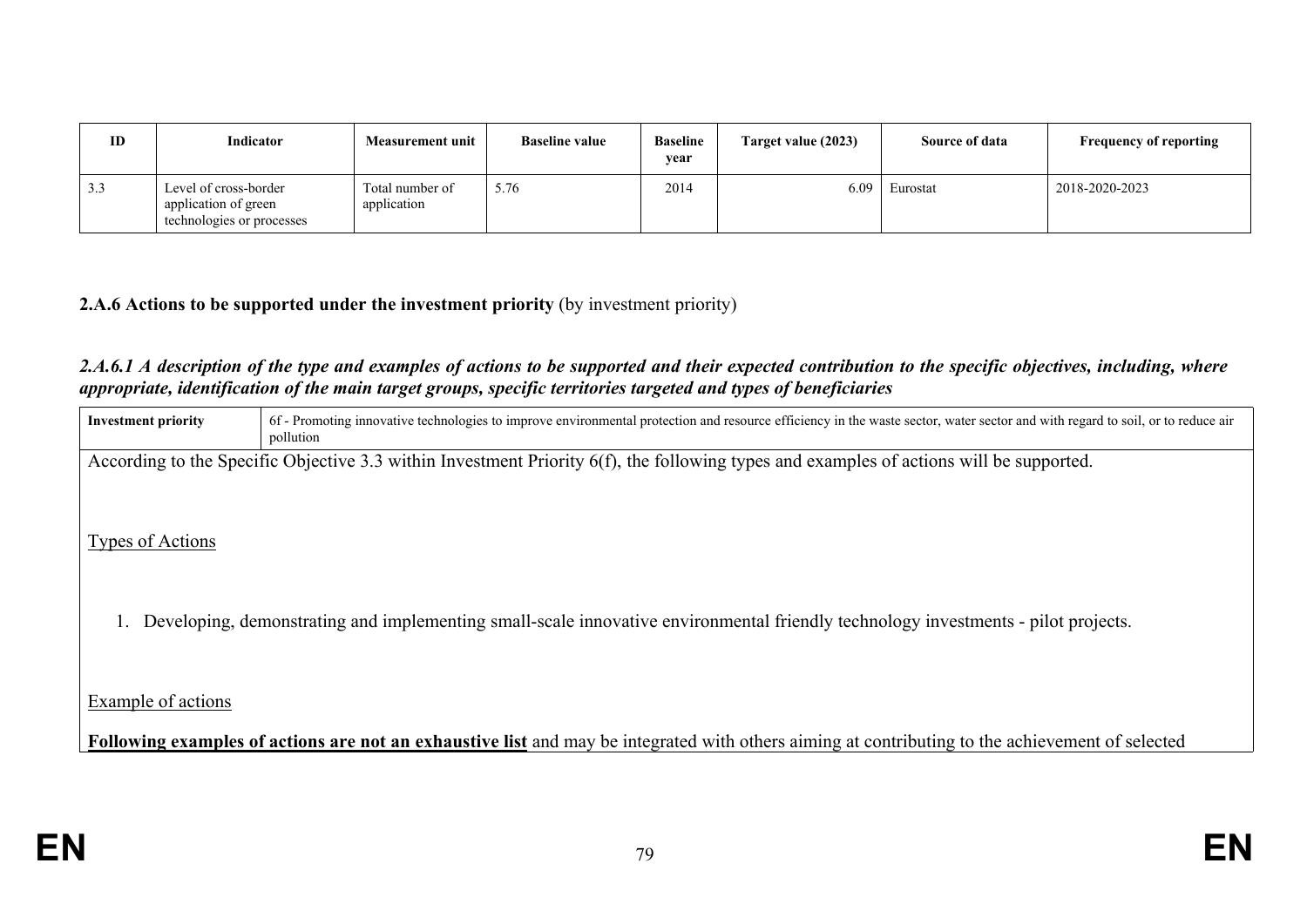| <b>Investment priority</b>                                    | 6f - Promoting innovative technologies to improve environmental protection and resource efficiency in the waste sector, water sector and with regard to soil, or to reduce air<br>pollution                                                                                                                                                                                                                                                                                                                                                                                                                                                                                                                                                                                                                                                                                                                                                                             |
|---------------------------------------------------------------|-------------------------------------------------------------------------------------------------------------------------------------------------------------------------------------------------------------------------------------------------------------------------------------------------------------------------------------------------------------------------------------------------------------------------------------------------------------------------------------------------------------------------------------------------------------------------------------------------------------------------------------------------------------------------------------------------------------------------------------------------------------------------------------------------------------------------------------------------------------------------------------------------------------------------------------------------------------------------|
| objectives and results.                                       |                                                                                                                                                                                                                                                                                                                                                                                                                                                                                                                                                                                                                                                                                                                                                                                                                                                                                                                                                                         |
| $\bullet$<br>$\bullet$<br>$\bullet$<br>$\bullet$<br>$\bullet$ | Developing and testing innovative technologies for waste management e.g. prevention, re-use, recycling, recovery etc.) following the concepts of<br>industrial symbiosis and circular economy<br>Promoting joint innovation solutions for the protection and efficient use of water resources like drip irrigation<br>Pilot Actions for implementation of technologies aimed at contrasting marine debris (radar, sensor platform, managing of multispectral data,<br>solutions to prevent marine debris)<br>Transfer of knowledge and exchange of experience on innovative (green) technology solutions to improve efforts of different actors in protecting<br>the water, contingency planning and promoting the resource efficiency<br>Use of innovative technologies aimed at the implementation of the EU Water Framework Directive (2000/60/EC) and the EU Floods Directive<br>(2007//60/EC) and the achievement of good water status of cross-border water units |
| <b>Target groups</b>                                          |                                                                                                                                                                                                                                                                                                                                                                                                                                                                                                                                                                                                                                                                                                                                                                                                                                                                                                                                                                         |
| target group is represented by SME.                           | In addition to those identified as Beneficiaries, target groups who may be affected by the innovations introduced through the actions listed are extensive,<br>involving the entire population in the management of the waste cycle and the water cycle. Moreover, as identified in the cross-cutting actions, a special                                                                                                                                                                                                                                                                                                                                                                                                                                                                                                                                                                                                                                                |
|                                                               | The following target groups may be highlighted:                                                                                                                                                                                                                                                                                                                                                                                                                                                                                                                                                                                                                                                                                                                                                                                                                                                                                                                         |
| $\bullet$                                                     | Subjects that have been identified as beneficiaries<br>Citizens and companies as producers of waste<br>Local community residents in areas prone to disruption of water and hydro-geological risk<br>• Local communities concentrated in areas presenting high urbanization level                                                                                                                                                                                                                                                                                                                                                                                                                                                                                                                                                                                                                                                                                        |
|                                                               |                                                                                                                                                                                                                                                                                                                                                                                                                                                                                                                                                                                                                                                                                                                                                                                                                                                                                                                                                                         |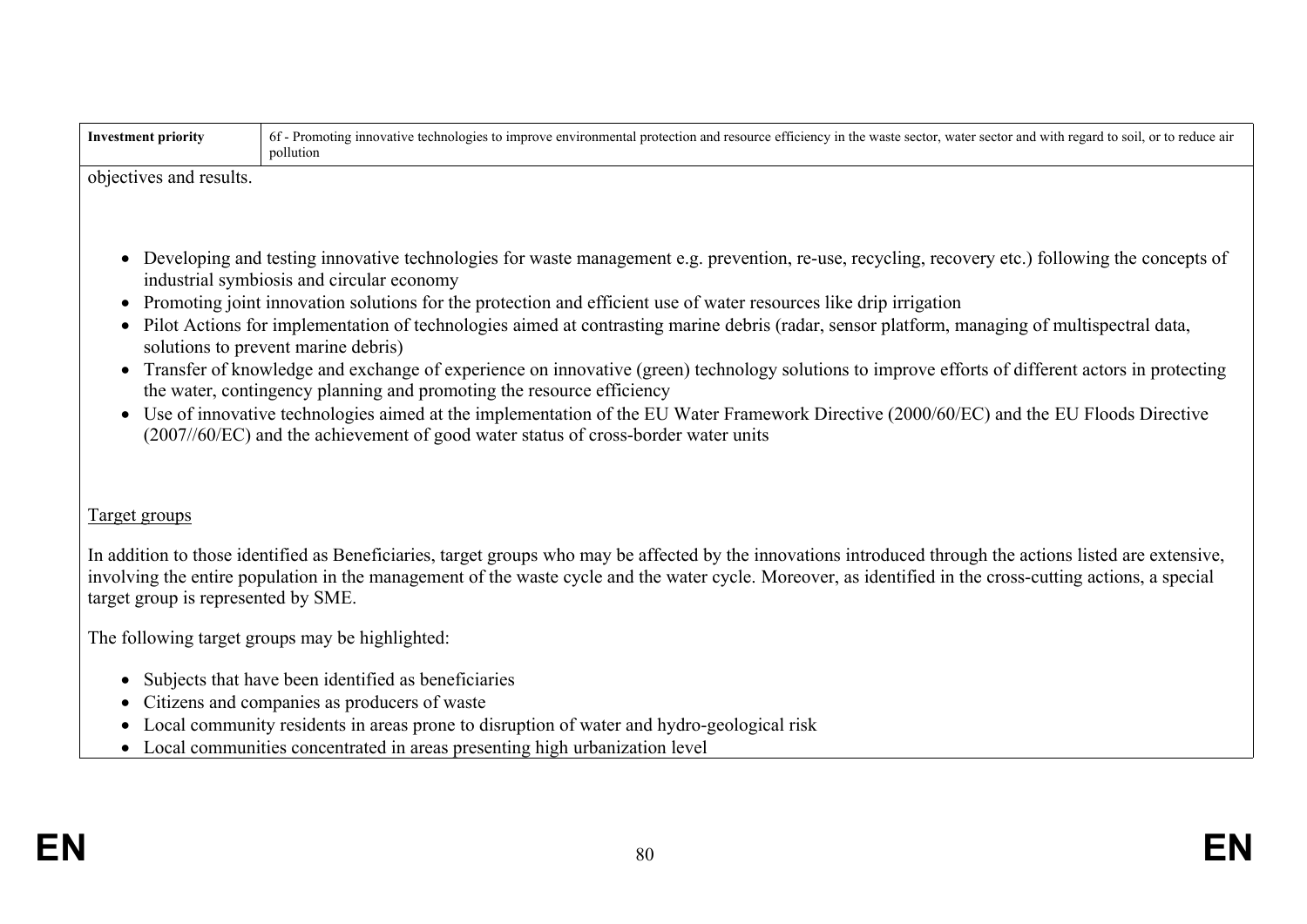| <b>Investment priority</b>          | 6f - Promoting innovative technologies to improve environmental protection and resource efficiency in the waste sector, water sector and with regard to soil, or to reduce air<br>pollution |
|-------------------------------------|---------------------------------------------------------------------------------------------------------------------------------------------------------------------------------------------|
|                                     | Companies, enterprises/SMEs, operating in the waste and water cycle and energy                                                                                                              |
|                                     |                                                                                                                                                                                             |
|                                     |                                                                                                                                                                                             |
| Beneficiaries                       |                                                                                                                                                                                             |
| objective at stake can be selected: | The following list contains mere examples of possible beneficiaries and is therefore not exhaustive since other actors whose activities are coherent with the                               |
|                                     | National, regional and local authorities                                                                                                                                                    |
|                                     | Public and private bodies dealing with environment, biodiversity, energy, waste and water management, natural resources                                                                     |
| $\bullet$                           | Protected areas, natural and cultural sites management organizations                                                                                                                        |
| $\bullet$                           | Associations and Institutions specialized in people awareness and communication                                                                                                             |
| and cultural issues                 | NGOs, Non-Profit-Organizations and other professional and civil society associations dealing with environmental, energy, natural resources, social                                          |
| $\bullet$                           | Chambers of Commerce, business collective organizations and associations, innovation incubators private enterprises and clusters                                                            |
|                                     | Universities and Institutions specialized in research, education, training and capacity building                                                                                            |

# *2.A.6.2 Guiding principles for the selection of operations*

| 6f - Promoting innovative technologies to improve environmental protection and resource efficiency in the waste sector, water sector and with regard to soil, or to reduce air<br><b>Investment priority</b><br>pollution |  |  |  |  |  |
|---------------------------------------------------------------------------------------------------------------------------------------------------------------------------------------------------------------------------|--|--|--|--|--|
| General guiding principles for the selection of operations common to every priority investments are described on Section 5.                                                                                               |  |  |  |  |  |
| Both strategic and standard projects are feasible under this IP according to the financial allocation described in section 5.3.g.                                                                                         |  |  |  |  |  |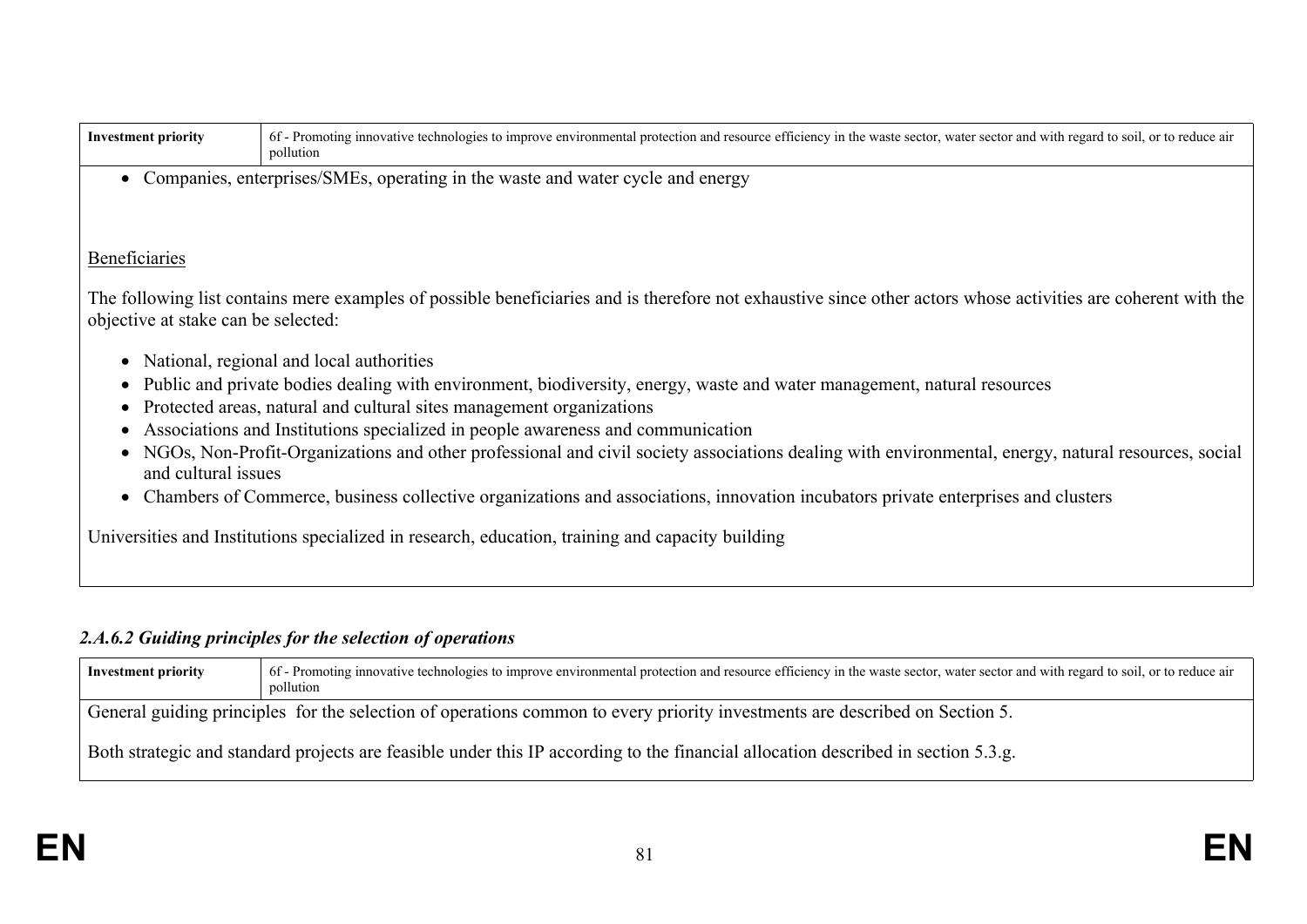| <b>Investment priority</b>                                                                                     | 6f - Promoting innovative technologies to improve environmental protection and resource efficiency in the waste sector, water sector and with regard to soil, or to reduce air<br>pollution |  |  |  |  |  |  |
|----------------------------------------------------------------------------------------------------------------|---------------------------------------------------------------------------------------------------------------------------------------------------------------------------------------------|--|--|--|--|--|--|
|                                                                                                                | Specific selection principles for projects under this Investment Priority may include:                                                                                                      |  |  |  |  |  |  |
| Focus on practical applications and solutions related to green technologies.<br>Possible trickle-down effects. |                                                                                                                                                                                             |  |  |  |  |  |  |
|                                                                                                                | Actions in line with the national bilateral Water Commission Agenda.                                                                                                                        |  |  |  |  |  |  |

## *2.A.6.3 Planned use of financial instruments* **(where appropriate)**

| Not applicable | <b>Investment priority</b> | 6f - Promoting innovative technologies to improve environmental protection and resource efficiency in the waste sector, water sector and with regard to soil, or to reduce air<br>pollution |  |
|----------------|----------------------------|---------------------------------------------------------------------------------------------------------------------------------------------------------------------------------------------|--|
|                |                            |                                                                                                                                                                                             |  |

## *2.A.6.4 Planned use of major projects* **(where appropriate)**

| <b>Investment priority</b> | 6f - Promoting innovative technologies to improve environmental protection and resource efficiency in the waste sector, water sector and with regard to soil, or to reduce air<br>pollution |
|----------------------------|---------------------------------------------------------------------------------------------------------------------------------------------------------------------------------------------|
| Not applicable             |                                                                                                                                                                                             |
|                            |                                                                                                                                                                                             |

### *2.A.6.5 Output indicators* **(by investment priority)**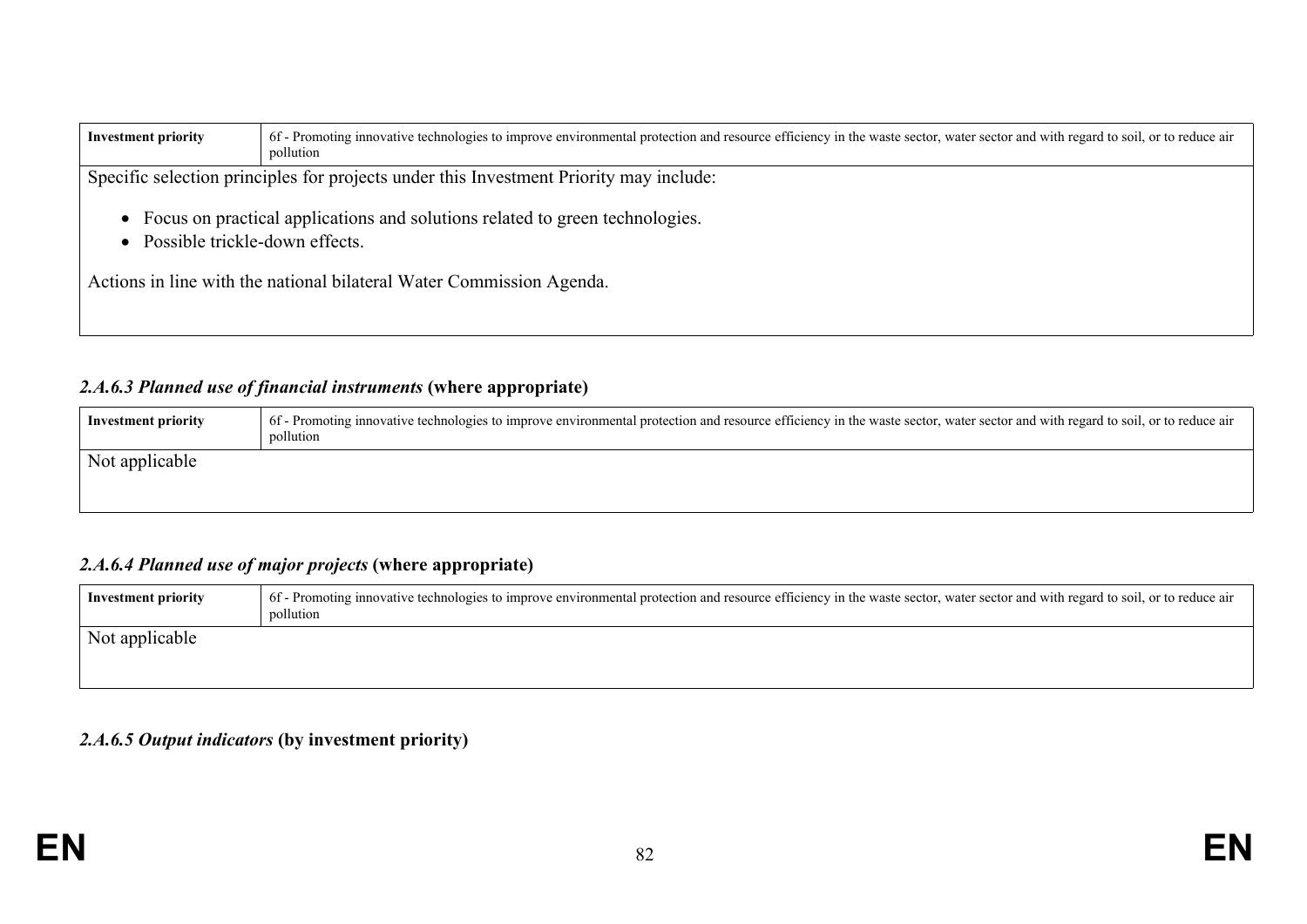| <b>Investment priority</b> |                                                                                         | 6f - Promoting innovative technologies to improve environmental protection and resource efficiency in the waste sector, water sector and with regard to soil, or to reduce air pollution |                     |                      |                               |  |  |  |
|----------------------------|-----------------------------------------------------------------------------------------|------------------------------------------------------------------------------------------------------------------------------------------------------------------------------------------|---------------------|----------------------|-------------------------------|--|--|--|
| ID                         | Indicator                                                                               | Measurement unit                                                                                                                                                                         | Target value (2023) | Source of data       | <b>Frequency of reporting</b> |  |  |  |
| CO <sub>20</sub>           | Risk prevention and management: Population<br>benefiting from flood protection measures | Persons                                                                                                                                                                                  | 1,111.00            | Programme monitoring | Annually                      |  |  |  |
| 3.3.1                      | Number of innovative green technologies tested and<br>implemented                       | Number                                                                                                                                                                                   | 13.00               | Programme monitoring | Annaully                      |  |  |  |
| 3.3.2                      | Number of enterprises applying new green innovation<br>solutions                        | Number                                                                                                                                                                                   | 7.00                | Programme monitoring | Annually                      |  |  |  |

## **Table 4: Common and programme-specific output indicators**

## **2.A.7 Performance framework**

## **Table 5: Performance framework of the priority axis**

| <b>Priority axis</b><br>3 - Protecting and promoting natural and cultural resources |                          |                                                                                                                                               |                                                       |                                        |                              |                     |                         |                                                                    |
|-------------------------------------------------------------------------------------|--------------------------|-----------------------------------------------------------------------------------------------------------------------------------------------|-------------------------------------------------------|----------------------------------------|------------------------------|---------------------|-------------------------|--------------------------------------------------------------------|
| ID                                                                                  | <b>Indicator</b><br>type | Indicator or key<br>implementation step                                                                                                       |                                                       | Measurement unit, where<br>appropriate | <b>Milestone for</b><br>2018 | Final target (2023) | Source of<br>data       | <b>Explanation of relevance of indicator, where</b><br>appropriate |
| CO <sub>09</sub>                                                                    | $\Omega$                 | Sustainable Tourism:<br>Increase in expected<br>number of visits to<br>supported sites of cultural<br>and natural heritage and<br>attractions |                                                       | Visits/year                            | 5000                         | 20,000.00           | Programme<br>Monitoring |                                                                    |
| F <sub>3</sub>                                                                      |                          |                                                                                                                                               | Payment certified and<br>declared to the EC (Priority | <b>EUR</b>                             | 3.342.732,47                 | 32,088,805.00       | Programme<br>Monitoring | NA                                                                 |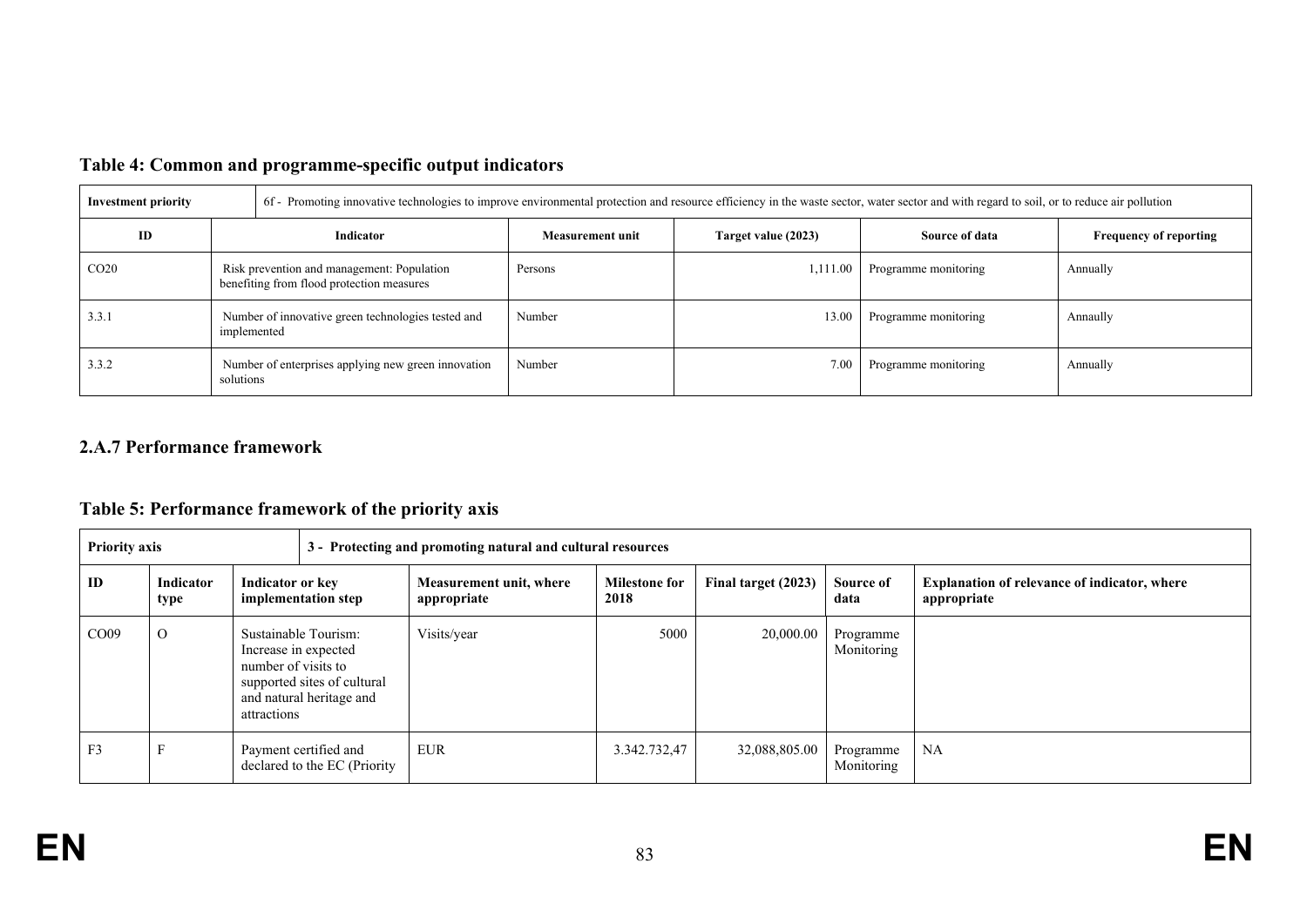| <b>Priority axis</b> |                   | 3 - Protecting and promoting natural and cultural resources |                     |                                        |                              |                     |                   |                                                                    |
|----------------------|-------------------|-------------------------------------------------------------|---------------------|----------------------------------------|------------------------------|---------------------|-------------------|--------------------------------------------------------------------|
| ID                   | Indicator<br>type | Indicator or key                                            | implementation step | Measurement unit, where<br>appropriate | <b>Milestone for</b><br>2018 | Final target (2023) | Source of<br>data | <b>Explanation of relevance of indicator, where</b><br>appropriate |
|                      |                   | Axis $3)$                                                   |                     |                                        |                              |                     |                   |                                                                    |

#### **Additional qualitative information on the establishment of the performance framework**

#### **2.A.8 Categories of intervention**

Categories of intervention corresponding to the content of the priority axis, based on a nomenclature adopted by the Commission, and indicative breakdown of Union support

#### **Tables 6-9: Categories of intervention**

#### **Table 6: Dimension 1 Intervention field**

| <b>Priority axis</b>                                                                                                                  | 3 - Protecting and promoting natural and cultural resources |                     |
|---------------------------------------------------------------------------------------------------------------------------------------|-------------------------------------------------------------|---------------------|
| Code                                                                                                                                  |                                                             | Amount $(\epsilon)$ |
| 017. Household waste management (including minimisation, sorting, recycling measures)                                                 |                                                             | 822,214.31          |
| 018. Household waste management (including mechanical biological treatment, thermal treatment,<br>incineration and landfill measures) |                                                             | 822,214.31          |
| 019. Commercial, industrial or hazardous waste management                                                                             |                                                             | 822,214.31          |
| 020. Provision of water for human consumption (extraction, treatment, storage and distribution                                        |                                                             | 822,214.30          |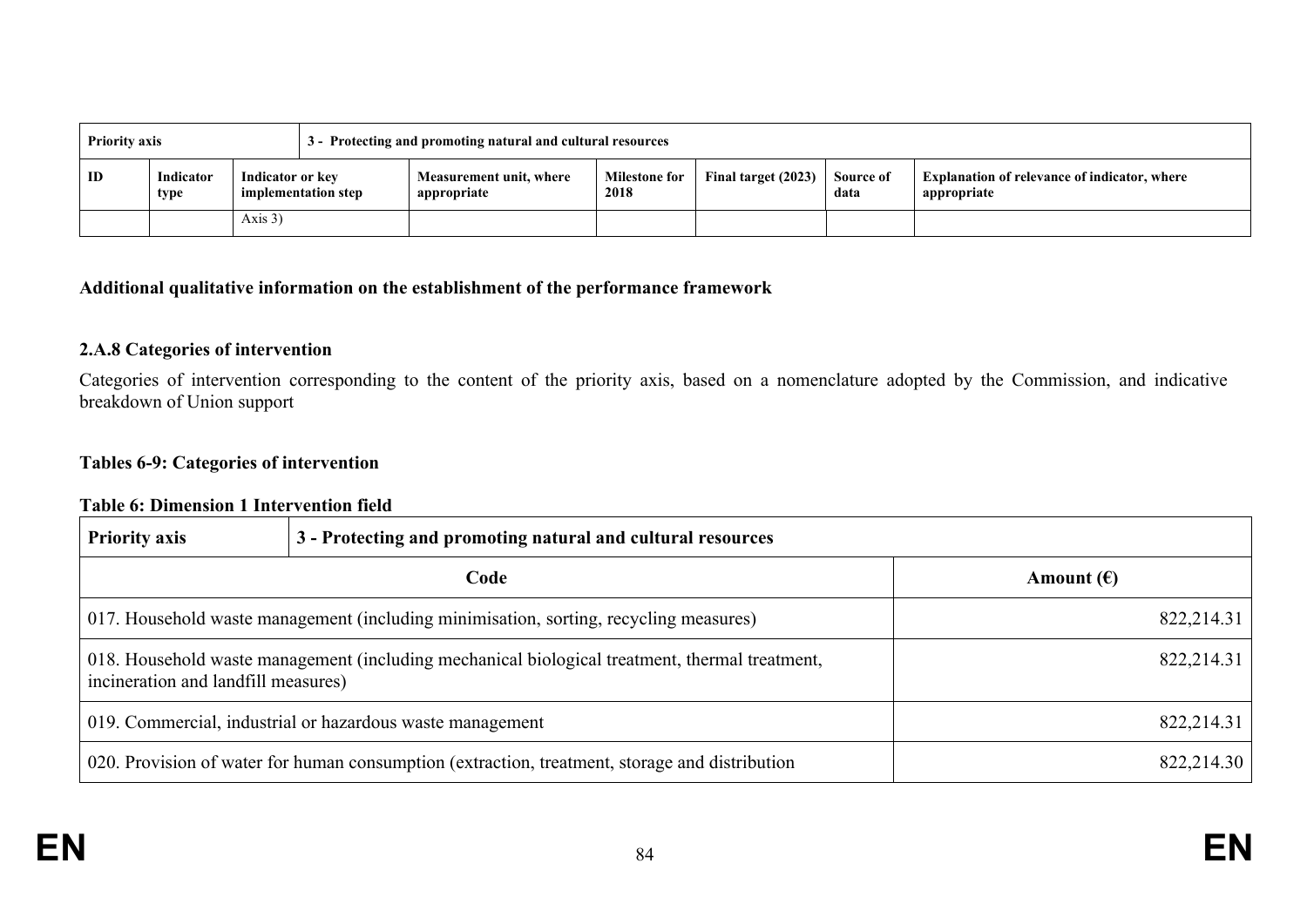| <b>Priority axis</b>                                                                                                                                                                                                           | 3 - Protecting and promoting natural and cultural resources                     |              |  |
|--------------------------------------------------------------------------------------------------------------------------------------------------------------------------------------------------------------------------------|---------------------------------------------------------------------------------|--------------|--|
| infrastructure)                                                                                                                                                                                                                |                                                                                 |              |  |
| 021. Water management and drinking water conservation (including river basin management, water<br>supply, specific climate change adaptation measures, district and consumer metering, charging systems<br>and leak reduction) |                                                                                 | 1,033,333.33 |  |
| 022. Waste water treatment                                                                                                                                                                                                     |                                                                                 | 822,214.30   |  |
|                                                                                                                                                                                                                                | 075. Development and promotion of tourism services in or for SMEs               | 1,480,449.43 |  |
|                                                                                                                                                                                                                                | 077. Development and promotion of cultural and creative services in or for SMEs | 976,127.20   |  |
| 084. Integrated pollution prevention and control (IPPC)                                                                                                                                                                        |                                                                                 | 1,150,000.00 |  |
| 085. Protection and enhancement of biodiversity, nature protection and green infrastructure                                                                                                                                    |                                                                                 | 2,650,000.00 |  |
| 086. Protection, restoration and sustainable use of Natura 2000 sites                                                                                                                                                          |                                                                                 | 2,650,000.00 |  |
| 090. Cycle tracks and footpaths                                                                                                                                                                                                |                                                                                 | 1,383,225.09 |  |
| 091. Development and promotion of the tourism potential of natural areas                                                                                                                                                       |                                                                                 | 2,514,546.46 |  |
| 092. Protection, development and promotion of public tourism assets                                                                                                                                                            |                                                                                 | 2,514,546.46 |  |
| 094. Protection, development and promotion of public cultural and heritage assets                                                                                                                                              |                                                                                 | 3,024,001.21 |  |
| 095. Development and promotion of public cultural and heritage services                                                                                                                                                        |                                                                                 | 3,788,183.29 |  |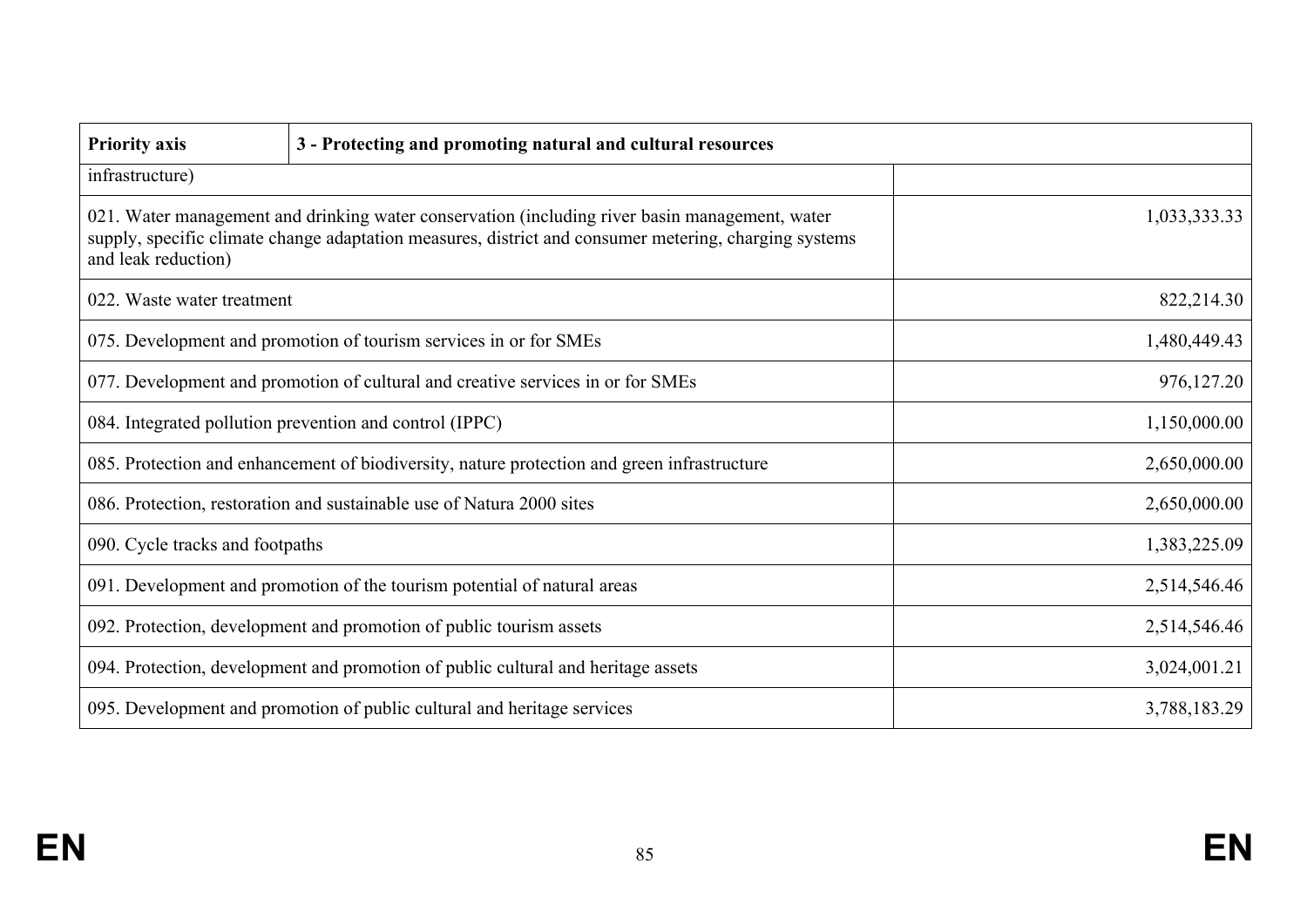## **Table 7: Dimension 2 Form of finance**

| <b>Priority axis</b>            | 3 - Protecting and promoting natural and cultural resources |                     |
|---------------------------------|-------------------------------------------------------------|---------------------|
| Code                            |                                                             | Amount $(\epsilon)$ |
| $\vert$ 01. Non-repayable grant |                                                             | 27,275,484.00       |

#### **Table 8: Dimension 3 Territory type**

| <b>Priority axis</b>                                          | 3 - Protecting and promoting natural and cultural resources |                     |
|---------------------------------------------------------------|-------------------------------------------------------------|---------------------|
| Code                                                          |                                                             | Amount $(\epsilon)$ |
| 01. Large Urban areas (densely populated $>50000$ population) |                                                             | 4,250,000.00        |
| 07. Not applicable                                            |                                                             | 23,025,484.00       |

## **Table 9: Dimension 6 Territorial delivery mechanisms**

| <b>Priority axis</b>                          | 3 - Protecting and promoting natural and cultural resources |                     |
|-----------------------------------------------|-------------------------------------------------------------|---------------------|
| Code                                          |                                                             | Amount $(\epsilon)$ |
| 03. Integrated Territorial Investment - Other |                                                             | 4,250,000.00        |
| $\vert$ 07. Not applicable                    |                                                             | 23,025,484.00       |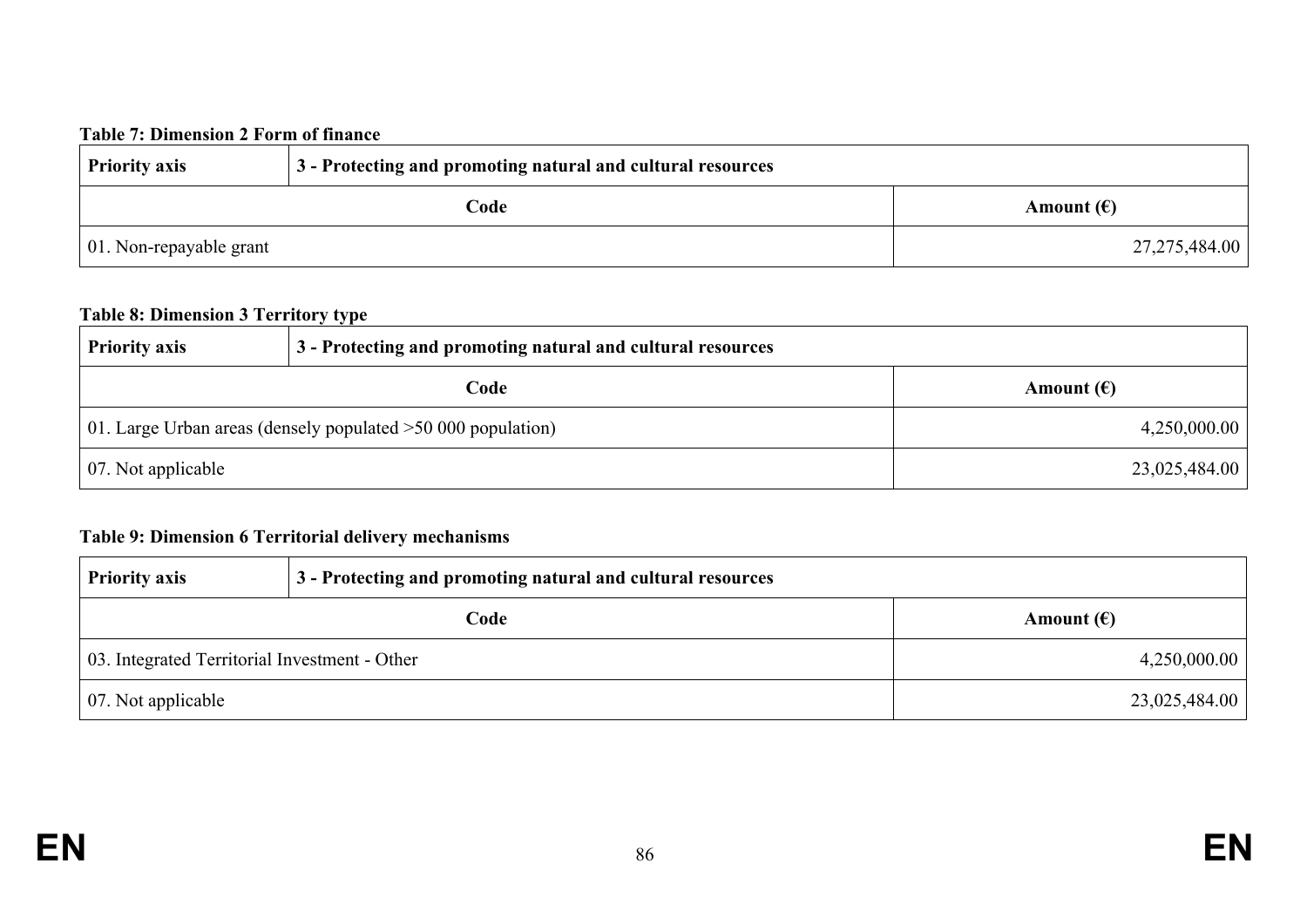2.A.9 A summary of the planned use of technical assistance including, where necessary, actions to reinforce the administrative capacity of authorities involved in the management and control of the programmes and beneficiaries and, where necessary, actions to enhance the **administrative capacity of relevant partners to participate in the implementation of programmes** (where appropriate)

| Priority axis: | 3 - Protecting and promoting natural and cultural resources |
|----------------|-------------------------------------------------------------|
| Not applicable |                                                             |
|                |                                                             |
|                |                                                             |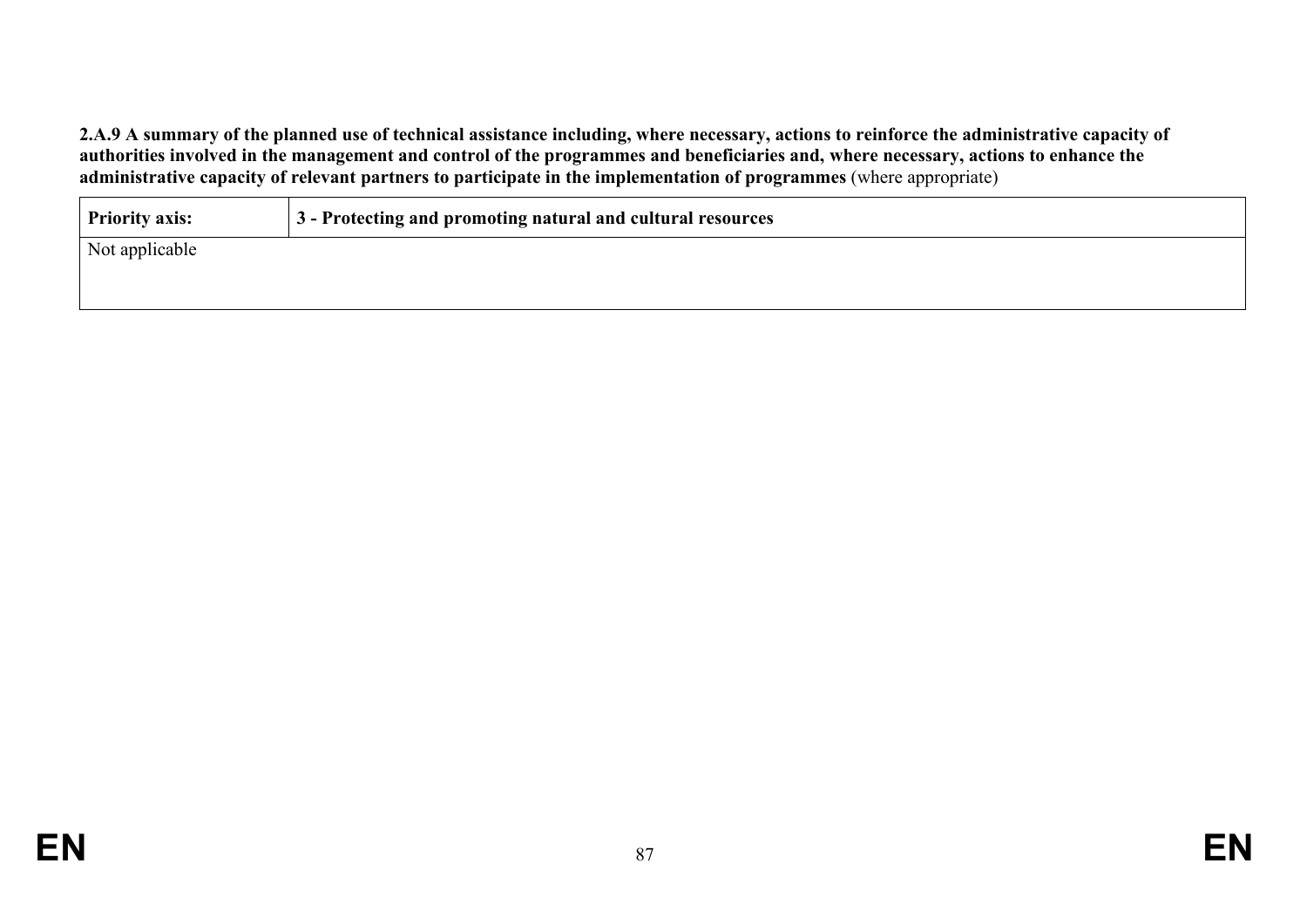### **2.A.1 Priority axis**

| <b>ID</b> of the priority axis |                                                         |
|--------------------------------|---------------------------------------------------------|
| Title of the priority axis     | Enhancing capacity building and cross-border governance |

 $\Box$  The entire priority axis will be implemented solely through financial instruments

 $\Box$  The entire priority axis will be implemented solely through financial instruments set up at Union level

 $\Box$  The entire priority axis will be implemented through community-led local development

#### 2.A.2 Justification for the establishment of a priority axis covering more than one thematic objective (where applicable)

Not applicable

### **2.A.3 Fund and calculation basis for Union support**

| Fund        | Calculation basis (total eligible expenditure or eligible<br>public expenditure) |
|-------------|----------------------------------------------------------------------------------|
| <b>ERDF</b> | Total                                                                            |

### **2.A.4 Investment priority**

| ID of the investment priority    | 1 l a                                                                                                                                                                        |
|----------------------------------|------------------------------------------------------------------------------------------------------------------------------------------------------------------------------|
| Title of the investment priority | Enhancing institutional capacity of public authorities and stakeholders and efficient public administration through actions to strengthen the institutional capacity and the |
|                                  | efficiency of public administrations and public services related to the implementation of the ERDF, and in support of actions under the ESF to strengthen the institutional  |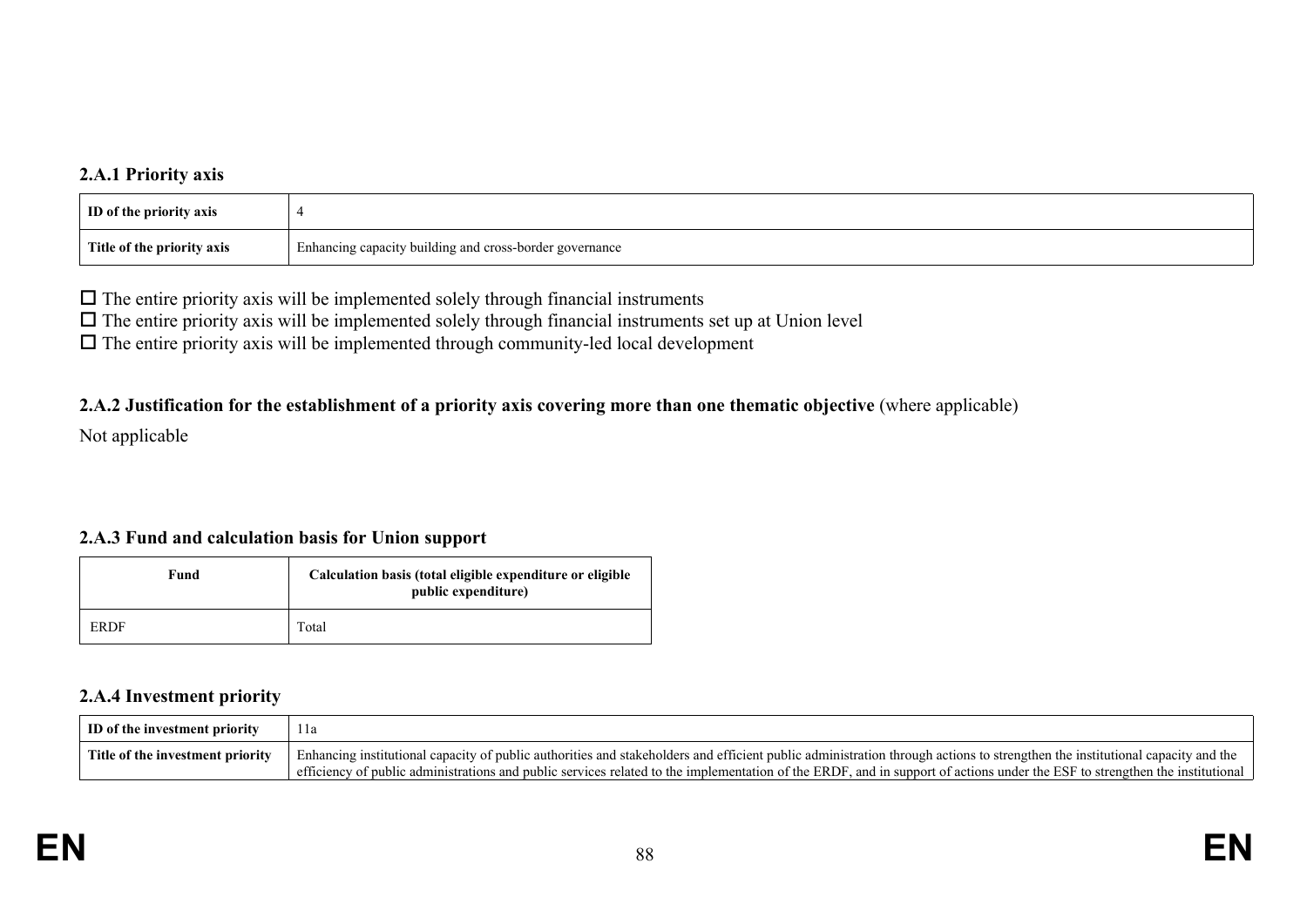| ID of the investment priority | 1 l a                                                                 |
|-------------------------------|-----------------------------------------------------------------------|
|                               |                                                                       |
|                               | y and the efficiency of public administration<br>0.000<br><br>capacit |

# **2.A.5 Specific objectives corresponding to the investment priority and expected results**

| ID of the specific objective                                                   | 4.1                                                                                                                                                                                                                                                                                                                                                                                                                                                                                                                                                                                                                                                               |
|--------------------------------------------------------------------------------|-------------------------------------------------------------------------------------------------------------------------------------------------------------------------------------------------------------------------------------------------------------------------------------------------------------------------------------------------------------------------------------------------------------------------------------------------------------------------------------------------------------------------------------------------------------------------------------------------------------------------------------------------------------------|
| Title of the specific objective                                                | Strengthen the institutional cooperation capacity through mobilizing public authorities and key actors of the Programme area for planning joint solutions to common<br>challenges                                                                                                                                                                                                                                                                                                                                                                                                                                                                                 |
| <b>Results that the Member States</b><br>seek to achieve with Union<br>support | Cooperation between the various institutions operating in the area is an horizontal issue that crosses all Priority Axes and<br>which enables the achievement of several specific results. Closer integration and understanding of the legislative framework<br>and administrative practices implemented in the two countries is a key success factor for the competitiveness of the entire area.                                                                                                                                                                                                                                                                 |
|                                                                                | TO 11 may cover different sectors of activities, provided that the capacity building aspect is the main focus. Through the SO<br>4.1 the Programme wants to focus the attention on several sectors, in which cross-border cooperation could actively contribute<br>in terms of improving structures and processes.                                                                                                                                                                                                                                                                                                                                                |
|                                                                                | For these reasons the Specific Objective addresses in particular the need of a closer correlation and consistency in the<br>processes of governance between the two countries, in order to counter the emerging social disintegration, more effectively<br>safeguard the cultural and environmental resources, prevent the risks associated to climate change and strengthen<br>competitiveness in the international markets.                                                                                                                                                                                                                                     |
|                                                                                | Interventions may concern regulatory frameworks, functional networks, common structures, coordination of policies and<br>investments, agreements specifying modalities of the cooperation across the border, development of common approaches to<br>common problems, exchange of experience.                                                                                                                                                                                                                                                                                                                                                                      |
|                                                                                | The Programme area is characterized by some unbalances in different territories, in particular in terms of services related to<br>social inclusion and welfare systems. The process of aging of the population, which covers the entire territory, albeit with<br>uneven character, is a factor that, in the medium term will have a significant impact on health policy and social inclusion. This<br>aspect is aggravated by the effects produced by the economic crisis in terms of an increase in the unemployment rate, even<br>against older workers. The specific expected result is the strengthening of institutional and administrative capacity in the |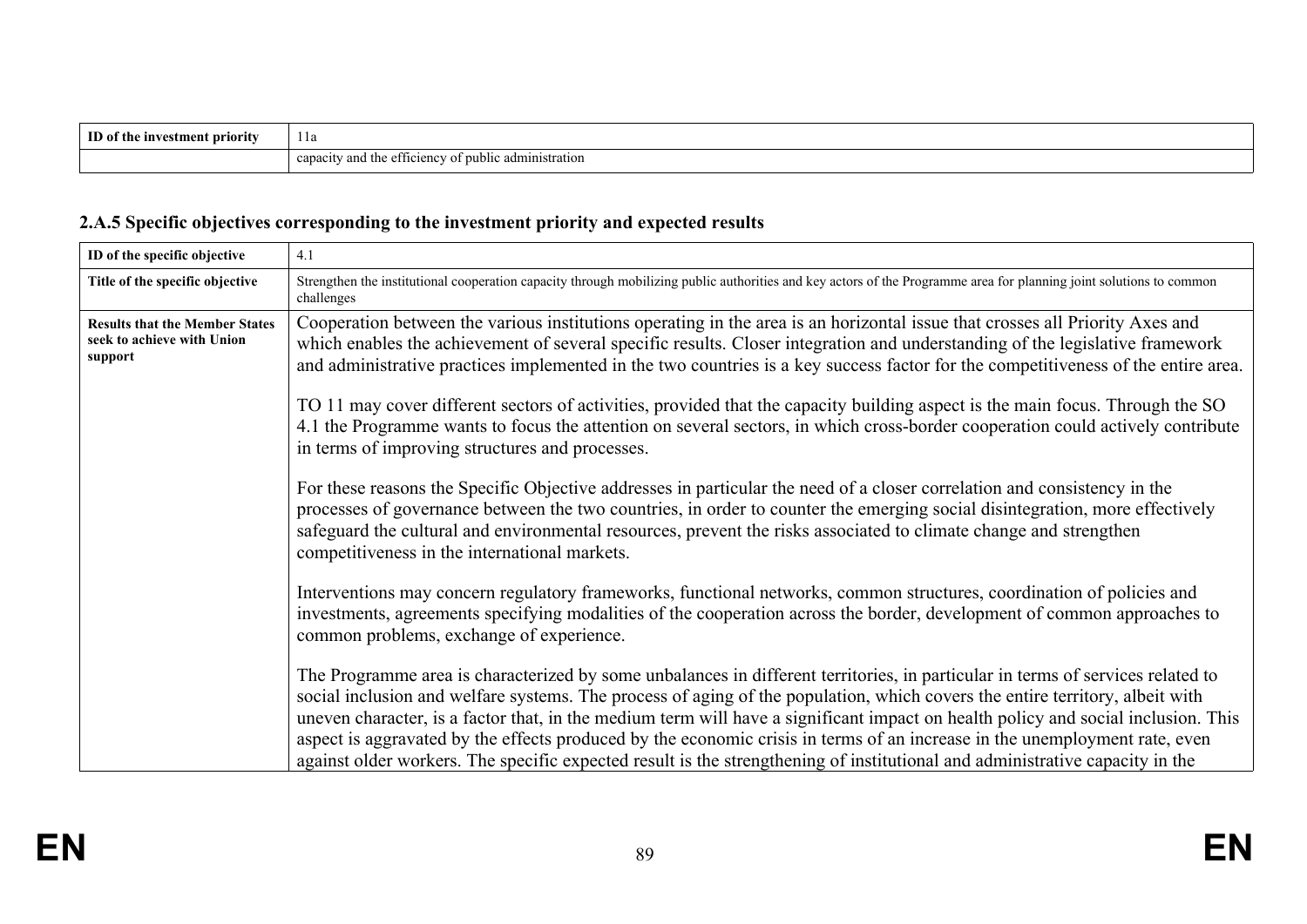| ID of the specific objective    | 4.1                                                                                                                                                                                                                                                                                                                                                                                                                                                                                                                                                      |
|---------------------------------|----------------------------------------------------------------------------------------------------------------------------------------------------------------------------------------------------------------------------------------------------------------------------------------------------------------------------------------------------------------------------------------------------------------------------------------------------------------------------------------------------------------------------------------------------------|
| Title of the specific objective | Strengthen the institutional cooperation capacity through mobilizing public authorities and key actors of the Programme area for planning joint solutions to common<br>challenges                                                                                                                                                                                                                                                                                                                                                                        |
|                                 | implementation of services addressing social needs and health and that through active aging can be socially cohesive and<br>economically competitive. To this end intervention on human capital and the administrative processes related to qualifying<br>education are strategic. This calls for innovative procedures and standards shared beyond national boundaries.                                                                                                                                                                                 |
|                                 | A challenge that requires further cooperation efforts is the construction of an institutional level able to rule climate change and<br>the consequent natural risks management. Common risk prevention and better coordination of emergency systems require in<br>fact unified procedures for intervention of across the border; establishment of joint information systems on risks related to<br>floods or other natural catastrophes; etc.                                                                                                            |
|                                 | Other strengths to be enhanced through OS 4.1 are high level of participation to ETC Programs for both the two sides of the<br>area and the ability to capitalize on past experiences during the last programming period. For this reason, an additional specific<br>result is expected to improve cross-border institutional capacity, even in the management and implementation of the cohesion<br>policies. Great importance must be also attributed to stakeholders and citizenship participation and involvement in public<br>development policies. |
|                                 | <b>Expected result</b><br>Increased intensity of CBC between citizens and institutions in the programming area                                                                                                                                                                                                                                                                                                                                                                                                                                           |

#### **Table 3: Programme-specific result indicators** (by specific objective)

| <b>Specific objective</b> | - Strengthen the institutional cooperation capacity through mobilizing public authorities and key actors of the Programme area for planning |
|---------------------------|---------------------------------------------------------------------------------------------------------------------------------------------|
|                           | olutions to common challenges                                                                                                               |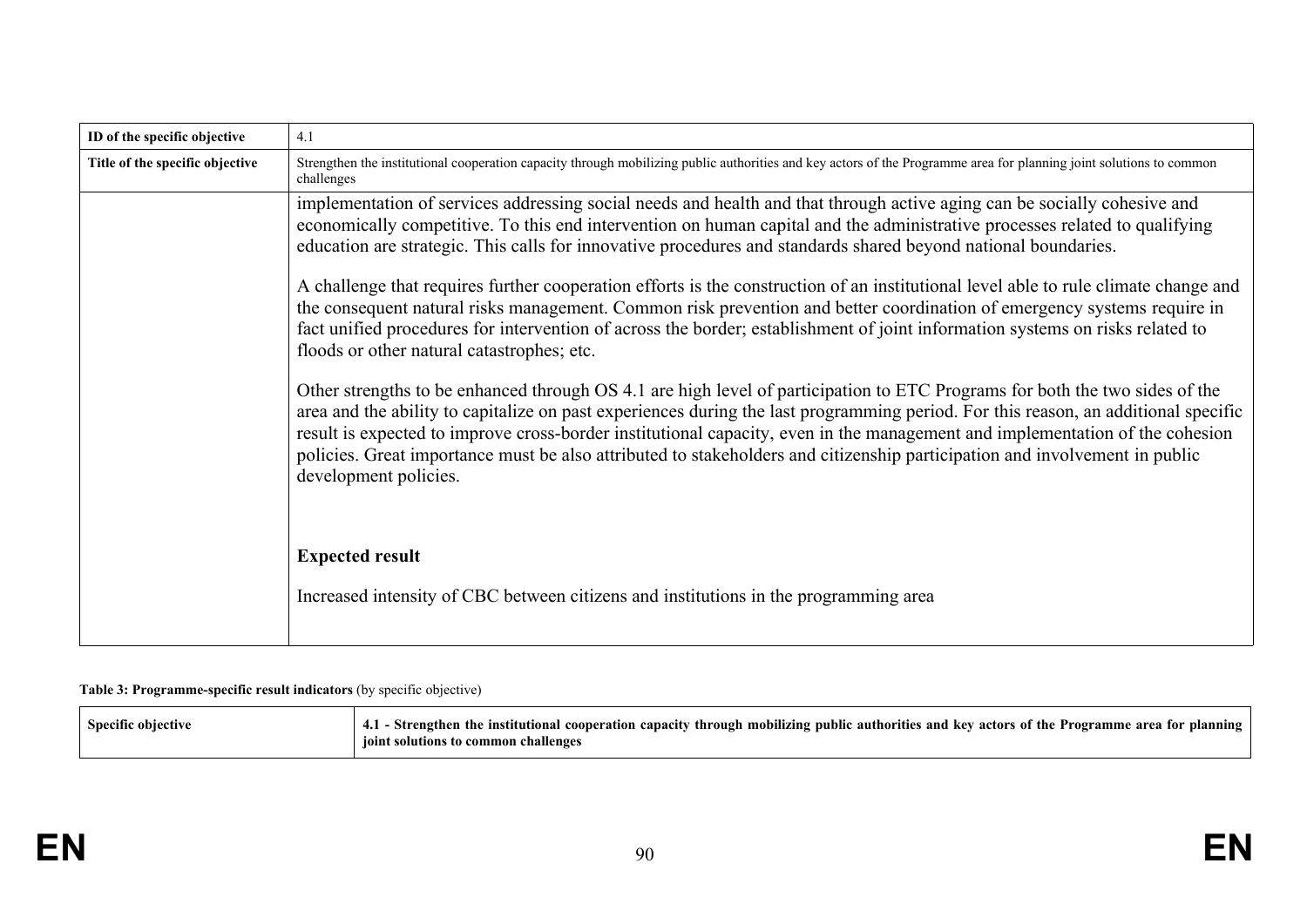| ID  | Indicator                                                                                                     | <b>Measurement unit</b> | <b>Baseline value</b> | <b>Baseline</b><br>year | Target value (2023) | Source of data | <b>Frequency of reporting</b> |
|-----|---------------------------------------------------------------------------------------------------------------|-------------------------|-----------------------|-------------------------|---------------------|----------------|-------------------------------|
| 4.1 | Increased capacity of public<br>authorities and stakeholders in<br>cross-border cooperation and<br>governance | $\frac{0}{0}$           |                       | 2016                    |                     | $10.00$ Survey | 2017-2019-2023                |

### **2.A.6 Actions to be supported under the investment priority** (by investment priority)

#### 2.A.6.1 A description of the type and examples of actions to be supported and their expected contribution to the specific objectives, including, where *appropriate, identification of the main target groups, specific territories targeted and types of beneficiaries*

| <b>Investment priority</b>                                                                                                                                                 | 11a - Enhancing institutional capacity of public authorities and stakeholders and efficient public administration through actions to strengthen the institutional capacity and the<br>efficiency of public administrations and public services related to the implementation of the ERDF, and in support of actions under the ESF to strengthen the institutional<br>capacity and the efficiency of public administration |  |  |  |  |
|----------------------------------------------------------------------------------------------------------------------------------------------------------------------------|---------------------------------------------------------------------------------------------------------------------------------------------------------------------------------------------------------------------------------------------------------------------------------------------------------------------------------------------------------------------------------------------------------------------------|--|--|--|--|
|                                                                                                                                                                            | In line with the Specific Objective 4.1, within Investment Priority 11 (Regulation (EU) No 1299/2013), the following types of actions will be                                                                                                                                                                                                                                                                             |  |  |  |  |
| objectives and results.                                                                                                                                                    | implemented. Following actions are not an exhaustive list and may be integrated with others aiming at contributing to the achievement of selected                                                                                                                                                                                                                                                                         |  |  |  |  |
| Types of Actions                                                                                                                                                           |                                                                                                                                                                                                                                                                                                                                                                                                                           |  |  |  |  |
| Operations addressing institutional capacity building aimed at development of structures, systems and tools and<br>2. operations addressing the human potential and needs. |                                                                                                                                                                                                                                                                                                                                                                                                                           |  |  |  |  |
| Example of actions                                                                                                                                                         |                                                                                                                                                                                                                                                                                                                                                                                                                           |  |  |  |  |

**Following examples of actions are not an exhaustive list** and may be integrated with others aiming at contributing to the achievement of selected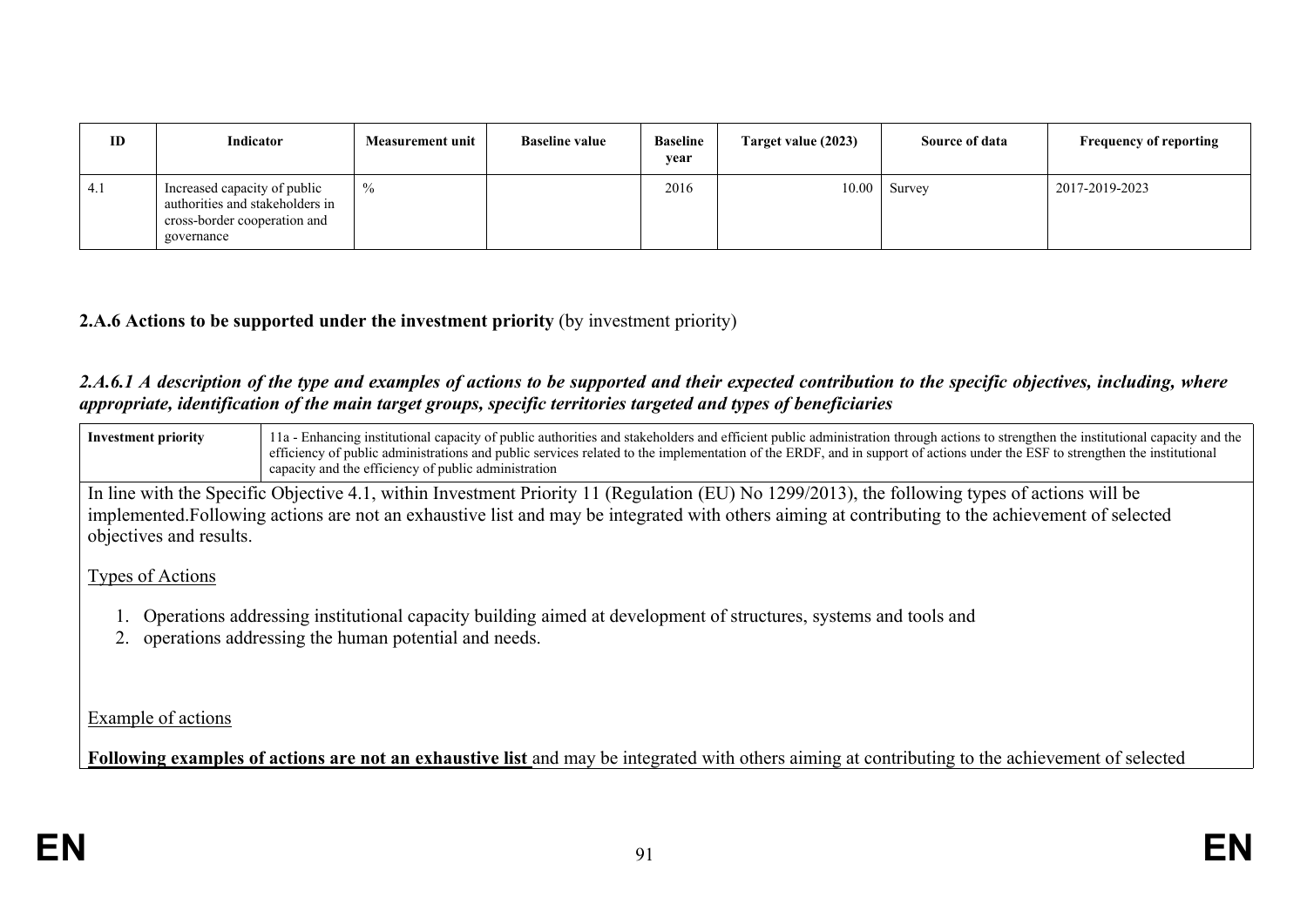| objectives and results. |                                                                                                                                                                                                                                                                                                                                                                                                                                                                                                                                                                                                                                                                                                                                                               |
|-------------------------|---------------------------------------------------------------------------------------------------------------------------------------------------------------------------------------------------------------------------------------------------------------------------------------------------------------------------------------------------------------------------------------------------------------------------------------------------------------------------------------------------------------------------------------------------------------------------------------------------------------------------------------------------------------------------------------------------------------------------------------------------------------|
| $etc.$ );               | Develop cross-border models for the design, testing, up-scaling, comparison and evaluation of innovations in the field of public administration,<br>such us: administrative procedures, harmonization of regulations, practices and methodological tools concerning the key issues of the Programme<br>area (egharmonisation of the legal framework regulating free access of enterprises and people, standardization of port operations, maritime<br>monitoring systems, spatial planning, environmental protection, job security, sustainable transport system, sustainable tourism, air quality plans<br>Setting up of a common framework/models and pilot actions for the cooperation in the field of education, public health, health and social care in |
| $\bullet$               | order to foster an efficient use of human potential and management of public resources and to promote development of joint capacities and<br>coordinate delivery of services such as domotic and pilot actions for home rehabilitation<br>Elaboration of common guidelines and share of experiences for the creation of level energy-balances and SEAP (private and public sector);                                                                                                                                                                                                                                                                                                                                                                           |
|                         | Setting up of a common framework and pilot actions in the field of natural risk management and civil protection to promote the reduction of<br>environmental risks and common management of the emergencies (e.g. elaboration of action plans for the climate change adaptation, joint<br>information system of risks related to floods and other natural risks                                                                                                                                                                                                                                                                                                                                                                                               |
|                         | Setting up of a common framework/models/tools and pilot actions for the mitigation of the effects originated by contaminated sites                                                                                                                                                                                                                                                                                                                                                                                                                                                                                                                                                                                                                            |
| $\bullet$               | Planning and organization structure for cross border river basin management in the context of support of WFD and Flood Directive<br>Supporting projects addressing the human potential by promoting cultural diversity, including national minorities and language knowledge of the<br>neighboring country in order to mobilize a wider public for building up a CB partnerships                                                                                                                                                                                                                                                                                                                                                                              |
|                         | • Harmonisation of vocational education systems (dual education and Work based Learning) for meeting the needs of SMEs and the joint labour<br>market (e.g. resulting in mutual acceptance of qualifications)                                                                                                                                                                                                                                                                                                                                                                                                                                                                                                                                                 |
|                         |                                                                                                                                                                                                                                                                                                                                                                                                                                                                                                                                                                                                                                                                                                                                                               |
| <u>Target groups</u>    |                                                                                                                                                                                                                                                                                                                                                                                                                                                                                                                                                                                                                                                                                                                                                               |

**Investment priority** 11a - Enhancing institutional capacity of public authorities and stakeholders and efficient public administration through actions to strengthen the institutional capacity and the

capacity and the efficiency of public administration

efficiency of public administrations and public services related to the implementation of the ERDF, and in support of actions under the ESF to strengthen the institutional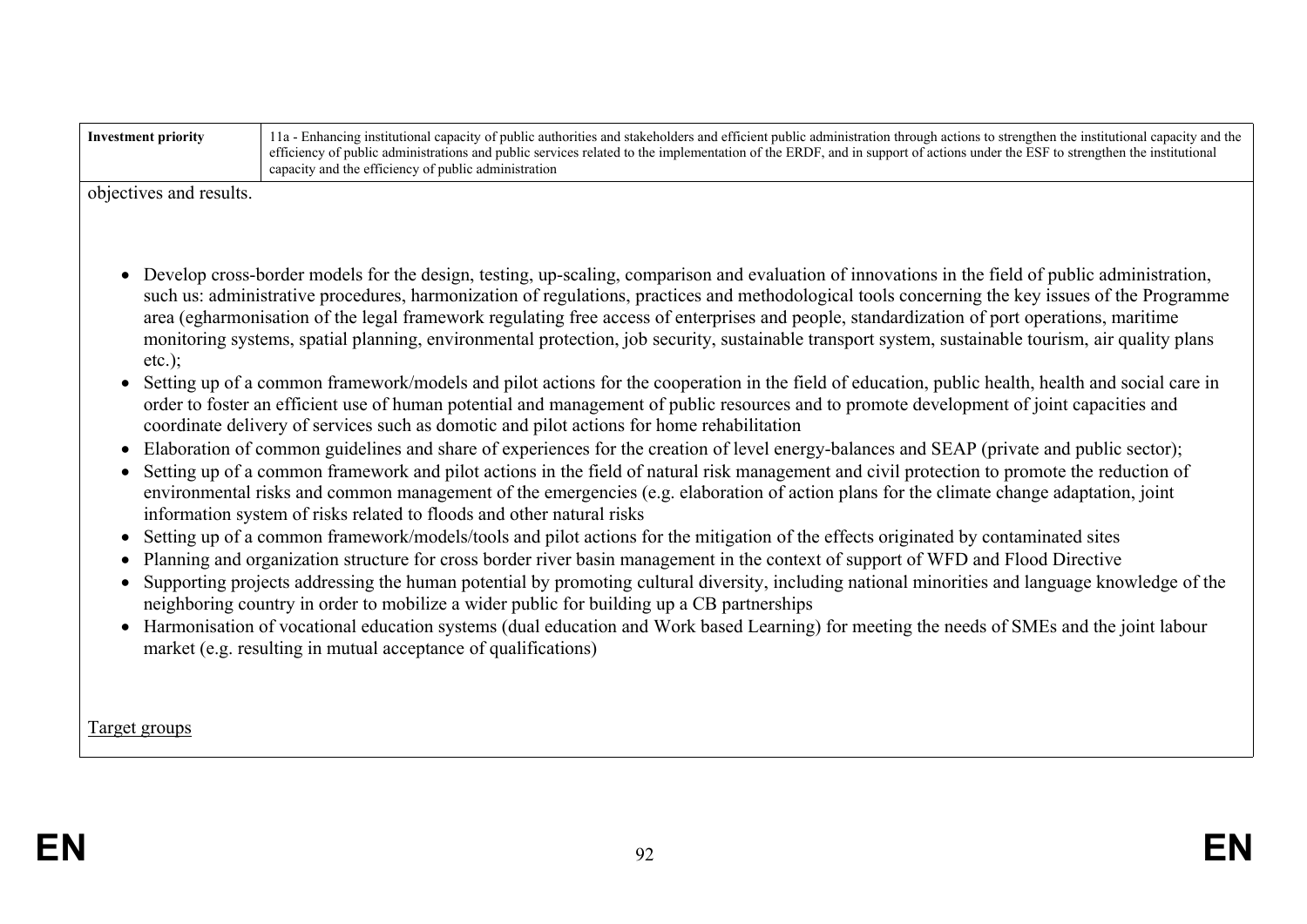| Investment priority | 1 a - Enhancing institutional capacity of public authorities and stakeholders and efficient public administration through actions to strengthen the institutional capacity and the |
|---------------------|------------------------------------------------------------------------------------------------------------------------------------------------------------------------------------|
|                     | efficiency of public administrations and public services related to the implementation of the ERDF, and in support of actions under the ESF to strengthen the institutional        |
|                     | capacity and the efficiency of public administration                                                                                                                               |

In addition to the listed beneficiaries, actions will affect the groups involved-in strengthening of public services, such as:

- Enterprises and SME engaged in the sectors most exposed to international competition and innovation
- Civil protection and organization of environmental risk management
- Subjects living in areas at risk of natural disasters
- Elderly at risk of poverty
- Subjects vulnerable to high health risk
- Operators in the field of health
- Low skill unemployed

#### Beneficiaries

The following list contains mere examples of possible beneficiaries and is therefore not exhaustive since other actor whose activities are coherent with the objective at stake can be selected:

- Policy Makers and Public Managers, Public Training providers
- National, regional and local authorities
- Regional and Local Development Agencies
- Protected areas, natural and cultural sites management organizations
- NGOs, Non-Profit-Organizations and other professional and civil society associations
- Universities, Research centres, Scientific and Technology Parks Institutions specialized in research, education, training and capacity building
- Enterprises, SME

Public bodies dealing with environment, natural risks, energy, health, social inclusion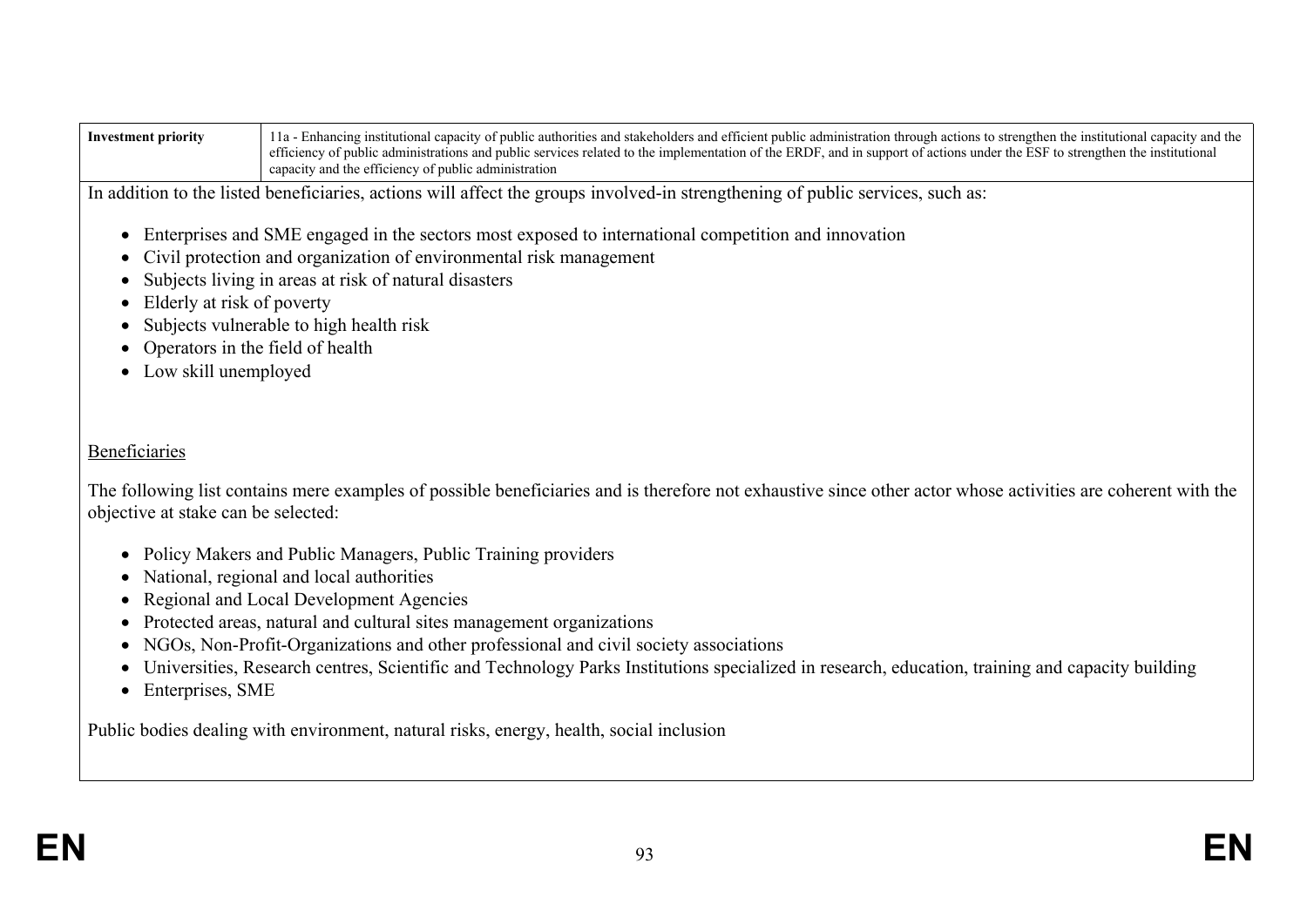## *2.A.6.2 Guiding principles for the selection of operations*

| <b>Investment priority</b>                | 11a - Enhancing institutional capacity of public authorities and stakeholders and efficient public administration through actions to strengthen the institutional capacity and the<br>efficiency of public administrations and public services related to the implementation of the ERDF, and in support of actions under the ESF to strengthen the institutional<br>capacity and the efficiency of public administration |
|-------------------------------------------|---------------------------------------------------------------------------------------------------------------------------------------------------------------------------------------------------------------------------------------------------------------------------------------------------------------------------------------------------------------------------------------------------------------------------|
|                                           | General guiding principles for the selection of operations common to every priority investments are described on Section 5.                                                                                                                                                                                                                                                                                               |
|                                           | Both strategic and standard projects are feasible under this IP according to the financial allocation described in section 5.3.g.                                                                                                                                                                                                                                                                                         |
|                                           | Specific selection principles for projects under this Investment Priority may include:                                                                                                                                                                                                                                                                                                                                    |
|                                           | Perspectives of lasting relationship networks<br>Ability of contributing to a more cohesive Programme area                                                                                                                                                                                                                                                                                                                |
|                                           | The actions will be implemented throughout the territory involved in the programme.                                                                                                                                                                                                                                                                                                                                       |
|                                           | An approach addressed to the whole territory is particularly effective for the types of actions within this IP because of their general impact.                                                                                                                                                                                                                                                                           |
| into account most vulnerable territories. | In particular, the actions related to the construction of an institutional system capable of reducing environmental risks and disaster prevention must take                                                                                                                                                                                                                                                               |
|                                           | With regard to interventions related to the construction of an institutional system capable of responding to emerging questions about health policy and<br>social inclusion it is important to evaluate the different effects that a long-lasting unemployment has had on the territories of reference                                                                                                                    |
|                                           |                                                                                                                                                                                                                                                                                                                                                                                                                           |

*2.A.6.3 Planned use of financial instruments* **(where appropriate)**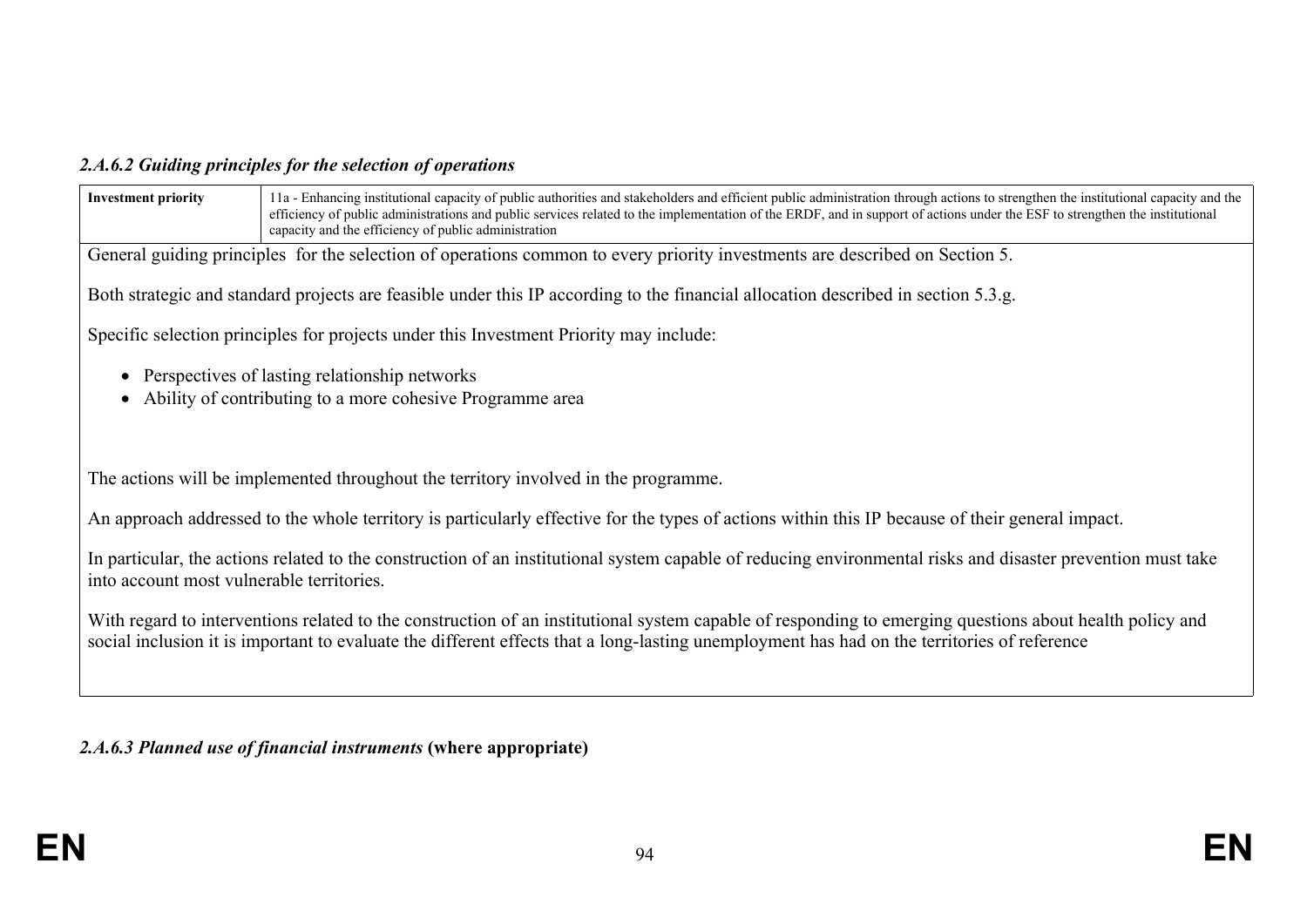| <b>Investment priority</b>                                                                                                                                                                                                                               | 11a - Enhancing institutional capacity of public authorities and stakeholders and efficient public administration through actions to strengthen the institutional capacity and the<br>efficiency of public administrations and public services related to the implementation of the ERDF, and in support of actions under the ESF to strengthen the institutional<br>capacity and the efficiency of public administration |  |  |  |
|----------------------------------------------------------------------------------------------------------------------------------------------------------------------------------------------------------------------------------------------------------|---------------------------------------------------------------------------------------------------------------------------------------------------------------------------------------------------------------------------------------------------------------------------------------------------------------------------------------------------------------------------------------------------------------------------|--|--|--|
| The opportunity of the elaboration and implementation of financial instruments will be debated during the implementation of the Cooperation programme.<br>In case of positive decision by the Programme Autorities the MC will approve this possibility. |                                                                                                                                                                                                                                                                                                                                                                                                                           |  |  |  |
|                                                                                                                                                                                                                                                          |                                                                                                                                                                                                                                                                                                                                                                                                                           |  |  |  |

## *2.A.6.4 Planned use of major projects* **(where appropriate)**

| <b>Investment priority</b> | 11a - Enhancing institutional capacity of public authorities and stakeholders and efficient public administration through actions to strengthen the institutional capacity and the<br>efficiency of public administrations and public services related to the implementation of the ERDF, and in support of actions under the ESF to strengthen the institutional<br>capacity and the efficiency of public administration |
|----------------------------|---------------------------------------------------------------------------------------------------------------------------------------------------------------------------------------------------------------------------------------------------------------------------------------------------------------------------------------------------------------------------------------------------------------------------|
| Not applicable             |                                                                                                                                                                                                                                                                                                                                                                                                                           |

## *2.A.6.5 Output indicators* **(by investment priority)**

## **Table 4: Common and programme-specific output indicators**

| <b>Investment priority</b> |                                                                                         | 11a - Enhancing institutional capacity of public authorities and stakeholders and efficient public administration through actions to strengthen the institutional capacity and the efficiency of public<br>administrations and public services related to the implementation of the ERDF, and in support of actions under the ESF to strengthen the institutional capacity and the efficiency of public<br>administration |                  |                     |                      |                               |
|----------------------------|-----------------------------------------------------------------------------------------|---------------------------------------------------------------------------------------------------------------------------------------------------------------------------------------------------------------------------------------------------------------------------------------------------------------------------------------------------------------------------------------------------------------------------|------------------|---------------------|----------------------|-------------------------------|
| ID                         |                                                                                         | Indicator                                                                                                                                                                                                                                                                                                                                                                                                                 | Measurement unit | Target value (2023) | Source of data       | <b>Frequency of reporting</b> |
| CO <sub>20</sub>           | Risk prevention and management: Population<br>benefiting from flood protection measures |                                                                                                                                                                                                                                                                                                                                                                                                                           | Persons          | 1,111.00            | Programme monitoring | Annually                      |
| 4.1.1                      | Cross-border agreement and protocols signed                                             |                                                                                                                                                                                                                                                                                                                                                                                                                           | Number           | 10.00               | Programme monitoring | Annually                      |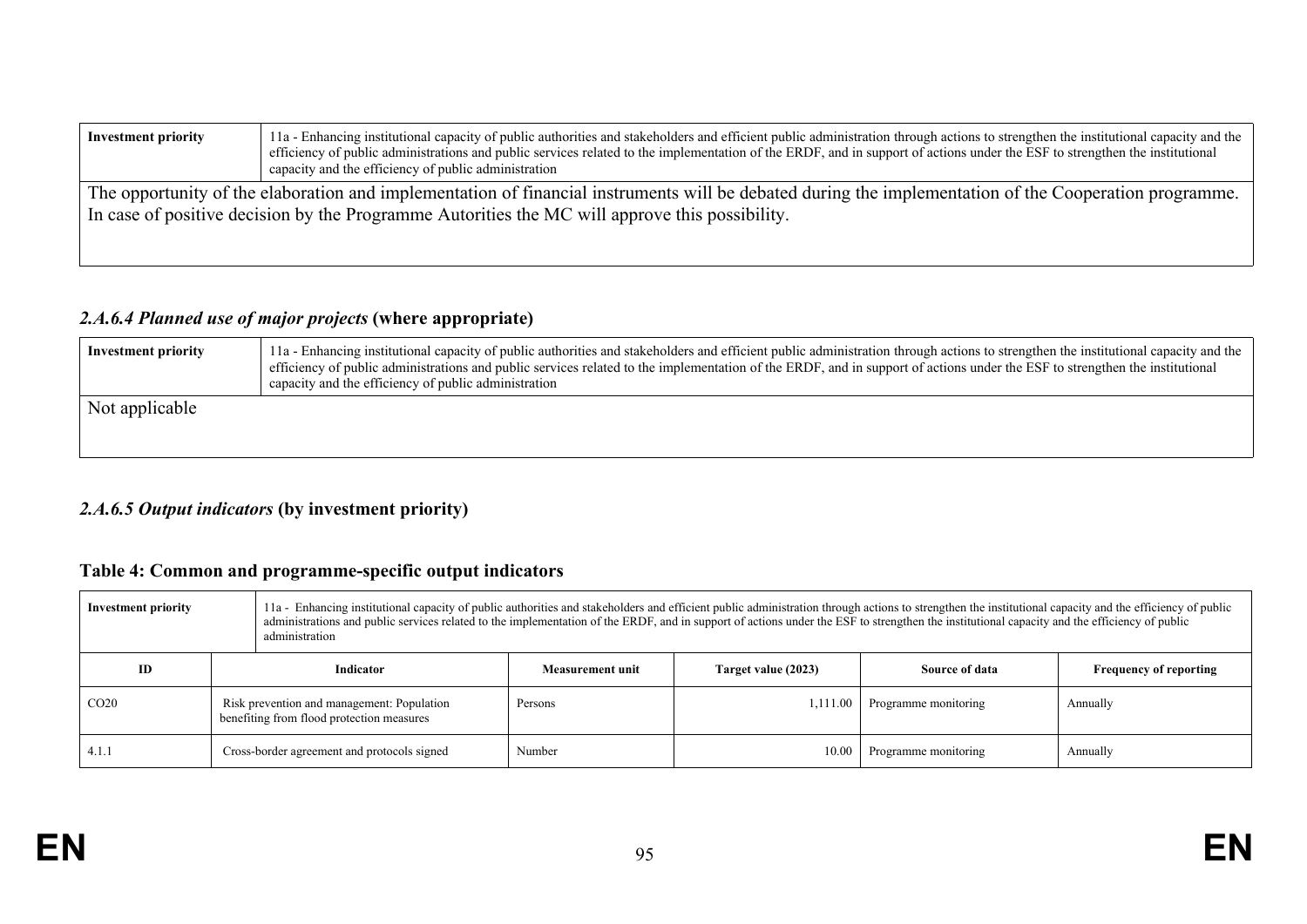| <b>Investment priority</b>                                           |                                                                                                                                                                                                                          | 11a - Enhancing institutional capacity of public authorities and stakeholders and efficient public administration through actions to strengthen the institutional capacity and the efficiency of public<br>administrations and public services related to the implementation of the ERDF, and in support of actions under the ESF to strengthen the institutional capacity and the efficiency of public<br>administration |                         |                      |                      |                               |  |
|----------------------------------------------------------------------|--------------------------------------------------------------------------------------------------------------------------------------------------------------------------------------------------------------------------|---------------------------------------------------------------------------------------------------------------------------------------------------------------------------------------------------------------------------------------------------------------------------------------------------------------------------------------------------------------------------------------------------------------------------|-------------------------|----------------------|----------------------|-------------------------------|--|
| ID                                                                   | Indicator                                                                                                                                                                                                                |                                                                                                                                                                                                                                                                                                                                                                                                                           | <b>Measurement unit</b> | Target value (2023)  | Source of data       | <b>Frequency of reporting</b> |  |
| 4.1.2                                                                | Joint solutions increasing integration, coherence,<br>harmonization of the Programme area governance<br>(shared politics, legislative frameworks or regulations,<br>joint strategic documents, e-government tools, etc.) |                                                                                                                                                                                                                                                                                                                                                                                                                           | Joint solution          | 11.00                | Programme monitoring | Annually                      |  |
| 4.1.3                                                                | Number of beneficiaries participating in joint training<br>schemes                                                                                                                                                       |                                                                                                                                                                                                                                                                                                                                                                                                                           | Number                  | 400.00               | Programme monitoring | Annually                      |  |
| No Crossborder medical teams full-fromed and<br>4.1.4<br>operational |                                                                                                                                                                                                                          | Number                                                                                                                                                                                                                                                                                                                                                                                                                    | 5.00                    | Programme monitoring | Annualy              |                               |  |

## **2.A.7 Performance framework**

## **Table 5: Performance framework of the priority axis**

|       | <b>Priority axis</b><br>4 - Enhancing capacity building and cross-border governance |                                                                                                                                                                                                                                         |                                        |                              |                     |                         |                                                                    |
|-------|-------------------------------------------------------------------------------------|-----------------------------------------------------------------------------------------------------------------------------------------------------------------------------------------------------------------------------------------|----------------------------------------|------------------------------|---------------------|-------------------------|--------------------------------------------------------------------|
| ID    | Indicator<br>type                                                                   | Indicator or key<br>implementation step                                                                                                                                                                                                 | Measurement unit, where<br>appropriate | <b>Milestone for</b><br>2018 | Final target (2023) | Source of<br>data       | <b>Explanation of relevance of indicator, where</b><br>appropriate |
| 4.1.2 | $\mathcal{O}$                                                                       | Joint solutions increasing<br>integration, coherence,<br>harmonization of the<br>Programme area<br>governance (shared politics,<br>legislative frameworks or<br>regulations, joint strategic<br>documents, e-government<br>tools, etc.) | Joint solution                         |                              | 11.00               | Programme<br>monitoring | NA                                                                 |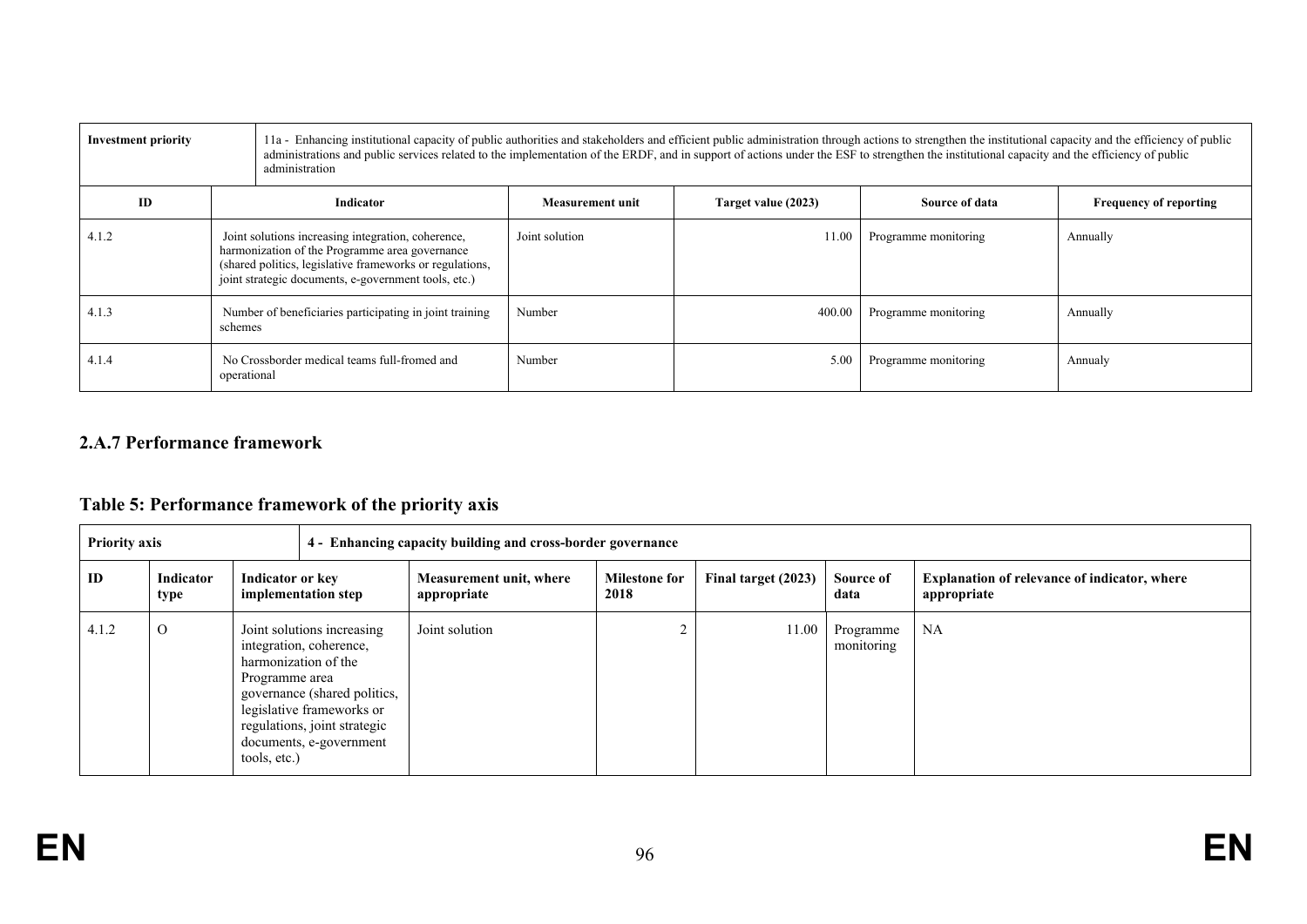| <b>Priority axis</b> |                   |                                                                     | 4 - Enhancing capacity building and cross-border governance |                              |                     |                         |                                                                    |
|----------------------|-------------------|---------------------------------------------------------------------|-------------------------------------------------------------|------------------------------|---------------------|-------------------------|--------------------------------------------------------------------|
| ID                   | Indicator<br>type | Indicator or key<br>implementation step                             | Measurement unit, where<br>appropriate                      | <b>Milestone for</b><br>2018 | Final target (2023) | Source of<br>data       | <b>Explanation of relevance of indicator, where</b><br>appropriate |
| F4                   |                   | Payment certified and<br>declared to the EC (Priority<br>Axis $4$ ) | <b>EUR</b>                                                  | 2.456.351.35                 | 18,336,460.00       | Programme<br>monitoring | <b>NA</b>                                                          |

#### **Additional qualitative information on the establishment of the performance framework**

#### **2.A.8 Categories of intervention**

Categories of intervention corresponding to the content of the priority axis, based on a nomenclature adopted by the Commission, and indicative breakdown of Union support

#### **Tables 6-9: Categories of intervention**

#### **Table 6: Dimension 1 Intervention field**

| <b>Priority axis</b>                                                                                                                                       | 4 - Enhancing capacity building and cross-border governance |                     |
|------------------------------------------------------------------------------------------------------------------------------------------------------------|-------------------------------------------------------------|---------------------|
|                                                                                                                                                            | Code                                                        | Amount $(\epsilon)$ |
| 053. Health infrastructure                                                                                                                                 |                                                             | 3,896,497.75        |
| 055. Other social infrastructure contributing to regional and local development                                                                            | 779,299.55                                                  |                     |
| 081. ICT solutions addressing the healthy active ageing challenge and e-Health services and applications<br>(including e-Care and ambient assisted living) |                                                             | 1,558,599.10        |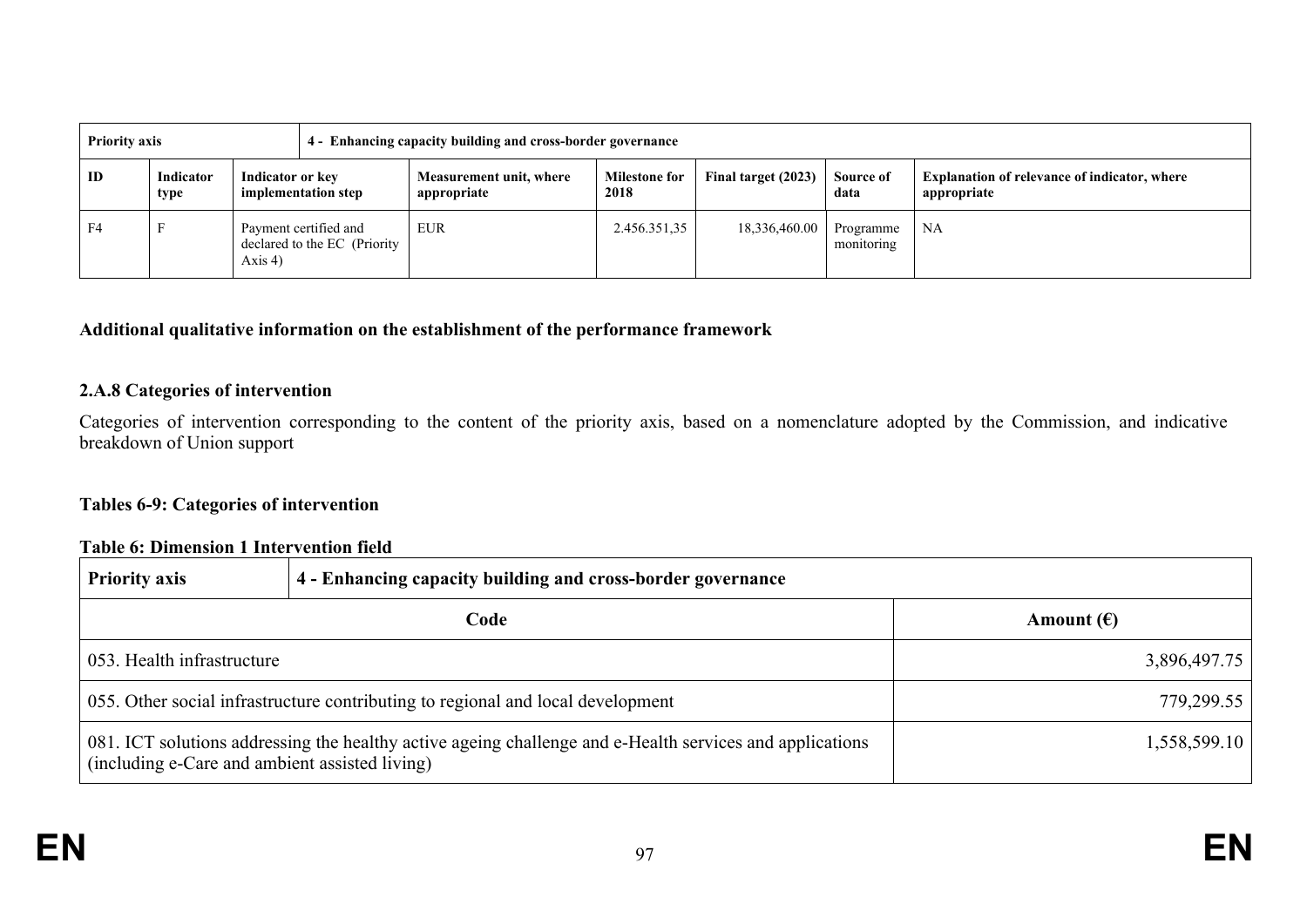| <b>Priority axis</b>                                                                                                                                                                                                                                         | 4 - Enhancing capacity building and cross-border governance |              |
|--------------------------------------------------------------------------------------------------------------------------------------------------------------------------------------------------------------------------------------------------------------|-------------------------------------------------------------|--------------|
| 087. Adaptation to climate change measures and prevention and management of climate related risks e.g.<br>erosion, fires, flooding, storms and drought, including awareness raising, civil protection and disaster<br>management systems and infrastructures |                                                             | 779,299.55   |
| 112. Enhancing access to affordable, sustainable and high-quality services, including health care and<br>social services of general interest                                                                                                                 |                                                             | 3,896,497.75 |
| 119. Investment in institutional capacity and in the efficiency of public administrations and public services<br>at the national, regional and local levels with a view to reforms, better regulation and good governance                                    |                                                             | 2,337,898.65 |
| 120. Capacity building for all stakeholders delivering education, lifelong learning, training and<br>employment and social policies, including through sectoral and territorial pacts to mobilise for reform at<br>the national, regional and local levels   |                                                             | 2,337,898.65 |

## **Table 7: Dimension 2 Form of finance**

| <b>Priority axis</b>            | 4 - Enhancing capacity building and cross-border governance |                     |
|---------------------------------|-------------------------------------------------------------|---------------------|
| Code                            |                                                             | Amount $(\epsilon)$ |
| $\vert$ 01. Non-repayable grant |                                                             | 15,585,991.00       |

## **Table 8: Dimension 3 Territory type**

| <b>Priority axis</b>        | .<br><sup>1</sup> 4 - Enhancing capacity building and cross-border governance |  |
|-----------------------------|-------------------------------------------------------------------------------|--|
| Amount $(\epsilon)$<br>Code |                                                                               |  |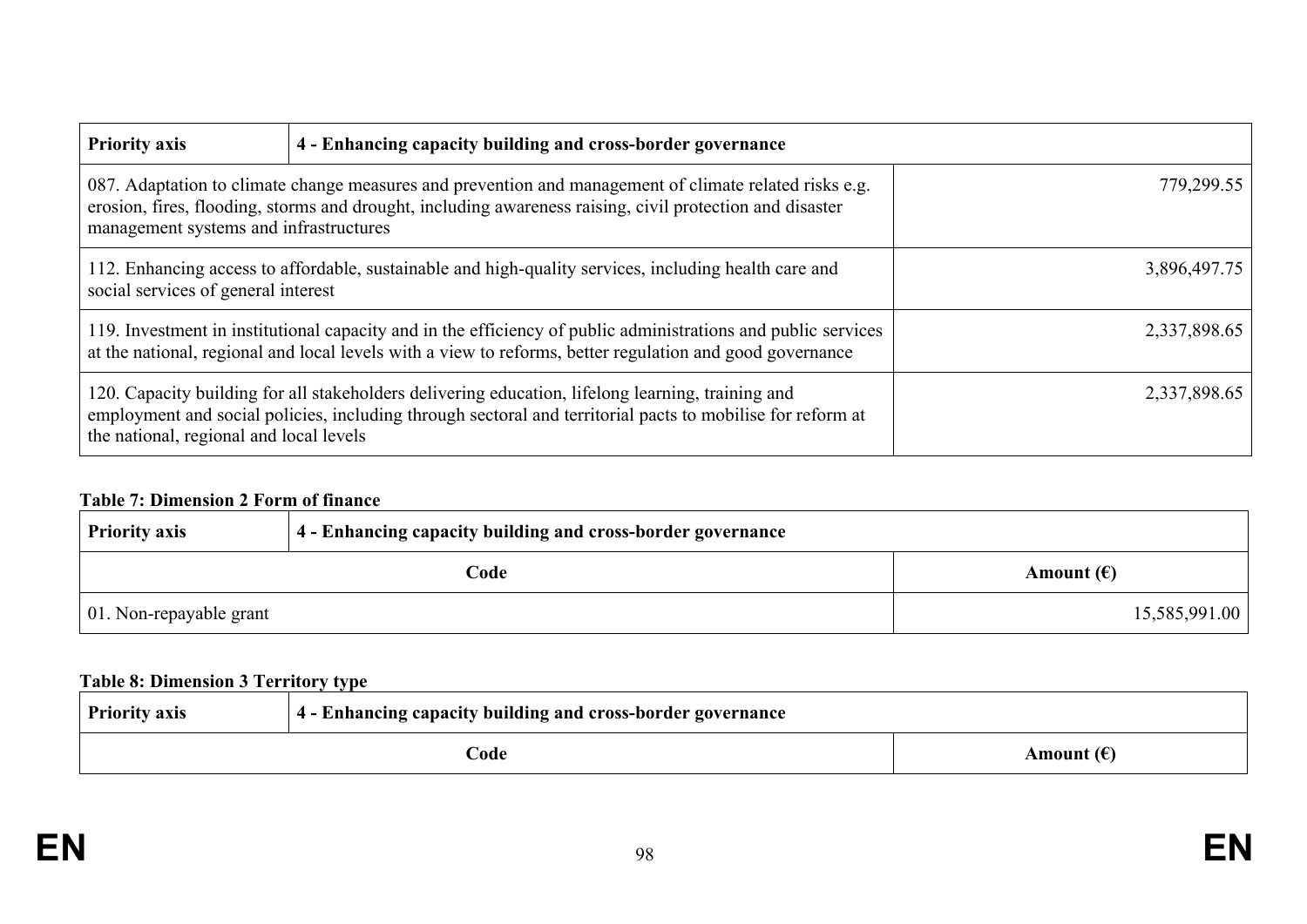| <b>Priority axis</b>                                           | 4 - Enhancing capacity building and cross-border governance |                     |
|----------------------------------------------------------------|-------------------------------------------------------------|---------------------|
| Code                                                           |                                                             | Amount $(\epsilon)$ |
| 01. Large Urban areas (densely populated $>50,000$ population) |                                                             | 4,250,000.00        |
| $\vert$ 07. Not applicable                                     |                                                             | 11,335,991.00       |

#### **Table 9: Dimension 6 Territorial delivery mechanisms**

| <b>Priority axis</b>                          | 4 - Enhancing capacity building and cross-border governance |                     |
|-----------------------------------------------|-------------------------------------------------------------|---------------------|
|                                               | Code                                                        | Amount $(\epsilon)$ |
| 03. Integrated Territorial Investment - Other |                                                             | 4,250,000.00        |
| $\vert$ 07. Not applicable                    |                                                             | 11,335,991.00       |

2.A.9 A summary of the planned use of technical assistance including, where necessary, actions to reinforce the administrative capacity of authorities involved in the management and control of the programmes and beneficiaries and, where necessary, actions to enhance the **administrative capacity of relevant partners to participate in the implementation of programmes** (where appropriate)

| <b>Priority axis:</b> | 4 - Enhancing capacity building and cross-border governance |
|-----------------------|-------------------------------------------------------------|
|                       |                                                             |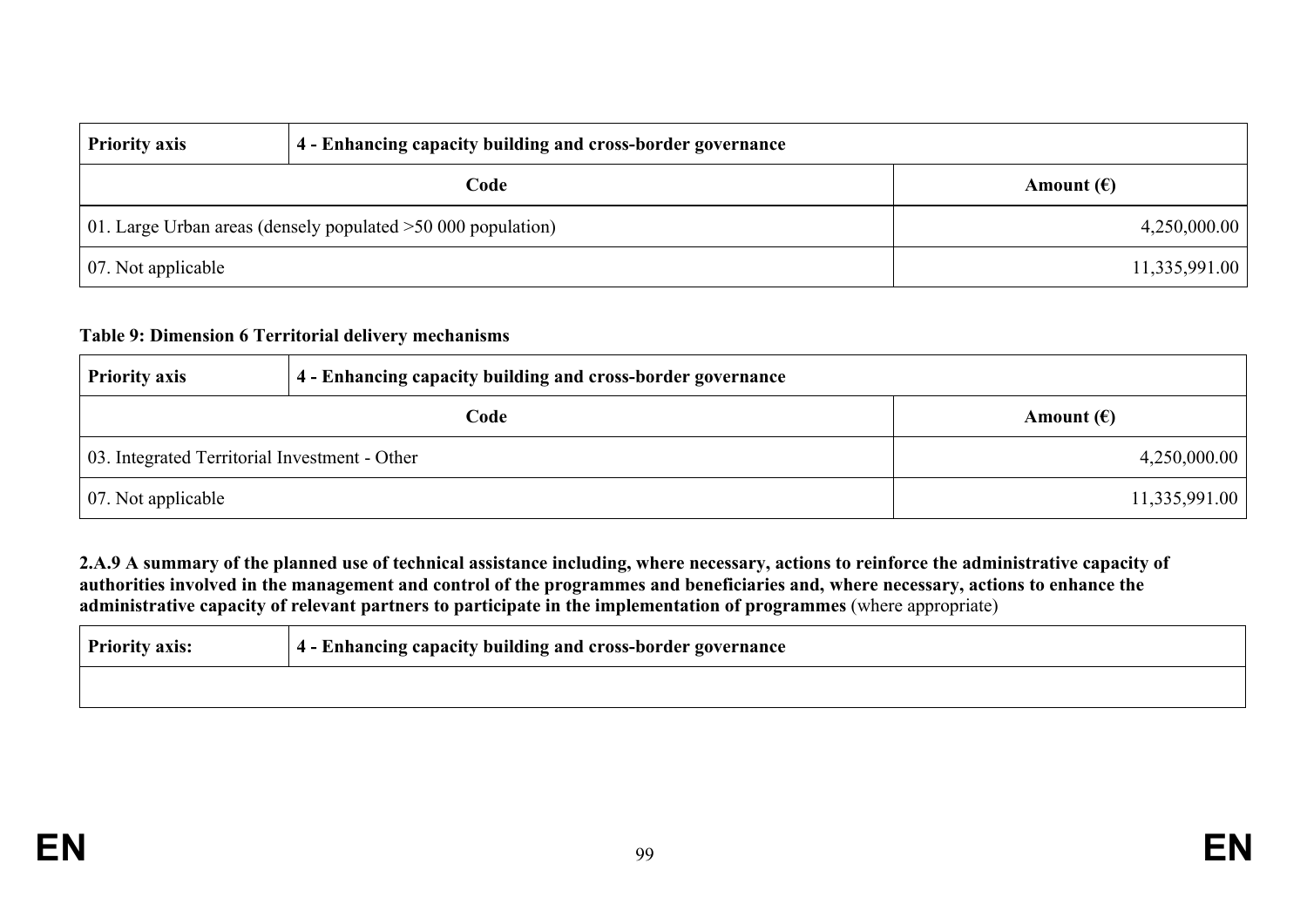#### **2.B DESCRIPTION OF THE PRIORITY AXES FOR TECHNICAL ASSISTANCE**

## **2.B.1 Priority axis**

| ID    |                              |
|-------|------------------------------|
| Title | --<br>echnical<br>Assistance |

#### **2.B.2 Fund and calculation basis for Union support**

| Fund        | Calculation basis (total eligible<br>expenditure or eligible public<br>expenditure) |  |
|-------------|-------------------------------------------------------------------------------------|--|
| <b>ERDF</b> | Total                                                                               |  |

## **2.B.3 Specific objectives and expected results**

| ID  | Specific objective                                                        | Results that the Member States seek to achieve with Union support                                                                                                                                                                                                                                                                                                                                |
|-----|---------------------------------------------------------------------------|--------------------------------------------------------------------------------------------------------------------------------------------------------------------------------------------------------------------------------------------------------------------------------------------------------------------------------------------------------------------------------------------------|
| 5.1 | To ensure the efficient management and<br>implementation of the Programme | The main objective is to guarantee a sound management and control system and the timely and efficient<br>execution of all the key implementation steps, according to the established rules and procedures.                                                                                                                                                                                       |
|     |                                                                           | As outlined by the mid-term evaluation, it is necessary to remove the main obstacles encountered during<br>the past programming period (lack of human resources, delay in the first call launching and long and<br>difficult decision making processes for the selection of operations, etc.).<br>This means multiple efforts in simplification, harmonization and smoothening of administrative |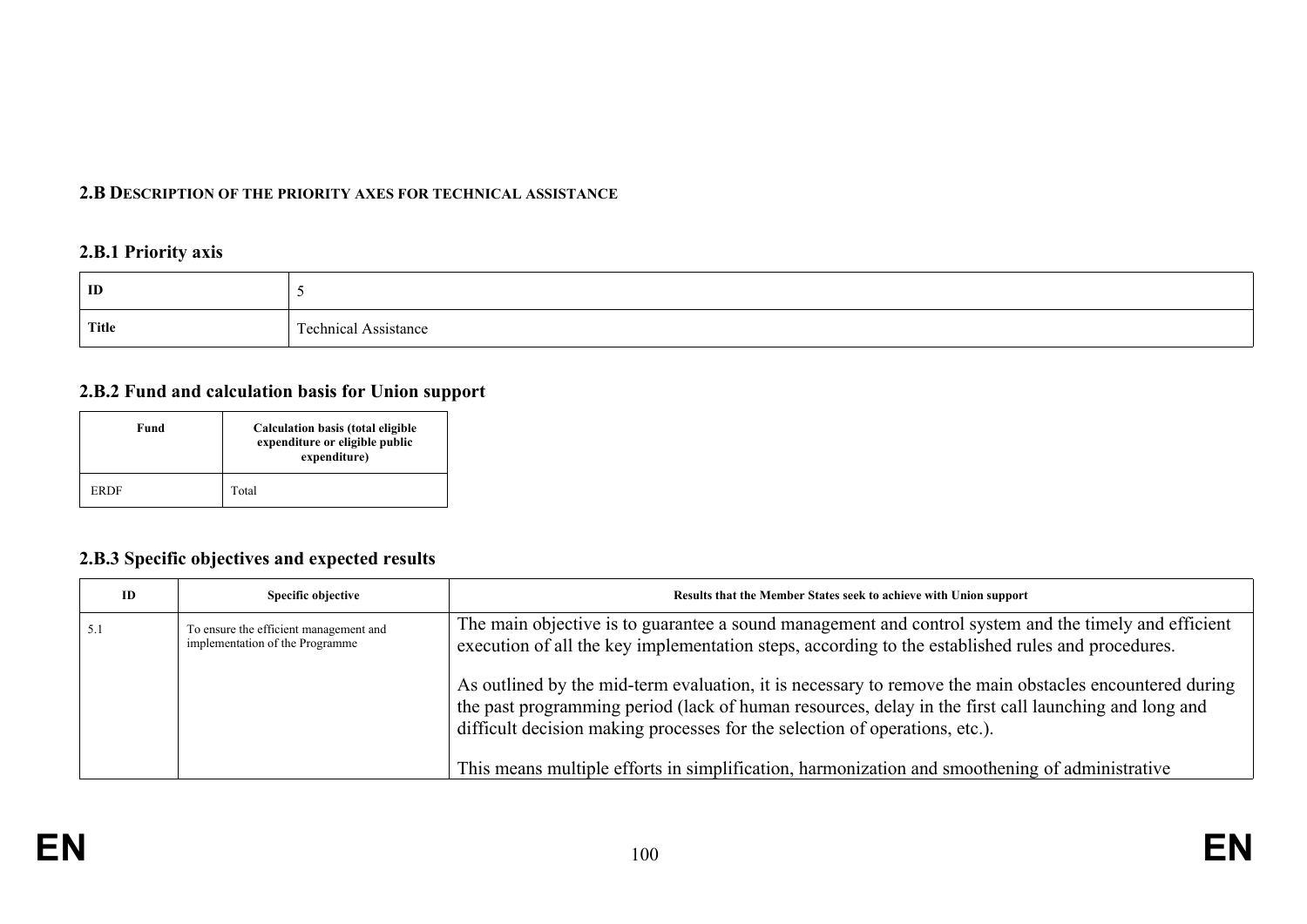| ID | Specific objective | Results that the Member States seek to achieve with Union support                                                                                                                                                                                                                                                                                 |
|----|--------------------|---------------------------------------------------------------------------------------------------------------------------------------------------------------------------------------------------------------------------------------------------------------------------------------------------------------------------------------------------|
|    |                    | procedures.                                                                                                                                                                                                                                                                                                                                       |
|    |                    | This is possible providing adequate support and facilities to the structures involved in the management of<br>the Programme (Cf. Section 5), in order to contribute to the faster and higher level of effectiveness in the<br>implementation of their tasks.                                                                                      |
|    |                    | The successful performance of the Cooperation Programme also depends on the capacities of the<br>beneficiaries to develop and present quality projects that are able to carry on their efficient<br>implementation and to achieve the envisaged results.                                                                                          |
|    |                    | A special attention will be reserved to improve selected and potential beneficiaries to actively participate<br>to the Programme, taking in due consideration the Code of Conduct principles (Commission Delegated<br>Regulation No. 240/2014).                                                                                                   |
|    |                    | For this reason, the Programme will encourage a wide involvement of the relevant partners and<br>contribute to upgrade their capacity building in projects presentation and implementation. As requested<br>(cf. Section 7), the Programme will put in place ad hoc measures for the reduction of the administrative<br>burden for beneficiaries. |
|    |                    | More over it is necessary to enable management bodies in the evaluation of the Programme performance<br>and in the development of activities for the communication, dissemination and capitalisation of the                                                                                                                                       |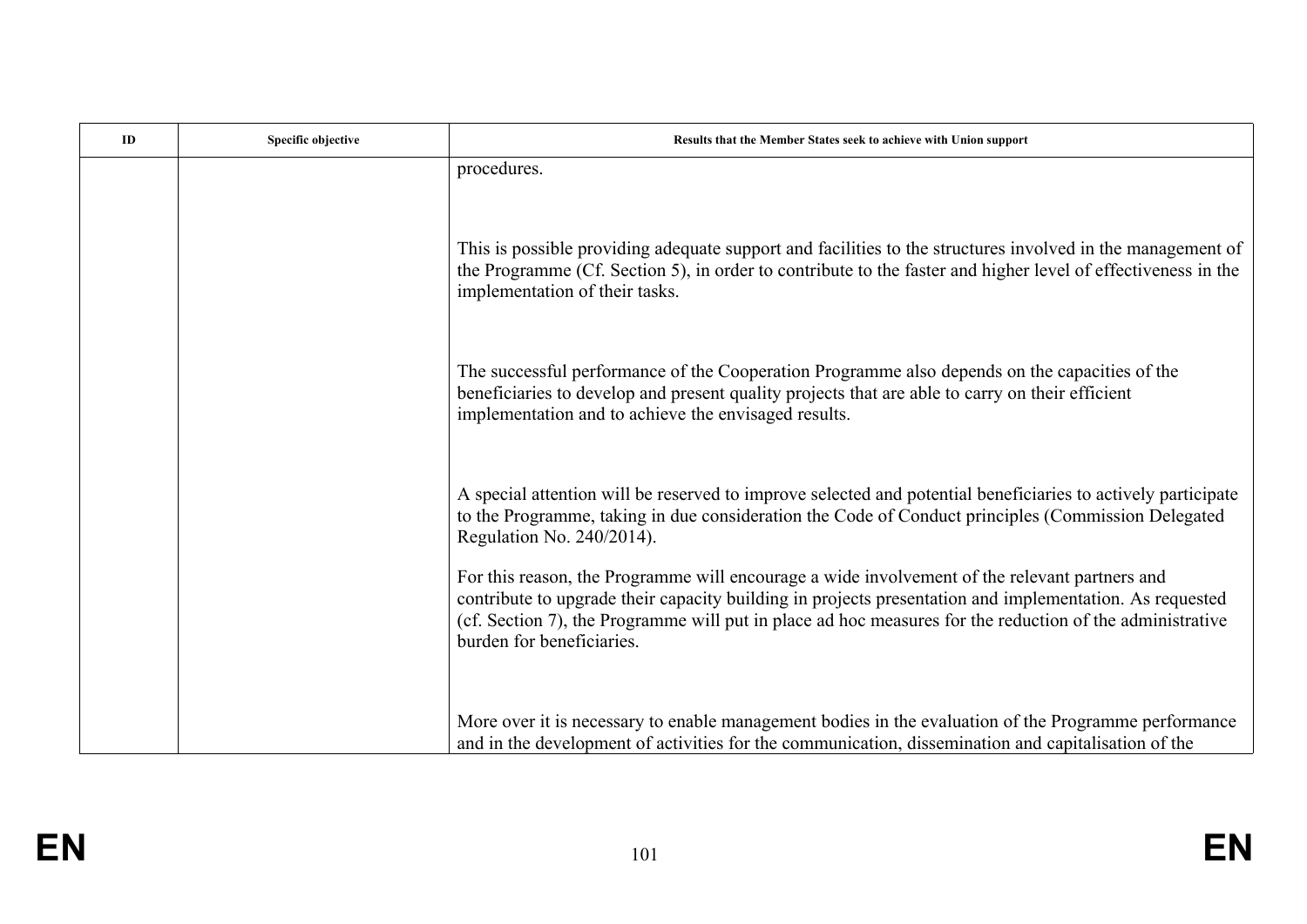| ID | Specific objective | Results that the Member States seek to achieve with Union support                                                                                                     |
|----|--------------------|-----------------------------------------------------------------------------------------------------------------------------------------------------------------------|
|    |                    | results.                                                                                                                                                              |
|    |                    |                                                                                                                                                                       |
|    |                    | <b>Expected result</b>                                                                                                                                                |
|    |                    | Improved effective and efficient management of the Programme over the 2014-2020 period;<br>$\bullet$                                                                  |
|    |                    | Strengthened capacities of beneficiaries and applicants to present and effectively implement projects in<br>line with the objectives and results set by the Programme |

## **2.B.4 Result indicators**

# **Table 10: Programme-specific result indicators** (by specific objective)

| 5.1 - To ensure the efficient management and implementation of the Programme<br><b>Priority axis</b> |           |                            |                       |                         |                     |                |                               |
|------------------------------------------------------------------------------------------------------|-----------|----------------------------|-----------------------|-------------------------|---------------------|----------------|-------------------------------|
| ID                                                                                                   | Indicator | <b>Measurement</b><br>unit | <b>Baseline value</b> | <b>Baseline</b><br>vear | Target value (2023) | Source of data | <b>Frequency of reporting</b> |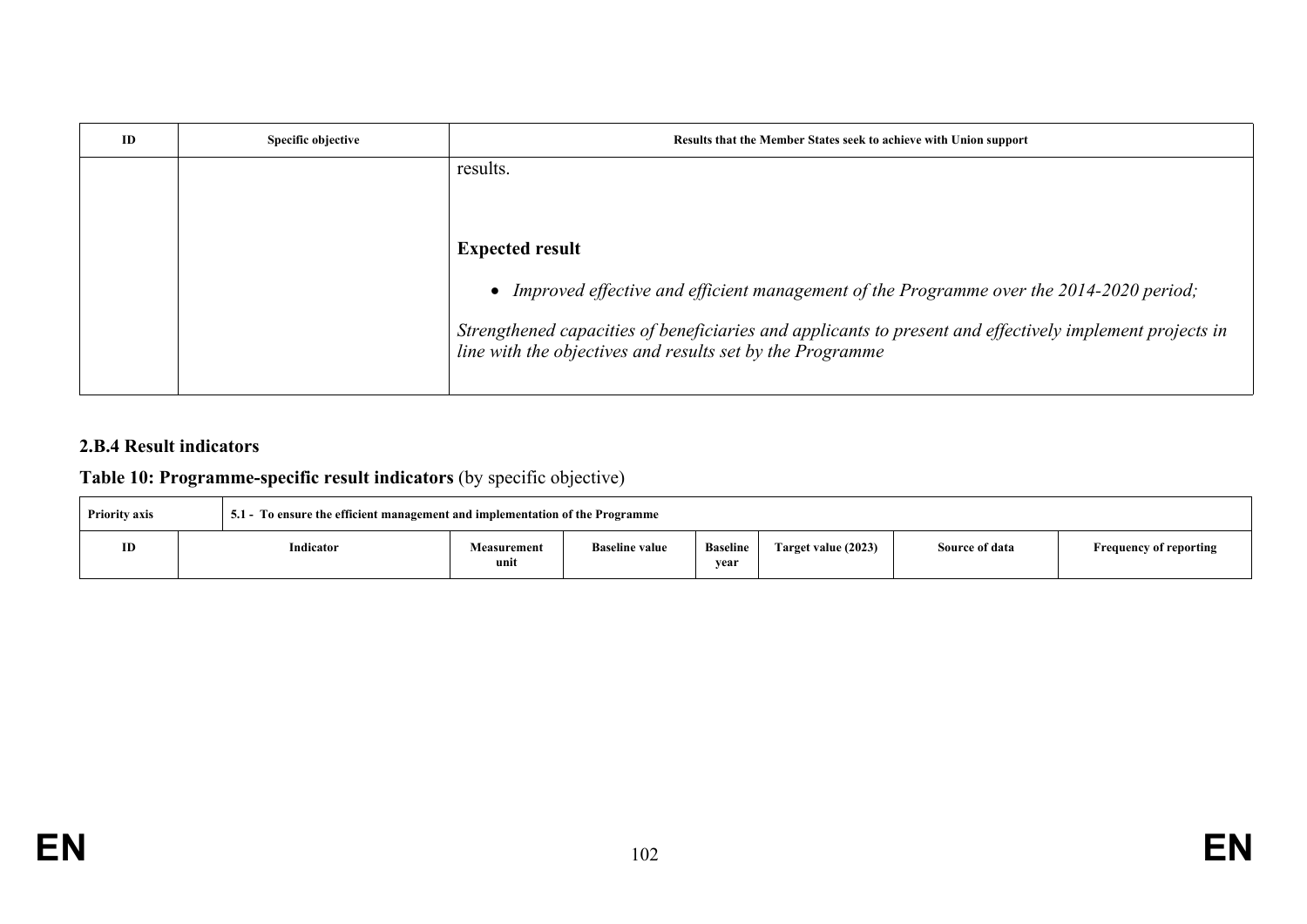**2.B.5 Actions to be supported and their expected contribution to the specific objectives** (by priority axis)

#### *2.B.5.1 Description of actions to be supported and their expected contribution to the specific objectives*

| According to the Specific Objective 5.1, the following types of actions will be implemented. |                                                                                                                                                       |  |  |  |  |
|----------------------------------------------------------------------------------------------|-------------------------------------------------------------------------------------------------------------------------------------------------------|--|--|--|--|
|                                                                                              |                                                                                                                                                       |  |  |  |  |
|                                                                                              |                                                                                                                                                       |  |  |  |  |
| <b>Types of Actions</b>                                                                      |                                                                                                                                                       |  |  |  |  |
|                                                                                              |                                                                                                                                                       |  |  |  |  |
|                                                                                              |                                                                                                                                                       |  |  |  |  |
|                                                                                              | Actions for the improvement of the effective and efficient management of the Cooperation Programme                                                    |  |  |  |  |
|                                                                                              | Actions strengthening capacities of beneficiaries and applicants to present and effectively implement projects                                        |  |  |  |  |
|                                                                                              |                                                                                                                                                       |  |  |  |  |
|                                                                                              |                                                                                                                                                       |  |  |  |  |
|                                                                                              | A. Actions for the improvement of the effective and efficient management of the Cooperation Programme                                                 |  |  |  |  |
|                                                                                              |                                                                                                                                                       |  |  |  |  |
|                                                                                              | Setting up and managing of a joint secretariat supporting the managing authority and assisting the monitoring committee in the implementation and     |  |  |  |  |
| day-to-day management of the Programme;                                                      |                                                                                                                                                       |  |  |  |  |
| operations;                                                                                  | Preparing and implementing calls for proposals, including the development of guidance documents setting out the conditions for the support of         |  |  |  |  |
|                                                                                              | Setting-up and implementing procedures for the quality assessment, monitoring and control of operations implemented under the Cooperation             |  |  |  |  |
| Programme,                                                                                   |                                                                                                                                                       |  |  |  |  |
|                                                                                              | • Collecting data concerning the progress of the Programme in achieving its objectives, as well as financial data and data relating to indicators and |  |  |  |  |
|                                                                                              | milestones, and reporting to the monitoring committee and the European Commission;                                                                    |  |  |  |  |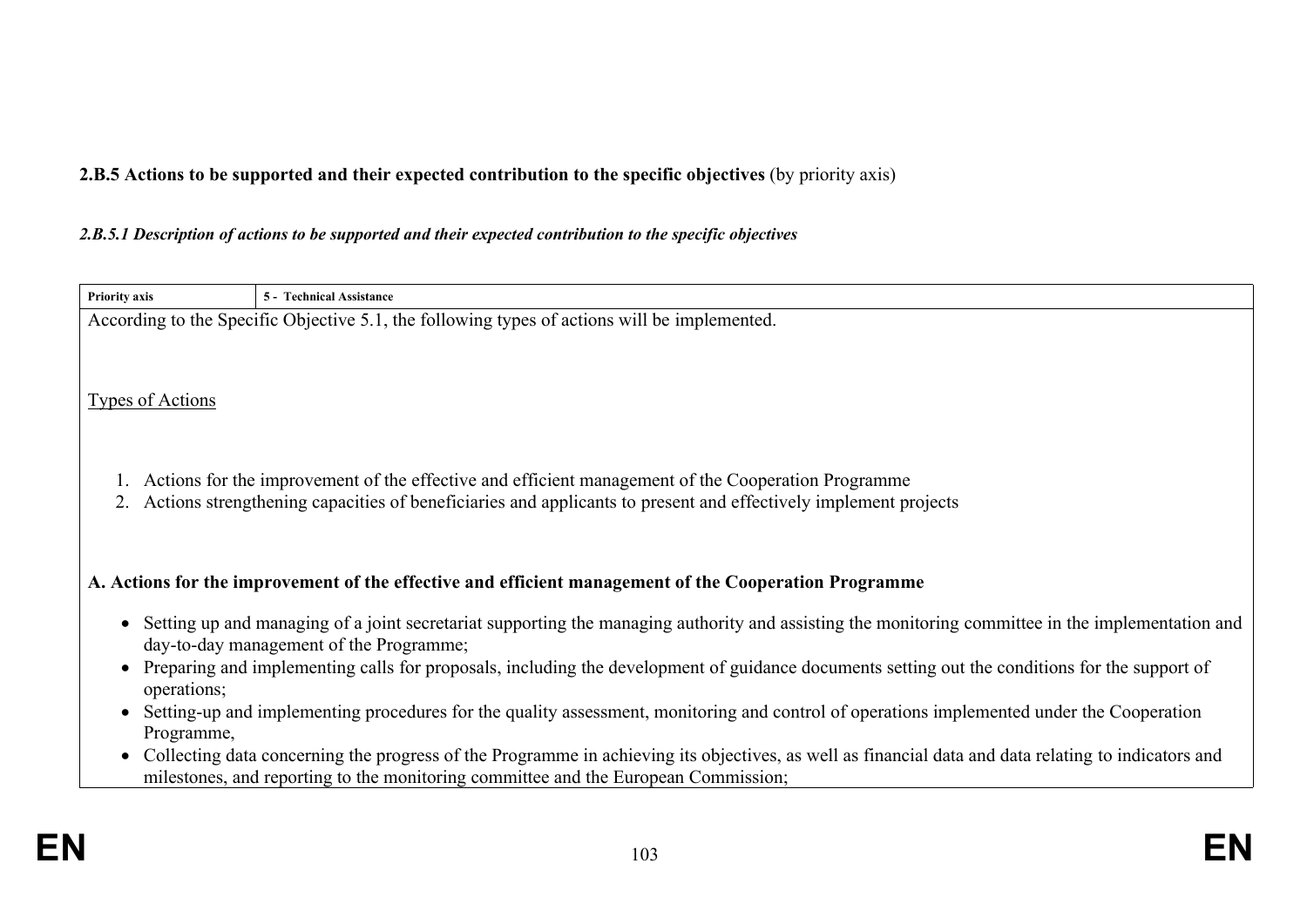| • Drafting and implementing the Programme communication strategy, including the setting up and implementation of information and<br>communication measures and tools in line with Article 115 of the EU Regulation No. 1303/2013;<br>• Drafting and implementing the Programme evaluation plan and follow-up of findings of independent Programme evaluations;<br>• Setting up, running and maintaining a computerised system to record and store data on each operation necessary for the monitoring, evaluation,<br>financial management, verification and audit (including data on individual participants in operations where applicable, in compliance with<br>electronic data exchange requirements provided for in Article 122(3) of the EU Regulation No. 1303/2013 and in related implementing acts) and<br>contributing to the reduction of administrative burden for beneficiaries;<br>• Setting up a network of national/regional authorities/Info point/ financial controllers, coordinated by the joint secretariat, with the purpose of<br>exchanging information and best practices at cross-border level;<br>• Setting up and executing audits on the Programme management and control system as well as on operations.<br>B. Actions strengthening capacities of beneficiaries and applicants to present and effectively implement projects<br>• Drafting of information documents for applicants and beneficiaries to guide them in the preparation of applications and the implementation,<br>evaluation, control and communication of approved operations; |
|---------------------------------------------------------------------------------------------------------------------------------------------------------------------------------------------------------------------------------------------------------------------------------------------------------------------------------------------------------------------------------------------------------------------------------------------------------------------------------------------------------------------------------------------------------------------------------------------------------------------------------------------------------------------------------------------------------------------------------------------------------------------------------------------------------------------------------------------------------------------------------------------------------------------------------------------------------------------------------------------------------------------------------------------------------------------------------------------------------------------------------------------------------------------------------------------------------------------------------------------------------------------------------------------------------------------------------------------------------------------------------------------------------------------------------------------------------------------------------------------------------------------------------------------------------------------------------|
|                                                                                                                                                                                                                                                                                                                                                                                                                                                                                                                                                                                                                                                                                                                                                                                                                                                                                                                                                                                                                                                                                                                                                                                                                                                                                                                                                                                                                                                                                                                                                                                 |
|                                                                                                                                                                                                                                                                                                                                                                                                                                                                                                                                                                                                                                                                                                                                                                                                                                                                                                                                                                                                                                                                                                                                                                                                                                                                                                                                                                                                                                                                                                                                                                                 |
|                                                                                                                                                                                                                                                                                                                                                                                                                                                                                                                                                                                                                                                                                                                                                                                                                                                                                                                                                                                                                                                                                                                                                                                                                                                                                                                                                                                                                                                                                                                                                                                 |
|                                                                                                                                                                                                                                                                                                                                                                                                                                                                                                                                                                                                                                                                                                                                                                                                                                                                                                                                                                                                                                                                                                                                                                                                                                                                                                                                                                                                                                                                                                                                                                                 |
|                                                                                                                                                                                                                                                                                                                                                                                                                                                                                                                                                                                                                                                                                                                                                                                                                                                                                                                                                                                                                                                                                                                                                                                                                                                                                                                                                                                                                                                                                                                                                                                 |
|                                                                                                                                                                                                                                                                                                                                                                                                                                                                                                                                                                                                                                                                                                                                                                                                                                                                                                                                                                                                                                                                                                                                                                                                                                                                                                                                                                                                                                                                                                                                                                                 |
| • Organizing consultation, information, training and exchange events to strengthen the capacity of applicants to develop applications directly<br>contributing to the Programme-specific objectives and expected results;                                                                                                                                                                                                                                                                                                                                                                                                                                                                                                                                                                                                                                                                                                                                                                                                                                                                                                                                                                                                                                                                                                                                                                                                                                                                                                                                                       |
| Organizing trainings on specific implementation issues such as project and financial management, reporting, control, audit, communication and<br>networking to strengthen the capacity of beneficiaries to implement approved operations, new EU legislation on public procurement;                                                                                                                                                                                                                                                                                                                                                                                                                                                                                                                                                                                                                                                                                                                                                                                                                                                                                                                                                                                                                                                                                                                                                                                                                                                                                             |
| Developing information and exchange tools (e.g. analytical documents, bilateral meetings, targeted events, etc.) and organization of cross-border<br>and national events to strengthen the involvement of relevant partners in the implementation of the Programme(also including authorities involved<br>in the development or implementation of macro-regional strategies, joint legal bodies operating in the Programme area and umbrella                                                                                                                                                                                                                                                                                                                                                                                                                                                                                                                                                                                                                                                                                                                                                                                                                                                                                                                                                                                                                                                                                                                                    |
| Executing studies, reports and surveys on strategic matters concerning the Programmethat can contribute to the sustainability and take up of results and                                                                                                                                                                                                                                                                                                                                                                                                                                                                                                                                                                                                                                                                                                                                                                                                                                                                                                                                                                                                                                                                                                                                                                                                                                                                                                                                                                                                                        |
|                                                                                                                                                                                                                                                                                                                                                                                                                                                                                                                                                                                                                                                                                                                                                                                                                                                                                                                                                                                                                                                                                                                                                                                                                                                                                                                                                                                                                                                                                                                                                                                 |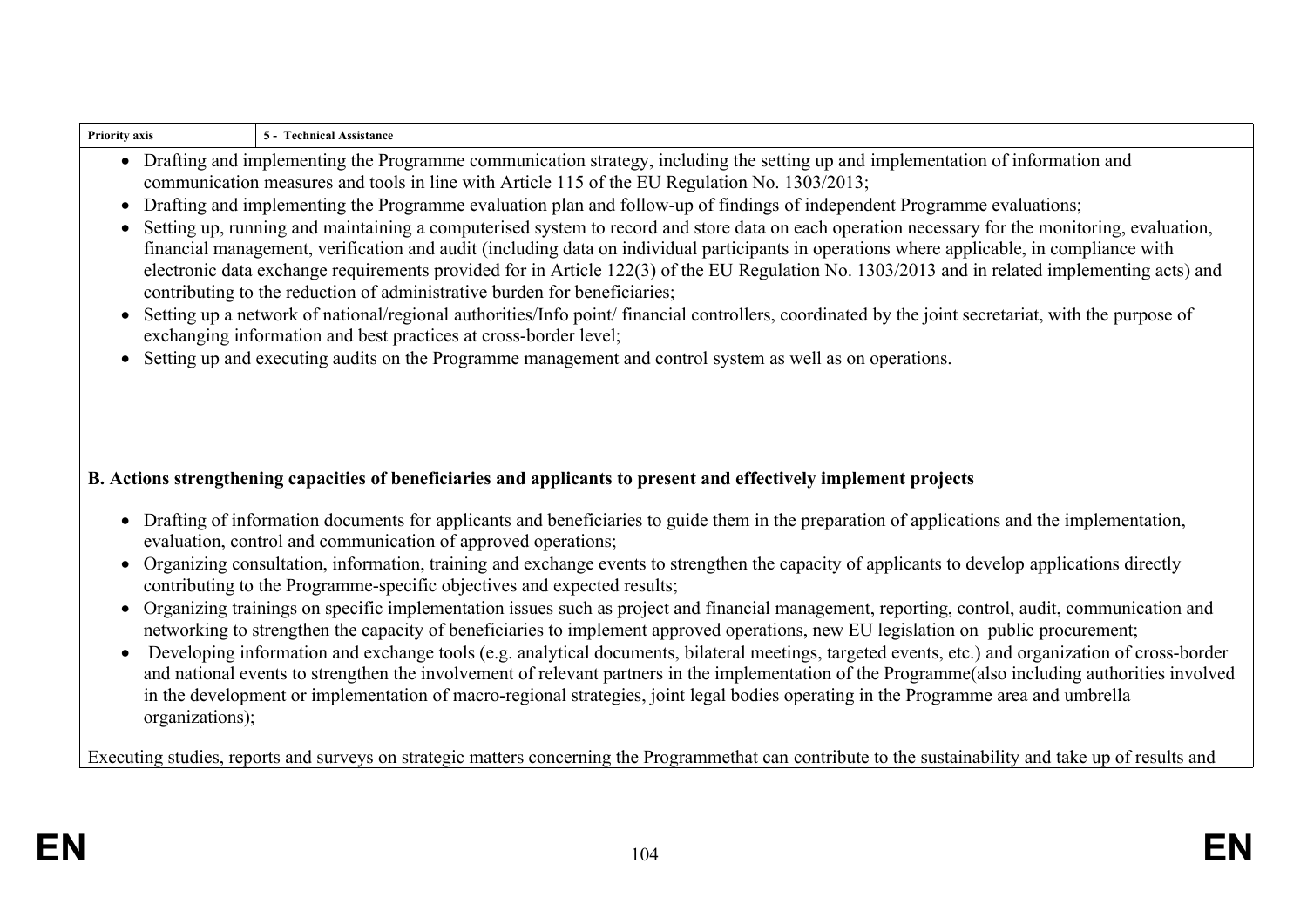| <b>Priority axis</b>                                                                                                      | 5 - Technical Assistance |  |
|---------------------------------------------------------------------------------------------------------------------------|--------------------------|--|
| achievements into policies, strategies, investments or that are of public interest, making use of experts when necessary. |                          |  |
|                                                                                                                           |                          |  |

## *2.B.5.2 Output indicators expected to contribute to results (by priority axis)*

## **Table 11: Output indicators**

| <b>Priority axis</b> | 5 - Technical Assistance                                                      |  |                         |                     |                      |
|----------------------|-------------------------------------------------------------------------------|--|-------------------------|---------------------|----------------------|
| ID                   | Indicator                                                                     |  | Measurement unit        | Target value (2023) | Source of data       |
| 5.1.1                | Percentage of projects committed and finished                                 |  | % of submitted projects | 25.00               | Programme Monitoring |
| 5.1.2                | N. of major publicity events for beneficiaries and applicants                 |  | <b>Publicity Event</b>  | 6.00                | <b>Observation</b>   |
| 5.1.3                | N. of employees (FTEs) whose salaries are co-financed by technical assistance |  | Number                  | 7.00                | Programme Monitoring |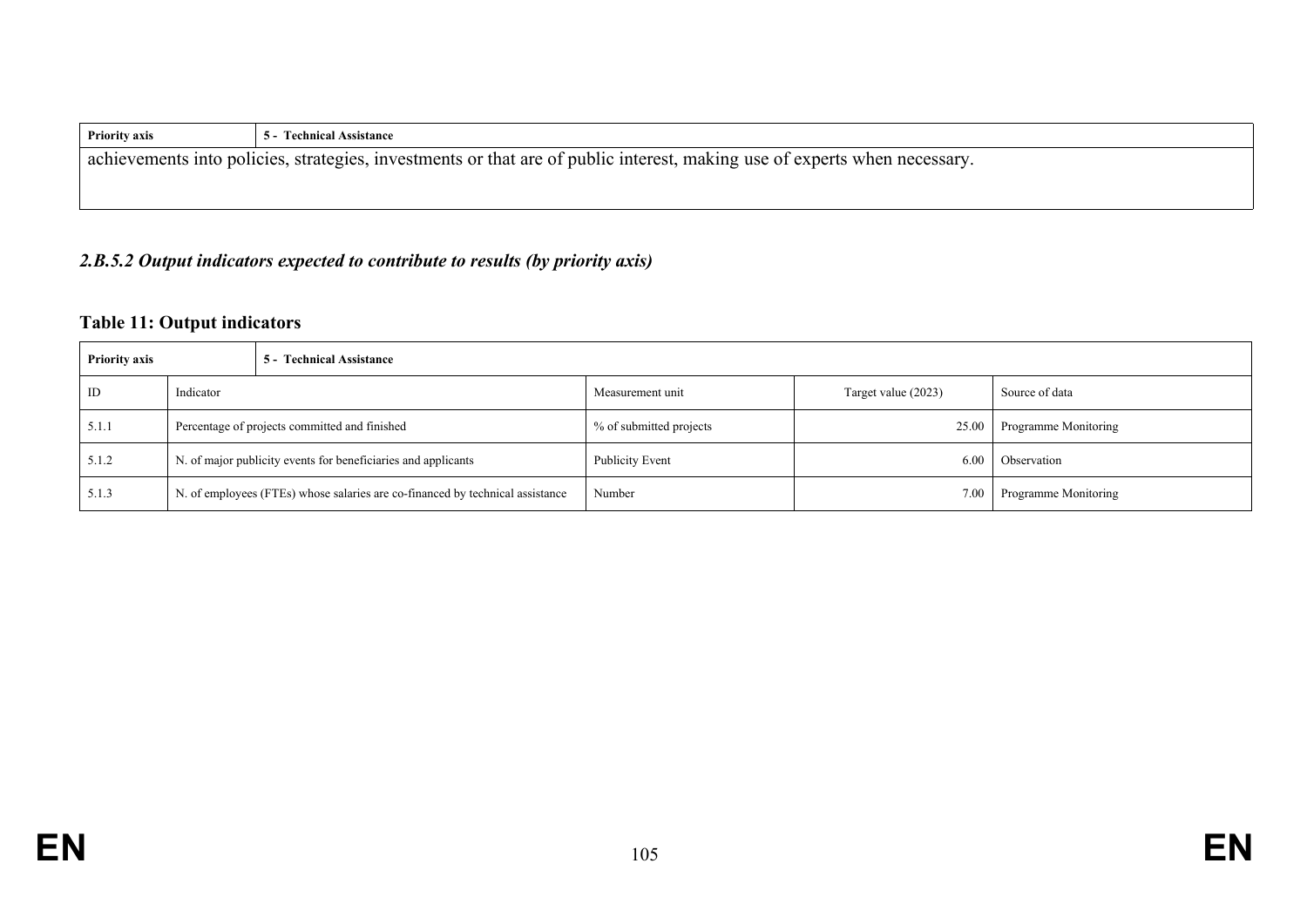#### **2.B.6 Categories of intervention**

Corresponding categories of intervention based on a nomenclature adopted by the Commission, and an indicative breakdown of Union support.

### **Tables 12-14: Categories of intervention**

#### **Table 12: Dimension 1 Intervention field**

| <b>Priority axis</b>               | 5 - Technical Assistance                                    |                     |  |
|------------------------------------|-------------------------------------------------------------|---------------------|--|
|                                    | Code                                                        | Amount $(\epsilon)$ |  |
|                                    | 121. Preparation, implementation, monitoring and inspection | 4,021,185.42        |  |
| 122. Evaluation and studies        |                                                             | 280,547.82          |  |
| 123. Information and communication |                                                             | 374,063.76          |  |

#### **Table 13: Dimension 2 Form of finance**

| <b>Priority axis</b>            | <b>5 - Technical Assistance</b> |                     |
|---------------------------------|---------------------------------|---------------------|
| Code                            |                                 | Amount $(\epsilon)$ |
| $\vert$ 01. Non-repayable grant |                                 | 4,675,797.00        |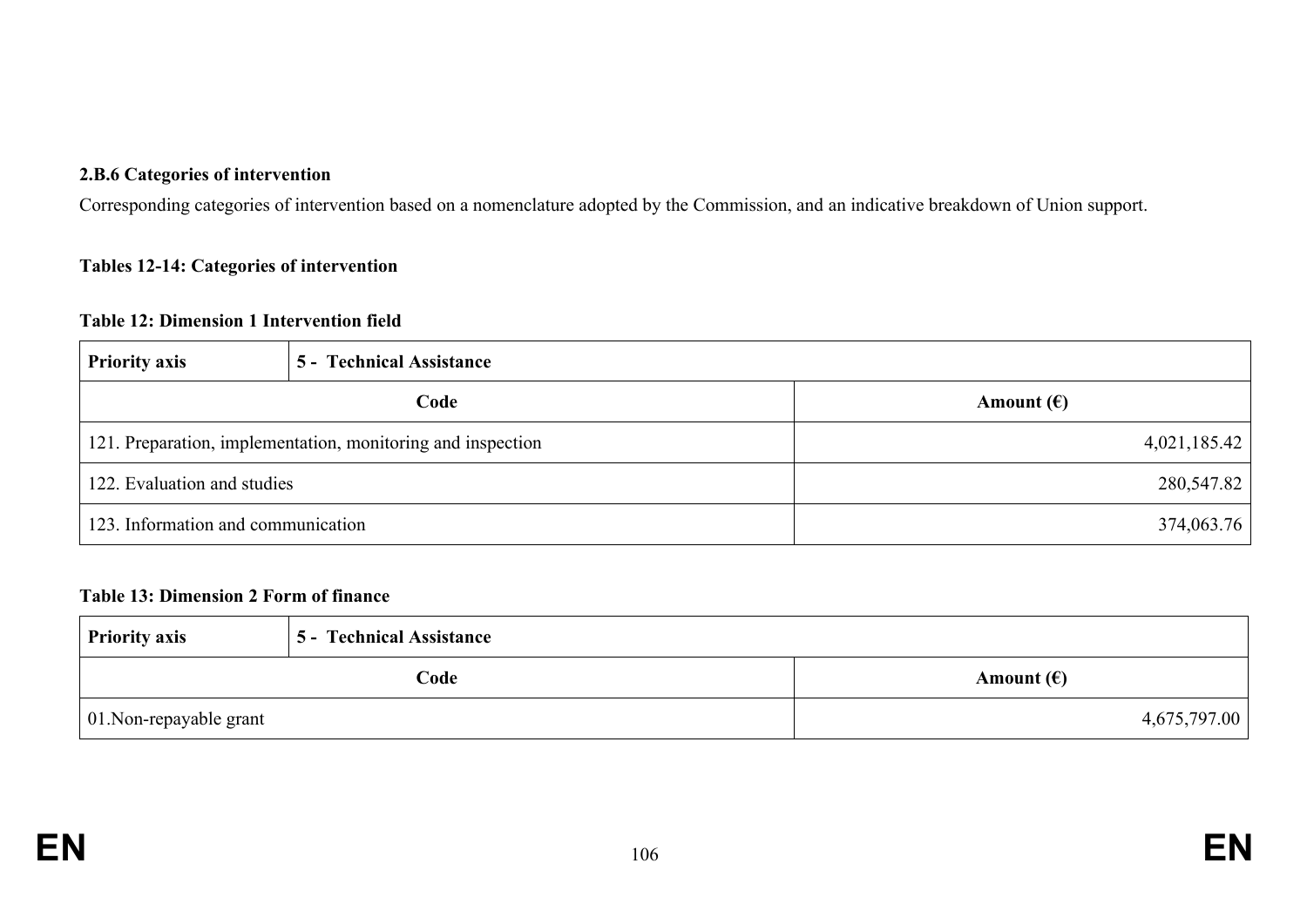# **Table 14: Dimension 3 Territory type**

| <b>Priority axis</b>       | 5 - Technical Assistance |                     |
|----------------------------|--------------------------|---------------------|
|                            | Code                     | Amount $(\epsilon)$ |
| $\vert$ 07. Not applicable |                          | 4,675,797.00        |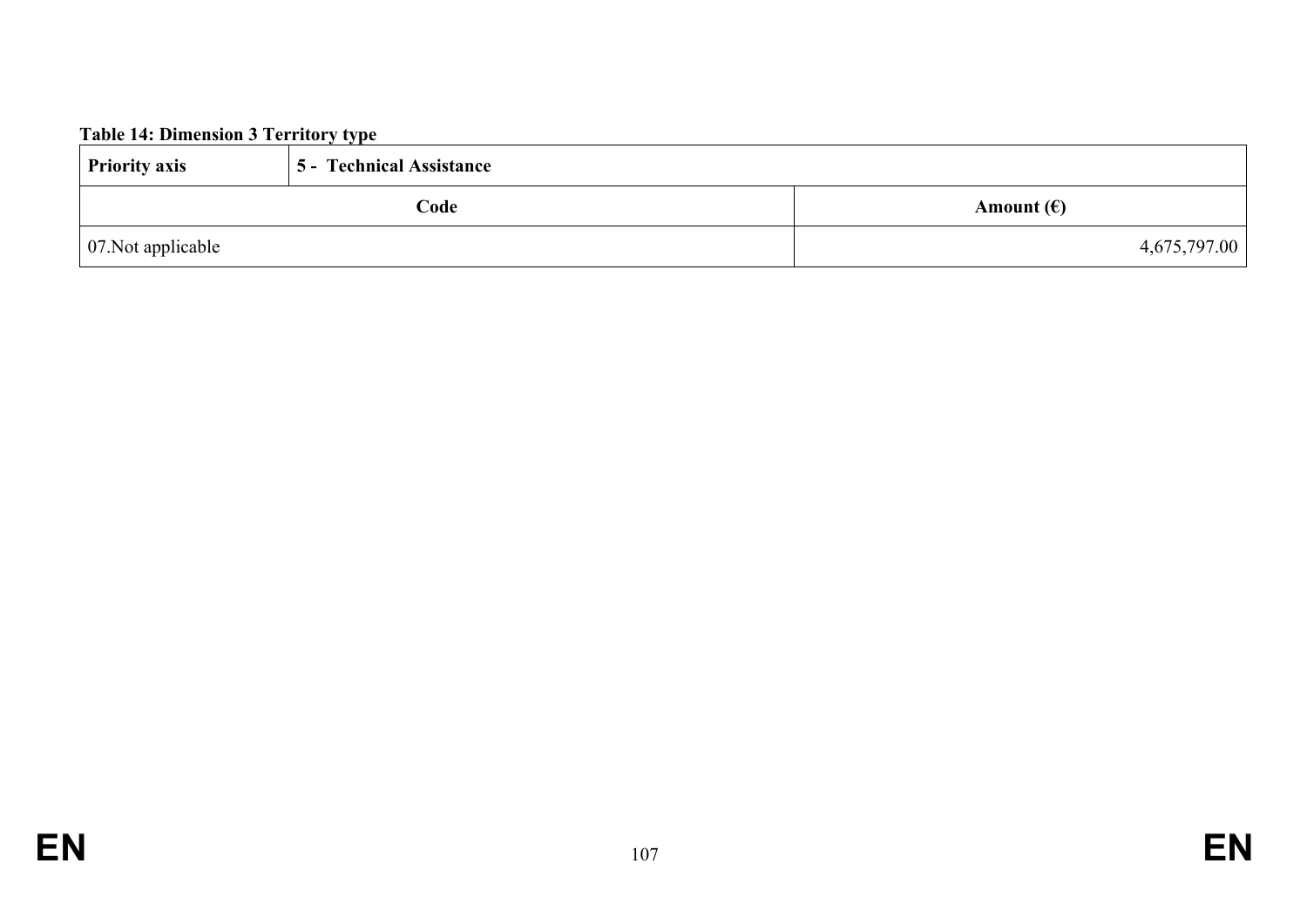# **3. FINANCING PLAN**

# **3.1 Financial appropriation from the ERDF (in €)**

### **Table 15**

| Fund        | 2014 | 2015         | 2016         | 2017          | 2018          | 2019          | 2020          | <b>Total</b>  |
|-------------|------|--------------|--------------|---------------|---------------|---------------|---------------|---------------|
| <b>ERDF</b> | 0.00 | 9,509,372.00 | 8,059,971.00 | 14,644,918.00 | 14,937,817.00 | 15,236,572.00 | 15,541,304.00 | 77,929,954.00 |
| Total       | 0.00 | 9,509,372.00 | 8,059,971.00 | 14,644,918.00 | 14,937,817.00 | 15,236,572.00 | 15,541,304.00 | 77,929,954.00 |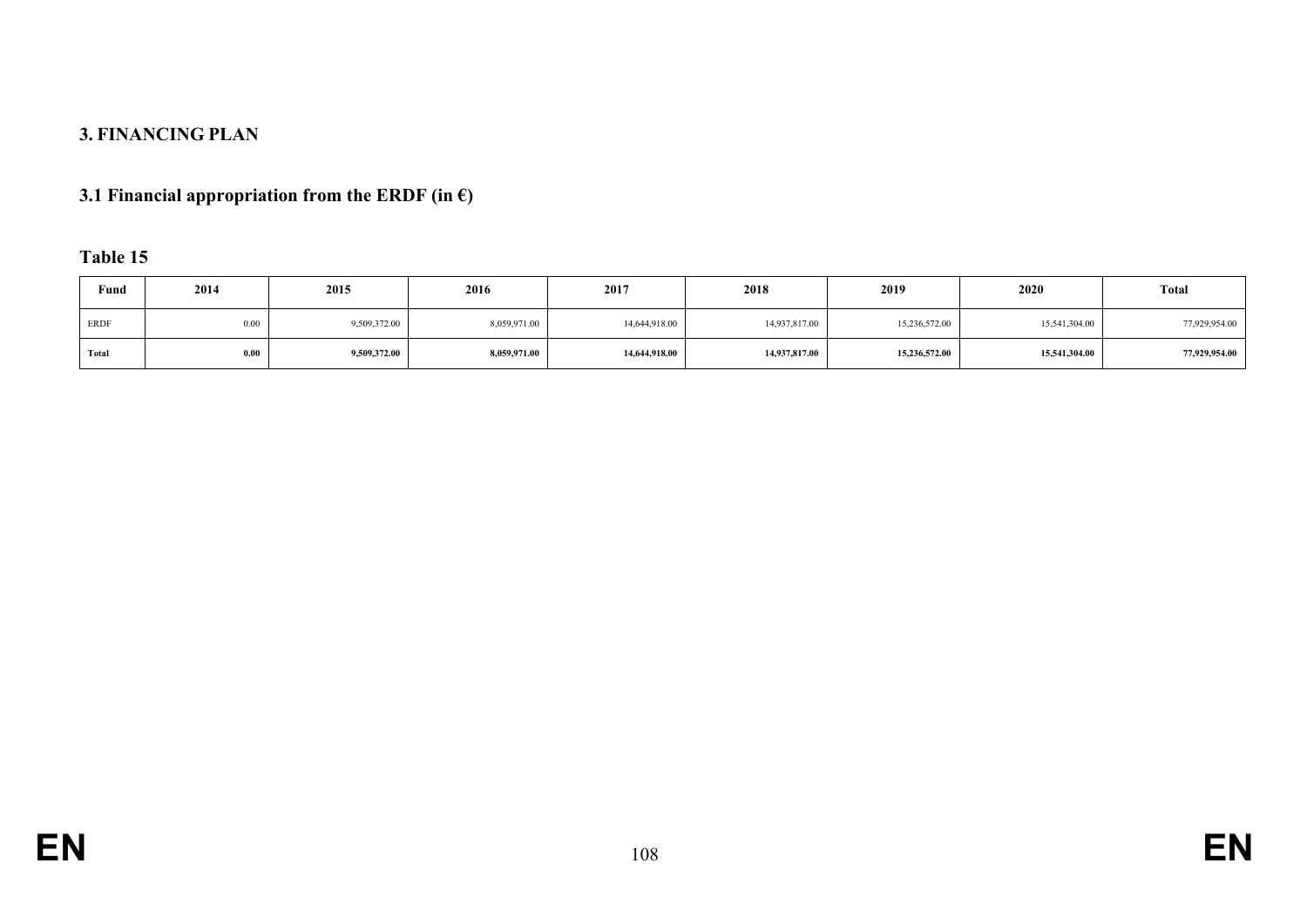#### **3.2.A Total financial appropriation from the ERDF and national co-financing (in €)**

#### **Table 16: Financing plan**

| <b>Priority</b><br>axis | Fund        | <b>Basis for</b><br>calculation of<br><b>Union support</b> | <b>Union support</b><br>(a) | <b>National</b><br>counterpart |                                          | Indicative breakdown of the national<br>counterpart | <b>Total funding</b><br>$(e) = (a) + (b)$ | Co-financing rate<br>$(f) = (a) / (e) (2)$ | For information                              |                          |
|-------------------------|-------------|------------------------------------------------------------|-----------------------------|--------------------------------|------------------------------------------|-----------------------------------------------------|-------------------------------------------|--------------------------------------------|----------------------------------------------|--------------------------|
|                         |             | (Total eligible<br>cost or public<br>eligible cost)        |                             | $(b) = (c) + (d)$              | <b>National public</b><br>funding<br>(c) | <b>National private</b><br>funding<br>(d)           |                                           |                                            | <b>Contributions from</b><br>third countries | <b>EIB</b> contributions |
|                         | ERDF        | Total                                                      | 18,703,189.00               | 3,300,563.00                   | 3,110,563.00                             | 190,000.00                                          | 22,003,752.00                             | 84.9999990911%                             |                                              |                          |
|                         | ERDF        | Total                                                      | 11,689,493.00               | 2,062,852.00                   | 1,992,852.00                             | 70,000.00                                           | 13,752,345.00                             | 84.9999981821%                             |                                              |                          |
|                         | <b>ERDF</b> | Total                                                      | 27,275,484.00               | 4,813,321.00                   | 4,633,321.00                             | 180,000.00                                          | 32,088,805.00                             | 84.9999992209%                             |                                              |                          |
|                         | ERDF        | Total                                                      | 15,585,991.00               | 2,750,469.00                   | 2,720,469.00                             | 30,000.00                                           | 18,336,460.00                             | 85.0000000000%                             |                                              |                          |
|                         | <b>ERDF</b> | Total                                                      | 4,675,797.00                | 825,141.00                     | 825,141.00                               | 0.00                                                | 5,500,938.00                              | 84.9999945464%                             |                                              |                          |
| Total                   | <b>ERDF</b> |                                                            | 77,929,954.00               | 13,752,346.00                  | 13,282,346.00                            | 470,000.00                                          | 91,682,300.00                             | 84.9999989093%                             |                                              |                          |
| <b>Grand</b> total      |             |                                                            | 77,929,954.00               | 13,752,346.00                  | 13,282,346.00                            | 470,000.00                                          | 91,682,300.00                             | 84.9999989093%                             |                                              |                          |

(1) To be completed only when priority axes are expressed in total costs.

(2) This rate may be rounded to the nearest whole number in the table. The precise rate used to reimburse payments is the ratio (f).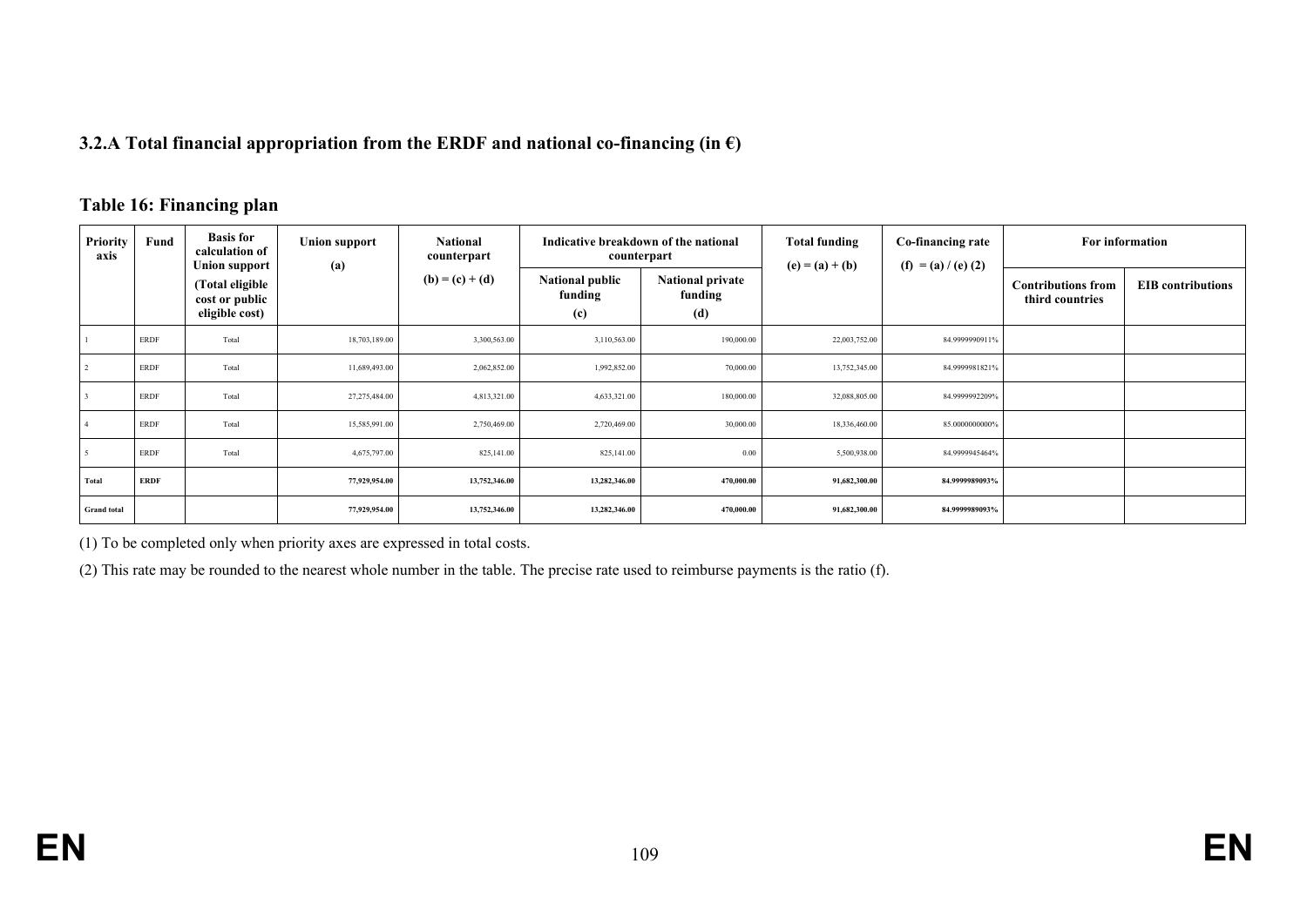# **3.2.B Breakdown by priority axis and thematic objective**

#### **Table 17**

| <b>Priority</b><br>axis | <b>Thematic objective</b>                                                                                         | <b>Union support</b> | <b>National counterpart</b> | <b>Total funding</b> |
|-------------------------|-------------------------------------------------------------------------------------------------------------------|----------------------|-----------------------------|----------------------|
|                         | Strengthening research, technological development and innovation                                                  | 18,703,189.00        | 3,300,563.00                | 22,003,752.00        |
|                         | Supporting the shift towards a low-carbon economy in all sectors                                                  | 11,689,493.00        | 2,062,852.00                | 13,752,345.00        |
|                         | Preserving and protecting the environment and promoting resource<br>efficiency                                    | 27,275,484.00        | 4,813,321.00                | 32,088,805.00        |
|                         | Enhancing institutional capacity of public authorities and stakeholders<br>and an efficient public administration | 15,585,991.00        | 2,750,469.00                | 18,336,460.00        |
| Total                   |                                                                                                                   | 73,254,157.00        | 12,927,205.00               | 86,181,362.00        |

# **Table 18: Indicative amount of support to be used for climate change objectives**

| <b>Priority axis</b> | Indicative amount of support to be used for climate change objectives<br>$\epsilon$ | Proportion of the total allocation to the<br>programme $(\%)$ |
|----------------------|-------------------------------------------------------------------------------------|---------------------------------------------------------------|
|                      | 374,063.78                                                                          | $0.48\%$                                                      |
|                      | 10,056,069.05                                                                       | 12.90%                                                        |
|                      | 4,376,558.42                                                                        | 5.62%                                                         |
|                      | 779,299.55                                                                          | 1.00%                                                         |
| Total                | 15,585,990.80                                                                       | $20.00\%$                                                     |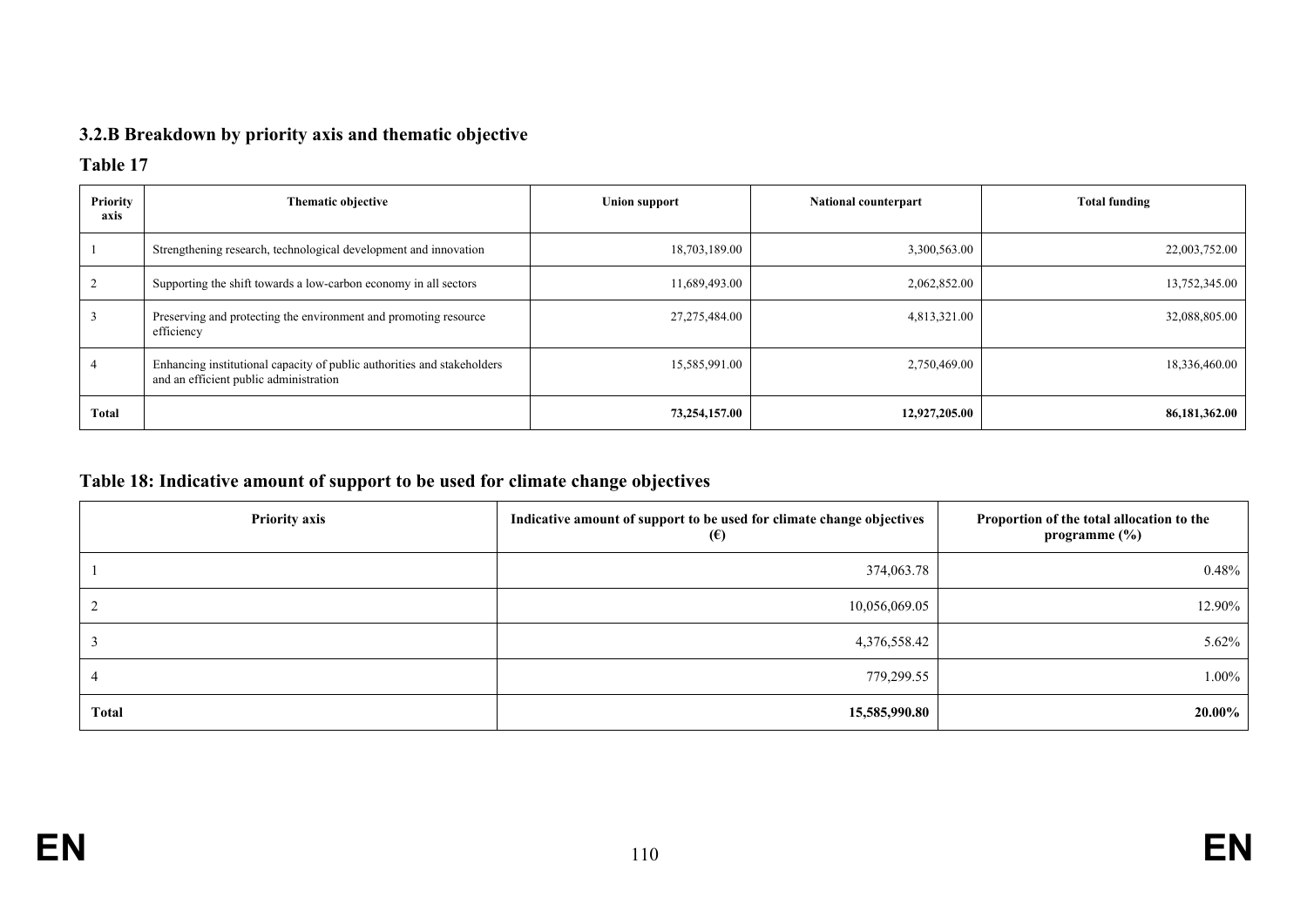## **4. INTEGRATED APPROACH TO TERRITORIAL DEVELOPMENT**

Description of the integrated approach to territorial development, taking into account the content and objectives of the cooperation programme, including in relation to regions and areas referred to in Article 174(3) TFEU, having regard to the Partnership Agreements of the participating Member States, and showing how it contributes to the accomplishment of the programme objectives and expected results

As highlighted in Section 1, the cooperation area shows several territorial development patterns closely linked to the characteristics of the socio-economical but also political context. One particular example is the area comprised within the municipalities of Gorizia, Nova Gorica and Šempeter-Vrtojba whose entire development model has been based on the presence of a shared border that during its existence has offered a different degree of openness.

The entrance of Slovenia into the European Union first and the adoption of Schengen Treaty afterward have indeed increased the opportunities but had also constituted an immediate challenge for an area so strongly tied to a "border based" economy. Additionally, the context of financial crisis has reduced public investments for local services and there is a need for pooling resources and share costs whenever possible.

For the above-mentioned reasons, the three municipalities have decided to prepare jointly a territorial development strategy, based on an integrated approach, considered most appropriate to tackle the different needs and challenges of the area. At the same time, in order to fully exploit the opportunities offered by the shared EU context and framework, Gorizia, Nova Gorica and Šempeter-Vrtojba have set up, in February 2011, a European Grouping of Territorial Cooperation (GECT GO/EZTS GO) based in Gorizia and that is in charge for the implementation of the joint strategy.

In the context of the Programme, the following needs and challenges will be tackled:

- promote the natural and cultural sites of the area in a better integrated and coordinated manner;

- answer adequately to raising demand of citizens and enterprises for joint services while developing new tools and networks increasing coordination and cooperation in order to improve territorial cohesion of the area;

- define cross-border solutions improving natural and cultural resources management, promoting their potential as development factor while stimulating eco-friendly behaviors of citizens and tourists;

- encourage cross-border cooperation at different level (institutional, political and administrative) to converge decision makers' attention on common issues.

In November 2013 the Assembly of the GECT GO/EZTS GO has approved a strategic plan selecting three pilot measures. The integrated approach will be achieved by the implementation of these pilot actions coordinated by the GECT GO/EZTS GO while involving a wide partnership of the two countries including multilevel governance and civil society.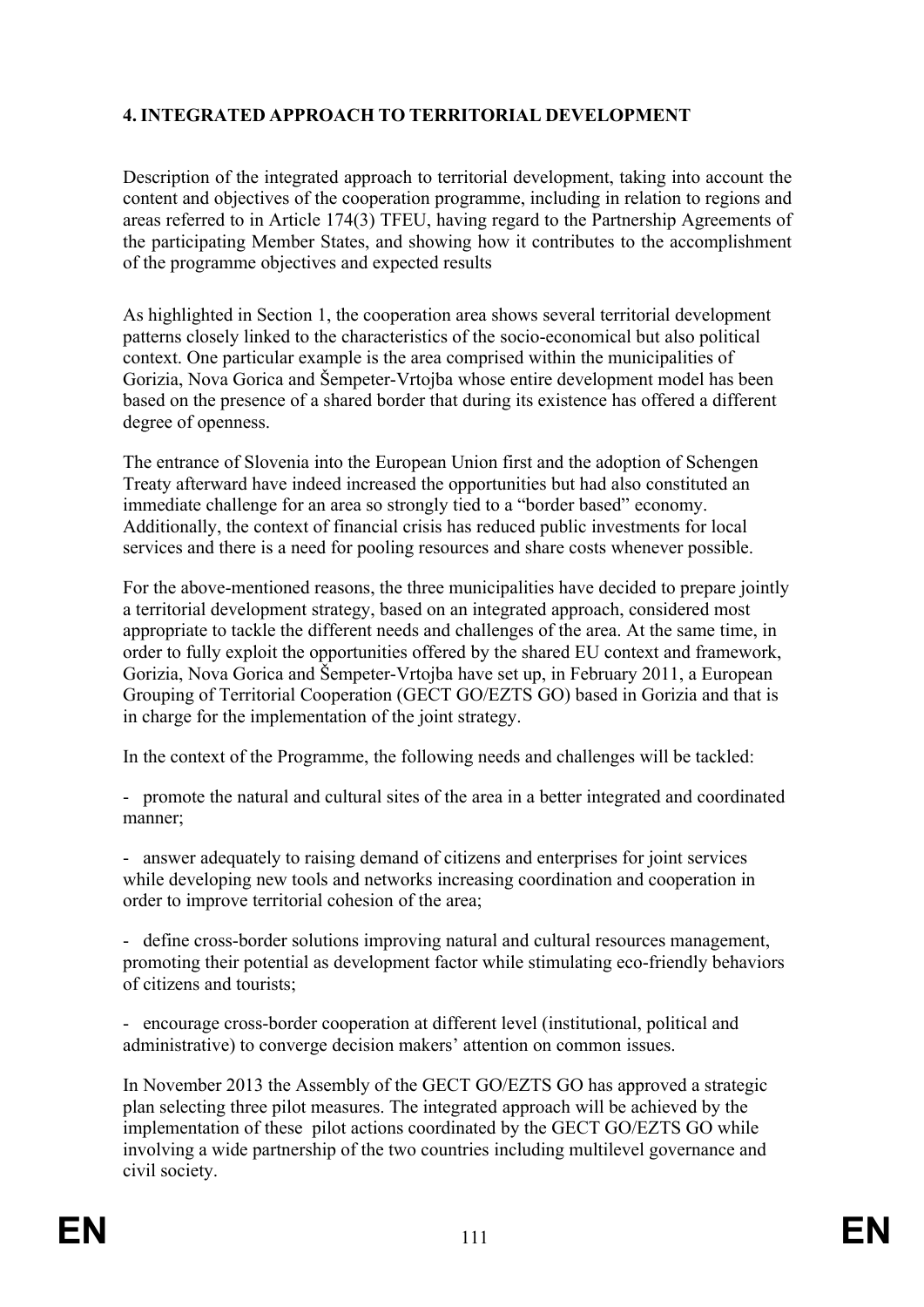The pilot action "**Isonzo – Soča**" will contribute to the achievement of SO 3.1 "Conserving, protecting, restoring, and developing natural and cultural heritage" seeking the change for valorization of a valuable cross border natural site through sustainable tourism, environmental protection and green growth.

The pilot action **"Health"** will contribute to the achievement of SO 4.1 "Strengthen the institutional cooperation capacity through mobilizing public authorities and key actors of the Programme area for planning joint solutions to common challenge" seeking the change for a closer integration and understanding of the legislative framework and administrative practices implemented in the two countries while paving the way for a joint use of the health systems of the target area that could be furthered to the whole cooperation area and beyond.

#### **4.1 Community-led local development** (where appropriate)

Approach to the use of community-led local development instruments and principles for identifying the areas where they will be implemented

Not relevant

## **4.2 Integrated actions for sustainable urban development** (where appropriate)

Principles for identifying the urban areas where integrated actions for sustainable urban development are to be implemented and the indicative allocation of the ERDF support for these actions

*Not relevant*

### **Table 19: Integrated actions for sustainable urban development – indicative amounts of ERDF support**

**Indicative amount of ERDF support**  $(\epsilon)$ 

0.00

# **4.3 Integrated Territorial Investment (ITI)** (where appropriate)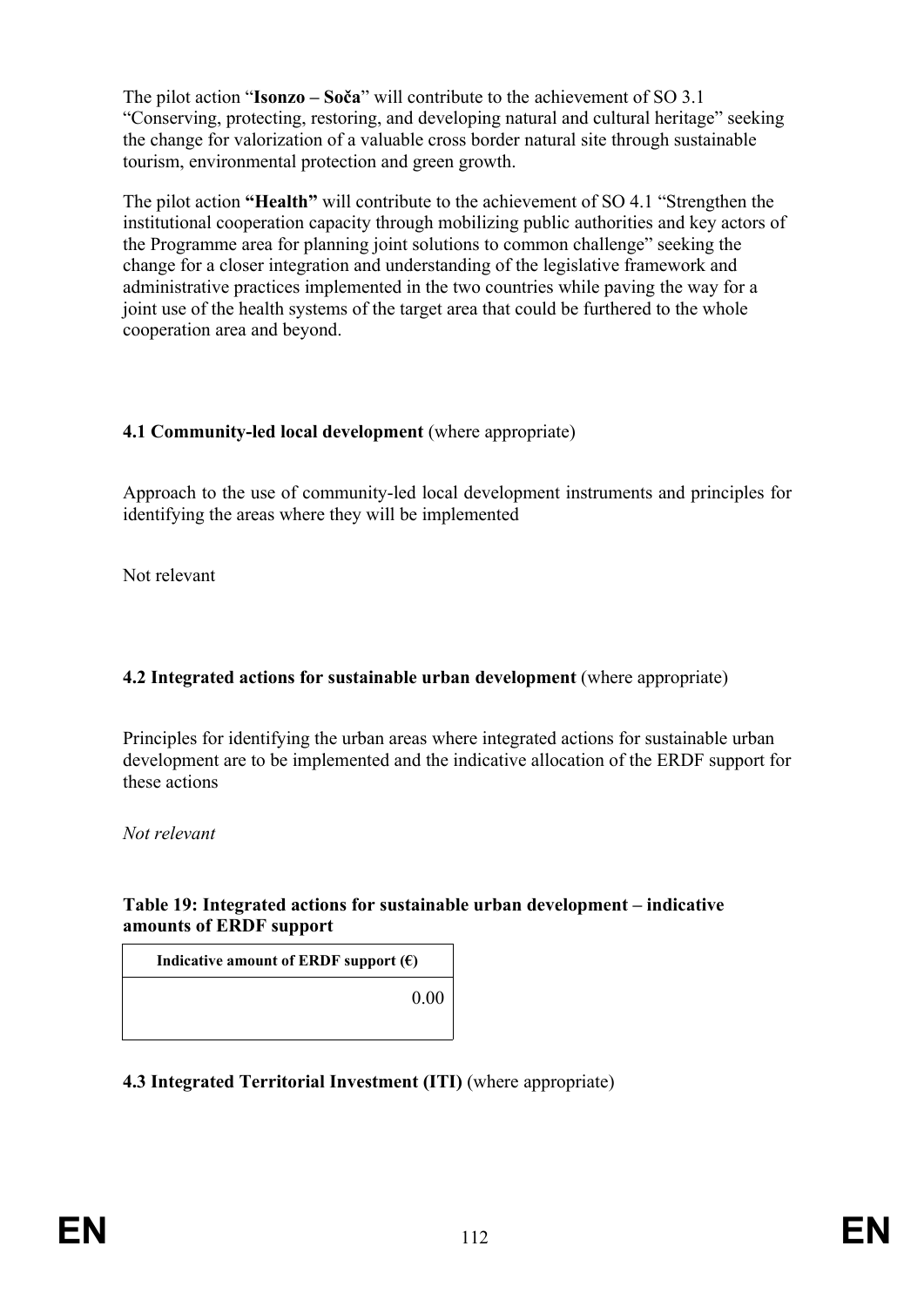Approach to the use of Integrated Territorial Investments (ITI) (as defined in Article 36 of Regulation (EU) No 1303/2013) other than in cases covered by 4.2, and their indicative financial allocation from each priority axis

The Programme will apply the approach outlined in Art. 36 of the Regulation (EU) No 1303/2013. ITI will constitute a significant implementation tool for the area comprised within the municipalities of Gorizia, Nova Gorica and Šempeter-Vrtojba.

Several elements ensure the coherence of the activities carried out under the coordination of the GECT GO/EZTS GO under the ITI framework with the overall Programme Strategy:

- the GECT GO/EZTS GO is acknowledged as the most advanced form of crossborder territorial cooperation unfolding its potentials by supporting joint management and modernization in health, environment and infrastructural sector, urban transport, logistics, energy and economic development initiatives;
- the pool of pilot actions proposed in the GECT GO/EZTS GO development strategy have been recognized by the stakeholders of the target area as the most appropriate to tackle the needs and challenges as identified in Section 1;
- the involvement of the decision making level at early stage of the process (presentation and endorsement of the GECT GO/EZTS GO strategic Plan to Autonomous Region Friuli Venezia Giulia President and Republic of Slovenia President on December 6th 2013 - Joint Declaration signed by Italian and Slovenian Government on May 27th) is ensuring the sustainability of the outcomes of the ITI;
- $\bullet$  there is a clear link of the proposed pilot actions with a number of strategic operations of the past Italy – Slovenia programming period 2007 – 2013 whose achievements have demonstrated to be successful and worth to be capitalized for furthering impacts;
- the results achieved will unfold their impacts beyond the target area as the outputs of the actions are envisaged as replicable in other parts of the Programme area.

ITI will be mono-fund and multi-axis since the strategic programming of the GECT GO/EZTS GO area needs interventions in different Thematic Objectives and Investment Priorities to tackle the common future challenges of a joint economic and social growth.

The ITI will constitute the main instruments for the implementation of the territorial development strategy of the target area, taking into account its three main pillars:

- Capitalization of the experiences and outcomes of previous Italy Slovenia programmes in order to ensure highest efficiency and effectiveness of public investments;
- Revitalization of the "border based" economy while supporting its reconversion by use of identified strengths and assets;
- Improvement of the quality of life of residents of the area by fostering the use of joint CB services.

The ITI will be managed and implemented by the Office for Intermediate Body (OIB), a separated and functional independent Unit of the GECT GO/EZTS GO that will act as intermediate body in line with the provisions of Art. 11 of the Regulation (EU) No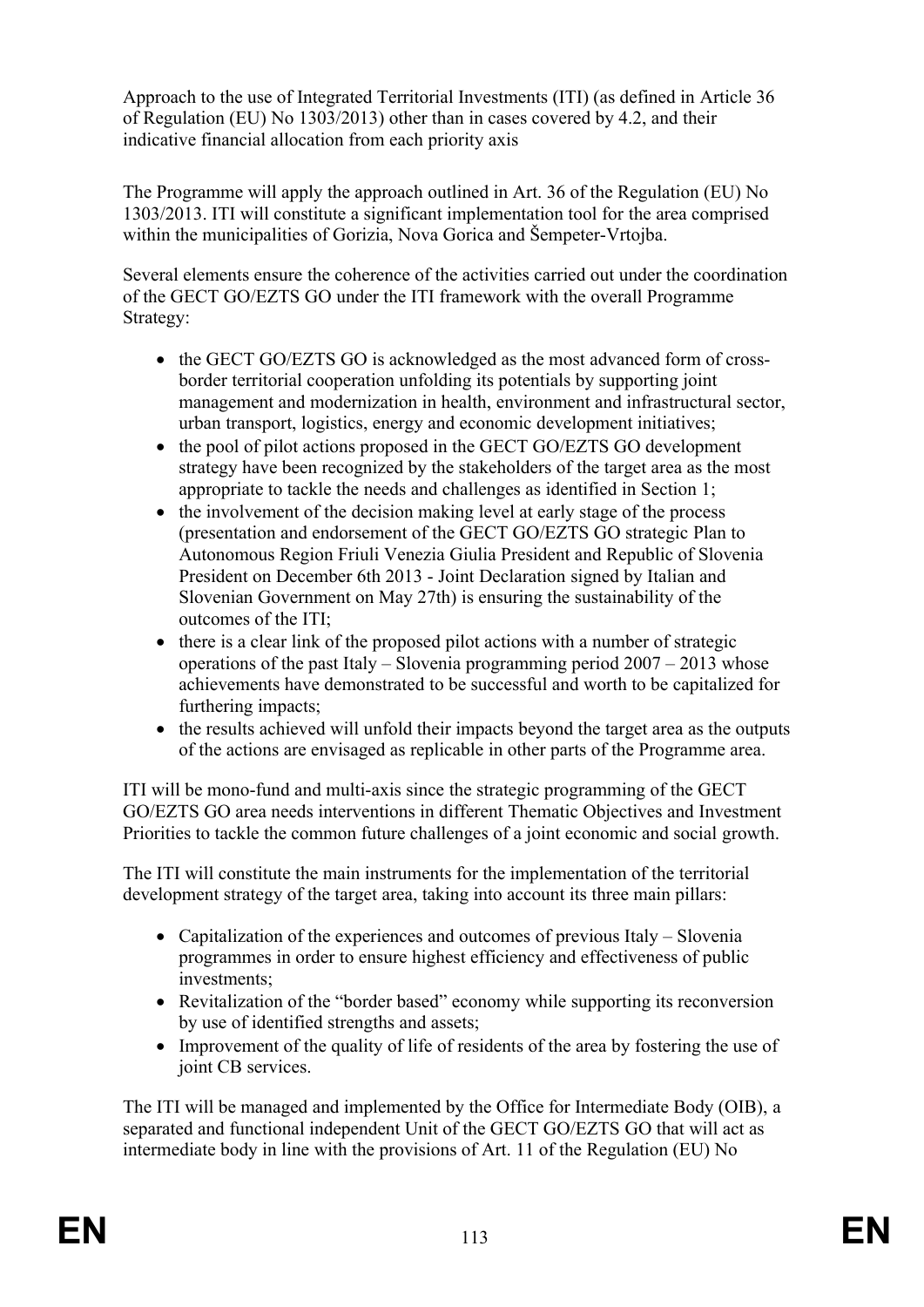1299/2013. Rules and responsibilities of the parties involved will be detailed in a specific agreement between the OIB of the GECT GO/EZTS GO and the Managing Authority and in the Description of the Management and Control System (DMCS) approved according Art. 124 of the Regulation (EU) No 1303/2013.

The agreement will consider the detailed tasks, as referred in Art. 125 of the Regulation (EU) No 1303/2013, delegated by the MA to the OIB of the GECT GO/EZTS GO, in relation to the support of information to the MC, the selection of operations as well as the financial management and control in the framework of ITI implementation.

The total funding allocated to ITI's actions is  $\epsilon$  10 million.

| <b>Priority axis</b>                                                            | Indicative financial<br>allocation (Union support)<br>$(\epsilon)$ |
|---------------------------------------------------------------------------------|--------------------------------------------------------------------|
| 1 - Promoting innovation capacities for a more competitive<br>area              | $0.00^{\circ}$                                                     |
| 2 - Cooperating for implementation of low carbon strategies<br>and action plans | 0.00                                                               |
| 3 - Protecting and promoting natural and cultural resources                     | 4,250,000.00                                                       |
| 4 - Enhancing capacity building and cross-border governance                     | 4,250,000.00                                                       |
| <b>Total</b>                                                                    | 8,500,000.00                                                       |

#### **Table 20: Indicative financial allocation to ITI other than those mentioned under point 4.2 (aggregate amount)**

**4.4 Contribution of planned interventions towards macro-regional and sea basin strategies, subject to the needs of the programme area as identified by the relevant Member States and taking into account, where applicable, strategically important projects identified in those strategies (where appropriate)**

**(Where Member States and regions participate in macro-regional and sea basin strategies)**

The overall eligible area of the Programme is included in two macro-regional strategies: the **EU Strategy for Adriatic-Ionian Region (EUSAIR)** and the **EU strategy for the Alpine Region (EUSALP)**, which is still being processed.

Besides, it is worth to remind that a third macro-regional strategy, the **Danube Strategy (EUSDR)**, affects the Programme area even though it does not cover the whole of it, Italy not being part of it.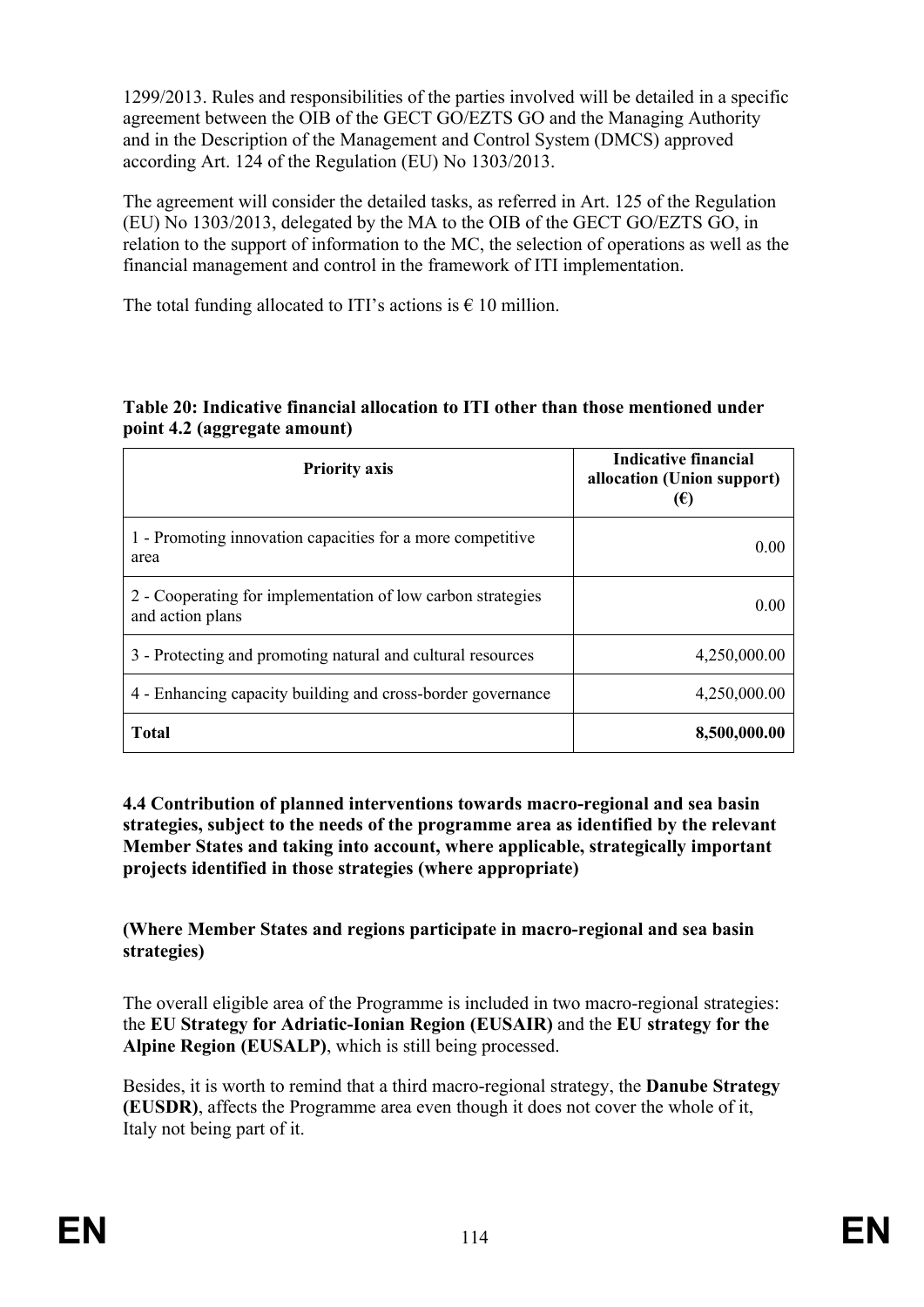The intersection of two areas of macro-regional strategies is therefore a major challenge for the Programme.

Taking into consideration the EC Report concerning the governance of macro-regional strategies[1], the Programme will contribute to the implementation of the macro-regional strategies through the following actions:

- continuous coordination and good information flow with Italian and Slovenian national contact points;
- specific monitoring, reporting and evaluation actions aiming at verify the concrete contribution to the strategies;
- inclusion of dedicated information and publicity actions to the Programme stakeholders within the Communication Strategy.

### *EU Strategy for the Adriatic and Ionian Region (EUSAIR)*

The European Council of 13-14 December 2012 requested the European Commission to present a new EU Strategy for the Adriatic and Ionian Region before the end of 2014.

The results of the extensive consultation with stakeholders, alongside with the public consultation launched by DG REGIO, supported the preparation of the Strategy. On 17th June 2014 the Commission adopted the Communication on the EU Strategy for the Adriatic and Ionian region (COM(2014) 357 final) - accompanied by an Action Plan which has been endorsed by European Council on October 2014[2].

The Adriatic-Ionian Region covers 4 EU countries (Croatia, Greece, Italy and Slovenia) and 4 non-EU countries (Albania, Bosnia-Herzegovina, Montenegro, Serbia).

The general objective of the new Strategy is:

*"To promote sustainable economic and social prosperity of the Region through growth and jobs creation, by improving its attractiveness, competitiveness and connectivity, while preserving the environment and ensuring a healthy and balanced marine and coastal ecosystems."*

There are clear synergies in the Programme strategy related to the implementation of EUSAIR Action Plan. In fact, all the Programme specific objectives present evident linkages with the 4 pillars that have been identified:

- 1. Blue growth: SO 1.1 and SO 4.1 will contribute to EUSAIR fostering research activities and knowledge transfer even in the sectors connected to Blue growth and improving cooperation activities among maritime and marine governance and services such as standardization of port operations and maritime monitoring systems;
- 2. Connecting the region (concerning maritime transport, intermodality and energy network): SO 2.1, even if with small scale interventions will intervene promoting low carbon development models improving sustainability in the energy and in the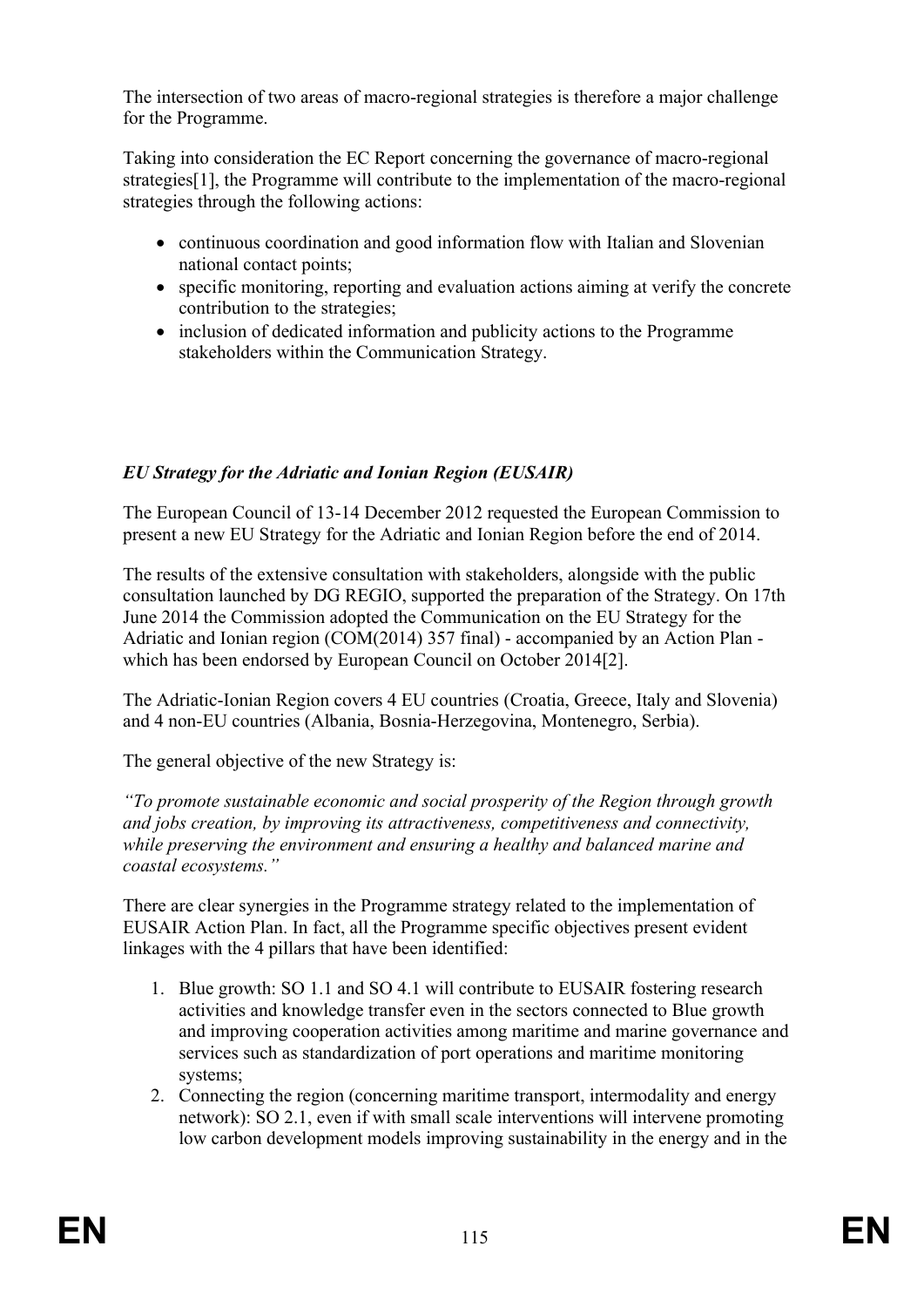transport sectors and SO 4.1 will contribute in the implementation of shared management tools;

- 3. Environmental quality: especially with SO 3.2 and also with SO 3.3 and 3.4 EUSAIR strategy will be served improving management and protection measures in order to decrease threats to valuable protected areas and river/marine ecosystems, provide ecosystems services and promote a better conservation status of local biodiversity. Environment will be also preserved implementing new green technologies among which those contrasting marine debris;
- 4. Sustainable tourism: a very strong connection can be evidenced with SO 3.1 and SO 3.3, which will respectively promote the sustainable use of natural and cultural resources, valorizing their role as development assets and provide information about the direct and indirect impacts of sustainable tourism and encourage to avoid negative impacts of human activities on biodiversity and cultural heritage.

Moreover, "Strengthening R&D, Innovation and SMEs", as well as "Capacity Building, including communication" are two EUSAIR cross-cutting aspects involving the area. This is in line with the choice of introducing horizontal dimensions in the Programme strategy which consistently fits with the others (ICT, Education and SME) favoring synergic actions enhancing the above mentioned objectives.

## *EU Strategy for the Alpine Region (EUSALP)*

The EU Strategy for the Alpine Region will involve 7 countries: Austria, France, Germany, Italy, Liechtenstein, Slovenia and Switzerland. The main added value of the Strategy for the Alpine Region will consist in a new relationship between metropolitan, peri-mountain, and mountain areas.

According to the political resolution adopted by the representatives of the 7 Alpine States and 15 Alpine Regions in Grenoble in October 2013, the new strategy will focus on 3 thematic priorities[3].

Currently the EU Strategy for the Alpine Region is under definition on the basis of the results of stakeholders consultation closed last 15 October, and is to be adopted by the Commission during 2015.

The Core document used for the consultation process translated the three priorities into the following Pillars:

- 1. Pillar 1. Fostering sustainable growth and promoting innovation in the Alps (Economic growth and innovation);
- 2. Pillar 2. Connectivity for all (Mobility and connectivity);
- 3. Pillar 3. Ensuring sustainability in the Alpine Region (Environment and Energy).

Considering its declared objectives the Alpine Strategy will be properly embedded in the Programme. The main linkages may be envisaged for: the SO 1.1 and S.O. 3.4 (Pillar 1) contributing to innovation transfer and to the implementation of green technologies; SO 2.1 (Pillar 2) fostering environmental-friendly modes of transports and PA 2, 3 and 4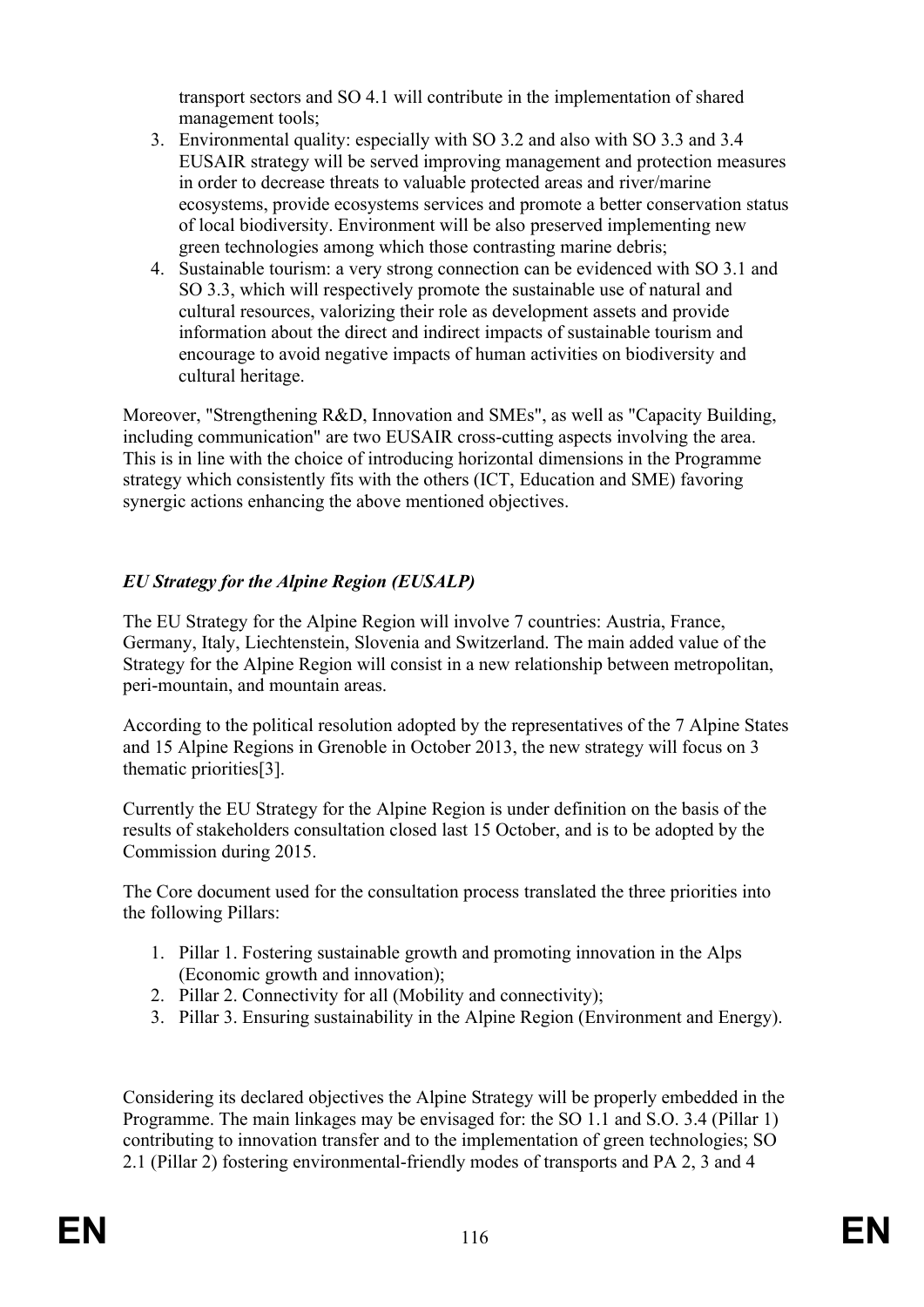(Pillar 3) aiming at low carbon energy measures, natural and cultural resources protection and management and climate change adaptation actions. A notable contribution will be provided also through the actions of the cross-cutting themes of SME (Pillar 1), Education (Pillar 1) and ICT (Pillar 1 and 2).

[1] COM(2014) 284 final.

[2] Endorsement of the European Union Strategy for the Adriatic and Ionian Region (EUSAIR), European Council, Brussels, 23-24 October 2014 and Council conclusions on the European Union Strategy for the Adriatic and Ionian Region (EUSAIR), General Affairs Council meeting, Brussels, 29 September 2014

[3] 1. Ensuring sustainable growth and promoting full employment, competitiveness and innovation by consolidating and diversifying specific economic activities with a view to reinforcing mutual solidarity between mountain and urban areas;

2. Promoting a territorial development that is focused on an environmentally friendly mobility, reinforced academic cooperation, development of services, transports and communication infrastructures policy;

3. Promoting sustainable management of energy and natural and cultural resources and protecting the environment and preserving biodiversity and natural areas.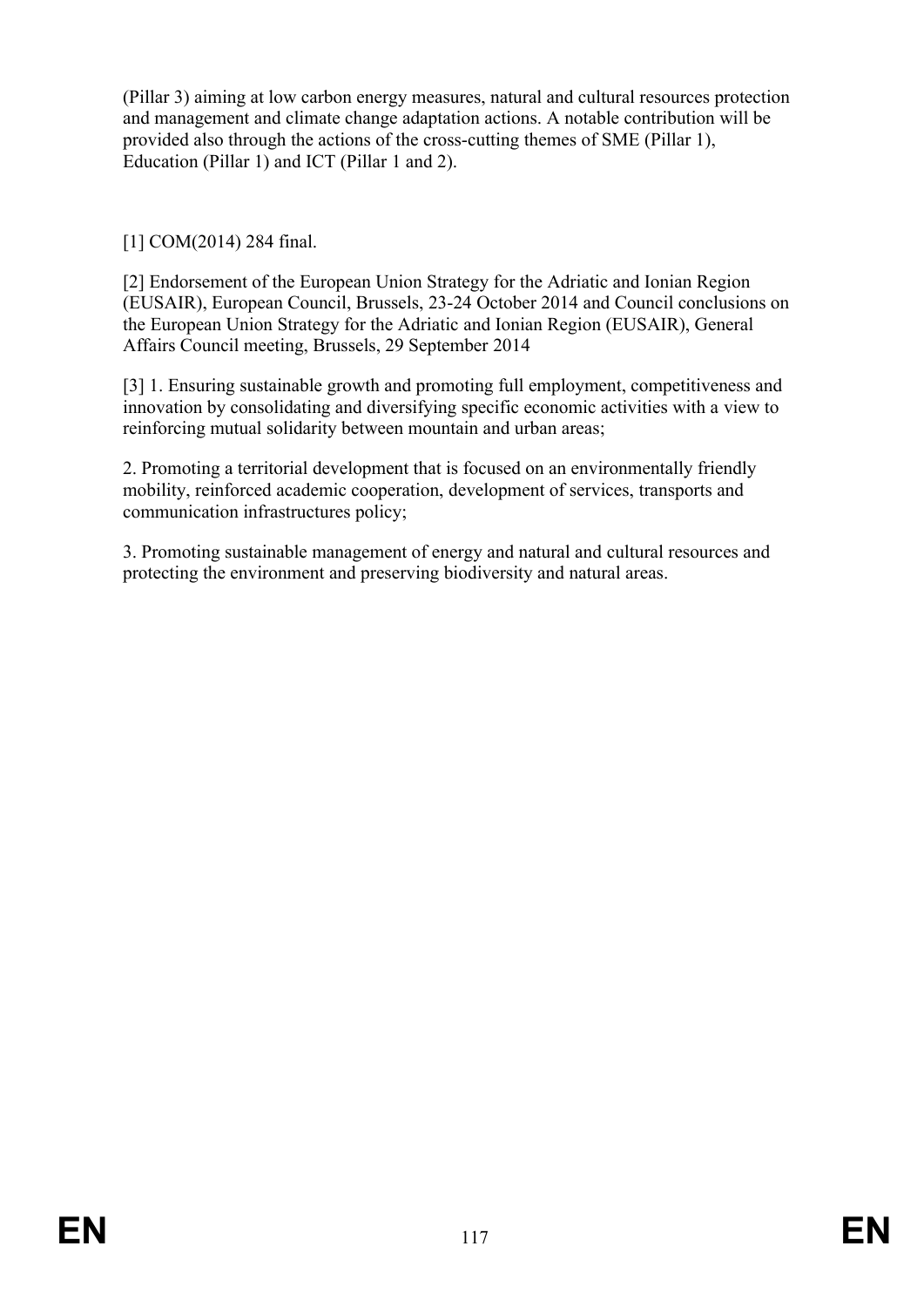### **5. IMPLEMENTING PROVISIONS FOR THE COOPERATION PROGRAMME**

### **5.1 Relevant authorities and bodies**

| Authority/body       | Name of authority/body and department<br>or unit                                                                                                                                                                                                                   | <b>Head of authority/body</b><br>(position or post) |  |  |
|----------------------|--------------------------------------------------------------------------------------------------------------------------------------------------------------------------------------------------------------------------------------------------------------------|-----------------------------------------------------|--|--|
| Managing authority   | Autonomous Region Friuli Venezia Giulia;<br>Central Directorate for Finance, Property,<br>Coordination and Programming of<br>Economic and EU Policies European<br>Territorial Cooperation, State Aid and<br>General Affairs Office                                 | Manager of<br>the<br>organizational Unit            |  |  |
| Certifying authority | Autonomous Region Friuli Venezia Giulia;<br>Central Directorate for Finance, Property,<br>Coordination and Programming of<br>Economic and EU Policies Tributes, Fiscal<br>Fulfillments, Personnel<br>and EU<br>Programming Expenditure Documents<br>Control Office | Office Director                                     |  |  |
| Audit authority      | Autonomous Region Friuli Venezia Giulia;<br>Presidency of the Region; Directorate<br>General; Audit Office                                                                                                                                                         | Office Director                                     |  |  |

**Table 21: Programme authorities**

### **The body to which payments will be made by the Commission is:**

 $\hfill\Box$  the Managing authority  $\overline{\boxtimes}$  the Certifying authority

|  | Table 22: Body or bodies carrying out control and audit tasks |  |  |  |
|--|---------------------------------------------------------------|--|--|--|
|  |                                                               |  |  |  |

| Authority/body                                                                 | Name of authority/body and department<br>or unit                                                                                                                                     | <b>Head of authority/body</b><br>(position or post) |
|--------------------------------------------------------------------------------|--------------------------------------------------------------------------------------------------------------------------------------------------------------------------------------|-----------------------------------------------------|
| Body or bodies designated to<br>carry out control tasks                        | REPUBLIC OF ITALY: Autonomous<br>Giulia/EU<br>Region Friuli Venezia<br>Structural Funds FLC Unit                                                                                     | Manager of<br>the<br>organizational Unit            |
| Body or bodies designated to<br>carry out control tasks                        | REPUBLIC OF SLOVENIA: Government<br>Office of the Republic of Slovenia for<br>Development and European Cohesion<br>Policy - Control Division – ETC, IPA and<br><b>IFM</b> Programmes | Manager of<br>the<br>organizational Unit            |
| Body or bodies designated to<br>be responsible for carrying out<br>audit tasks | Autonomous Region Friuli Venezia Giulia<br>/ Presidency of the Region / Directorate<br>General/Audit Office                                                                          | Office Director                                     |
| Body or bodies designated to<br>be responsible for carrying out                | Republic of Slovenia – Ministry of<br>Finance of the Republic of Slovenia,                                                                                                           | Office Director                                     |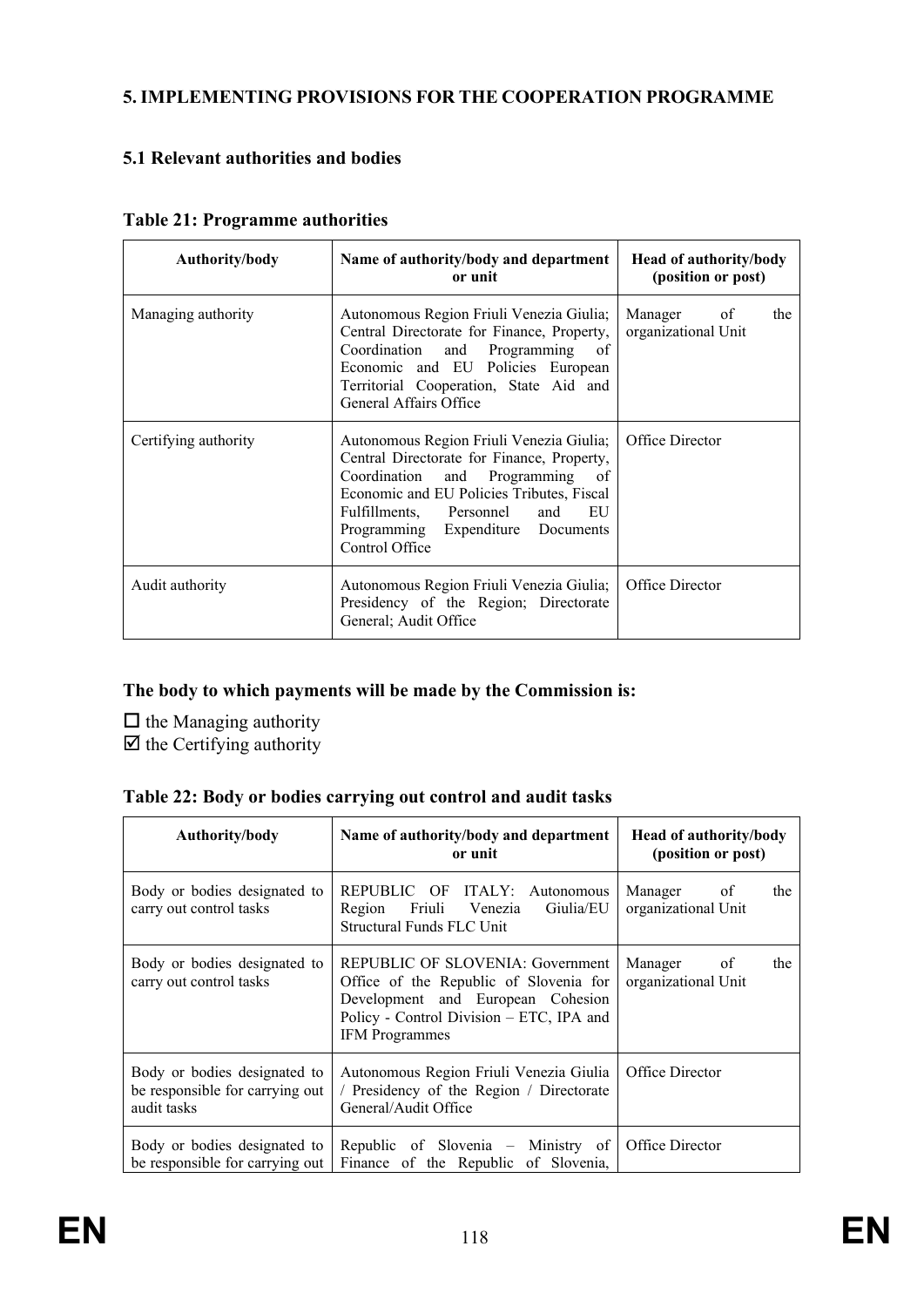| Authority/body | Name of authority/body and department<br>or unit | <b>Head of authority/body</b><br>(position or post) |  |
|----------------|--------------------------------------------------|-----------------------------------------------------|--|
| audit tasks    | Budget Supervision Office of the RS              |                                                     |  |

### **5.2 Procedure for setting up the joint secretariat**

In accordance with Article 23(2) of the Regulation (EU) No 1299/2013, the Managing Authority (MA), after consultation with participating Member States, shall set up the Joint Secretariat (JS) to support and assist the MA and the Monitoring Committee (MC) in carrying out their respective functions.

The JS is set up under the responsibility of the MA. For the JS recruitment, the MA shall aim at ensuring compliance with the principles of equal treatment, equality between men and women and non-discrimination. The staff composing the JS will be employed by Friuli Venezia Giulia Autonomous Region according to the Italian, National and Regional legislative framework and full time contracted under the rules set out for the Italian Public Administrations. The JS shall have an appropriate staff (including a Head) and shall be hosted by the MA offices located in the premises of the Friuli Venezia Giulia Autonomous Region seat in Trieste (Italy).

The JS selection procedures shall be open to the citizens of the EU, with sound knowledge of the two National languages and English.

The JS will become fully operational as soon as the Cooperation Programme (CP) has been approved by the European Commission.

#### **5.3 Summary description of the management and control arrangements**

#### **5.3.1 Programme authorities and structures**

According to the Regulation No. 1303/2013 there are no substantial changes in the functions of Programme authorities regarding the 2007-2013 period. Core Programme authorities will remain the same, ensuring institutional stability and smooth transition. In accordance of the Article 21-25 ofRegulation (EU) No 1299/2013, for the management and control of the Programme the following authorities and structures have been designated:

- (MA: responsible for the management and the implementation of the Programme towards the European Commission;
- CA: responsible for certifying the declarations of expenditure and the applications for payment before their submission to the European Commission;
- AA: responsible for verifying the effective functioning of the management and control system. The AA will be assisted by a Group of Auditors composed by representative of both MS participating in the Programme;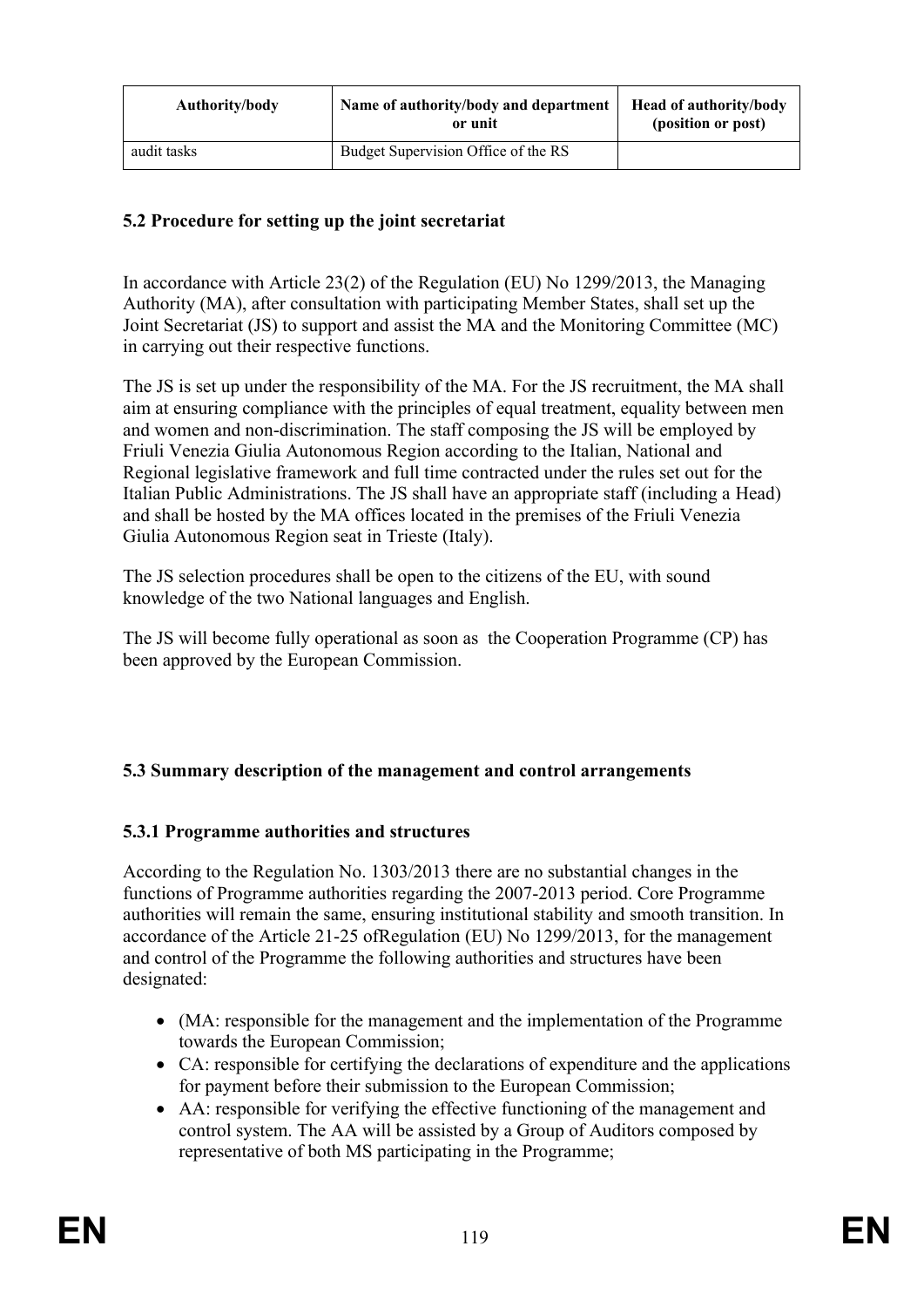- MC: responsible for supervising and monitoring the Programme implementation and for selecting the operations;
- IB: responsible for the management and implementation of the ITI. The role and functions of the OIB of the GECT GO/EZTS GO are described in Section 4;
- JS: it assists the MA and the MC in carrying out their respective functions.
- Representatives of MSs: National/Regional Authorities;

Following the positive 2007-2013 experience, the Slovene Info Point and regional support in Italy shall provide information to potential beneficiaries in their own **territories** 

More detailed provisions, relating to the management and control activities according to Article 124 of the Regulation (EU) No 1303/2013 will be included in the DMCS and in the Programme guidance documents which will be adopted by the MC.

### **5.3.1.a Managing Authority**

The MA, assisted by the JS, is responsible for managing the Programme in accordance with the principle of sound financial management as described in Article 125 and 132 of the Regulation (EU) No 1303/2013 and Article 23 of the Regulation (EU) No 1299/2013. It will ensure that the different Programme authorities and structures interact in a smooth way. MA role and functions are included in a specific organizational Unit functionally independent and separated from the other Authorities and FLC bodies in the Friuli Venezia Giulia region.

#### **5.3.1.b Certifying Authority**

The CA will carry out its functions in compliance with Article 126 of the Regulation (EU) 1303/2013. The CA shall receive the payments made by the Commission (prefinancing, interim payments and the payment of the final balance as defined in art. 77(2) of Regulation (EU) No 1303/2013, and shall make payments to the lead beneficiary in accordance with Article 21 (2) of Regulation (EU) No 1299/2013.

#### **5.3.1.c Audit Authority**

The AA will carry out its functions in accordance with Articles 72, 122, 124, 127 and 128 of Regulation (EU) No 1303/2013 and Articles 20, 21 and 25 of the Regulation (EU) No 1299/2013.

The AA will ensure that audits are carried out on the proper functioning of the management and control system and on an appropriate sample of projects in compliance with Article 127 of Regulation (EU) No 1303/2013. In accordance with Article 25 (2) of Regulation (EU) No 1299/2013 the MS agree that the AA will not be authorized to carry out directly the audit functions in the whole of the territory of the Programme. Each MS shall ensure and be responsible for the audits carried out on its territory with its own auditors and responsible for providing factual elements relating to expenditure on its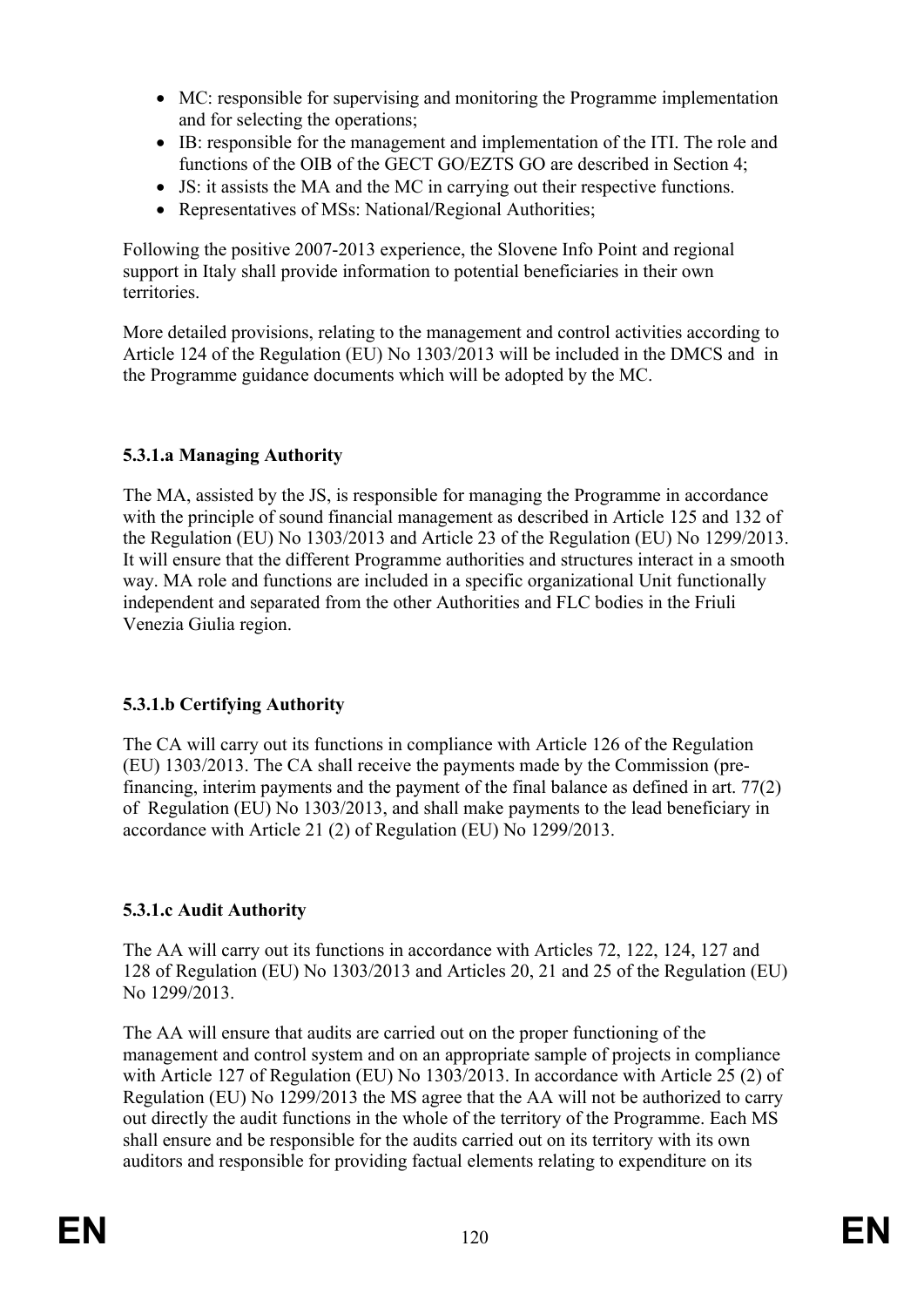territory that are required by AA in order to perform its assessment. The AA will be assisted by a GoA, comprising representatives of the MSs participating to the Programme, carrying out the duties provided for in Article 127 of Regulation (EU) No 1303/2013.

## **Group of Auditors**

In line with Article 25(2) of the Regulation (EU) No 1299/2013, the AA shall be assisted by a GoA composed of representatives from each MS participating in the Programme and carrying out the functions provided for in in Article 127 of Regulation (EU) No 1303/2013. On the basis of art. 25 (3) of Regulation (EU) No 1299/2013, the auditors shall be functionally independent of controllers who carry out verifications under Article 23 of Regulation (EU) No 1299/2013. The GoA shall be set up within three months of the decision approving the Programme. It shall draw up its own rules of procedure and will be chaired by the AA for the Programme. Where MS decide that audits on operations and on management and control system are carried out by a body other than the AA, the AA shall ensure that such bodies have the necessary functional independence as established by EU Regulation. On the basis of Articles 72(f) and 127(2) of Regulation (EU) No 1303/2013, the decision on the body carrying out the system audits and the checks on expenditure will be taken by the AA, after consultation with the GoA, during the process of designing the audit strategy of the Programme.

## **5.3.1.d Monitoring Committee**

According to Article 47 of Regulation (EU) No 1303/2013, within three months from the date of the notification of the EC decision adopting the Programme, both MSs participating in the Programme, in agreement with the MA, will set up a joint MC.The two MSs agreed to designate an equal number of voting and non-voting members with a transparent approach. The partnership principle laid down in Article 5 of the Regulation (EU) No 1303/2013 will be ensured and MSs will aim to promote gender balance and equal opportunity in the membership of the MC. EC will be member of the MC in advisory capacity.

Detailed MC functioning provisions will be drawn up in the MC's Rules of Procedure to be adopted on its first meeting. As general rule, each MS has one vote on the basis of principle "One country one vote" and decisions are taken by consensus, the MC will be legally convened and decisions can be taken when 50%+1 voting members from each MS are present at the meeting. MC meetings will be held and chaired on a yearly rotational basis/alternatively by each MS. In order to enhance the legality and transparency of the MC procedures, to preserve the confidentiality of its work and to avoid any conflict of interests in the decision making process the MA shall request to MC members to sign a statement acknowledging their obligations.

Partners involved in the climate change shall be invited to MC meetings and shall be directly involved in defining project selection. The main MC functions are those described and listed in Article 49 and Article 110 of Regulation (EU) No 1303/2013. Among them, the MC shall examine and approve the methodology and criteria for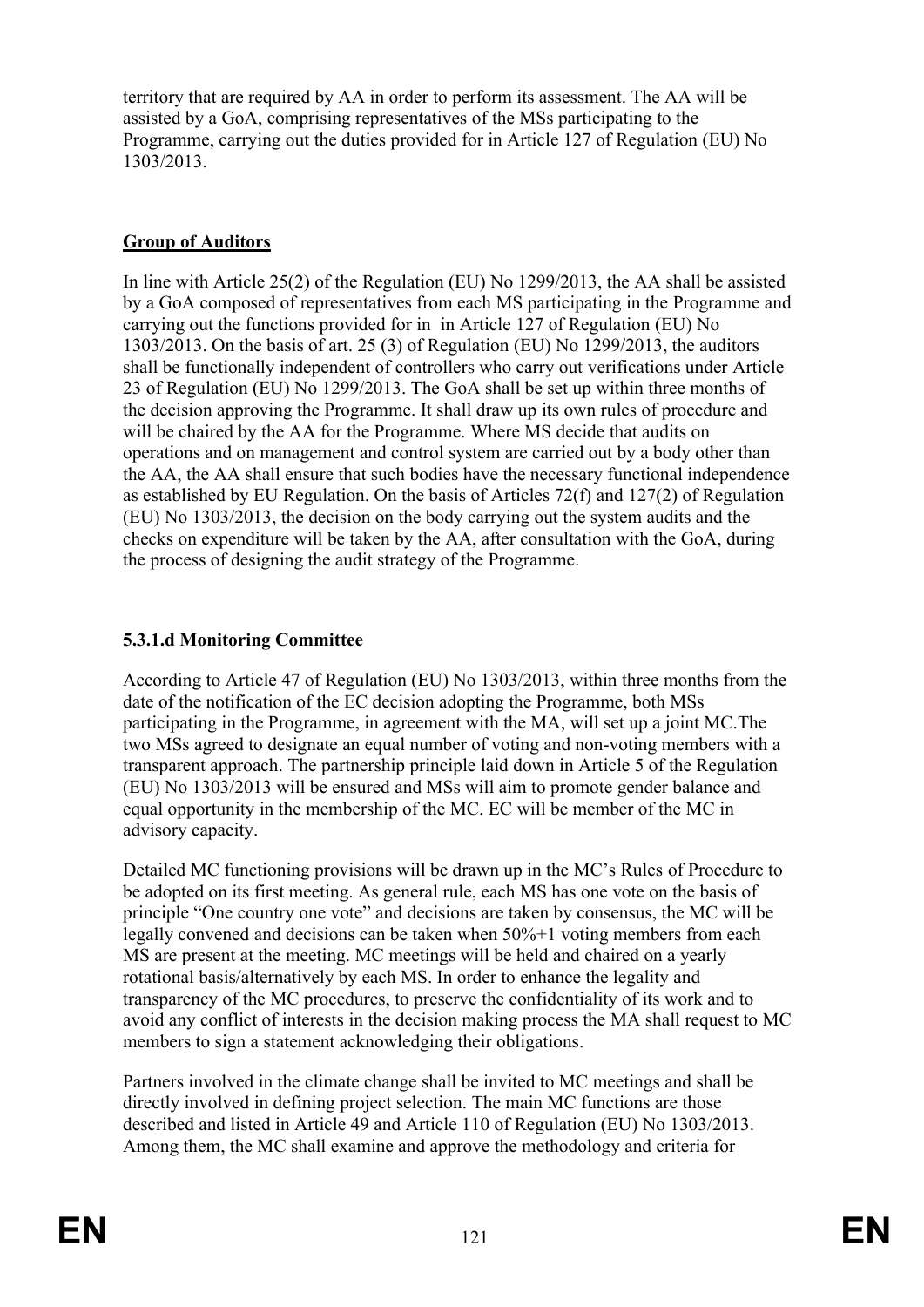selection of operations and select the projects financed by the Programme according with Article 12 of Regulation (EU) No 1299/2013.

The MC may set up a PMG as bilateral technical working group to facilitate its decisionmaking process.

## **5.3.1.e Intermediate Body (IB)**

In line with Article 11 of the Regulation (EU) No 1299/2013, the intermediate body for carrying out the management and implementation of an ITI as referred to in Article 36(3) of Regulation (EU) No 1303/2013 shall be the OIB, a specific Unit functionally independent within the EGTC named "GECT GO/EZTS GO". Its activities and functions will be ruled in a specific governance agreement signed by the MA and the OIB of the GECT GO/EZTS GO.

The OIB of the GECT GO/EZTS GO will:

- 1. apply in the implementation of the ITI appropriate selection procedures and criteria approved by MC;
- 2. support the work of the MC referred to in Article 47 of Regulation (EU) No 1303/2013 and provide it with detailed data on the overall progress of the ITI;
- 3. ensure that the beneficiaries are provided with a document setting out the conditions for support for each operation including the specific requirements concerning the products or services to be delivered under the operation, the financing plan, and the time-limit for execution.
- 4. ensure that the data is collected, entered and stored in the monitoring system;
- 5. support the MA in drawing up the annual and final implementation reports referred to in Article 50 of Regulation (EU) No 1303/2013.

# **5.3.1. f Joint Secretariat (JS)**

The main role of the JS is to closely cooperate with the MA on delivery of the Programme and effectively support the MC and CA in performing of their tasks. The JS undertakes the day-to-day implementation of the Programme and provide information to potential beneficiaries about funding opportunities under the Programme and assists beneficiaries in the implementation of operations. The main tasks requested for JS function/activities shall be detailed in a related Manual.

# **5.3.1.g Representatives of Member States: National/Regional Authorities**

MSs contribute to the Programme by respective National/Regional Authorities (Info Point, setting the First level Control system), representing the MSs and as such participating in the MC and taking part in the implementation of the Programme.

In line with the 2007-2013 experience, the **Slovenian Info Point** located in Stanjel (Slovenia) and established by National Authority - GODCP, shall support the MA in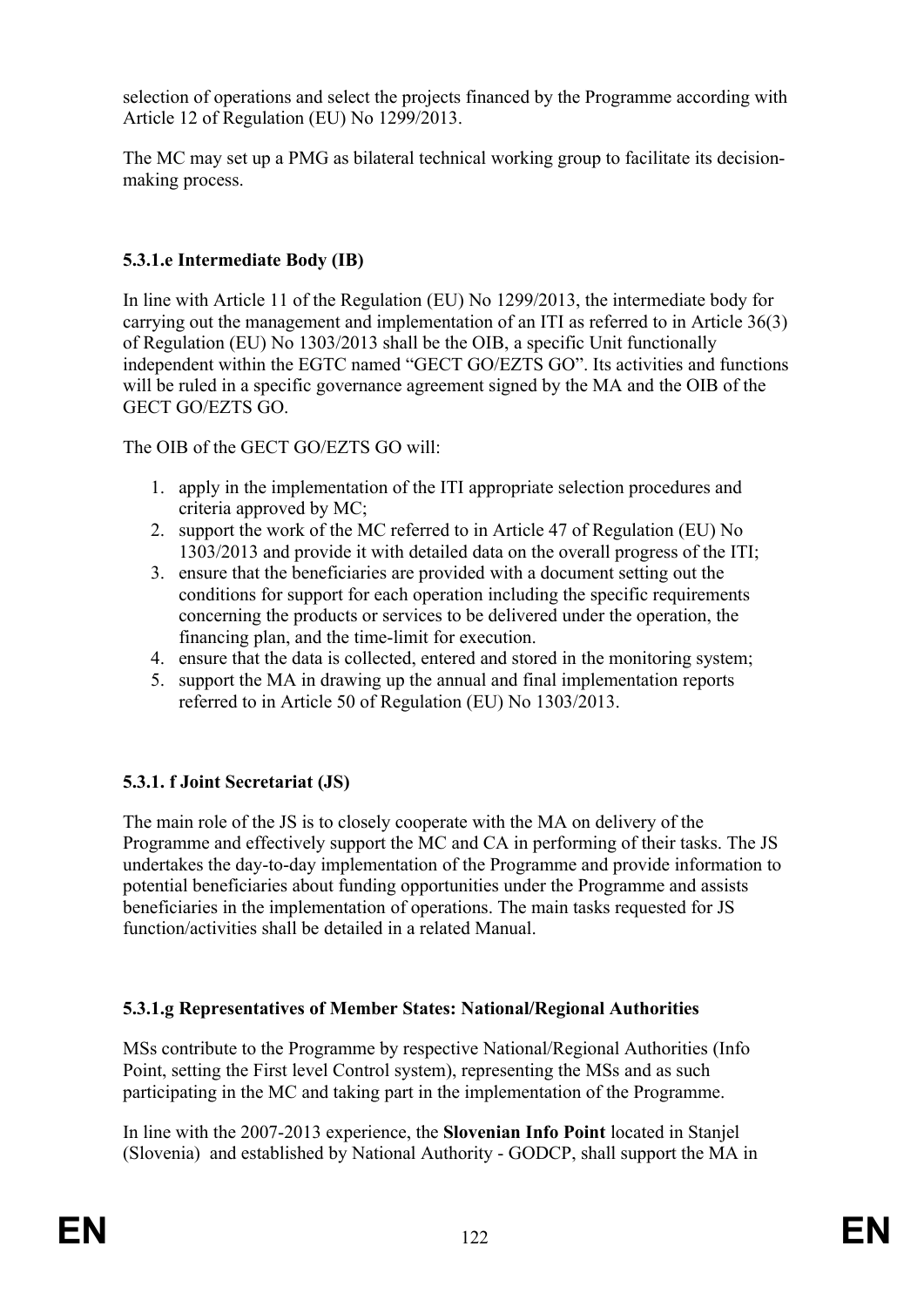spreading the information on the implementation stages of the Programme across the Slovenian territory. The staff of the Info Point shall work in close coordination with the JS in the implementation of the following tasks:

- 1. act as a first "contact point" for potential beneficiaries to provide information and advice to the project partners in the Slovenian territory;
- 2. support the MA in the implementation of communication activities (including events, info-days, Communication Strategy);
- 3. advise and assist beneficiaries participating in approved operations,
- 4. inform stakeholders on achievements of the Programme;
- 5. support Programme management.

In Italy, the **Friuli Venezia Giulia Autonomous Region** and the **Veneto Region** shall support the MA in spreading the information on the implementation stages of the Programme across their territories.

Tasks to be carried out at local level in both regions crucially include project generation and contribution to partnerships building. The office in charge for these activities in Friuli Venezia Giulia will be functionally separated from the Managing Authority. The Veneto Region, given its geographical distance from the land border, will also be in charge of developing effective strategic approaches for a wider involvement of key actors of Venice area to the achievement of the overall Programme goal of a more cohesive cooperation area through Information, communication, and widespread promotion activities targeted to potential new local beneficiaries and to the regional partnership of the content of the Programme as well as of the foreseen participation procedures (under the coordination of the JTS).

In order to follow through the above outlined duties, both the Slovenian Info Point and Italian Regions will directly manage an appropriate share of TA resources.

## **5.3.2 Project cycle and procedures**

#### **5.3.2.a Project generation and typologies**

In the light of the 2007-2013 Evaluation Reports and in consideration of the new restricted Programme area, projects shall strengthen cohesion and contribute to the smart, sustainable and inclusive growth targeted by the Europe 2020 strategy.

Operations funded by the Programme will generally comply with the lead beneficiary principle as stated in the Art. 13 of the Regulation (EU) No 1299/2013. In case of EGTC, including Italian and Slovenian organisations, the GECT GO/EZTS GO can potentially apply as sole beneficiary, in its role of structure functionally independent from the OIB.

Following the positive 2007-2013 experience, the Programme relevant authorities and structures will provide information and support to potential project applicants also in findings cross border project partners. Wide information will be given to public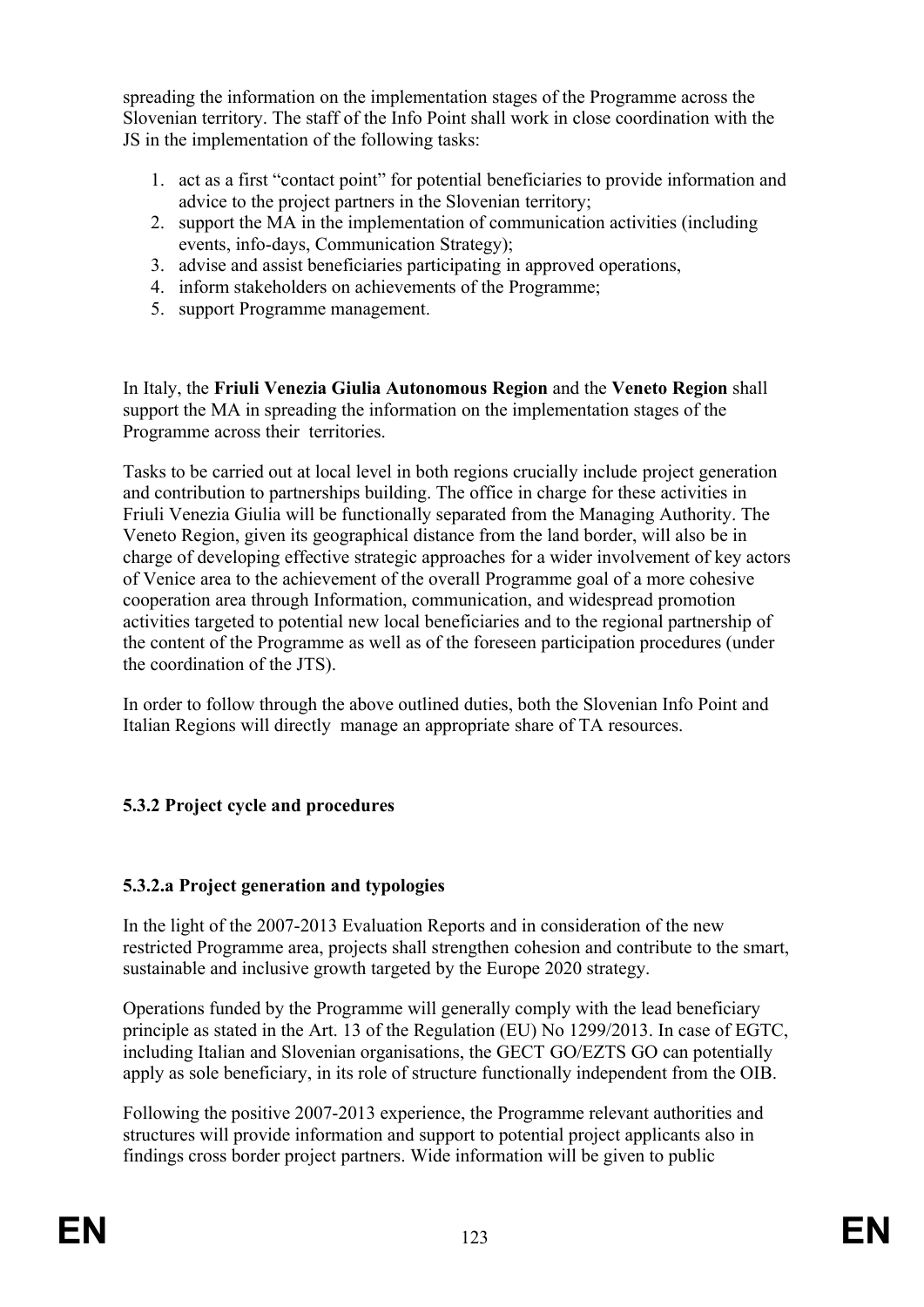procurement rules (new Directive 2014/24/EU). Possible adopted tools might be: a) reference to European guidelines on public procurement in the calls for tenders; b) ongoing training for some selected people in the M.A.; c) publication on the programme website of the key- points of the guidelines; d) contact person in charge of solving beneficiaries' doubts about public procurement guidelines application. For such purpose, thematic workshops and seminars will be organized in the Programme area.

The Programme will support 3 typologies of projects as follows:

**1) Strategic projects, which** assume a greater relevance in terms of implementation of the EU and Programme strategies and concentrating efforts for a stronger cohesion of the new eligible area. By concentrating significant resources on specific thematic issues, strategic projects aims at producing positive and long-lasting outcomes in the entire cooperation area, strengthening cooperation opportunities and fostering joint experimentation and implementation. These projects ask for specific and increased institutional and technical competences in order to ensure deeper impact and benefits for the whole cooperation area

A limited number of strategic projects will be implemented in a top down approach under priority axes 1, 2, 3 and 4 for a total allocation amount of  $\epsilon$  27,000,000 (ERDF) with the following breakdown:

- Priority 1 (TO 1, IP 1b): 6 M $\epsilon$  for 2 projects;
- Priority 2 (TO 4, IP 4e): 6 M $\epsilon$  for 2 projects;
- Priority 3 (TO 6, IP 6c): 7,5 M $\epsilon$  for 3 projects;
- Priority 3 (TO 6, IP 6d): 2,5 M€ for 1 project;
- Priority 3 (TO 6, IP 6f): 2,5 M€ for 1 project;
- Priority 4 (TO 11): 2,5 M $\epsilon$  for 1 project focused on civil protection.

Strategic projects will be based on the principle **of equal partnership**, i.e. each project will include at least two Italian Partners (one from Friuli Venezia Giulia Region and one from Veneto Region) and two Slovenian. The principle shall apply for this type of projects only. Given their strategic nature, strategic projects will be selected through an institutional **top-down** approach through which **focused themes** will be identified in order to foster their expected impact and contribution to the overall Programme strategy. Each strategic projects will count on financial amounts ranging approximately between 1.5 and 4 M€.

2) **Standard projects** with an amount of about € 37.000.000 (ERDF) will be implemented in a bottom up approach under Priority Axis 1, 2, 3, 4 **through public calls**. Quality assessment will be based on standardized forms and scores guaranteeing transparency, equal treatment and ensuring an objective use of selection criteria. Lessons learnt from evaluation report of previous Programme period underline that excessively wide partnerships caused both coordination problems at project level and administrative costs to the Programme management. Following such consideration, the Programme will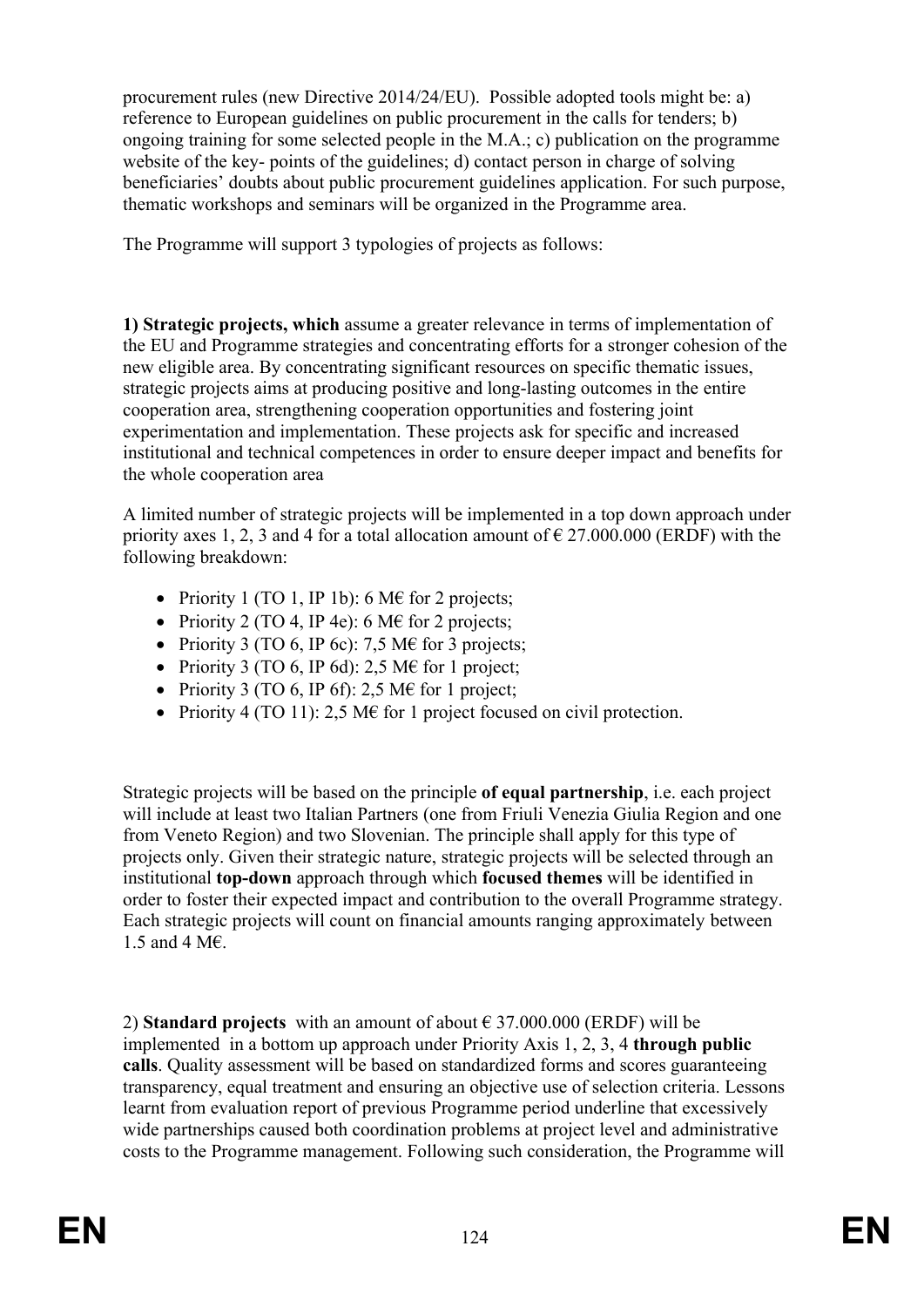limit the number of project partners up to 6, only in well justified cases bigger partnerships will be allowed. The suggested financial size for a standard project ranges from 1 to 1.5 M $\epsilon$ .

**3) Projects for the ITI implementation**, in the scope of priority axes 3 and 4 for a total amount of  $\epsilon$  8.500.000 (ERDF). In principle, Project generation principles and procedure within the ITI will be ruled in agreement by the OIB, a specific Unit functionally independent within the GECT GO/EZTS SGO and the MA, according to what set in paragraph 5.3.1.e. In principle, projects under the ITI could be implemented also by the EGTC "GECT GO/EZTS GO" in its role of beneficiary as structure functionally independent from the OIB .

## **5.3.2.b Projects application**

The MA, with the support of the JS, launches official calls for proposals via relevant information channels.

The information and application package will include the necessary guidance to assist partnerships in the preparation of their application (selection criteria and assessment process included).

Documentation for beneficiaries will be always available in Italian and Slovene versions.

ITI Projects will be managed by the OIB of the "GECT GO/EZTS SGO" as ruled in the contract with the MA.

The application process will be carried out in an on-line system and will foster the use of the Harmonized Implementation Tools (HIT).

# **5.3.2.c Strategic and standard projects selection and assessment**

The selection of projects proposals will be carried out in line with Article 12 of Regulation (EU) No 1299/2013 through predetermined assessment procedures – one for each project typology - based on clear, objective, and transparent criteria, in line with Article 18 of the ETC Regulation and Regulation N. 481/2014.

Selection criteria for the assessment of strategic and standard projects will be approved by the MC during the earliest stage of the Programme.

The aim of the selection process is to select projects that contribute the most to achieving Programme objectives. This process begins when the project applications are received and ends with selection of the projects. Project application will be submitted by the Lead Partner (LP) in electronic form to the JS, who will ensure transparency and traceability of the entire process.

There will be four phases within strategic and standard projects selection process: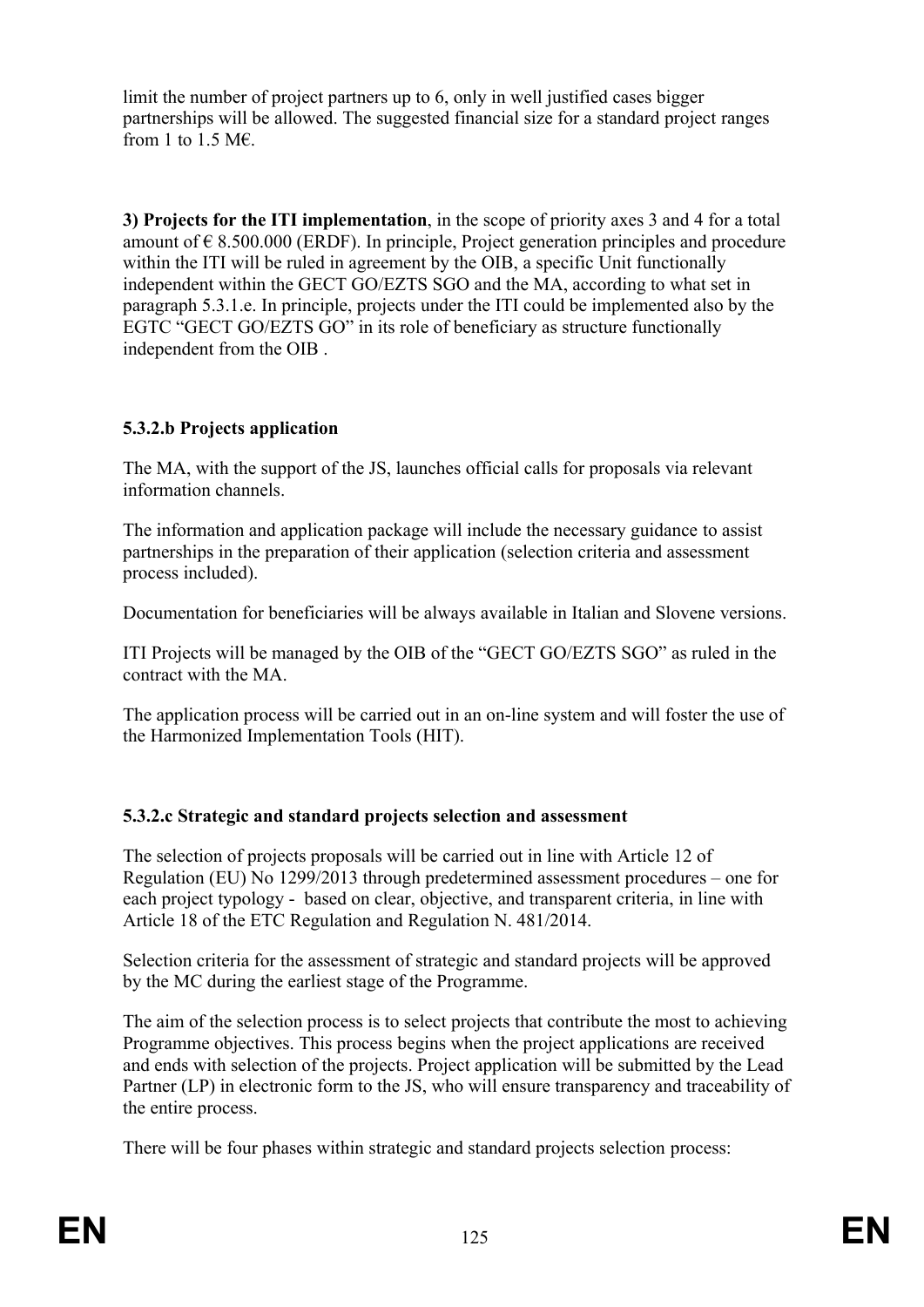- 1. call for proposals with received project proposals;
- 2. assessment process divided in two main steps:
- a. administrative and eligibility check,
- b. quality assessment;
- 3. decision and approval of ranking lists by the MC;
- 4. contracting of selected projects.

The entire procedure shall last 8 months, from the deadline for submitting project proposals to the MC approval of the final ranking list and MA contracting.

For each project application an **administrative and eligibility check** will be carried out by the JS in order to verify its compliance to the requirements of the related call. Administrative and eligibility criteria will be defined and approved by the MC and will concern the formal check of the submitted project applications such as:

- Submission within the deadline;
- Completeness of project application package;
- Requirements for the partnership and geographical eligibility;
- Compliance with the Programme objectives and indicators;
- Requirements related to the financial amount of the budget and project duration;
- Financial capacity of the project partners;
- evidence of no double funding of activities.

The **quality assessment** may be carried out by external experts. Quality selection criteria will be used to assess project applications that have passed the administrative and eligibility check. Such assessment will be based on some common set of general criteria, among which:

#### **1. Strategic assessment criteria**:

- cross-border relevance:
- compliance with relevant regional, national and European strategic and regulatory framework;
- clear intervention logic, especially in terms of choice of project goals and foreseen actions as well as of target setting in relation to target groups;
- inclusive approach strengthening the cohesion of the whole Programme area and thus consolidating the corresponding EU policy;
- possible complementarity with projects funded by LIFE programme 2014-20;
- positive and lasting effects for the growth of the Programme area;
- concrete outputs and sustainable measurable results: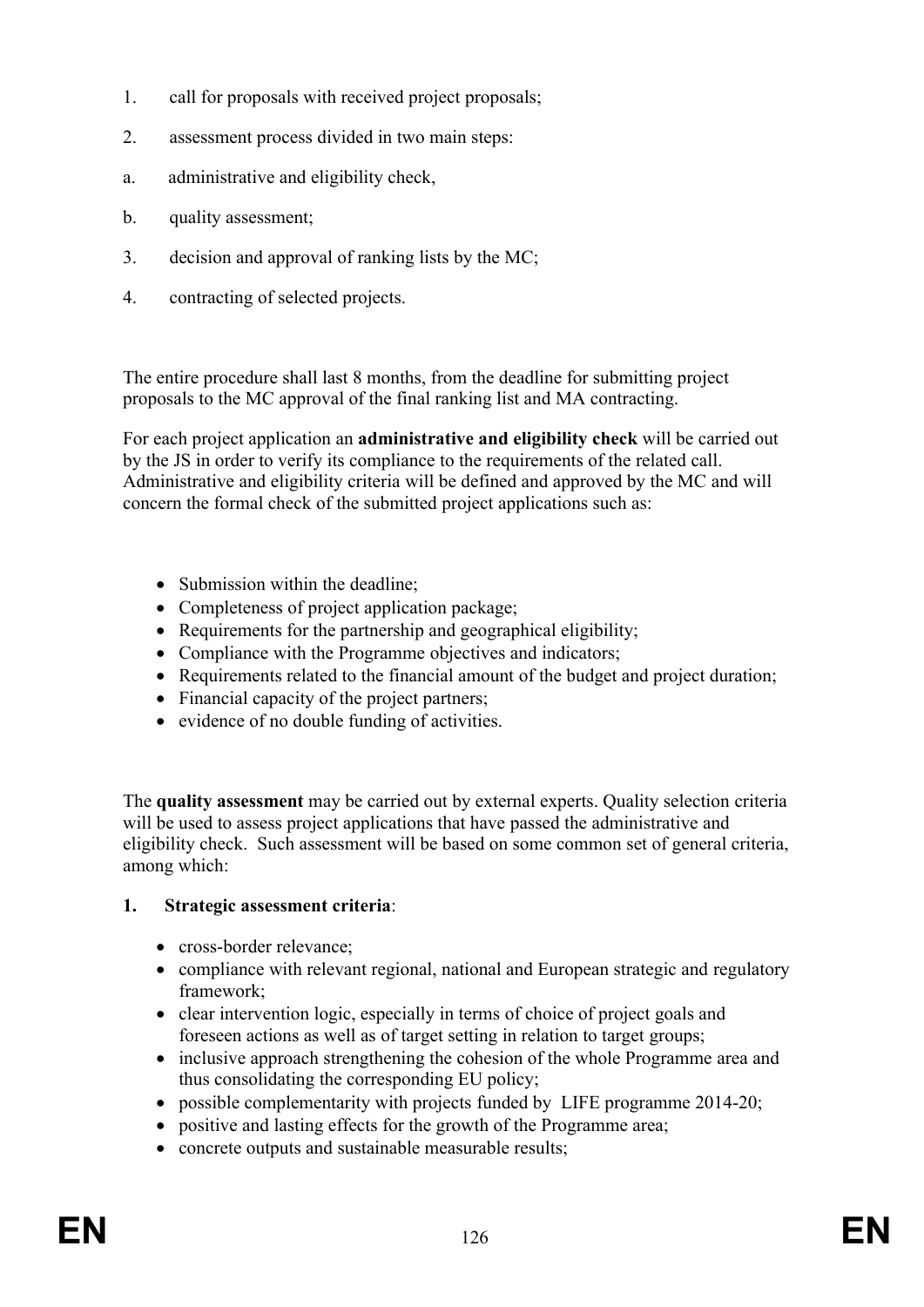Being in line with the principle of sustainable development as set out in article 8 CPR.

## **2. Operational assessment criteria:**

- compliance with principles of sound financial management, in particular value for money, cost-effectiveness, and economic expediency;
- partnership relevance, size, and coherence in terms of complementary competencies of partners and of their relevance according to the objectives of the project;
- focus on measurable results:
- in case of studies/strategies/analyses or concepts, their necessity must be illustrated and the probability of their actual implementation must be high;
- sound project communication strategy and tools.

Moreover the **three horizontal principles** – sustainable development; equality of opportunities and discrimination avoidance; and gender equality - have to be considered and actively applied in the generation and implementation of every project, furthermore green public procurement will be privileged where applicable. Wide information will be given to public procurement rules (new Directive 2014/24/EU).

After the quality assessment phase, the provisional ranking list will be elaborated. The Programme will respect State Aid legal framework (such as GBER and De Minimis rules).The JS will technically check the data consistency of the provisional ranking list and prepare the shortlist of applications that have gained the highest score and whose relevancy for the State Aid rules will be assessed.

Afterwards, the JS will complete the provisional ranking list and submit it to the MC as basis for the ERDF funding decisions.

In order to ensure an adequate timing to all selection procedures, MC will engage itself to approve the relevant ranking lists within the required time-frame agreed from their first presentation.

Approved and rejected Lead beneficiaries will receive formal communication about the outcomes of the selection process with the description of the procedure on how to request a review of the decision.

Within this paragraph general methods and principles of project assessment and selection are described while specific guiding principles are given under description of each of investment priorities in Section 2.

# **5.3.2.d ERDF Subsidy Contract**

Following the decision of projects approval, the MA will use a standard form of subsidy contract approved by the MC and lay down further details concerning the responsibilities and liabilities of the beneficiaries. The subsidy contract is signed by the MA and will be addressed to the project Lead beneficiary (hereinafter referred to as Lead Partner).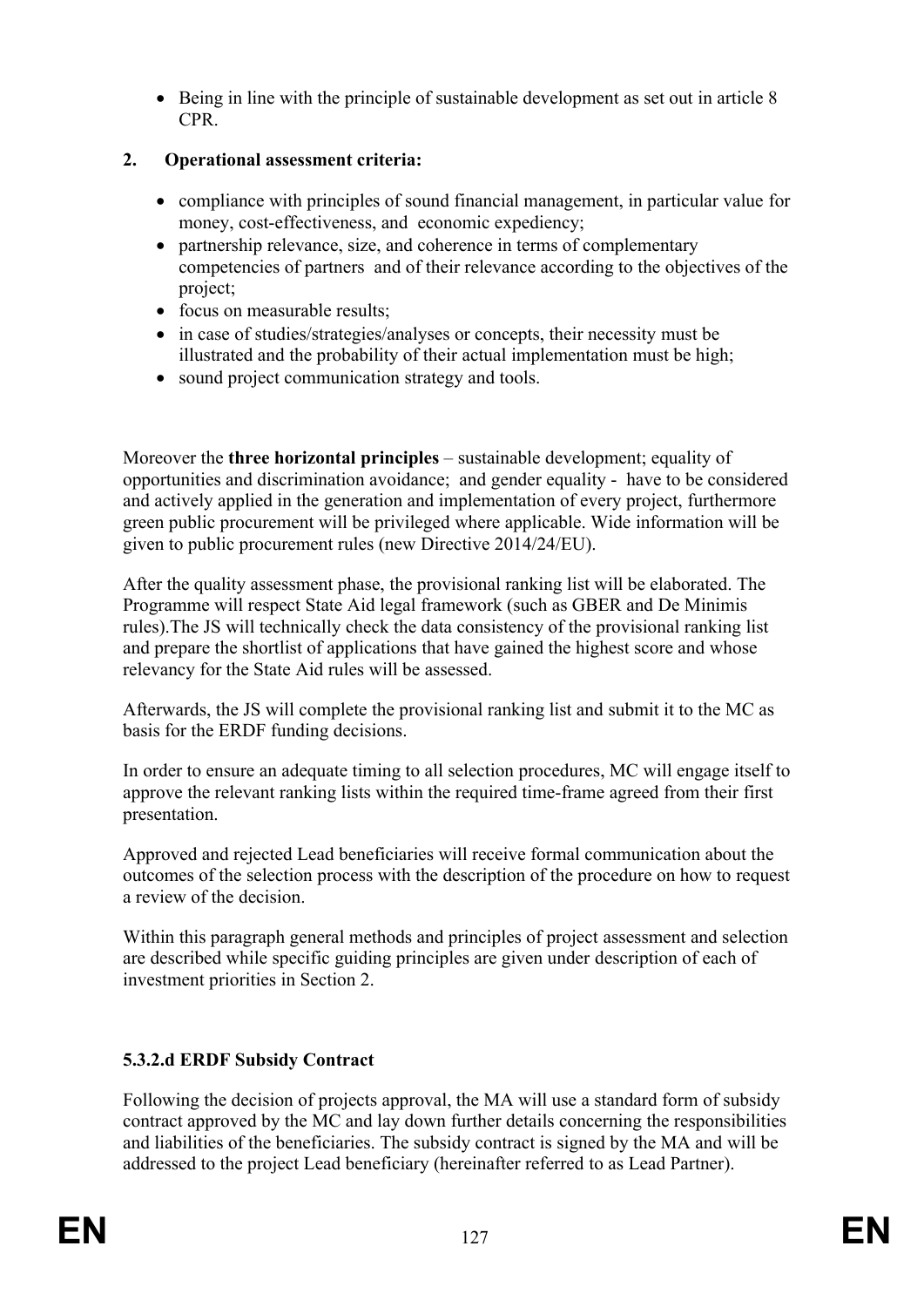In order to ensure a solid legal basis for a smooth project implementation and the compliance of the project with legal provisions on EU and National level, the MA will provide the projects with a partnership agreement template approved by the MC. The submitted and signed partnership agreement, which the Lead Partner has made with its project partners, is the prerequisite for the MA to prepare the subsidy contract.

The contract for the ERDF commitment regulates, at least, the following aspects:

- legal framework of the commitment of funding;
- conditions specific project (ERDF amount, project budget, project start, the end of the project);
- terms and conditions of eligibility of expenditure;
- requirements for the changes in costs;
- deadlines for the accounts and the disbursement of funds;
- yearly expenditure target and related provisions for withdrawal of funds;
- recovery of benefits paid without justification (of sums unduly paid);
- monitoring requirements (legally binding commitments, expenditure, indicators);
- information and communication requirements;
- compliance with the Communication strategy of the Programme.

Moreover, the National co-financing to each project beneficiaries, up to 15%, will be ensured by the MSs depending on the legal status of each beneficiary and following the rules that will be drawn up in the description of the Management and Control System.

#### **5.3.2.e Resolution of complaints**

#### **Complaints related to selection and assessment procedures**

The final decision about the selection and assessment of projects lies with the MC. Project lead applicants will be formally informed about the reasons why an application was not eligible or approved.

Any complaints in relation to decisions made by the MA/JS during project implementation on the basis of the subsidy contract or MC decision shall be submitted by the project Lead Partner to the MA/JS that will examine and provide the answer (in cooperation with the MC if necessary).

## **Complaints related to the National control system**

Project Lead Partners or project partners that have complaints related to the National control system set up in accordance with Article 23(4) of the Regulation (EU) No 1299/2013, can file the complaint to the institution responsible for the financial control of the relevant Member State following national/regional procedures put in place in accordance with Article 74(3) of the Regulation (EU) No 1303/2013 and inform the MA accordingly.

## **Other complaints**

Other complaints (i.e. general complaints from citizens, NGOs, civil society organisations, etc.) will be also treated, according to the subject.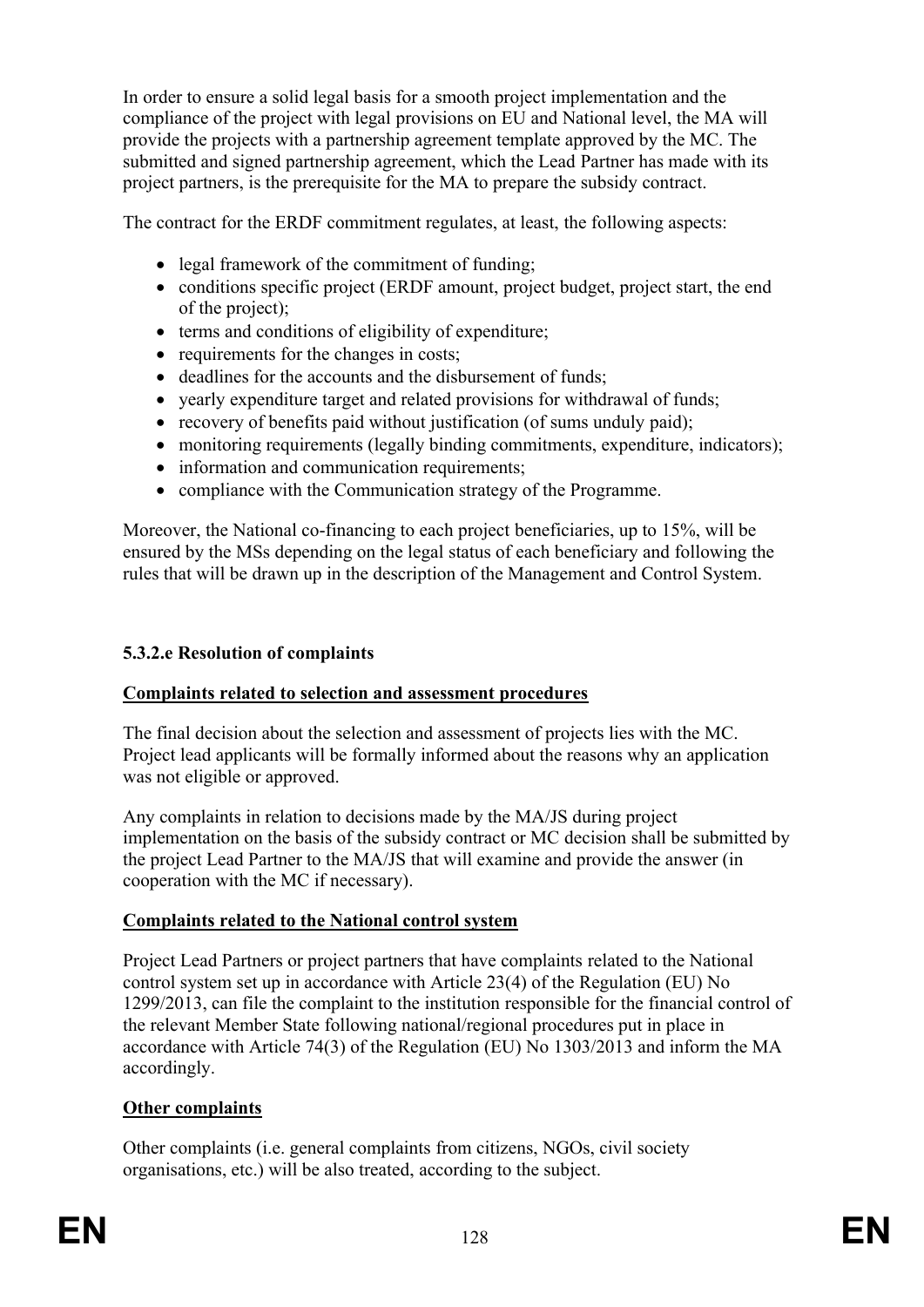Further information on the procedure for the submission of complaints will be laid down in the relevant Programme documents properly communicated to applicants, beneficiaries and general public.

### **5.3.3 Financial control of beneficiaries, first level control**

According to Article 23 (4) of Regulation (EU) No 1303/2013 and considering that the MA will not carry out verifications under Article 125 (4) (a) of Regulation (EU) No 1303/2013 throughout the whole Programme area, each MSs designates the bodies responsible for carrying out such verifications in relation to beneficiaries on its territory (FLCs).

Each MS shall set up a control system in order to verify the delivery of the co-financed products and services, the soundness of the declared expenditure for operations or parts of operations implemented on its territory, and the compliance of such expenditure and of related operations, or parts of those operations, with Community rules and National rules.

For this purpose each MS shall designate controllers responsible of the verification of the legality and regularity of the expenditure declared by each beneficiary participating in the operation. Where the delivery of the co-financed products and services can be verified only with respect to the entire operation, the verification shall be performed by the controller of the MS where the lead beneficiary is located.

For the Republic of Slovenia, the responsibility of the FLC lies with the Government Office for Development and EU Cohesion Policy/Control Division – ETC, IPA and IFM Programmes in Ljubljana.

In Italy, FLCs will be carried out by the Autonomous Region Friuli Venezia Giulia EU Structural Funds FLC Unit in Trieste that is a separated and functional independent Unit from the MA

First level controls for projects funded under the ITI will be carried out by the First Level Control structure competent for the territory where their beneficiaries are located.

The above mentioned FLCs will bear responsibility for the setting up and the execution of the control system in order to validate the expenditures at the regional/national level (including first level control of expenditures incurred at the national level and compliance of operations with the national law and EU regulation).

Each MS will do its utmost to ensure that the expenditure is verified and confirmed by the controllers in due time after the end of each reporting period in order to allow the lead beneficiary to submit the progress report to the MA/JS at the date set in the subsidy contract and so that the CA can regularly claim for reimbursement of the expenditure to the EC.

With regard to technical assistance payments to the MA/JS, the MA ensures that the expenditure is certified in line with the control system set up by the Member State on whose territory the MA has been designated.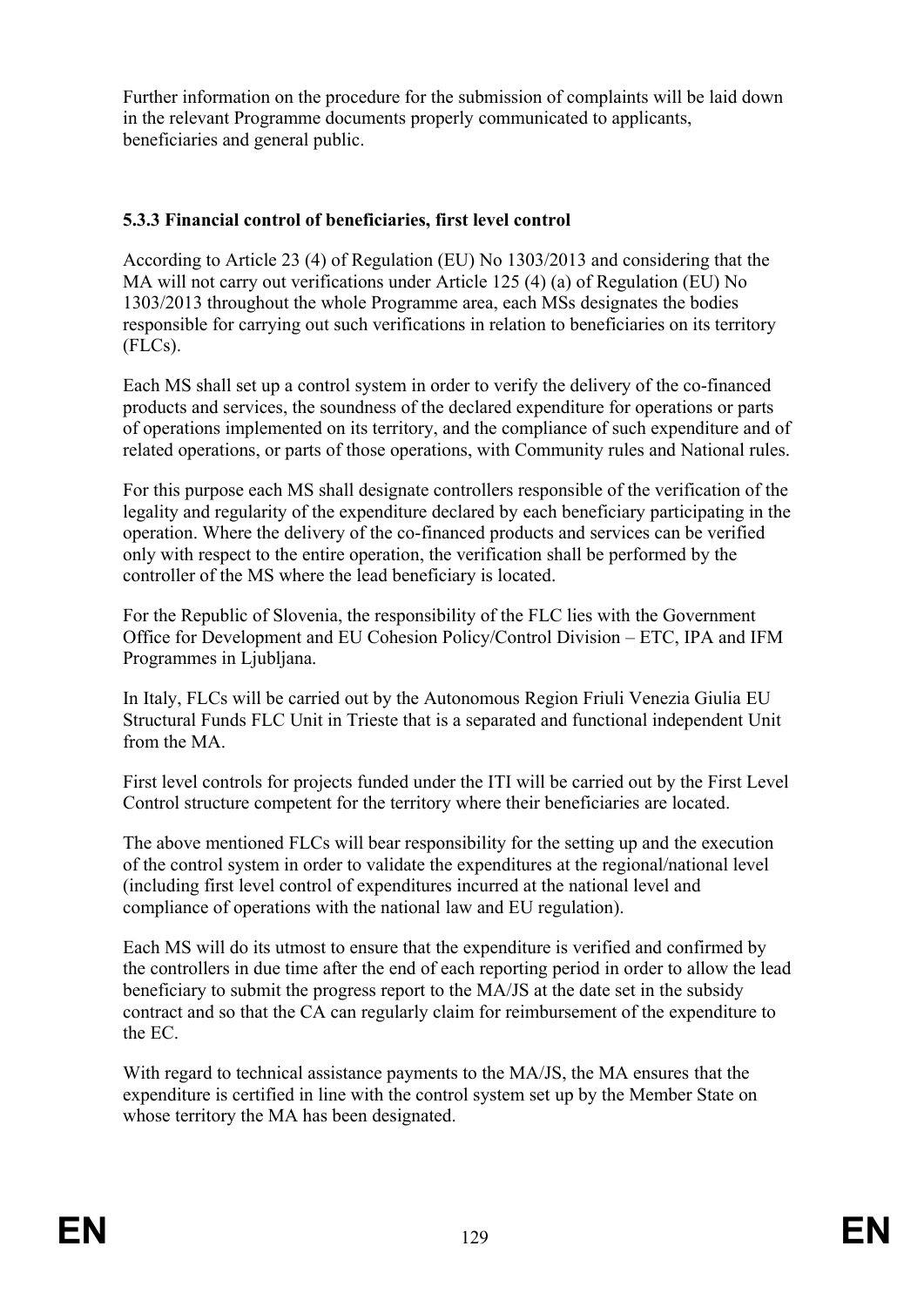In order to help ensuring the effective Programme implementation, the MA will organize periodical meetings among MA, JS, CA and, if needed, AA, representatives of the MSs and National controllers.

Further details on the control systems will be provided in the description of the Management and Control System.

### **5.3.4 Reporting procedure and reimbursement to beneficiaries**

According to provisions of Regulation (EU) No 1303/2013, the MA is responsible for the proper implementation of the Programmeas well as for its monitoring. To this end, beneficiaries will provide project-specific technical and financial information through progress and final reports that will be delivered by means of the on-line project reporting systems referred to in paragraph 5.3.n of this CP.

The reporting will be provided by the Lead Partner on behalf of the whole partnership, giving evidence, at least, of project management, partners' involvement, development of work packages, timing, target groups reached along with project's main outputs and results. Additional topics may be identified by the MC during Programme implementation, according to Programme's evaluation requirements.

As far as reimbursement is concerned, modalities for reporting project-related expenditures will be defined in the subsidy contract. Requests for reimbursement shall include information about methodology of calculation of co-financing, details on expenses and relating shares among partners. In accordance with Art. 132 of Regulation (EU) No 1303/2013, all expenses have to be duly certified by appropriate supporting documents.

The MA, assisted by the JS, will ensure to beneficiaries all suitable information on reporting and reimbursement procedures. Project implementation documents will be published on the Programme website.

## **5.3.5 Annual and final implementation reports**

In accordance with Article 14 of Regulation (EU) No 1299/2013, the MA will submit to the Commission the implementation reports in line with the requirements of Article 50 of Regulation (EU) No 1303/2013. The MC will approve the implementation reports before their sending to the Commission. A final report on implementation will be submitted to the Commission by 31 December 2023.

The closure of the Programme will be carried out in compliance with Article 141 of Regulation (EU) No 1303/2013 by the competent Programme Authorities of the 2014- 2020 Programme. The Programme closure will be prepared to a maximum within the eligibility period of the 2014-2020 Programme to limit the closure activities and costs to be financed by the MSs or afterwards, by the following 2021-2027 Programme.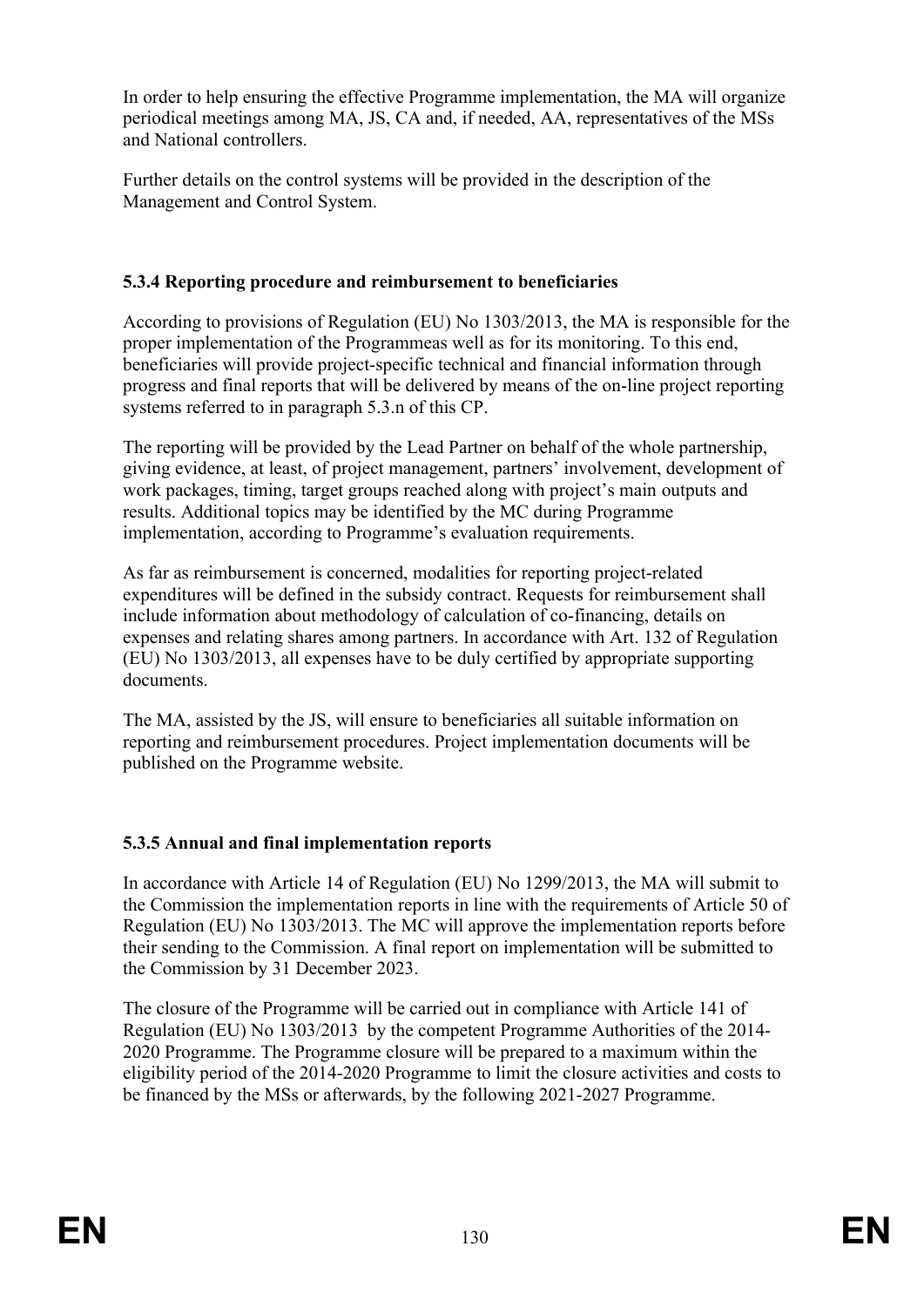## **5.3.6 Programme evaluation**

The Programme has been subject to an independent ex-ante evaluation with the aim of improving the overall quality of the Programme and to optimize the allocation of budgetary resources and the quantification of target values in the performance framework. In accordance with Articles 56 and 114 of the Regulation (EC) No 1303/2013, the MA will draw up an evaluation plan for the Programme. The evaluation plan shall be submitted to the first meeting of the MC.

One or several evaluations will be carried out to assess effectiveness, efficiency and impact of the Programme on the basis of the evaluation plan. All evaluations will be examined by the MC and sent to the Commission.

By 31 December 2020, the MA will submit to the Commission a report summarizing the findings of evaluations carried out during the programming period, including an assessment of the main outputs and results of the Programme.

### **5.3.7 Computerized exchange of data and Programme monitoring**

Computerized systems for the management and monitoring of Programme and project data will be set up in time for the launch of first call and in any case by 31 December 2015. Online project reporting systems will be set up in compliance with the requirements set out in Article 122(3) of Regulation (EU) No 1303/2013 . These systems will allow exchanges of information among beneficiaries and the MA, CA, AA and FLCs to be carried out by means of electronic data exchange systems. The system will facilitate interoperability and allow for the beneficiaries to submit all information as referred to in Article 122 (3) only once.

The development of the Programme computerized systems will take into consideration the database and online functions already implemented in the context of the 2007-2013 programme, upgrading all functions in order to fulfill the E-Coesion requirements and to foster the harmonization with the HIT Tools.

## **5.3.8 Contribution of the Member States to the financing of technical assistance**

The Technical Assistance (TA) is jointly financed by the MSs participating to the Programme. In accordance with Article 17 of the Regulation (EU) No 1299/2013, TA is financed by a maximum of 6% of the total ERDF amount allocated to the Programme and co-financed by the MSs participating in the Programme. Details on the TA budget are laid out in Section 3.

The amount of the National co-financing of the TA budget will be guarantee by according to the quota detailed in the agreement signed by the Members States in compliance to Art. 8 (9) of the EU Regulation No 1299/2013 and further detailed in the TA project/s. Technical and financial details for the TA expenditures will be laid out in the TA Manual.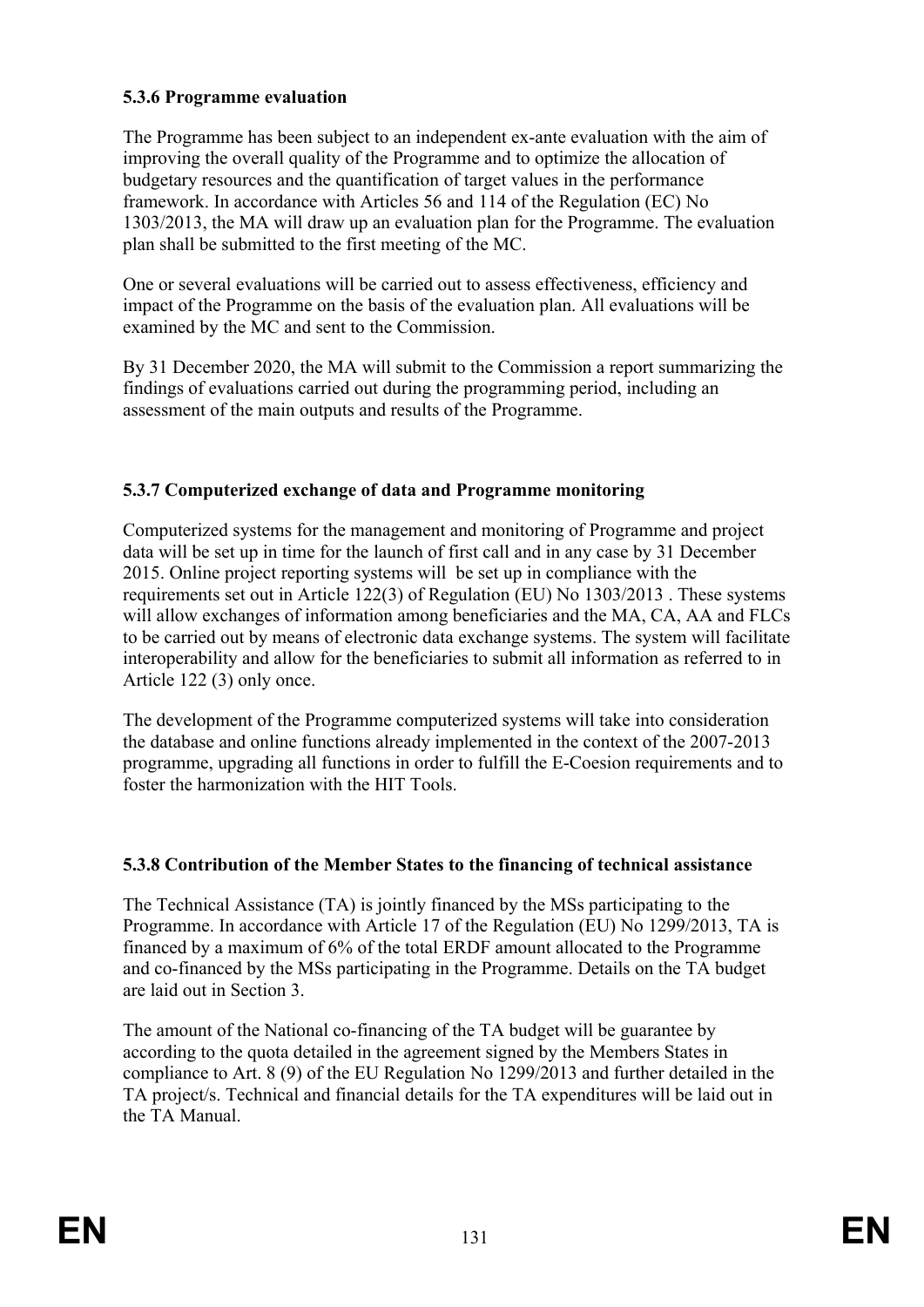#### **5.3.9 Information and communication**

In line with Articles 115 and 116 of the Regulation (EU) No 1303/2013, a communication strategy will be drafted and submitted to the MC no later than 6 months after the adoption of the Programme to ensure transparency towards and information of relevant partners and stakeholders.

The strategy will define specific communication objectives, target audiences, messages as well as tactics and tools to support the achievement of Programme goals. It will take into account Article 115 and Annex XII of the Regulation (EU) No 1303/2013. The strategy will be valid for the whole programming period, complemented by annual work plans. All Programme and project communication activities might be branded consistently to a harmonized branding introduced on a voluntary basis by the Programme.

The MSs shall support the MA to ensure effective application of the information and communication requirements by taking appropriate steps to disseminate information and provide publicity within their territory. In this regard, the Slovenian Info Point as well as the two Italian Regions will provide support in fulfilling the communication tasks and provisions.

As first step of the Programme communication strategy, the TF joined the INTERACT initiative related to the joint branding.

The working language mainly used among the Programme structures is English. All approved Programme documents for beneficiaries will be available in Slovene and Italian.

#### **5.3.10 Anti-fraud measures**

In line with Article 125 paragraph 4, letter c, of Regulation (EU) No 1303/2013 providing for the establishment of effective and proportionate anti-fraud measures, the MA shall carry out periodic assessments of the risk of fraud, considering the complexity of the Programme.

In particular, measures shall take into account the total amount of the budget; the amount of each investment priority; the nature of the beneficiary, the frequency and scope of check on the spot carried out, the outcome of reviews of FLC and Second Level Control.

Following evaluation of the risk of fraud, the MA has in place a number of effective and proportionate measures to reduce risks to an acceptable level, structured approach to the fight against fraud on the basis of four key elements of the cycle (i.e. Fraud prevention, detection, correction and prosecution). Additional details will be included in the DMCS.

**5.4 Apportionment of liabilities among participating Member States in case of financial corrections imposed by the managing authority or the Commission**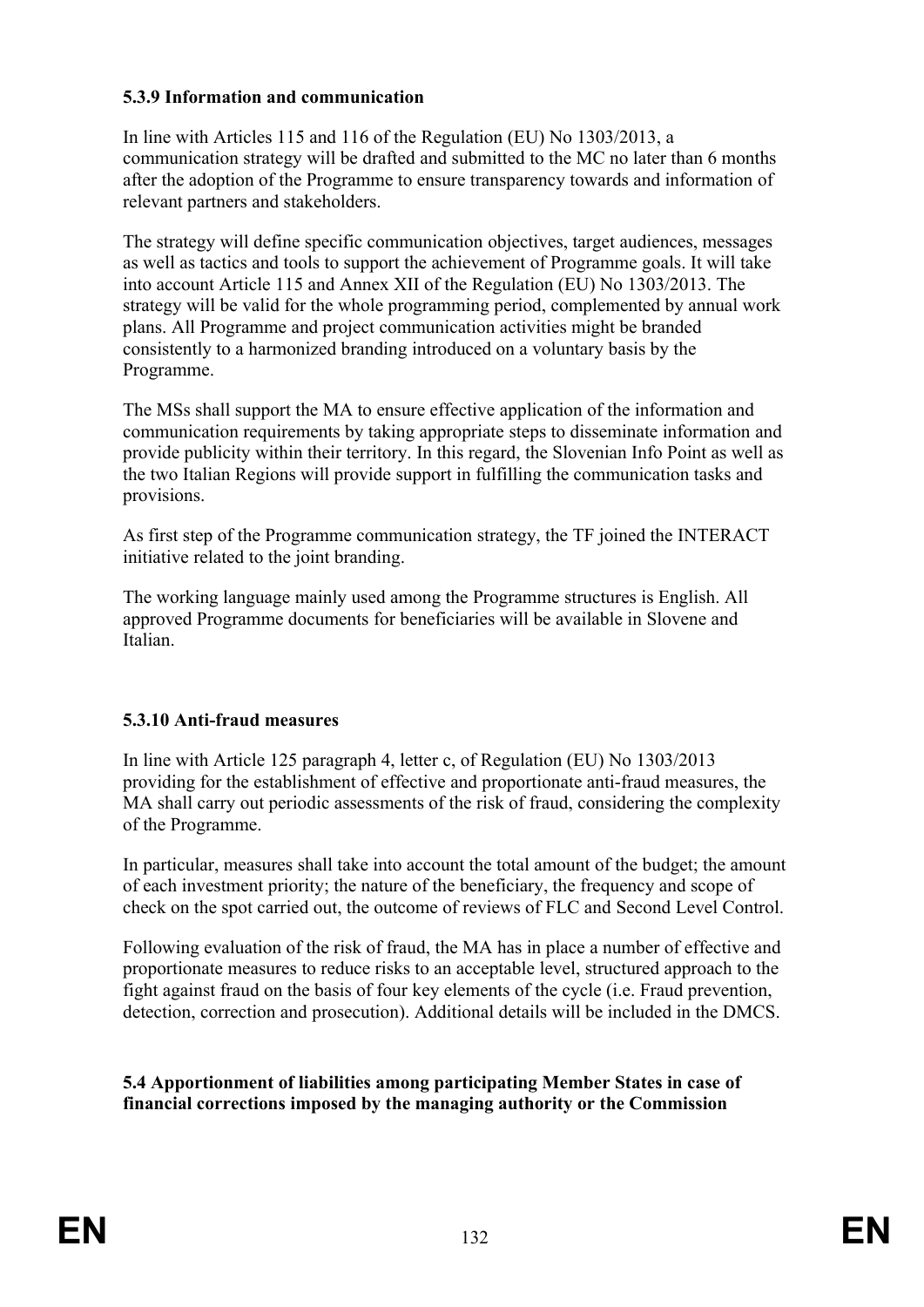Without prejudice to the Member States' responsibility for detecting and correcting irregularities and for recovering amounts unduly paid according to Article 122(2) of the Regulation (EU) No 1303/2013, the MA shall ensure that any amount paid as a result of an irregularity is recovered from the Lead partner. In accordance with Article 27 of the Regulation (EU) No 1299/2013, the project partners shall repay the lead partner any amounts unduly paid.

If the Lead partner does not succeed in securing repayment from a project partner or if the MA does not succeed in securing repayment from the Lead partner, the Member State on whose territory the project partner concerned is located shall reimburse the MA the amount unduly paid to that project partner according to Article 27(3) of the Regulation (EU) No 1299/2013. The MA is responsible for reimbursing the amounts recovered to the general budget of the Union, in accordance with the apportionment of liabilities among the participating Member States as laid down below. The MA will reimburse the funds to the Union once the amounts are recovered from the LP/PP/MS.

Should the MA bear any legal expenses for recovery recourse proceedings – initiated after consultation and in mutual agreement with the respective MS - even if the proceedings are unsuccessful it will be reimbursed by the MS hosting the LP or PP responsible for the said procedure.

Since Member States have the overall liability for the ERDF support granted to LPs or PPs located on their territories, they shall ensure that – prior to certifying expenditure – any financial corrections required will be secured and they shall seek to recover any amounts unduly paid as a result of an irregularity caused by a beneficiary located in their territory. Where appropriate according to its legislation and in line with Directive 2011/7/EU of the European Parliament and of the Council of 16 February 2011, a MS may also charge interest on late payments.

In accordance with Article 122(2) of the Regulation (EU) No 1303/2013, irregularities shall be reported by the Member State in which the expenditure is paid by the lead partner or project partner implementing the project. The Member State shall, at the same time, inform the MA and the AA. Specific procedures in this respect will be laid down in the Description of the Management and Control System.

The Member States will bear liability in connection with the use of the Programme ERDF funding as follows

– each Member State bears liability for possible financial consequences of irregularities caused by the lead partners and project partners located on its territory;

– for a systemic irregularity or financial correction on Programme level that cannot be linked to a specific Member State, the liability shall be jointly borne by the Member States in proportion to the ERDF claimed to the European Commission for the period, which forms the basis for the financial correction;

– for technical assistance expenditure incurred by the MA, the liability related to administrative irregularities shall be borne by the MA.

- for the technical assistance expenditure incurred by the Member States the liability shall be borne by the Member State concerned.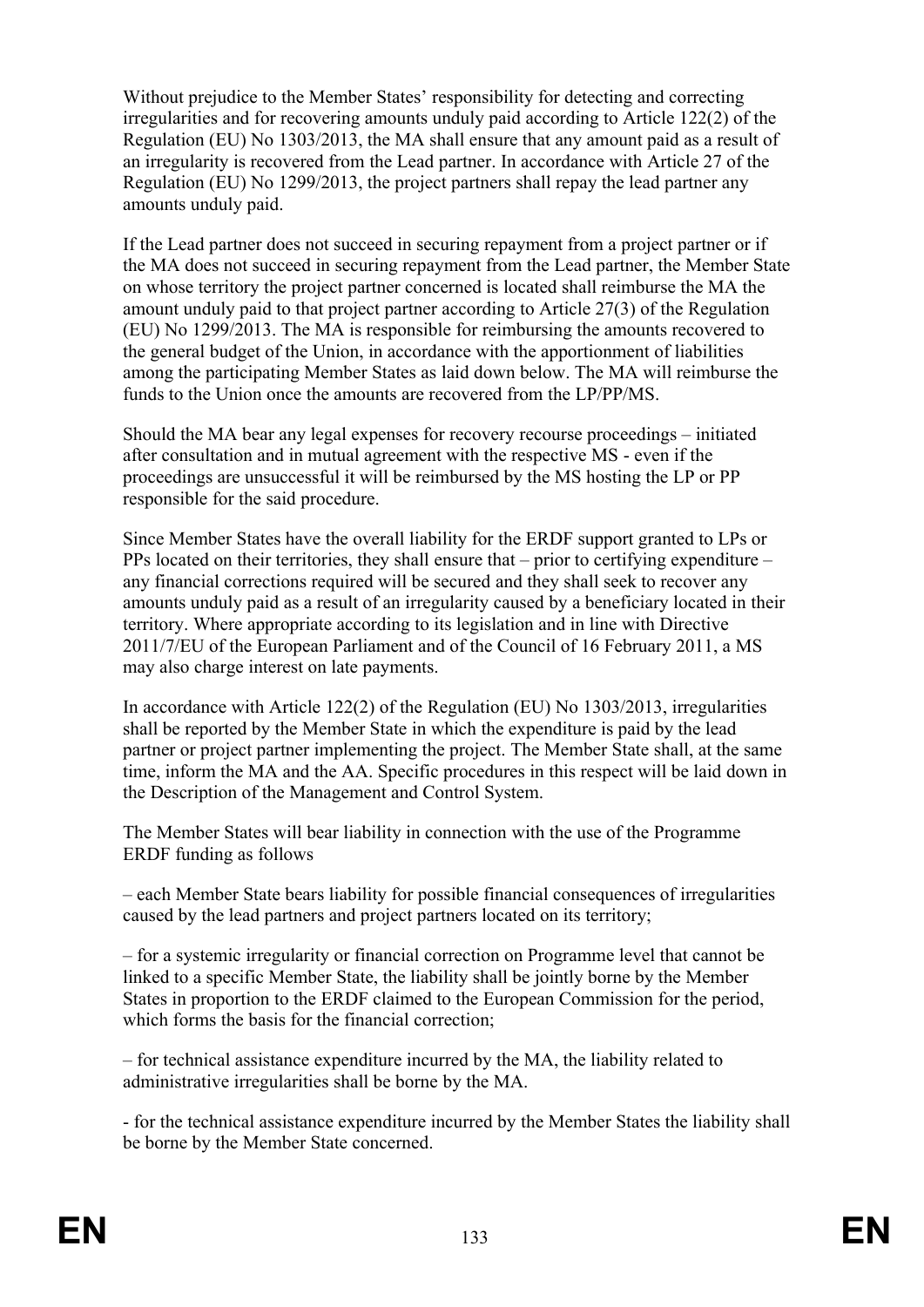Moreover, in order to ensure to the Programme implementation and enhance its highest effectiveness and on the basis of the 2007-2013 experience, the MC shall approve some strict management rules in order to prevent any de-commitment of Programme funds.

### **5.5 Use of the Euro** (where appropriate)

Method chosen for the conversion of expenditure incurred in another currency than the Euro

Not applicable.

## **5.6 Involvement of partners**

Actions taken to involve the partners referred to in Article 5 of Regulation (EU) No 1303/2013 in the preparation of the cooperation programme, and the role of those partners in the preparation and implementation of the cooperation programme, including their involvement in the monitoring committee

The consultation process has followed the general principles of the European Code of Conduct on Partnership (EC Delegated Reg. No. 240/2014). Thus the Programme has ensured that the principles of transparency and accountability, effectiveness and coherence have been applied when consulting its stakeholders.

In order to support a more pro-active involvement of the relevant partners in the programming phase, a public consultation process for potential stakeholders was carried out to define the new strategy for the Programme.

The public consultation process has been a great opportunity in order to verify challenges and needs, collect perceived situation of the CBC area and desired changes, suggestions and strategic recommendations to be expected in the Programme.

The consultation phase consisted of the following steps:

- 1. The kick-off meeting about the consultation process in order to share the stakeholders consultation methodology and approve the timetable of activities;
- 2. Consultation of the Programme Partners trough the launch of an ad hoc written procedure concluded on May 2014;
- 3. The on-line consultation trough the publication of an on-line survey on the dedicated web page in order to promote the pro-active involvement of potential stakeholders in the building of the new Programme strategy at an early stage of the process.

Ad-hoc guidance document was elaborated summarizing the set of Thematic Objectives and investment priorities for building the strategy and the intervention logic of the Cooperation Programme.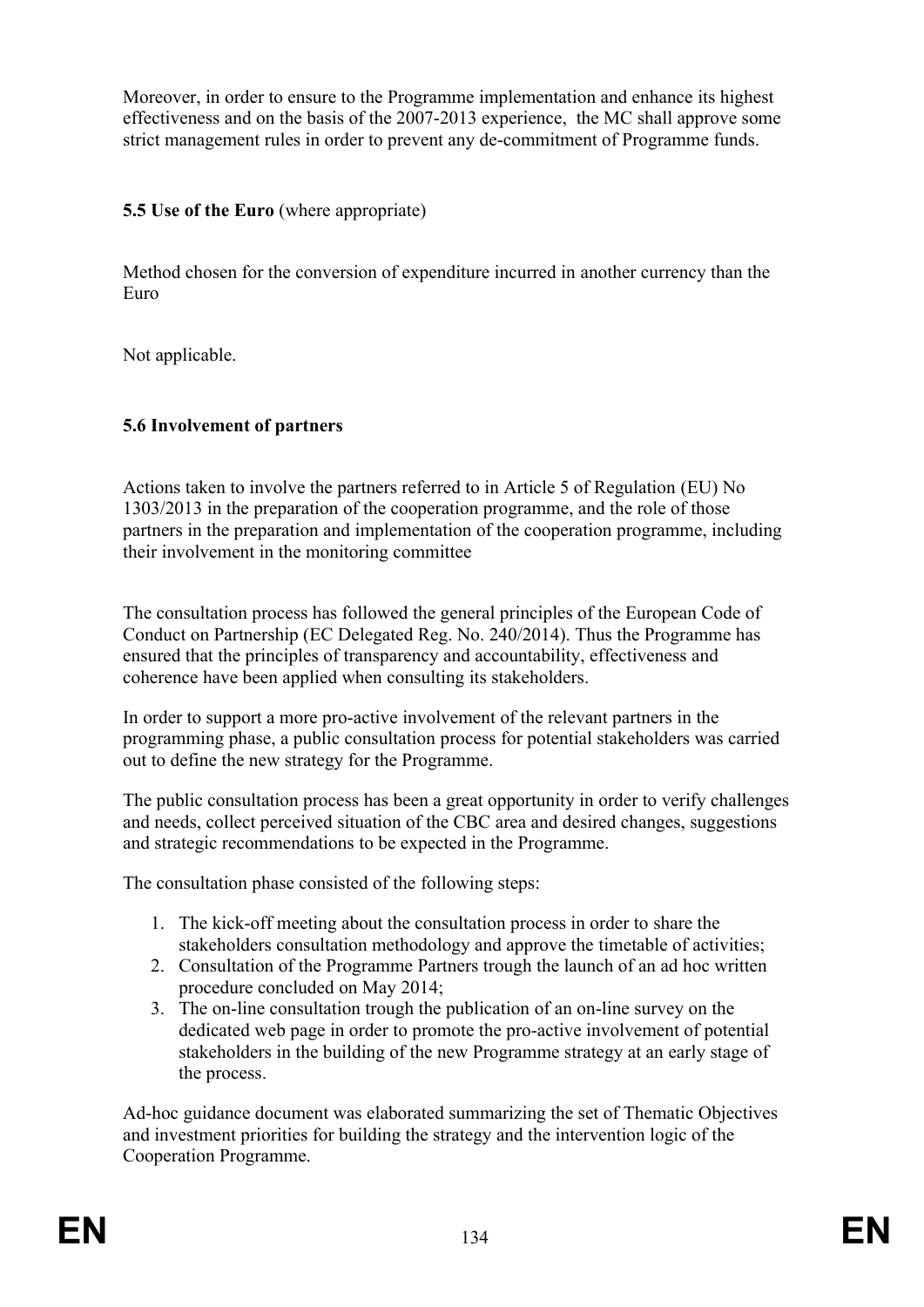The survey has been launched on on June 18th until July 3rd, 2014 and the notification about the survey has been sent out by e-mail to 964 addresses.

264 recipients answered the survey corresponding to about 28% of the total questioned partners. More than 1500 individual comments were treated.

Also climate change partners have been involved in stakeholders consultation (See annex 6)

The partners were asked to fill the survey grid including two main sections:

- $\bullet$  Selection and ranking indicating the degree of relevance (high, medium, low) among the 11 TOs and 36 IPs as defined by the legislative package, with the option to add personal comments justifying that choice;
- Suggestions for the next CP improvements (about main development changes, needs to be satisfied, actions to be implemented and stakeholders to be involved).

Before starting the programming the relevant authorities of both countries set up a Task Force (TF) in order and to prepare the INTERREG V A Italy-Slovenia 2014-2020 Programme and supervise the programming procedures.

The first TF official meeting took place in Trieste on 31st May 2013, and was followed by other 12meetings before the formal submission of the CP to the European Commission. The TF consists of representatives of National and Regional authorities from both Member States. Representative of the Commission were regularly invited and participated in the programming group sessions as member in advisory capacity. Moreover, in order to support the work of the TF for particular issues, ad-hoc Working Groups have been established and met 10 times continuously leading to new proposals and improvements of the Programme.

During the programming process, the technical assistance and the ex-ante evaluator took part in several meetings. At the start of the process, a data and policy analysis of the Programme area and a result analysis of CBC Programme Italy-Slovenia 2007-2013 projects were drafted and discussed. The outcomes of these two analyses gave input to a SWOT analysis of the Programme area.

Ex-ante and SEA report were conducted alongside the programming process, which enabled that their recommendation were fully considered in the final Programme.

This partnership approach will continue during the implementation, monitoring and evaluation of the Programme.

The partnership principle will be properly applied also in the process of implementation, monitoring and evaluation of the Programme. At CP level the partnership concerning monitoring and evaluation will be enabled through the membership in the Monitoring Committee. Many of the partners currently involved in the preparation of the CP are foreseen to be involved in the MC in the future.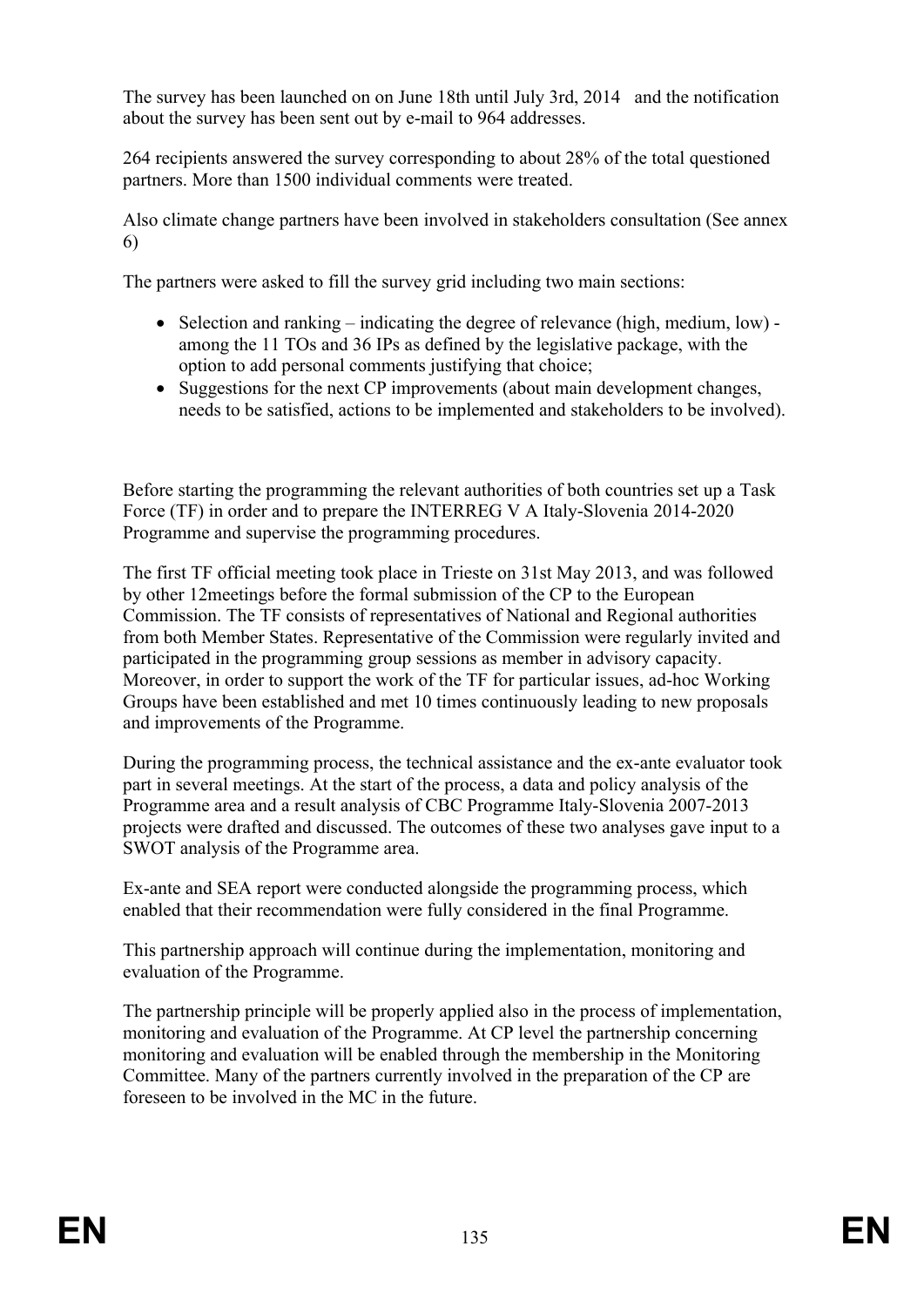### **6. COORDINATION**

The mechanisms that ensure effective coordination between the ERDF, the European Social Fund, the Cohesion Fund, the European Agricultural Fund for Rural Development and the European Maritime and Fisheries Fund and other Union and national funding instruments, including the coordination and possible combination with the Connecting Europe Facility, the ENI, the European Development Fund (EDF) and the IPA and with the EIB, taking into account the provisions laid down in the Common Strategic Framework as set out in Annex I to Regulation (EU) No 1303/2013. Where Member States and third countries participate in cooperation programmes that include the use of ERDF appropriations for outermost regions and resources from the EDF, coordination mechanisms at the appropriate level to facilitate effective coordination in the use of these resources

In compliance with Art. 10 and Annex I of the Regulation (EU) No 1303/2013, coordination and use of synergies with other European Structural and Investment (ESI) Funds as well as with other relevant Union policies, strategies and instruments, including those in the framework of the Union's External Action Member States, have to be pursued.

Mechanisms and bodies established in the Member States to ensure effective coordination in Italy and Slovenia are as follows:

#### **6.1 Coordination in Slovenia**

In Slovenia[1] the **Government office for Development and European Cohesion Policy** (GODCP) coordinates the development documents, monitors the implementation of development policies and its programmes and is responsible also for the coordination of documents pertaining to development planning and compliance of national development planning programmes and the European Union and other international organisations' development documents. European Territorial Cooperation and Financial Mechanism Office, European Territorial Cooperation Division is also placed within GODCP. Through ETC cross-border programmes, Slovenia will favour common development strategies.

The contents common to all cross-border programs and to transnational programmes in the vast majority have their place among the measures of the Danube, the Adriatic-Ionian and Alpine future macro-regions.

The coordination of the preparation of the Partnership Agreement, the Operational Programme for Cohesion Funds and cross-border cooperation programmes takes place within one institution, which both in the documentation preparation stage and during implementation provides for the complementarity and synergies of various funds at national and regional levels. At NUTS 3 level, Slovenia prepares regional development programmes in accordance with balanced regional development legislation to be used with investments from different sources of financing in key development areas based on territorial challenges and opportunities.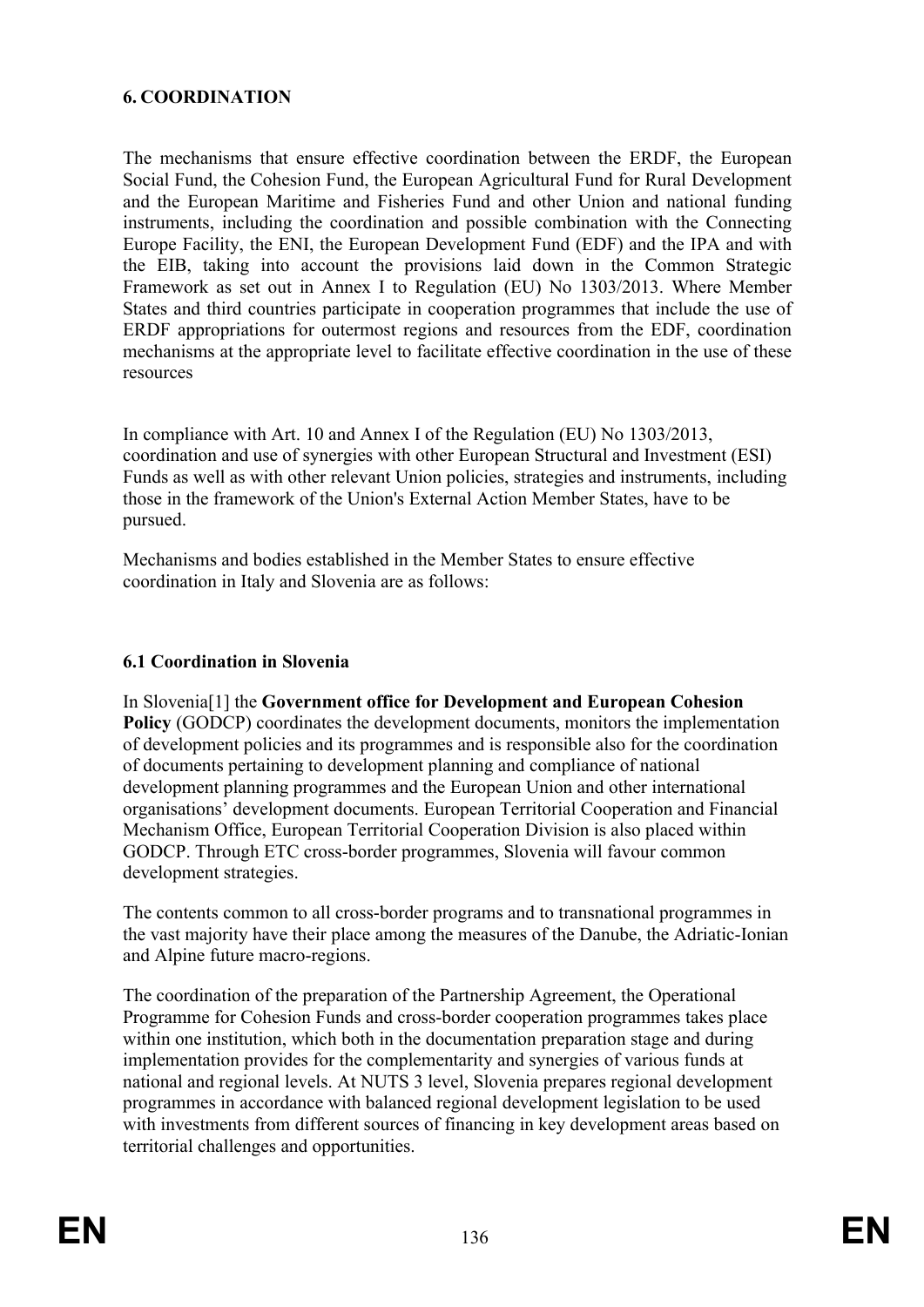The coordination of the preparation of macro-regional strategies is the responsibility of the Ministry of Foreign Affairs, while the coordination and implementation of individual elements of strategies and the preparation of projects are the responsibility of individual ministries.

According to Partnership Agreement between Slovenia and European Commission for the period 2014-2020 (30/10/2014) the **Inter-ministerial Coordination Committee** will provide for coordination between ESI funds that are being indirectly implemented with other EU instruments as well as other national instruments and the EIB. Membership of the Inter-ministerial Coordination Committee will be represented by the MAs of all the Funds and participating ministries.

## **6.2 Coordination in Italy**

About the national governance for cohesion policy, Italy will ensure coordination with reference to the following regulatory framework:

- Art. 10 of Law Decree no. 101/2013 ratified with amendments by Law no. 125/2013, in Official Journal 30/10/2013, no. 255), in order to strengthen the action of planning, coordination, monitoring and support of the cohesion policy, which established the Agency for territorial cohesion;
- Decrees of the President of the Council of Ministers of 15th December 2014, published January 20th, 2015 in the Official Journal, with which the Government has redefined the tasks of the Department for political cohesion and transferred part of its human and financial resources to the Presidency of the Council of the Ministers and to the Agency for territorial cohesion.

At national level, the Italian Partnership Agreement, adopted on 29th October 2014 by the European Commission confirms the Strategic coordination group for the ETC (established by decree of the Head of Department DPS no. 33 of 27th April 2010, amended by Decree no. 9 of 12th April 2011) and the establishment of national committees accompanying Italy's participation in the territorial cooperation programmes, one for each of the interregional and transnational programmes in which Italy participates and one for the Italy-Croatia Cross-border Cooperation Program, because of the wide cooperation area and the number of eligible Italian regions.

## **6.3 Coordination during the implementation of the Programme**

The following activities have and will be undertaken by the Programme to ensure coordination with other ESI-funded programmes:

- When submitting project proposals the applicants will have to take responsibility that the proposed project is not financed by other ESI-funded programmes and will have to describe if and how the project is linked with other community, national and regional programmes and policies
- During the process of project evaluation additionally, synergies and possible overlapping of the submitted project proposals with other projects and programmes will be checked. The Programme authorities and structures will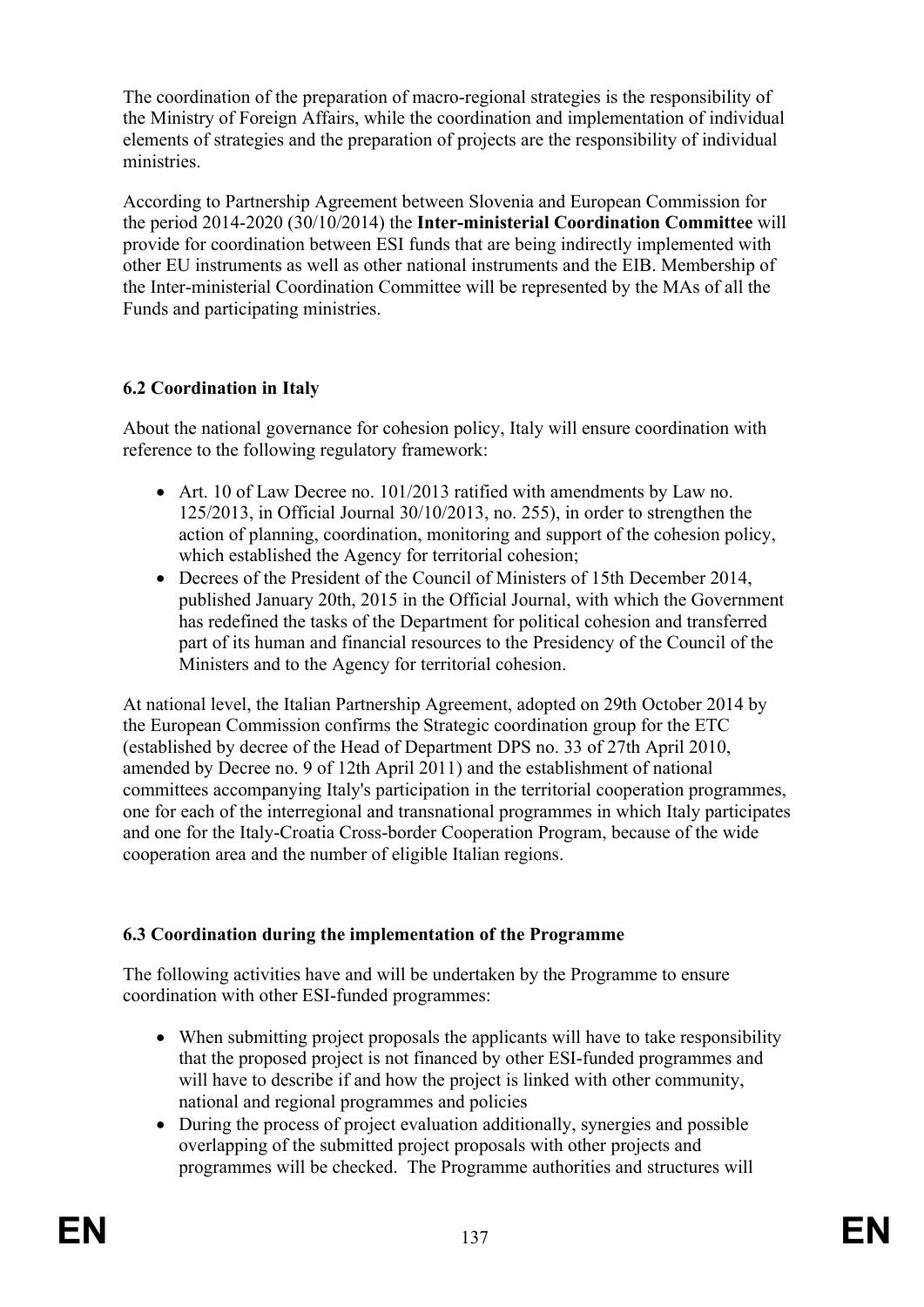communicate and spread the results and outputs of projects funded by the cooperation Programme as will be set out in the communication strategy. The Programme authorities and structures will have frequent contacts with representatives of other ETC programmes in the cooperation area and with the INTERACT programme to ensure an active exchange of information and experience about diverse projects and initiatives. The macro-regionals strategies, which will be set up for the Programme area, will also help to better coordinate the Programme with other ESI-funded programmes.

- Regarding the EAFRD and the EMFF, the Programme is not developing significant activities dedicated to agriculture or fisheries; however, the objectives of sustainable development, the protection of the natural environment, conflicts of use of land or at sea, interventions related to ports and maritime activities or the diversification of tourism constitute relevant issues for projects of the Programme. Taking into account the fact that the Programme is not specifically dedicated to ESF priorities, the coordination with ESF programmes will be less systematic and will concern in particular actions regarding social inclusion, education, vocational training and cross-border labour market.
- The Programme Partners will take respective measures to coordinate activities under the Cooperation Programme with other ESI-funded programmes covering their territory.

#### **6.4 Coordination with other European Union instruments**

In the implementation of projects, it will be considered the consistency of contents with the programmes Horizon 2020, COSME and SME's Instrument. In particular the consistency will be supervised with regard to issues such as research and innovation and competitiveness of SMEs (Axis 1). Projects related to protection of biodiversity, territorial geology, climate and environmental protection and safeguard (Axes 1, 3 and 4) will be also evaluated for their consistency with the LIFE programme as well as with LIFE integrated projects.

In Slovenia Horizon 2020 will be accompanied in its implementation by the Ministry of Education, Science and Sport while LIFE programme will be accompanied by the Ministry for Agriculture and the Environment.

In Italy the Agency for the Promotion of European Research, in close cooperation with "Ministry of Education, University and Research (MIUR)", will provide advice, support and assistance for participation in national and European programmes with particular reference to Horizon 2020 while the Ministry of the Environment and Protection of Land and Sea will handle the implementation of LIFE Programme.

When submitting a project proposal, applicants will have to describe the coherence and complementarities of their project with other Union instruments of relevance for the topics addressed by their proposals.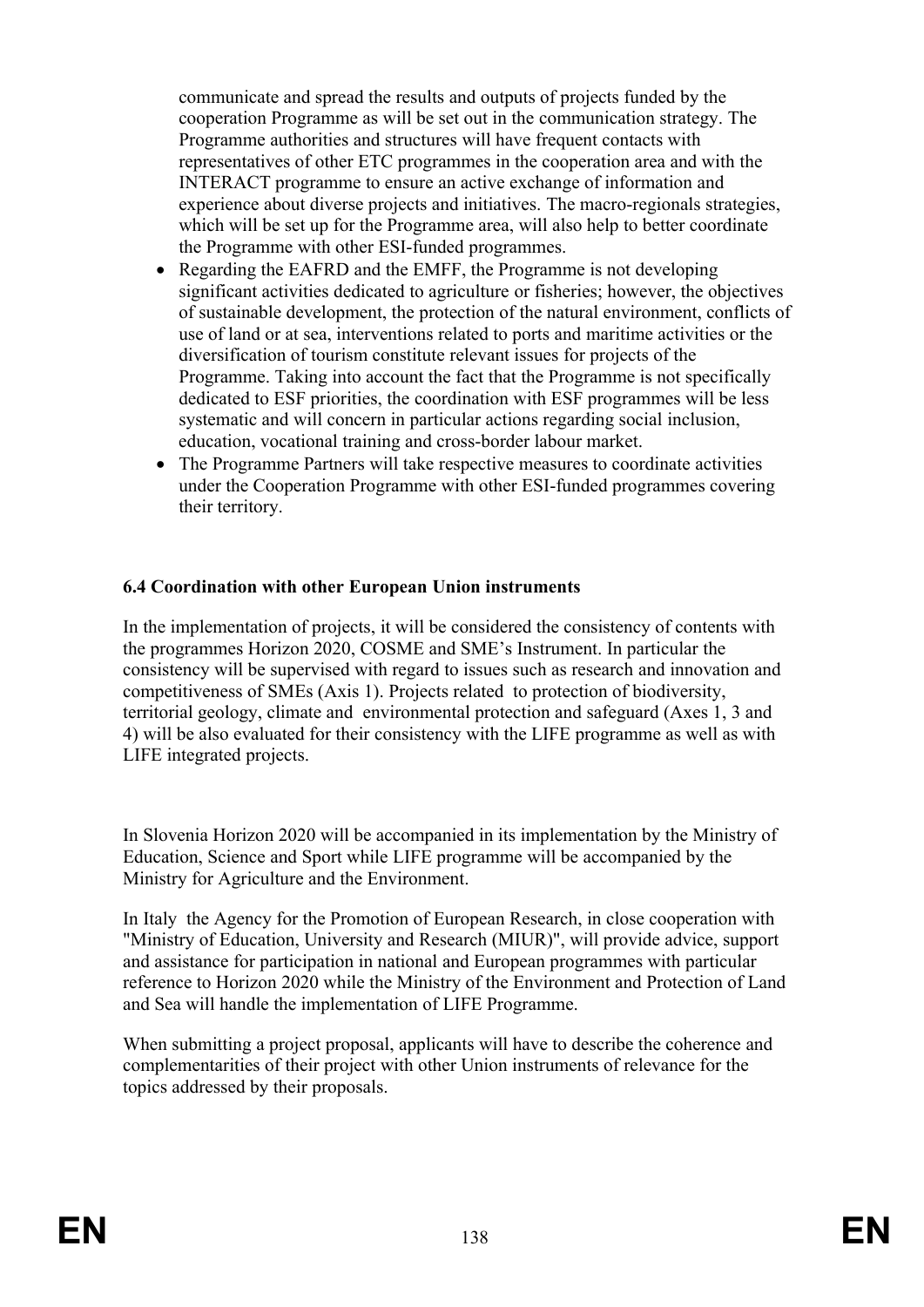At Programme level coordination and complementarities shall be achieved by clearly communicating, especially in the terms of reference, and by taking into account in the phase of project evaluation that the Programme will not supplement the above mentioned programmes but support projects that provide for a cross-borderdimension of these issues.

#### **6.5 Coordination with national and regional funding instruments**

The projects supported by the Programme have the potential to improve national, regional and local policies and related funding instruments. With regard to the principle of proportionality and within the given limits the Programme will seek to coordinate with national and regional funding instruments.

The Member States will take respective measures to coordinate activities under the Programme with national and regional funding instruments in place in their territory.

In order to ensure coherence and complementarity with national and regional policies in the projects evaluation phase, appropriate selection criteria assessing compliance with the provisions of national and regional planning documents will be activated. For instance, as for Friuli Venezia Giulia is concerned it will be assessed the coherence with the Regional Strategy S3 (adopted by Decision of the Regional Government n. 708, dated April 17, 2015) and its priorities and technological trajectories, in relation to Axis 1; as well as with the provisions given by the Plan of Administrative Strengthening adopted by the Regional Administration on 30 December 2014 and currently still in progress, with regard to Axis 4, and also with the six strategic priorities of the Plan of Regional Performance (Decision n.1332 dated 11 July 2014) with regard to all 4 Axes of the Programme, as well as the national and regional strategies for the Internal Areas (so called, ITI Internal Regional Areas).

With regard to the measures implemented to ensure coordination between the different levels national, regional and territorial, the Regional Administration of Friuli Venezia Giulia has adopted the approach of integrated and cross-cutting programming in order to strengthen synergies arising from the integration with other programmes and complementarity among ESI Funds providing tools of multi-level governance.

With reference to the Veneto Region, the United Planning Section is in charge of coordination and integrated programming of ESI Funds in the Europe 2020 and European Regulation frameworks. The Section also supports all those general partnership consultation activities dealing with cross-cutting themes as well as renders technical and operative assistance on discussion and negotiating tables according to the partnership code of conduct provisions.

Also, regular meetings shall be held with the Managing Authorities of other neighbouring Interreg A Programmes. In particular, there could be the involvement of MAs of Programmes Austria-Italy, Italy-Croatia, Slovenia-Hungary and Slovenia-Austria in order to focus on issues such as programme implementation, common management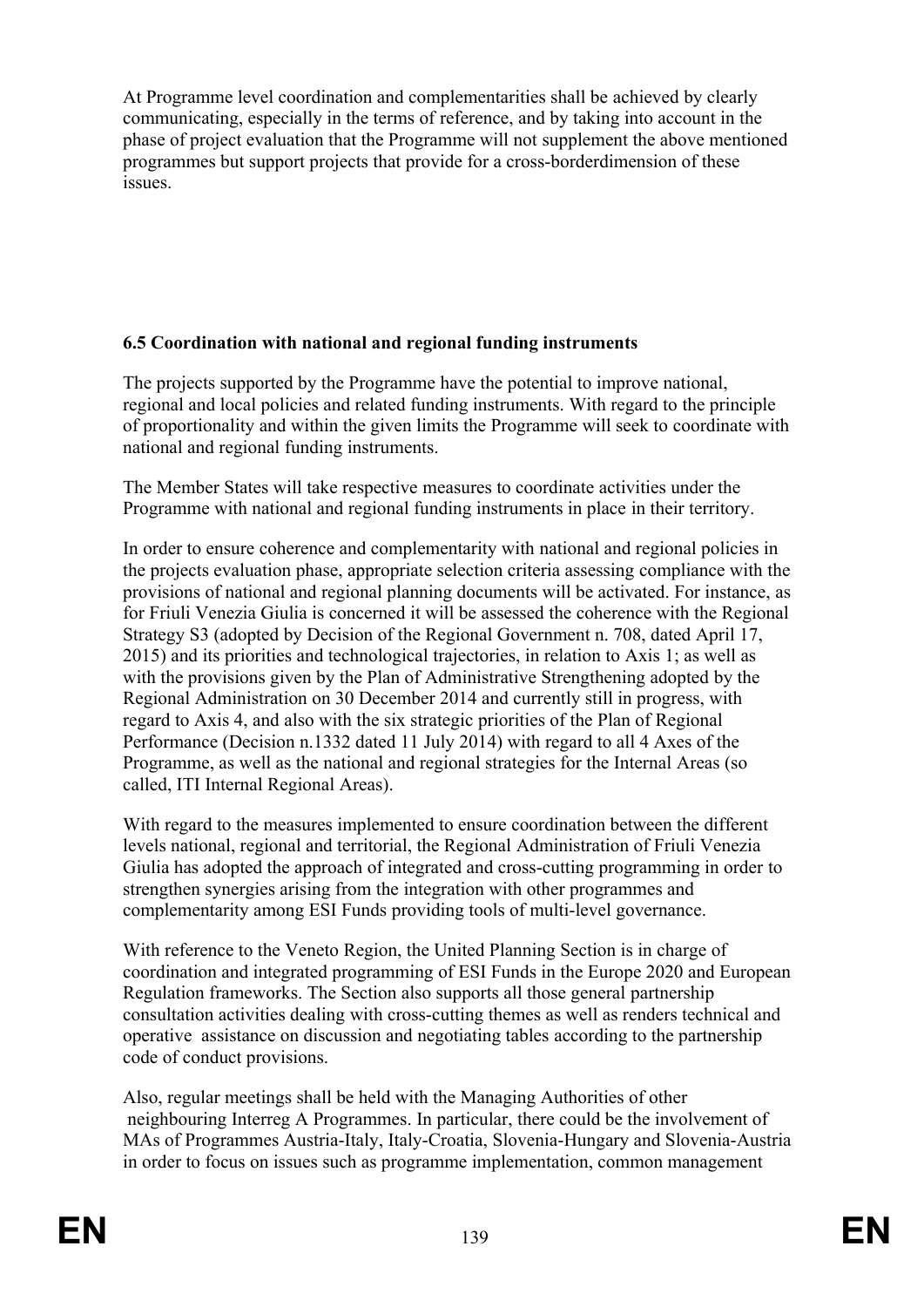procedures, project implementation and also in order to create synergies and avoid double financing.

[1]Information about coordination in Slovenia is based on the following documents: »Partnership Agreement between Slovenia and European Commission for the period 2014-2020« (30/10/2014) and "Responsibilities of Government office for development and European cohesion policy" available at:

http://www.svrk.gov.si/en/about\_the\_office/responsibilities/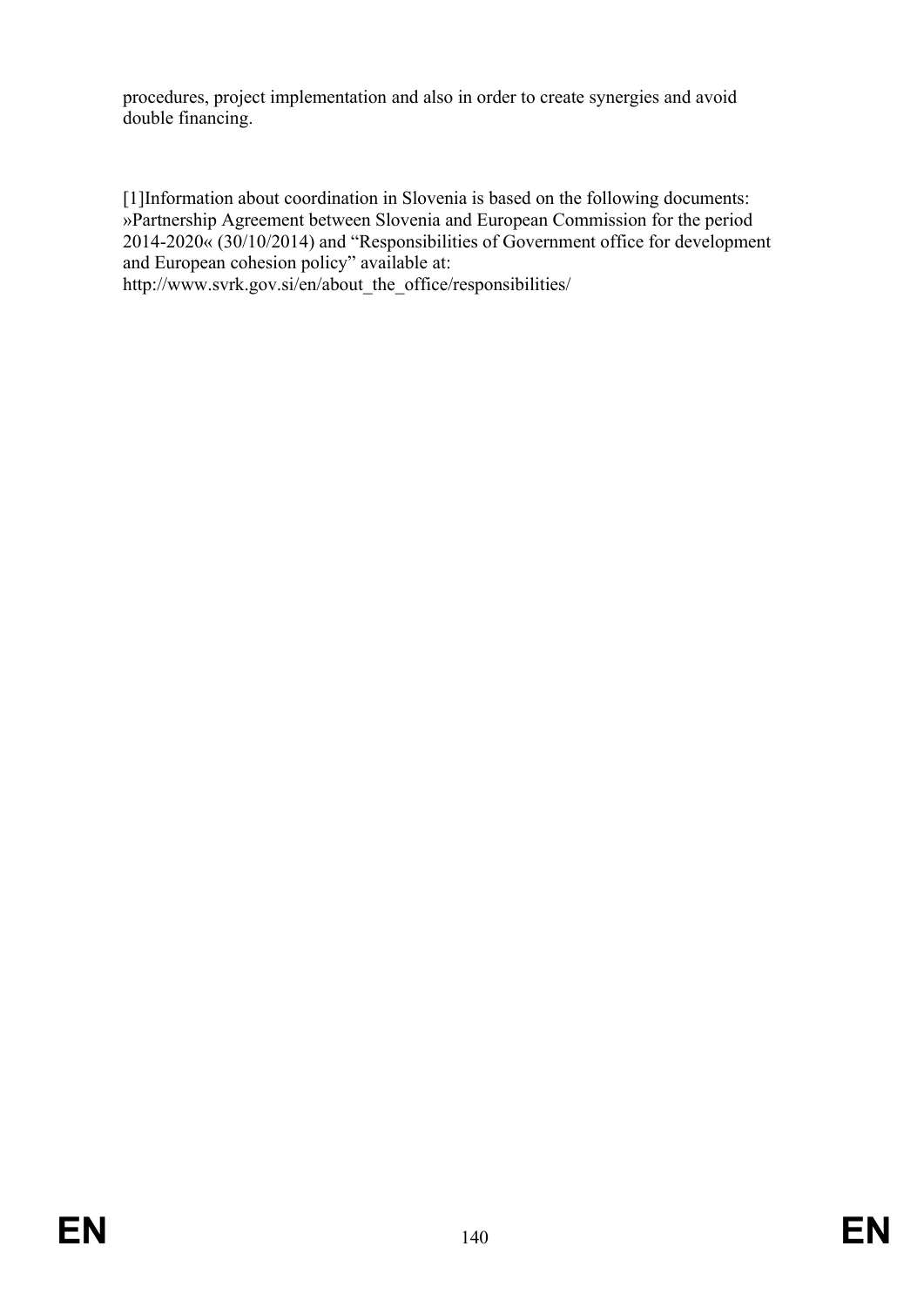#### **7. REDUCTION OF ADMINISTRATIVE BURDEN FOR BENEFICIARIES**

Summary of the assessment of the administrative burden for beneficiaries and, where necessary, the actions planned accompanied by an indicative timeframe to reduce the administrative burden.

Thanks to Cohesion Policy Reform, European Commission promotes a better simplification of ESI Funds management, focusing on administrative burden reduction for beneficiaries, asking for ad hoc measures to be defined into the Programmes.

Pursuing this relevant aim, the Programme intends to put in place adequate actions related to the main administrative obstacles encountered during the past programming period.

As outlined in the EC report "Measuring the impact of changing regulatory requirements to administrative cost and administrative burden of managing EU Structural Funds (ERDF and Cohesion Funds)", the highest contribution to the overall burden at the EUlevel comes from preparation and submission of the funding application. While, within the activities performed for project administration, financial management and monitoring were considered as the greatest burden, followed by activities related to publicity requirements, record keeping, and verification/audits.

In the 2007-2013 programming period, an administrative burden for the beneficiaries was the lack of harmonisation among national eligibility rules, which caused disparities among project partners. Moreover, non-harmonized budget line definitions caused several constraints to beneficiaries involved in more than one ETC Programme, due to very different approaches followed by the Programmes.

The on-going evaluation of the CB Cooperation Programme Italy-Slovenia 2007-2013 identified the main administrative requirements imposed on beneficiaries for the Programme implementation. Moreover, during consultation process, stakeholders have underlined the main problems they have met. In particular:

- Long-time selection procedures;
- Many changes in the applicable rules during the implementation period;
- Need for a wider and more homogenous information and communication;
- Lack of web-based tools:
- Considerable percentage of ineligible projects proposal mainly due to eligible criteria not fulfilled;
- Monitoring system not always updated.

A light set of rules and simple administration procedures are pre-conditions for an effective Programme driving the expected changes in the Programme area. This makes the reduction of administrative burden a key target.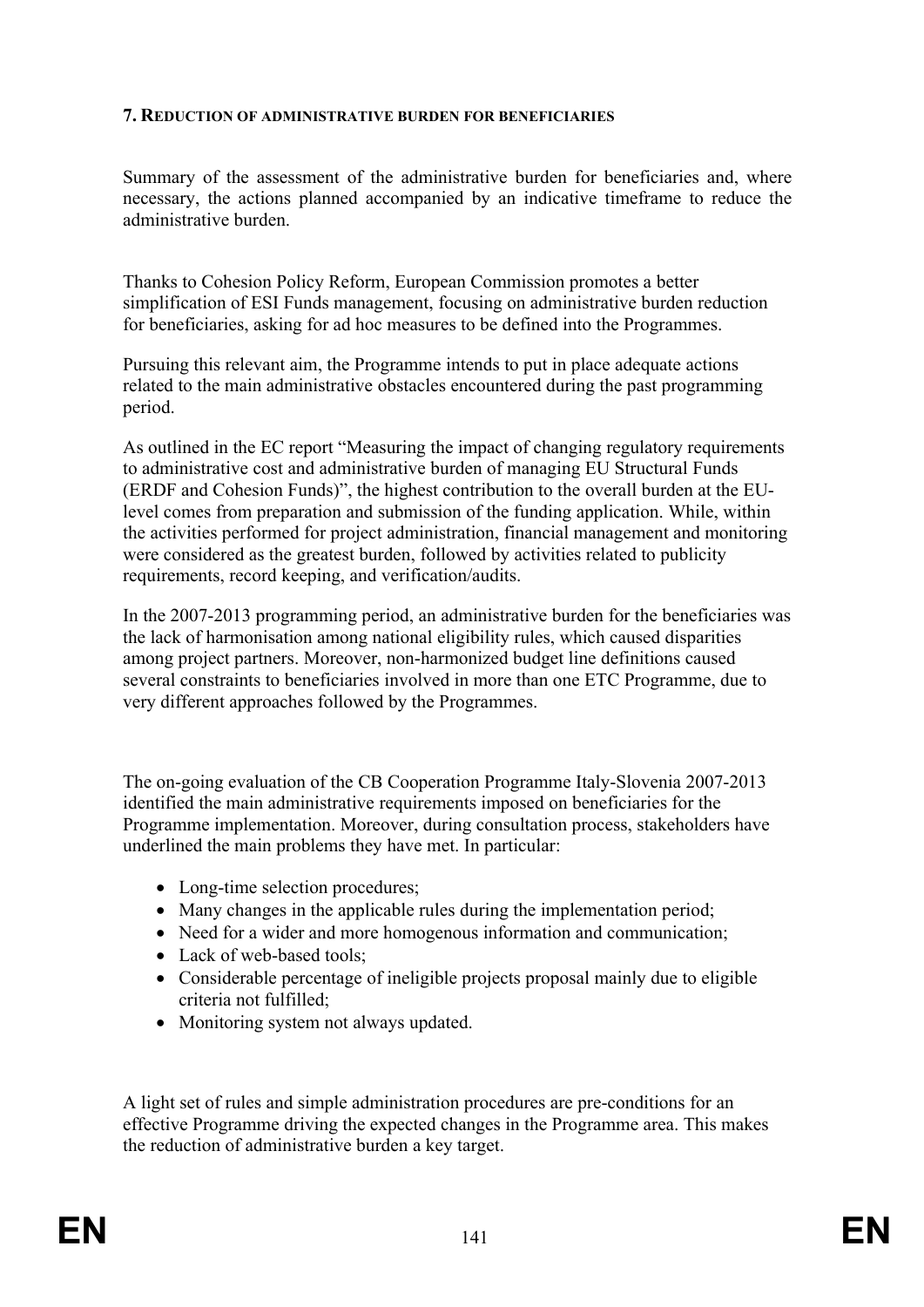Management and control requirements applicable to structural funds call for a careful handling of the public spending processes and a good balance between simplification and control has to be achieved by:

- Learning from previous experiences, especially focusing on simplification and standardization of the selection procedures;
- Using of the Harmonized Implementation Tools (HIT) and other projects developed by the INTERACT Programme in cooperation with ETC Programmes in order to simplify and streamline Programme implementation among them;
- Applying to the possible extent the simplified cost options available for the 2014-2020 period;
- Applying E-Cohesion principles to the overall Programme procedures
- Simplification of the monitoring system, application procedure and reporting

#### **Learning from past experiences**

According to the lessons learnt during 2007-2013 implementation, the Programme should tackle the following challenges to speed up administrative processes:

- early approval of the MC Rules of Procedures (pre-agreement at TF level). Such rules will include a set of clear provisions to implement faster procedures and to preserve the legality at decision making level, as well as strict financial and implementing rules at project level;
- pre-agreement at TF level on the selection criteria and on a provisional action plan for the multi-annual planning of the public calls before the CP adoption by the European Commission, to be formally approved by the MC at its first meeting;
- set up and convene the MC within 1 month from the date of notification to the MS of the Commission decision adopting the Programme
- setting up a "Programme Management Group" in order to facilitate the decisionmaking process;
- continuity of the role played by Programme structures, such as Info Point in Slovenia and regional support in Italy, in supporting beneficiaries;

- enhancing the current cooperation between the Italian and Slovene FLCs units, by increasing the exchange of information and sharing solutions on common issues.

- organizing targeted meetings with LPs to improve the knowledge and the practical implementation of the Programme procedures.

- different sets of simplification measures will be released and applied following the Programme life cycle ( e.g. application, implementation, reimbursement, closure, etc.).

#### **Harmonized Implementation Tools (HIT)**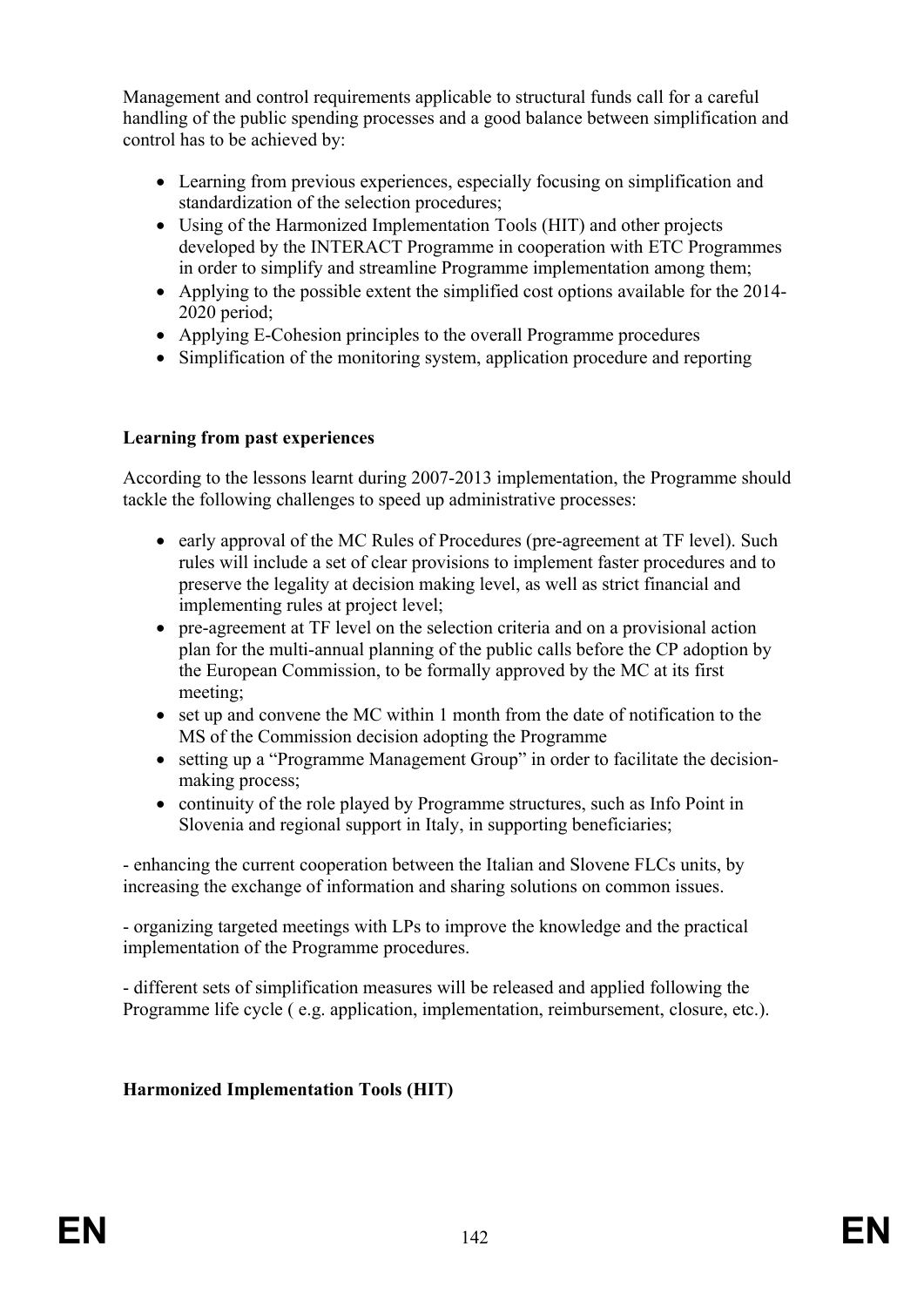The Harmonized Implementation Tools, promoted and implemented by INTERACT Programme, represent a set of simplification measures aimed at reducing administrative burden both for beneficiaries and Programme management structures.

The INTERACT HIT (application form, reporting forms, administrative, eligibility and assessment criteria, etc.) will ensure that the focus of the documentation lies on the essential components, for a good cooperation project.

Furthermore, since many Programmes will use the same HIT approach, it will be useful for applicants applying for funding from different ETC Programmes. The HIT will be taken into account in drafting calls for proposals and application packages.

#### **Simplified cost options**

A simple set of rules and procedures are pre-conditions for an effective Programme implementation. The adoption of the simplified cost options deriving from the ESI Regulations, merged with the experience of the 2007-2013 period, will contribute to a more correct use of Funds, reducing the time and workload spent on verification and control procedures.

To widespread the knowledge of such simplified options among beneficiaries the MA, in cooperation with the FLCs and other relevant bodies, will provide guidelines on eligibility of costs, which will be drafted in line with the EU Regulation No 481/2014 with reference to budget items and specifically staff and administrative costs as well as with specific application of art. 19 of Regulation (EU) N. 1299/2013.

#### **E-Cohesion**

With the aim to reduce administrative burdens, electronic data exchange systems will be implemented in line with e-cohesion requirements to allow electronic data exchanges among beneficiaries and Programme authorities.

Since 2013 MA has implemented an interactive web-based function allowing reporting procedures and their monitoring, both at project and Programme level, that will be linked to the new functions in order to comply with the new EC requirements (i.e. the only once encoding principle, the interoperability, the compliance of the electronic audit trail, the data integrity and confidentiality and the authentication of the sender and storage in compliance with defined retention rules).

Moreover, an electronic signature system for formal communication by MA and JS is already in place and available in the 2014-2020 period, in compliance with the Directive 1999/93/EC.

#### **8. HORIZONTAL PRINCIPLES**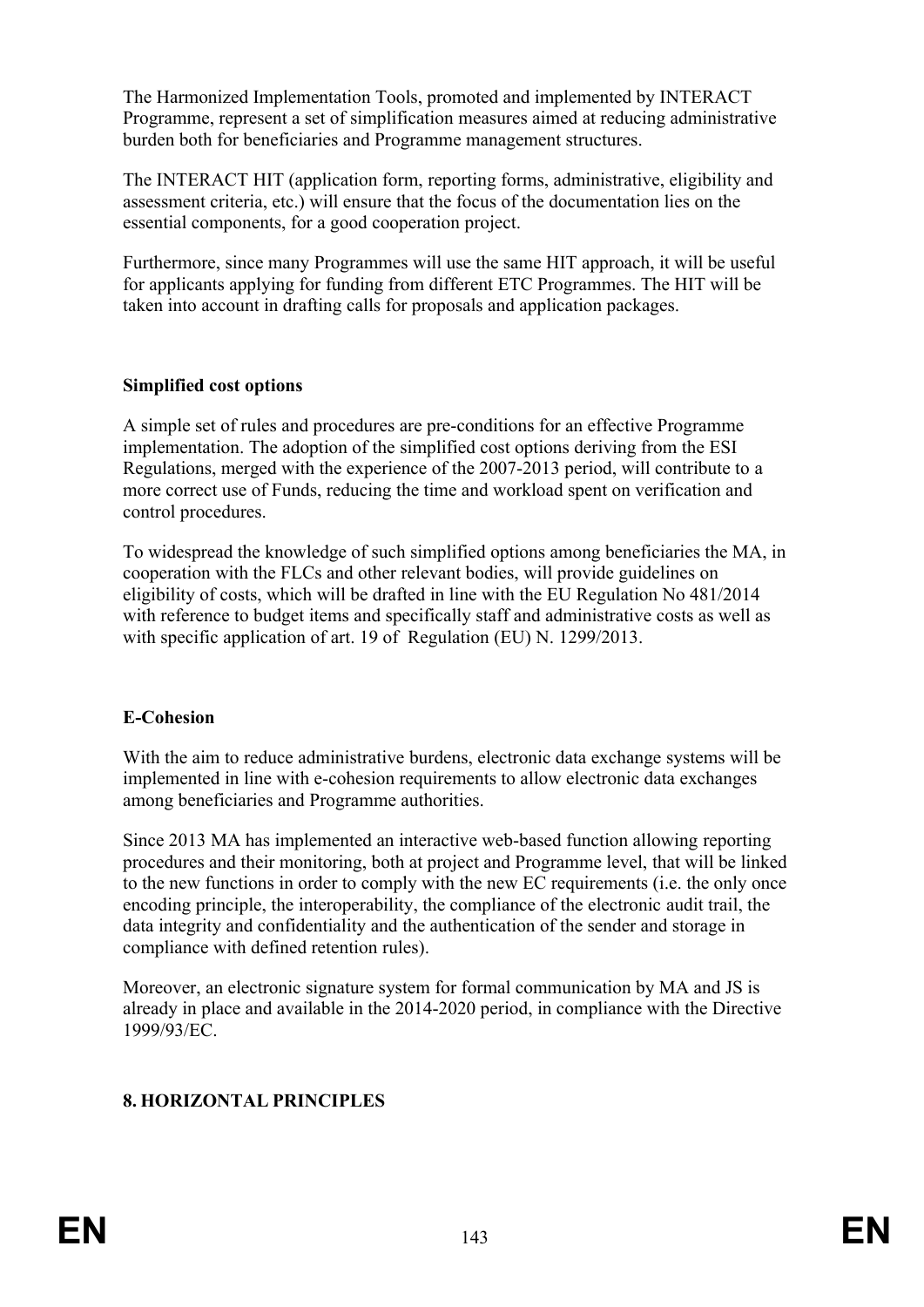## **8.1 Sustainable development**

Description of specific actions to take into account environmental protection requirements, resource efficiency, climate change mitigation and adaptation, disaster resilience and risk prevention and management, in the selection of operations.

Sustainable development and safeguard and protection of the environment cannot be reduced to a specific intervention, but is considered a horizontal approach thrpoughout the whole Programme.

From this point of view, within the Thematic Objectives, apart from their own defined expected results, adequate levels of environmental protection, resource efficiency, climate change mitigation and adaptation, biodiversity, disaster resilience and risk prevention and management, shall be ensured in line with Art. 8 of the Regulation (EU) No 1303/2013.

A special attention will be paid to the sectors highly affecting environment such as tourism and transport, whose impacts require particular concentration on environmental mitigation strategies and on a more efficient use of natural resources.

Having regards to the PA, PA 2 and 3 have a direct impact on sustainable development in the area, and PA 1 and PA 4 have a significant impact on the basis of the expected results and of envisaged actions.

The choice of the TO 4 "Supporting the shift towards a low-carbon economy in all sectors" comes from the awareness that it is essential to integrate in a cross-border way specific policies impacting on the sustainability of human activities and improving environmental-friendly services and practices (in particular of public administration).

In this framework, the interventions included in IP 4.e, promoting energy efficiency and sustainable mobility planning, will undoubtedly produce positive effects – also in the long term - on improving the definition of low-carbon oriented public policies.

The concentration of the largest amount of resources on the TO 6 "Protecting the environment and promoting resource efficiency", demonstrates a specific strategic vision mostly contributing to the Sustainable Growth Goal.

The existing needs of the CB area require a reflection on the sustainability of sectors which significantly affect the natural environment and produce high costs in terms of resources depauperation. The Programme Strategy intends, on one hand, encouraging environment protection and a more sustainable and efficient use of resources, on the other hand, promoting the development of green growth and technologies and the valorization of natural assets as development and competitiveness drivers.

The selection of IPs planned under the TO 6 - 6.c, 6.d and 6.f follows this logic.

The choice of orienting TO 11 to sustainability as one of the primary drivers of the action has been defined taking into account the importance, for public administration, to tackle climate change challenge and considering the added value of the CB cooperation in the environmental governance. The Programme recognizes the importance to enhance,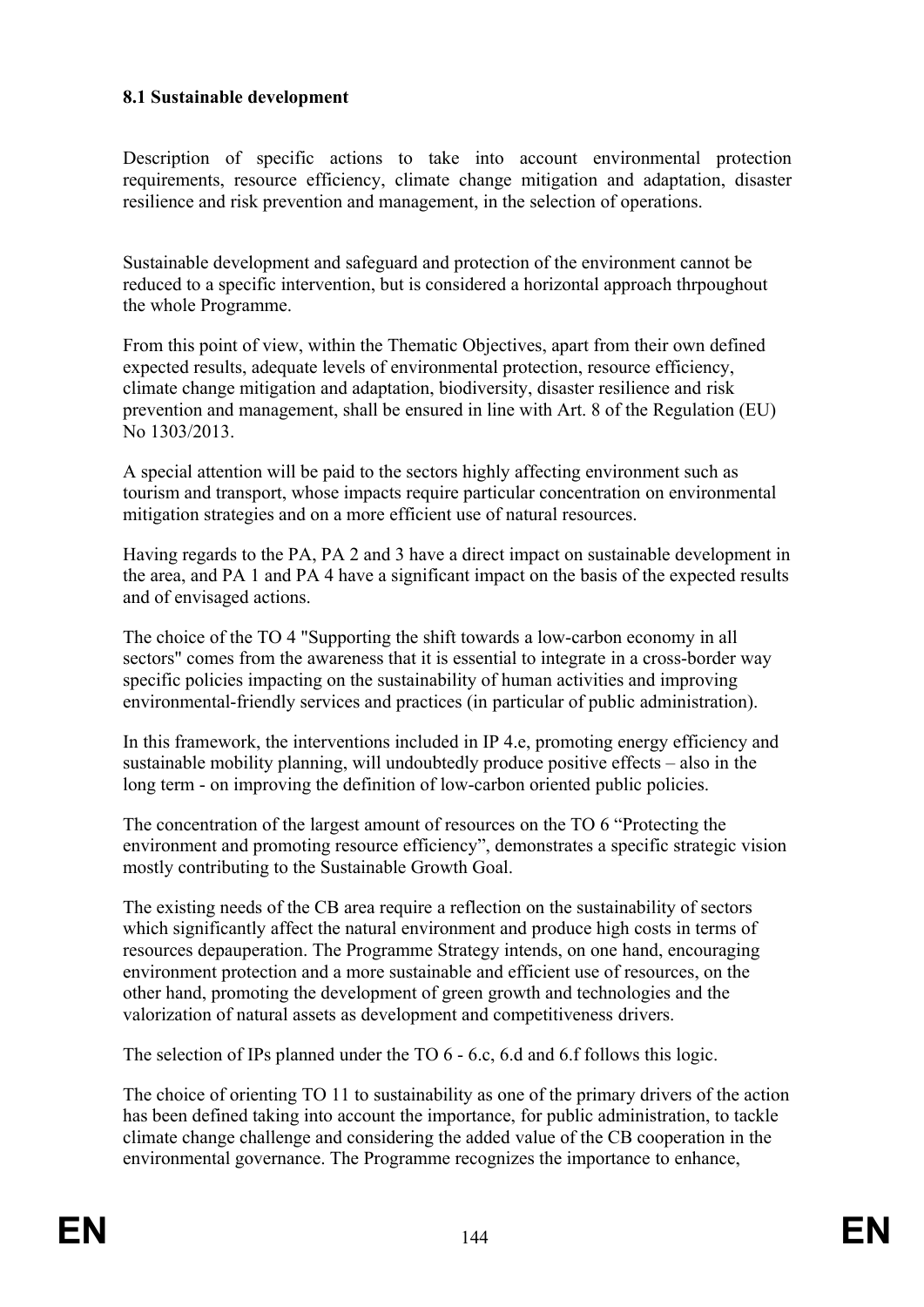thorough the CB approach, the effectiveness of public actions in addressing natural risks prevention and management, in harmonizing procedures and legislation and in managing shared natural areas and ecosystems (e.g. river and sea basins, etc.). From this point of view it is essential investing in the CB coordination and cooperation in order to deeply understand how the practices and policies implemented by authorities are effective to ensure environmental sustainability.

With reference to the TO 1 "Strengthening research, technological development and innovation" specific actions will be devoted to improve research activities and technology transfer to the business sector in different fields of application particularly focused on sustainable development: agri-food, engineering and sustainable construction, automotive and vehicle manufacturing, smart materials, Bio-sectors, Sustainable Living & Smart home of the future, Smart Maritime Economy and Power and energy systems.

In an integrated way, the identified cross-cutting issues (ICT, Education, SME, Social Inclusion, Employment) will complete the above mentioned priorities fostering ICT tools for environmental monitoring, green jobs creation and reduction of the ecological footprint of the production cycles.

The proposed actions will be oriented to maximize the impact in terms of environmental sustainability of the Programme thanks to specific constraints (selection criteria, application forms, monitoring procedures, etc.) that will be provided in the implementation phase and which will take into consideration the suggestions came from the SEA consultation.

Finally the Programme management will put in place specific procedures to ensure and enhance the adoption of a sustainable approach by beneficiaries and Programme authorities and structures, such as procedures for the dematerialization of documents and communications, organization of most eco-friendly types of events and meetings (conference call, videoconference, use of low-carbon transports to achieve the locations of events, etc.). The sustainable development principle will be ensured implementing sustainable development policy throughout CP phases: programming, management, monitoring and evaluation of operations. MA will cooperate with involved Environmental Authorities in order to ensure the right application of EU, national and regional environmental legislation.

According to Italian Partnership Agreement, the MA will be involved[1] in the work of the Italian Environment and Cohesion Network (Rete), aiming at the definition of sustainable development objectives, criteria and indicators".

[1] Ref: par. 1.5.3 of the Italian Partnership Agreement.

#### **8.2 Equal opportunities and non-discrimination**

Description of the specific actions to promote equal opportunities and prevent any discrimination based on sex, racial or ethnic origin, religion or belief, disability, age or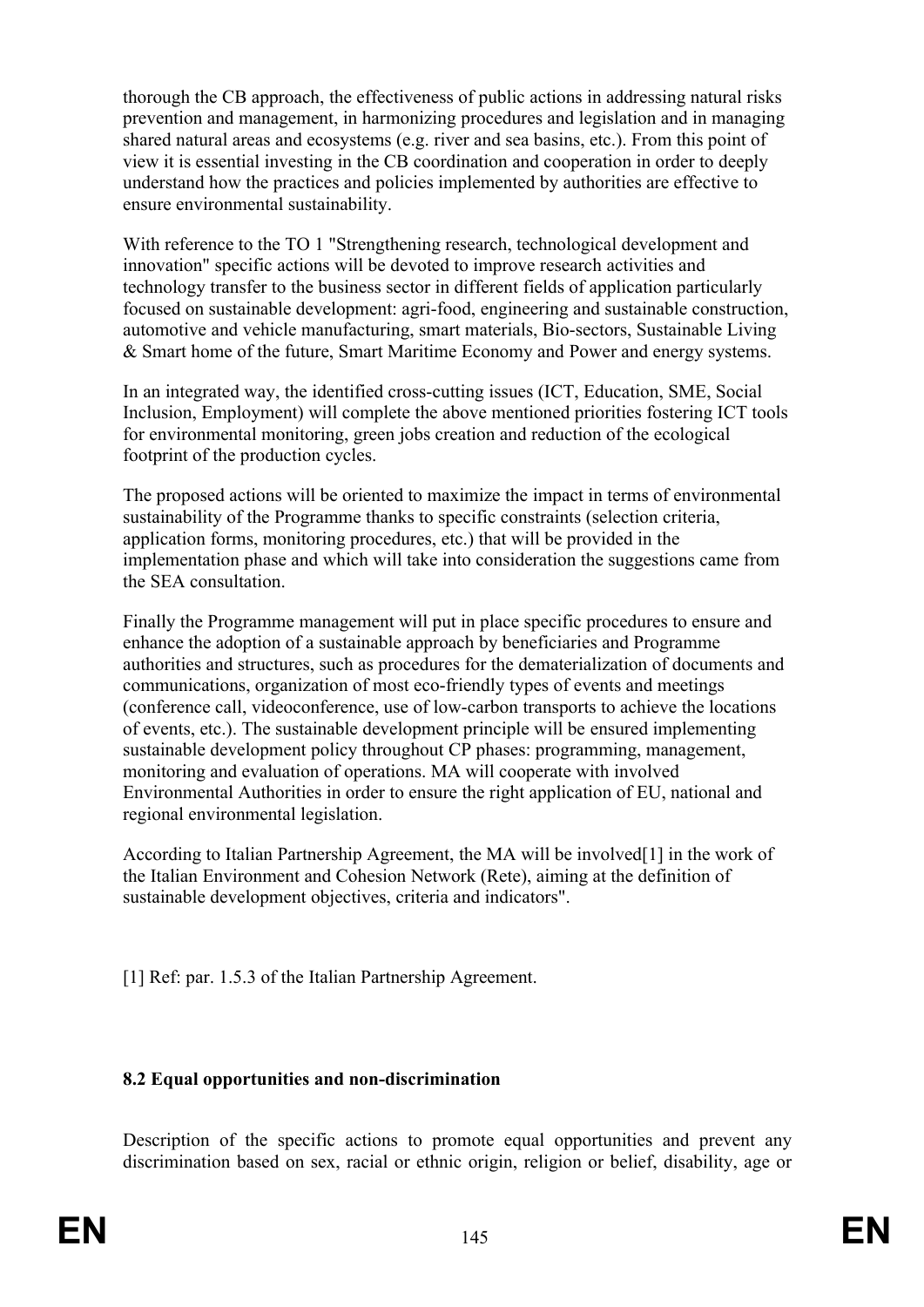sexual orientation during the preparation, design and implementation of the cooperation programme and, in particular, in relation to access to funding, taking account of the needs of the various target groups at risk of such discrimination, and in particular, the requirements of ensuring accessibility for persons with disabilities.

The principle of equal opportunity and non-discrimination requires an integrated action addressing vulnerable or at-risk of discrimination target groups involved both as participants/beneficiaries of specific operations, both as a subject indirectly affected by the Programme. The Cooperation strategy aims ensuring the principle of equal opportunities, as stated in Art. 7 of the Regulation (EU) No 1303/2013, also fighting against the causes of discrimination expressed under Art. 19 of the Treaty on the Functioning of the European Union ("combat discrimination based on sex, racial or ethnic origin, religion or belief, disability, age or sexual orientation"). The approach consists of taking into account, in the definition and in the implementation of the whole strategy, socio-economic disparities, ethnic/religious/linguistic minorities and specific needs of particular target groups.

It is important to note that, during the programming phase, the context analysis led to the identification of specific needs and challenges concerning social inclusion and an easier access to equal opportunities by different categories of population. In particular, the progressive aging of the population imposes new challenges to the construction of a welfare system responding to the growing needs of the elderly in terms of autonomy and active aging, as stated in paragraph 5.5 of Annex I to the Regulation (EU) No 1303/2013. In this direction, the possible actions envisaged under Axis 4 can have a direct impact on the promotion of equal opportunities, for example strengthening the cooperation in the field of public health and health care and in the field of vocational and log-life learning.

The implementation of Priority Axes 2 and 3 and the strong focus on GHG emissions reduction and on the protection and conservation of environmental assets also produce a direct impact on the healthy life of the most exposed targets.

The economic crisis that invested also the Programme area in recent years has significantly increased the population exposure to the poverty risk and social exclusion, especially for some vulnerable targets (**NEETs, long-lasting unemployed, migrants, women**, etc.). The concentration of resources in Priority Axis 1 will be invested in building competitiveness and new jobs opportunities based on a non-discriminatory growth, producing an indirect impact on the principle of non-discrimination and of equal opportunities. Priority Axis 4 will instead enhance harmonization of vocational education systems and the joint labour market taking into due consideration specific needs enabling equal opportunities.

Moreover the cross-cutting issues (ICT, Education, SME, Social Inclusion, Employment) will certainly focus on creating basic conditions for job creations and access to education avoiding any discrimination.

With reference to disabled people, in accordance with the provision of the Common Strategic Framework (Annex I to the Regulation (EU) No 1303/2013, 5.3 Accessibility), it will be taken appropriate steps to prevent any discrimination based on disability, providing full accessibility of the funded outputs to all citizens including those with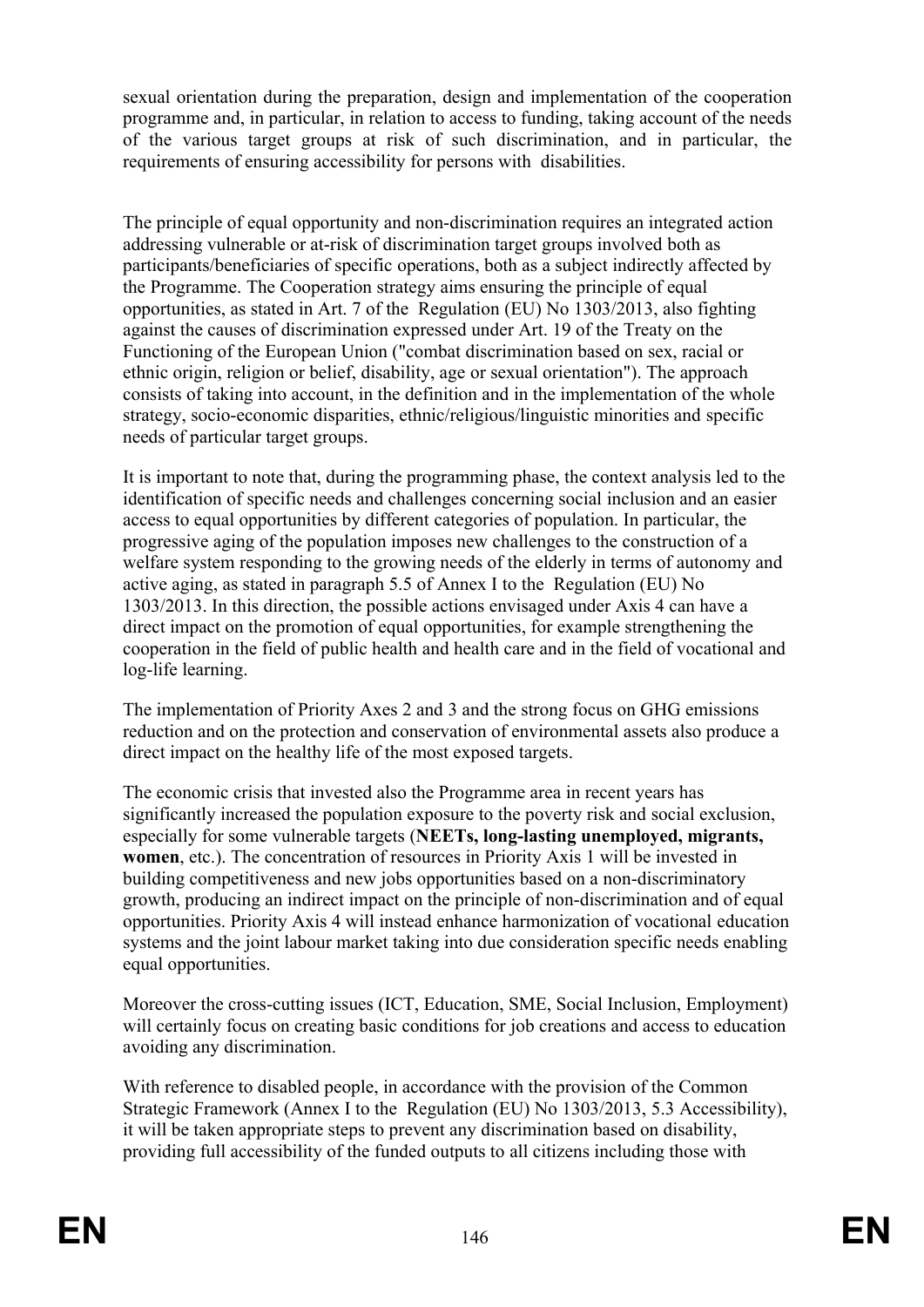disabilities. In particular, accessibility to the physical environment, transport, ICT in order to promote inclusion of disadvantaged groups, including persons with disabilities, shall be ensured. Specific actions in the Priority Axes 2 and 3 will contribute to a barrierfree environment for persons with disabilities, investing in better mobility services and ITS Systems, improving the accessibility to natural and cultural sites and to other touristic destinations, promoting access of remote and mountain areas to functional urban services. Priority Axis 4 also includes specific actions on domotics and home rehabilitation for particular diseases.

Due to demographic and historical characteristics of the area, it was given adequate importance to existing minorities (including linguistic). In fact, Priority Axis 4 defines actions promoting cultural diversity, including national minorities and language.

During implementation, specific monitoring indicators will be defined in order to measure the impact produced by projects on the identified target groups. Ad hoc evaluation or studies activities will be implemented to assess the application of the equal opportunities and non-discrimination principle, finalized to suggest additional measures.

In the selection phase of operations it will be evaluated to identify specific criteria that can strengthen the principles of non-discrimination. Where relevant, specific requests may be addressed to the beneficiaries so that they could provide information or data on the application of the principle of non-discrimination and ensure actions increasing equal opportunities for vulnerable targets.

# **8.3 Equality between men and women**

Description of the contribution of the cooperation programme to the promotion of equality between men and women and, where appropriate, the arrangements to ensure the integration of the gender perspective at cooperation programme and operation level.

According to Art. 7 of the Regulation (EU) No 1303/2013, "the Member States and the Commission shall ensure that equality between men and women and the integration of gender perspective are taken into account and promoted throughout the preparation and implementation of programmes, including in relation to monitoring, reporting and evaluation".

The application of this principle means not merely eliminating inequalities and promoting equality between men and women, but also introducing the integration of the gender perspective in the whole strategy and in its implementation. The gender perspective looks at the impact of gender on people's opportunities, social roles and interactions, influencing the process of social development. This is why the successful implementation of the Programme and project goals is directly affected by the impact of gender.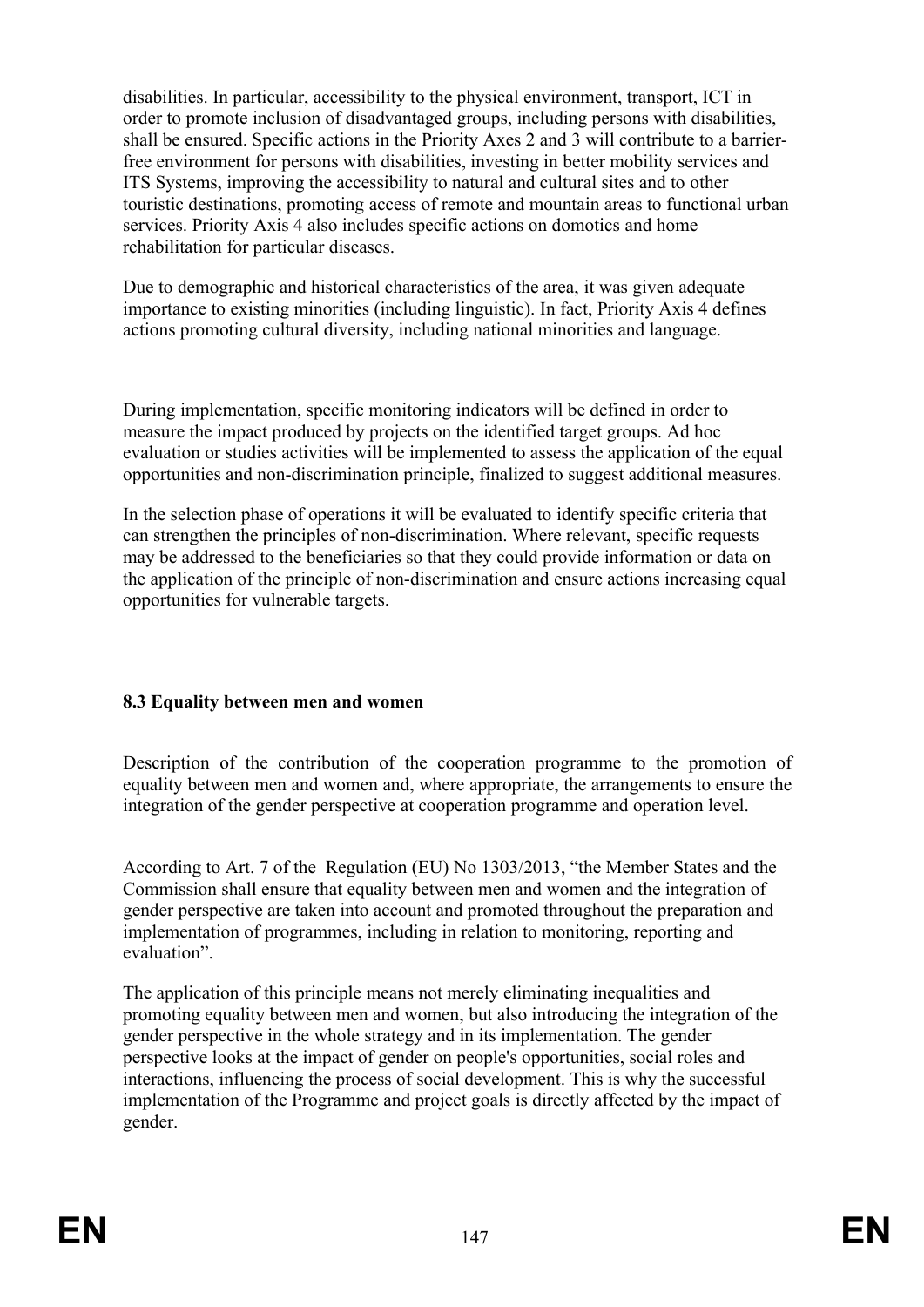The Mid-term Evaluation Report of 2007-2013 Italy-Slovenia Programme, assessing the application of the horizontal principle, asked for:

- a monitoring system considering the effects produced by funded projects on gender equality and equality and non-discrimination;
- introducing the measurement of these effects as a binding request for all beneficiaries.

Gender mainstreaming will be pursued in the Cooperation Programme through the following actions:

- Management: ensuring the equality between men and women in terms of Programme management organization and procedures;
- Selection process: identifying specific selection criteria for projects quality assessment and asking applicants to describe the contribution to this principle in the application form;
- Monitoring system: selecting specific indicators and collecting data on the effects produced by projects on gender equality (e.g. the number of involved men and women into projects activities);
- Evaluation: focusing specific evaluation demands, questioned to the external Evaluator, or self-assessment exercises, carried on by management bodies, on this issue.

Provided that equality between men and women is an horizontal principle to be applied throughout the implementation of the strategy, the Programme will mainly contribute to its observation with:

- Priority Axis 1, favoring women participation to R&I, knowledge and technology transfer, entrepreneurship projects;
- Priority Axis 4, trough actions promoting an easier access to social and health services, conciliation between professional and family activities, gender opportunities in the context of labour market and equal participation for both women and men in all spheres of public and political life.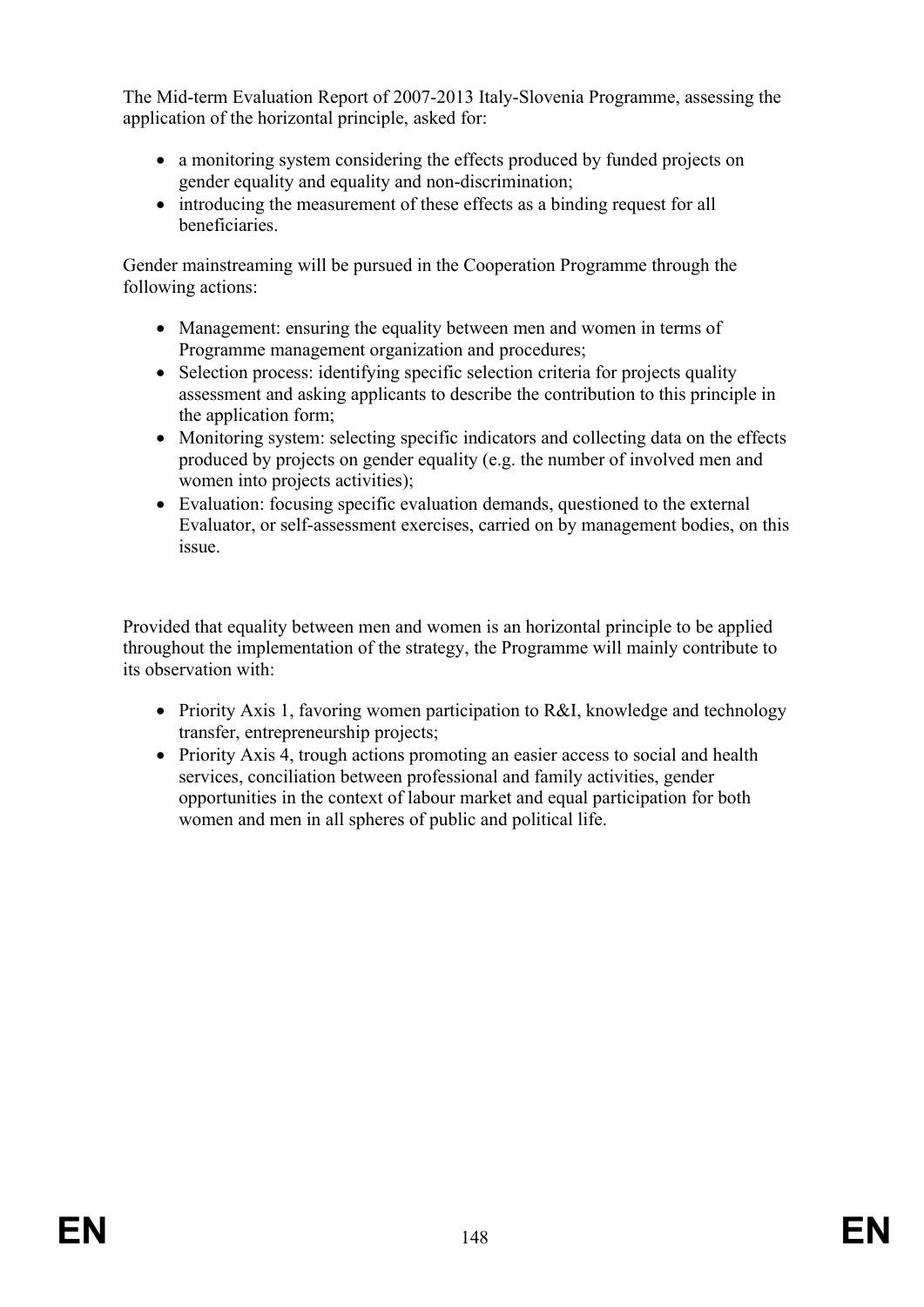#### **9. SEPERATE ELEMENTS**

## **9.1 Major projects to be implemented during the programming period**

## **Table 23: List of major projects**

| <b>Project</b> | <b>Planned</b><br>notification /<br>submission date<br>(year, quarter) | <b>Planned start of</b><br>implementation<br>(year, quarter) | <b>Planned</b><br>completion date<br>(year, quarter) | <b>Priority axes /</b><br>Investment<br>priorities |
|----------------|------------------------------------------------------------------------|--------------------------------------------------------------|------------------------------------------------------|----------------------------------------------------|
|----------------|------------------------------------------------------------------------|--------------------------------------------------------------|------------------------------------------------------|----------------------------------------------------|

#### **9.2 Performance framework of the cooperation programme**

| <b>Priority axis</b>                                                                  | ID               | <b>Indicator or key</b><br>implementation step                                                                                                                                                                                        | Measurement<br>unit, where<br>appropriate | <b>Milestone for</b><br>2018 | Final target (2023) |
|---------------------------------------------------------------------------------------|------------------|---------------------------------------------------------------------------------------------------------------------------------------------------------------------------------------------------------------------------------------|-------------------------------------------|------------------------------|---------------------|
| 1 - Promoting innovation<br>capacities for a more<br>competitive area                 | CO <sub>42</sub> | Productive investment:<br>Number of research<br>institutions participating in<br>cross-border, transnational or<br>interregional research projects                                                                                    | Organisations                             | 23                           | 27.00               |
| 1 - Promoting innovation<br>capacities for a more<br>competitive area                 | F1               | Payment certified and<br><b>EUR</b><br>declared to the EC (Priority<br>Axis $1)$                                                                                                                                                      |                                           | 2.594.680,41                 | 22,003,752.00       |
| 2 - Cooperating for<br>implementation of low<br>carbon strategies and<br>action plans | 2.1.1            | Number of implemented<br>Number<br>actions towards the decrease<br>of annual primary energy<br>consumption in existing<br>public buildings                                                                                            |                                           | $\overline{4}$               | 25.00               |
| 2 - Cooperating for<br>implementation of low<br>carbon strategies and<br>action plans | F2               | Payment certified and<br>declared to the EC                                                                                                                                                                                           | EUR.                                      | 1.356.969,35                 | 13,752,345.00       |
| 3 - Protecting and<br>promoting natural and<br>cultural resources                     | CO09             | Sustainable Tourism: Increase<br>in expected number of visits to<br>supported sites of cultural and<br>natural heritage and attractions                                                                                               | Visits/year                               | 5000                         | 20,000.00           |
| 3 - Protecting and<br>promoting natural and<br>cultural resources                     | F3               | Payment certified and<br>declared to the EC (Priority<br>Axis $3)$                                                                                                                                                                    | <b>EUR</b>                                | 3.342.732,47                 | 32,088,805.00       |
| 4 - Enhancing capacity<br>building and cross-border<br>governance                     | 4.1.2            | Joint solutions increasing<br>integration, coherence,<br>harmonization of the<br>Programme area governance<br>(shared politics, legislative<br>frameworks or regulations.<br>joint strategic documents, e-<br>government tools, etc.) | Joint solution                            | $\overline{2}$               | 11.00               |
| 4 - Enhancing capacity<br>building and cross-border<br>governance                     | F <sub>4</sub>   | Payment certified and<br>declared to the EC (Priority<br>Axis $4$ )                                                                                                                                                                   | <b>EUR</b>                                | 2.456.351,35                 | 18,336,460.00       |

# **9.3 Relevant partners involved in the preparation of the cooperation programme The public consultation process**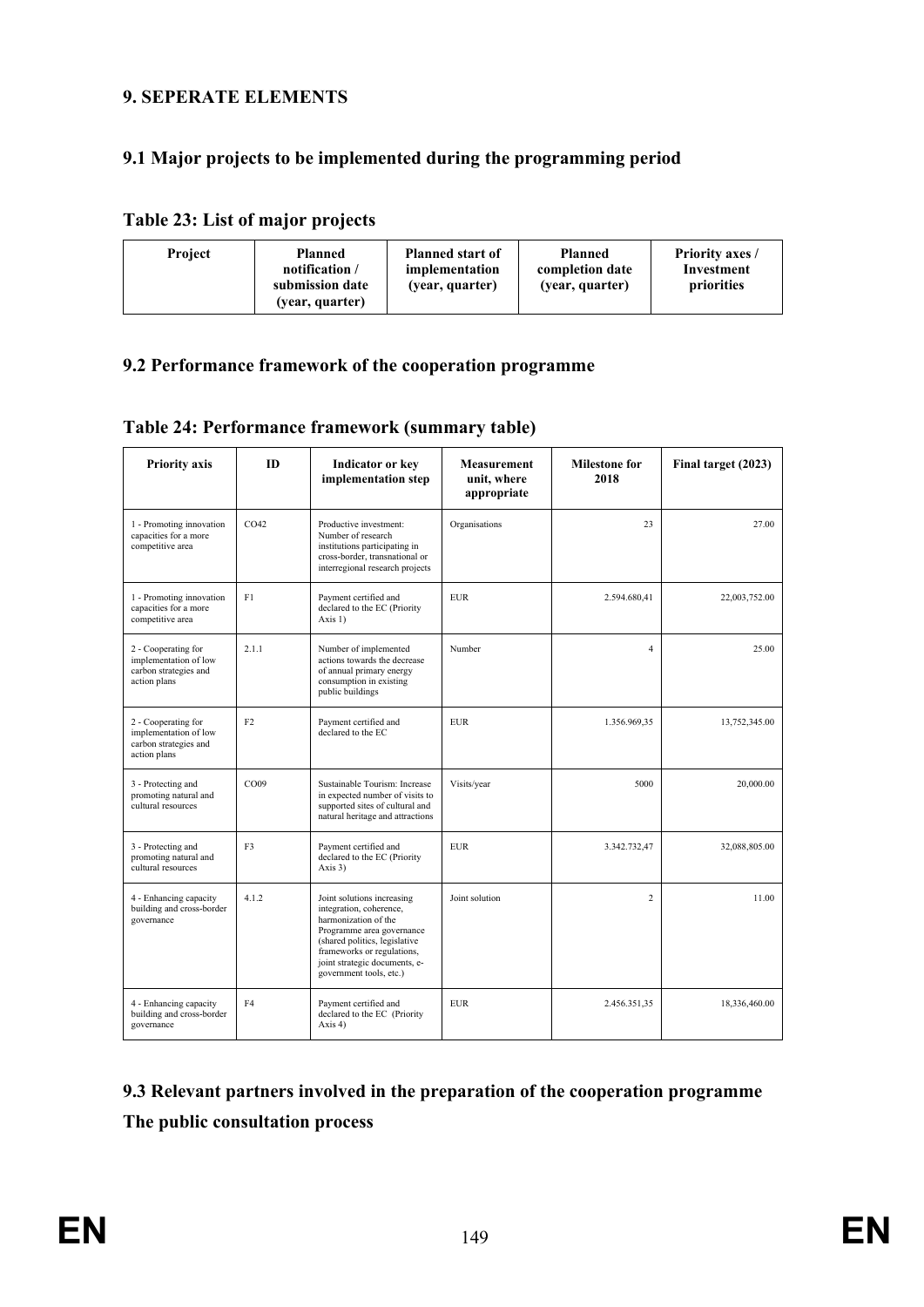The stakeholders involved in the partners consultation process covered a wide range of different backgrounds and specifically:

- National and regional authorities;
- Local authorities and Cities:
- Local and regional development agencies / Public development bodies / public operators;
- Chambers of Commerce, Trade and Business Organizations;
- SMEs, Economic operators, Networks and clusters;
- Universities / Research Centres / Technological Centres / Scientific Parks/Training Centres;
- Non-governmental organizations and associations;
- Health Care Facilities.

For more details see annexes 6 and 7.

**9.4 Applicable programme implementation conditions governing the financial management, programming, monitoring, evaluation and control of the participation of third countries in transnational and interregional programmes through a contribution of ENI and IPA resources**

Not applicable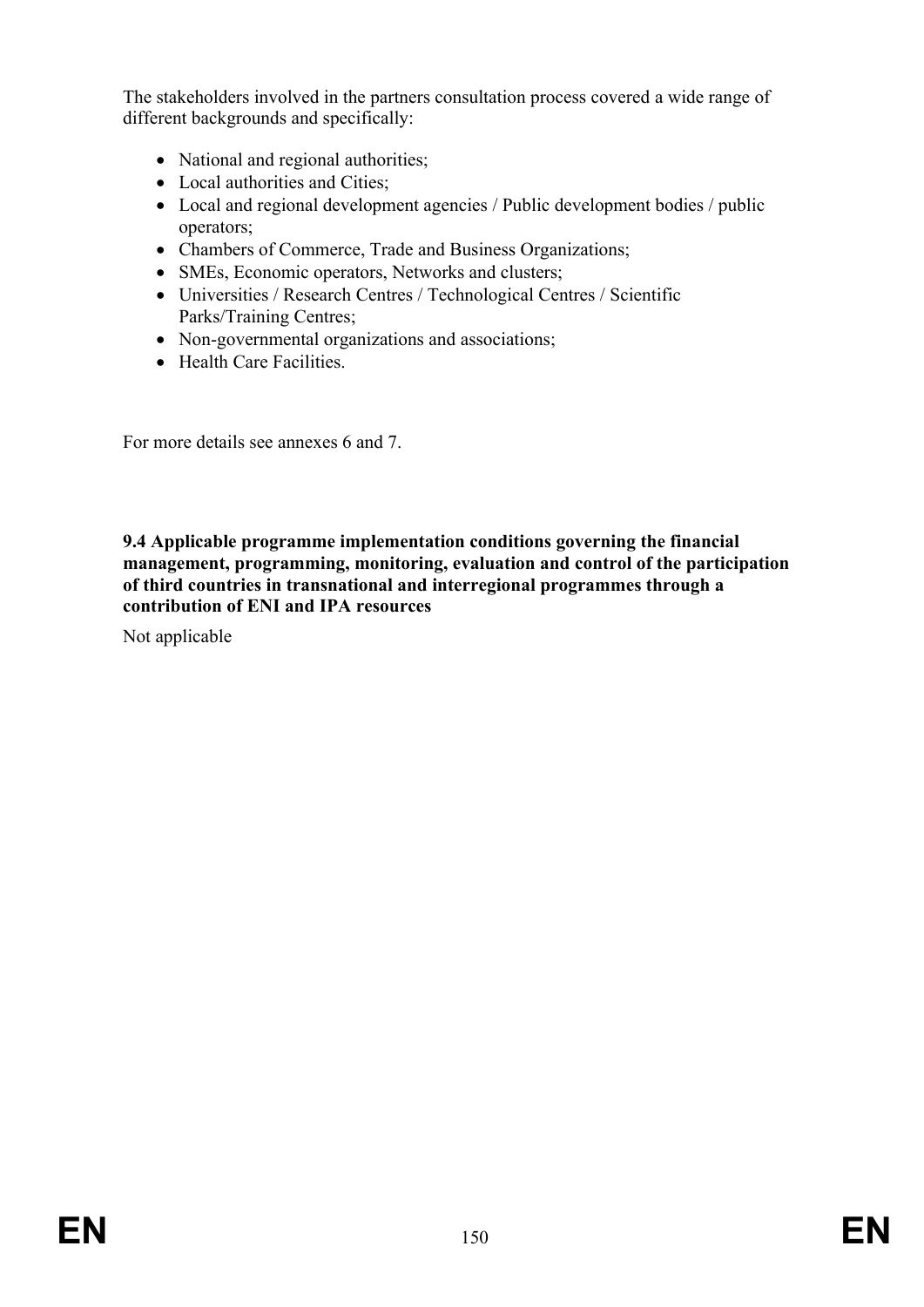#### **Documents**

| Document title                                         | Document type                                                                           | Document date  | Local<br>reference | Commission<br>reference | <b>Files</b>                                     | Sent date | <b>Sent By</b> |
|--------------------------------------------------------|-----------------------------------------------------------------------------------------|----------------|--------------------|-------------------------|--------------------------------------------------|-----------|----------------|
| $Annex+2A+Agreenent+on+c$<br>ontent+of+PC Italia ING   | Confirmation of agreement<br>in writing to the contents of<br>the cooperation programme | 27-Jul-2015    |                    |                         | Annex+2A+Agreement+on+content+of+PC Italia ING   |           |                |
| $Annex+2B+Agreenent+on+c$<br>ontent+of+PC Slovenia ING | Confirmation of agreement<br>in writing to the contents of<br>the cooperation programme | $10$ -Jul-2015 |                    |                         | Annex+2B+Agreement+on+content+of+PC Slovenia ING |           |                |

# **Submitted annexes by the Commission implementing regulation laying down the model of the programme**

| <b>Document title</b>                                                            | Document type                                                                           | Programme<br>version | <b>Document date</b>     | Local<br>reference | Commission<br>reference | <b>Files</b>                                                                | Sent date   | <b>Sent By</b> |
|----------------------------------------------------------------------------------|-----------------------------------------------------------------------------------------|----------------------|--------------------------|--------------------|-------------------------|-----------------------------------------------------------------------------|-------------|----------------|
| 4) CITIZEN SUMMARY                                                               | Citizens' summary                                                                       | 1.0                  | 26-Jun-2015              |                    | Ares(2015)314374        | 4) CITIZEN SUMMARY                                                          | 27-Jul-2015 | ngazervi       |
| 1A) Rapporto di valutazione<br>ex ante ITA 26 06 15                              | Report of the ex-ante<br>evaluation                                                     | 1.0                  | $26 - \text{Jun} - 2015$ |                    | Ares(2015)314374        | 1A) Rapporto di valutazione ex<br>ante ITA 26 06 15                         | 27-Jul-2015 | ngazervi       |
| Programme Snapshot<br>2014TC16RFCB036 1.1                                        | Snapshot of data before<br>send                                                         | 1.1                  | 29-Oct-2015              |                    | Ares(2015)469122<br>8   | Programme Snapshot<br>2014TC16RFCB036 1.1 it                                | 29-Oct-2015 | npnicoli       |
| 2C) Agreement on content of<br>PC Italy Eng                                      | Confirmation of agreement<br>in writing to the contents of<br>the cooperation programme | 1.1                  | 27-Jul-2015              |                    | Ares(2015)469122<br>8   | 2C) Agreement on content of<br>PC Italy Eng                                 | 29-Oct-2015 | npnicoli       |
| 3) INTERREG V ITA-SLO<br>map of the area covered by<br>the cooperation programme | A map of the area covered<br>by the cooperation<br>programme                            | 1.0                  | 26-Jun-2015              |                    | Ares(2015)314374        | INTERREG V ITA-SLO map of the area<br>covered by the cooperation programme. | 27-Jul-2015 | ngazervi       |